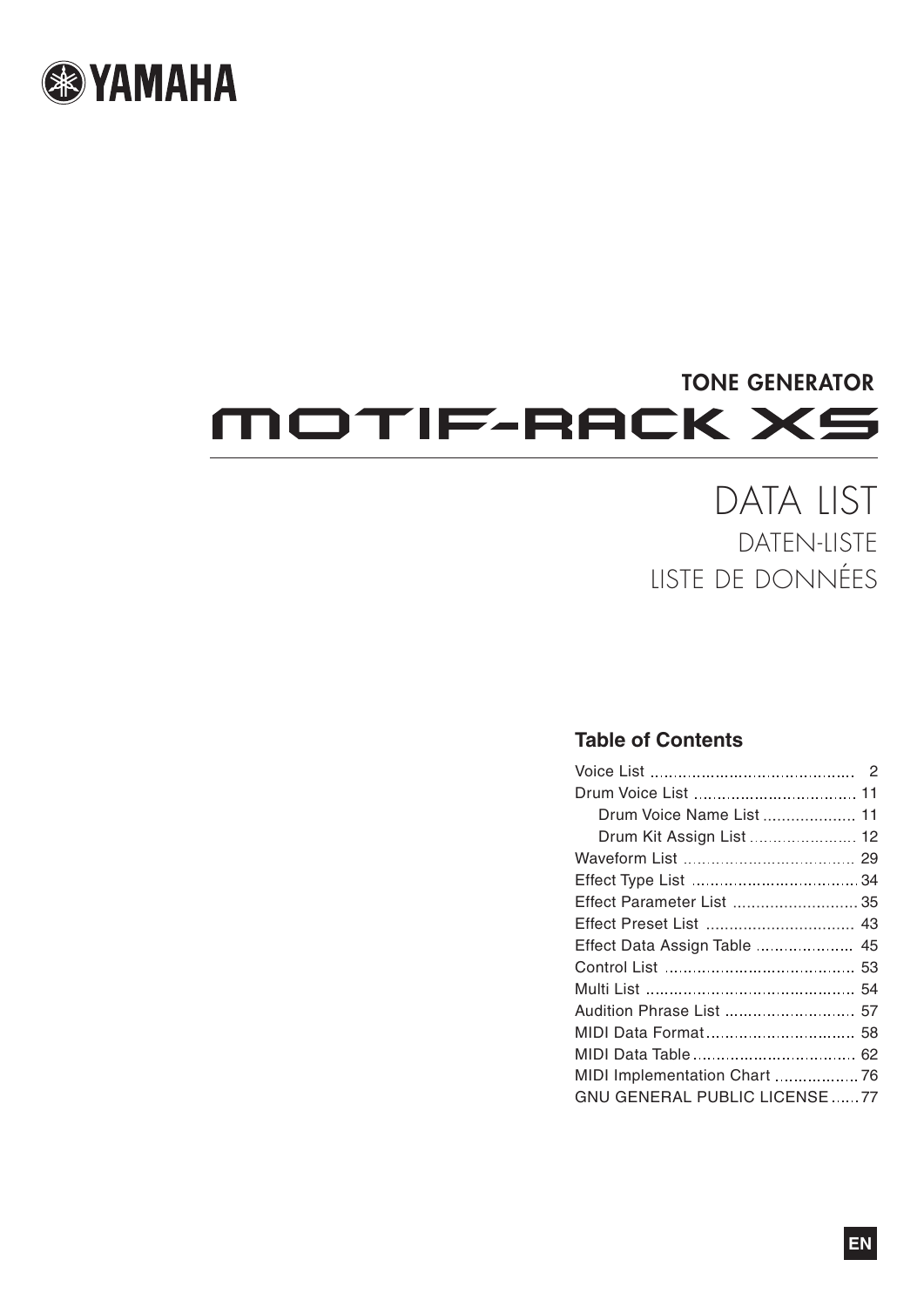# **Voice List**

# **PRE1 (MSB=63, LSB=0)**

|                |                                    |                                | Category 1    |             | Category 2            |                |                         |
|----------------|------------------------------------|--------------------------------|---------------|-------------|-----------------------|----------------|-------------------------|
|                | <b>Number</b>                      | <b>Voice Name</b>              |               |             |                       |                | Polyphony<br>/Note      |
| 1              | A01                                | Full Concert Grand             | Main<br>Piano | Sub<br>APno | Main                  | Sub            | 2                       |
| $\overline{c}$ | A02                                | Rock Grand Piano               | Piano         | Modrn       | NoAsg<br><b>NOASG</b> | NoAsg<br>NoAsg | $\overline{c}$          |
| 3              | A03                                | Mellow Grand Piano             | Piano         | APno        | NoAsg                 | NoAsg          | $\mathfrak{p}$          |
| 4              | A04                                | Glasgow                        | Piano         | APno        | NoAsg                 | NoAsg          | $\overline{4}$          |
| 5              | A05                                | Romantic Piano                 | Piano         | APno        | NoAsg                 | NoAsg          | $\overline{c}$          |
| 6              | A06                                | Aggressive Grand               | Piano         | Modrn       | NoAsq                 | NoAsg          | 3                       |
| $\overline{7}$ | A07                                | Tacky                          | Piano         | Modrn       | NoAsg                 | NoAsg          | $\overline{c}$          |
| 8              | A08                                | House Piano                    | Piano         | Modrn       | NoAsg                 | NoAsg          | 3                       |
| 9              | A09                                | Old and Squashed               | Piano         | Vintg       | NoAsq                 | NoAsg          | 1                       |
| 10             | A10                                | <b>Ballad Key</b>              | Piano         | Layer       | Keys                  | EP             | 3                       |
| 11             | A11                                | 80s Laver                      | Piano         | Layer       | Keys                  | EP             | 4                       |
| 12             | A12                                | <b>Ballad Stack</b>            | Piano         | Layer       | Keys                  | EP             | 4                       |
| 13             | A13                                | Piano Back                     | Piano         | Layer       | NoAsq                 | NoAsg          | 4                       |
| 14             | A14                                | Piano & Strings                | Piano         | Layer       | NoAsg                 | NoAsg          | 4                       |
| 15             | A <sub>15</sub>                    | Piano & Ooh Choir              | Piano         | Layer       | NoAsq                 | NoAsg          | 4                       |
| 16             | A16                                | Monaural Grand MW              | Piano         | APno        | NoAsg                 | NoAsg          | 1                       |
| 17             | <b>B01</b>                         | Old Blues                      | Piano         | Vintg       | NoAsg                 | NoAsg          | $\overline{c}$          |
| 18             | <b>B02</b>                         | 1968                           | Piano         | Vintg       | NoAsg                 | NoAsg          | $\overline{c}$          |
| 19             | <b>B03</b>                         | CP 1979                        | Piano         | Vintg       | NoAsg                 | NoAsg          | 1                       |
| 20             | <b>B04</b>                         | CP70 Chorus                    | Piano         | Vintg       | NoAsg                 | NoAsg          | 1                       |
| 21             | <b>B05</b>                         | Journey                        | Piano         | Vintg       | NoAsg                 | NoAsg          | 1                       |
| 22             | <b>B06</b>                         | Vintage'74                     | Keys          | EP          | NoAsg                 | NoAsg          | 1                       |
| 23             | <b>B07</b>                         | R&B Soft                       | Keys          | EP          | NoAsg                 | NoAsg          | 1                       |
| 24             | <b>B08</b>                         | Early 70's                     | Keys          | EP          | NoAsg                 | NoAsg          | $\overline{c}$          |
| 25             | <b>B09</b>                         | Soft Case                      | Keys          | EP          | NoAsg                 | NoAsg          | 1                       |
| 26             | <b>B10</b>                         | Crunchy Comp                   | Keys          | EP          | NoAsg                 | NoAsg          | 1                       |
| 27             | <b>B11</b>                         | Vintage Case                   | Keys          | EP          | NoAsg                 | NoAsg          | $\mathbf{1}$            |
| 28             | <b>B12</b>                         | Hard Vintage                   | Keys          | EP          | NoAsg                 | NoAsg          | 1                       |
| 29             | <b>B13</b>                         | Sweetness MW+AS2               | Keys          | EP          | NoAsg                 | NoAsg          | 1                       |
| 30             | <b>B14</b>                         | Phaser Vintage                 | Keys          | EP          | NoAsg                 | NoAsg          | 1                       |
| 31             | <b>B15</b>                         | Vintage Phase                  | Keys          | EP          | NoAsg                 | NoAsg          | 1                       |
| 32             | <b>B16</b>                         | Early Fusion                   | Keys          | EP          | NoAsg                 | NoAsg          | $\overline{c}$          |
| 33             | CO <sub>1</sub>                    | Neo Soul MW+AS1                | Keys          | EP          | NoAsg                 | NoAsg          | 1                       |
| 34             | CO <sub>2</sub>                    | 1983 MW+AS1                    | Keys          | EP          | NoAsg                 | NoAsg          | $\overline{c}$          |
| 35<br>36       | CO <sub>3</sub><br>CO <sub>4</sub> | Contempo<br>Clicky Dyno MW+AS2 | Keys          | EP<br>EP    | NoAsg                 | NoAsg          | 1<br>1                  |
| 37             | CO <sub>5</sub>                    | Dyno Straight MW+AS2           | Keys<br>Keys  | EP          | NoAsg<br>NoAsg        | NoAsg<br>NoAsg | $\overline{c}$          |
| 38             | C06                                | Dyno Chorus MW+AS2             | Keys          | EP          | NoAsg                 | NoAsg          | 1                       |
| 39             | CO7                                | 80s Boosted                    | Keys          | EP          | NoAsg                 | NoAsg          | $\overline{c}$          |
| 40             | CO8                                | Chorus Hard                    | Keys          | EP          | NoAsg                 | NoAsg          | 1                       |
| 41             | C09                                | Max Tine                       | Keys          | EP          | NoAsg                 | NoAsg          | 3                       |
| 42             | C10                                | <b>Bell Chorus</b>             | Keys          | FM          | NoAsg                 | NoAsg          | $\overline{c}$          |
| 43             | C11                                | Drive EP AS1                   | Keys          | EP          | NoAsg                 | NoAsg          | 1                       |
| 44             | C12                                | Vinvl EP AS1                   | Keys          | EP          | S.EFX                 | SciFi          | $\overline{c}$          |
| 45             | C13                                | Natural Wurli                  | Keys          | EP          | NoAsg                 | NoAsg          | $\overline{c}$          |
| 46             | C14                                | Wurli EP Bright                | Keys          | EP          | NoAsg                 | NoAsg          | 1                       |
| 47             | C <sub>15</sub>                    | Wurli Distortion AS1           | Keys          | EP          | NoAsg                 | NoAsq          | $\overline{c}$          |
| 48             | C16                                | Phaze Wurli                    | Keys          | EP          | NoAsg                 | NoAsg          | 1                       |
| 49             | D01                                | DX Legend                      | Keys          | FM          | NoAsg                 | NoAsg          | $\mathfrak{D}$          |
| 50             | D <sub>02</sub>                    | Bell DX                        | Keys          | FM          | NoAsg                 | NoAsg          | 3                       |
| 51             | D <sub>0</sub> 3                   | DX Woody                       | Keys          | FM          | NoAsg                 | NoAsg          | 2                       |
| 52             | D04                                | Full Tine                      | Keys          | FM          | NoAsg                 | NoAsg          | $\overline{c}$          |
| 53             | D05                                | DX Mellow                      | Keys          | FM          | NoAsg                 | NoAsg          | $\overline{\mathbf{c}}$ |
| 54             | D06                                | DX Crisp                       | Keys          | FM          | NoAsg                 | NoAsg          | 2                       |
| 55             | D07                                | DX Celesta EP                  | Keys          | FM          | NoAsg                 | NoAsg          | 2                       |
| 56             | D08                                | DX Pluck EP                    | Keys          | FM          | NoAsg                 | NoAsg          | $\overline{c}$          |
| 57             | D <sub>09</sub>                    | DX-7 II AS1                    | Keys          | FM          | NoAsg                 | NoAsg          | 3                       |
| 58             | D10                                | GS Tines AF1&2                 | Keys          | FM          | NoAsg                 | NoAsg          | $\overline{\mathbf{c}}$ |
| 59             | D11                                | Galaxy DX                      | Keys          | FM          | NoAsg                 | NoAsg          | 4                       |
| 60             | D12                                | TX816 Bell Piano               | Keys          | FM          | CPerc                 | Bell           | 4                       |
| 61             | D13                                | Marimba DX                     | Keys          | FM          | CPerc                 | Malet          | 4                       |
| 62             | D14                                | DX5-Zero                       | Keys          | FM          | SyCmp                 | Digtl          | 4                       |
| 63             | D15                                | Hybrid EP                      | Keys          | EP          | NoAsg                 | NoAsg          | 3                       |
| 64             | D16                                | Mixed Up                       | Keys          | EP          | NoAsg                 | NoAsg          | 3                       |

|               |                        |                      | Category 1     |                | Category 2     |                | Polyphony           |
|---------------|------------------------|----------------------|----------------|----------------|----------------|----------------|---------------------|
| <b>Number</b> |                        | <b>Voice Name</b>    | Main           | Sub            | Main           | Sub            | /Note               |
| 65            | E01                    | Dyno Wurli           | Keys           | EP             | NoAsg          | NoAsg          | $\overline{c}$      |
| 66            | E02                    | Analog Piano         | Keys           | Synth          | NoAsg          | NoAsg          | $\overline{c}$      |
| 67            | E03                    | AhrAml               | Keys           | Synth          | NoAsg          | NoAsg          | $\overline{c}$      |
| 68            | E04                    | Electro Piano        | Keys           | EP             | SyCmp          | Analg          | $\overline{c}$      |
| 69            | E <sub>05</sub>        | Transistor Piano     | Keys           | Synth          | Piano          | NoAsg          | $\overline{c}$      |
| 70            | E06                    | EP Pad               | Keys           | EP             | Pads           | Warm           | 3                   |
| 71            | <b>E07</b>             | DX Pad               | Keys           | EP             | Pads           | Warm           | 4                   |
| 72            | E08                    | Dyno Choir           | Keys           | EP             | Pads           | Choir          | 3                   |
| 73            | E09                    | Vintage Clavi        | Keys           | Clavi          | NoAsg          | NoAsq          | $\overline{c}$      |
| 74            | E10                    | Super Clavi          | Keys           | Clavi          | NoAsg          | NoAsg          | 1                   |
| 75            | E11                    | Stereo Clavi         | Keys           | Clavi          | NoAsg          | NoAsg          | $\overline{c}$      |
| 76            | F <sub>12</sub>        | <b>Hollow Clavi</b>  | Keys           | Clavi          | NoAsg          | NoAsg          | 1                   |
| 77            | E13                    | Nu Phasing           | Keys           | Clavi          | NoAsg          | NoAsq          | $\overline{c}$      |
| 78            | E14                    | <b>Touch Clavi</b>   | Keys           | Clavi          | NoAsg          | NoAsg          | 3                   |
| 79            | E15                    | Pedal Wah Clavi FC2  | Keys           | Clavi          | NoAsg          | NoAsg          | 3                   |
| 80            | E16                    | Pulse Clavi          | Keys           | Clavi          | SyCmp          | Analg          | 1                   |
| 81            | F <sub>01</sub>        | Guitarpsichord       | Keys           | Clavi          | NoAsg          | NoAsg          | 3                   |
| 82            | F02                    | Hipsichord           | Keys           | Clavi          | NoAsg          | NoAsg          | 3                   |
| 83            | F <sub>03</sub>        | $16 + 8 + 5&1/3$     | Organ          | TnWhl          | NoAsg          | NoAsg          | 4                   |
| 84            | F <sub>04</sub>        | Jazz 2nd Perc + C3   | Organ          | TnWhl          | NoAsg          | NoAsg          | 5                   |
| 85            | F <sub>05</sub>        | First 3 w/Perc       | Organ          | TnWhl          | NoAsg          | NoAsg          | $\overline{4}$      |
| 86<br>87      | F06                    | Slow Jam             | Organ          | TnWhl          | NoAsg          | NoAsg          | 3<br>$\overline{4}$ |
|               | F07                    | Cool Cat             | Organ          | TnWhl          | NoAsg          | NoAsq          |                     |
| 88            | F <sub>08</sub><br>F09 | Jazzy 1<br>Jazzy 2   | Organ          | TnWhl<br>TnWhl | NoAsg<br>NoAsg | NoAsg          | $\overline{4}$<br>4 |
| 89<br>90      | F <sub>10</sub>        | Jazzy Chorus         | Organ<br>Organ | TnWhl          | NoAsg          | NoAsg<br>NoAsg | 4                   |
| 91            | F11                    | On Road AS1          | Organ          | TnWhl          | NoAsg          | NoAsg          | 4                   |
| 92            | F12                    | Progressy            | Organ          | TnWhl          | NoAsg          | NoAsq          | 4                   |
| 93            | F <sub>13</sub>        | Rocky AS2            | Organ          | TnWhl          | NoAsg          | NoAsg          | 4                   |
| 94            | F <sub>14</sub>        | Crunchy AS2          | Organ          | TnWhl          | NoAsg          | NoAsg          | 4                   |
| 95            | F <sub>15</sub>        | 1972 AS1             | Organ          | Combo          | NoAsg          | NoAsg          | 8                   |
| 96            | F16                    | Glassy AF1           | Organ          | TnWhl          | NoAsg          | NoAsg          | 4                   |
| 97            | G <sub>01</sub>        | Clean                | Organ          | TnWhl          | NoAsg          | NoAsg          | $\overline{c}$      |
| 98            | G02                    | All Bars Perc AF1&2  | Organ          | TnWhl          | NoAsg          | NoAsg          | 8                   |
| 99            | G03                    | Rotor Vibrato        | Organ          | TnWhl          | NoAsg          | NoAsg          | 8                   |
| 100           | G <sub>04</sub>        | Vib Chorus AF1       | Organ          | TnWhl          | NoAsg          | NoAsg          | 1                   |
| 101           | G <sub>05</sub>        | Soulemn              | Organ          | TnWhl          | NoAsg          | NoAsg          | 3                   |
| 102           | G06                    | Mellow AS2           | Organ          | TnWhl          | NoAsg          | NoAsg          | $\overline{c}$      |
| 103           | G07                    | Fully                | Organ          | TnWhl          | NoAsg          | NoAsg          | 4                   |
| 104           | G08                    | FullDraw/CVibrato    | Organ          | TnWhl          | NoAsg          | NoAsg          | $\overline{c}$      |
| 105           | G09                    | Even Out             | Organ          | TnWhl          | NoAsg          | NoAsg          | 4                   |
| 106           | G10                    | Harmonic Hole        | Organ          | TnWhl          | NoAsg          | NoAsq          | 5                   |
| 107           | G11                    | A Few Wheels         | Organ          | TnWhl          | NoAsg          | NoAsg          | $\overline{4}$      |
| 108           | G12                    | Left Manual          | Organ          | TnWhl          | NoAsg          | NoAsg          | $\overline{4}$      |
| 109           | G13                    | Draw Control         | Organ          | TnWhl          | NoAsg          | NoAsg          | 4                   |
| 110           | G14                    | Stop Rotar           | Organ          | TnWhl          | NoAsg          | NoAsg          | 5                   |
| 111           | G15                    | Clean Noise          | Organ          | TnWhl          | NoAsg          | NoAsg          | 3                   |
| 112           | G16                    | <b>Walking Bass</b>  | Organ          | TnWhl          | NoAsq          | NoAsg          | 3                   |
| 113           | H01                    | Greasy               | Organ          | TnWhl          | NoAsa          | NoAsa          | 4                   |
| 114           | H <sub>02</sub>        | Swishie              | Organ          | TnWhl          | NoAsg          | NoAsg          | 3                   |
| 115           | H03                    | Solo Percussion AF2  | Organ          | TnWhl          | NoAsq          | NoAsg          | $\overline{c}$      |
| 116           | H04                    | PercussionVibratoAF2 | Organ          | TnWhl          | NoAsg          | NoAsg          | $\overline{c}$      |
| 117           | H05                    | Tiny Combo Bars 1    | Organ          | Combo          | NoAsg          | NoAsg          | 4                   |
| 118           | H06                    | Tiny Combo Bars 2    | Organ          | Combo          | NoAsg          | NoAsg          | 3                   |
| 119           | H07                    | Panther              | Organ          | Combo          | NoAsg          | NoAsg          | 3                   |
| 120           | H08                    | 1967 Keys            | Organ          | Combo          | Keys           | EP             | 1                   |
| 121           | H09                    | <b>YD-45C</b>        | Organ          | Combo          | NoAsg          | NoAsg          | 3                   |
| 122           | H10                    | Diamond Head         | Organ          | Synth          | SyCmp          | Fade           | $\overline{c}$      |
| 123<br>124    | H11                    | Early Bird<br>Moet   | Organ          | TnWhl          | NoAsg          | NoAsg          | 4<br>$\overline{c}$ |
| 125           | H12<br>H13             | Bollinger            | Organ<br>Organ | Synth<br>Synth | SyCmp<br>SyCmp | Digtl<br>Digtl | $\overline{c}$      |
| 126           | H14                    | Vinyl Organ          | Organ          | Synth          | NoAsg          | NoAsg          | 2                   |
| 127           | H15                    | Alternator           | Organ          | TnWhl          | M.EFX          | NoAsg          | 3                   |
| 128           | H16                    | Flying Rhythm Bars   | Organ          | Synth          | M.EFX          | Move           | 6                   |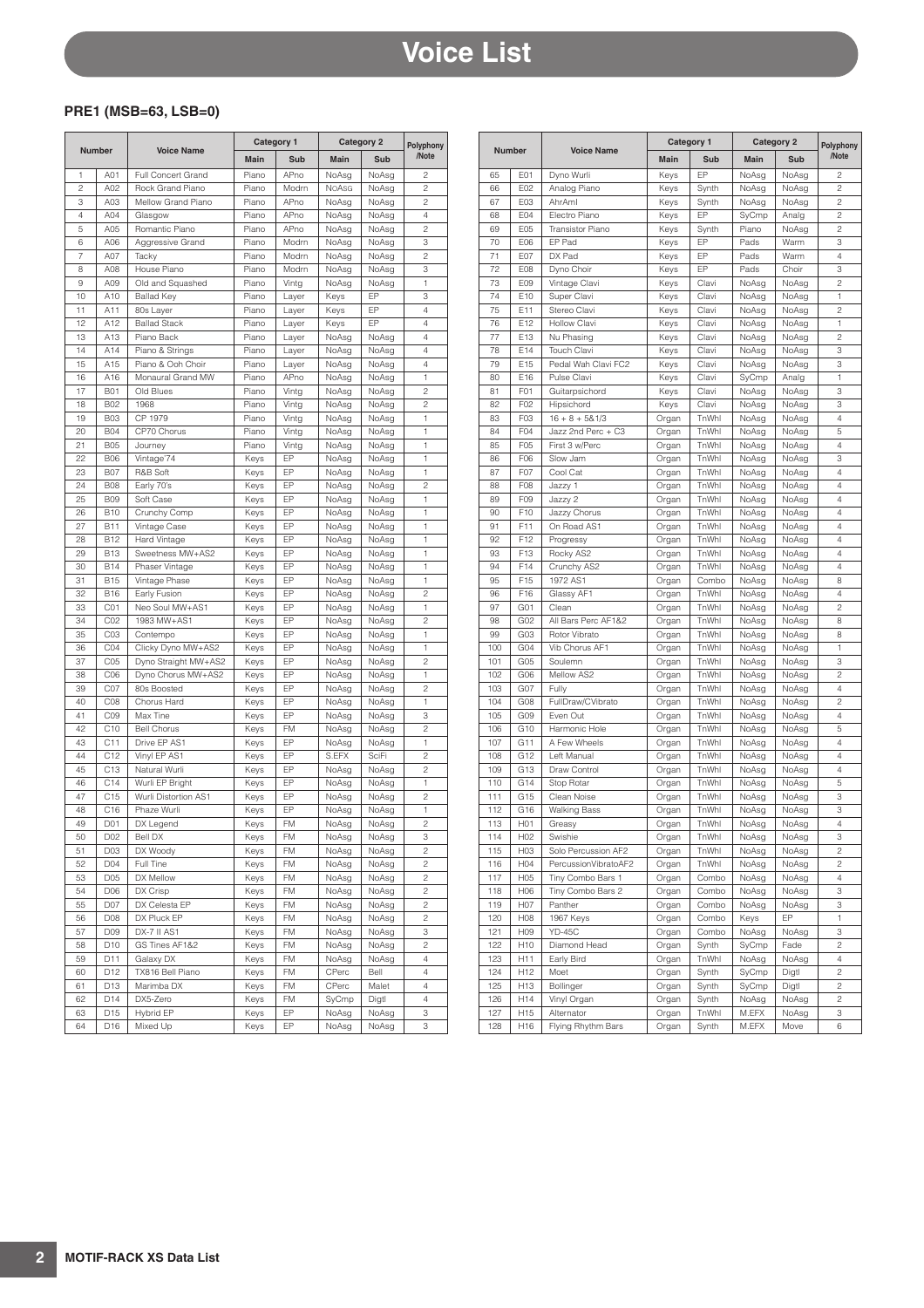# **PRE2 (MSB=63, LSB=1)**

|                |                        |                                        |                | Category 1     | <b>Category 2</b> |              |                         |
|----------------|------------------------|----------------------------------------|----------------|----------------|-------------------|--------------|-------------------------|
|                | <b>Number</b>          | <b>Voice Name</b>                      | Main           | Sub            | Main              | Sub          | Polyphony<br>/Note      |
| 1              | A01                    | Roundabout                             | Organ          | Arp            | M.EFX             | Arp          | 1                       |
| $\overline{c}$ | A02                    | Tradi                                  | Organ          | TnWhl          | NoAsg             | NoAsg        | 4                       |
| 3              | A03                    | Petit                                  | Organ          | TnWhl          | NoAsg             | NoAsg        | 1                       |
| 4              | A04                    | Fluty                                  | Organ          | TnWhl          | NoAsg             | NoAsg        | 1                       |
| 5              | A05                    | Fluty Pipe                             | Organ          | Pipe           | NoAsg             | NoAsg        | 3                       |
| 6              | A06                    | St. Peter                              | Organ          | Pipe           | NoAsg             | NoAsg        | 1                       |
| $\overline{7}$ | A07                    | St. Paul AF1&2                         | Organ          | Pipe           | NoAsg             | NoAsg        | 3                       |
| 8              | A08                    | Impromptu                              | Organ          | Pipe           | NoAsg             | NoAsg        | 4                       |
| 9              | A09                    | Mixture                                | Organ          | Pipe           | NoAsg             | NoAsg        | 3                       |
| 10             | A10                    |                                        |                |                |                   |              | 4                       |
| 11             | A11                    | <b>Reed Split</b><br>Medieval MW       | Organ<br>Organ | Pipe           | NoAsg             | NoAsg        | 4                       |
|                |                        |                                        |                | Pipe           | NoAsg             | NoAsg        | 4                       |
| 12             | A12                    | <b>Breath Pipe</b>                     | Organ          | Pipe           | NoAsg             | NoAsg        |                         |
| 13             | A13                    | Reedy Pipe                             | Organ          | Pipe           | NoAsg             | NoAsg        | 4                       |
| 14             | A14                    | Sunday                                 | Organ          | Pipe           | NoAsg             | NoAsg        | 4                       |
| 15             | A15                    | Accordions AF1&2                       | Organ          | Pipe           | NoAsg             | NoAsg        | 1                       |
| 16             | A16                    | Soft Marimba                           | CPerc          | Malet          | NoAsg             | NoAsg        | 1                       |
| 17             | <b>B01</b>             | Vibes Bow MW                           | CPerc          | Malet          | NoAsg             | NoAsg        | 3                       |
| 18             | <b>B02</b>             | Twinkle                                | CPerc          | Bell           | NoAsg             | NoAsg        | 4                       |
| 19             | <b>B03</b>             | <b>Stick Bell</b>                      | CPerc          | Bell           | NoAsg             | NoAsg        | 3                       |
| 20             | <b>B04</b>             | Ice Bells                              | CPerc          | Bell           | NoAsq             | NoAsg        | 4                       |
| 21             | <b>B05</b>             | Bell Ice                               | CPerc          | Bell           | NoAsg             | NoAsg        | 3                       |
| 22             | <b>B06</b>             | Stack Bell                             | CPerc          | SynBI          | NoAsq             | NoAsg        | 4                       |
| 23             | <b>B07</b>             | J-Pop                                  | CPerc          | Bell           | NoAsg             | NoAsg        | 3                       |
| 24             | <b>B08</b>             | Chorus Bell                            | CPerc          | Bell           | NoAsg             | NoAsg        | $\overline{c}$          |
| 25             | <b>B09</b>             | Handbell                               | CPerc          | Bell           | NoAsg             | NoAsg        | $\overline{c}$          |
| 26             | <b>B10</b>             | <b>Bell Chiff</b>                      | CPerc          | SynBI          | NoAsg             | NoAsg        | $\overline{c}$          |
| 27             | <b>B11</b>             | Sako Bell                              | CPerc          | SynBI          | NoAsg             | NoAsg        | $\overline{c}$          |
| 28             | <b>B12</b>             | Nice Bell                              | CPerc          | SynBI          | SyCmp             | Digtl        | 4                       |
| 29             | <b>B13</b>             | Noisy Bell                             | CPerc          | SynBI          | NoAsg             | NoAsg        | 3                       |
| 30             | <b>B14</b>             | Pop Bells & Pad MW                     | CPerc          | Bell           | Pads              | <b>Brite</b> | 4                       |
| 31             | <b>B15</b>             | Going To Heaven                        | CPerc          | Arp            | NoAsg             | NoAsg        | 3                       |
| 32             | <b>B16</b>             | Digibox                                | CPerc          | SynBI          | SyCmp             | Digtl        | 3                       |
| 33             | CO <sub>1</sub>        | Nibelungen                             | CPerc          | Bell           | M.EFX             | NoAsg        | $\overline{c}$          |
| 34             | CO <sub>2</sub>        | Wood Bell                              | CPerc          | Bell           | NoAsg             | NoAsg        | $\overline{4}$          |
| 35             | CO <sub>3</sub>        | Marimbell                              | CPerc          | SynBI          | NoAsg             | NoAsg        | $\overline{4}$          |
| 36             | CO <sub>4</sub>        | Synth Steel Drum                       | CPerc          | PDrum          | NoAsg             | NoAsg        | 3                       |
| 37             | CO <sub>5</sub>        | Gamelan                                | CPerc          | Bell           | Ethnic            | Struk        | $\overline{c}$          |
| 38             | C06                    | Ethnic Dream                           | CPerc          | Malet          | M.EFX             | NoAsg        | $\overline{c}$          |
| 39             | CO7                    | Mystic Bowl                            | CPerc          | Bell           | Ethnic            | Struk        | $\overline{c}$          |
| 40             | CO8                    | Mbira                                  | Ethnic         | Pluk           | NoAsg             | NoAsg        | 4                       |
| 41             | C09                    | Glass Mbira                            | CPerc          | PDrum          | Ethnic            | Pluk         | 4                       |
| 42             | C10                    | <b>Island Bell</b>                     | CPerc          | SynBI          | NoAsg             | NoAsg        | 3                       |
| 43             | C11                    | Tibetan                                | CPerc          | Bell           | Ethnic            | Struk        | 3                       |
| 44             | C12                    | Rimba Bells                            | CPerc          | SynBI          | NoAsg             | NoAsg        | 3                       |
| 45             | C <sub>13</sub>        | Lost in Asia                           | CPerc          | Bell           | NoAsg             | NoAsg        | $\overline{4}$          |
| 46             | C14                    | Coconuts Random                        | CPerc          | Arp            | M.EFX             | NoAsg        | 1                       |
| 47             | C15                    | Kodo                                   | CPerc          | PDrum          | NoAsg             | NoAsg        | 1                       |
| 48             | C16                    | Timpani/Bell/Glocken                   | CPerc          | Bell           | CPerc             | PDrum        | $\overline{c}$          |
| 49             | D01                    | Orc Percussion                         | CPerc          | Bell           | Dr/Pc             | Perc         | 4                       |
| 50             | D <sub>02</sub>        | Classical AF1&2                        | Guitar         | A.Gtr          | NoAsg             | NoAsg        | 2                       |
| 51             | D <sub>0</sub> 3       | High Tension AF1&2                     | Guitar         | A.Gtr          | NoAsg             | NoAsg        | 2                       |
| 52             |                        | Sao Paulo                              |                |                |                   |              | 2                       |
|                | D <sub>04</sub><br>D05 | Barcelona                              | Guitar         | A.Gtr<br>A.Gtr | NoAsg             | NoAsg        |                         |
| 53<br>54       | D06                    |                                        | Guitar         |                | NoAsg             | NoAsg        | 4<br>4                  |
|                |                        | Nylon Slide Vel<br>Nylon Harmonics Vel | Guitar         | A.Gtr          | NoAsg             | NoAsg        |                         |
| 55             | D07                    |                                        | Guitar         | A.Gtr          | NoAsg             | NoAsg        | 4                       |
| 56             | D08                    | Classical 12 Strings                   | Guitar         | A.Gtr          | NoAsg             | NoAsg        | 4                       |
| 57             | D09                    | Hip-Hop Nylon Guitar                   | Guitar         | A.Gtr          | NoAsg             | NoAsg        | 2                       |
| 58             | D10                    | Steel String AF1&2                     | Guitar         | A.Gtr          | NoAsg             | NoAsg        | 2                       |
| 59             | D11                    | Old Strings AF1&2                      | Guitar         | A.Gtr          | NoAsg             | NoAsg        | 2                       |
| 60             | D12                    | Steel Slide Vel                        | Guitar         | A.Gtr          | NoAsg             | NoAsg        | 4                       |
| 61             | D13                    | Mute & Slide Vel                       | Guitar         | A.Gtr          | NoAsg             | NoAsg        | 2                       |
| 62             | D14                    | Steel Harmonics Vel                    | Guitar         | A.Gtr          | NoAsg             | NoAsg        | 4                       |
| 63             | D15                    | Hip-Hop Steel Guitar                   | Guitar         | A.Gtr          | NoAsg             | NoAsg        | 2                       |
| 64             | D16                    | Hi Strings                             | Guitar         | A.Gtr          | NoAsg             | NoAsg        | $\overline{\mathbf{c}}$ |

|            |                        |                                        |                  | Category 1     | Category 2     |                |                              |
|------------|------------------------|----------------------------------------|------------------|----------------|----------------|----------------|------------------------------|
|            | <b>Number</b>          | <b>Voice Name</b>                      | <b>Main</b>      | Sub            | <b>Main</b>    | Sub            | Polyphony<br>/Note           |
| 65         | E <sub>01</sub>        | Two Acoustics                          | Guitar           | A.Gtr          | NoAsg          | NoAsg          | 4                            |
| 66         | E02                    | 2 Steel Strings                        | Guitar           | A.Gtr          | NoAsg          | NoAsg          | $\overline{4}$               |
| 67         | E03                    | Big 12 Strings                         | Guitar           | A.Gtr          | NoAsg          | NoAsg          | $\overline{4}$               |
| 68         | F <sub>04</sub>        | Airy 12 AF1&2                          | Guitar           | A.Gtr          | NoAsg          | NoAsg          | 4                            |
| 69         | E05                    | Wide 12 strings AF1                    | Guitar           | A.Gtr          | NoAsg          | NoAsg          | 4                            |
| 70         | E06                    | 12Strings Mono                         | Guitar           | A.Gtr          | NoAsg          | NoAsg          | $\overline{c}$               |
| 71         | <b>E07</b>             | Clean El & Ac 1                        | Guitar           | E.CIn          | Guitar         | A.Gtr          | 3                            |
| 72         | E08                    | Clean El & Ac 2                        | Guitar           | E.CIn          | Guitar         | A.Gtr          | 3                            |
| 73         | E09                    | Clean El & Ac 3                        | Guitar           | E.CIn          | Guitar         | A.Gtr          | 3                            |
| 74<br>75   | E <sub>10</sub><br>E11 | Strange 12<br>Jazzy Pick               | Guitar<br>Guitar | E.CIn<br>E.CIn | Guitar         | A.Gtr          | 4<br>$\overline{c}$          |
| 76         | E12                    | Melodic Jazz                           | Guitar           | E.CIn          | NoAsg<br>NoAsg | NoAsg<br>NoAsg | $\overline{c}$               |
| 77         | F <sub>13</sub>        | Fat Oil Jazz AF1&2                     | Guitar           | F.CIn          | NoAsg          | NoAsg          | 1                            |
| 78         | E <sub>14</sub>        | Touch Wah AF1                          | Guitar           | E.CIn          | NoAsg          | NoAsg          | 1                            |
| 79         | E15                    | Baby AF1                               | Guitar           | E.CIn          | NoAsg          | NoAsg          | 3                            |
| 80         | E16                    | Good Night                             | Guitar           | E.CIn          | NoAsg          | NoAsg          | 1                            |
| 81         | F01                    | Dynamic Clean AF1&2                    | Guitar           | E.CIn          | NoAsg          | NoAsg          | 1                            |
| 82         | F02                    | Single Coil Chorus                     | Guitar           | E.CIn          | NoAsg          | NoAsg          | $\overline{c}$               |
| 83         | F03                    | Distant                                | Guitar           | E.CIn          | NoAsg          | NoAsg          | $\overline{4}$               |
| 84         | F04                    | Some Hair                              | Guitar           | E.Dst          | NoAsg          | NoAsg          | 3                            |
| 85         | F <sub>05</sub>        | Clean Slide Vel                        | Guitar           | E.CIn          | NoAsg          | NoAsg          | $\overline{c}$               |
| 86         | F06                    | Hit It Hard AS2                        | Guitar           | E.CIn          | NoAsg          | NoAsq          | $\overline{c}$               |
| 87         | F07                    | Paddy Clean                            | Guitar           | F.CIn          | NoAsg          | NoAsg          | $\overline{c}$               |
| 88         | F08                    | <b>Bluesy Clean Legato</b>             | Guitar           | F.CIn          | NoAsg          | NoAsq          | $\overline{c}$               |
| 89         | F09                    | Dual Coil '65                          | Guitar           | E.Dst          | NoAsg          | NoAsg          | $\overline{c}$               |
| 90         | F10                    | Dual Coil Amp AS1                      | Guitar           | E.CIn          | NoAsg          | NoAsg          | 1                            |
| 91         | F11                    | Roto Guitar MW                         | Guitar           | E.CIn          | NoAsg          | NoAsg          | $\overline{c}$               |
| 92         | F <sub>12</sub>        | Dual Coil Slide Vel                    | Guitar           | E.CIn          | NoAsg          | NoAsg          | $\overline{c}$               |
| 93         | F <sub>13</sub>        | Dual Coil Slap Vel                     | Guitar           | F.CIn          | NoAsg          | NoAsg          | $\overline{c}$               |
| 94         | F <sub>14</sub>        | Dual Coil 80s Clean                    | Guitar           | E.CIn          | NoAsg          | NoAsg          | $\overline{c}$               |
| 95         | F <sub>15</sub>        | Dual Coil Rotary                       | Guitar           | E.CIn          | NoAsg          | NoAsg          | $\overline{c}$               |
| 96         | F <sub>16</sub>        | Electric 12Strings                     | Guitar           | E.CIn<br>E.Dst | NoAsg          | NoAsg          | 3                            |
| 97<br>98   | G <sub>01</sub><br>G02 | Rotator AF1&2<br>Middy Tremolo         | Guitar<br>Guitar | E.Dst          | NoAsg<br>NoAsg | NoAsg<br>NoAsg | $\overline{c}$<br>3          |
| 99         | G03                    | Retro Flanger                          | Guitar           | E.CIn          | NoAsg          | NoAsg          | $\overline{c}$               |
| 100        | G <sub>04</sub>        | Vintage Strum                          | Guitar           | E.CIn          | NoAsg          | NoAsg          | 3                            |
| 101        | G <sub>05</sub>        | Spanky                                 | Guitar           | E.Dst          | NoAsg          | NoAsg          | $\overline{c}$               |
| 102        | G06                    | Rockabilly                             | Guitar           | E.Dst          | NoAsg          | NoAsg          | $\overline{c}$               |
| 103        | G07                    | 2 Electrics AF1&2                      | Guitar           | E.CIn          | NoAsg          | NoAsg          | $\overline{c}$               |
| 104        | G08                    | Light Blues AF1&2                      | Guitar           | E.Dst          | NoAsg          | NoAsg          | 1                            |
| 105        | G <sub>09</sub>        | Dual Coil Semi Clean                   | Guitar           | E.CIn          | NoAsg          | NoAsg          | 1                            |
| 106        | G10                    | Chorus Dist AF1&2                      | Guitar           | E.Dst          | NoAsg          | NoAsg          | $\overline{c}$               |
| 107        | G11                    | Tex Boogie                             | Guitar           | E.Dst          | NoAsg          | NoAsg          | 3                            |
| 108        | G12                    | 59 Combo AF1&2                         | Guitar           | E.Dst          | NoAsg          | NoAsg          | $\overline{c}$               |
| 109        | G <sub>13</sub>        | Alternative Rocker                     | Guitar           | E.Dst          | NoAsg          | NoAsg          | $\overline{c}$               |
| 110        | G14                    | Overdrive Mute&Harmo                   | Guitar           | E.Dst          | NoAsg          | NoAsg          | 1                            |
| 111        | G15                    | Crunched Up 376                        | Guitar           | E.Dst          | NoAsg          | NoAsg          | 3                            |
| 112        | G16                    | Dynamic Amp AS1                        | Guitar           | F.Dst          | NoAsg          | NoAsg          | 3                            |
| 113        | H <sub>0</sub> 1       | Chuggin' Guitar                        | Guitar           | E.Dst          | NoAsg          | NoAsg          | 2                            |
| 114        | H02                    | Chugga                                 | Guitar           | E.Dst          | NoAsg          | NoAsg          | 1                            |
| 115        | H03                    | Small Amp AS1                          | Guitar           | E.Dst          | NoAsg          | NoAsg          | $\overline{c}$               |
| 116<br>117 | H04<br>H05             | Metal Mute AS2<br>DistortionMute&Harmo | Guitar           | E.Dst<br>E.Dst | NoAsg          | NoAsg          | $\overline{\mathbf{c}}$<br>1 |
| 118        | H06                    | Cool Drive AS1                         | Guitar<br>Guitar | E.Dst          | NoAsg<br>NoAsg | NoAsg<br>NoAsg | 3                            |
| 119        | H07                    | Hard Drive AS1&2                       | Guitar           | E.Dst          | NoAsg          | NoAsg          | 4                            |
| 120        | H08                    | Hard Ramp AS1&2                        | Guitar           | E.Dst          | NoAsg          | NoAsg          | З                            |
| 121        | H09                    | Heavy Drive                            | Guitar           | E.Dst          | NoAsg          | NoAsg          | $\overline{\mathbf{c}}$      |
| 122        | H10                    | No.1 GTR AS1&2                         | Guitar           | E.Dst          | NoAsg          | NoAsg          | 2                            |
| 123        | H11                    | Snake Finger                           | Guitar           | E.Dst          | NoAsg          | NoAsg          | 2                            |
| 124        | H12                    | Dual Coil Blue Lead                    | Guitar           | E.Dst          | NoAsg          | NoAsg          | 2                            |
| 125        | H13                    | Over The Top                           | Guitar           | E.Dst          | NoAsg          | NoAsg          | 2                            |
| 126        | H14                    | Voodooman                              | Guitar           | E.Dst          | NoAsg          | NoAsg          | 2                            |
| 127        | H <sub>15</sub>        | Killer Whammy                          | Guitar           | E.Dst          | NoAsg          | NoAsg          | 3                            |
| 128        | H16                    | Latin Lover                            | Guitar           | E.Dst          | NoAsg          | NoAsg          | 1                            |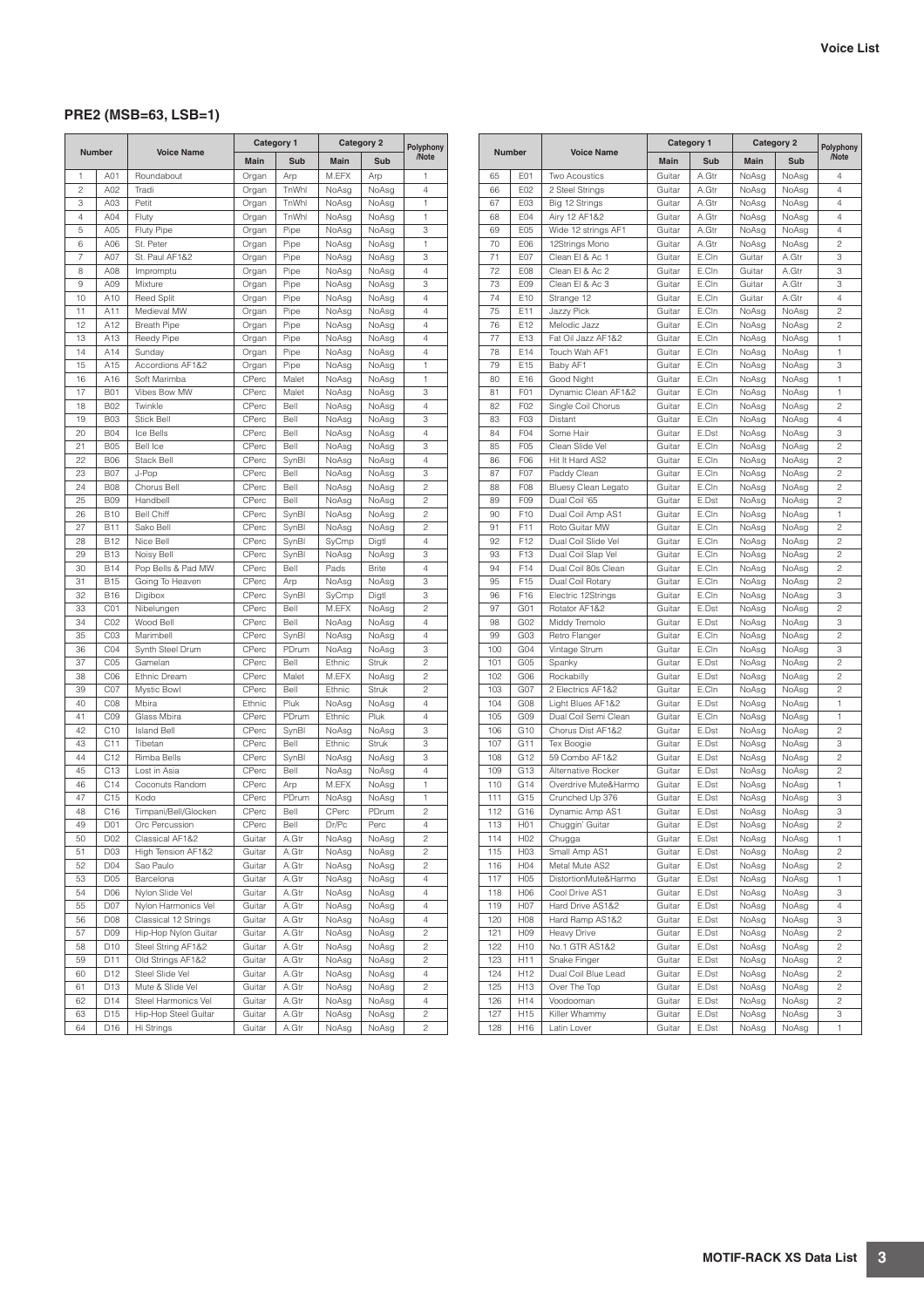# **PRE3 (MSB=63, LSB=2)**

|                |                          |                                          | <b>Category 1</b> |                | <b>Category 2</b> |                | Polyphony      |
|----------------|--------------------------|------------------------------------------|-------------------|----------------|-------------------|----------------|----------------|
|                | <b>Number</b>            | <b>Voice Name</b>                        | Main              | Sub            | Main              | Sub            | /Note          |
| 1              | A01                      | Oct FuzzPedalWah FC2                     | Guitar            | E.Dst          | NoAsg             | NoAsg          | 3              |
| $\overline{c}$ | A02                      | DualCoilLeadWah FC2                      | Guitar            | E.Dst          | NoAsg             | NoAsg          | $\overline{c}$ |
| 3              | A03                      | DualCoilHarmonicsVel                     | Guitar            | E.Dst          | NoAsg             | NoAsg          | 3              |
| 4              | A04                      | Crunchy Guitar                           | Guitar            | E.Dst          | NoAsg             | NoAsg          | 3              |
| 5              | A05                      | Beater AS2                               | Guitar            | E.Dst          | NoAsg             | NoAsq          | $\overline{c}$ |
| 6              | A06                      | <b>HIP Mute</b>                          | Guitar            | E.CIn          | NoAsg             | NoAsg          | $\overline{c}$ |
| $\overline{7}$ | A07                      | Pedal Steel                              | Guitar            | E.CIn          | NoAsg             | NoAsg          | $\overline{c}$ |
| 8              | A08                      | DualCoil80sCleanMute                     | Guitar            | E.CIn          | NoAsg             | NoAsg          | 1              |
| $\mathsf 9$    | A09                      | Mid Drive (2handGtr)                     | Guitar            | E.Dst          | NoAsg             | NoAsg          | 3              |
| 10             | A10                      | HardRocker(2handGtr)                     | Guitar            | E.Dst          | NoAsg             | NoAsg          | 3              |
| 11             | A11                      | ToughTube (2handGtr)                     | Guitar            | E.Dst          | NoAsg             | NoAsg          | 1              |
| 12             | A12                      | DriveWah (2handGtr)                      | Guitar            | E.Dst          | NoAsg             | NoAsq          | 4              |
| 13             | A13                      | Resonator Guitar                         | Guitar            | A.Gtr          | Ethnic            | Pluk           | $\overline{4}$ |
| 14             | A14                      | Velo Growl                               | Bass              | ABass          | NoAsg             | NoAsg          | $\overline{c}$ |
| 15             | A15                      | GrooveAcoustic AF1&2                     | Bass              | ABass          | NoAsg             | NoAsg          | 1              |
| 16             | A16                      | Upright                                  | Bass              | ABass          | NoAsg             | NoAsg          | $\overline{c}$ |
| 17             | <b>B01</b>               | Prec Flat Wound                          | Bass              | EBass          | NoAsg             | NoAsg          | $\overline{c}$ |
| 18             | <b>B02</b>               | Round Wound                              | Bass              | EBass          | NoAsg             | NoAsg          | $\overline{c}$ |
| 19             | <b>B03</b>               | Active P                                 | Bass              | EBass          | NoAsg             | NoAsg          | $\overline{c}$ |
| 20             | <b>B04</b>               | Mid Range Finger                         | Bass              | EBass          | NoAsg             | NoAsq          | $\overline{c}$ |
| 21             | <b>B05</b>               | <b>Active TRB</b>                        | Bass              | EBass<br>EBass | NoAsg             | NoAsq          | 1              |
| 22<br>23       | <b>B06</b><br><b>B07</b> | Passive BB AF1&2                         | Bass<br>Bass      | EBass          | NoAsg             | NoAsq          | 1              |
| 24             |                          | Vintage JB AF1&2<br>StraightFinger AF1&2 |                   |                | NoAsg             | NoAsg          | 1              |
| 25             | <b>B08</b><br><b>B09</b> | JB Flat Wound AF1&2                      | Bass<br>Bass      | EBass<br>EBass | NoAsg             | NoAsg          | 1<br>1         |
| 26             | <b>B10</b>               | Finger PBs AF1                           | Bass              | EBass          | NoAsg<br>NoAsa    | NoAsg<br>NoAsq | 1              |
| 27             | <b>B11</b>               | Prec Amped AF1                           | Bass              | EBass          | NoAsg             | NoAsg          | $\overline{c}$ |
| 28             | <b>B12</b>               | Finger Bass Amp AF1                      | Bass              | EBass          | NoAsg             | NoAsg          | $\overline{c}$ |
| 29             | <b>B13</b>               | Fret Buzzy                               | Bass              | EBass          | NoAsg             | NoAsg          | $\overline{c}$ |
| 30             | <b>B14</b>               | Small Cabinet                            | Bass              | EBass          | NoAsg             | NoAsg          | 1              |
| 31             | <b>B15</b>               | Simple Pick                              | Bass              | EBass          | NoAsg             | NoAsg          | 1              |
| 32             | <b>B16</b>               | Pick Open                                | Bass              | EBass          | NoAsg             | NoAsg          | 3              |
| 33             | CO <sub>1</sub>          | Pick Mute                                | Bass              | EBass          | NoAsg             | NoAsg          | $\overline{c}$ |
| 34             | CO <sub>2</sub>          | Pick Pull                                | Bass              | EBass          | NoAsg             | NoAsg          | $\overline{c}$ |
| 35             | CO <sub>3</sub>          | Straight Pick AF1&2                      | Bass              | EBass          | NoAsg             | NoAsg          | $\overline{c}$ |
| 36             | CO <sub>4</sub>          | Velo Bass                                | Bass              | EBass          | NoAsg             | NoAsg          | 1              |
| 37             | CO <sub>5</sub>          | Slap Switch                              | Bass              | EBass          | NoAsg             | NoAsg          | $\overline{c}$ |
| 38             | C06                      | Fretless Dry                             | Bass              | EBass          | NoAsg             | NoAsg          | $\overline{c}$ |
| 39             | C <sub>07</sub>          | Fretless Solo                            | Bass              | EBass          | NoAsg             | NoAsg          | $\overline{c}$ |
| 40             | CO8                      | PBassFingerDist AF1                      | Bass              | EBass          | NoAsg             | NoAsg          | $\overline{c}$ |
| 41             | CO9                      | Fuzz Bass AF1AS1                         | Bass              | EBass          | NoAsg             | NoAsg          | 3              |
| 42             | C10                      | <b>Gnarly Bass</b>                       | Bass              | EBass          | NoAsg             | NoAsg          | 1              |
| 43             | C11                      | <b>BaCement</b>                          | Bass              | EBass          | NoAsg             | NoAsg          | 1              |
| 44             | C12                      | Dist Tama Bass                           | Bass              | EBass          | NoAsg             | NoAsg          | 3              |
| 45             | C13                      | 5th Fuzz Bass                            | Bass              | EBass          | NoAsq             | NoAsg          | 3              |
| 46             | C14                      | Chili Bass                               | Bass              | EBass          | NoAsg             | NoAsg          | 3              |
| 47             | C <sub>15</sub>          | <b>Big Cabinet</b>                       | Bass              | EBass          | NoAsg             | NoAsg          | $\overline{c}$ |
| 48             | C <sub>16</sub>          | Hybrid Bass 1                            | Bass              | EBass          | NoAsg             | NoAsg          | 3              |
| 49             | D01                      | Hybrid Bass 2                            | Bass              | EBass          | NoAsg             | NoAsg          | 3              |
| 50             | D <sub>02</sub>          | 3 VCOs                                   | Bass              | SynBs          | NoAsg             | NoAsg          | 4              |
| 51             | D03                      | Brain Bass AF1&2                         | Bass              | SynBs          | NoAsg             | NoAsg          | 3              |
| 52             | D <sub>04</sub>          | Lo Boy AF1&2 AS1&2                       | Bass              | SynBs          | NoAsg             | NoAsg          | 3              |
| 53             | D05                      | Dark Bass                                | Bass              | SynBs          | NoAsg             | NoAsg          | 1              |
| 54             | D06                      | RnBass RB                                | Bass              | SynBs          | NoAsg             | NoAsg          | 2              |
| 55             | D07                      | Fundamental                              | Bass              | SynBs          | NoAsg             | NoAsg          | 2              |
| 56             | D <sub>0</sub> 8         | Fat Sine Resonance                       | Bass              | SynBs          | NoAsg             | NoAsg          | 3              |
| 57             | D09                      | Moon Bass                                | Bass              | SynBs          | NoAsg             | NoAsg          | 1              |
| 58             | D10                      | More Fatty                               | Bass              | SynBs          | NoAsg             | NoAsg          | 4              |
| 59             | D11                      | Chill Out Bass AF1                       | Bass              | SynBs          | NoAsg<br>NoAsg    | NoAsg          | 1<br>2         |
| 60<br>61       | D12<br>D13               | Growler<br>Smacked                       | Bass<br>Bass      | SynBs<br>SynBs | NoAsg             | NoAsg<br>NoAsg | 2              |
| 62             | D14                      | booooooooom                              | Bass              | SynBs          | NoAsg             | NoAsg          | 2              |
| 63             | D15                      | Biting                                   | Bass              | SynBs          | NoAsg             | NoAsg          | 2              |
| 64             | D16                      | Boogie A LegatoAF1RB                     | Bass              | SynBs          | NoAsg             | NoAsg          | 3              |
|                |                          |                                          |                   |                |                   |                |                |

|            |                         |                                    | Category 1   |                | <b>Category 2</b> |                |                                  |
|------------|-------------------------|------------------------------------|--------------|----------------|-------------------|----------------|----------------------------------|
|            | <b>Number</b>           | <b>Voice Name</b>                  | Main         | Sub            | Main              | Sub            | Polyphony<br>/Note               |
| 65         | E01                     | Uni Punch                          | Bass         | SynBs          | NoAsg             | NoAsg          | $\overline{c}$                   |
| 66         | E02                     | Noise Bass                         | Bass         | SynBs          | NoAsg             | NoAsg          | 1                                |
| 67         | E03                     | Single Oscillator                  | Bass         | SynBs          | NoAsg             | NoAsg          | 1                                |
| 68         | E04                     | Unison                             | Bass         | SynBs          | NoAsg             | NoAsg          | 3                                |
| 69         | F <sub>05</sub>         | Long Spit AF2                      | Bass         | SynBs          | NoAsg             | NoAsg          | $\overline{c}$                   |
| 70         | E06                     | <b>Big Bass</b>                    | Bass         | SynBs          | NoAsg             | NoAsg          | 3                                |
| 71         | E07                     | Bass&Comp!                         | Bass         | SynBs          | NoAsg             | NoAsg          | $\overline{4}$                   |
| 72         | E08                     | Rave Blade                         | Bass         | SynBs          | NoAsg             | NoAsg          | $\overline{c}$                   |
| 73         | E09                     | Plastic Bass                       | Bass         | SynBs          | NoAsg             | NoAsg          | 3                                |
| 74         | E10                     | Funky Resonance RB                 | Bass         | SynBs          | NoAsg             | NoAsq          | 3                                |
| 75         | E11                     | <b>Phat Three</b>                  | Bass         | SynBs          | NoAsg             | NoAsg          | 3                                |
| 76         | E12                     | Needle Bass                        | Bass         | SynBs          | NoAsg             | NoAsg          | 3                                |
| 77         | E13                     | Acidd                              | Bass         | SynBs          | NoAsg             | NoAsg          | 3                                |
| 78         | E14                     | Boom Bass AF1                      | Bass         | SynBs          | NoAsq             | NoAsg          | $\overline{c}$                   |
| 79         | E15                     | <b>West Coast</b>                  | Bass         | SynBs          | NoAsg             | NoAsg          | $\overline{c}$                   |
| 80         | E16                     | Wazzo                              | Bass         | SynBs          | NoAsg             | NoAsg          | $\overline{c}$                   |
| 81<br>82   | F <sub>0</sub> 1<br>F02 | Fast PWM Bass<br><b>Bass Pedal</b> | Bass         | SynBs          | NoAsg             | NoAsg          | $\overline{c}$<br>$\overline{c}$ |
| 83         | F <sub>03</sub>         |                                    | Bass         | SynBs          | NoAsg             | NoAsg          | $\overline{c}$                   |
| 84         | F04                     | Oxide                              | Bass<br>Bass | SynBs          | NoAsg<br>NoAsq    | NoAsg<br>NoAsq | 1                                |
| 85         | F05                     | Bowngo<br>Wide Synth Bass          | Bass         | SynBs<br>SynBs | NoAsg             | NoAsg          | $\overline{c}$                   |
| 86         | F06                     | Dry Synth Bass                     | Bass         | SynBs          | NoAsg             | NoAsg          | 1                                |
| 87         | F07                     | Kick Bass Legato                   | Bass         | SynBs          | NoAsg             | NoAsg          | 3                                |
| 88         | F <sub>08</sub>         | Keep Dancin' AS2                   | Bass         | SynBs          | NoAsg             | NoAsg          | 3                                |
| 89         | F09                     | Velo Master                        | Bass         | SynBs          | NoAsg             | NoAsg          | 1                                |
| 90         | F <sub>10</sub>         | Wah Bass                           | Bass         | SynBs          | NoAsg             | NoAsg          | $\overline{c}$                   |
| 91         | F11                     | Pulse Step AF1                     | Bass         | SynBs          | NoAsg             | NoAsg          | $\overline{c}$                   |
| 92         | F12                     | Phat Step AS1&2                    | Bass         | SynBs          | NoAsg             | NoAsg          | $\overline{c}$                   |
| 93         | F <sub>13</sub>         | Octave Analog                      | Bass         | SynBs          | NoAsg             | NoAsg          | $\overline{c}$                   |
| 94         | F14                     | Sync Bass                          | Bass         | SynBs          | NoAsg             | NoAsq          | 1                                |
| 95         | F <sub>15</sub>         | Sync Big                           | Bass         | SynBs          | NoAsg             | NoAsg          | $\overline{c}$                   |
| 96         | F16                     | Puncher AS1                        | Bass         | SynBs          | NoAsg             | NoAsg          | $\overline{c}$                   |
| 97         | G <sub>01</sub>         | Dark Comp AF1&2                    | Bass         | SynBs          | NoAsg             | NoAsg          | $\overline{c}$                   |
| 98         | G <sub>02</sub>         | Simple Bass AS2                    | Bass         | SynBs          | NoAsg             | NoAsg          | $\overline{c}$                   |
| 99         | G03                     | Fat Sine                           | Bass         | SynBs          | NoAsg             | NoAsg          | 4                                |
| 100        | G04                     | Kompressor                         | Bass         | SynBs          | NoAsg             | NoAsg          | 3                                |
| 101        | G05                     | Dark Uni                           | Bass         | SynBs          | NoAsg             | NoAsg          | 1                                |
| 102        | G06                     | Fight Bass                         | Bass         | SynBs          | NoAsg             | NoAsg          | 3                                |
| 103        | G07                     | <b>Byon Bass</b>                   | Bass         | SynBs          | NoAsg             | NoAsg          | 5                                |
| 104        | G08                     | One Voice                          | Bass         | SynBs          | NoAsg             | NoAsg          | 1                                |
| 105        | G <sub>09</sub>         | Pro-Attack AF1                     | Bass         | SynBs          | NoAsg             | NoAsg          | $\overline{c}$                   |
| 106        | G <sub>10</sub>         | Bobby Bass                         | Bass         | SynBs          | NoAsg             | NoAsg          | 2                                |
| 107        | G11                     | Trance Bass AS2                    | Bass         | SynBs          | NoAsg             | NoAsg          | $\overline{c}$                   |
| 108        | G12                     | Short Sequence Bass                | Bass         | SynBs          | NoAsg             | NoAsg          | $\overline{c}$                   |
| 109        | G13                     | Lately                             | Bass         | SynBs          | NoAsg             | NoAsg          | $\overline{c}$                   |
| 110        | G14                     | <b>Faaat Pulse</b>                 | Bass         | SynBs          | NoAsg             | NoAsg          | 3                                |
| 111        | G15                     | Short PWM Bass                     | Bass         | SynBs          | NoAsg             | NoAsg          | $\overline{c}$                   |
| 112        | G16                     | Hyper Velocity AF1<br>Deep Point   | Bass         | SynBs<br>SynBs | NoAsg             | NoAsg          | $\overline{c}$<br>2              |
| 113<br>114 | H01<br>H02              | Pulse Stop                         | Bass<br>Bass | SynBs          | NoAsg<br>NoAsg    | NoAsg<br>NoAsg | 1                                |
| 115        | H03                     | Oh Bee Bass                        | Bass         | SynBs          | NoAsg             | NoAsg          | $\overline{c}$                   |
| 116        | H04                     | Booming Bass                       | Bass         | SynBs          | S.EFX             | NoAsg          | 3                                |
| 117        | H05                     | Army Bass                          | Bass         | SynBs          | SynLd             | Dance          | $\overline{\mathbf{c}}$          |
| 118        | H06                     | Punchy Drone RB                    | Bass         | SynBs          | SynLd             | Dance          | 4                                |
| 119        | H07                     | Dee Tune                           | Bass         | SynBs          | SyCmp             | Hook           | $\overline{c}$                   |
| 120        | H08                     | Chorus Pulse                       | Bass         | SynBs          | SynLd             | Dance          | 1                                |
| 121        | H09                     | Sweeper                            | Bass         | SynBs          | SynLd             | Analg          | $\overline{\mathbf{c}}$          |
| 122        | H10                     | Old House Organ                    | Bass         | SynBs          | Organ             | NoAsg          | 4                                |
| 123        | H11                     | Data Run                           | Bass         | Arp            | NoAsg             | NoAsg          | 1                                |
| 124        | H <sub>12</sub>         | Sharp 3o3                          | Bass         | Arp            | NoAsg             | NoAsg          | 1                                |
| 125        | H13                     | Short 3o3 Saw                      | Bass         | Arp            | NoAsg             | NoAsg          | 1                                |
| 126        | H14                     | Acid Fun AS1                       | SynLd        | Arp            | Bass              | SynBs          | 1                                |
| 127        | H15                     | Compu Bass                         | Bass         | Arp            | NoAsg             | NoAsg          | 1                                |
| 128        | H16                     | Squeaker Bass                      | Bass         | Arp            | NoAsg             | NoAsg          | 1                                |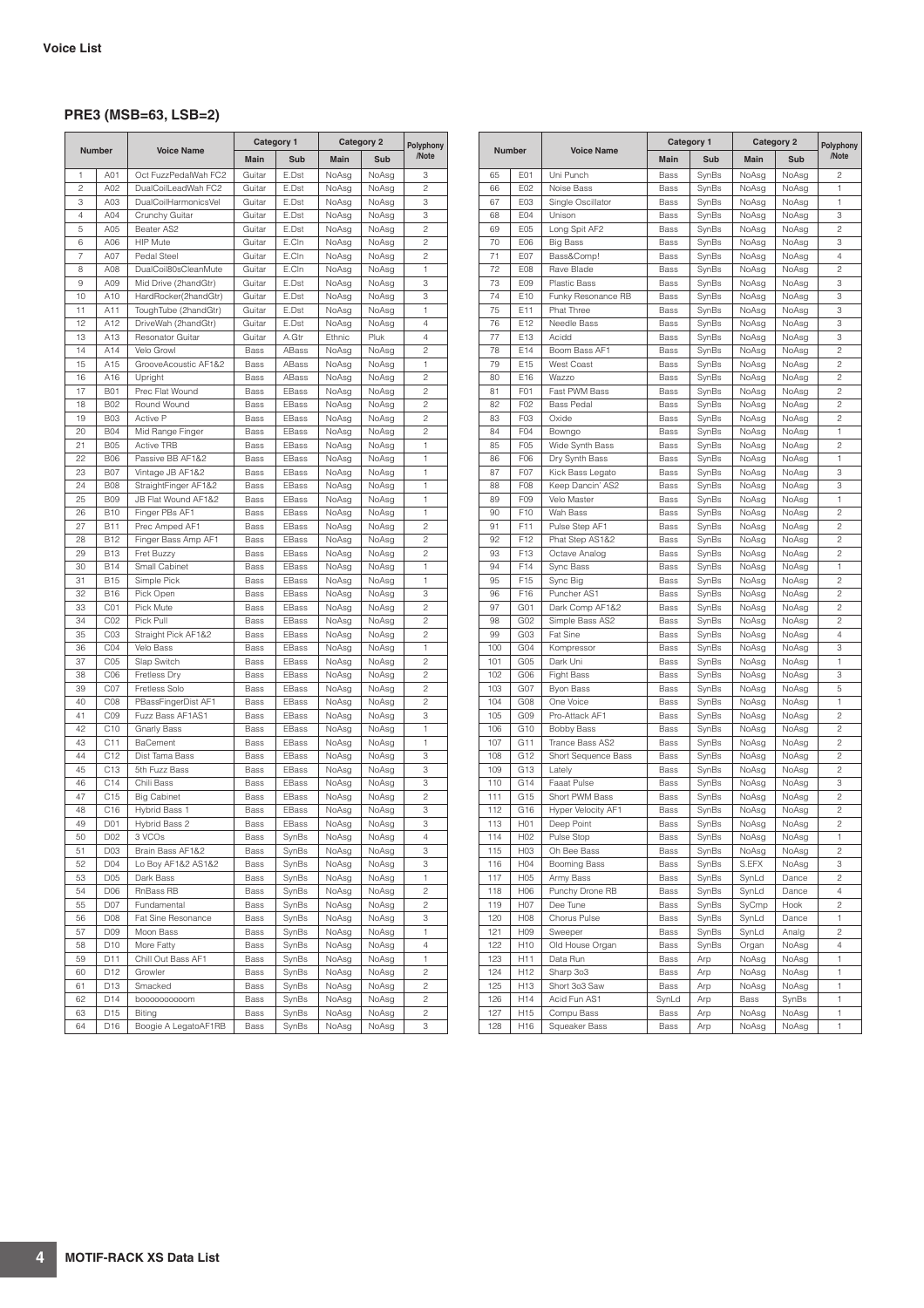# **PRE4 (MSB=63, LSB=3)**

|                |                 |                                |        | Category 1 | Category 2   |                      |                         |
|----------------|-----------------|--------------------------------|--------|------------|--------------|----------------------|-------------------------|
|                | <b>Number</b>   | <b>Voice Name</b>              | Main   | Sub        | Main         | Sub                  | Polyphony<br>/Note      |
| 1              | A01             | Violin Solo 1                  | String | Solo       | NoAsg        | NoAsg                | 3                       |
| $\overline{c}$ | A02             | Violin Solo 2 AF1              | String | Solo       | NoAsg        | NoAsg                | 1                       |
| 3              | A03             | Viola Solo 1                   | String | Solo       | NoAsg        | NoAsg                | 3                       |
| 4              | A04             | Viola Solo 2 AF1               | String | Solo       | NoAsq        | NoAsg                | $\overline{c}$          |
| 5              | A05             | Cello Solo                     | String | Solo       | NoAsg        | NoAsg                | 3                       |
| 6              | A06             | Cello Duo AF1                  | String | Solo       | NoAsq        | NoAsg                | $\overline{c}$          |
| $\overline{7}$ | A07             | Contrabass Solo                | String | Solo       | NoAsg        | NoAsg                | 3                       |
| 8              | A08             | Contrabass Solo2 AF1           | String | Solo       | NoAsg        | NoAsg                | $\overline{c}$          |
| 9              | A09             | Quartet                        | String | Ensem      | NoAsg        | NoAsg                | 4                       |
| 10             | A10             | Small Section                  | String | Ensem      | NoAsg        | NoAsg                | 3                       |
| 11             | A11             | Small Ensemble                 | String | Ensem      | NoAsg        | NoAsg                | 4                       |
| 12             | A12             | Almighty                       | String | Ensem      | NoAsg        | NoAsg                | 4                       |
| 13             | A13             | Medium Section                 | String | Ensem      | NoAsg        | NoAsg                | $\overline{4}$          |
| 14             | A14             | Medium Hall                    | String | Ensem      | NoAsg        | NoAsg                | $\overline{4}$          |
| 15             | A15             | Medium Large Section           | String | Ensem      | NoAsg        | NoAsg                | $\overline{c}$          |
| 16             | A16             | Quick Bows                     | String | Ensem      | NoAsg        | NoAsg                | 4                       |
| 17             | <b>B01</b>      | Aggressive AF1                 | String | Ensem      | NoAsg        | NoAsg                | $\overline{c}$          |
| 18             | <b>B02</b>      | Large Section                  | String | Ensem      | NoAsg        | NoAsg                | 4                       |
| 19             | <b>B03</b>      | Octave Ensemble                | String | Ensem      | NoAsg        | NoAsg                | $\overline{4}$          |
| 20             | <b>B04</b>      | Full Chamber                   | String | Ensem      | NoAsg        | NoAsg                | $\overline{4}$          |
| 21             | <b>B05</b>      | Stryngs                        | String | Ensem      | NoAsg        | NoAsg                | $\overline{4}$          |
| 22             | <b>B06</b>      | Dynamik Bow                    | String | Ensem      | NoAsg        | NoAsg                | 4                       |
| 23             | <b>B07</b>      | Symphonic Pizzicato            | String | Pizz       | NoAsg        | NoAsg                | $\overline{c}$          |
| 24             | <b>B08</b>      | Plucky Pizzicato               | String | Pizz       | NoAsg        | NoAsg                | $\overline{c}$          |
| 25             | <b>B09</b>      | Octave Pizzes                  | String | Pizz       | NoAsg        | NoAsg                | $\overline{4}$          |
| 26             | <b>B10</b>      | Tremolo Strings 1              | String | Ensem      | NoAsq        | NoAsg                | $\overline{4}$          |
| 27             | <b>B11</b>      | TremoloStrings Small           | String | Ensem      | NoAsq        | NoAsg                | $\overline{4}$          |
| 28             | <b>B12</b>      | Spicato Large                  | String | Pizz       | NoAsg        | NoAsg                | $\overline{4}$          |
| 29             | <b>B13</b>      | Disco AF1                      |        | Pizz       |              |                      | 4                       |
| 30             | <b>B14</b>      | Ens Mix                        | String | Ensem      | NoAsg        | NoAsg                | $\overline{c}$          |
| 31             | <b>B15</b>      | Lush                           | String |            | NoAsg        | NoAsg                | $\overline{4}$          |
|                |                 |                                | String | Ensem      | NoAsg        | NoAsg                | $\overline{4}$          |
| 32             | <b>B16</b>      | <b>Back Ground</b><br>Romantic | String | Ensem      | Pads         | Warm<br><b>Brite</b> | $\overline{4}$          |
| 33<br>34       | CO <sub>1</sub> |                                | String | Ensem      | Pads         |                      |                         |
|                | CO <sub>2</sub> | Warm Back                      | String | Ensem      | Pads         | Warm                 | 3                       |
| 35             | CO <sub>3</sub> | Stringy                        | String | Ensem      | Pads         | <b>Brite</b>         | $\overline{4}$          |
| 36             | CO4             | <b>Big Strings</b>             | String | Ensem      | Pads         | Warm                 | $\overline{4}$          |
| 37             | CO <sub>5</sub> | <b>PWM Strings</b>             | String | Synth      | Pads         | Analg                | 3                       |
| 38             | C06             | Mourn Strings                  | String | Synth      | Pads         | Warm                 | 4                       |
| 39             | C <sub>07</sub> | VP Soft                        | String | Synth      | Pads         | Warm                 | 3                       |
| 40             | CO8             | PWM Simple                     | String | Synth      | Pads         | Analg                | 3                       |
| 41             | C09             | Glassy Rezonant                | String | Synth      | Pads         | Analg                | $\overline{4}$          |
| 42             | C10             | Superstrings                   | String | Synth      | Pads         | <b>Brite</b>         | 3                       |
| 43             | C11             | Light Pad                      | String | Synth      | Pads         | Analg                | $\overline{4}$          |
| 44             | C12             | Noble Pad                      | String | Svnth      | Pads         | Analg                | $\overline{c}$          |
| 45             | C13             | Warm Big                       | String | Ensem      | Pads         | Warm                 | $\overline{4}$          |
| 46             | C14             | Sentimental                    | String | Synth      | Pads         | Warm                 | $\overline{4}$          |
| 47             | C15             | Analog Sweep                   | String | Synth      | Pads         | Analg                | $\overline{4}$          |
| 48             | C16             | Phase Strings AS1              | String | Synth      | Pads         | Analg                | 4                       |
| 49             | D01             | Octave Strings                 | String | Synth      | Pads         | Brite                | 4                       |
| 50             | D <sub>02</sub> | JP Strings                     | String | Synth      | Pads         | Analg                | $\overline{c}$          |
| 51             | D03             | 3Oscillators Vintage           | String | Synth      | Pads         | <b>Brite</b>         | 3                       |
| 52             | D04             | Silver Strings                 | String | Synth      | Pads         | Brite                | $\sqrt{2}$              |
| 53             | D05             | String Machine                 | String | Synth      | Pads         | Warm                 | 3                       |
| 54             | D06             | 3 Octave Strings               | String | Synth      | Pads         | Brite                | 4                       |
| 55             | D07             | Trance Introduction            | String | Synth      | Pads         | <b>Brite</b>         | $\overline{\mathbf{c}}$ |
| 56             | D <sub>08</sub> | Mystic Trance                  | String | Synth      | Pads         | Brite                | 4                       |
| 57             | D09             | F.Horn + Strings               | String | Ensem      | <b>Brass</b> | Orche                | 4                       |
| 58             | D10             | Wood Winds + Strings           | String | Synth      | SaxWW        | WWind                | 4                       |
| 59             | D11             | ElectricViolin AF1&2           | String | Solo       | NoAsg        | NoAsg                | 1                       |
| 60             | D12             | Tron Violin                    | String | Synth      | NoAsg        | NoAsg                | 4                       |
| 61             | D13             | <b>Tron Strings</b>            | String | Synth      | NoAsg        | NoAsg                | 3                       |
| 62             | D14             | Tape Strings AS2               | String | Synth      | NoAsg        | NoAsg                | 3                       |
| 63             | D15             | Orchestronic                   | String | Synth      | Pads         | Warm                 | 4                       |
| 64             | D16             | Vinyltron                      | String | Synth      | S.EFX        | SciFi                | 4                       |

|            |                        |                                            |                              | Category 1     |                | Category 2     |                                  |
|------------|------------------------|--------------------------------------------|------------------------------|----------------|----------------|----------------|----------------------------------|
|            | <b>Number</b>          | <b>Voice Name</b>                          | Main                         | Sub            | Main           | Sub            | Polyphony<br>/Note               |
| 65         | E <sub>01</sub>        | Analog Strings                             | String                       | Synth          | NoAsg          | NoAsg          | 1                                |
| 66         | E02                    | Analog Ensemble                            | String                       | Ensem          | NoAsg          | NoAsg          | 3                                |
| 67         | E03                    | Pizz-o-matic                               | String                       | Arp            | NoAsa          | NoAsg          | $\overline{c}$                   |
| 68         | E04                    | Ambient Pizza                              | String                       | Arp            | Pads           | Analg          | $\overline{4}$                   |
| 69         | E05                    | Beauty Harp                                | String                       | Pizz           | NoAsg          | NoAsg          | 1                                |
| 70         | E06                    | Stereo Harp                                | String                       | Pizz           | NoAsg          | NoAsg          | 3                                |
| 71         | <b>E07</b>             | Trumpet 1 AF1                              | <b>Brass</b>                 | Solo           | NoAsg          | NoAsg          | $\overline{c}$                   |
| 72         | E08                    | Tp Romantic Legato                         | <b>Brass</b>                 | Solo           | NoAsg          | NoAsg          | $\overline{c}$                   |
| 73         | E09                    | <b>Classical Trumpet</b>                   | <b>Brass</b>                 | Solo           | NoAsg          | NoAsg          | 1                                |
| 74         | E10                    | Baby Trumpet AF1                           | <b>Brass</b>                 | Solo           | NoAsg          | NoAsg          | $\overline{c}$                   |
| 75         | F11                    | Bright Trumpet AF1                         | <b>Brass</b>                 | Solo           | NoAsg          | NoAsg          | $\mathfrak{p}$                   |
| 76         | E12                    | Tp Soft Jazz Legato                        | <b>Brass</b>                 | Solo           | NoAsg          | NoAsg          | $\overline{c}$                   |
| 77         | E13                    | Legend Mute AF1                            | <b>Brass</b>                 | Solo           | NoAsg          | NoAsg          | 3                                |
| 78         | E14                    | Jazzy Flugel AF1                           | <b>Brass</b>                 | Solo           | NoAsg          | NoAsg          | $\overline{c}$                   |
| 79         | E15                    | <b>Trumpet Section</b>                     | <b>Brass</b>                 | BrsEn          | NoAsg          | NoAsg          | $\overline{4}$                   |
| 80         | E16                    | Trombone 1 AF1                             | <b>Brass</b>                 | Solo           | NoAsg          | NoAsg          | $\overline{c}$                   |
| 81         | F01                    | Blown Bone Legato                          | <b>Brass</b>                 | Solo           | NoAsg          | NoAsg          | 1                                |
| 82         | F02                    | <b>Bright Trombone AF1</b>                 | <b>Brass</b>                 | Solo           | NoAsg          | NoAsg          | $\overline{c}$                   |
| 83         | F03                    | New Orleans Trombone                       | <b>Brass</b>                 | Solo           | NoAsg          | NoAsg          | $\overline{c}$                   |
| 84         | F04                    | French Horn AF1                            | <b>Brass</b>                 | Solo           | NoAsg          | NoAsg          | 1                                |
| 85         | F05                    | French Horn Solo                           | <b>Brass</b>                 | Solo           | NoAsg          | NoAsg          | 1                                |
| 86         | F06                    | BassTuba(Bb)                               | <b>Brass</b>                 | Solo           | NoAsg          | NoAsg          | $\overline{c}$                   |
| 87         | F07                    | Euphonium                                  | <b>Brass</b>                 | Orche          | NoAsg          | NoAsg          | $\overline{c}$                   |
| 88         | F <sub>08</sub>        | <b>Bony Section</b><br>French Horn Section | <b>Brass</b><br><b>Brass</b> | <b>BrsEn</b>   | NoAsg          | NoAsg          | $\overline{4}$<br>$\overline{c}$ |
| 89<br>90   | F09<br>F <sub>10</sub> | F.Horn + Trombone                          | <b>Brass</b>                 | Orche<br>Orche | NoAsg<br>NoAsg | NoAsg          | $\overline{4}$                   |
| 91         | F11                    | F.Hrn + Trmbn + Trp                        | <b>Brass</b>                 | Orche          | NoAsg          | NoAsg<br>NoAsg | $\overline{4}$                   |
| 92         | F <sub>12</sub>        | Orchestra Brass                            | <b>Brass</b>                 | Orche          | NoAsg          | NoAsg          | 4                                |
| 93         | F <sub>13</sub>        | Movie Horns                                | <b>Brass</b>                 | Orche          | NoAsa          | NoAsg          | $\overline{4}$                   |
| 94         | F <sub>14</sub>        | Symphonic                                  | <b>Brass</b>                 | Orche          | NoAsg          | NoAsg          | $\overline{4}$                   |
| 95         | F <sub>15</sub>        | Smooth Brass                               | <b>Brass</b>                 | Orche          | NoAsg          | NoAsg          | $\overline{4}$                   |
| 96         | F16                    | SoftBrss mp-mf AF1&2                       | <b>Brass</b>                 | Orche          | NoAsg          | NoAsg          | $\overline{c}$                   |
| 97         | G <sub>01</sub>        | Dynamic Brass AF1&2                        | <b>Brass</b>                 | Orche          | NoAsg          | NoAsg          | $\overline{c}$                   |
| 98         | G02                    | Accent mf-fall AF1&2                       | <b>Brass</b>                 | <b>BrsEn</b>   | NoAsg          | NoAsg          | 4                                |
| 99         | G03                    | Small Brass Section                        | <b>Brass</b>                 | <b>BrsEn</b>   | NoAsg          | NoAsg          | $\overline{c}$                   |
| 100        | G04                    | Medium Brass Section                       | <b>Brass</b>                 | <b>BrsEn</b>   | NoAsg          | NoAsg          | $\overline{4}$                   |
| 101        | G05                    | Lots O' Brass                              | <b>Brass</b>                 | <b>BrsEn</b>   | NoAsg          | NoAsg          | $\overline{4}$                   |
| 102        | G06                    | <b>Bright Section</b>                      | <b>Brass</b>                 | <b>BrsEn</b>   | NoAsg          | NoAsg          | $\overline{4}$                   |
| 103        | G07                    | Power Section                              | <b>Brass</b>                 | BrsEn          | NoAsg          | NoAsg          | $\overline{4}$                   |
| 104        | G08                    | Shiny Brass                                | <b>Brass</b>                 | <b>BrsEn</b>   | NoAsg          | NoAsg          | $\overline{4}$                   |
| 105        | G09                    | Big Brass AF1&2                            | <b>Brass</b>                 | <b>BrsEn</b>   | NoAsg          | NoAsg          | $\overline{4}$                   |
| 106        | G <sub>10</sub>        | Sforzando AF1&2                            | <b>Brass</b>                 | <b>BrsEn</b>   | NoAsg          | NoAsg          | $\overline{4}$                   |
| 107        | G11                    | Soft Brass & Sax                           | <b>Brass</b>                 | <b>BrsEn</b>   | SaxWW          | Sax            | $\overline{4}$                   |
| 108        | G <sub>12</sub>        | <b>Big Band</b>                            | <b>Brass</b>                 | BrsEn          | NoAsa          | NoAsg          | $\overline{4}$                   |
| 109        | G13                    | Sax Big Band                               | <b>Brass</b>                 | <b>BrsEn</b>   | SaxWW          | Sax            | $\overline{4}$                   |
| 110        | G14                    | Velo Falls                                 | <b>Brass</b>                 | BrsEn          | NoAsg          | NoAsg          | 3                                |
| 111        | G15                    | <b>Hybrid Section</b>                      | <b>Brass</b>                 | Synth          | NoAsg          | NoAsg          | 3                                |
| 112        | G16                    | <b>Hybrid Bright</b>                       | <b>Brass</b>                 | Synth          | NoAsa          | NoAsg          | 3                                |
| 113        | H <sub>0</sub> 1       | Hybrid Brass Swell                         | Brass                        | Synth          | NoAsg          | NoAsg          | 4                                |
| 114        | H <sub>02</sub>        | T Brass                                    | <b>Brass</b>                 | Synth          | NoAsg          | NoAsg          | $\overline{c}$                   |
| 115        | H03                    | Lo-fi AS1&2                                | <b>Brass</b>                 | BrsEn          | NoAsg          | NoAsg          | 1                                |
| 116<br>117 | H04<br>H05             | Quiet Brass<br>Big Syn                     | <b>Brass</b><br><b>Brass</b> | Synth<br>Synth | NoAsg<br>NoAsg | NoAsg          | 2<br>$\overline{c}$              |
| 118        | H06                    | Thinth                                     | <b>Brass</b>                 | Synth          | NoAsg          | NoAsg<br>NoAsg | $\overline{\mathbf{c}}$          |
| 119        | H07                    | XP Brass Stereo                            | <b>Brass</b>                 | Synth          | Pads           | Warm           | $\overline{\mathbf{c}}$          |
| 120        | H08                    | Simple Saw Brass                           | <b>Brass</b>                 | Synth          | Pads           | <b>Brite</b>   | 4                                |
| 121        | H09                    | <b>Brassy</b>                              | <b>Brass</b>                 | Synth          | NoAsg          | NoAsg          | $\overline{c}$                   |
| 122        | H <sub>10</sub>        | Kustom                                     | <b>Brass</b>                 | Synth          | Pads           | <b>Brite</b>   | 3                                |
| 123        | H11                    | After 1984                                 | <b>Brass</b>                 | Synth          | SyCmp          | Analg          | 4                                |
| 124        | H12                    | Finale                                     | <b>Brass</b>                 | Synth          | SyCmp          | Analg          | 2                                |
| 125        | H13                    | Huge CS80                                  | <b>Brass</b>                 | Synth          | NoAsg          | NoAsg          | $\overline{\mathbf{c}}$          |
| 126        | H14                    | CS-90                                      | <b>Brass</b>                 | Synth          | NoAsg          | NoAsg          | 2                                |
| 127        | H15                    | Ob Soft                                    | <b>Brass</b>                 | Synth          | Pads           | Warm           | 4                                |
| 128        | H16                    | Ob Horns                                   | <b>Brass</b>                 | Synth          | Pads           | Warm           | $\overline{\mathbf{c}}$          |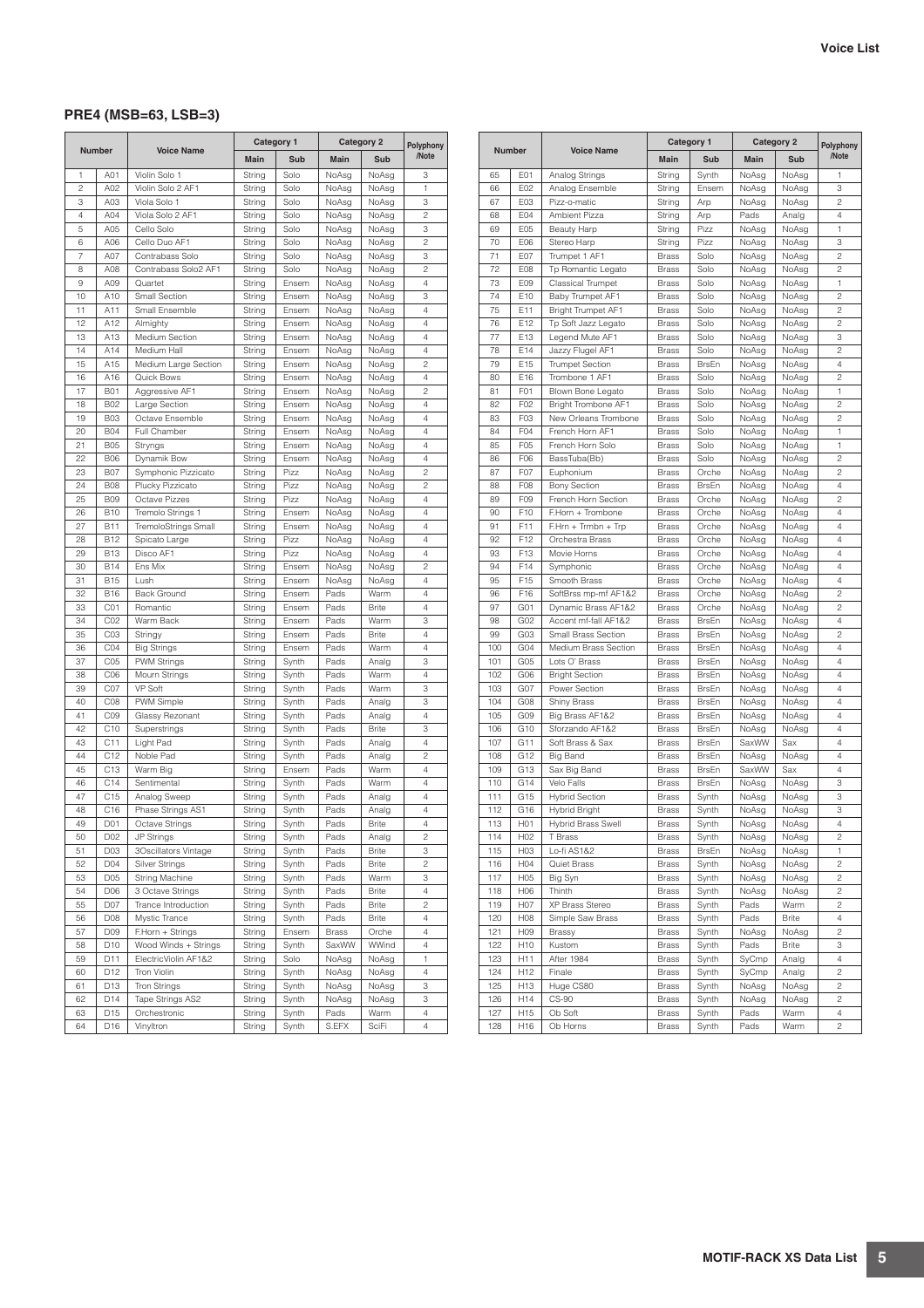# **PRE5 (MSB=63, LSB=4)**

|                |                        |                       | Category 1     |                | <b>Category 2</b> |       | Polyphony               |  |
|----------------|------------------------|-----------------------|----------------|----------------|-------------------|-------|-------------------------|--|
|                | <b>Number</b>          | <b>Voice Name</b>     | Main           | Sub            | Main              | Sub   | /Note                   |  |
| 1              | A01                    | Slow PWM Brass        | <b>Brass</b>   | Synth          | NoAsg             | NoAsg | $\overline{c}$          |  |
| $\overline{c}$ | A02                    | Soft 5th Brass        | <b>Brass</b>   | Synth          | Pads              | Warm  | $\overline{4}$          |  |
| 3              | A03                    | Soprano Legato        | SaxWW          | Sax            | NoAsg             | NoAsg | $\overline{c}$          |  |
| 4              | A04                    | Soprano Soft AF1      | SaxWW          | Sax            | NoAsg             | NoAsq | $\overline{c}$          |  |
| 5              | A05                    | Alto Vib Legato       | SaxWW          | Sax            | NoAsg             | NoAsg | 3                       |  |
| 6              | A06                    | Alto Legato           | SaxWW          | Sax            | NoAsg             | NoAsg | 1                       |  |
| $\overline{7}$ | A07                    | Alto                  | SaxWW          | Sax            | NoAsq             | NoAsq | 1                       |  |
| 8              | A08                    | Tenor Dynamic AF1     | SaxWW          | Sax            | NoAsg             | NoAsg | 3                       |  |
| 9              | A09                    | Tenor Soft Legato     | SaxWW          | Sax            | NoAsg             | NoAsg | 3                       |  |
| 10             | A10                    | Velo Growl Legato     | SaxWW          | Sax            | NoAsg             | NoAsg | 3                       |  |
| 11             | A11                    | Tenor Growl AF1       | SaxWW          | Sax            | NoAsq             | NoAsq | 1                       |  |
| 12             | A12                    | <b>Baritone</b>       | SaxWW          | Sax            | NoAsg             | NoAsg | 1                       |  |
| 13             | A13                    | Hip Bari              | SaxWW          | Sax            | NoAsg             | NoAsg | 1                       |  |
| 14             | A14                    | <b>Tenor Section</b>  | SaxWW          | Sax            | <b>Brass</b>      | BrsEn | 3                       |  |
| 15             | A15                    | Sax Octave Section    | SaxWW          | Sax            | <b>Brass</b>      | BrsEn | 4                       |  |
| 16             | A16                    | Mixed Sax Section     | SaxWW          | Sax            | <b>Brass</b>      | BrsEn | 4                       |  |
| 17             | <b>B01</b>             | Flute Legato          | SaxWW          | Flute          | NoAsg             | NoAsg | 3                       |  |
| 18             | <b>B02</b>             | Sweet Flute AF1       | SaxWW          | Flute          | NoAsg             | NoAsg | $\overline{c}$          |  |
| 19             | <b>B03</b>             | Wood Flute            | SaxWW          | Flute          | NoAsg             | NoAsg | $\overline{c}$          |  |
| 20             | <b>B04</b>             | Oboe 1 AF1            | SaxWW          | RPipe          | NoAsg             | NoAsg | 3                       |  |
| 21             | <b>B05</b>             | Sweet Oboe Legato     | SaxWW          | RPipe          | NoAsg             | NoAsg | $\overline{c}$          |  |
| 22             | <b>B06</b>             | Oboe Soft Legato      | SaxWW          | RPipe          | NoAsg             | NoAsg | $\overline{c}$          |  |
| 23             | <b>B07</b>             | Clarinet 1 AF1        | SaxWW          | WWind          | NoAsg             | NoAsg | 3                       |  |
| 24             | <b>B08</b>             | JazzyClarinet Legato  | SaxWW          | RPipe          | NoAsq             | NoAsq | $\overline{c}$          |  |
| 25             | <b>B09</b>             | Bassoon 1 AF1         | SaxWW          | RPipe          | NoAsg             | NoAsg | 3                       |  |
| 26             | <b>B10</b>             | Irish Pipe Legato     | SaxWW          | RPipe          | NoAsg             | NoAsg | 1                       |  |
| 27             | <b>B11</b>             | 2 Flutes              | SaxWW          | Flute          | NoAsg             | NoAsg | 3                       |  |
| 28             | <b>B12</b>             | Flute & Clari         | SaxWW          | Flute          | SaxWW             | RPipe | $\overline{4}$          |  |
| 29             | <b>B13</b>             | 2 Oboes & Bassoon     | SaxWW          | WWind          | NoAsg             | NoAsg | $\overline{4}$          |  |
| 30             | <b>B14</b>             | WoodWind Quartet      | SaxWW          | WWind          | NoAsg             | NoAsg | 8                       |  |
| 31             | <b>B15</b>             | Gentle Harp           | SaxWW          | RPipe          | NoAsg             | NoAsg | 1                       |  |
| 32             | <b>B16</b>             | Woody Harp            | SaxWW          | RPipe          | NoAsg             | NoAsg | 1                       |  |
| 33             | CO <sub>1</sub>        | <b>Bluz Distort</b>   | SaxWW          | RPipe          | NoAsg             | NoAsg | $\overline{c}$          |  |
| 34             | CO <sub>2</sub>        | Campfire              | SaxWW          | RPipe          | NoAsg             | NoAsg | $\overline{c}$          |  |
| 35             | CO <sub>3</sub>        | Tron Flute            | SaxWW          | Flute          | NoAsg             | NoAsg | 3                       |  |
| 36             | CO <sub>4</sub>        | Flootz                | SaxWW          | Flute          | NoAsg             | NoAsg | $\overline{c}$          |  |
| 37             | CO <sub>5</sub>        | Huge Lead             | SynLd          | Analg          | NoAsg             | NoAsg | $\overline{4}$          |  |
| 38             | C06                    | Bleep Lead AF2        | SynLd          | Analg          | NoAsg             | NoAsg | $\overline{c}$          |  |
| 39             | CO7                    | Detuned Vintage       | SynLd          | Analg          | NoAsg             | NoAsg | $\overline{c}$          |  |
| 40             | CO8                    | Space Lead            | SynLd          | Analg          | NoAsq             | NoAsg | $\overline{c}$          |  |
| 41             | C <sub>09</sub>        | Dual Square Lead      | SynLd          | Analg          | NoAsg             | NoAsg | $\overline{c}$          |  |
| 42             | C10                    | Vintage Sync          | SynLd          | Analg          | NoAsg             | NoAsg | $\overline{c}$          |  |
| 43             | C11                    |                       |                | Analg          |                   | Hook  | 4                       |  |
| 44             | C12                    | Dirty Hook<br>Nu Mini | SynLd<br>SynLd | Analg          | SyCmp<br>NoAsg    | NoAsg | 3                       |  |
| 45             | C <sub>13</sub>        | ProgressiveRock Lead  |                |                |                   |       | 3                       |  |
| 46             |                        |                       | SynLd          | Analg          | NoAsg             | NoAsg | $\overline{c}$          |  |
| 47             | C14<br>C <sub>15</sub> | Lucky                 | SynLd<br>SynLd | Analg<br>Analg | NoAsg             | NoAsg | $\overline{c}$          |  |
|                |                        | Opening               |                |                | NoAsg             | NoAsg | 1                       |  |
| 48             | C16                    | Rap Lead 1            | SynLd          | Analg          | NoAsg             | NoAsg |                         |  |
| 49             | D <sub>01</sub>        | Mini Soft             | SynLd          | Analg          | NoAsg             | NoAsg | $\overline{c}$          |  |
| 50             | D02                    | Feeling               | SynLd          | Analg          | NoAsg             | NoAsg | 1                       |  |
| 51             | D03                    | Early Lead            | SynLd          | Analg          | NoAsg             | NoAsg | $\overline{\mathbf{c}}$ |  |
| 52             | D04                    | Funky Pulse           | SynLd          | Digtl          | NoAsg             | NoAsg | 1                       |  |
| 53             | D05                    | Mr. Finger            | SynLd          | Analg          | NoAsg             | NoAsg | $\overline{\mathbf{c}}$ |  |
| 54             | D06                    | Singleline            | SynLd          | Analg          | NoAsg             | NoAsg | $\overline{c}$          |  |
| 55             | D07                    | Soft RnB              | SynLd          | Analg          | NoAsg             | NoAsg | 1                       |  |
| 56             | D08                    | Wind Synth            | SynLd          | Analg          | NoAsg             | NoAsg | 3                       |  |
| 57             | D09                    | Broken Sine RBAS1     | SynLd          | Analg          | NoAsg             | NoAsg | 1                       |  |
| 58             | D10                    | Duck Lead             | SynLd          | Analg          | NoAsg             | NoAsg | 1                       |  |
| 59             | D11                    | In da Night           | SynLd          | Analg          | NoAsg             | NoAsg | 1                       |  |
| 60             | D12                    | Mayday MW             | SynLd          | Analg          | NoAsg             | NoAsg | 1                       |  |
| 61             | D13                    | On D Line             | SynLd          | Analg          | NoAsg             | NoAsg | $\overline{\mathbf{c}}$ |  |
| 62             | D14                    | Early Soloist         | SynLd          | Analg          | NoAsg             | NoAsg | 1                       |  |
| 63             | D15                    | Heterodyne            | SynLd          | Analg          | NoAsg             | NoAsg | 1                       |  |
| 64             | D16                    | Classic 5th           | SynLd          | Analg          | NoAsg             | NoAsg | 3                       |  |

|            |                        |                           | Category 1     |                | Category 2     | Polyphony      |                                  |
|------------|------------------------|---------------------------|----------------|----------------|----------------|----------------|----------------------------------|
| Number     |                        | <b>Voice Name</b>         | Main           | Sub            | Main           | Sub            | /Note                            |
| 65         | E01                    | Vintage Saw               | SynLd          | Analg          | NoAsg          | NoAsg          | 3                                |
| 66         | E02                    | Mini Three                | SynLd          | Digtl          | NoAsg          | NoAsg          | 3                                |
| 67         | E03                    | Phat Dino                 | SynLd          | Digtl          | NoAsg          | NoAsg          | 3                                |
| 68         | E04                    | Dynamic Mini              | SynLd          | Digtl          | NoAsg          | NoAsg          | 3                                |
| 69         | E <sub>05</sub>        | PWM Lead                  | SynLd          | Digtl          | NoAsg          | NoAsq          | $\overline{c}$                   |
| 70         | E06                    | Pulse Wound               | SynLd          | Digtl          | NoAsg          | NoAsg          | 1                                |
| 71         | <b>E07</b>             | Think Sync                | SynLd          | Digtl          | NoAsg          | NoAsg          | 3                                |
| 72         | E08                    | Punch Lead                | SynLd          | Digtl          | SyCmp          | Hook           | $\overline{c}$                   |
| 73         | E09                    | <b>Bright Saw</b>         | SynLd          | Digtl          | NoAsg          | NoAsg          | $\overline{c}$                   |
| 74         | E10                    | Trojan                    | SynLd          | Digtl          | NoAsg          | NoAsg          | 3                                |
| 75         | E11                    | Wood Panel                | SynLd          | Digtl          | NoAsg          | NoAsg          | $\overline{c}$                   |
| 76<br>77   | E <sub>12</sub><br>E13 | Push Ahead                | SynLd          | Digtl          | SyCmp          | Hook           | 1<br>$\overline{4}$              |
| 78         | E14                    | Eight<br>Sync Power       | SynLd<br>SynLd | Digtl<br>Digtl | NoAsg<br>NoAsg | NoAsg<br>NoAsq | $\overline{c}$                   |
| 79         | E15                    | Glisten Lead              | SynLd          | Digtl          | NoAsg          | NoAsg          | 4                                |
| 80         | E16                    | <b>Big Drone</b>          | SynLd          | Digtl          | NoAsg          | NoAsg          | 4                                |
| 81         | F <sub>01</sub>        | Screameemy                | SynLd          | Digtl          | NoAsg          | NoAsg          | $\overline{c}$                   |
| 82         | F02                    | Flange Filter             | SynLd          | Digtl          | NoAsg          | NoAsg          | $\overline{c}$                   |
| 83         | F <sub>03</sub>        | Sutra                     | SynLd          | Digtl          | M.EFX          | Move           | 3                                |
| 84         | F <sub>04</sub>        | Free LFO                  | SynLd          | Digtl          | NoAsq          | NoAsq          | 1                                |
| 85         | F <sub>05</sub>        | Rap Lead 2                | SynLd          | Digtl          | NoAsg          | NoAsg          | 1                                |
| 86         | F06                    | Space Power Lead          | SynLd          | Digtl          | SyCmp          | Hook           | $\overline{c}$                   |
| 87         | <b>F07</b>             | Nyquist                   | SynLd          | Digtl          | NoAsg          | NoAsg          | $\overline{c}$                   |
| 88         | F <sub>08</sub>        | Digimetal                 | SynLd          | Digtl          | NoAsg          | NoAsg          | 1                                |
| 89         | F09                    | Saw destroy               | SynLd          | Digtl          | NoAsg          | NoAsq          | 3                                |
| 90         | F10                    | Vinalog saw               | SynLd          | Digtl          | NoAsg          | NoAsg          | $\overline{4}$                   |
| 91         | F11                    | Mady SQU                  | SynLd          | Digtl          | NoAsq          | NoAsg          | $\overline{c}$                   |
| 92         | F12                    | Low Undulation            | SynLd          | Digtl          | NoAsg          | NoAsq          | $\overline{4}$                   |
| 93         | F <sub>13</sub>        | Impact                    | SynLd          | H Hop          | SyCmp          | Hook           | 3                                |
| 94         | F14                    | Talk Mod                  | SynLd          | H Hop          | M.EFX          | Sweep          | $\overline{c}$                   |
| 95         | F <sub>15</sub>        | Digital Gangsta           | SynLd          | H Hop          | NoAsg          | NoAsg          | 1                                |
| 96         | F16                    | Plastic Squeeze           | SynLd          | H Hop          | NoAsg          | NoAsg          | 1                                |
| 97         | G <sub>01</sub>        | Pinz Lead                 | SynLd          | H Hop          | NoAsg          | NoAsg          | 1                                |
| 98         | G02                    | Dancy Saw Lead            | SynLd          | Dance          | SyCmp          | Hook           | $\overline{c}$                   |
| 99         | G03                    | Buzz Around               | SynLd          | Dance          | SyCmp          | Hook           | 3                                |
| 100        | G <sub>04</sub>        | Xtreme Wheel              | SynLd          | Dance          | NoAsg          | NoAsg          | $\overline{c}$<br>$\overline{4}$ |
| 101<br>102 | G <sub>05</sub><br>G06 | Supertrance<br>Poly Hook  | SynLd<br>SynLd | Dance<br>Dance | SyCmp          | Hook<br>Hook   | $\overline{c}$                   |
| 103        | G07                    | <b>HPF Dance</b>          | SynLd          | Dance          | SyCmp<br>SyCmp | Hook           | $\overline{c}$                   |
| 104        | G08                    | <b>Tekk Glide</b>         | SynLd          | Dance          | NoAsg          | NoAsg          | $\overline{c}$                   |
| 105        | G09                    | Growl Tekk                | SynLd          | Dance          | NoAsg          | NoAsg          | 1                                |
| 106        | G10                    | Plucked Chordz            | SynLd          | Dance          | NoAsg          | NoAsg          | 4                                |
| 107        | G11                    | Chordz                    | SynLd          | Dance          | NoAsg          | NoAsg          | $\overline{4}$                   |
| 108        | G12                    | Cool Body                 | SynLd          | Dance          | NoAsg          | NoAsg          | $\overline{4}$                   |
| 109        | G13                    | <b>Twist Sync</b>         | SynLd          | Dance          | NoAsg          | NoAsg          | $\overline{c}$                   |
| 110        | G14                    | <b>TEKIE</b>              | SynLd          | Dance          | NoAsg          | NoAsg          | 4                                |
| 111        | G15                    | Sonix                     | SynLd          | Dance          | NoAsg          | NoAsg          | 3                                |
| 112        | G16                    | Big Skid Hook Lead 1      | SynLd          | Dance          | SyCmp          | Hook           | $\overline{4}$                   |
| 113        | H01                    | Big Skid Hook Lead 2      | SynLd          | Dance          | SyCmp          | Hook           | 4                                |
| 114        | H02                    | Porta Queen               | SynLd          | Arp            | NoAsg          | NoAsg          | $\overline{c}$                   |
| 115        | H03                    | <b>Vicious Dogs</b>       | SynLd          | Arp            | SyCmp          | Digtl          | 4                                |
| 116        | H04                    | Saw Pad                   | Pads           | Analg          | NoAsg          | NoAsg          | 4                                |
| 117        | H05                    | Dark Modulation Pad       | Pads           | Analg          | NoAsg          | NoAsg          | 2                                |
| 118        | H06                    | Dark Light                | Pads           | Warm           | NoAsg          | NoAsg          | $\overline{c}$                   |
| 119        | H07                    | Ambient Synthpad          | Pads           | Analg          | NoAsg          | NoAsg          | $\overline{\mathbf{c}}$          |
| 120        | H08                    | 5th Lite                  | Pads           | Analg          | NoAsg          | NoAsg          | 4                                |
| 121        | H09                    | Smooth BPF Sweep          | Pads<br>Pads   | Analg          | NoAsg          | NoAsg          | $\overline{\mathbf{c}}$<br>2     |
| 122<br>123 | H10                    | High Wire                 | Pads           | Analg          | NoAsg          | NoAsg<br>NoAsg | $\overline{c}$                   |
| 124        | H11<br>H12             | Trance MW<br>Xtreme Sweep | Pads           | Analg<br>Analg | NoAsg<br>M.EFX | Sweep          | $\overline{c}$                   |
| 125        | H13                    | Nu WarmPad                | Pads           | Warm           | NoAsg          | NoAsg          | 2                                |
| 126        | H14                    | 5th Atmosphere            | Pads           | Warm           | NoAsg          | NoAsg          | 4                                |
| 127        | H15                    | Dim                       | Pads           | Warm           | M.EFX          | Ambie          | 1                                |
| 128        | H16                    | Simple Air                | Pads           | Warm           | NoAsg          | NoAsg          | $\overline{\mathbf{c}}$          |
|            |                        |                           |                |                |                |                |                                  |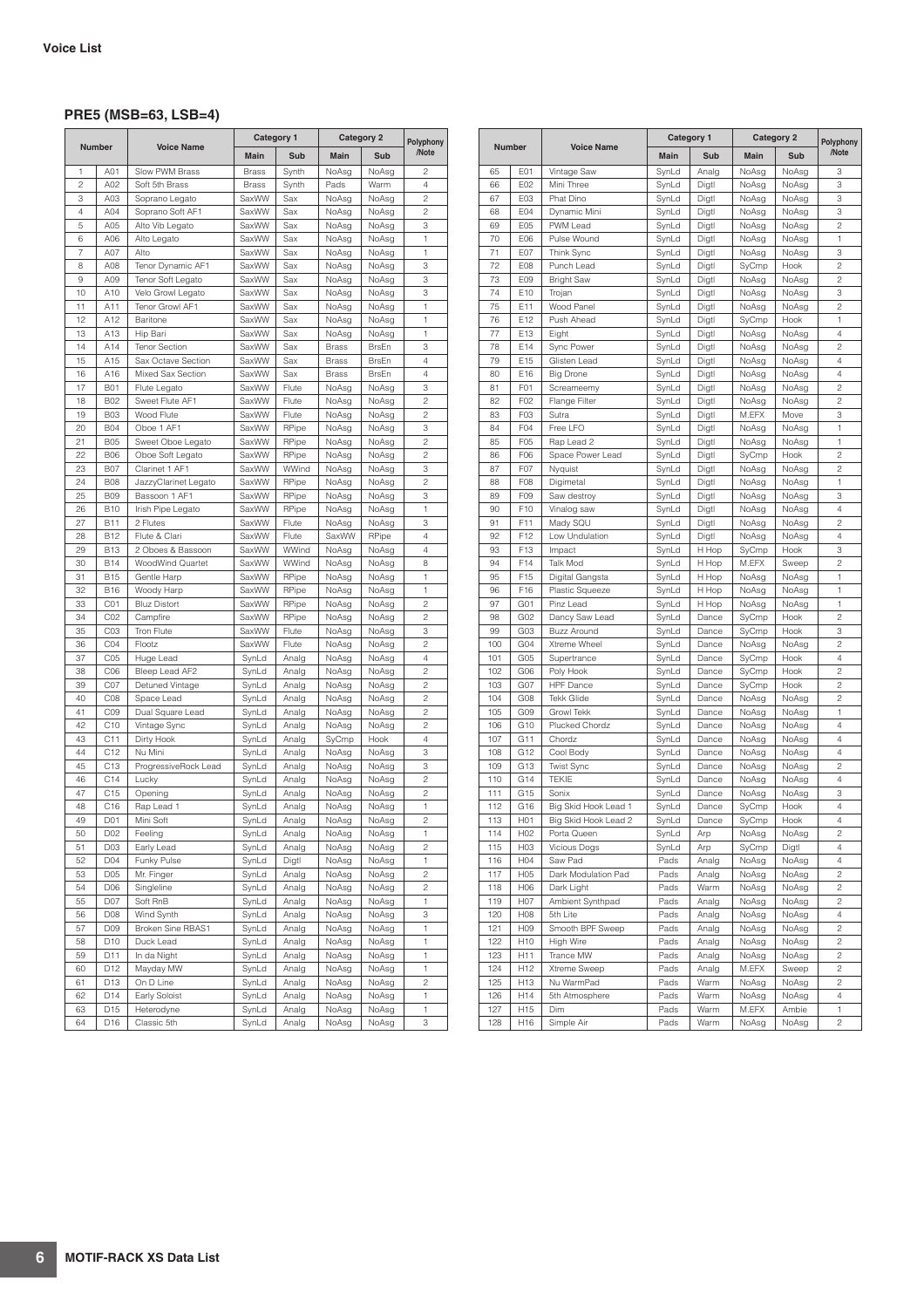# **PRE6 (MSB=63, LSB=5)**

|                |                  |                         | Category 1 |              | Category 2 |       | Polyphony               |
|----------------|------------------|-------------------------|------------|--------------|------------|-------|-------------------------|
|                | <b>Number</b>    | <b>Voice Name</b>       | Main       | Sub          | Main       | Sub   | /Note                   |
| 1              | A01              | Nature Sine             | Pads       | Warm         | NoAsg      | NoAsg | 3                       |
| $\overline{c}$ | A02              | Analog                  | Pads       | Warm         | NoAsg      | NoAsg | $\overline{c}$          |
| 3              | A03              | Perc Pad                | Pads       | Warm         | NoAsg      | NoAsg | $\overline{4}$          |
| 4              | A04              | Dark Atmo Pad           | Pads       | Warm         | NoAsg      | NoAsg | $\overline{4}$          |
| 5              | A05              | Dark Organ Pad          | Pads       | Warm         | NoAsg      | NoAsq | $\overline{c}$          |
| 6              | A06              | Soft Brassv             | Pads       | Warm         | NoAsg      | NoAsg | $\overline{c}$          |
| $\overline{7}$ | A07              | Road to Nowhere         | Pads       | Warm         | M.EFX      | Sweep | 4                       |
| 8              | A08              | Sweep Strings           | Pads       | Warm         | String     | Synth | 3                       |
| 9              | A <sub>0.9</sub> | <b>Brass Motion Pad</b> | Pads       | Warm         | M.EFX      | Move  | $\overline{c}$          |
| 10             | A10              | Luminous                | Pads       | Warm         | M.EFX      | Sweep | $\overline{4}$          |
| 11             | A11              | Mother Ship             | Pads       | Choir        | NoAsg      | NoAsg | $\overline{4}$          |
| 12             | A12              | Warm Backing Pad        | Pads       | Warm         | String     | Synth | $\overline{c}$          |
| 13             | A13              | Feather                 | Pads       | Warm         | String     | Synth | $\overline{4}$          |
| 14             | A14              | Pan Sphere              | Pads       | Warm         | SaxWW      | Flute | $\overline{4}$          |
| 15             | A15              | Square                  | Pads       | Analg        | NoAsg      | NoAsg | $\overline{c}$          |
|                |                  | Shaper                  | Pads       | <b>Brite</b> |            |       | $\overline{c}$          |
| 16             | A16              |                         |            |              | M.EFX      | Ambie |                         |
| 17             | <b>B01</b>       | Early Digital           | Pads       | Warm         | M.EFX      | Ambie | 3                       |
| 18             | <b>B02</b>       | Dramana                 | Pads       | <b>Brite</b> | M.EFX      | Ambie | 3                       |
| 19             | <b>B03</b>       | Dream Shift             | Pads       | <b>Brite</b> | NoAsg      | NoAsg | $\overline{4}$          |
| 20             | <b>B04</b>       | Remote Space            | Pads       | Warm         | M.EFX      | Ambie | $\overline{c}$          |
| 21             | <b>B05</b>       | Fathoms                 | Pads       | Warm         | M.EFX      | Ambie | $\overline{4}$          |
| 22             | <b>B06</b>       | SY22 2007               | Pads       | Warm         | M.EFX      | Move  | 1                       |
| 23             | <b>B07</b>       | Mother Earth            | Pads       | Warm         | M.EFX      | Ambie | 3                       |
| 24             | <b>B08</b>       | Landing Pad             | Pads       | Warm         | M.EFX      | Ambie | $\overline{c}$          |
| 25             | <b>B09</b>       | The Breath              | Pads       | <b>Brite</b> | NoAsg      | NoAsg | $\overline{4}$          |
| 26             | <b>B10</b>       | Humanity                | Pads       | Warm         | NoAsg      | NoAsq | $\overline{c}$          |
| 27             | <b>B11</b>       | Vowel Pad               | Pads       | Choir        | M.EFX      | Move  | 4                       |
| 28             | <b>B12</b>       | Feather Pad             | Pads       | <b>Brite</b> | NoAsg      | NoAsg | $\overline{c}$          |
| 29             | <b>B13</b>       | Slow Attack Pad         | Pads       | <b>Brite</b> | NoAsg      | NoAsg | $\overline{c}$          |
| 30             | <b>B14</b>       | Hi Brite                | Pads       | <b>Brite</b> | String     | Synth | $\overline{c}$          |
| 31             | <b>B15</b>       | Pad & Syn               | Pads       | <b>Brite</b> | SyCmp      | Analg | $\overline{4}$          |
| 32             | <b>B16</b>       | Cosmic Swell Pad        | Pads       | <b>Brite</b> | NoAsg      | NoAsg | $\overline{4}$          |
| 33             | CO <sub>1</sub>  | Sweet Flange            | Pads       | <b>Brite</b> | NoAsg      | NoAsg | $\overline{4}$          |
| 34             | CO <sub>2</sub>  | Waterfall               | Pads       | <b>Brite</b> | NoAsg      | NoAsg | $\overline{4}$          |
|                |                  |                         |            |              |            |       |                         |
| 35             | CO <sub>3</sub>  | Phase Pad               | Pads       | <b>Brite</b> | String     | Synth | 1                       |
| 36             | CO <sub>4</sub>  | Pure Synth              | Pads       | <b>Brite</b> | NoAsg      | NoAsg | $\overline{4}$          |
| 37             | CO <sub>5</sub>  | Pearls                  | Pads       | <b>Brite</b> | M.EFX      | Ambie | $\overline{4}$          |
| 38             | C06              | Flange Wall             | Pads       | <b>Brite</b> | NoAsg      | NoAsg | 1                       |
| 39             | CO7              | Tornado                 | Pads       | <b>Brite</b> | SyCmp      | Digtl | $\overline{c}$          |
| 40             | CO8              | Ice Rink                | Pads       | <b>Brite</b> | M.EFX      | Sweep | $\overline{4}$          |
| 41             | C09              | Turbulence              | Pads       | <b>Brite</b> | NoAsg      | NoAsg | $\mathbf{1}$            |
| 42             | C10              | <b>Bell Pad</b>         | Pads       | <b>Brite</b> | CPerc      | SynBl | $\overline{4}$          |
| 43             | C11              | Paradise                | Pads       | <b>Brite</b> | NoAsg      | NoAsg | 1                       |
| 44             | C12              | <b>Yellow River</b>     | Pads       | <b>Brite</b> | NoAsg      | NoAsg | $\overline{4}$          |
| 45             | C <sub>13</sub>  | Love Me                 | Pads       | <b>Brite</b> | NoAsg      | NoAsg | $\overline{4}$          |
| 46             | C14              | Frozen Pad              | Pads       | <b>Brite</b> | NoAsg      | NoAsg | $\overline{4}$          |
| 47             | C15              | Pensive                 | Pads       | Warm         | NoAsg      | NoAsg | 4                       |
| 48             | C16              | Space Vocals            | Pads       | Choir        | NoAsg      | NoAsg | 3                       |
| 49             | D01              | Haah Pad                | Pads       | Choir        | NoAsg      | NoAsg | 4                       |
| 50             | D02              | Oooh Pad                | Pads       | Choir        | NoAsg      | NoAsg | 4                       |
| 51             | D03              | Back in Itopian         | Pads       | Choir        | NoAsg      | NoAsg | 4                       |
| 52             | D04              | Strings & Choir         | Pads       | Choir        | String     | Ensem | 4                       |
| 53             | D05              | Angel Eyes              | Pads       | Choir        | NoAsg      | NoAsg | 3                       |
| 54             | D06              | Glass Choir             | Pads       | Choir        | NoAsg      | NoAsg | 4                       |
| 55             | D <sub>07</sub>  | Nativity                | Pads       | Choir        | NoAsg      | NoAsg | 4                       |
| 56             | D <sub>08</sub>  | Seraphim                | Pads       | Choir        | NoAsg      | NoAsg | 4                       |
|                |                  |                         |            |              |            |       |                         |
| 57             | D09              | Analog Shine            | Pads       | Arp          | M.EFX      | Ambie | 2                       |
| 58             | D10              | Cosmic Gate             | Pads       | Arp          | M.EFX      | Sweep | $\overline{4}$          |
| 59             | D11              | Catching Wild Horses    | Pads       | Arp          | M.EFX      | Sweep | 2                       |
| 60             | D12              | High Pass Gate          | Pads       | Arp          | M.EFX      | Sweep | $\overline{c}$          |
| 61             | D13              | Rhythmic Filterpad 1    | Pads       | Arp          | M.EFX      | Move  | $\overline{\mathbf{c}}$ |
| 62             | D14              | Rhythmic Filterpad 2    | Pads       | Arp          | M.EFX      | Move  | $\overline{\mathbf{c}}$ |
| 63             | D15              | P5 Resonance Comp       | SyCmp      | Analg        | SynLd      | Analg | 3                       |
| 64             | D16              | P5 Analog Punch         | SyCmp      | Analg        | SynLd      | Analg | 3                       |

|            |                        |                                      | Category 1     |                | Category 2     |                |                         |  |
|------------|------------------------|--------------------------------------|----------------|----------------|----------------|----------------|-------------------------|--|
|            | <b>Number</b>          | <b>Voice Name</b>                    | Main<br>Sub    |                | Main<br>Sub    |                | Polyphony<br>/Note      |  |
| 65         | E01                    | Cool Trance                          | SyCmp          | Analg          | SvnLd          | Arp            | 2                       |  |
| 66         | E02                    | >Attack<                             | SyCmp          | Analg          | NoAsg          | NoAsg          | $\mathfrak{p}$          |  |
| 67         | E03                    | Club Finger                          | SyCmp          | Analg          | NoAsg          | NoAsg          | 3                       |  |
| 68         | <b>E04</b>             | Wobbly RB                            | SyCmp          | Analg          | Pads           | Warm           | $\overline{c}$          |  |
| 69         | E05                    | Ana Dayz                             | SyCmp          | Analg          | Pads           | Analg          | $\overline{4}$          |  |
| 70         | E06                    | Airy Nylon                           | SyCmp          | Analg          | Guitar         | Synth          | $\overline{4}$          |  |
| 71         | <b>E07</b>             | Progressive Attack                   | SyCmp          | Analg          | M.EFX          | Move           | 3                       |  |
| 72         | E <sub>08</sub>        | Oracle                               | SyCmp          | Analg          | NoAsg          | NoAsg          | 3                       |  |
| 73         | E09                    | <b>Big Comp</b>                      | SyCmp          | Digtl          | Pads           | <b>Brite</b>   | 4                       |  |
| 74         | E10                    | Rezz Punch                           | SyCmp          | Digtl          | NoAsg          | NoAsg          | $\overline{4}$          |  |
| 75         | E11                    | Resonant Clavi                       | SyCmp          | Digtl          | NoAsq          | NoAsg          | 1                       |  |
| 76<br>77   | E12<br>E13             | Straight RB                          | SyCmp          | Digtl          | SynLd          | Analg          | 3<br>$\overline{4}$     |  |
| 78         | E14                    | Psych Noise<br>Squiffy Misbehaving   | SyCmp          | Digtl<br>Digtl | SynLd<br>NoAsg | Digtl<br>NoAsg | 3                       |  |
| 79         | E15                    | Lektro Codes                         | SyCmp<br>SyCmp | Digtl          | SynLd          | Digtl          | 3                       |  |
| 80         | E16                    | Hard FM Keys                         | SyCmp          | Digtl          | SynLd          | Digtl          | $\overline{c}$          |  |
| 81         | F01                    | W Phaser                             | SyCmp          | Digtl          | NoAsg          | NoAsg          | $\overline{c}$          |  |
| 82         | F02                    | <b>DPCM Attack</b>                   | SyCmp          | Digtl          | NoAsg          | NoAsg          | $\overline{c}$          |  |
| 83         | F03                    | Talk                                 | SyCmp          | Digtl          | SynLd          | Digtl          | 3                       |  |
| 84         | F <sub>04</sub>        | Digy_SEQ                             | SyCmp          | Arp            | SynLd          | Digtl          | 3                       |  |
| 85         | F05                    | Nerve Nasty                          | SyCmp          | Arp            | NoAsg          | NoAsg          | 3                       |  |
| 86         | F06                    | Ring_Zplus                           | SyCmp          | Digtl          | NoAsg          | NoAsg          | $\mathfrak{p}$          |  |
| 87         | F07                    | <b>Trance Attack</b>                 | SyCmp          | Digtl          | String         | Pizz           | 3                       |  |
| 88         | F08                    | Tekno Attack AF1&2                   | SyCmp          | Digtl          | NoAsg          | NoAsg          | 3                       |  |
| 89         | F09                    | <b>PWM Percussion</b>                | SyCmp          | Digtl          | NoAsg          | NoAsg          | $\overline{c}$          |  |
| 90         | F10                    | Stabby                               | SyCmp          | Digtl          | NoAsg          | NoAsg          | 3                       |  |
| 91         | F11                    | Detroit Stab                         | SyCmp          | Digtl          | NoAsg          | NoAsg          | 3                       |  |
| 92         | F <sub>12</sub>        | Corrado                              | SyCmp          | Digtl          | S.EFX          | NoAsg          | 3                       |  |
| 93         | F <sub>13</sub>        | Synthetique                          | SyCmp          | Digtl          | NoAsg          | NoAsg          | 1                       |  |
| 94         | F <sub>14</sub>        | Noiz Rezz                            | SyCmp          | Digtl          | Pads           | <b>Brite</b>   | 3                       |  |
| 95<br>96   | F15<br>F <sub>16</sub> | Tuxedo<br>Queens                     | SyCmp          | Digtl          | M.EFX<br>Pads  | Sweep<br>Warm  | $\overline{4}$<br>3     |  |
| 97         | G01                    | Hip Voice                            | SyCmp<br>SyCmp | Digtl<br>Digtl | SynLd          | H Hop          | $\overline{c}$          |  |
| 98         | G02                    | GX1                                  | SyCmp          | Fade           | NoAsg          | NoAsg          | 4                       |  |
| 99         | G03                    | Night Watch                          | SyCmp          | Fade           | NoAsg          | NoAsg          | 3                       |  |
| 100        | G <sub>04</sub>        | <b>Pluck Bells</b>                   | SyCmp          | Fade           | CPerc          | SynBl          | $\overline{4}$          |  |
| 101        | G05                    | Power Dance Chords                   | SyCmp          | Hook           | Pads           | Analg          | 4                       |  |
| 102        | G06                    | <b>Hyper Trance</b>                  | SyCmp          | Digtl          | SynLd          | Digtl          | 4                       |  |
| 103        | G07                    | Cosmic Psyche                        | SyCmp          | Digtl          | M.EFX          | Move           | 3                       |  |
| 104        | G08                    | Chillin' Chords                      | SyCmp          | Arp            | SyCmp          | Hook           | $\overline{c}$          |  |
| 105        | G09                    | Dirty Chordz                         | SyCmp          | Arp            | SyCmp          | Hook           | $\overline{4}$          |  |
| 106        | G10                    | Wild Horses                          | SyCmp          | Arp            | NoAsg          | NoAsg          | 3                       |  |
| 107        | G11                    | Sixpack AF1&2                        | SyCmp          | Arp            | NoAsg          | NoAsg          | 1                       |  |
| 108        | G <sub>12</sub>        | Percussive Chords                    | SyCmp          | Arp            | NoAsg          | NoAsg          | $\overline{c}$          |  |
| 109        | G13                    | Chordmaster                          | SyCmp          | Arp            | NoAsg          | NoAsg          | $\overline{c}$          |  |
| 110        | G <sub>14</sub>        | In the Mirror                        | SyCmp          | Arp            | NoAsg          | NoAsg          | 1                       |  |
| 111        | G <sub>15</sub>        | Come together!                       | SyCmp          | Arp            | NoAsg          | NoAsg          | 1                       |  |
| 112        | G16                    | Happy Hour                           | SyCmp          | Arp            | Pads           | Arp            | $\overline{c}$          |  |
| 113        | H <sub>0</sub> 1       | Recycling                            | SyCmp          | Arp            | Pads           | Arp            | 2                       |  |
| 114        | H02                    | Digital Dreaming<br>Carpenter's Wife | SyCmp          | Arp            | NoAsg          | NoAsg          | 4                       |  |
| 115<br>116 | H03<br>H04             | Electronic Games                     | SyCmp<br>SyCmp | Arp<br>Arp     | NoAsg<br>NoAsg | NoAsg<br>NoAsg | 1<br>2                  |  |
| 117        | H05                    | Dancing Waves                        | SyCmp          | Arp            | NoAsg          | NoAsg          | 1                       |  |
| 118        | H06                    | <b>Hit Factory</b>                   | SyCmp          | Arp            | NoAsg          | NoAsg          | 1                       |  |
| 119        | H07                    | Freaky Loop                          | SyCmp          | Arp            | NoAsg          | NoAsg          | 1                       |  |
| 120        | H08                    | Mr. Wah!                             | SyCmp          | Arp            | M.EFX          | Move           | $\overline{\mathbf{c}}$ |  |
| 121        | H09                    | Chill Comp 1                         | SyCmp          | Arp            | M.EFX          | Move           | 1                       |  |
| 122        | H10                    | Chill Comp 2                         | M.EFX          | Arp            | NoAsg          | NoAsg          | 1                       |  |
| 123        | H11                    | Kalimboidal                          | SyCmp          | Arp            | CPerc          | SynBI          | $\overline{c}$          |  |
| 124        | H <sub>12</sub>        | <b>Bippus</b>                        | SyCmp          | Arp            | NoAsg          | NoAsg          | 2                       |  |
| 125        | H13                    | Virtuoso Sequencia                   | SyCmp          | Arp            | NoAsg          | NoAsg          | 3                       |  |
| 126        | H14                    | Fat Saw Arpeggio                     | SyCmp          | Arp            | NoAsg          | NoAsg          | 2                       |  |
| 127        | H15                    | Trancious Line                       | SyCmp          | Arp            | NoAsg          | NoAsg          | 1                       |  |
| 128        | H16                    | Metal Plate                          | SyCmp          | Arp            | NoAsg          | NoAsg          | 3                       |  |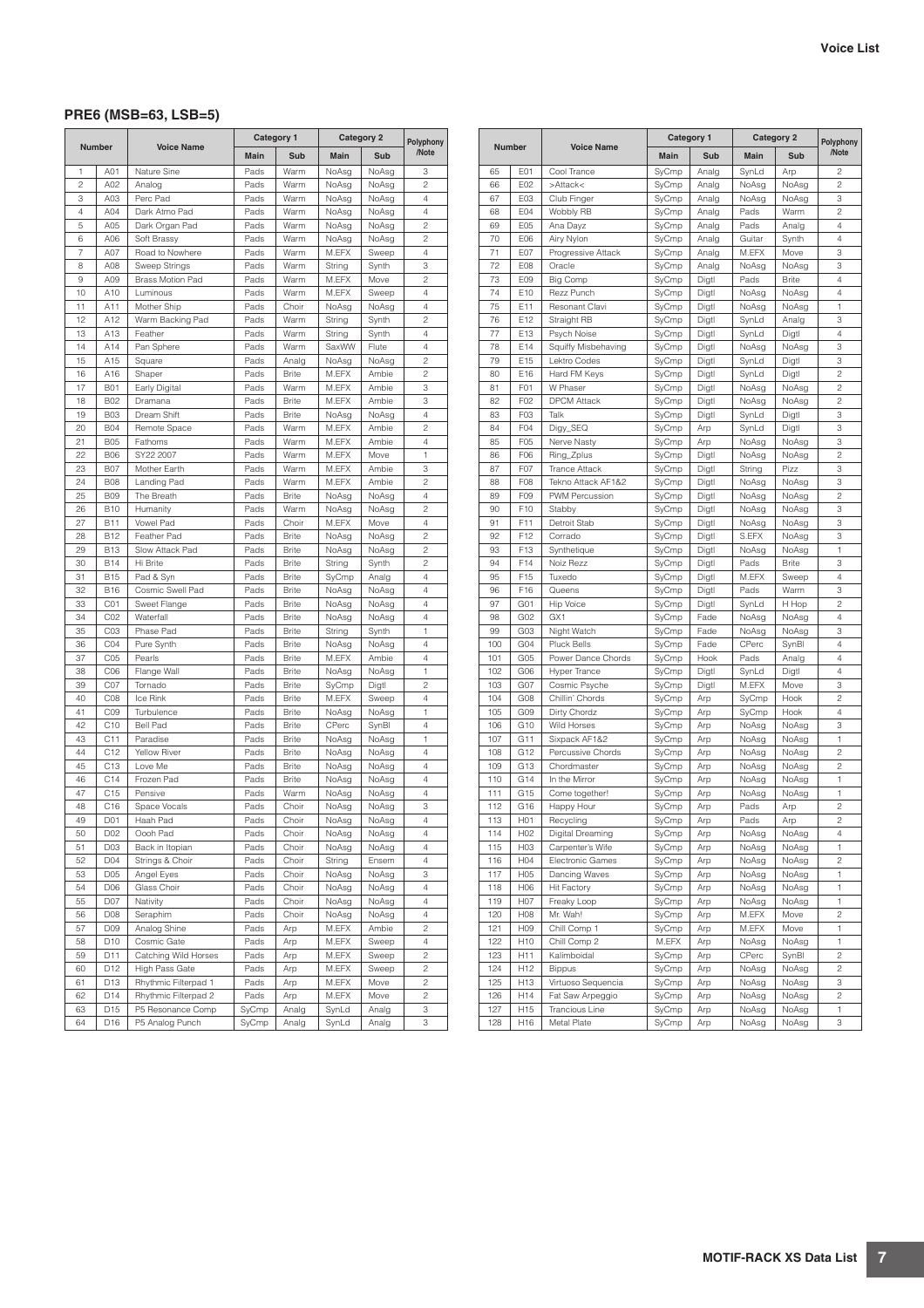# **PRE7 (MSB=63, LSB=6)**

| <b>Number</b>  |                 |                            | Category 1 |       | Category 2 |              | Polyphony      |
|----------------|-----------------|----------------------------|------------|-------|------------|--------------|----------------|
|                |                 | <b>Voice Name</b>          |            | Sub   | Main       | Sub          | /Note          |
| 1              | A01             | Fifth Dancer               | SyCmp      | Arp   | NoAsg      | NoAsg        | $\overline{c}$ |
| $\overline{c}$ | A02             | Percussive Sequence        | SyCmp      | Arp   | NoAsg      | NoAsg        | 1              |
| 3              | A03             | Simply Faaat               | SyCmp      | Arp   | SynLd      | Dance        | $\overline{c}$ |
| 4              | A04             | <b>Bright Dance</b>        | SyCmp      | Arp   | SynLd      | Dance        | $\overline{c}$ |
| 5              | A05             | Quadro Tune                | SyCmp      | Arp   | NoAsg      | NoAsg        | 4              |
| 6              | A06             | Champ                      | SynLd      | Arp   | SynLd      | Analg        | $\overline{c}$ |
| $\overline{7}$ | A07             | Men In Yellow              | S.EFX      | Move  | M.EFX      | Move         | 4              |
| 8              | A08             | Metamorphosis              | S.EFX      | Move  | NoAsg      | NoAsg        | $\overline{c}$ |
| 9              | A09             | Perplex                    | S.EFX      | Move  | NoAsq      | NoAsg        | $\overline{c}$ |
| 10             | A10             | Outer Planet               | S.EFX      | Move  | NoAsg      | NoAsg        | $\overline{c}$ |
| 11             | A11             | Industrial                 | S.EFX      | Move  | NoAsg      | NoAsg        | $\overline{c}$ |
| 12             | A12             | Space Walking              | S.EFX      | Move  | NoAsg      | NoAsg        | 1              |
| 13             | A13             | Scraper                    | S.EFX      | Move  | NoAsg      | NoAsq        | 1              |
| 14             | A14             | SE_02 <zero two=""></zero> | S.EFX      | Move  | NoAsg      | NoAsg        | 3              |
| 15             | A15             | <b>Talking Machines</b>    | S.EFX      | Move  | NoAsg      | NoAsg        | $\overline{c}$ |
| 16             | A16             | Tobi Mage                  | S.EFX      | Move  | NoAsg      | NoAsg        | 3              |
| 17             | <b>B01</b>      | <b>Bitzz MW</b>            | S.EFX      | Move  | NoAsg      | NoAsg        | 1              |
| 18             | <b>B02</b>      | Thexism                    | S.EFX      | Move  | NoAsg      | NoAsg        | $\overline{4}$ |
| 19             | <b>B03</b>      |                            | S.EFX      | Move  |            |              | $\overline{4}$ |
|                |                 | In My Head                 |            |       | NoAsg      | NoAsg        |                |
| 20             | <b>B04</b>      | Toda                       | S.EFX      | Ambie | NoAsg      | NoAsg        | 3              |
| 21             | <b>B05</b>      | Water Tank                 | S.EFX      | Ambie | NoAsg      | NoAsg        | 3              |
| 22             | <b>B06</b>      | Auto Trapeze               | S.EFX      | Ambie | NoAsg      | NoAsg        | 4              |
| 23             | <b>B07</b>      | Harpist's Nightmare        | S.EFX      | Ambie | NoAsg      | NoAsg        | $\overline{c}$ |
| 24             | <b>B08</b>      | Find Newgt!                | S.EFX      | Ambie | NoAsg      | NoAsq        | 4              |
| 25             | <b>B09</b>      | Nile River                 | S.EFX      | Natur | NoAsg      | NoAsg        | 1              |
| 26             | <b>B10</b>      | New Age Atmo               | S.EFX      | Natur | NoAsg      | NoAsq        | 4              |
| 27             | <b>B11</b>      | Wind Blows                 | S.EFX      | Natur | NoAsg      | NoAsg        | 4              |
| 28             | <b>B12</b>      | Fire!                      | S.EFX      | Natur | NoAsg      | NoAsg        | $\overline{4}$ |
| 29             | <b>B13</b>      | Scratching Machine         | S.EFX      | SciFi | NoAsg      | NoAsg        | $\overline{c}$ |
| 30             | <b>B14</b>      | Goa Psyche                 | S.EFX      | SciFi | NoAsg      | NoAsg        | $\overline{c}$ |
| 31             | <b>B15</b>      | Wait For Bad Weather       | S.EFX      | SciFi | NoAsg      | NoAsg        | 3              |
| 32             | <b>B16</b>      | Reverse The Audio          | S.EFX      | SciFi | NoAsg      | NoAsg        | $\overline{c}$ |
| 33             | CO <sub>1</sub> | Radio Static               | S.EFX      | SciFi | NoAsg      | NoAsg        | $\overline{c}$ |
| 34             | CO <sub>2</sub> | Modifier X                 | S.EFX      | SciFi | NoAsg      | NoAsg        | $\overline{c}$ |
| 35             | CO <sub>3</sub> | Surveillance               | S.EFX      | SciFi | NoAsg      | NoAsg        | 1              |
| 36             | CO4             | Noise FX                   | S.EFX      | SciFi | NoAsg      | NoAsg        | 1              |
| 37             | CO <sub>5</sub> | Sample&Hold Vintage        | S.EFX      | SciFi | NoAsg      | NoAsg        | 1              |
| 38             | C06             | Lazerzz                    | S.EFX      | SciFi | NoAsg      | NoAsg        | $\overline{c}$ |
| 39             | CO7             | uhohhrr                    | S.EFX      | SciFi | NoAsg      | NoAsg        | $\overline{c}$ |
| 40             | CO8             | On The Fritz               | S.EFX      | SciFi | NoAsg      | NoAsg        | 1              |
| 41             | C <sub>09</sub> | Scratch Thing MW           | S.EFX      | Arp   | NoAsg      | NoAsg        | 1              |
| 42             | C10             | Trash Can Lid Band         | S.EFX      | Arp   | Dr/Pc      | Synth        | 4              |
| 43             | C11             | Piston Engine              | S.EFX      | Arp   | NoAsg      | NoAsg        | 3              |
| 44             | C12             | Waka Waka Noize            | S.EFX      | Arp   | NoAsg      | NoAsq        | 4              |
| 45             | C13             | Argentina                  | S.EFX      | SciFi | M.EFX      | Move         | $\overline{4}$ |
| 46             | C14             | Gate of Eden               | M.EFX      | Move  | NoAsg      | NoAsg        | 4              |
| 47             | C15             | Wave Journey               | M.EFX      | Move  | NoAsg      | NoAsg        | 8              |
| 48             | C16             | <b>Whispering Ghosts</b>   | M.EFX      | Move  | NoAsg      | NoAsg        | 4              |
| 49             | D01             | Nighttrain to Munich       | M.EFX      | Move  | Pads       | <b>Brite</b> | 4              |
| 50             | D02             | Morning Dew                | M.EFX      | Move  | Pads       | <b>Brite</b> | 4              |
| 51             | D03             | Calling Mr. Reso           | M.EFX      | Move  | Pads       | Brite        | 4              |
| 52             | D04             | 2 Switches to Heaven       | M.EFX      | Move  | Pads       | Warm         | 4              |
| 53             | D <sub>05</sub> | Cell Division              | M.EFX      | Move  | Pads       | Warm         | 1              |
| 54             | D06             | Jumping Needle             | M.EFX      | Move  | S.EFX      | Arp          | 1              |
| 55             | D07             | SEKAI-ISAN                 | M.EFX      | Move  | S.EFX      | Move         | 4              |
|                |                 |                            | M.EFX      |       |            |              | 4              |
| 56             | D <sub>08</sub> | Setsunai AF2               |            | Move  | Pads       | Warm         |                |
| 57             | D09             | Week End                   | M.EFX      | Move  | Pads       | Warm         | 4              |
| 58             | D10             | Dragonfly                  | S.EFX      | SciFi | M.EFX      | Ambie        | 2              |
| 59             | D11             | TiRiPAD                    | M.EFX      | Move  | NoAsg      | NoAsg        | 4              |
| 60             | D12             | Cluster                    | M.EFX      | Move  | NoAsg      | NoAsg        | 4              |
| 61             | D13             | Xtreme Rezz                | M.EFX      | Move  | Pads       | Warm         | 4              |
| 62             | D14             | <b>Bit Space</b>           | M.EFX      | Move  | Pads       | Warm         | 3              |
| 63             | D15             | My Reality                 | M.EFX      | Move  | Pads       | Warm         | 4              |
| 64             | D16             | Waterproof                 | M.EFX      | Move  | SyCmp      | Arp          | 4              |

|            |                 |                                  | Category 1     |               | Category 2     |              |                     |  |
|------------|-----------------|----------------------------------|----------------|---------------|----------------|--------------|---------------------|--|
|            | <b>Number</b>   | <b>Voice Name</b>                | Main           | Sub           | Main           | Sub          | Polyphony<br>/Note  |  |
| 65         | E01             | Magnetics                        | M.EFX          | Move          | Pads           | Warm         | 4                   |  |
| 66         | E02             | Sand                             | M.EFX          | Move          | NoAsg          | NoAsq        | $\overline{4}$      |  |
| 67         | E03             | Felicity                         | M.EFX          | Move          | Pads           | Warm         | 4                   |  |
| 68         | F <sub>04</sub> | Vibrancy                         | M.EFX          | Move          | Pads           | Warm         | 4                   |  |
| 69         | F <sub>05</sub> | Metalflake                       | M.EFX          | Move          | NoAsg          | NoAsa        | 1                   |  |
| 70         | E06             | Radio Venus                      | M.EFX          | Move          | Pads           | Warm         | 4                   |  |
| 71         | <b>E07</b>      | Elec Blue                        | M.EFX          | Move          | Pads           | Warm         | 3                   |  |
| 72         | E08             | Chyo Ethno                       | M.EFX          | Move          | NoAsg          | NoAsq        | 4                   |  |
| 73         | F <sub>09</sub> | Metal Shaper                     | M.EFX          | Move          | SyCmp          | Arp          | 1                   |  |
| 74         | F10             | Calculator                       | M.EFX          | Move          | SyCmp          | Arp          | 1                   |  |
| 75         | E11             | konjoh BEAM                      | M.EFX          | Move          | NoAsg          | NoAsg        | $\overline{4}$      |  |
| 76         | E12             | Blizzard                         | M.EFX          | Ambie         | NoAsa          | NoAsg        | $\overline{c}$      |  |
| 77         | E13             | SINGING BOWL                     | M.EFX          | Ambie         | NoAsg          | NoAsg        | $\overline{c}$      |  |
| 78         | E <sub>14</sub> | Vektris                          | M.EFX          | Ambie         | S.EFX          | Ambie        | 1                   |  |
| 79         | E15             | Metalvox Pad                     | M.EFX          | Ambie         | S.EFX          | SciFi        | 3                   |  |
| 80         | E16             | Refraction                       | M.EFX          | Ambie         | S.EFX          | Ambie        | 3                   |  |
| 81<br>82   | F01<br>F02      | Philanger                        | M.EFX          | Ambie<br>Move | S.EFX          | SciFi        | $\mathbf{1}$<br>1   |  |
| 83         | F03             | Slippery Ambience<br>Ellipsotron | M.EFX<br>M.EFX | Move          | NoAsg<br>S.EFX | NoAsg<br>Arp | $\overline{c}$      |  |
| 84         | F04             | Envelope                         | M.EFX          | Move          | S.EFX          | Ambie        | 3                   |  |
| 85         | F <sub>05</sub> | Whatsis                          | M.EFX          | Ambie         | Pads           | Warm         | 3                   |  |
| 86         | F06             | Pearl Collection                 | M.EFX          | Ambie         | NoAsg          | NoAsq        | 4                   |  |
| 87         | F07             | Four Dimensions                  | M.EFX          | Ambie         | Pads           | Warm         | 1                   |  |
| 88         | F08             | Hallucination                    | M.EFX          | Ambie         | NoAsg          | NoAsg        | 1                   |  |
| 89         | F09             | Arctic Sequence                  | M.EFX          | Ambie         | NoAsg          | NoAsg        | 1                   |  |
| 90         | F <sub>10</sub> | Drifting                         | M.EFX          | Ambie         | NoAsg          | NoAsq        | 4                   |  |
| 91         | F11             | Electraid                        | M.EFX          | Ambie         | NoAsg          | NoAsg        | 4                   |  |
| 92         | F12             | <b>Bed Time Story</b>            | M.EFX          | Ambie         | CPerc          | Arp          | $\overline{c}$      |  |
| 93         | F <sub>13</sub> | Clearing                         | M.EFX          | Sweep         | Pads           | <b>Brite</b> | $\overline{c}$      |  |
| 94         | F <sub>14</sub> | Long HiPa                        | M.EFX          | Sweep         | Pads           | <b>Brite</b> | $\overline{4}$      |  |
| 95         | F <sub>15</sub> | Quad Swell                       | M.EFX          | Sweep         | Pads           | Warm         | 4                   |  |
| 96         | F <sub>16</sub> | New Stab                         | M.EFX          | Hit           | Pads           | <b>Brite</b> | 4                   |  |
| 97         | G <sub>01</sub> | Vinyl Hit                        | M.EFX          | Hit           | NoAsg          | NoAsg        | 4                   |  |
| 98         | G <sub>02</sub> | Hit Me                           | M.EFX          | Hit           | String         | Ensem        | $\overline{4}$      |  |
| 99         | G03             | Ambient Bite                     | M.EFX          | Hit           | NoAsg          | NoAsg        | $\overline{4}$      |  |
| 100        | G04             | Green Valley                     | M.EFX          | Arp           | Pads           | Analg        | $\overline{4}$      |  |
| 101        | G <sub>05</sub> | <b>Everlasting Glory</b>         | M.EFX          | Arp           | Pads           | Arp          | 4                   |  |
| 102        | G06             | Thinking of You                  | M.EFX          | Arp           | Pads           | Analg        | 4                   |  |
| 103        | G07             | Festival of Harmony              | M.EFX          | Arp           | Pads           | Arp          | $\overline{4}$      |  |
| 104        | G08             | Paris at Night                   | M.EFX          | Arp           | Pads           | Warm         | $\overline{4}$      |  |
| 105        | G09             | On my Way to UK                  | M.EFX          | Arp           | String         | Ensem        | $\overline{4}$      |  |
| 106        | G10             | Chillin' Ibiza                   | M.EFX          | Arp           | Pads           | Warm         | 3                   |  |
| 107        | G11             | Heavens Door                     | M.EFX          | Arp           | Pads           | Warm         | 4                   |  |
| 108        | G12             | Cocktail                         | M.EFX          | Arp           | Pads           | Warm         | $\overline{c}$      |  |
| 109        | G13             | Vanilla                          | M.EFX          | Arp           | NoAsg          | NoAsg        | 3                   |  |
| 110        | G <sub>14</sub> | Ibiza Groove                     | M.EFX          | Arp           | NoAsg          | NoAsg        | 4                   |  |
| 111        | G15             | Nylon Chill<br>Xtreme Harp       | M.EFX          | Arp           | Pads           | Choir        | $\overline{4}$      |  |
| 112        | G16             |                                  | M.EFX          | Arp           | NoAsg          | NoAsg        | 3                   |  |
| 113        | H01             | Trancing in the Rain             | M.EFX          | Arp           | Pads           | <b>Brite</b> | 4<br>$\overline{c}$ |  |
| 114<br>115 | H02<br>H03      | Gated Detune<br>Gated Choir      | M.EFX<br>M.EFX | Arp<br>Arp    | SyCmp<br>Pads  | Arp<br>Arp   | 4                   |  |
| 116        | H04             | Exotic                           | M.EFX          | Arp           | SyCmp          | Analg        | 3                   |  |
| 117        | H05             | Syncscraper                      | M.EFX          | Arp           | SyCmp          | Digtl        | 2                   |  |
| 118        | H06             | Ethnotic                         | M.EFX          | Arp           | NoAsg          | NoAsg        | 3                   |  |
| 119        | H07             | ComSat                           | M.EFX          | Arp           | SyCmp          | Arp          | $\overline{c}$      |  |
| 120        | H08             | Investikator                     | M.EFX          | Arp           | Dr/Pc          | Arp          | 1                   |  |
| 121        | H09             | Monkey Bars                      | M.EFX          | Arp           | Dr/Pc          | Arp          | $\overline{c}$      |  |
| 122        | H10             | Chilltrancer                     | M.EFX          | Arp           | Dr/Pc          | Arp          | 2                   |  |
| 123        | H11             | Random Beatz                     | M.EFX          | Arp           | Dr/Pc          | Arp          | 1                   |  |
| 124        | H12             | Electro Hood                     | M.EFX          | Arp           | Dr/Pc          | Arp          | $\overline{c}$      |  |
| 125        | H13             | My Subwoofers                    | M.EFX          | Arp           | Dr/Pc          | Arp          | 3                   |  |
| 126        | H14             | Mister Sinister                  | M.EFX          | Arp           | Dr/Pc          | Arp          | $\overline{c}$      |  |
| 127        | H15             | Polyrhythm                       | M.EFX          | Arp           | Dr/Pc          | Arp          | 4                   |  |
| 128        | H16             | <b>Blood Flow</b>                | M.EFX          | Arp           | NoAsg          | NoAsg        | 3                   |  |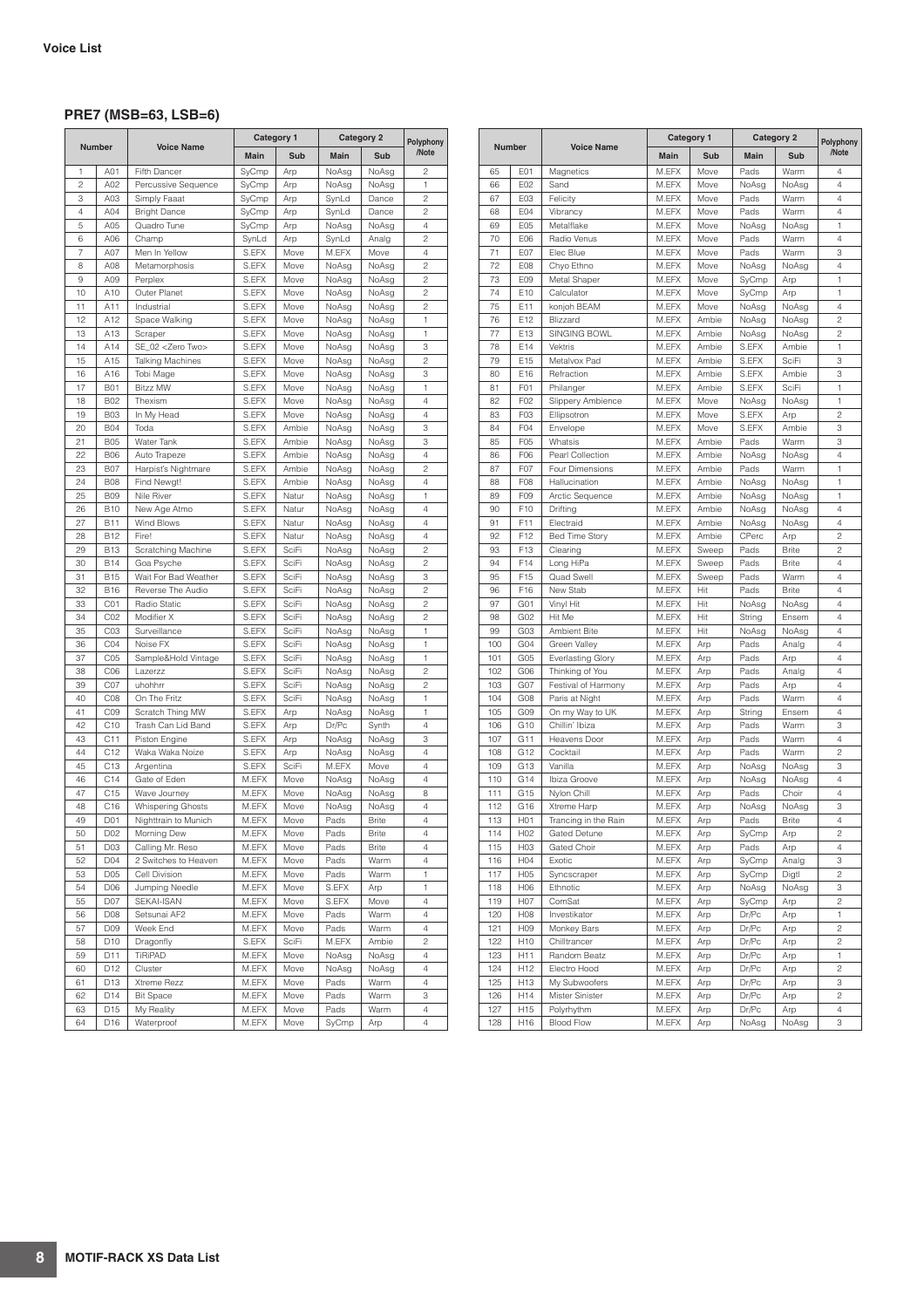### **PRE8 (MSB=63, LSB=7)**

|                |                 |                               |        | Category 1     |        | Category 2 |                         |
|----------------|-----------------|-------------------------------|--------|----------------|--------|------------|-------------------------|
|                | <b>Number</b>   | <b>Voice Name</b>             | Main   | Sub            | Main   | Sub        | Polyphony<br>/Note      |
| 1              | A01             | On The Verge                  | M.EFX  | Arp            | SyCmp  | Arp        | 3                       |
| $\overline{c}$ | A02             | Droid                         | M.EFX  | Arp            | NoAsg  | NoAsa      | $\overline{c}$          |
| 3              | A03             | Worker Ant                    | M.EFX  | Arp            | NoAsg  | NoAsg      | 4                       |
| 4              | A04             | Chopp Lingo                   | M.EFX  | Arp            | SynLd  | H Hop      | $\overline{c}$          |
| 5              | A05             | Vinyl Beatnik                 | M.EFX  | Arp            | NoAsg  | NoAsg      | $\overline{4}$          |
| 6              | A06             | Drop Zone ARP                 | M.EFX  | Arp            | NoAsq  | NoAsg      | $\overline{c}$          |
| $\overline{7}$ | A07             | Particle                      | M.EFX  | Arp            | NoAsg  | NoAsg      | $\overline{c}$          |
| 8              | A08             | Simple Arp                    | M.EFX  | Arp            | NoAsg  | NoAsg      | 1                       |
| 9              | A09             | Cyber Cycle                   | M.EFX  | Arp            | NoAsg  | NoAsg      | 1                       |
| 10             | A10             | BollogPuls                    | M.EFX  | Arp            | NoAsg  | NoAsg      | 4                       |
| 11             | A11             | Octopus                       | M.EFX  | Arp            | CPerc  | Arp        | $\overline{c}$          |
| 12             | A12             | Electronic Beatz              | M.EFX  | Arp            | CPerc  | Arp        | $\mathbf{1}$            |
| 13             | A13             | Dreamin' of You               | M.EFX  | Arp            | Pads   | Analg      | $\overline{4}$          |
| 14             | A14             | <b>Brothers &amp; Sisters</b> | M.EFX  | Arp            | SyCmp  | Arp        | 4                       |
| 15             | A15             | Pizza No.1                    | M.EFX  |                | NoAsg  | NoAsg      | 3                       |
|                |                 |                               |        | Arp            |        |            | $\overline{c}$          |
| 16             | A16             | Electronix                    | M.EFX  | Arp            | NoAsg  | NoAsg      |                         |
| 17             | <b>B01</b>      | TekkNow                       | M.EFX  | Arp            | SyCmp  | Arp        | 4                       |
| 18             | <b>B02</b>      | Hollow Sequence               | M.EFX  | Arp            | Pads   | Warm       | 1                       |
| 19             | <b>B03</b>      | Icicle                        | M.EFX  | Arp            | NoAsg  | NoAsg      | $\overline{c}$          |
| 20             | <b>B04</b>      | Jegog                         | M.EFX  | Arp            | SyCmp  | Arp        | $\mathbf{1}$            |
| 21             | <b>B05</b>      | Octo Strobe 1                 | M.EFX  | Arp            | SyCmp  | Arp        | $\mathbf{1}$            |
| 22             | <b>B06</b>      | Octo Strobe 2                 | M.EFX  | Arp            | SyCmp  | Arp        | 1                       |
| 23             | <b>B07</b>      | Random Waves                  | M.EFX  | Arp            | SyCmp  | Arp        | 1                       |
| 24             | <b>B08</b>      | Semar                         | M.EFX  | Arp            | SyCmp  | Arp        | $\overline{c}$          |
| 25             | <b>B09</b>      | <b>Trailing Headlights</b>    | M.EFX  | Arp            | SyCmp  | Arp        | $\overline{c}$          |
| 26             | <b>B10</b>      | Dream Winds                   | M.EFX  | Arp            | NoAsg  | NoAsq      | 1                       |
| 27             | <b>B11</b>      | Kemence                       | Ethnic | Bowed          | String | Solo       | $\overline{c}$          |
| 28             | <b>B12</b>      | Kemen Wet                     | Ethnic | Bowed          | String | Solo       | 3                       |
| 29             | <b>B13</b>      | Yayli                         | Ethnic | Bowed          | String | Ensem      | 4                       |
| 30             | <b>B14</b>      | Kawala                        | Ethnic | Bowed          | SaxWW  | Flute      | $\mathbf{1}$            |
| 31             | <b>B15</b>      | Santur                        | Ethnic | Struk          | NoAsq  | NoAsq      | $\overline{c}$          |
| 32             | <b>B16</b>      | Baglama                       | Ethnic | Pluk           | NoAsg  | NoAsg      | 3                       |
| 33             | CO <sub>1</sub> | Kotoun                        | Ethnic | Pluk           | NoAsg  | NoAsg      | 3                       |
| 34             | CO <sub>2</sub> | Kanun                         | Ethnic | Pluk           | NoAsg  | NoAsg      | $\overline{c}$          |
| 35             | CO <sub>3</sub> | Bouzuki                       | Ethnic | Pluk           | NoAsg  | NoAsg      | 3                       |
| 36             | CO4             | Oud Tremolo Vel               | Ethnic | Pluk           | NoAsg  | NoAsg      | 1                       |
| 37             | CO <sub>5</sub> | SazFeeze                      | Ethnic | Pluk           | NoAsg  | NoAsg      | 3                       |
| 38             | C06             | Where Am I?                   | Ethnic | Pluk           | Pads   | Warm       | 3                       |
| 39             | CO7             | Sakura                        | Ethnic | Pluk           | Pads   | Warm       | 3                       |
| 40             | CO8             | Nomad                         | Ethnic | Pluk           | Pads   | Warm       | $\overline{c}$          |
| 41             | C <sub>09</sub> | Pluk-o-dy                     | Ethnic | Pluk           | NoAsg  | NoAsg      | 3                       |
| 42             | C10             | Tambura                       | Ethnic | Pluk           | NoAsg  | NoAsg      | $\overline{c}$          |
| 43             | C11             | Sitar MW                      | Ethnic | Pluk           | NoAsg  | NoAsg      | $\overline{c}$          |
| 44             | C12             | Tabla Zone                    | Ethnic | Struk          | Dr/Pc  | Perc       | 1                       |
| 45             | C <sub>13</sub> | Udu                           | Ethnic | Struk          | Dr/Pc  | Perc       | $\overline{c}$          |
|                |                 |                               |        |                |        |            |                         |
| 46             | C14             | Djembe                        | Ethnic | Struk<br>Struk | Dr/Pc  | Perc       | $\overline{c}$          |
| 47             | C15             | Dhol                          | Ethnic |                | Dr/Pc  | Perc       | $\overline{c}$          |
| 48             | C16             | Khol                          | Ethnic | Struk          | Dr/Pc  | Perc       | 3                       |
| 49             | D01             | Ney                           | Ethnic | Blown          | SaxWW  | Flute      | 1                       |
| 50             | D02             | Zurna                         | Ethnic | Blown          | SaxWW  | RPipe      | 1                       |
| 51             | D03             | Pungi                         | Ethnic | Blown          | SaxWW  | RPipe      | $\overline{\mathbf{c}}$ |
| 52             | D04             | Shehnai 1                     | Ethnic | Blown          | SaxWW  | RPipe      | $\overline{c}$          |
| 53             | D05             | Didgeridoo                    | Ethnic | Blown          | SaxWW  | RPipe      | $\overline{\mathbf{c}}$ |
| 54             | D06             | Snake Charmer                 | Ethnic | Blown          | NoAsg  | NoAsg      | 4                       |
| 55             | D07             | Mythic Flute                  | Ethnic | Blown          | SaxWW  | RPipe      | $\overline{4}$          |
| 56             | D <sub>08</sub> | Ethnology                     | Ethnic | Arp            | Dr/Pc  | Perc       | 4                       |
| 57             | D09             | Oztralian                     | Ethnic | Arp            | M.EFX  | Arp        | 2                       |
| 58             | D10             | 8Z Destruct                   | Dr/Pc  | Arp            | NoAsg  | NoAsg      | $\overline{\mathbf{c}}$ |
| 59             | D11             | 8Z Jarrin                     | Dr/Pc  | Arp            | NoAsg  | NoAsg      | $\overline{\mathbf{c}}$ |
| 60             | D12             | 8Z Romps                      | Dr/Pc  | Arp            | NoAsg  | NoAsg      | $\overline{\mathbf{c}}$ |
| 61             | D13             | 8Z Glitch                     | Dr/Pc  | Arp            | NoAsg  | NoAsg      | $\overline{\mathbf{c}}$ |
| 62             | D14             | 8Z Oxidized                   | Dr/Pc  | Arp            | NoAsg  | NoAsg      | $\overline{\mathbf{c}}$ |
| 63             | D15             | 8Z D&B Machine                | Dr/Pc  | Arp            | NoAsg  | NoAsg      | $\overline{\mathbf{c}}$ |
| 64             | D16             | 8Z Down Tempo                 | Dr/Pc  | Arp            | NoAsg  | NoAsg      | $\overline{\mathbf{c}}$ |

|               |                 |                                            | Category 1       |                | <b>Category 2</b> |            |                    |
|---------------|-----------------|--------------------------------------------|------------------|----------------|-------------------|------------|--------------------|
| <b>Number</b> |                 | <b>Voice Name</b>                          | Main             | Sub            | Main              | Sub        | Polyphony<br>/Note |
| 65            | E <sub>01</sub> | 8Z Early Lo-Fi                             | Dr/Pc            | Arp            | NoAsq             | NoAsg      | 1                  |
| 66            | E02             | 8Z Noize Xpress                            | Dr/Pc            | Arp            | NoAsg             | NoAsg      | 1                  |
| 67            | E03             | 8Z Trance Basics                           | Dr/Pc            | Arp            | NoAsg             | NoAsg      | 1                  |
| 68            | E04             | 8Z Reverse Beatz                           | Dr/Pc            | Arp            | NoAsg             | NoAsq      | 1                  |
| 69            | E05             | 8Z Crush Dance                             | Dr/Pc            | Arp            | NoAsg             | NoAsg      | 1                  |
| 70            | E06             | 8Z Heavy Hearts                            | Dr/Pc            | Arp            | NoAsg             | NoAsg      | 1                  |
| 71            | E07             | 8Z Chilly Breakz                           | Dr/Pc            | Arp            | NoAsg             | NoAsg      | 1                  |
| 72            | E08             | 8Z Gated Beatz                             | Dr/Pc            | Arp            | NoAsg             | NoAsg      | 1                  |
| 73            | E09             | 8Z Hip Hop Shakers                         | Dr/Pc            | Arp            | NoAsg             | NoAsg      | 1                  |
| 74            | E10             | 8Z Blip Hop                                | Dr/Pc            | Arp            | NoAsg             | NoAsq      | 1                  |
| 75            | E11             | 8Z Nasty Glitch                            | Dr/Pc            | Arp            | NoAsg             | NoAsg      | $\overline{c}$     |
| 76            | E12             | 8Z Scratch                                 | Dr/Pc            | Arp            | NoAsg             | NoAsg      | 1                  |
| 77            | E13             | 8Z Tod                                     | Dr/Pc            | Arp            | NoAsg             | NoAsg      | 1                  |
| 78            | E14             | 8Z Psychedelic 1                           | Dr/Pc            | Arp            | NoAsg             | NoAsg      | $\overline{c}$     |
| 79            | E15             | 8Z Psychedelic 2                           | Dr/Pc            | Arp            | NoAsg             | NoAsg      | $\overline{c}$     |
| 80            | E16             | 8Z Dub Element                             | Dr/Pc            | Arp            | NoAsg             | NoAsg      | $\overline{c}$     |
| 81            | F01             | Mega Nylon                                 | Guitar           | A.Gtr          | Guitar            | Arp        | $\overline{c}$     |
| 82            | F02             | Mega Steel                                 | Guitar           | A.Gtr          | Guitar            | Arp        | $\overline{c}$     |
| 83            | F <sub>03</sub> | Mega 12 Steel                              | Guitar           | A.Gtr          | Guitar            | Arp        | 4                  |
| 84            | F <sub>04</sub> | Mega 60s Clean                             | Guitar           | E.CIn          | Guitar            | Arp        | 1                  |
| 85            | F <sub>05</sub> | Mega 60s Chorus-                           | Guitar           | E.CIn          | Guitar            | Arp        | 1                  |
|               |                 | Combo                                      |                  |                |                   |            |                    |
| 86            | F06             | Mega 60s Tremolo                           | Guitar           | E.CIn<br>E.CIn | Guitar            | Arp        | 1                  |
| 87<br>88      | F07<br>F08      | Mega 60s Blues Tone<br>Mega 60s Phaser     | Guitar<br>Guitar | E.CIn          | Guitar<br>Guitar  | Arp        | 1<br>1             |
| 89            | F09             | Mega 60s Tube Tone                         | Guitar           | E.Dst          | Guitar            | Arp        | 1                  |
| 90            | F <sub>10</sub> | Mega 60s Dist Stack                        | Guitar           | E.Dst          | Guitar            | Arp<br>Arp | 1                  |
| 91            | F11             | Mega 60s Road House                        | Guitar           | E.Dst          | Guitar            | Arp        | 1                  |
| 92            | F12             | Mega 60s Small Blues                       | Guitar           | E.CIn          | Guitar            | Arp        | 1                  |
| 93            | F <sub>13</sub> | Mega 60s Pedal Wah                         | Guitar           | E.Dst          | Guitar            | Arp        | 1                  |
| 94            | F <sub>14</sub> | Mega 60s VCM T.Wah                         | Guitar           | E.Dst          | Guitar            | Arp        | 1                  |
| 95            | F <sub>15</sub> | Mega 60s T.Wah&Dist                        | Guitar           | E.Dst          | Guitar            | Arp        | 1                  |
| 96            | F16             | Mega 60s Jet Flanger                       | Guitar           | E.Dst          | Guitar            | Arp        | 1                  |
| 97            | G <sub>01</sub> | Mega 1coil Clean                           | Guitar           | E.CIn          | Guitar            | Arp        | 1                  |
| 98            | G02             | Mega 1coil Chorus                          | Guitar           | E.CIn          | Guitar            | Arp        | 1                  |
| 99            | G03             | Mega 1coil Tremolo                         | Guitar           | E.CIn          | Guitar            | Arp        | 1                  |
| 100           | G <sub>04</sub> | Mega 1coil BluesTone                       | Guitar           | E.CIn          | Guitar            | Arp        | 1                  |
| 101           | G <sub>05</sub> | Mega 1coil Phaser                          | Guitar           | E.CIn          | Guitar            | Arp        | 1                  |
| 102           | G06             | Mega 1coil Tube Tone                       | Guitar           | E.CIn          | Guitar            | Arp        | 1                  |
| 103           | G07             | Mega 1coil Tube Amp1                       | Guitar           | E.Dst          | Guitar            | Arp        | 1                  |
| 104           | G08             | Mega 1coil Tube Amp2                       | Guitar           | E.Dst          | Guitar            | Arp        | 1                  |
| 105           | G09             | Mega 1coil Roadhouse                       | Guitar           | E.Dst          | Guitar            | Arp        | 1                  |
| 106           | G10             | Mega 1coil VCM T.Wah                       | Guitar           | E.CIn          | Guitar            | Arp        | 1                  |
| 107           | G11             | Mega 60s Clean Delay                       | Guitar           | E.CIn          | Guitar            | Arp        | 1                  |
| 108           | G12             | Mega 60s Slap Clean                        | Guitar           | E.CIn          | NoAsg             | NoAsg      | 1                  |
| 109           | G13             | Mega 60s Slap Dist                         | Guitar           | E.CIn          | NoAsg             | NoAsg      | 1                  |
| 110           | G14             | Mega 1coil SlapClean                       | Guitar           | E.CIn          | Guitar            | Arp        | 1                  |
| 111           | G15             | Mega 1coil Slap Dist                       | Guitar           | E.Dst          | Guitar            | Arp        | 1                  |
| 112           | G16             | Mega1coilSlpPedalWah                       | Guitar           | E.CIn          | Guitar            | Arp        | 1                  |
| 113           | H <sub>01</sub> | Mega Ovdr Distortion                       | Guitar           | E.Dst          | Guitar            | Arp        | $\overline{c}$     |
| 114           | H02             | Mega Ovdr Fuzz                             | Guitar           | E.Dst          | Guitar            | Arp        | 2                  |
| 115           | H03             | Mega Acoustic Bass                         | Bass             | ABass          | Bass              | Arp        | 1                  |
| 116           | H04             | Mega Finger+Harmonic                       | Bass             | EBass          | Bass              | Arp        | 1                  |
| 117           | H05             | Mega Fretless Bass                         | Bass             | EBass          | Bass              | Arp        | 1                  |
| 118           | H06             | Mega Pick Open Amped                       | Bass             | EBass          | Bass              | Arp        | 1                  |
| 119           | H07             | Mega Pick Mute Amped                       | Bass             | EBass          | Bass              | Arp        | 1                  |
| 120           | H08             | Mega Slap Bass                             | Bass             | EBass          | Bass              | Arp        | 1                  |
| 121           | H09             | Mega Finger+Slap                           | Bass             | EBass          | Bass              | Arp        | 1                  |
| 122           | H10             | Mega Finger+Pull Amp                       | Bass             | EBass          | Bass              | Arp        | 1                  |
| 123<br>124    | H11             | Mega Pick Open Mute                        | Bass             | EBass          | Bass              | Arp        | 1<br>1             |
| 125           | H12<br>H13      | Mega Pick OpMt Dark<br>Mega Finger+Harmo 2 | Bass<br>Bass     | EBass<br>EBass | Bass<br>Bass      | Arp<br>Arp | 4                  |
| 126           | H14             | MegaFinger+HarmoDist                       | Bass             | EBass          | Bass              | Arp        | 4                  |
| 127           | H15             | Mega Slap Bass Comp                        | Bass             | EBass          | Bass              | Arp        | 5                  |
| 128           | H16             | Mega Slap Bass Phase                       | Bass             | EBass          | Bass              | Arp        | 4                  |

### **USR1 (MSB=63, LSB=8) USR2 (MSB=63, LSB=9) USR3 (MSB=63, LSB=10)**

Any of the Preset Voices is pre-stored to each voice number of the User Banks.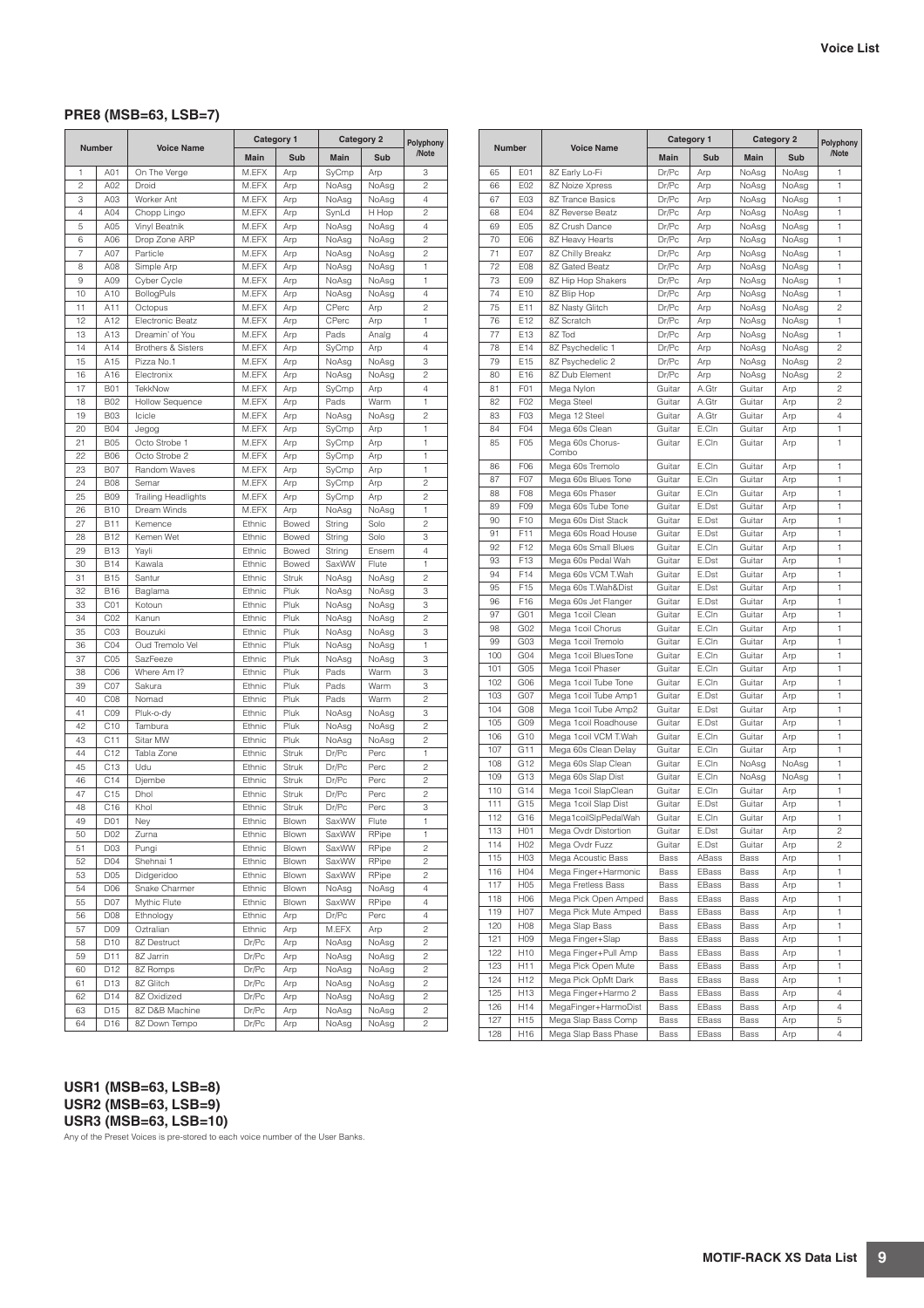# **GM (MSB=0, LSB=0)**

|                |                          |                                    | Category 1       |                | Category 2     | Polyphony      |                                  |
|----------------|--------------------------|------------------------------------|------------------|----------------|----------------|----------------|----------------------------------|
|                | <b>Number</b>            | <b>Voice Name</b>                  | Main             | Sub            | Main           | Sub            | /Note                            |
| 1              | A01                      | Concert Grand Piano                | Piano            | APno           | NoAsg          | NoAsg          | 2                                |
| $\overline{c}$ | A02                      | Rock Brite Piano                   | Piano            | APno           | NoAsg          | NoAsg          | 1                                |
| 3              | A03                      | CP 2007                            | Piano            | Vintg          | NoAsg          | NoAsg          | 1                                |
| 4              | A04                      | Honkytonk                          | Piano            | APno           | NoAsg          | NoAsg          | 4                                |
| 5              | A05                      | E.Piano 1                          | Keys             | EP             | NoAsg          | NoAsg          | 1                                |
| 6              | A06                      | E.Piano 2                          | Keys             | <b>FM</b>      | NoAsg          | NoAsg          | $\overline{c}$                   |
| $\overline{7}$ | A07                      | Harpsichord                        | Keys             | Clavi          | NoAsg          | NoAsg          | 1                                |
| 8              | A08                      | <b>Brite Clavi</b>                 | Keys             | Clavi          | NoAsg          | NoAsg          | 1                                |
| 9              | A09                      | Celesta                            | CPerc            | Malet          | NoAsg          | NoAsg          | 1                                |
| 10             | A10                      | Glocken                            | CPerc            | Malet          | NoAsg          | NoAsq          | 1                                |
| 11             | A11                      | Music Box                          | CPerc            | <b>Bell</b>    | NoAsg          | NoAsg          | 3                                |
| 12             | A12                      | Vibes                              | CPerc            | Malet          | NoAsg          | NoAsg          | $\overline{c}$                   |
| 13             | A13                      | Marimba                            | CPerc            | Malet          | NoAsg          | NoAsg          | $\overline{c}$                   |
| 14             | A14                      | Xylophone                          | CPerc            | Malet          | NoAsg          | NoAsg          | $\overline{c}$                   |
| 15             | A15                      | <b>Tubular Bell</b>                | CPerc            | Bell           | NoAsg          | NoAsg          | 3                                |
| 16             | A16                      | Dulcimer                           | CPerc            | PDrum          | NoAsg          | NoAsg          | $\overline{c}$                   |
| 17             | <b>B01</b>               | Draw Organ                         | Organ            | TnWhl          | NoAsg          | NoAsg          | $\overline{c}$                   |
| 18             | <b>B02</b>               | Percussive Organ                   | Organ            | TnWhl          | NoAsg          | NoAsg          | $\overline{c}$                   |
| 19             | <b>B03</b>               | Rock Organ                         | Organ            | TnWhl          | NoAsg          | NoAsg          | $\overline{c}$                   |
| 20             | <b>B04</b>               | Church Organ                       | Organ            | Pipe           | NoAsg          | NoAsg          | 3                                |
| 21             | <b>B05</b>               | Reed Organ                         | Organ            | Pipe           | NoAsg          | NoAsg          | $\overline{c}$                   |
| 22             | <b>B06</b>               | Accordion                          | Organ            | Pipe           | NoAsg          | NoAsg          | 1                                |
| 23             | <b>B07</b>               | Harmonica                          | SaxWW            | RPipe          | NoAsg          | NoAsg          | 1                                |
| 24             | <b>B08</b>               | Tango Accordion                    | Organ            | Pipe           | NoAsg          | NoAsg          | 1                                |
| 25             | <b>B09</b>               | Nylon Guitar                       | Guitar           | A.Gtr          | NoAsg          | NoAsg<br>NoAsa | $\overline{c}$<br>$\overline{c}$ |
| 26<br>27       | <b>B10</b><br><b>B11</b> | <b>Steel Guitar</b><br>Jazz Guitar | Guitar           | A.Gtr<br>E.CIn | NoAsg<br>NoAsq |                | $\overline{c}$                   |
| 28             | <b>B12</b>               | Clean Guitar                       | Guitar<br>Guitar | E.CIn          |                | NoAsg          | 1                                |
| 29             | <b>B13</b>               | Mute Guitar                        |                  | E.CIn          | NoAsg<br>NoAsg | NoAsg          | 1                                |
| 30             | <b>B14</b>               | Overdrive Guitar                   | Guitar<br>Guitar | E.Dst          | NoAsg          | NoAsg<br>NoAsg | $\overline{c}$                   |
| 31             | <b>B15</b>               | <b>Distortion Guitar</b>           | Guitar           | E.Dst          | NoAsg          | NoAsg          | $\overline{c}$                   |
| 32             | <b>B16</b>               | Guitar Harmonics                   | Guitar           | E.Dst          | NoAsg          | NoAsg          | $\overline{c}$                   |
| 33             | CO <sub>1</sub>          | Acoustic Bass                      | Bass             | ABass          | NoAsg          | NoAsg          | 1                                |
| 34             | CO <sub>2</sub>          | <b>Finger Bass</b>                 | Bass             | EBass          | NoAsg          | NoAsg          | $\overline{c}$                   |
| 35             | CO <sub>3</sub>          | Pick Bass                          | Bass             | EBass          | NoAsg          | NoAsg          | $\overline{c}$                   |
| 36             | CO <sub>4</sub>          | <b>Fretless Bass</b>               | Bass             | EBass          | NoAsg          | NoAsg          | 1                                |
| 37             | CO <sub>5</sub>          | Slap Bass 1                        | Bass             | EBass          | NoAsg          | NoAsg          | 1                                |
| 38             | C06                      | Slap Bass 2 vel                    | Bass             | EBass          | NoAsg          | NoAsg          | 1                                |
| 39             | CO7                      | Synth Bass 1                       | Bass             | SynBs          | NoAsg          | NoAsg          | $\overline{c}$                   |
| 40             | CO8                      | Synth Bass 2                       | Bass             | SynBs          | NoAsg          | NoAsg          | $\overline{c}$                   |
| 41             | CO9                      | Violin                             | String           | Solo           | NoAsg          | NoAsg          | 3                                |
| 42             | C10                      | Viola                              | String           | Solo           | NoAsg          | NoAsg          | 3                                |
| 43             | C11                      | Cello                              | String           | Solo           | NoAsg          | NoAsg          | $\overline{c}$                   |
| 44             | C12                      | Contrabass                         | String           | Solo           | NoAsg          | NoAsg          | $\overline{c}$                   |
| 45             | C <sub>13</sub>          | Tremolo Strings 2                  | String           | Ensem          | NoAsg          | NoAsg          | $\overline{c}$                   |
| 46             | C14                      | Pizzicato                          | String           | Pizz           | NoAsg          | NoAsg          | $\overline{c}$                   |
| 47             | C15                      | Harp                               | String           | Pizz           | NoAsq          | NoAsg          | 1                                |
| 48             | C16                      | Timpani + Cymbal                   | CPerc            | PDrum          | NoAsg          | NoAsg          | 4                                |
| 49             | D01                      | Strings Section 1                  | String           | Ensem          | NoAsg          | NoAsg          | $\overline{c}$                   |
| 50             | D <sub>02</sub>          | Strings Section 2                  | String           | Ensem          | NoAsg          | NoAsg          | $\overline{c}$                   |
| 51             | D <sub>0</sub> 3         | Synth Strings 1                    | String           | Synth          | NoAsg          | NoAsg          | 3                                |
| 52             | D04                      | Synth Strings 2                    | String           | Synth          | NoAsg          | NoAsg          | 3                                |
| 53             | D05                      | Aah Choir                          | Pads             | Choir          | NoAsg          | NoAsg          | $\overline{\mathbf{c}}$          |
| 54             | D06                      | Ooh Choir                          | Pads             | Choir          | NoAsg          | NoAsg          | 2                                |
| 55             | D07                      | Syn Voice                          | Pads             | Choir          | NoAsg          | NoAsg          | З                                |
| 56             | D <sub>0</sub> 8         | Orchestra Hit                      | M.EFX            | Hit            | NoAsg          | NoAsg          | 4                                |
| 57             | D09                      | Trumpet 2                          | Brass            | Solo           | NoAsg          | NoAsg          | 1                                |
| 58             | D10                      | Trombone 2                         | <b>Brass</b>     | Solo           | NoAsq          | NoAsg          | 1                                |
| 59             | D11                      | Tuba                               | <b>Brass</b>     | Solo           | NoAsg          | NoAsg          | 1                                |
| 60             | D12                      | Mute Trumpet                       | <b>Brass</b>     | Solo           | NoAsg          | NoAsg          | 1                                |
| 61             | D13                      | French Horns                       | <b>Brass</b>     | Orche          | NoAsg          | NoAsg          | 2                                |
| 62             | D14                      | <b>Brass Section</b>               | <b>Brass</b>     | BrsEn          | NoAsg          | NoAsg          | 3                                |
| 63             | D15                      | Synth Brass 1                      | <b>Brass</b>     | Synth          | NoAsg          | NoAsg          | 3                                |
| 64             | D16                      | Synth Brass 2                      | <b>Brass</b>     | Synth          | NoAsg          | NoAsg          | 3                                |

|               |                        |                     | Category 1    |               | Category 2     |                |                                  |
|---------------|------------------------|---------------------|---------------|---------------|----------------|----------------|----------------------------------|
| <b>Number</b> |                        | <b>Voice Name</b>   |               | Sub           | Main           | Sub            | Polyphony<br>/Note               |
| 65            | E <sub>01</sub>        | Soprano Sax         | Main<br>SaxWW | Sax           | NoAsg          | NoAsg          | 3                                |
| 66            | E02                    | Alto Sax            | SaxWW         | Sax           | NoAsq          | NoAsg          | 1                                |
| 67            | E03                    | Tenor Sax           | SaxWW         | Sax           | NoAsg          | NoAsg          | $\overline{c}$                   |
| 68            | F04                    | <b>Baritone Sax</b> | SaxWW         | Sax           | NoAsg          | NoAsg          | 1                                |
| 69            | F <sub>05</sub>        | Oboe <sub>2</sub>   | SaxWW         | RPipe         | NoAsg          | NoAsg          | $\overline{c}$                   |
| 70            | E06                    | English Horn        | SaxWW         | RPipe         | NoAsq          | NoAsg          | $\mathbf{1}$                     |
| 71            | E07                    | Bassoon 2           | SaxWW         | RPipe         | NoAsg          | NoAsg          | $\overline{c}$                   |
| 72            | E08                    | Clarinet 2          | SaxWW         | RPipe         | NoAsg          | NoAsg          | 3                                |
| 73            | E09                    | Piccolo             | SaxWW         | Flute         | NoAsg          | NoAsq          | 1                                |
| 74            | E10                    | Flute               | SaxWW         | Flute         | NoAsg          | NoAsg          | $\overline{c}$                   |
| 75            | E11                    | Recorder            | SaxWW         | WWind         | NoAsg          | NoAsg          | 1                                |
| 76            | E12                    | Panflute            | SaxWW         | Flute         | NoAsg          | NoAsg          | 1                                |
| 77            | E13                    | <b>Bottle</b>       | SaxWW         | Flute         | NoAsg          | NoAsg          | $\overline{c}$                   |
| 78            | E14                    | Shakuhachi          | SaxWW         | Flute         | NoAsg          | NoAsg          | $\overline{c}$                   |
| 79            | E <sub>15</sub>        | Whistle             | SaxWW         | WWind         | NoAsq          | NoAsq          | $\overline{c}$                   |
| 80            | E16                    | Ocarina             | SaxWW         | WWind         | NoAsg          | NoAsg          | $\overline{c}$                   |
| 81            | F <sub>0</sub> 1       | Square Lead         | SynLd         | Analg         | NoAsq          | NoAsg          | $\overline{c}$                   |
| 82            | F02                    | Saw Lead            | SynLd         | Analg         | NoAsg          | NoAsg          | $\overline{c}$                   |
| 83            | F <sub>03</sub>        | Calliope Lead       | SynLd         | Analg         | NoAsg          | NoAsg          | $\overline{c}$                   |
| 84            | F04                    | Chiff Lead          | SynLd         | Analg         | NoAsg          | NoAsg          | 1                                |
| 85            | F <sub>05</sub>        | Charan Lead         | SynLd         | Digtl         | NoAsg          | NoAsg          | $\overline{c}$                   |
| 86            | F06                    | Voice Lead          | SynLd         | Analg         | Pads           | Choir          | $\overline{4}$                   |
| 87            | F07                    | Fifth Lead          | SynLd         | Analg         | NoAsg          | NoAsq          | $\overline{c}$                   |
| 88            | F08                    | Bass & Lead         | SynLd         | Analg         | Bass           | SvnBs          | 1                                |
| 89            | F09                    | New Age Pad         | Pads          | <b>Brite</b>  | NoAsg          | NoAsg          | $\overline{c}$                   |
| 90            | F <sub>10</sub>        | Warm Pad            | Pads          | Warm          | NoAsq          | NoAsq          | $\overline{c}$                   |
| 91            | F11                    | Poly Synth Pad      | Pads          | Analg         | SyCmp          | Analg          | $\overline{c}$                   |
| 92            | F <sub>12</sub>        | Choir Pad           | Pads          | Choir         | NoAsq          | NoAsg          | 3                                |
| 93            | F <sub>13</sub>        | <b>Bowed Pad</b>    | Pads          | Warm          | NoAsg          | NoAsg          | $\overline{c}$                   |
| 94            | F <sub>14</sub>        | Metal Pad           | Pads          | <b>Brite</b>  | NoAsg          | NoAsg          | $\overline{c}$                   |
| 95            | F <sub>15</sub>        | Halo Pad            | Pads          | <b>Brite</b>  | NoAsg          | NoAsg          | $\overline{c}$                   |
| 96            | F16                    | Sweep Pad           | Pads          | <b>Brite</b>  | NoAsg          | NoAsg          | $\overline{4}$                   |
| 97            | G <sub>01</sub>        | Rain Pad            | M.EFX         | Move          | NoAsg          | NoAsg          | $\overline{c}$                   |
| 98            | G02                    | Sound Track         | Pads          | <b>Brite</b>  | NoAsg          | NoAsg          | 3                                |
| 99            | G03                    | Crystal             | CPerc         | Bell          | SyCmp          | Digitl         | 3                                |
| 100           | G04                    | Atmosphere          | Pads          | Warm          | NoAsg          | NoAsg          | 3                                |
| 101           | G <sub>05</sub>        | <b>Brightness</b>   | SyCmp         | Digtl         | NoAsg          | NoAsg          | $\overline{c}$<br>$\overline{c}$ |
| 102           | G06                    | Goblin              | M.EFX         | Sweep<br>Move | NoAsg          | NoAsg          |                                  |
| 103<br>104    | G07<br>G <sub>08</sub> | Echoes<br>Sci-Fi    | M.EFX<br>Pads | <b>Brite</b>  | Pads           | <b>Brite</b>   | 3<br>$\overline{c}$              |
| 105           | G <sub>09</sub>        | Sitar               | Ethnic        | Pluk          | NoAsg          | NoAsg          | 1                                |
| 106           | G10                    | Banjo               | Ethnic        | Pluk          | NoAsg<br>NoAsg | NoAsg<br>NoAsg | 1                                |
| 107           | G11                    | Shamisen            | Ethnic        | Pluk          |                |                | 1                                |
| 108           | G12                    | Koto                | Ethnic        | Pluk          | NoAsg<br>NoAsg | NoAsg<br>NoAsg | $\overline{c}$                   |
| 109           | G <sub>13</sub>        | Kalimba             | CPerc         | Malet         | NoAsg          | NoAsg          | $\overline{c}$                   |
| 110           | G14                    | Bagpipe             | SaxWW         | RPipe         | NoAsg          | NoAsg          | $\overline{c}$                   |
| 111           | G15                    | Fiddle              | Ethnic        | Bowed         | NoAsq          | NoAsq          | $\overline{c}$                   |
| 112           | G16                    | Shehnai 2           | SaxWW         | WWind         | NoAsg          | NoAsg          | 1                                |
| 113           | H01                    | Tinkle Bell         | CPerc         | Bell          | NoAsg          | NoAsg          | $\overline{c}$                   |
| 114           | H <sub>02</sub>        | Agogo               | Dr/Pc         | Perc          | CPerc          | Bell           | 1                                |
| 115           | H03                    | Steel Drum          | CPerc         | PDrum         | NoAsg          | NoAsg          | 2                                |
| 116           | H04                    | Woodblock           | Dr/Pc         | Perc          | NoAsg          | NoAsg          | 1                                |
| 117           | H05                    | Taiko Drum          | Dr/Pc         | Perc          | NoAsg          | NoAsg          | $\overline{\mathbf{c}}$          |
| 118           | H06                    | Melodic Tom         | Dr/PC         | Drums         | NoAsg          | NoAsg          | 1                                |
| 119           | H07                    | Synth Drum          | Dr/PC         | Drums         | NoAsg          | NoAsg          | 1                                |
| 120           | H08                    | Reverse Cymbal      | S.EFX         | Move          | NoAsg          | NoAsg          | 1                                |
| 121           | H09                    | Fret Noise          | S.EFX         | Natur         | NoAsg          | NoAsg          | $\overline{\mathbf{c}}$          |
| 122           | H10                    | <b>Breath Noiz</b>  | S.EFX         | Natur         | NoAsq          | NoAsg          | 1                                |
| 123           | H11                    | Seashore            | S.EFX         | Natur         | NoAsg          | NoAsg          | $\overline{\mathbf{c}}$          |
| 124           | H12                    | Tweet               | S.EFX         | Natur         | NoAsg          | NoAsg          | 1                                |
| 125           | H13                    | Telephone           | S.EFX         | Natur         | NoAsg          | NoAsg          | 1                                |
| 126           | H14                    | Helicopter          | S.EFX         | Natur         | NoAsg          | NoAsg          | 2                                |
| 127           | H15                    | Applause            | S.EFX         | Natur         | NoAsg          | NoAsg          | 2                                |
| 128           | H16                    | Gunshot             | S.EFX         | Natur         | NoAsg          | NoAsg          | 1                                |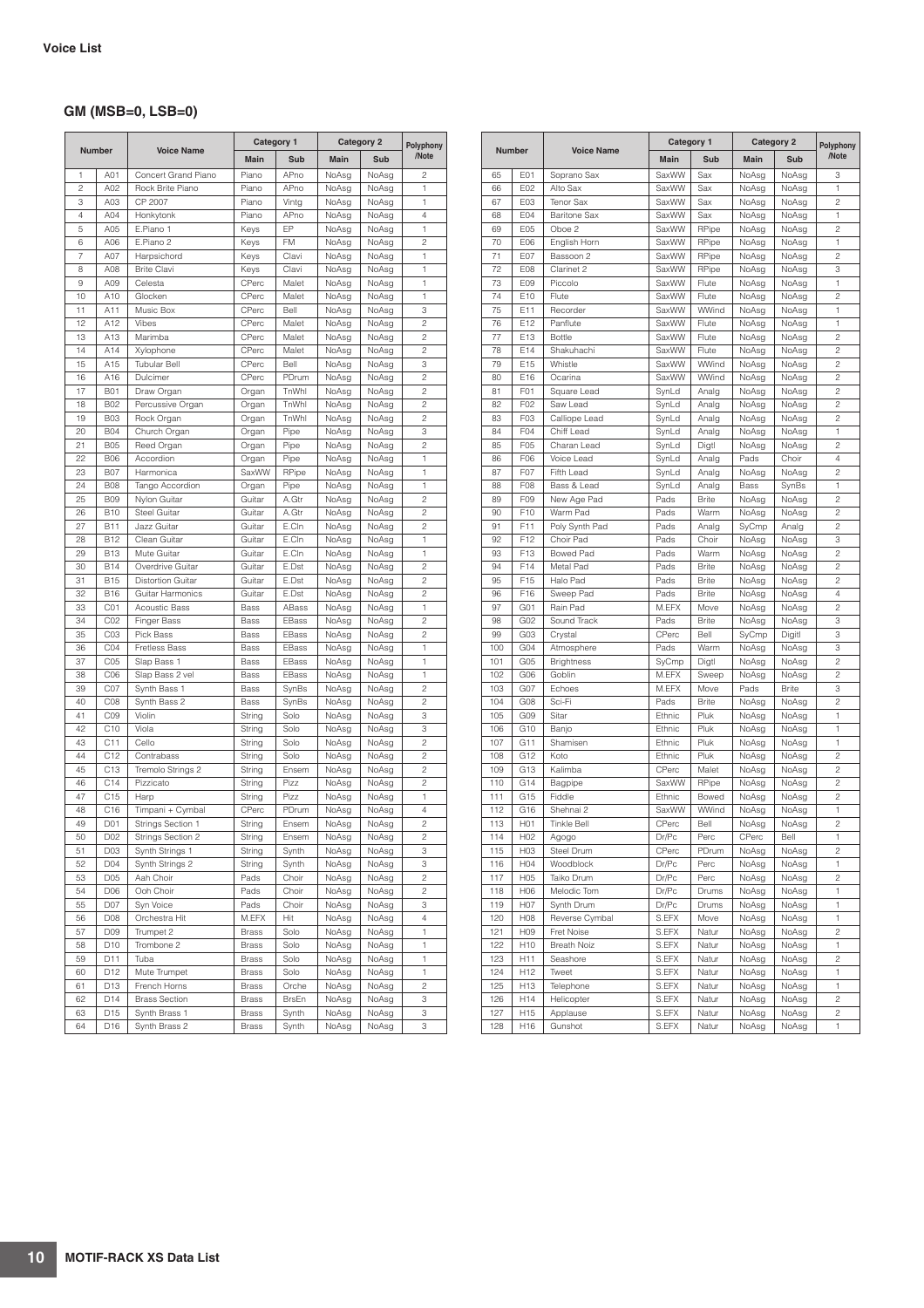# **Drum Voice List**

# **Drum Voice Name List**

# **Preset (MSB=63, LSB=32) GM (MSB=127, LSB=0)**

| Pre No.        | <b>Voice Name</b>      |                                                                                                      |
|----------------|------------------------|------------------------------------------------------------------------------------------------------|
| 1.             | Power Standard Kit 1   |                                                                                                      |
| $\overline{c}$ | Power Standard Kit 2   |                                                                                                      |
| 3              | Hyper Standard Kit     |                                                                                                      |
| $\overline{4}$ | Dry Standard Kit       |                                                                                                      |
| 5              | Modern Rock Kit        |                                                                                                      |
| 6              | Rock Stereo Kit 1      |                                                                                                      |
| 7              | Rock Stereo Kit 2      |                                                                                                      |
| 8              | Nu Hip Hop Kit 1       |                                                                                                      |
| 9              | Nu Hip Hop Kit 2       |                                                                                                      |
| 10             | Hip Hop Kit 1          |                                                                                                      |
| 11             | Hip Hop Kit 2          |                                                                                                      |
| 12             | Hip Hop Kit 3          |                                                                                                      |
| 13             | Hip Hop Kit 5          |                                                                                                      |
| 14             | Hip Stick Kit 1        |                                                                                                      |
| 15             | Hip Stick Kit 2        |                                                                                                      |
| 16             | R&B Kit 1              |                                                                                                      |
| 17             | R&B Kit 2              |                                                                                                      |
|                | R&B Kit 3              |                                                                                                      |
| 18             |                        |                                                                                                      |
| 19             | Trance Kit             | These drum kits have been specially programmed<br>for different music styles, yet closely follow the |
| 20             | Psychedelic Kit        | standard instrument order of the GM kit.                                                             |
| 21             | Chill Out Kit          |                                                                                                      |
| 22             | <b>Brush Kit</b>       |                                                                                                      |
| 23             | Jazz Kit               |                                                                                                      |
| 24             | Pop Latin Kit          |                                                                                                      |
| 25             | Analog T9 Kit          |                                                                                                      |
| 26             | Analog T8 Kit          |                                                                                                      |
| 27             | Tekno Kit              |                                                                                                      |
| 28             | House Kit 1            |                                                                                                      |
| 29             | House Kit 2            |                                                                                                      |
| 30             | House Compressed Kit   |                                                                                                      |
| 31             | Big Kit                |                                                                                                      |
| 32             | <b>Break Kit</b>       |                                                                                                      |
| 33             | Drum'n'Bass Kit        |                                                                                                      |
| 34             | Acid Kit               |                                                                                                      |
| 35             | Jungle Kit             |                                                                                                      |
| 36             | Electric Kit           |                                                                                                      |
| 37             | Human Kit              |                                                                                                      |
| 38             | Hard Kit               |                                                                                                      |
| 39             | Distorted Kit          |                                                                                                      |
| 40             | Ambient Kit            |                                                                                                      |
| 41             |                        |                                                                                                      |
|                | Garage Kit             |                                                                                                      |
| 42             | Synth Pop Kit          | These original drum kits, programmed for the                                                         |
| 43             | Orchestra Kit          | MOTIF XS, feature a special non-standard order for                                                   |
| 44             | Drum Machines Kit      | ease in playing.                                                                                     |
| 45             | Rock Multiple Kits     |                                                                                                      |
| 46             | HipHop Multiple Kits   |                                                                                                      |
| 47             | Percussion Kit         |                                                                                                      |
| 48             | Latin Percussion Kit   |                                                                                                      |
| 49             | Guitar/Bass FX Kit     |                                                                                                      |
| 50             | Wacko Kit              |                                                                                                      |
| 51             | Wood Bits Kit          |                                                                                                      |
| 52             | Metal Bits Kit         |                                                                                                      |
| 53             | Hands Kit              |                                                                                                      |
| 54             | Scratches              | These original kits feature a variety of instruments                                                 |
| 55             | <b>Acoustic Snares</b> | and special sound effects, and are grouped                                                           |
| 56             | GroupedStereo Snares   | according to their type.                                                                             |
| 57             | All Kicks              |                                                                                                      |
| 58             | Dance Kicks            |                                                                                                      |
| 59             | Arabic Mixed Kit       |                                                                                                      |
| 60             | <b>Belly Dance Kit</b> |                                                                                                      |
|                |                        |                                                                                                      |
| 61             | Dance Snares           |                                                                                                      |
| 62             | Special SFXs           |                                                                                                      |
| 63             | Synthetic Kit          |                                                                                                      |
| 64             | <b>SFX Kit</b>         |                                                                                                      |

| <b>GM Drum No.</b> | <b>Voice Name</b> |  |
|--------------------|-------------------|--|
|                    | Stereo GM Kit     |  |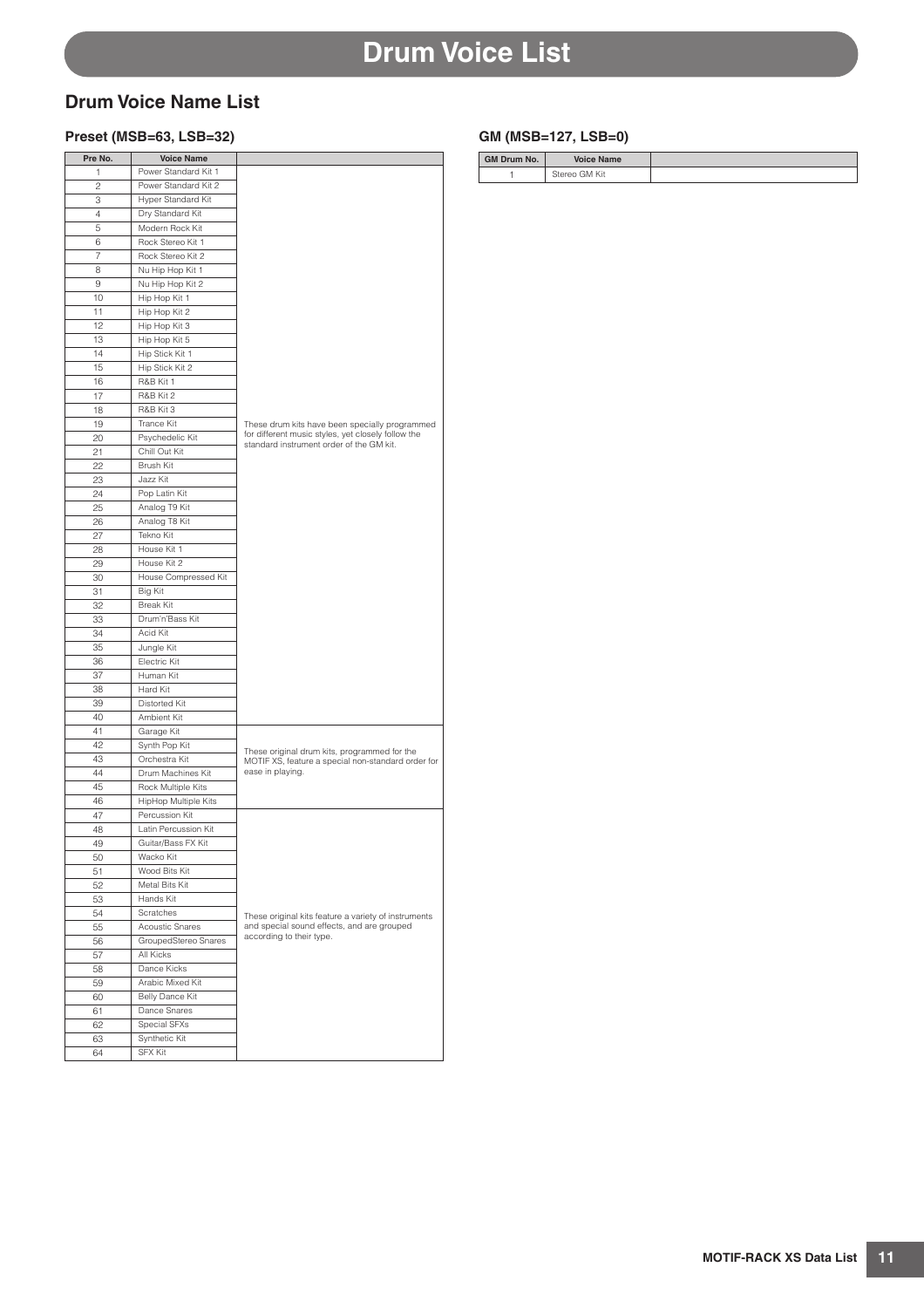# **Drum Kit Assign List**

# PRE 1 Power Standard Kit 1 PRE 2 Power Standard Kit 2 PRE 3 Hyper Standard Kit PRE 4 Dry Standard Kit

| <b>Note</b>          | Wave         | <b>Wave Name</b>              |
|----------------------|--------------|-------------------------------|
|                      | Number       |                               |
| C <sub>0</sub>       | 1449         | Clave                         |
| C#O                  | 2046         | Sd Brush Soft St              |
| D <sub>0</sub>       | 2058         | Sd Brush Swir St              |
| D#0                  | 2049         | Sd Brush Med St               |
| E <sub>0</sub>       | 2061         | Sd Brush SwirAtt St           |
| F <sub>0</sub>       | 2042         | Sd LiveRoll St                |
| F#0                  | 1448         | Castanet                      |
| G <sub>0</sub>       | 1993         | Sd PowerD 1St                 |
| G#O                  | 1446         | Stick1                        |
|                      |              | Bd PowerB 1-2St               |
| A0                   | 1595         |                               |
| A#0                  | 2005         | Sd PowerD 5St                 |
| B <sub>0</sub>       | 1586         | Bd PowerA 1-2St               |
| C1                   | 1574         | Bd Jazz1-2St                  |
| C#1                  | 1963         | Sd PowerB SSt                 |
| D <sub>1</sub>       | 1966         | Sd PowerC 1-5St               |
| D#1                  | 1456         | HandClap St                   |
|                      |              |                               |
| E <sub>1</sub>       | 1987         | Sd PowerD 1-5St               |
| F1                   | 2415         | Tom Power05 1-2St             |
| F#1                  | 2273         | HH Power CITip 1-4St          |
| G1                   | 2415         | Tom Power05 1-2St             |
| G#1                  | 2313         | HH Power ClPedal St           |
| Α1                   | 2403         | Tom Power04 1-2St             |
| A#1                  | 2317         | HH Power Open EdgeSt          |
| <b>B1</b>            | 2391         | Tom Power03 1-2St             |
|                      |              |                               |
| C <sub>2</sub>       | 2391         | Tom Power03 1-2St             |
| C#2                  | 2461         | Crash <sub>2</sub> St         |
| D <sub>2</sub>       | 2379         | Tom Power01 1-2St             |
| D#2                  | 2485         | Ride1 St                      |
| E <sub>2</sub>       | 2512         | China St                      |
| F <sub>2</sub>       | 2493         | Ride Cup1 St                  |
| F#2                  | 1419         | Tambourine1 Sw                |
| G <sub>2</sub>       | 2517         | Splash St                     |
|                      |              |                               |
| G#2                  | 1462         | Cowbell2                      |
| A2                   | 2464         | Crash <sub>2</sub> RL         |
| A#2                  | 1451         | Vibraslap                     |
| B <sub>2</sub>       | 2489         | Ride2 St                      |
| C <sub>3</sub>       | 1363         | Bongo Hi 1Finger 1-2          |
| C#3                  | 1373         | Bongo Lo 1Finger 1-2          |
| D <sub>3</sub>       | 1343         | Conga Hi SlapMute1-2          |
| D#3                  | 1337         | Conga Hi Open 1-2             |
|                      |              |                               |
| E <sub>3</sub>       | 1348         | Conga Lo Open 1-2             |
| F <sub>3</sub>       | 1381         | Timbale Hi1-3                 |
| F#3                  | 1385         | Timbale Lo1-2                 |
| G <sub>3</sub>       | 1429         | Agogo Hi                      |
| G#3                  | 1430         | Agogo Lo                      |
| A3                   | 1399         | Cabasa1-2                     |
| A#3                  | 1397         | Maracas Slur                  |
|                      |              |                               |
| B <sub>3</sub>       | 1452         | Whistle                       |
| C <sub>4</sub>       | 1452         | Whistle                       |
| C#4                  | 1433         | Guiro Short                   |
| D <sub>4</sub>       | 1432         | Guiro Long                    |
| D#4                  | 1449         | Clave                         |
| E4                   | 1450         | Wood Block                    |
| F <sub>4</sub>       | 1450         | Wood Block                    |
| F#4                  |              |                               |
|                      | 1362         | Cuica Hi                      |
| G4                   | 1361         | Cuica Lo                      |
| G#4                  | 1455         | <b>Triangle Mute</b>          |
| A4                   | 1454         | Triangle Open                 |
| A#4                  | 1405         | Shaker 1/3                    |
| <b>B4</b>            | 1467         | Sleigh Bell                   |
| C <sub>5</sub>       | 1468         | Wind Chime                    |
|                      | 1682         | Sd Bld St1-4                  |
| C#5                  |              |                               |
| D <sub>5</sub>       | 1841         | Sd Blues 3St                  |
| D#5                  | 1885         | Sd Hip St1-2                  |
| E <sub>5</sub>       | 1782         | Sd Funk St1-3                 |
| F <sub>5</sub>       | 1702         | Sd Soul St1-4                 |
| F#5                  | 2010         | Sd LdwHMono                   |
| G5                   | 2013         | Sd Heavy                      |
| G#5                  | 1865         | Sd Tight St1-4                |
|                      |              |                               |
|                      |              |                               |
|                      | 1850         | Sd BluesHeart St1-3           |
| A5<br>A#5            | 1500         | Bd Snap 1-2                   |
| B <sub>5</sub><br>C6 | 1509<br>1536 | Bd Tight 1-2<br>Bd Funk St1-2 |

| Note           | Wave<br>Number | <b>Wave Name</b>           |
|----------------|----------------|----------------------------|
| C0             | 1449           | Clave                      |
| C#O            | 2046           | Sd Brush Soft St           |
| D0             | 2058           | Sd Brush Swir St           |
| D#0            | 2049           | Sd Brush Med St            |
| E0             |                |                            |
|                | 2061           | Sd Brush SwirAtt St        |
| F <sub>0</sub> | 2042           | Sd LiveRoll St             |
| F#0            | 1448           | Castanet                   |
| G <sub>0</sub> | 1927           | Sd PowerA 1St              |
| G#0            | 1446           | Stick1                     |
| A <sub>0</sub> | 1595           | Bd PowerB 1-2St            |
| A#O            | 1939           | Sd PowerA 5St              |
| B <sub>0</sub> | 1586           | Bd PowerA 1-2St            |
| C1             | 1574           | Bd Jazz1-2St               |
| C#1            | 1963           | Sd PowerB SSt              |
| D1             | 1942           | Sd PowerB 1-5St            |
| D#1            | 1456           | HandClap St                |
| E1             | 1921           | Sd PowerA 1-5St            |
| F1             | 2415           | Tom Power05 1-2St          |
| F#1            | 2293           | HH Power ClEgde1-4St       |
| G1             | 2415           | Tom Power05 1-2St          |
| G#1            | 2313           | <b>HH Power CIPedal St</b> |
| A1             | 2403           | Tom Power04 1-2St          |
| A#1            | 2317           | HH Power Open EdgeSt       |
| <b>B1</b>      | 2391           | Tom Power03 1-2St          |
| C2             | 2391           | Tom Power03 1-2St          |
| C#2            | 2461           | Crash <sub>2</sub> St      |
| D <sub>2</sub> | 2379           | Tom Power01 1-2St          |
| D#2            | 2485           | Ride1 St                   |
| E <sub>2</sub> |                |                            |
|                | 2512           | China St                   |
| F <sub>2</sub> | 2493           | Ride Cup1 St               |
| F#2            | 1419           | Tambourine1 Sw             |
| G <sub>2</sub> | 2517           | Splash St                  |
| G#2            | 1462           | Cowbell2                   |
| A2             | 2464           | Crash <sub>2</sub> RL      |
| A#2            | 1451           | Vibraslap                  |
| B <sub>2</sub> | 2489           | Ride2 St                   |
| C3             | 1363           | Bongo Hi 1Finger 1-2       |
| C#3            | 1373           | Bongo Lo 1Finger 1-2       |
| D3             | 1343           | Conga Hi SlapMute1-2       |
| D#3            | 1337           | Conga Hi Open 1-2          |
| E3             | 1348           | Conga Lo Open 1-2          |
| F3             | 1381           | Timbale Hi1-3              |
| F#3            | 1385           | Timbale Lo1-2              |
| G3             | 1429           | Agogo Hi                   |
| G#3            | 1430           | Agogo Lo                   |
| A3             | 1399           | Cabasa1-2                  |
| A#3            | 1397           | Maracas Slur               |
| B <sub>3</sub> | 1452           | Whistle                    |
| C <sub>4</sub> | 1452           | Whistle                    |
| C#4            | 1433           | Guiro Short                |
| D4             | 1432           |                            |
| D#4            |                | Guiro Long                 |
|                | 1449           | Clave                      |
| E4             | 1450           | Wood Block                 |
| F4             | 1450           | Wood Block                 |
| F#4            | 1362           | Cuica Hi                   |
| G4             | 1361           | Cuica Lo                   |
| G#4            | 1455           | Triangle Mute              |
| A4             | 1454           | Triangle Open              |
| A#4            | 1405           | Shaker 1/3                 |
| B4             | 1467           | Sleigh Bell                |
| C5             | 1468           | Wind Chime                 |
| C#5            | 1682           | Sd Bld St1-4               |
| D5             | 1841           | Sd Blues 3St               |
| D#5            | 1885           | Sd Hip St1-2               |
| E <sub>5</sub> | 1782           | Sd Funk St1-3              |
| F5             | 1702           | Sd Soul St1-4              |
| F#5            | 2010           | Sd LdwHMono                |
| G5             | 2013           | Sd Heavy                   |
| G#5            |                |                            |
|                | 1865           | Sd Tight St1-4             |
| A5             | 1850           | Sd BluesHeart St1-3        |
| A#5            | 1500           | Bd Snap 1-2                |
| B5             | 1509           | Bd Tight 1-2               |
| C6             | 1536           | Bd Funk St1-2              |

| <b>Note</b>                      | Wave<br>Number | <b>Wave Name</b>                |
|----------------------------------|----------------|---------------------------------|
| C <sub>0</sub>                   | 1449           | Clave                           |
| C#O                              | 2046           | Sd Brush Soft St                |
| D <sub>0</sub>                   | 2058           | Sd Brush Swir St                |
| D#0                              | 2049           | Sd Brush Med St                 |
| E <sub>0</sub>                   | 2061           | Sd Brush SwirAtt St             |
| F <sub>0</sub>                   | 2042           | Sd LiveRoll St                  |
| F#0                              | 1448           | Castanet                        |
| G <sub>0</sub>                   | 1768           | Sd Normal 1St                   |
| G#O                              | 1446           | Stick1                          |
| A <sub>0</sub>                   | 1557           | Bd Funk Son St                  |
| A#O                              | 1800           | Sd Basic St1-3                  |
| B <sub>0</sub>                   | 1501           | Bd Snap 1                       |
| C1<br>C#1                        | 1551<br>2031   | Bd H Son St<br>Sd Closed Rim St |
| D1                               | 1815           | Sd SonA St1-4                   |
| D#1                              | 1469           | Clap T9                         |
| E <sub>1</sub>                   | 1865           | Sd Tight St1-4                  |
| F <sub>1</sub>                   | 2363           | Tom Floor St                    |
| F#1                              | 2222           | HH Closed Foot St               |
| G1                               | 2363           | Tom Floor St                    |
| G#1                              | 2226           | HH Half Open2 St                |
| A1                               | 2359           | Tom Low St                      |
| A#1                              | 2230           | HH Open2 St                     |
| <b>B1</b>                        | 2359           | Tom Low St                      |
| C <sub>2</sub>                   | 2355           | Tom Mid St                      |
| C#2                              | 2464           | Crash <sub>2</sub> RL           |
| D <sub>2</sub>                   | 2351           | Tom Hi St                       |
| D#2                              | 2485           | Ride1 St                        |
| E <sub>2</sub>                   | 2512           | China St                        |
| F <sub>2</sub>                   | 2493           | Ride Cup1 St                    |
| F#2                              | 1419           | Tambourine1 Sw                  |
| G <sub>2</sub><br>G#2            | 2517<br>1462   | Splash St<br>Cowbell2           |
| A <sub>2</sub>                   | 2464           | Crash <sub>2</sub> RL           |
| A#2                              | 1451           | Vibraslap                       |
| B <sub>2</sub>                   | 2488           | Ride1 RL                        |
| C <sub>3</sub>                   | 1363           | Bongo Hi 1Finger 1-2            |
| C#3                              | 1376           | Bongo Lo 3Finger 1-2            |
| D <sub>3</sub>                   | 1335           | Conga Hi Tip                    |
| D#3                              | 1339           | Conga Hi Open 2                 |
| E <sub>3</sub>                   | 1357           | Tumba Open                      |
| F <sub>3</sub>                   | 1381           | Timbale Hi1-3                   |
| F#3                              | 1385           | Timbale Lo1-2                   |
| G <sub>3</sub>                   | 1429           | Agogo Hi                        |
| G#3                              | 1430           | Agogo Lo                        |
| A3<br>A#3                        | 1399           | Cabasa1-2                       |
| B <sub>3</sub>                   | 1397           | Maracas Slur                    |
| C <sub>4</sub>                   | 1452<br>1452   | Whistle<br>Whistle              |
| C#4                              | 1433           | Guiro Short                     |
| D <sub>4</sub>                   | 1432           | Guiro Long                      |
| D#4                              | 1449           | Clave                           |
| E4                               | 1450           | Wood Block                      |
| F4                               | 1450           | Wood Block                      |
| F#4                              | 1362           | Cuica Hi                        |
| G4                               | 1361           | Cuica Lo                        |
| G#4                              | 1455           | Triangle Mute                   |
| A4                               | 1454           | Triangle Open                   |
| A#4                              | 1406           | Shaker 1                        |
| <b>B4</b>                        | 1467           | Sleigh Bell                     |
| C <sub>5</sub>                   | 1468           | Wind Chime                      |
| C#5                              | 1682           | Sd Bld St1-4                    |
| D <sub>5</sub>                   | 1835           | Sd Blues St1-3                  |
| D#5                              | 1858           | Sd BluesHeart R1-3              |
| E <sub>5</sub><br>F <sub>5</sub> | 1885<br>1762   | Sd Hip St1-2                    |
| F#5                              | 2010           | Sd Normal St1-4<br>Sd LdwHMono  |
| G <sub>5</sub>                   | 1703           | Sd Soul St1-3                   |
| G#5                              | 2013           | Sd Heavy                        |
| A <sub>5</sub>                   | 1786           | Sd Funk 1St                     |
| A#5                              | 1528           | Bd Normal 1St                   |
| B <sub>5</sub>                   | 1557           | Bd Funk Son St                  |
| C6                               | 1500           | Bd Snap 1-2                     |
|                                  |                |                                 |

| <b>Note</b>           | Wave           | <b>Wave Name</b>            |
|-----------------------|----------------|-----------------------------|
| C0                    | Number<br>1449 |                             |
| C#0                   | 2046           | Clave<br>Sd Brush Soft St   |
| D <sub>0</sub>        | 2058           | Sd Brush Swir St            |
| D#0                   | 2049           | Sd Brush Med St             |
| E <sub>0</sub>        | 2061           | Sd Brush SwirAtt St         |
| F <sub>0</sub>        | 2042           | Sd LiveRoll St              |
| F#0                   | 1448           | Castanet                    |
| G <sub>0</sub>        | 1768           | Sd Normal 1St               |
| G#O                   | 1446           | Stick1                      |
| A <sub>0</sub>        | 1536           | Bd Funk St1-2               |
| A#0                   | 1802           | Sd Basic St2-3              |
| B <sub>0</sub>        | 1545           | <b>Bd High St</b>           |
| C <sub>1</sub>        | 1527           | Bd Normal St1-2             |
| C#1                   | 2031           | Sd Closed Rim St            |
| D <sub>1</sub>        | 1762           | Sd Normal St1-4             |
| D#1                   | 1469           | Clap T9                     |
| E <sub>1</sub>        | 1801           | Sd Basic St1-2              |
| F <sub>1</sub>        | 2363           | Tom Floor St                |
| F#1                   | 2174           | HH Closed 1-4St             |
| G1                    | 2363           | Tom Floor St                |
| G#1                   | 2197           | HH Pedal 3 St               |
| A1<br>A#1             | 2359<br>2210   | Tom Low St                  |
| <b>B1</b>             | 2359           | HH Open 1-2St<br>Tom Low St |
| C <sub>2</sub>        | 2355           | Tom Mid St                  |
| C#2                   | 2464           | Crash <sub>2</sub> RL       |
| D <sub>2</sub>        | 2351           | Tom Hi St                   |
| D#2                   | 2485           | Ride1 St                    |
| E <sub>2</sub>        | 2512           | China St                    |
| F <sub>2</sub>        | 2493           | Ride Cup1 St                |
| F#2                   | 1419           | Tambourine1 Sw              |
| G <sub>2</sub>        | 2517           | Splash St                   |
| G#2                   | 1462           | Cowbell2                    |
| A <sub>2</sub>        | 2464           | Crash <sub>2</sub> RL       |
| A#2                   | 1451           | Vibraslap                   |
| <b>B2</b>             | 2488           | Ride1 RL                    |
| C <sub>3</sub>        | 1363           | Bongo Hi 1Finger 1-2        |
| C#3                   | 1376           | Bongo Lo 3Finger 1-2        |
| D <sub>3</sub>        | 1341           | Conga Hi Slp Open           |
| D#3                   | 1339           | Conga Hi Open 2             |
| E <sub>3</sub>        | 1357           | Tumba Open                  |
| F <sub>3</sub>        | 1381           | Timbale Hi1-3               |
| F#3                   | 1385           | Timbale Lo1-2               |
| G <sub>3</sub>        | 1429           | Agogo Hi                    |
| G#3                   | 1430           | Agogo Lo                    |
| A <sub>3</sub>        | 1399           | Cabasa1-2                   |
| A#3                   | 1397           | Maracas Slur                |
| B <sub>3</sub>        | 1452           | Whistle                     |
| C <sub>4</sub><br>C#4 | 1452           | Whistle                     |
|                       | 1433<br>1432   | Guiro Short                 |
| D4<br>D#4             | 1449           | Guiro Long<br>Clave         |
| E4                    | 1450           | Wood Block                  |
| F4                    | 1450           | Wood Block                  |
| F#4                   | 1362           | Cuica Hi                    |
| G4                    | 1361           | Cuica Lo                    |
| G#4                   | 1455           | Triangle Mute               |
| A4                    | 1454           | Triangle Open               |
| A#4                   | 1406           | Shaker 1                    |
| <b>B4</b>             | 1467           | Sleigh Bell                 |
| C <sub>5</sub>        | 1468           | Wind Chime                  |
| C#5                   | 1682           | Sd Bld St1-4                |
| D <sub>5</sub>        | 1842           | Sd Blues L1-3               |
| D#5                   | 1885           | Sd Hip St1-2                |
| E <sub>5</sub>        | 1782           | Sd Funk St1-3               |
| F <sub>5</sub>        | 1704           | Sd Soul St2-4               |
| F#5                   | 2010           | Sd LdwHMono                 |
| G <sub>5</sub>        | 2013           | Sd Heavy                    |
| G#5                   | 1865           | Sd Tight St1-4              |
| A5                    | 1853           | Sd BluesHeart St1/3         |
| A#5                   | 1500           | Bd Snap 1-2                 |
| B <sub>5</sub>        | 1509           | Bd Tight 1-2                |
| C6                    | 1536           | Bd Funk St1-2               |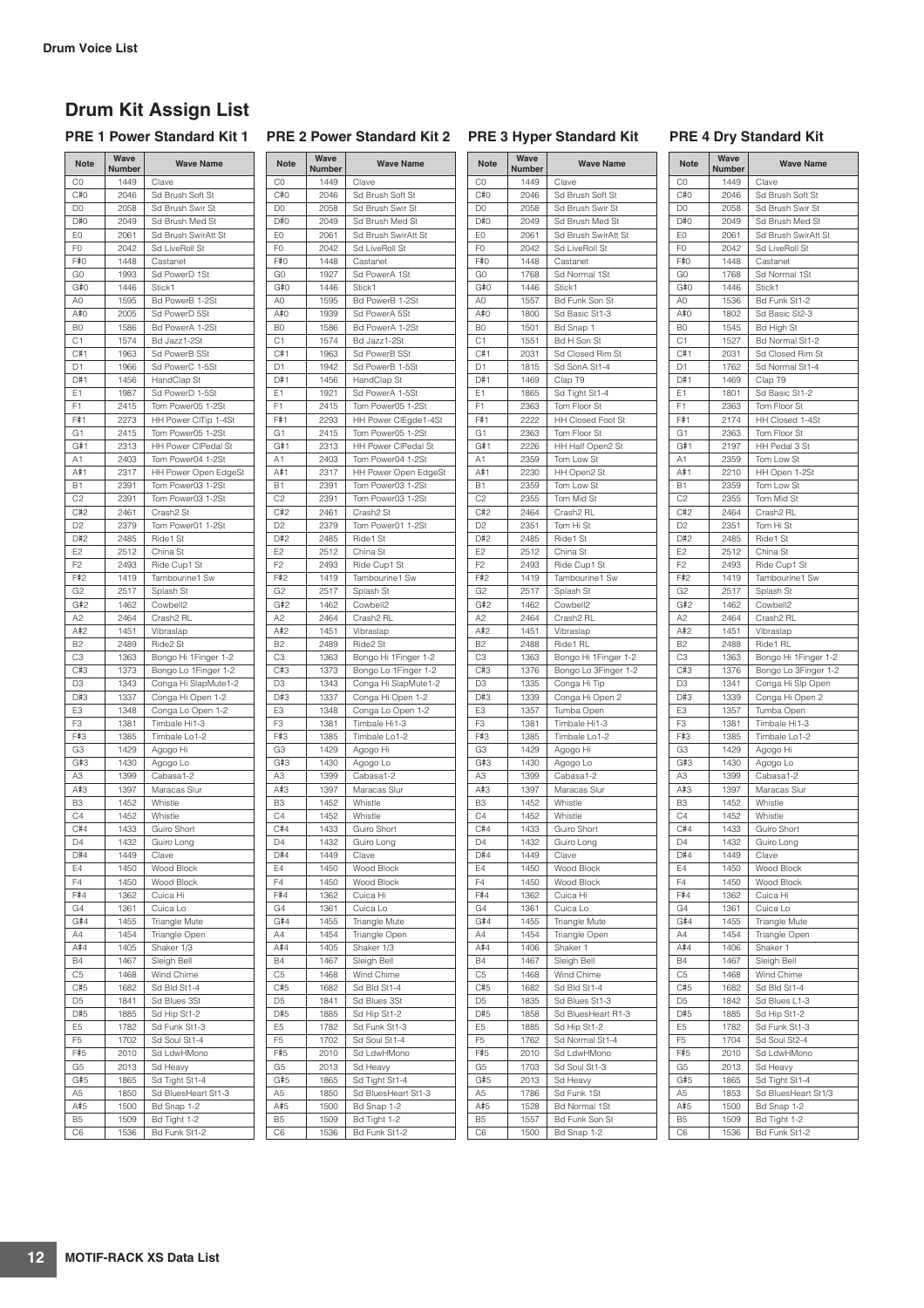### **PRE 5 Modern Rock Kit PRE 6 Rock Stereo Kit 1 PRE 7 Rock Stereo Kit 2 PRE 8 Nu Hip Hop Kit 1**

### **Note Wave Number Wave Name** C0 1449 Clave C#0 2046 Sd Brush Soft St D0 2058 Sd Brush Swir St D#0 2049 Sd Brush Med St E0 2061 Sd Brush SwirAtt S<br>F0 2042 Sd LiveRoll St F0 2042 Sd LiveRoll St<br>F#0 1448 Castanet Castanet G0 1896 Sd Rock Open1 R<br>G#0 1446 Stick1 G#0 1446 Stick1<br>A0 1571 Bd Ro A0 1571 Bd Room1<br>A#0 1751 Sd Rng St Sd Rng St4 B0 1580 Bd Jazz2St C1 1573 Bd Room3<br>
C#1 2018 Sd Rock St C#1 2018 Sd Rock Stick2 St<br>D1 1722 Sd Strong St1-4 D1 1722 Sd Strong St1-4<br>
D#1 1493 HipHop clap6 HipHop clap6 E1 1921 Sd PowerA 1-5St<br>F1 2363 Tom Floor St F1 2363 Tom Floor St<br>F#1 2234 HH Closed R F#1 2234 HH Closed Rock Sw St<br>G1 2359 Tom Low St Tom Low St G#1 2262 HH Half Open Rock St A<sub>#1</sub> 2359 Tom Low St<br>
A#<sub>1</sub> 2260 HH Open R 2260 HH Open Bock St B1 2355 Tom Mid St  $C2$  2355 Tom Mid St C#2 2460 Crash1 RL D<sub>2</sub> 2351 Tom Hi St D#2 2489 Ride2 St E2 2512 China St F2 2505 Ride Cup2 St F#2 1419 Tambourine1 Sw G2 2517 Splash St G#2 1462 Cowbell2 A2 2457 Crash1 St A#2 1451 Vibraslap B2 2496 Ride Cup1 RL C3 1363 Bongo Hi 1Finger 1-2 C#3 1376 Bongo Lo 3Finger 1-2 D3 1335 Conga Hi Tip D#3 1339 Conga Hi Open 2 E3 1357 Tumba Open<br>F3 1381 Timbale Hi1-3 1381 Timbale Hi1-3 F#3 1385 Timbale Lo1-2 G3 1429 Agogo Hi G#3 1430 Agogo Lo<br>A3 1399 Cabasa1-3 A3 1399 Cabasa1-2 A#3 1397 Maracas Slur B3 1452 Whistle<br>C4 1452 Whistle 1452 Whistle C#4 1433 Guiro Short<br>D4 1432 Guiro Long D4 1432 Guiro Long<br>
D#4 1449 Clave  $1449$  Clave E4 1450 Wood Block F4 1450 Wood Block<br>F#4 1362 Cuica Hi Cuica Hi G4 1361 Cuica Lo G#4 | 1455 | Triangle Mute A4 1454 Triangle Open A#4 1406 Shaker 1 B<sub>4</sub> 1467 Sleigh Bell C<sub>5</sub> 1468 Wind Chime C#5 | 1838 | Sd Blues St1/3 D5 | 1865 | Sd Tight St1-4 D#5 1858 Sd BluesHeart R1-3 E5 | 1876 | Sd Tight R1-4 F5 1548 Bd Low St  $F#5$  1981 Sd PowerC 4St G5 1633 Bd R&B1 G#5 1942 Sd PowerB 1-5St A5 1571 Bd Room1 A#5 1921 Sd PowerA 1-5St B5 1557 Bd Funk Son St C6 1572 Bd Room2

| <b>Note</b>                      | Wave           | <b>Wave Name</b>                      |
|----------------------------------|----------------|---------------------------------------|
| C0                               | Number<br>1487 | Analog Click                          |
| C#0                              | 2046           | Sd Brush Soft St                      |
| D0                               | 2058           | Sd Brush Swir St                      |
| D#0                              | 2049           | Sd Brush Med St                       |
| E0                               | 2061           | Sd Brush SwirAtt St                   |
| F0                               | 2036           | Sd RockRoll St                        |
| F#0                              | 1448           | Castanet                              |
| G0                               | 1903           | Sd Rock Open2 St                      |
| G#0                              | 1446           | Stick1                                |
| A0                               | 1573           | Bd Room3                              |
| A#O                              | 1900           | Sd Rock Rim1 St                       |
| B0                               | 1563           | <b>Bd Rock2 St</b>                    |
| C1                               | 1560           | <b>Bd Rock1 St</b>                    |
| C#1<br>D <sub>1</sub>            | 2015<br>1894   | Sd Rock Stick1 St<br>Sd Rock Open1 St |
| D#1                              | 1490           | HipHop clap3                          |
| E <sub>1</sub>                   | 1897           | Sd Rock Mute1 St                      |
| F1                               | 2375           | Tom Rock Low St                       |
| F#1                              | 2234           | HH Closed Rock Sw St                  |
| G1                               | 2375           | Tom Rock Low St                       |
| G#1                              | 2246           | HH Pedal Rock Sw St                   |
| A1                               | 2371           | Tom Rock Mid St                       |
| A#1                              | 2258           | HH Open Rock Sw St                    |
| B1                               | 2371           | Tom Rock Mid St                       |
| C2                               | 2367           | Tom Rock Hi St                        |
| C#2                              | 2460           | Crash1 RL                             |
| D2                               | 2367           | Tom Rock Hi St                        |
| D#2                              | 2489<br>2512   | Ride2 St                              |
| E <sub>2</sub><br>F <sub>2</sub> | 2505           | China St<br>Ride Cup2 St              |
| F#2                              | 1479           | Tambourine RX5                        |
| G <sub>2</sub>                   | 2517           | Splash St                             |
| G#2                              | 1461           | Cowbell1                              |
| A2                               | 2457           | Crash1 St                             |
| A#2                              | 1451           | Vibraslap                             |
| B <sub>2</sub>                   | 2492           | Ride2 RL                              |
| CЗ                               | 1363           | Bongo Hi 1Finger 1-2                  |
| C#3                              | 1376           | Bongo Lo 3Finger 1-2                  |
| D3                               | 1335           | Conga Hi Tip                          |
| D#3                              | 1339           | Conga Hi Open 2                       |
| E <sub>3</sub><br>F3             | 1357<br>1381   | Tumba Open<br>Timbale Hi1-3           |
| F#3                              | 1385           | Timbale Lo1-2                         |
| G3                               | 1429           | Agogo Hi                              |
| G#3                              | 1430           | Agogo Lo                              |
| A3                               | 1399           | Cabasa1-2                             |
| A#3                              | 1397           | Maracas Slur                          |
| B3                               | 1452           | Whistle                               |
| C <sub>4</sub>                   | 1452           | Whistle                               |
| C#4                              | 1433           | Guiro Short                           |
| D4                               | 1432           | Guiro Long                            |
| D#4                              | 1449           | Clave                                 |
| E4                               | 1450           | Wood Block                            |
| F4<br>F#4                        | 1450<br>1362   | Wood Block<br>Cuica Hi                |
| G4                               | 1361           | Cuica Lo                              |
| G#4                              | 1455           | <b>Triangle Mute</b>                  |
| A4                               | 1454           | Triangle Open                         |
| A#4                              | 1406           | Shaker 1                              |
| B4                               | 1467           | Sleigh Bell                           |
| C5                               | 1468           | Wind Chime                            |
| C#5                              | 1912           | Sd Rock Flam St                       |
| D5                               | 1903           | Sd Rock Open2 St                      |
| D#5                              | 1909           | Sd Rock Rim2 St                       |
| E5                               | 1906           | Sd Rock Mute2 St                      |
| F <sub>5</sub>                   | 1537           | Bd Funk 1St                           |
| F#5<br>G5                        | 2039<br>1551   | Sd RockRollD St<br>Bd H Son St        |
| G#5                              | 1865           | Sd Tight St1-4                        |
| A5                               | 1557           | Bd Funk Son St                        |
| A#5                              | 1823           | Sd SonA 3St                           |
| B <sub>5</sub>                   | 1540           | Bd Funk R1-2                          |
| C6                               | 1551           | <b>Bd H Son St</b>                    |
|                                  |                |                                       |

| <b>Note</b>                      | Wave<br>Number | <b>Wave Name</b>                      |  |  |  |
|----------------------------------|----------------|---------------------------------------|--|--|--|
| C <sub>0</sub>                   | 1487           | Analog Click                          |  |  |  |
| C#O                              | 2046           | Sd Brush Soft St                      |  |  |  |
| D <sub>0</sub>                   | 2058           | Sd Brush Swir St                      |  |  |  |
| D#0                              | 2049           | Sd Brush Med St                       |  |  |  |
| E <sub>0</sub><br>F <sub>0</sub> | 2061<br>2036   | Sd Brush SwirAtt St<br>Sd RockRoll St |  |  |  |
| F#0                              | 1448           | Castanet                              |  |  |  |
| G <sub>0</sub>                   | 1903           | Sd Rock Open2 St                      |  |  |  |
| G#0                              | 1446           | Stick1                                |  |  |  |
| A0                               | 1571           | Bd Room1                              |  |  |  |
| A#O                              | 1909           | Sd Rock Rim2 St                       |  |  |  |
| B <sub>0</sub>                   | 1521           | Bd Ambience L1-2                      |  |  |  |
| C <sub>1</sub>                   | 1563           | <b>Bd Rock2 St</b>                    |  |  |  |
| C#1<br>D <sub>1</sub>            | 2018           | Sd Rock Stick2 St                     |  |  |  |
| D#1                              | 1903<br>1456   | Sd Rock Open2 St<br>HandClap St       |  |  |  |
| E1                               | 1906           | Sd Rock Mute2 St                      |  |  |  |
| F <sub>1</sub>                   | 2375           | Tom Rock Low St                       |  |  |  |
| F#1                              | 2250           | HH Closed Rock 2St                    |  |  |  |
| G <sub>1</sub>                   | 2375           | Tom Rock Low St                       |  |  |  |
| G#1                              | 2262           | HH Half Open Rock St                  |  |  |  |
| A1                               | 2371           | Tom Rock Mid St                       |  |  |  |
| A#1                              | 2260<br>2371   | HH Open Rock St                       |  |  |  |
| <b>B1</b><br>C <sub>2</sub>      | 2367           | Tom Rock Mid St<br>Tom Rock Hi St     |  |  |  |
| C#2                              | 2461           | Crash <sub>2</sub> St                 |  |  |  |
| D <sub>2</sub>                   | 2367           | Tom Rock Hi St                        |  |  |  |
| D#2                              | 2489           | Ride2 St                              |  |  |  |
| E <sub>2</sub>                   | 2512           | China St                              |  |  |  |
| F <sub>2</sub>                   | 2505           | Ride Cup2 St                          |  |  |  |
| F#2                              | 1479           | Tambourine RX5                        |  |  |  |
| G <sub>2</sub>                   | 2517           | Splash St                             |  |  |  |
| G#2<br>A2                        | 1461<br>2464   | Cowbell1<br>Crash <sub>2</sub> RL     |  |  |  |
| A#2                              | 1451           | Vibraslap                             |  |  |  |
| B <sub>2</sub>                   | 2492           | Ride2 RL                              |  |  |  |
| C <sub>3</sub>                   | 1363           | Bongo Hi 1Finger 1-2                  |  |  |  |
| C#3                              | 1376           | Bongo Lo 3Finger 1-2                  |  |  |  |
| D <sub>3</sub>                   | 1335           | Conga Hi Tip                          |  |  |  |
| D#3                              | 1339           | Conga Hi Open 2                       |  |  |  |
| E <sub>3</sub><br>F <sub>3</sub> | 1357<br>1381   | Tumba Open<br>Timbale Hi1-3           |  |  |  |
| F#3                              | 1385           | Timbale Lo1-2                         |  |  |  |
| G <sub>3</sub>                   | 1429           | Agogo Hi                              |  |  |  |
| G#3                              | 1430           | Agogo Lo                              |  |  |  |
| A <sub>3</sub>                   | 1399           | Cabasa1-2                             |  |  |  |
| A#3                              | 1397           | Maracas Slur                          |  |  |  |
| B <sub>3</sub>                   | 1452           | Whistle                               |  |  |  |
| C <sub>4</sub><br>C#4            | 1452           | Whistle                               |  |  |  |
| D <sub>4</sub>                   | 1433<br>1432   | Guiro Short<br>Guiro Long             |  |  |  |
| D#4                              | 1449           | Clave                                 |  |  |  |
| E4                               | 1450           | Wood Block                            |  |  |  |
| F4                               | 1450           | Wood Block                            |  |  |  |
| F#4                              | 1362           | Cuica Hi                              |  |  |  |
| G4                               | 1361           | Cuica Lo                              |  |  |  |
| G#4                              | 1455           | Triangle Mute                         |  |  |  |
| A4<br>A#4                        | 1454<br>1406   | Triangle Open                         |  |  |  |
| <b>B4</b>                        | 1467           | Shaker 1<br>Sleigh Bell               |  |  |  |
| C <sub>5</sub>                   | 1468           | Wind Chime                            |  |  |  |
| C#5                              | 1912           | Sd Rock Flam St                       |  |  |  |
| D <sub>5</sub>                   | 1894           | Sd Rock Open1 St                      |  |  |  |
| D#5                              | 1900           | Sd Rock Rim1 St                       |  |  |  |
| E <sub>5</sub>                   | 1897           | Sd Rock Mute1 St                      |  |  |  |
| F5                               | 1560           | Bd Rock1 St                           |  |  |  |
| F#5<br>G <sub>5</sub>            | 2039           | Sd RockRollD St                       |  |  |  |
| G#5                              | 1538<br>1865   | Bd Funk 2St<br>Sd Tight St1-4         |  |  |  |
| A <sub>5</sub>                   | 1545           | <b>Bd High St</b>                     |  |  |  |
| A#5                              | 1824           | Sd SonA 4St                           |  |  |  |
| B <sub>5</sub>                   | 1554           | Bd L Son St                           |  |  |  |
| C6                               | 1560           | Bd Rock1 St                           |  |  |  |

| <b>Note</b>           | Wave<br>Number | <b>Wave Name</b>               |  |  |
|-----------------------|----------------|--------------------------------|--|--|
| C <sub>0</sub>        | 1673           | Bd HipHop2                     |  |  |
| C#0                   | 1401           | Cabasa2                        |  |  |
| D <sub>0</sub>        | 2165           | Sd HipHop9                     |  |  |
| D#0                   | 1318           | Scratch Lo R                   |  |  |
| E <sub>0</sub>        | 1323           | Scratch Vo F                   |  |  |
| F <sub>0</sub>        | 2039           | Sd RockRollD St                |  |  |
| F#0                   | 1449           | Clave                          |  |  |
| G0                    | 2162           | Sd HipHop5                     |  |  |
| G#O                   | 2170           | Sd HipHop Rim3                 |  |  |
| A <sub>0</sub>        | 1679           | Bd HipHop8                     |  |  |
| A#O                   | 2173           | Sd HipHop Rim6                 |  |  |
| B <sub>0</sub>        | 1680           | Bd HipHop9                     |  |  |
| C <sub>1</sub><br>C#1 | 1676<br>2169   | Bd HipHop5                     |  |  |
| D1                    | 2167           | Sd HipHop Rim2<br>Sd HipHop11  |  |  |
| D#1                   | 1489           | HipHop clap2                   |  |  |
| E1                    | 2160           | Sd HipHop2                     |  |  |
| F1                    | 2363           | Tom Floor St                   |  |  |
| F#1                   | 2341           | HH Closed Hip                  |  |  |
| G1                    | 2359           | Tom Low St                     |  |  |
| G#1                   | 2342           | HH Pedal Hip                   |  |  |
| A <sub>1</sub>        | 2355           | Tom Mid St                     |  |  |
| A#1                   | 2343           | HH Open Hip                    |  |  |
| <b>B1</b>             | 2351           | Tom Hi St                      |  |  |
| C <sub>2</sub>        | 2351           | Tom Hi St                      |  |  |
| C#2                   | 2466           | Crash4                         |  |  |
| D <sub>2</sub>        | 2351           | Tom Hi St                      |  |  |
| D#2                   | 2490           | Ride2L                         |  |  |
| E <sub>2</sub>        | 2461<br>2509   | Crash <sub>2</sub> St          |  |  |
| F <sub>2</sub><br>F#2 | 1420           | Ride Mono<br>Tambourine1 Hit   |  |  |
| G <sub>2</sub>        | 2479           | Hand Cymbal Open St            |  |  |
| G#2                   | 1465           | Mambo Body                     |  |  |
| A2                    | 2514           | China R                        |  |  |
| A#2                   | 1459           | Handbell L                     |  |  |
| <b>B2</b>             | 2511           | Ride Cup Mono2                 |  |  |
| C <sub>3</sub>        | 1341           | Conga Hi Slp Open              |  |  |
| C#3                   | 1349           | Conga Lo Open 1                |  |  |
| D <sub>3</sub>        | 1346           | Conga Lo Tip                   |  |  |
| D#3                   | 1352           | Conga Lo SlapOpen              |  |  |
| E <sub>3</sub>        | 1350           | Conga Lo Open 2                |  |  |
| F <sub>3</sub>        | 1675           | Bd HipHop4                     |  |  |
| F#3<br>G3             | 1490<br>1429   | HipHop clap3                   |  |  |
| G#3                   | 1430           | Agogo Hi<br>Agogo Lo           |  |  |
| A3                    | 1407           | Shaker 2                       |  |  |
| A#3                   | 1406           | Shaker 1                       |  |  |
| B <sub>3</sub>        | 1681           | Bd HipHop10                    |  |  |
| C <sub>4</sub>        | 1677           | Bd HipHop6                     |  |  |
| C#4                   | 2171           | Sd HipHop Rim4                 |  |  |
| D4                    | 2163           | Sd HipHop6                     |  |  |
| D#4                   | 1498           | HipHop Snap1                   |  |  |
| E4                    | 1681           | Bd HipHop10                    |  |  |
| F4                    | 2164           | Sd HipHop7                     |  |  |
| F#4                   | 1488           | HipHop clap1                   |  |  |
| G4                    | 1391           | Paila L                        |  |  |
| G#4<br>A4             | 1455<br>1454   | Triangle Mute<br>Triangle Open |  |  |
| A#4                   | 1419           | Tambourine1 Sw                 |  |  |
| <b>B4</b>             | 1407           | Shaker 2                       |  |  |
| C <sub>5</sub>        | 1679           | Bd HipHop8                     |  |  |
| C#5                   | 1469           | Clap T9                        |  |  |
| D <sub>5</sub>        | 2104           | Sd T8-1                        |  |  |
| D#5                   | 2104           | Sd T8-1                        |  |  |
| E <sub>5</sub>        | 2107           | Sd T8-4                        |  |  |
| F <sub>5</sub>        | 2451           | Tom T8                         |  |  |
| F#5                   | 2328           | HH Closed T8-2                 |  |  |
| G <sub>5</sub>        | 2451           | Tom T8                         |  |  |
| G#5                   | 2328           | HH Closed T8-2                 |  |  |
| A5                    | 2451           | Tom T8                         |  |  |
| A#5                   | 2329           | HH Open T8-2                   |  |  |
| B <sub>5</sub>        | 2451           | Tom T8                         |  |  |
| C6                    | 2522           | Crash T8                       |  |  |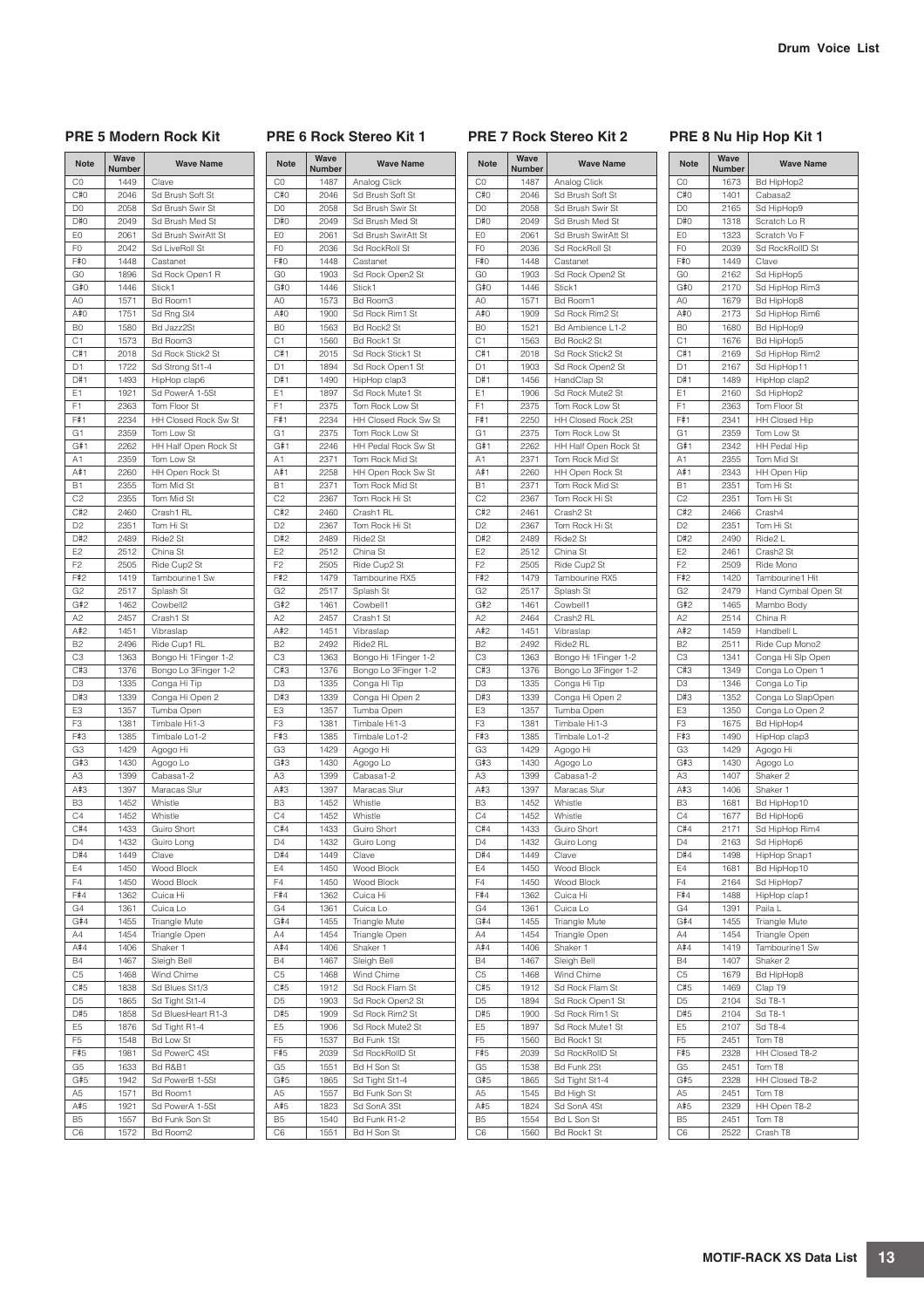**Note Wave** 

### **PRE 9 Nu Hip Hop Kit 2 PRE 10 Hip Hop Kit 1 PRE 11 Hip Hop Kit 2 PRE 12 Hip Hop Kit 3**

C0 1674 Bd HipHop3 C#0 1292 Hi Q2 D0 1328 Scratch Hip2 D#0 1322 Scratch Sd R E0 1324 Scratch Vo F<br>F0 2140 Sd Break Ro F0 2140 Sd Break Roll<br>F#0 2103 Sd T9Rim 2103 Sd T9Rim G0 2160 Sd HipHop2 G#0 2109 Sd T8 Rim A0 1680 Bd HipHops<br>
A#0 2168 Sd HipHop I

B0 1677 Bd HipHop6 C1 1676 Bd HipHop5<br>
C#1 2169 Sd HipHop I C#1 2169 Sd HipHop Rim2<br>D1 2159 Sd HipHop1 D1 2159 Sd HipHop1<br>D#1 1493 HipHop clap

E1 2165 Sd HipHop9<br>F1 2450 Tom T9 Lo F1 2450 Tom T9 Lo<br>F#1 2341 HH Closed F#1 2341 HH Closed Hip<br>
G1 2450 Tom T9 Lo

G#1 2342 | HH Pedal Hip A1 2449 Tom T9 Hi<br>A#1 2343 HH Open 2343 HH Open Hip

B1 2449 Tom T9 Hi C<sub>2</sub> 2451 Tom T8 C#2 2465 Crash3 D2 2451 Tom T8 D#2 2524 Ride T9 E2 2524 Ride T9 F<sub>2</sub> 2471 Crash Brush Cup St F#2 1479 Tambourine RX5 G2 2523 Crash Syn G#2 1476 Cowbell AnCR A<sub>2</sub> 2521 Crash T9 A#2 1438 MetalGuiro Long B<sub>2</sub> 2509 Ride Mono C3 1443 Cajon Tip 1-2 C#3 1380 Bongo Lo Tip D3 1427 Tmbourim Finger D#3 1417 Tumbo 2 E3 1360 Tumba Heel<br>F3 1392 Paila H  $P<sub>aila H</sub>$ 

F#3 1391 Paila L G3 1474 Cowbell T8 G#3 1476 Cowbell AnCR A3 1414 Shekere Up A#3 1403 Caxixi1 B3 1248 Grain2 St C4 1249 Grain2 L C#4 1444 Cajon Tip 1 D4 1494 HipHop clap7 D#4 1449 Clave E4 1450 Wood Block F4 2171 Sd HipHop Rim4<br>F#4 1498 HipHop Snap1 1498 HipHop Snap1 G4 1499 HipHop Snap2 G#4 1486 Electric Triangle A4 1454 Triangle Open A#4 1406 Shaker 1 B4 1438 MetalGuiro Long C<sub>5</sub> 1468 Wind Chime C#5 2171 Sd HipHop Rim4 D5 2104 Sd T8-1 D#5 2105 Sd T8-2 E5 2107 Sd T8-4 F5 2451 Tom T8 F#5 2328 HH Closed T8-2 G5 2451 Tom T8 G#5 2328 HH Closed T8-2 A5 2451 Tom T8 A#5 2329 HH Open T8-2 B5 2451 Tom T8 C6 1496 HipHop flex1

2168 Sd HipHop Rim1

HipHop clap6

Tom T9 Lo

**Wave Name** 

### **Note Wave Wave Name** C0 2022 Sd Hip Stick2 C#0 1293 Vox Hit Rev D0 1299 TurnTable D#0 1172 Hit Brass E0 1322 Scratch Sd R<br>F0 2044 Sd LiveRoll F F0 2044 Sd LiveRoll R<br>F#0 1485 Clave T8 Clave T8 G0 1893 Sd Hip 2R<br>G#0 2028 Sd Hip Sti 2028 Sd Hip Stick6 R A0 1680 Bd HipHop9<br>A#0 2149 Sd Garg L 2149 Sd Garg L B0 1621 Bd T8-3 C1 1612 Bd T9-1<br>C#1 2170 Sd Hip C#1 2170 Sd HipHop Rim3<br>D1 2166 Sd HipHop10 D1 2166 Sd HipHop10<br>
D#1 1493 HipHop clap6 1493 HipHop clap6 E1 2159 Sd HipHop1 F1 2451 Tom T8<br>F#1 2326 HH Clos F#1 2326 HH Closed T8-1<br>G1 2451 Tom T8 2451 Tom T8 G#1 2327 HH Open T8-1 A1 2451 Tom T8<br>
A#1 2327 HH Ope 2327 HH Open T8-1 B1 2451 Tom T8 C<sub>2</sub> 2451 Tom T8 C#2 2466 Crash4 D2 2451 Tom T8 D#2 2499 Ride Brush1 R E2 2522 Crash T8 F2 2524 Ride T9 F#2 1479 Tambourine RX5 G2 2519 Splash R G#2 1465 Mambo Body A2 2521 Crash T9 A#2 1451 Vibraslap B2 2524 Ride T9 C3 1363 Bongo Hi 1Finger 1-2 C#3 1376 Bongo Lo 3Finger 1-2 D3 1335 Conga Hi Tip D#3 1339 Conga Hi Open 2 E3 1357 Tumba Open<br>F3 1381 Timbale Hi1-3 1381 Timbale Hi1-3 F#3 1385 Timbale Lo1-2 G3 1429 Agogo Hi G#3 1430 Agogo Lo A3 1399 Cabasa1-2 A#3 1397 Maracas Slur B3 1452 Whistle C4 1452 Whistle C#4 1433 Guiro Short<br>D4 1432 Guiro Long 1432 Guiro Long D#4 1449 Clave E4 1450 Wood Block F4 1450 Wood Block<br>F#4 1362 Cuica Hi 1362 Cuica Hi G4 1361 Cuica Lo G#4 | 1455 | Triangle Mute A4 1454 Triangle Open A#4 1406 Shaker 1 B<sub>4</sub> 1467 Sleigh Bell C<sub>5</sub> 1468 Wind Chime C#5 2030 Sd Hip Stick8 D5 2118 Sd Jungle3 D#5 1458 HandClap R E5 2135 Sd Hip Rim5 F5 1312 Scratch H F#5 1313 Scratch L G5 1314 Scratch Down G#5 1316 Scratch Hi R A5 1319 Scratch Bd F A#5 1331 Scratch Combi B5 1324 Scratch Vo R C6 | 1638 | Bd Break2

| <b>Note</b>    | Wave<br>Number | <b>Wave Name</b>       |  |  |
|----------------|----------------|------------------------|--|--|
| C <sub>0</sub> | 1621           | <b>Bd T8-3</b>         |  |  |
| C#O            | 2109           | Sd T8 Rim              |  |  |
| D <sub>0</sub> | 2127           | Sd Hip1                |  |  |
| D#0            | 1469           | Clap T9                |  |  |
| E <sub>0</sub> | 2152           | Sd Syn                 |  |  |
| F <sub>0</sub> | 2044           | Sd LiveRoll R          |  |  |
| F#0            | 2024           | Sd Hip Stick4          |  |  |
| G <sub>0</sub> | 2160           | Sd HipHop2             |  |  |
| G#O            | 2173           | Sd HipHop Rim6         |  |  |
| A <sub>0</sub> | 1635           | <b>Bd Hip Deep</b>     |  |  |
| A#O            | 2125           | Sd R&B1 Rim            |  |  |
| B <sub>0</sub> | 1639           | <b>Bd Break Heavy</b>  |  |  |
| C <sub>1</sub> | 1635           | <b>Bd Hip Deep</b>     |  |  |
| C#1            | 2169           | Sd HipHop Rim2         |  |  |
| D <sub>1</sub> | 2129           | Sd Hip3                |  |  |
| D#1            | 1456           | HandClap St            |  |  |
| E <sub>1</sub> | 2157           | Sd Lo-Fi               |  |  |
| F <sub>1</sub> | 2365           | Tom Floor R            |  |  |
| F#1            | 2344           | HH Closed Lo-Fi        |  |  |
| G1             | 2360           | Tom Low L              |  |  |
| G#1            | 2333           | <b>HH Closed Break</b> |  |  |
| A1             | 2360           | Tom Low L              |  |  |
| A#1            | 2345           | HH Open Lo-Fi          |  |  |
| <b>B1</b>      | 2360           | Tom Low L              |  |  |
| C <sub>2</sub> | 2352           | Tom Hi L               |  |  |
| C#2            | 2465           | Crash3                 |  |  |
| D2             | 2352           | Tom Hi L               |  |  |
| D#2            | 2524           | Ride T9                |  |  |
| E <sub>2</sub> | 2516           | China <sub>2</sub>     |  |  |
| F <sub>2</sub> | 2510           | Ride Cup Mono          |  |  |
| F#2            | 1479           | Tambourine RX5         |  |  |
| G <sub>2</sub> | 2465           | Crash3                 |  |  |
| G#2            | 1475           | Cowbell RX11           |  |  |
| A <sub>2</sub> | 2463           | Crash <sub>2</sub> R   |  |  |
| A#2            | 1474           | Cowbell T8             |  |  |
| B <sub>2</sub> | 2524           | Ride T9                |  |  |
| C <sub>3</sub> | 1363           | Bongo Hi 1Finger 1-2   |  |  |
| C#3            | 1376           | Bongo Lo 3Finger 1-2   |  |  |
| D <sub>3</sub> | 1335           | Conga Hi Tip           |  |  |
| D#3            | 1341           | Conga Hi Slp Open      |  |  |
| E <sub>3</sub> | 1339           | Conga Hi Open 2        |  |  |
| F <sub>3</sub> | 1157           | Radio Noise            |  |  |
| F#3            | 1157           | Radio Noise            |  |  |
| G <sub>3</sub> | 1430           | Agogo Lo               |  |  |
| G#3            | 1430           | Agogo Lo               |  |  |
| A3             | 1400           | Cabasa1                |  |  |
| A#3            | 1483           | MaracasT8              |  |  |
| B <sub>3</sub> | 1297           | FxGun2                 |  |  |
| C4<br>C#4      | 1296           | FxGun1<br>Scratch Spin |  |  |
| D <sub>4</sub> | 1326<br>1325   | Scratch Stop           |  |  |
| D#4            | 1485           | Clave T8               |  |  |
| E4             | 1301           | Door Squeak            |  |  |
| F <sub>4</sub> | 1292           | Hi Q2                  |  |  |
| F#4            | 1319           | Scratch Bd F           |  |  |
| G4             | 1320           | Scratch Bd R           |  |  |
| G#4            | 1455           | Triangle Mute          |  |  |
| A4             | 1454           | Triangle Open          |  |  |
| A#4            | 1478           | Analog Shaker          |  |  |
| <b>B4</b>      | 1420           | Tambourine1 Hit        |  |  |
| C <sub>5</sub> | 1468           | Wind Chime             |  |  |
| C#5            | 2115           | Sd Human2              |  |  |
| D <sub>5</sub> | 2140           | Sd Break Roll          |  |  |
| D#5            | 1175           | Stab Hard              |  |  |
| E <sub>5</sub> | 2116           | Sd Jungle1             |  |  |
| F <sub>5</sub> | 1560           | Bd Rock1 St            |  |  |
| F#5            | 1314           | Scratch Down           |  |  |
| G <sub>5</sub> | 861            | Wataiko                |  |  |
| G#5            | 1143           | HH Hit                 |  |  |
| A5             | 1176           | Stab Organ2            |  |  |
| A#5            | 1169           | Sonar1                 |  |  |
| <b>B5</b>      | 1299           | TurnTable              |  |  |
| C6             | 1300           | Police                 |  |  |
|                |                |                        |  |  |

| <b>Note</b>                      | Wave           | <b>Wave Name</b>               |
|----------------------------------|----------------|--------------------------------|
| C <sub>0</sub>                   | Number<br>2109 | Sd T8 Rim                      |
| C#O                              | 1293           | Vox Hit Rev                    |
| D <sub>0</sub>                   | 1299           | TurnTable                      |
| D#0                              | 1175           | Stab Hard                      |
| E <sub>0</sub>                   | 1324           | Scratch Vo R                   |
| F <sub>0</sub>                   | 2045           | Sd Roll Mono                   |
| F#0                              | 1485           | Clave T8                       |
| G <sub>0</sub>                   | 1891           | Sd Hip 1R                      |
| G#0                              | 2024           | Sd Hip Stick4                  |
| A <sub>0</sub>                   | 1623           | <b>Bd AnCR</b>                 |
| A#O                              | 2133           | Sd Hip Rim3                    |
| B <sub>0</sub>                   | 1614           | <b>Bd T9-3</b>                 |
| C1                               | 1635           | <b>Bd Hip Deep</b>             |
| C#1                              | 2025           | Sd Hip Stick5                  |
| D <sub>1</sub>                   | 2130           | Sd Hip Gate                    |
| D#1                              | 1493           | HipHop clap6                   |
| E <sub>1</sub><br>F <sub>1</sub> | 2157           | Sd Lo-Fi                       |
| F#1                              | 2451<br>2341   | Tom T8<br>HH Closed Hip        |
| G1                               | 2451           | Tom T8                         |
| G#1                              | 2342           | HH Pedal Hip                   |
| A1                               | 2451           | Tom T8                         |
| A#1                              | 2343           | HH Open Hip                    |
| <b>B1</b>                        | 2451           | Tom T8                         |
| C <sub>2</sub>                   | 2451           | Tom T8                         |
| C#2                              | 2466           | Crash4                         |
| D <sub>2</sub>                   | 2451           | Tom T8                         |
| D#2                              | 2491           | Ride2 <sub>R</sub>             |
| E <sub>2</sub>                   | 2522           | Crash T8                       |
| F <sub>2</sub>                   | 2524           | Ride T9                        |
| F#2                              | 1479           | Tambourine RX5                 |
| G <sub>2</sub>                   | 2519           | Splash R                       |
| G#2                              | 1465           | Mambo Body                     |
| A2                               | 2521           | Crash T9                       |
| A#2                              | 1451           | Vibraslap                      |
| <b>B2</b>                        | 2524           | Ride T9                        |
| C <sub>3</sub>                   | 1363           | Bongo Hi 1Finger 1-2           |
| C#3                              | 1376           | Bongo Lo 3Finger 1-2           |
| D <sub>3</sub>                   | 1335           | Conga Hi Tip                   |
| D#3                              | 1341           | Conga Hi Slp Open              |
| E <sub>3</sub>                   | 1339           | Conga Hi Open 2                |
| F <sub>3</sub><br>F#3            | 1381<br>1385   | Timbale Hi1-3<br>Timbale Lo1-2 |
| G3                               | 1429           | Agogo Hi                       |
| G#3                              | 1430           | Agogo Lo                       |
| A3                               | 1409           | Shaker Hip1                    |
| A#3                              | 1397           | Maracas Slur                   |
| B <sub>3</sub>                   | 1452           | Whistle                        |
| C <sub>4</sub>                   | 1452           | Whistle                        |
| C#4                              | 1433           | Guiro Short                    |
| D4                               | 1432           | Guiro Long                     |
| D#4                              | 1449           | Clave                          |
| E4                               | 1450           | Wood Block                     |
| F <sub>4</sub>                   | 1450           | Wood Block                     |
| F#4                              | 1362           | Cuica Hi                       |
| G4                               | 1361           | Cuica Lo                       |
| G#4                              | 1455           | Triangle Mute                  |
| A4                               | 1454           | Triangle Open                  |
| A#4                              | 1406           | Shaker 1                       |
| <b>B4</b>                        | 1467           | Sleigh Bell                    |
| C <sub>5</sub>                   | 1468           | Wind Chime                     |
| C#5                              | 2021           | Sd Hip Stick1                  |
| D5                               | 2116           | Sd Jungle1                     |
| D#5<br>E <sub>5</sub>            | 1458           | HandClap R                     |
| F <sub>5</sub>                   | 2139<br>1313   | Sd Break Heavy<br>Scratch L    |
| F#5                              | 1314           | Scratch Down                   |
| G5                               | 1315           | Scratch Hi F                   |
| G#5                              | 1317           | Scratch Lo F                   |
| A5                               | 1318           | Scratch Lo R                   |
| A#5                              | 1319           | Scratch Bd F                   |
| B <sub>5</sub>                   | 1320           | Scratch Bd R                   |
| C6                               | 1639           | <b>Bd Break Heavy</b>          |
|                                  |                |                                |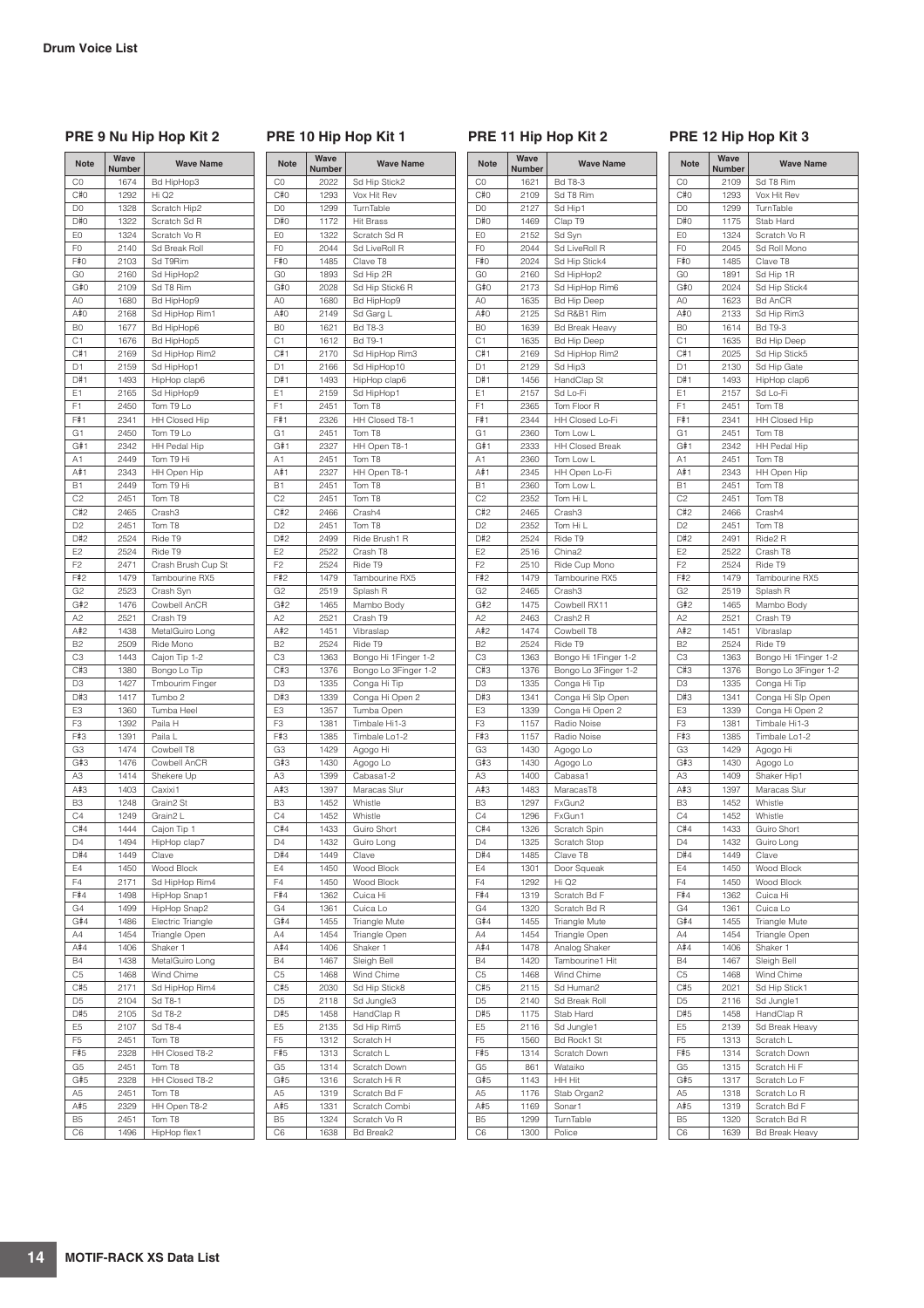# PRE 13 Hip Hop Kit 5 PRE 14 Hip Stick Kit 1 PRE 15 Hip Stick Kit 2 PRE 16 R&B Kit 1

**Note Wave** 

 $\blacksquare$ 

| <b>Note</b>    | Wave<br>Number | <b>Wave Name</b>     |  |
|----------------|----------------|----------------------|--|
| CO             | 2021           | Sd Hip Stick1        |  |
| C#O            | 1291           | Hi Q1                |  |
| D <sub>0</sub> | 1299           | TurnTable            |  |
| D#0            | 1178           | Hit Uhh              |  |
| E0             | 1325           | Scratch Stop         |  |
| F <sub>0</sub> | 2043           | Sd LiveRoll L        |  |
| F#0            | 1485           | Clave T8             |  |
| G <sub>0</sub> | 2147           | Sd Cut               |  |
| G#0            | 2017           | Sd Rock Stick1 R     |  |
| A <sub>0</sub> | 1613           | <b>Bd T9-2</b>       |  |
| A#0            | 2131           | Sd Hip Rim1          |  |
| B <sub>0</sub> | 1634           | Bd R&B2              |  |
| C1             | 1636           | <b>Bd Break Deep</b> |  |
|                | 2035           |                      |  |
| C#1            |                | Sd Closed Rim3       |  |
| D <sub>1</sub> | 2132           | Sd Hip Rim2          |  |
| D#1            | 1491           | HipHop clap4         |  |
| E1             | 2124           | Sd R&B1              |  |
| F1             | 1473           | Conga T8             |  |
| F#1            | 2326           | HH Closed T8-1       |  |
| G1             | 1473           | Conga T8             |  |
| G#1            | 2328           | HH Closed T8-2       |  |
| A1             | 1473           | Conga T8             |  |
| A#1            | 2329           | HH Open T8-2         |  |
| <b>B1</b>      | 1473           | Conga T8             |  |
| C <sub>2</sub> | 1473           | Conga T8             |  |
| C#2            | 2466           | Crash4               |  |
| D <sub>2</sub> | 1473           | Conga T8             |  |
| D#2            | 2491           | Ride2 <sub>R</sub>   |  |
| E <sub>2</sub> | 2522           | Crash T8             |  |
| F <sub>2</sub> | 2524           | Ride T9              |  |
| F#2            | 1479           | Tambourine RX5       |  |
| G <sub>2</sub> | 2519           | Splash R             |  |
|                |                |                      |  |
| G#2            | 1465           | Mambo Body           |  |
| A2             | 2521           | Crash T9             |  |
| A#2            | 1451           | Vibraslap            |  |
| B <sub>2</sub> | 2524           | Ride T9              |  |
| C <sub>3</sub> | 1363           | Bongo Hi 1Finger 1-2 |  |
| C#3            | 1376           | Bongo Lo 3Finger 1-2 |  |
| D <sub>3</sub> | 1335           | Conga Hi Tip         |  |
| D#3            | 1339           | Conga Hi Open 2      |  |
| E <sub>3</sub> | 1357           | Tumba Open           |  |
| F <sub>3</sub> | 1381           | Timbale Hi1-3        |  |
| F#3            | 1385           | Timbale Lo1-2        |  |
| G <sub>3</sub> | 1429           | Agogo Hi             |  |
| G#3            | 1430           | Agogo Lo             |  |
| A <sub>3</sub> | 1399           | Cabasa1-2            |  |
| A#3            | 1397           | Maracas Slur         |  |
| B <sub>3</sub> | 1452           | Whistle              |  |
| C <sub>4</sub> | 1452           | Whistle              |  |
| C#4            | 1433           | Guiro Short          |  |
| D <sub>4</sub> | 1432           | Guiro Long           |  |
| D#4            | 1449           | Clave                |  |
| E4             | 1450           | Wood Block           |  |
| F <sub>4</sub> | 1450           | Wood Block           |  |
| F#4            | 1362           | Cuica Hi             |  |
| G4             | 1361           |                      |  |
|                |                | Cuica Lo             |  |
| G#4            | 1455           | Triangle Mute        |  |
| A4             | 1454           | Triangle Open        |  |
| A#4            | 1406           | Shaker 1             |  |
| <b>B4</b>      | 1467           | Sleigh Bell          |  |
| C <sub>5</sub> | 1468           | Wind Chime           |  |
| C#5            | 2033           | Sd Closed Rim R      |  |
| D <sub>5</sub> | 2111           | Sd AnSm Rim          |  |
| D#5            | 1456           | HandClap St          |  |
| E <sub>5</sub> | 2129           | Sd Hip3              |  |
| F <sub>5</sub> | 1322           | Scratch Sd R         |  |
| F#5            | 1327           | Scratch Hip          |  |
| G <sub>5</sub> | 1320           | Scratch Bd R         |  |
| G#5            | 1324           | Scratch Vo R         |  |
| A <sub>5</sub> | 1328           | Scratch Hip2         |  |
| A#5            | 1332           | Scratch Combi2       |  |
| B <sub>5</sub> | 1334           | Scratch Combi4       |  |
| C6             | 1635           |                      |  |
|                |                | <b>Bd Hip Deep</b>   |  |

| <b>Note</b>           | Wave<br>Number | <b>Wave Name</b>                 |
|-----------------------|----------------|----------------------------------|
| C0                    | 2134           | Sd Hip Rim4                      |
| C#0                   | 1291           | Hi Q1                            |
| D <sub>0</sub>        | 1299           | TurnTable                        |
| D#0                   | 1171           | Hit Orchestra1                   |
| E <sub>0</sub>        | 1320           | Scratch Bd R                     |
| F0                    | 2044           | Sd LiveRoll R                    |
| F#0                   | 1487           | Analog Click                     |
| G0                    | 2133           | Sd Hip Rim3                      |
| G#0                   | 2113           | Sd AnCR Rim                      |
| A0                    | 1680           | Bd HipHop9                       |
| A#O<br>B0             | 2173<br>1621   | Sd HipHop Rim6<br><b>Bd T8-3</b> |
| С1                    | 1620           | <b>Bd T8-2</b>                   |
| C#1                   | 2109           | Sd T8 Rim                        |
| D1                    | 2024           | Sd Hip Stick4                    |
| D#1                   | 1458           | HandClap R                       |
| E1                    | 2023           | Sd Hip Stick3                    |
| F1                    | 2451           | Tom T8                           |
| F#1                   | 2326           | HH Closed T8-1                   |
| G1                    | 2451           | Tom T8                           |
| G#1                   | 2327           | HH Open T8-1                     |
| A1                    | 2451           | Tom T8                           |
| A#1                   | 2327           | HH Open T8-1                     |
| B1                    | 2451           | Tom T8                           |
| C2                    | 2451           | Tom T8                           |
| C#2                   | 2466           | Crash4                           |
| D <sub>2</sub><br>D#2 | 2451<br>2491   | Tom T8<br>Ride2 R                |
| E <sub>2</sub>        | 2522           | Crash T8                         |
| F <sub>2</sub>        | 2524           | Ride T9                          |
| F#2                   | 1479           | Tambourine RX5                   |
| G <sub>2</sub>        | 2519           | Splash R                         |
| G#2                   | 1465           | Mambo Body                       |
| A2                    | 2521           | Crash T9                         |
| A#2                   | 1451           | Vibraslap                        |
| B2                    | 2524           | Ride T9                          |
| C3                    | 1363           | Bongo Hi 1Finger 1-2             |
| C#3                   | 1376           | Bongo Lo 3Finger 1-2             |
| D3                    | 1335           | Conga Hi Tip                     |
| D#3                   | 1339           | Conga Hi Open 2                  |
| E3                    | 1357           | Tumba Open                       |
| F3                    | 1381           | Timbale Hi1-3                    |
| F#3<br>G3             | 1385<br>1429   | Timbale Lo1-2                    |
| G#3                   | 1430           | Agogo Hi<br>Agogo Lo             |
| A3                    | 1399           | Cabasa1-2                        |
| A#3                   | 1397           | Maracas Slur                     |
| B <sub>3</sub>        | 1452           | Whistle                          |
| C <sub>4</sub>        | 1452           | Whistle                          |
| C#4                   | 1433           | Guiro Short                      |
| D <sub>4</sub>        | 1432           | Guiro Long                       |
| D#4                   | 1449           | Clave                            |
| E4                    | 1450           | Wood Block                       |
| F4                    | 1450           | Wood Block                       |
| F#4                   | 1362           | Cuica Hi                         |
| G4                    | 1361           | Cuica Lo                         |
| G#4                   | 1455           | <b>Triangle Mute</b>             |
| A4<br>A#4             | 1454<br>1406   | Triangle Open<br>Shaker 1        |
| <b>B4</b>             | 1467           | Sleigh Bell                      |
| C <sub>5</sub>        | 1468           | Wind Chime                       |
| C#5                   | 2110           | Sd AnSm                          |
| D <sub>5</sub>        | 2035           | Sd Closed Rim3                   |
| D#5                   | 1487           | Analog Click                     |
| E <sub>5</sub>        | 2034           | Sd Closed Rim2                   |
| F5                    | 1312           | Scratch H                        |
| F#5                   | 1313           | Scratch L                        |
| G5                    | 1314           | Scratch Down                     |
| G#5                   | 1316           | Scratch Hi R                     |
| A5                    | 1319           | Scratch Bd F                     |
| A#5                   | 1331           | Scratch Combi                    |
| B5                    | 1324           | Scratch Vo R                     |
| C6                    | 1629           | Bd Jungle2                       |

| Note                  | Number                | <b>Wave Name</b>                     |  |
|-----------------------|-----------------------|--------------------------------------|--|
| C <sub>0</sub>        | 2133                  | Sd Hip Rim3                          |  |
| C#O                   | 1292                  | Hi Q2                                |  |
| D <sub>0</sub>        | 1312                  | Scratch H                            |  |
| D#0                   | 1312                  | Scratch H                            |  |
| E <sub>0</sub>        | 1324                  | Scratch Vo R                         |  |
| F <sub>0</sub>        | 2045                  | Sd Roll Mono                         |  |
| F#0                   | 1487                  | Analog Click                         |  |
| G <sub>0</sub>        | 2134                  | Sd Hip Rim4                          |  |
| G#O                   | 2109                  | Sd T8 Rim                            |  |
| A0                    | 1680                  | Bd HipHop9                           |  |
| A#O<br>B <sub>0</sub> | 2024<br>1653          | Sd Hip Stick4<br><b>Bd Hard Long</b> |  |
| C <sub>1</sub>        | 1669                  | <b>Bd ElecClick</b>                  |  |
| C#1                   | 2021                  | Sd Hip Stick1                        |  |
| D1                    | 2022                  | Sd Hip Stick2                        |  |
| D#1                   | 1495                  | HipHop clap8                         |  |
| E1                    | 2026                  | Sd Hip Stick6 St                     |  |
| F <sub>1</sub>        | 2450                  | Tom T9 Lo                            |  |
| F#1                   | 2326                  | HH Closed T8-1                       |  |
| G1                    | 2450                  | Tom T9 Lo                            |  |
| G#1                   | 2327                  | HH Open T8-1                         |  |
| A1                    | 2450                  | Tom T9 Lo                            |  |
| A#1                   | 2327                  | HH Open T8-1                         |  |
| <b>B1</b>             | 2450                  | Tom T9 Lo                            |  |
| C <sub>2</sub>        | 2450                  | Tom T9 Lo                            |  |
| C#2                   | 2521                  | Crash T9                             |  |
| D <sub>2</sub><br>D#2 | 2450<br>2488          | Tom T9 Lo<br>Ride1 RL                |  |
| E <sub>2</sub>        | 2522                  | Crash T8                             |  |
| F <sub>2</sub>        | 2511                  | Ride Cup Mono2                       |  |
| F#2                   | 1482                  | Electric Tambourine2                 |  |
| G <sub>2</sub>        | 2519                  | Splash R                             |  |
| G#2                   | 1474                  | Cowbell T8                           |  |
| A <sub>2</sub>        | 2521                  | Crash T9                             |  |
| A#2                   | 1451                  | Vibraslap                            |  |
| B <sub>2</sub>        | 2523                  | Crash Syn                            |  |
| C <sub>3</sub>        | 1363                  | Bongo Hi 1Finger 1-2                 |  |
| C#3                   | 1376                  | Bongo Lo 3Finger 1-2                 |  |
| D <sub>3</sub>        | 1335                  | Conga Hi Tip                         |  |
| D#3                   | 1339                  | Conga Hi Open 2                      |  |
| E <sub>3</sub>        | 1357                  | Tumba Open                           |  |
| F <sub>3</sub>        | Timbale Hi1-3<br>1381 |                                      |  |
| F#3<br>G <sub>3</sub> | 1385<br>1429          | Timbale Lo1-2                        |  |
| G#3                   | 1430                  | Agogo Hi<br>Agogo Lo                 |  |
| A3                    | 1399                  | Cabasa1-2                            |  |
| A#3                   | 1397                  | Maracas Slur                         |  |
| B <sub>3</sub>        | 1452                  | Whistle                              |  |
| C <sub>4</sub>        | 1452                  | Whistle                              |  |
| C#4                   | 1433                  | Guiro Short                          |  |
| D <sub>4</sub>        | 1432                  | Guiro Long                           |  |
| D#4                   | 1449                  | Clave                                |  |
| E4                    | 1450                  | Wood Block                           |  |
| F <sub>4</sub>        | 1450                  | Wood Block                           |  |
| F#4                   | 1362                  | Cuica Hi                             |  |
| G4                    | 1361                  | Cuica Lo                             |  |
| G#4                   | 1455                  | Triangle Mute                        |  |
| A4<br>A#4             | 1454<br>1406          | Triangle Open<br>Shaker 1            |  |
| <b>B4</b>             | 1467                  |                                      |  |
| C <sub>5</sub>        | 1468                  | Sleigh Bell<br>Wind Chime            |  |
| C#5                   | 2109                  | Sd T8 Rim                            |  |
| D <sub>5</sub>        | 2021                  | Sd Hip Stick1                        |  |
| D#5                   | 2022                  | Sd Hip Stick2                        |  |
| E <sub>5</sub>        | 2034                  | Sd Closed Rim2                       |  |
| F <sub>5</sub>        | 1314                  | Scratch Down                         |  |
| F#5                   | 1315                  | Scratch Hi F                         |  |
| G5                    | 1317                  | Scratch Lo F                         |  |
| G#5                   | 1318                  | Scratch Lo R                         |  |
| A <sub>5</sub>        | 1320                  | Scratch Bd R                         |  |
| A#5                   | 1331                  | Scratch Combi                        |  |
| <b>B5</b>             | 1325                  | Scratch Stop                         |  |
| C6                    | 1679                  | Bd HipHop8                           |  |

| <b>Note</b>    | Wave<br>Number | <b>Wave Name</b>          |
|----------------|----------------|---------------------------|
| C0             | 1618           | Bd T9 Hd3                 |
| C#O            | 2112           | Sd AnCR                   |
| D <sub>0</sub> | 2111           | Sd AnSm Rim               |
| D#0            | 2145           | Sd ClapAna                |
| E <sub>0</sub> | 2102           | Sd T9Gate                 |
| F <sub>0</sub> | 2045           | Sd Roll Mono              |
| F#0            | 2154           | Sd Timbr                  |
| G <sub>0</sub> | 2151           | Sd FM Rim                 |
| G#O            | 2119           | Sd JungleFX               |
| A0             | 1615           | <b>Bd T9-4</b>            |
| A#O            | 2135           | Sd Hip Rim5               |
| B <sub>0</sub> | 1614           | <b>Bd T9-3</b>            |
| C1             | 1660           | Bd Elec2                  |
| C#1            | 2109           | Sd T8 Rim                 |
|                |                |                           |
| D1<br>D#1      | 2157           | Sd Lo-Fi                  |
|                | 1489           | HipHop clap2              |
| E <sub>1</sub> | 2124           | Sd R&B1                   |
| F1             | 1621           | <b>Bd T8-3</b>            |
| F#1            | 2324           | HH Closed T9              |
| G1             | 1621           | <b>Bd T8-3</b>            |
| G#1            | 2342           | HH Pedal Hip              |
| A1             | 1621           | <b>Bd T8-3</b>            |
| A#1            | 2325           | HH Open T9                |
| <b>B1</b>      | 1621           | <b>Bd T8-3</b>            |
| C <sub>2</sub> | 1621           | <b>Bd T8-3</b>            |
| C#2            | 2460           | Crash1 RL                 |
| D <sub>2</sub> | 1621           | <b>Bd T8-3</b>            |
| D#2            | 2489           | Ride2 St                  |
| E <sub>2</sub> | 2516           | China2                    |
| F <sub>2</sub> | 2510           | Ride Cup Mono             |
| F#2            | 1420           | Tambourine1 Hit           |
| G <sub>2</sub> | 2465           | Crash3                    |
| G#2            | 1461           | Cowbell1                  |
| A2             | 2457           | Crash1 St                 |
| A#2            | 1474           | Cowbell T8                |
| <b>B2</b>      | 2485           | Ride1 St                  |
| C <sub>3</sub> | 1363           | Bongo Hi 1Finger 1-2      |
| C#3            | 1376           | Bongo Lo 3Finger 1-2      |
| D <sub>3</sub> | 1335           | Conga Hi Tip              |
| D#3            | 1341           | Conga Hi Slp Open         |
| E3             | 1339           | Conga Hi Open 2           |
| F <sub>3</sub> | 1291           | Hi Q1                     |
| F#3            | 1291           | Hi Q1                     |
| G <sub>3</sub> | 1430           | Agogo Lo                  |
| G#3            | 1430           |                           |
| A3             | 1478           | Agogo Lo<br>Analog Shaker |
| A#3            | 1397           |                           |
|                |                | Maracas Slur              |
| B <sub>3</sub> | 1180           | Vox Drum                  |
| C <sub>4</sub> | 1180           | Vox Drum                  |
| C#4            | 1291           | Hi Q1                     |
| D <sub>4</sub> | 1292           | Hi Q2                     |
| D#4            | 1485           | Clave T8                  |
| E4             | 1291           | Hi Q1                     |
| F <sub>4</sub> | 1326           | Scratch Spin              |
| F#4            | 1316           | Scratch Hi R              |
| G4             | 1315           | Scratch Hi F              |
| G#4            | 1455           | Triangle Mute             |
| A4             | 1454           | Triangle Open             |
| A#4            | 1407           | Shaker 2                  |
| <b>B4</b>      | 1420           | Tambourine1 Hit           |
| C <sub>5</sub> | 1468           | Wind Chime                |
| C#5            | 2140           | Sd Break Roll             |
| D <sub>5</sub> | 1273           | Noise Burst               |
| D#5            | 1134           | Vox Bell                  |
| E <sub>5</sub> | 2124           | Sd R&B1                   |
| F <sub>5</sub> | 1144           | VoxAlk                    |
| F#5            | 886            | Udo High                  |
| G <sub>5</sub> | 1139           | Trance Choir              |
| G#5            | 1154           | Swarm                     |
| A5             | 1568           | <b>Bd Pop</b>             |
| A#5            | 2125           | Sd R&B1 Rim               |
| <b>B5</b>      | 1634           | Bd R&B2                   |
| C6             | 2465           | Crash3                    |
|                |                |                           |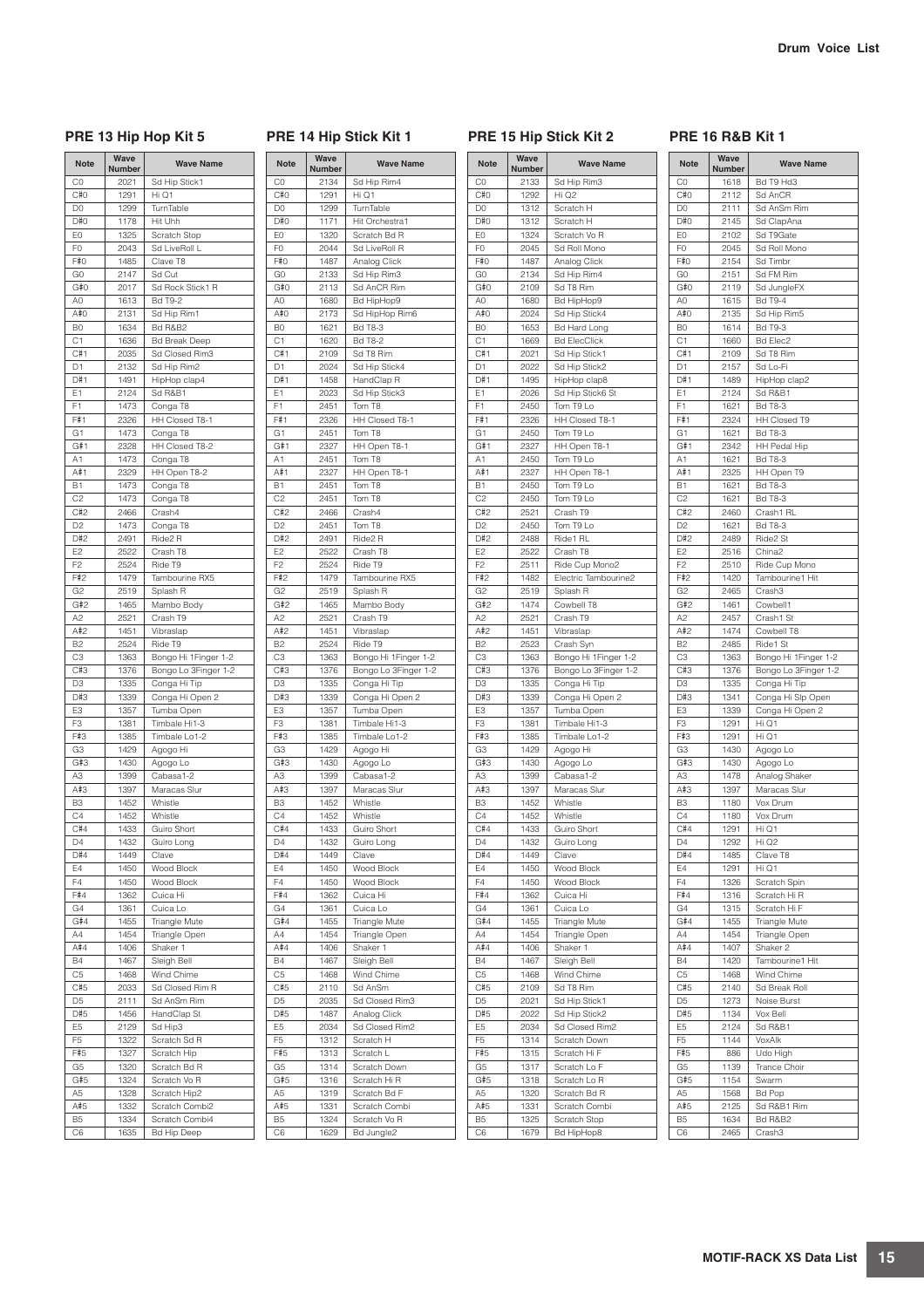| <b>Note</b>           | Wave<br><b>Number</b> | <b>Wave Name</b>                 | <b>Note</b>           |
|-----------------------|-----------------------|----------------------------------|-----------------------|
| C <sub>0</sub>        | 1612                  | <b>Bd T9-1</b>                   | C0                    |
| C#O                   | 2113                  | Sd AnCR Rim                      | C#0                   |
| D <sub>0</sub>        | 2130                  | Sd Hip Gate                      | D <sub>0</sub>        |
| D#0                   | 2140                  | Sd Break Roll                    | D#0                   |
| E <sub>0</sub>        | 2098                  | Sd T9-2                          | E <sub>0</sub>        |
| F <sub>0</sub>        | 2042                  | Sd LiveRoll St                   | F <sub>0</sub>        |
| F#0                   | 1499                  | HipHop Snap2                     | F#0                   |
| G <sub>0</sub>        | 2165                  | Sd HipHop9                       | G <sub>0</sub>        |
| G#O                   | 2169                  | Sd HipHop Rim2                   | G#0                   |
| A0                    | 1676                  | Bd HipHop5                       | A0                    |
| A#0                   | 2134                  | Sd Hip Rim4                      | A#O                   |
| B <sub>0</sub>        | 1612                  | <b>Bd T9-1</b>                   | B <sub>0</sub>        |
| C1                    | 1620                  | <b>Bd T8-2</b>                   | C1                    |
| C#1<br>D <sub>1</sub> | 2168                  | Sd HipHop Rim1                   | C#1<br>D <sub>1</sub> |
| D#1                   | 1499<br>1495          | HipHop Snap2<br>HipHop clap8     | D#1                   |
| E1                    | 2108                  | Sd T8-5                          | E1                    |
| F <sub>1</sub>        | 2451                  | Tom T8                           | F <sub>1</sub>        |
| F#1                   | 2326                  | HH Closed T8-1                   | F#1                   |
| G1                    | 2451                  | Tom T8                           | G1                    |
| G#1                   | 2327                  | HH Open T8-1                     | G#1                   |
| A1                    | 2451                  | Tom T8                           | A <sub>1</sub>        |
| A#1                   | 2327                  | HH Open T8-1                     | A#1                   |
| <b>B1</b>             | 2451                  | Tom T8                           | <b>B1</b>             |
| C <sub>2</sub>        | 2451                  | Tom T8                           | C <sub>2</sub>        |
| C#2                   | 2460                  | Crash1 RL                        | C#2                   |
| D <sub>2</sub>        | 2451                  | Tom T8                           | D <sub>2</sub>        |
| D#2                   | 2489                  | Ride2 St                         | D#2                   |
| E <sub>2</sub>        | 2516                  | China <sub>2</sub>               | E <sub>2</sub>        |
| F <sub>2</sub>        | 2510                  | Ride Cup Mono                    | F <sub>2</sub>        |
| F#2                   | 1420                  | Tambourine1 Hit                  | F#2                   |
| G <sub>2</sub>        | 2465                  | Crash3                           | G <sub>2</sub>        |
| G#2                   | 1461                  | Cowbell1                         | G#2                   |
| A <sub>2</sub>        | 2457                  | Crash1 St                        | A <sub>2</sub>        |
| A#2<br><b>B2</b>      | 1474                  | Cowbell T8                       | A#2<br>B <sub>2</sub> |
| C <sub>3</sub>        | 2485<br>1363          | Ride1 St<br>Bongo Hi 1Finger 1-2 | C <sub>3</sub>        |
| C#3                   | 1376                  | Bongo Lo 3Finger 1-2             | C#3                   |
| D <sub>3</sub>        | 1335                  | Conga Hi Tip                     | D <sub>3</sub>        |
| D#3                   | 1341                  | Conga Hi Slp Open                | D#3                   |
| E3                    | 1339                  | Conga Hi Open 2                  | E <sub>3</sub>        |
| F <sub>3</sub>        | 1291                  | Hi Q1                            | F <sub>3</sub>        |
| F#3                   | 1291                  | Hi Q1                            | F#3                   |
| G <sub>3</sub>        | 1430                  | Agogo Lo                         | G <sub>3</sub>        |
| G#3                   | 1430                  | Agogo Lo                         | G#3                   |
| A3                    | 1478                  | Analog Shaker                    | A3                    |
| A#3                   | 1397                  | Maracas Slur                     | A#3                   |
| B <sub>3</sub>        | 1180                  | Vox Drum                         | B <sub>3</sub>        |
| C <sub>4</sub>        | 1180                  | Vox Drum                         | C <sub>4</sub>        |
| C#4                   | 1291                  | Hi Q1                            | C#4                   |
| D <sub>4</sub>        | 1292                  | Hi Q2                            | D <sub>4</sub>        |
| D#4                   | 1485                  | Clave T8                         | D#4                   |
| E4<br>F4              | 1291<br>1326          | Hi Q1                            | E4<br>F4              |
| F#4                   | 1316                  | Scratch Spin<br>Scratch Hi R     | F#4                   |
| G4                    | 1315                  | Scratch Hi F                     | G4                    |
| G#4                   | 1455                  | Triangle Mute                    | G#4                   |
| A4                    | 1454                  | Triangle Open                    | A4                    |
| A#4                   | 1407                  | Shaker 2                         | A#4                   |
| <b>B4</b>             | 1420                  | Tambourine1 Hit                  | <b>B4</b>             |
| C <sub>5</sub>        | 1468                  | Wind Chime                       | C <sub>5</sub>        |
| C#5                   | 2140                  | Sd Break Roll                    | C#5                   |
| D <sub>5</sub>        | 1273                  | Noise Burst                      | D <sub>5</sub>        |
| D#5                   | 1134                  | Vox Bell                         | D#5                   |
| E <sub>5</sub>        | 2124                  | Sd R&B1                          | E <sub>5</sub>        |
| F <sub>5</sub>        | 1144                  | VoxAlk                           | F <sub>5</sub>        |
| F#5                   | 886                   | Udo High                         | F#5                   |
| G <sub>5</sub>        | 1139                  | Trance Choir                     | G <sub>5</sub>        |
| G#5                   | 1154                  | Swarm                            | G#5                   |
| A5                    | 1568                  | <b>Bd Pop</b>                    | A5                    |
| A#5                   | 2125                  | Sd R&B1 Rim                      | A#5                   |
| <b>B5</b>             | 1634                  | Bd R&B2                          | B <sub>5</sub>        |
| C6                    | 2465                  | Crash3                           | C6                    |

| <b>Note</b>           | Wave<br>Number | <b>Wave Name</b>              |
|-----------------------|----------------|-------------------------------|
| CО                    | 1617           | Bd T9 Hd2                     |
| C#0                   | 2112           | Sd AnCR                       |
| D0                    | 2137           | Sd Break2                     |
| D#0                   | 2140           | Sd Break Roll                 |
| E <sub>0</sub>        | 2102           | Sd T9Gate                     |
| F <sub>0</sub>        | 2045           | Sd Roll Mono                  |
| F#0                   | 1499           | HipHop Snap2                  |
| G0                    | 2160           | Sd HipHop2                    |
| G#0                   | 2170           | Sd HipHop Rim3                |
| A0<br>A#O             | 1613           | <b>Bd T9-2</b>                |
| B0                    | 2133<br>1612   | Sd Hip Rim3<br><b>Bd T9-1</b> |
| С1                    | 1620           | <b>Bd T8-2</b>                |
| C#1                   | 2170           | Sd HipHop Rim3                |
| D1                    | 2124           | Sd R&B1                       |
| D#1                   | 1493           | HipHop clap6                  |
| E1                    | 2130           | Sd Hip Gate                   |
| F1                    | 2450           | Tom T9 Lo                     |
| F#1                   | 2324           | HH Closed T9                  |
| G1                    | 2450           | Tom T9 Lo                     |
| G#1                   | 2325           | HH Open T9                    |
| A1                    | 2450           | Tom T9 Lo                     |
| A#1                   | 2325           | HH Open T9                    |
| <b>B1</b>             | 2450           | Tom T9 Lo                     |
| C2                    | 2449           | Tom T9 Hi                     |
| C#2                   | 2460<br>1621   | Crash1 RL                     |
| D <sub>2</sub><br>D#2 | 2489           | <b>Bd T8-3</b><br>Ride2 St    |
| E <sub>2</sub>        | 2516           | China <sub>2</sub>            |
| F <sub>2</sub>        | 2510           | Ride Cup Mono                 |
| F#2                   | 1420           | Tambourine1 Hit               |
| G <sub>2</sub>        | 2465           | Crash3                        |
| G#2                   | 1461           | Cowbell1                      |
| A2                    | 2457           | Crash1 St                     |
| A#2                   | 1474           | Cowbell T8                    |
| B2                    | 2485           | Ride1 St                      |
| C3                    | 1363           | Bongo Hi 1Finger 1-2          |
| C#3                   | 1376           | Bongo Lo 3Finger 1-2          |
| D3                    | 1335           | Conga Hi Tip                  |
| D#3                   | 1341           | Conga Hi Slp Open             |
| E3                    | 1339           | Conga Hi Open 2               |
| F3<br>F#3             | 1291           | Hi Q1                         |
| G3                    | 1291<br>1430   | Hi Q1<br>Agogo Lo             |
| G#3                   | 1430           | Agogo Lo                      |
| A3                    | 1478           | Analog Shaker                 |
| A#3                   | 1397           | Maracas Slur                  |
| B3                    | 1180           | Vox Drum                      |
| C <sub>4</sub>        | 1180           | Vox Drum                      |
| C#4                   | 1291           | Hi Q1                         |
| D <sub>4</sub>        | 1292           | Hi Q2                         |
| D#4                   | 1485           | Clave T8                      |
| E4                    | 1291           | Hi Q1                         |
| F4                    | 1326           | Scratch Spin                  |
| F#4                   | 1316           | Scratch Hi R                  |
| G4                    | 1315           | Scratch Hi F                  |
| G#4                   | 1455           | <b>Triangle Mute</b>          |
| A4<br>A#4             | 1454           | Triangle Open<br>Shaker 2     |
| <b>B4</b>             | 1407<br>1420   | Tambourine1 Hit               |
| C <sub>5</sub>        | 1468           | Wind Chime                    |
| C#5                   | 2140           | Sd Break Roll                 |
| D <sub>5</sub>        | 1273           | Noise Burst                   |
| D#5                   | 1134           | Vox Bell                      |
| E <sub>5</sub>        | 2124           | Sd R&B1                       |
| F5                    | 1144           | VoxAlk                        |
| F#5                   | 886            | Udo High                      |
| G5                    | 1139           | <b>Trance Choir</b>           |
| G#5                   | 1154           | Swarm                         |
| A5                    | 1568           | <b>Bd Pop</b>                 |
| A#5                   | 2125           | Sd R&B1 Rim                   |
| B5                    | 1634           | Bd R&B2                       |
| C6                    | 2465           | Crash3                        |

| <b>Note</b>                 | Wave<br>Number | <b>Wave Name</b>             |
|-----------------------------|----------------|------------------------------|
| C <sub>0</sub>              | 1613           | <b>Bd T9-2</b>               |
| C#O                         | 2111           | Sd AnSm Rim                  |
| D <sub>0</sub>              | 2093           | Sd Elec9                     |
| D#0                         | 1470           | Clap AnSm                    |
| F <sub>0</sub>              | 2091           | Sd Elec7                     |
| F <sub>0</sub>              | 2095           | Sd Elec11                    |
| F#0                         | 2091           | Sd Elec7                     |
| G <sub>0</sub>              | 2104           | Sd T8-1                      |
| G#0                         | 2101           | Sd T9-5                      |
| A <sub>0</sub>              | 1617           | Bd T9 Hd2                    |
| A#O                         | 2096           | Sd Elec12                    |
| B <sub>0</sub>              | 1618           | Bd T9 Hd3                    |
| C1                          | 1653           | <b>Bd Hard Long</b>          |
| C#1                         | 2103           | Sd T9Rim                     |
| D1                          | 2089           | Sd Elec5                     |
| D#1                         | 1469           | Clap T9                      |
| E <sub>1</sub>              | 2098           | Sd T9-2                      |
| F <sub>1</sub>              | 2152           | Sd Syn                       |
| F#1                         | 2324           | HH Closed T9                 |
| G <sub>1</sub>              | 2152           | Sd Syn                       |
| G#1<br>A1                   | 2325           | HH Open T9                   |
|                             | 2152           | Sd Syn                       |
| A#1                         | 2325           | HH Open T9<br>Sd Syn         |
| <b>B1</b><br>C <sub>2</sub> | 2152<br>2152   | Sd Syn                       |
| C#2                         | 2521           | Crash T9                     |
| D <sub>2</sub>              | 2152           | Sd Syn                       |
| D#2                         | 2524           | Ride T9                      |
| E <sub>2</sub>              | 2523           | Crash Syn                    |
| F <sub>2</sub>              | 2510           | Ride Cup Mono                |
| F#2                         | 1420           | Tambourine1 Hit              |
| G <sub>2</sub>              | 2522           | Crash T8                     |
| G#2                         | 1474           | Cowbell T8                   |
| A2                          | 2512           | China St                     |
| A#2                         | 1474           | Cowbell T8                   |
| B <sub>2</sub>              | 2485           | Ride1 St                     |
| C <sub>3</sub>              | 1363           | Bongo Hi 1Finger 1-2         |
| C#3                         | 1376           | Bongo Lo 3Finger 1-2         |
| D <sub>3</sub>              | 1342           | Conga Hi Slap                |
| D#3                         | 1341           | Conga Hi Slp Open            |
| E <sub>3</sub>              | 1339           | Conga Hi Open 2              |
| F <sub>3</sub>              | 2452           | Tom Syn1                     |
| F#3                         | 2452           | Tom Syn1                     |
| G <sub>3</sub>              | 1487           | Analog Click                 |
| G#3                         | 1273           | Noise Burst                  |
| A <sub>3</sub>              | 1401           | Cabasa2                      |
| A#3                         | 1397           | Maracas Slur                 |
| B <sub>3</sub>              | 1203           | Neo Seg Em-3                 |
| C4                          | 1221           | Neo Seq2 Em-5                |
| C#4                         | 1276           | Electric Perc1               |
| D <sub>4</sub>              | 1409           | Shaker Hip1                  |
| D#4                         | 1485           | Clave 18                     |
| E4                          | 1479           | Tambourine RX5               |
| F4                          | 1475           | Cowbell RX11                 |
| F#4                         | 1410           | Shaker Hip2                  |
| G4                          | 1285           | Electric Perc10              |
| G#4<br>A4                   | 1455<br>1454   | Triangle Mute                |
| A#4                         | 1412           | Triangle Open<br>Shaker Hip4 |
| <b>B4</b>                   | 1275           | Zap2                         |
| C <sub>5</sub>              | 1679           | Bd HipHop8                   |
| C#5                         | 1616           | Bd T9 Hd1                    |
| D <sub>5</sub>              | 1665           | Bd ElecComp3                 |
| D#5                         | 1612           | <b>Bd T9-1</b>               |
| E <sub>5</sub>              | 1618           | Bd T9 Hd3                    |
| F5                          | 1653           | <b>Bd Hard Long</b>          |
| F#5                         | 2326           | HH Closed T8-1               |
| G <sub>5</sub>              | 1664           | <b>Bd ElecComp2</b>          |
| G#5                         | 2329           | HH Open T8-2                 |
| A <sub>5</sub>              | 1616           | Bd T9 Hd1                    |
| A#5                         | 2327           | HH Open T8-1                 |
| B <sub>5</sub>              | 1617           | Bd T9 Hd2                    |
| C6                          | 1665           | Bd ElecComp3                 |
|                             |                |                              |

# PRE 17 R&B Kit 2 **PRE 18 R&B Kit 3** PRE 19 Trance Kit PRE 20 Psychelic Kit

| <b>Note</b>           | Wave<br>Number | <b>Wave Name</b>                         |
|-----------------------|----------------|------------------------------------------|
| C <sub>0</sub>        | 1166           | LFO Seq                                  |
| C#0                   | 1139           | Trance Choir                             |
| D <sub>0</sub>        | 903            | <b>Tibetan Bowl</b>                      |
| D#0                   | 1325           | Scratch Stop                             |
| E <sub>0</sub>        | 1244           | Fx Female Voice St                       |
| F <sub>0</sub>        | 1176           | Stab Organ2                              |
| F#0                   | 1301           | Door Squeak                              |
| G <sub>0</sub>        | 1157           | Radio Noise                              |
| G#0<br>A <sub>0</sub> | 1301<br>2644   | Door Squeak<br>Acoustic Bass FX06        |
| A#O                   | 2649           | Electric Bass FX 02                      |
| B <sub>0</sub>        | 2644           | Acoustic Bass FX06                       |
| C <sub>1</sub>        | 1627           | <b>Bd BlpHd</b>                          |
| C#1                   | 1626           | <b>Bd Blip</b>                           |
| D <sub>1</sub>        | 2130           | Sd Hip Gate                              |
| D#1                   | 1815           | Sd SonA St1-4                            |
| E <sub>1</sub>        | 1273           | Noise Burst                              |
| F <sub>1</sub>        | 2456           | Tom Dist Lo                              |
| F#1<br>G <sub>1</sub> | 2324<br>2455   | HH Closed T9<br>Tom Dist Hi              |
| G#1                   | 2176           | HH Closed 2St                            |
| A <sub>1</sub>        | 2449           | Tom T9 Hi                                |
| A#1                   | 2325           | HH Open T9                               |
| <b>B1</b>             | 2449           | Tom T9 Hi                                |
| C <sub>2</sub>        | 2449           | Tom T9 Hi                                |
| C#2                   | 2512           | China St                                 |
| D <sub>2</sub>        | 2449           | Tom T9 Hi                                |
| D#2                   | 2517           | Splash St                                |
| E <sub>2</sub>        | 2521           | Crash T9                                 |
| F <sub>2</sub>        | 2524           | Ride T9                                  |
| F#2                   | 1424           | Pandeiro Tip                             |
| G <sub>2</sub>        | 1481           | Electric Tambourine1                     |
| G#2<br>A <sub>2</sub> | 1292           | Hi Q2                                    |
| A#2                   | 1610<br>1292   | <b>Bd Gate</b><br>Hi Q2                  |
| B <sub>2</sub>        | 2641           | Acoustic Bass FX03                       |
| C <sub>3</sub>        | 2639           | Acoustic Bass FX01                       |
| C#3                   | 1022           | Mini Blip6                               |
| D <sub>3</sub>        | 1017           | Mini Blip1                               |
| D#3                   | 1018           | Mini Blip2                               |
| E <sub>3</sub>        | 1354           | Quinto1 Slap                             |
| F <sub>3</sub>        | 866            | Tabla Bya                                |
| F#3                   | 862            | Djembe Edge                              |
| G <sub>3</sub>        | 867            | Tabla Nah                                |
| G#3                   | 893            | Barasim Tak                              |
| A3<br>A#3             | 1283<br>1288   | Electric Perc8<br>Electric Perc13        |
| B <sub>3</sub>        | 1167           | Hop FX1                                  |
| C <sub>4</sub>        | 1214           | Motion Beam                              |
| C#4                   | 1275           | Zap2                                     |
| D4                    | 1259           | Diai Voice Mod                           |
| D#4                   | 821            | Human Whistle                            |
| E4                    | 1258           | Digital Wind                             |
| F4                    | 1487           | Analog Click                             |
| F#4                   | 2326           | HH Closed T8-1                           |
| G4                    | 2150           | Sd FM                                    |
| G#4                   | 2229           | HH Half Open2 RL                         |
| A4                    | 1485           | Clave T8                                 |
| A#4<br><b>B4</b>      | 2327<br>2525   | HH Open T8-1                             |
| C <sub>5</sub>        | 1654           | Reverse Cymbal<br><b>Bd Analog Tight</b> |
| C#5                   | 1665           | Bd ElecComp3                             |
| D <sub>5</sub>        | 1618           | Bd T9 Hd3                                |
| D#5                   | 1649           | <b>Bd ZapHard</b>                        |
| E <sub>5</sub>        | 1658           | <b>Bd Slimy</b>                          |
| F <sub>5</sub>        | 1640           | <b>Bd Break Hard</b>                     |
| F#5                   | 2011           | Sd BreakRim                              |
| G5                    | 1703           | Sd Soul St1-3                            |
| G#5                   | 1920           | Sd Ambience                              |
| A5                    | 1899           | Sd Rock Mute1 R                          |
| A#5                   | 2147           | Sd Cut                                   |
| B <sub>5</sub>        | 2122           | Sd D&B3                                  |
| C6                    | 2141           | Sd FX1                                   |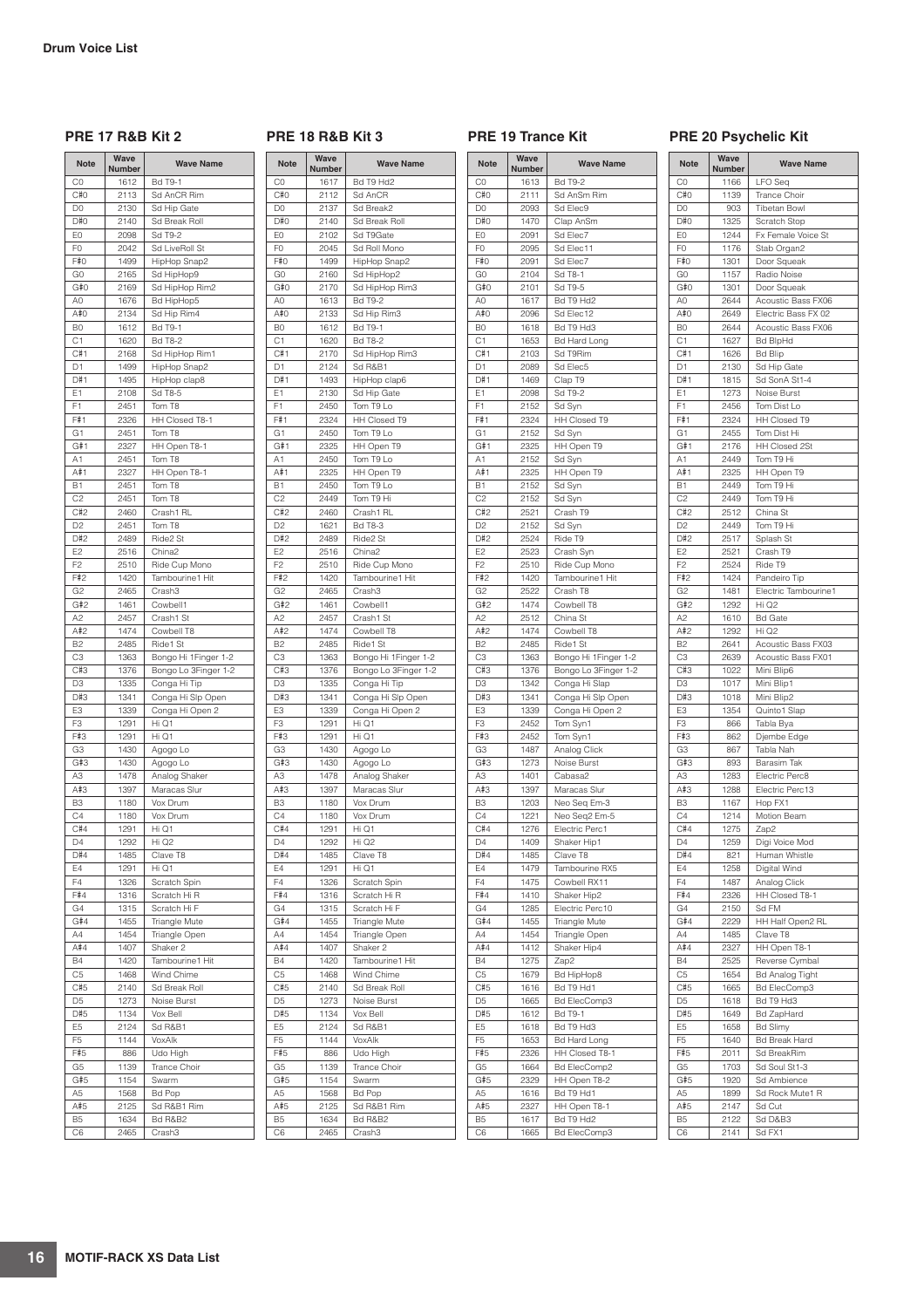# PRE 21 Chill Out Kit 2 PRE 22 Brush Kit PRE 23 Jazz Kit PRE 24 Pop Latin Kit

|                | Wave   |                       |                |   |
|----------------|--------|-----------------------|----------------|---|
| <b>Note</b>    | Number | <b>Wave Name</b>      | <b>Note</b>    | Ņ |
| C0             | 1619   | <b>Bd T8-1</b>        | C0             |   |
| C#O            | 2109   | Sd T8 Rim             | C#0            |   |
| D <sub>0</sub> | 2105   | Sd T8-2               | D <sub>0</sub> |   |
| D#0            | 1471   | Electric Clap1        | D#0            |   |
| E <sub>0</sub> | 2095   | Sd Elec11             | E <sub>0</sub> |   |
| F <sub>0</sub> | 2091   | Sd Elec7              | F <sub>0</sub> |   |
| F#0            | 2107   | Sd T8-4               | F#0            |   |
| G <sub>0</sub> | 1660   | <b>Bd Elec2</b>       | G <sub>0</sub> |   |
| G#O            | 2104   | Sd T8-1               | G#0            |   |
| A0             | 1679   | Bd HipHop8            | A0             |   |
| A#0            | 2106   | <b>Sd T8-3</b>        | A#O            |   |
| B <sub>0</sub> | 1680   | Bd HipHop9            | B <sub>0</sub> |   |
| C <sub>1</sub> | 1679   | Bd HipHop8            | C <sub>1</sub> |   |
| C#1            | 2111   | Sd AnSm Rim           | C#1            |   |
| D <sub>1</sub> | 2162   | Sd HipHop5            | D1             |   |
| D#1            | 1470   | Clap AnSm             | D#1            |   |
| E1             | 2163   | Sd HipHop6            | E <sub>1</sub> |   |
| F <sub>1</sub> | 2451   | Tom T8                | F <sub>1</sub> |   |
| F#1            | 2326   | HH Closed T8-1        | F#1            |   |
| G1             | 2451   | Tom T8                | G1             |   |
| G#1            | 2327   | HH Open T8-1          | G#1            |   |
| A <sub>1</sub> | 2451   | Tom T8                | A1             |   |
| A#1            | 2327   | HH Open T8-1          | A#1            |   |
| <b>B1</b>      | 2451   | Tom T8                | <b>B1</b>      |   |
| C <sub>2</sub> | 2451   | Tom T8                | C <sub>2</sub> |   |
| C#2            | 2465   | Crash3                | C#2            |   |
| D <sub>2</sub> | 2451   | Tom T <sub>8</sub>    | D <sub>2</sub> |   |
| D#2            | 2524   | Ride T9               | D#2            |   |
| E <sub>2</sub> | 2517   | Splash St             | E <sub>2</sub> |   |
| F <sub>2</sub> | 2510   | Ride Cup Mono         | F <sub>2</sub> |   |
| F#2            | 1420   | Tambourine1 Hit       | F#2            |   |
| G <sub>2</sub> | 2522   | Crash T8              | G <sub>2</sub> |   |
| G#2            | 1474   | Cowbell T8            | G#2            |   |
| A <sub>2</sub> | 2512   | China St              | A <sub>2</sub> |   |
| A#2            | 1474   | Cowbell T8            | A#2            |   |
| B <sub>2</sub> | 2485   | Ride1 St              | B <sub>2</sub> |   |
| C <sub>3</sub> | 1473   | Conga T8              | C <sub>3</sub> |   |
| C#3            | 1473   | Conga T8              | C#3            |   |
| D <sub>3</sub> | 1473   | Conga T8              | D <sub>3</sub> |   |
| D#3            | 1473   | Conga T8              | D#3            |   |
| E <sub>3</sub> | 1473   | Conga T8              | E <sub>3</sub> |   |
| F <sub>3</sub> | 1342   | Conga Hi Slap         | F <sub>3</sub> |   |
| F#3            | 1341   | Conga Hi Slp Open     | F#3            |   |
| G <sub>3</sub> | 1339   | Conga Hi Open 2       | G <sub>3</sub> |   |
| G#3            | 1382   | Timbale Hi1           | G#3            |   |
| A3             | 1401   | Cabasa2               | A3             |   |
| A#3            | 1397   | Maracas Slur          | A#3            |   |
| B <sub>3</sub> | 1244   | Fx Female Voice St    | B <sub>3</sub> |   |
| C <sub>4</sub> | 1225   | Portamento Lead Seq   | C <sub>4</sub> |   |
| C#4            | 1284   | Electric Perc9        | C#4            |   |
| D <sub>4</sub> | 1409   | Shaker Hip1           | D <sub>4</sub> |   |
| D#4            | 1485   | Clave T8              | D#4            |   |
| E4             | 1291   | Hi Q1                 | E4             |   |
| F <sub>4</sub> | 1292   | Hi Q2                 | F4             |   |
| F#4            | 1410   | Shaker Hip2           | F#4            |   |
| G4             | 1290   | Electric Perc15       | G4             |   |
| G#4            | 1455   | Triangle Mute         | G#4            |   |
| A4             | 1454   | Triangle Open         | A4             |   |
| A#4            | 1412   | Shaker Hip4           | A#4            |   |
| <b>B4</b>      | 1268   | Ripper                | <b>B4</b>      |   |
| C <sub>5</sub> | 1662   | <b>Bd Elec4</b>       | C <sub>5</sub> |   |
| C#5            | 2127   | Sd Hip1               | C#5            |   |
| D <sub>5</sub> | 2093   | Sd Elec9              | D <sub>5</sub> |   |
| D#5            | 2090   | Sd Elec6              | D#5            |   |
| E <sub>5</sub> | 2160   | Sd HipHop2            | E <sub>5</sub> |   |
| F <sub>5</sub> | 1668   | <b>Bd ElecGate</b>    | F <sub>5</sub> |   |
| F#5            | 2328   | HH Closed T8-2        | F#5            |   |
| G <sub>5</sub> | 1657   | <b>Bd ThickSkin</b>   | G <sub>5</sub> |   |
| G#5            | 2329   | HH Open T8-2          | G#5            |   |
| A <sub>5</sub> | 1639   | <b>Bd Break Heavy</b> | A <sub>5</sub> |   |
| A#5            | 2329   | HH Open T8-2          | A#5            |   |
| B <sub>5</sub> | 1636   | <b>Bd Break Deep</b>  | B <sub>5</sub> |   |
| $\cap$ c       | 162A   | <b>DA DI DO</b>       | $\cap$ c       |   |

| <b>Note</b> | Wave<br><b>Number</b> | <b>Wave Name</b>         | <b>Note</b>           | Wave<br><b>Number</b> | <b>Wave Name</b>                          |
|-------------|-----------------------|--------------------------|-----------------------|-----------------------|-------------------------------------------|
| CО          | 1619                  | <b>Bd T8-1</b>           | C0                    | 1449                  | Clave                                     |
| C#O         | 2109                  | Sd T8 Rim                | C#O                   | 2046                  | Sd Brush Soft St                          |
| D0          | 2105                  | Sd T8-2                  | D <sub>0</sub>        | 2058                  | Sd Brush Swir St                          |
| D#0         | 1471                  | Electric Clap1           | D#0                   | 2049                  | Sd Brush Med St                           |
| E0          | 2095                  | Sd Elec11                | E <sub>0</sub>        | 2061                  | Sd Brush SwirAtt St                       |
| F0          | 2091                  | Sd Elec7                 | F <sub>0</sub>        | 2042                  | Sd LiveRoll St                            |
| F#0         | 2107                  | Sd T8-4                  | F#0                   | 1448                  | Castanet                                  |
| G0          | 1660                  | Bd Elec2                 | G <sub>0</sub>        | 2046                  | Sd Brush Soft St                          |
| G#0         | 2104                  | Sd T8-1                  | G#0                   | 1446                  | Stick1                                    |
| A0          | 1679<br>2106          | Bd HipHop8               | A0                    | 1536                  | Bd Funk St1-2                             |
| A#O<br>B0   | 1680                  | Sd T8-3                  | A#0<br>B <sub>0</sub> | 1806<br>1574          | Sd Basic 3St<br>Bd Jazz1-2St              |
| С1          | 1679                  | Bd HipHop9<br>Bd HipHop8 | C1                    | 1583                  | <b>Bd FK Jazz St</b>                      |
| C#1         | 2111                  | Sd AnSm Rim              | C#1                   | 2055                  | Sd Closed Rim4 St                         |
| D1          | 2162                  | Sd HipHop5               | D <sub>1</sub>        | 2049                  | Sd Brush Med St                           |
| D#1         | 1470                  | Clap AnSm                | D#1                   | 1456                  | HandClap St                               |
| Ε1          | 2163                  | Sd HipHop6               | E <sub>1</sub>        | 2052                  | Sd Brush vari St                          |
| F1          | 2451                  | Tom T8                   | F1                    | 2439                  | Tom Brush floor St                        |
| F#1         | 2326                  | HH Closed T8-1           | F#1                   | 2273                  | HH Power CITip 1-4St                      |
| G1          | 2451                  | Tom T8                   | G1                    | 2435                  | Tom Brush Low St                          |
| G#1         | 2327                  | HH Open T8-1             | G#1                   | 2313                  | <b>HH Power ClPedal St</b>                |
| Α1          | 2451                  | Tom T8                   | A1                    | 2435                  | Tom Brush Low St                          |
| A#1         | 2327                  | HH Open T8-1             | A#1                   | 2317                  | HH Power Open EdgeSt                      |
| <b>B1</b>   | 2451                  | Tom T8                   | <b>B1</b>             | 2431                  | Tom Brush Mid St                          |
| C2          | 2451                  | Tom T8                   | C <sub>2</sub>        | 2431                  | Tom Brush Mid St                          |
| C#2         | 2465<br>2451          | Crash3<br>Tom T8         | C#2<br>D <sub>2</sub> | 2467<br>2427          | Crash Brush1 St<br>Tom Brush Hi St        |
| D2<br>D#2   | 2524                  | Ride T9                  | D#2                   | 2497                  | Ride Brush1 St                            |
| E2          | 2517                  | Splash St                | E <sub>2</sub>        | 2512                  | China St                                  |
| F2          | 2510                  | Ride Cup Mono            | F <sub>2</sub>        | 2471                  | Crash Brush Cup St                        |
| F#2         | 1420                  | Tambourine1 Hit          | F#2                   | 1419                  | Tambourine1 Sw                            |
| G2          | 2522                  | Crash T8                 | G <sub>2</sub>        | 2517                  | Splash St                                 |
| G#2         | 1474                  | Cowbell T8               | G#2                   | 1462                  | Cowbell2                                  |
| A2          | 2512                  | China St                 | A <sub>2</sub>        | 2475                  | Crash Brush2 St                           |
| A#2         | 1474                  | Cowbell T8               | A#2                   | 1451                  | Vibraslap                                 |
| <b>B2</b>   | 2485                  | Ride1 St                 | B <sub>2</sub>        | 2501                  | Ride Brush2 St                            |
| CЗ          | 1473                  | Conga T8                 | C <sub>3</sub>        | 1363                  | Bongo Hi 1Finger 1-2                      |
| C#3         | 1473                  | Conga T8                 | C#3                   | 1373                  | Bongo Lo 1Finger 1-2                      |
| D3<br>D#3   | 1473<br>1473          | Conga T8<br>Conga T8     | D <sub>3</sub><br>D#3 | 1343<br>1337          | Conga Hi SlapMute1-2<br>Conga Hi Open 1-2 |
| E3          | 1473                  | Conga T8                 | E <sub>3</sub>        | 1348                  | Conga Lo Open 1-2                         |
| F3          | 1342                  | Conga Hi Slap            | F <sub>3</sub>        | 1381                  | Timbale Hi1-3                             |
| F#3         | 1341                  | Conga Hi Slp Open        | F#3                   | 1385                  | Timbale Lo1-2                             |
| G3          | 1339                  | Conga Hi Open 2          | G <sub>3</sub>        | 1429                  | Agogo Hi                                  |
| G#3         | 1382                  | Timbale Hi1              | G#3                   | 1430                  | Agogo Lo                                  |
| ΑЗ          | 1401                  | Cabasa2                  | A3                    | 1399                  | Cabasa1-2                                 |
| А#З         | 1397                  | Maracas Slur             | A#3                   | 1397                  | Maracas Slur                              |
| B3          | 1244                  | Fx Female Voice St       | B <sub>3</sub>        | 1452                  | Whistle                                   |
| C4          | 1225                  | Portamento Lead Seq      | C <sub>4</sub>        | 1452                  | Whistle                                   |
| C#4         | 1284<br>1409          | Electric Perc9           | C#4<br>D <sub>4</sub> | 1433<br>1432          | Guiro Short                               |
| D4<br>D#4   | 1485                  | Shaker Hip1<br>Clave T8  | D#4                   | 1449                  | Guiro Long<br>Clave                       |
| E4          | 1291                  | Hi Q1                    | E4                    | 1450                  | Wood Block                                |
| F4          | 1292                  | Hi Q2                    | F4                    | 1450                  | Wood Block                                |
| F#4         | 1410                  | Shaker Hip2              | F#4                   | 1362                  | Cuica Hi                                  |
| G4          | 1290                  | Electric Perc15          | G4                    | 1361                  | Cuica Lo                                  |
| G#4         | 1455                  | <b>Triangle Mute</b>     | G#4                   | 1455                  | Triangle Mute                             |
| Α4          | 1454                  | Triangle Open            | A4                    | 1454                  | Triangle Open                             |
| A#4         | 1412                  | Shaker Hip4              | A#4                   | 1405                  | Shaker 1/3                                |
| Β4          | 1268                  | Ripper                   | <b>B4</b>             | 1467                  | Sleigh Bell                               |
| C5          | 1662                  | Bd Elec4                 | C5                    | 1468                  | Wind Chime                                |
| C#5         | 2127                  | Sd Hip1                  | C#5                   | 1682                  | Sd Bld St1-4                              |
| D5<br>D#5   | 2093<br>2090          | Sd Elec9<br>Sd Elec6     | D <sub>5</sub><br>D#5 | 1841<br>1885          | Sd Blues 3St<br>Sd Hip St1-2              |
| E5          | 2160                  | Sd HipHop2               | E <sub>5</sub>        | 1782                  | Sd Funk St1-3                             |
| F5          | 1668                  | <b>Bd ElecGate</b>       | F <sub>5</sub>        | 1702                  | Sd Soul St1-4                             |
| F#5         | 2328                  | HH Closed T8-2           | F#5                   | 2010                  | Sd LdwHMono                               |
| G5          | 1657                  | <b>Bd ThickSkin</b>      | G5                    | 2013                  | Sd Heavy                                  |
| G#5         | 2329                  | HH Open T8-2             | G#5                   | 1865                  | Sd Tight St1-4                            |
| А5          | 1639                  | <b>Bd Break Heavy</b>    | A <sub>5</sub>        | 1850                  | Sd BluesHeart St1-3                       |
| A#5         | 2329                  | HH Open T8-2             | A#5                   | 1500                  | Bd Snap 1-2                               |
| B5          | 1636                  | <b>Bd Break Deep</b>     | B <sub>5</sub>        | 1509                  | Bd Tight 1-2                              |
| C6          | 1634                  | Bd R&B2                  | C6                    | 1536                  | Bd Funk St1-2                             |

| <b>Note</b>           | Wave<br>Number | <b>Wave Name</b>                    |
|-----------------------|----------------|-------------------------------------|
| C <sub>0</sub>        | 1574           | Bd Jazz1-2St                        |
| C#O                   | 2048           | Sd Brush Soft R                     |
| D0                    | 2061           | Sd Brush SwirAtt St                 |
| D#0                   | 2049           | Sd Brush Med St                     |
| E0                    | 2061           | Sd Brush SwirAtt St                 |
| F <sub>0</sub>        | 2042           | Sd LiveRoll St                      |
| F#0                   | 1448           | Castanet                            |
| G <sub>0</sub><br>G#O | 1886           | Sd Hip 1St<br>Stick1                |
| A <sub>0</sub>        | 1446<br>1541   | Bd Funk 1 L                         |
| A#O                   | 1873           | Sd Tight 3St                        |
| B <sub>0</sub>        | 1583           | Bd FK Jazz St                       |
| C <sub>1</sub>        | 1536           | Bd Funk St1-2                       |
| C#1                   | 2031           | Sd Closed Rim St                    |
| D1                    | 1871           | Sd Tight 1St                        |
| D#1                   | 2036           | Sd RockRoll St                      |
| E1                    | 1850           | Sd BluesHeart St1-3                 |
| F <sub>1</sub>        | 2363           | Tom Floor St                        |
| F#1                   | 2273           | HH Power CITip 1-4St                |
| G <sub>1</sub><br>G#1 | 2363<br>2313   | Tom Floor St<br>HH Power CIPedal St |
| A1                    | 2359           | Tom Low St                          |
| A#1                   | 2317           | HH Power Open EdgeSt                |
| <b>B1</b>             | 2355           | Tom Mid St                          |
| C <sub>2</sub>        | 2355           | Tom Mid St                          |
| C#2                   | 2461           | Crash <sub>2</sub> St               |
| D <sub>2</sub>        | 2351           | Tom Hi St                           |
| D#2                   | 2489           | Ride2 St                            |
| E <sub>2</sub>        | 2512           | China St                            |
| F <sub>2</sub>        | 2511           | Ride Cup Mono2                      |
| F#2<br>G <sub>2</sub> | 1420<br>2517   | Tambourine1 Hit<br>Splash St        |
| G#2                   | 1461           | Cowbell1                            |
| A2                    | 2461           | Crash <sub>2</sub> St               |
| A#2                   | 1451           | Vibraslap                           |
| B <sub>2</sub>        | 2485           | Ride1 St                            |
| C <sub>3</sub>        | 1363           | Bongo Hi 1Finger 1-2                |
| C#3                   | 1376           | Bongo Lo 3Finger 1-2                |
| D <sub>3</sub><br>D#3 | 1335<br>1341   | Conga Hi Tip<br>Conga Hi Slp Open   |
| E <sub>3</sub>        | 1339           | Conga Hi Open 2                     |
| F3                    | 1382           | Timbale Hi1                         |
| F#3                   | 1382           | Timbale Hi1                         |
| G <sub>3</sub>        | 1430           | Agogo Lo                            |
| G#3                   | 1430           | Agogo Lo                            |
| A3                    | 1400           | Cabasa1                             |
| A#3<br>B <sub>3</sub> | 1397<br>2048   | Maracas Slur<br>Sd Brush Soft R     |
| C4                    | 2058           | Sd Brush Swir St                    |
| C#4                   | 1433           | Guiro Short                         |
| D4                    | 1432           | Guiro Long                          |
| D#4                   | 1449           | Clave                               |
| E4                    | 1450           | Wood Block                          |
| F4                    | 1450           | Wood Block                          |
| F#4<br>G4             | 1389<br>1390   | Timbale Paila H<br>Timbale Paila L  |
| G#4                   | 1455           | Triangle Mute                       |
| A4                    | 1454           | Triangle Open                       |
| A#4                   | 1407           | Shaker 2                            |
| <b>B4</b>             | 1467           | Sleigh Bell                         |
| C <sub>5</sub>        | 1468           | Wind Chime                          |
| C#5                   | 1842           | Sd Blues L1-3                       |
| D <sub>5</sub><br>D#5 | 1797<br>1858   | Sd Funk Ay St<br>Sd BluesHeart R1-3 |
| E <sub>5</sub>        | 1836           | Sd Blues St1-2                      |
| F <sub>5</sub>        | 1549           | Bd Low L                            |
| F#5                   | 2010           | Sd LdwHMono                         |
| G5                    | 1567           | Bd Dry2                             |
| G#5                   | 2061           | Sd Brush SwirAtt St                 |
| A <sub>5</sub>        | 1635           | <b>Bd Hip Deep</b>                  |
| A#5<br>B <sub>5</sub> | 2045<br>1535   | Sd Roll Mono<br>Bd Normal 2R        |
| C6                    | 2475           | Crash Brush2 St                     |
|                       |                |                                     |

| <b>Note</b>           | Wave<br>Number | <b>Wave Name</b>                             |
|-----------------------|----------------|----------------------------------------------|
| C <sub>0</sub>        | 1449           | Clave                                        |
| C#O                   | 1441           | Cajon Kick                                   |
| D <sub>0</sub>        | 1442           | Cajon Slap                                   |
| D#0                   | 1443           | Cajon Tip 1-2                                |
| E <sub>0</sub>        | 1449           | Clave                                        |
| F <sub>0</sub>        | 1450           | Wood Block                                   |
| F#0                   | 1456           | HandClap St                                  |
| G <sub>0</sub>        | 2490           | Ride2L                                       |
| G#O<br>A0             | 1499<br>1448   | HipHop Snap2<br>Castanet                     |
| A#O                   | 1335           | Conga Hi Tip                                 |
| B <sub>0</sub>        | 1336           | Conga Hi Heel                                |
| C1                    | 1337           | Conga Hi Open 1-2                            |
| C#1                   | 1340           | Conga Hi Mute                                |
| D1                    | 1341           | Conga Hi Slp Open                            |
| D#1                   | 1342           | Conga Hi Slap                                |
| E <sub>1</sub>        | 1343           | Conga Hi SlapMute1-2                         |
| F <sub>1</sub>        | 1346           | Conga Lo Tip                                 |
| F#1                   | 1347           | Conga Lo Heel                                |
| G1                    | 1348           | Conga Lo Open 1-2                            |
| G#1                   | 1351           | Conga Lo Mute                                |
| A <sub>1</sub>        | 1352           | Conga Lo SlapOpen                            |
| A#1                   | 1352<br>1349   | Conga Lo SlapOpen                            |
| <b>B1</b>             |                | Conga Lo Open 1                              |
| C <sub>2</sub><br>C#2 | 1363<br>1366   | Bongo Hi 1Finger 1-2<br>Bongo Hi 3Finger 1-2 |
| D <sub>2</sub>        | 1369           | Bongo Hi Rim                                 |
| D#2                   | 1370           | Bongo Hi Tip                                 |
| E <sub>2</sub>        | 1371           | Bongo Hi Heel                                |
| F <sub>2</sub>        | 1372           | Bongo Hi Slap                                |
| F#2                   | 1373           | Bongo Lo 1Finger 1-2                         |
| G <sub>2</sub>        | 1376           | Bongo Lo 3Finger 1-2                         |
| G#2                   | 1379           | Bongo Lo Rim                                 |
| A <sub>2</sub>        | 1380           | Bongo Lo Tip                                 |
| A#2                   | 1376           | Bongo Lo 3Finger 1-2                         |
| <b>B2</b>             | 1372           | Bongo Hi Slap                                |
| C <sub>3</sub>        | 1385           | Timbale Lo1-2                                |
| C#3                   | 1354           | Quinto1 Slap                                 |
| D <sub>3</sub><br>D#3 | 1353           | Quinto1 Open                                 |
| E <sub>3</sub>        | 1335<br>1357   | Conga Hi Tip<br>Tumba Open                   |
| F <sub>3</sub>        | 1391           | Paila L                                      |
| F#3                   | 1381           | Timbale Hi1-3                                |
| G <sub>3</sub>        | 1422           | Pandeiro Open                                |
| G#3                   | 1423           | Pandeiro Thump                               |
| $\overline{A3}$       | 1424           | Pandeiro Tip                                 |
| A#3                   | 1425           | Pandeiro Heel                                |
| B <sub>3</sub>        | 1392           | Paila H                                      |
| C <sub>4</sub>        | 1462           | Cowbell2                                     |
| C#4                   | 1462           | Cowbell2                                     |
| D4                    | 1429           | Agogo Hi                                     |
| D#4                   | 1429           | Agogo Hi                                     |
| E4                    | 1433           | Guiro Short                                  |
| F4<br>F#4             | 1432           | Guiro Long                                   |
| G4                    | 1435<br>1438   | MetalGuiro Short1-2<br>MetalGuiro Long       |
| G#4                   | 1419           | Tambourine1 Sw                               |
| A4                    | 1426           | Tmbourim Open                                |
| A#4                   | 1428           | <b>Tmbourim Mute</b>                         |
| <b>B4</b>             | 1427           | Tmbourim Finger                              |
| C <sub>5</sub>        | 1396           | Maracas Sw                                   |
| C#5                   | 1405           | Shaker 1/3                                   |
| D <sub>5</sub>        | 1399           | Cabasa1-2                                    |
| D#5                   | 1361           | Cuica Lo                                     |
| E <sub>5</sub>        | 1362           | Cuica Hi                                     |
| F <sub>5</sub>        | 1461           | Cowbell1                                     |
| F#5                   | 1465           | Mambo Body                                   |
| G <sub>5</sub>        | 1413           | Shekere Down                                 |
| G#5                   | 1415           | Shekere Sap                                  |
| A5<br>A#5             | 1455<br>1454   | Triangle Mute                                |
| B <sub>5</sub>        | 1452           | Triangle Open<br>Whistle                     |
| C6                    | 1468           | Wind Chime                                   |
|                       |                |                                              |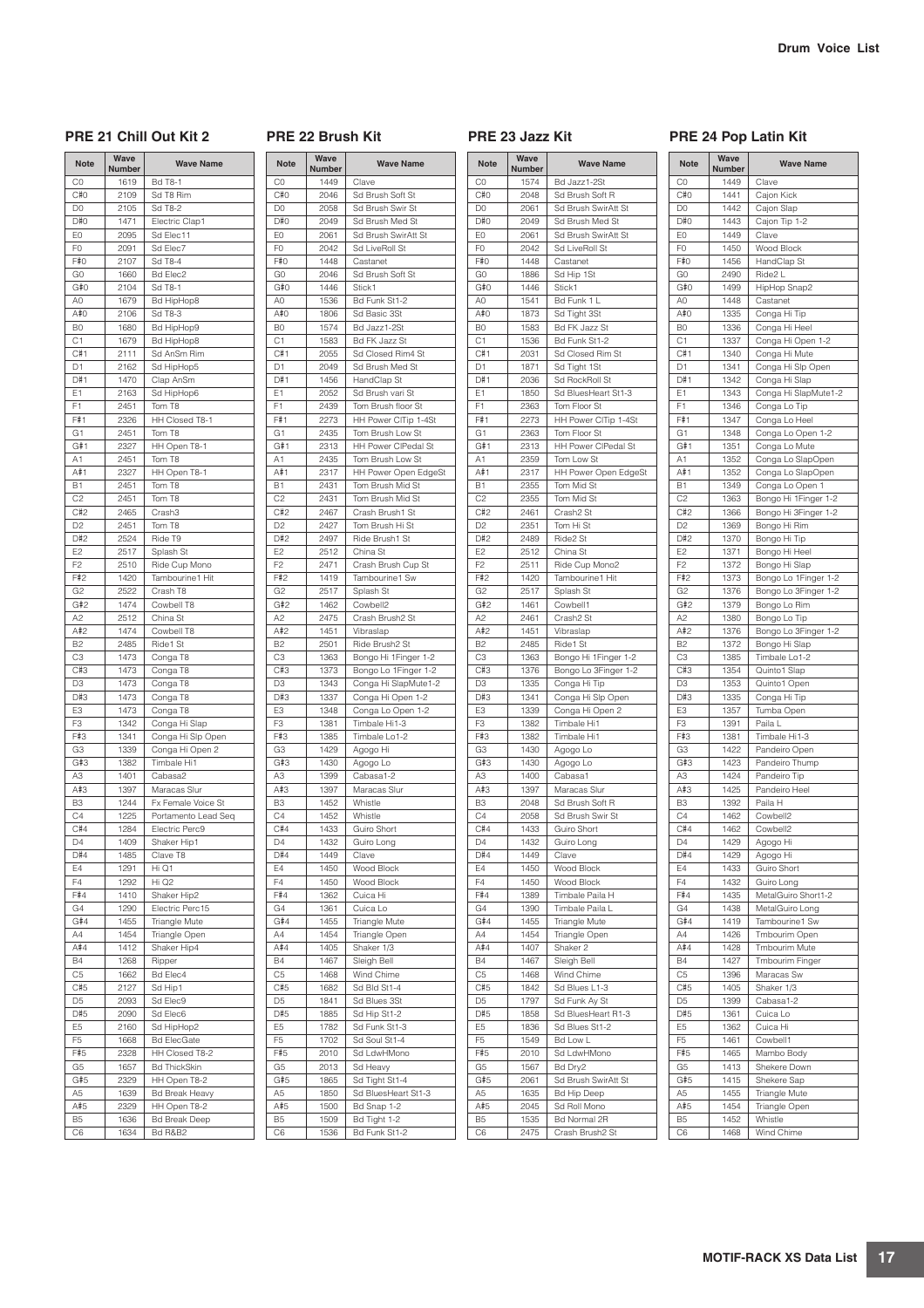# PRE 25 Analog T9 Kit PRE 26 Analog T8 Kit PRE 27 Tekno Kit PRE 28 House Kit 1

| Note           | Wave<br>Number | <b>Wave Name</b>     |
|----------------|----------------|----------------------|
| C <sub>0</sub> | 1613           | <b>Bd T9-2</b>       |
| C#0            | 2112           | Sd AnCR              |
| D <sub>0</sub> | 2101           | Sd T9-5              |
| D#0            | 1470           | Clap AnSm            |
| E <sub>0</sub> | 2102           | Sd T9Gate            |
| F <sub>0</sub> | 2036           | Sd RockRoll St       |
| F#0            | 2099           | Sd T9-3              |
| G <sub>0</sub> | 2100           | Sd T9-4              |
| G#0            | 2102           | Sd T9Gate            |
| A <sub>0</sub> | 1615           | <b>Bd T9-4</b>       |
| A#0            | 2101           | Sd T9-5              |
| B <sub>0</sub> | 1612           | <b>Bd T9-1</b>       |
| C <sub>1</sub> | 1614           | <b>Bd T9-3</b>       |
| C#1            | 2103           | Sd T9Rim             |
| D <sub>1</sub> | 2097           | Sd T9-1              |
| D#1            | 1469           | Clap T9              |
| E1             | 2098           | Sd T9-2              |
| F1             | 2450           | Tom T9 Lo            |
| F#1            | 2324           | HH Closed T9         |
| G <sub>1</sub> | 2450           | Tom T9 Lo            |
| G#1            | 2325           | HH Open T9           |
| A1             | 2450           | Tom T9 Lo            |
| A#1            | 2325           | HH Open T9           |
| <b>B1</b>      | 2449           | Tom T9 Hi            |
| C <sub>2</sub> | 2449           | Tom T9 Hi            |
| C#2            | 2521           | Crash T9             |
| D <sub>2</sub> | 2449           | Tom T9 Hi            |
| D#2            | 2524           | Ride T9              |
| E <sub>2</sub> | 2516           | China2               |
| F <sub>2</sub> | 2510           | Ride Cup Mono        |
| F#2            | 1479           | Tambourine RX5       |
| G <sub>2</sub> | 2465           | Crash3               |
| G#2            | 1461           | Cowbell1             |
| A <sub>2</sub> | 2466           | Crash4               |
| A#2            | 1474           | Cowbell T8           |
| B <sub>2</sub> | 2491           | Ride2 <sub>R</sub>   |
| C <sub>3</sub> | 1473           | Conga T8             |
| C#3            | 1473           | Conga T8             |
| D <sub>3</sub> | 1335           | Conga Hi Tip         |
| D#3            | 1341           | Conga Hi Slp Open    |
| E <sub>3</sub> | 1339           | Conga Hi Open 2      |
| F <sub>3</sub> | 1381           | Timbale Hi1-3        |
| F#3            | 1385           | Timbale Lo1-2        |
| G <sub>3</sub> | 1487           | Analog Click         |
| G#3            | 1473           | Conga T8             |
| A3             | 1399           | Cabasa1-2            |
| A#3            | 1397           | Maracas Slur         |
| B <sub>3</sub> | 1297           | FxGun2               |
| C <sub>4</sub> | 1296           | FxGun1               |
| C#4            | 1312           | Scratch H            |
| D <sub>4</sub> | 1314           | Scratch Down         |
| D#4            | 1291           | HI Q1                |
| E4             | 1291           | Hi Q1                |
| F4             | 1292           | Hi Q2                |
| F#4            | 1313           | Scratch L            |
| G4             | 1313           | Scratch L            |
| G#4            | 1455           | <b>Triangle Mute</b> |
| A4             | 1454           | Triangle Open        |
| A#4            | 1478           | Analog Shaker        |
| <b>B4</b>      | 1467           | Sleigh Bell          |
| C <sub>5</sub> | 1468           | Wind Chime           |
| C#5            | 1915           | Sd Piccolo           |
| D <sub>5</sub> | 2108           | Sd T8-5              |
| D#5            | 2039           | Sd RockRollD St      |
| E <sub>5</sub> | 2049           | Sd Brush Med St      |
| F <sub>5</sub> | 1627           | <b>Bd BlpHd</b>      |
| F#5            | 2116           | Sd Jungle1           |
| G <sub>5</sub> | 1651           | <b>Bd Sustain</b>    |
| G#5            | 2120           | Sd D&B1              |
| A <sub>5</sub> | 1638           | <b>Bd Break2</b>     |
| A#5            | 2146           | Sd Dist              |
| B <sub>5</sub> | 1652           | <b>Bd TekPower</b>   |

| <b>Note</b>           | Wave           | <b>Wave Name</b>      |
|-----------------------|----------------|-----------------------|
| CО                    | Number<br>1619 | <b>Bd T8-1</b>        |
| C#0                   | 2112           | Sd AnCR               |
| D <sub>0</sub>        | 2107           | <b>Sd T8-4</b>        |
| D#0                   | 2145           | Sd ClapAna            |
| E0                    | 2106           | <b>Sd T8-3</b>        |
| F <sub>0</sub>        | 2451           | Tom T8                |
| F#0                   | 2108           | Sd T8-5               |
| G0                    | 1621           | <b>Bd T8-3</b>        |
| G#0                   | 2107           | Sd T8-4               |
| A <sub>0</sub>        | 1620           | <b>Bd T8-2</b>        |
| A#O                   | 2106           | Sd T8-3               |
| B0                    | 1009           | <b>T8 Kick Bass</b>   |
| С1                    | 1620           | <b>Bd T8-2</b>        |
| C#1                   | 2109           | Sd T8 Rim             |
| D1                    | 2105           | Sd T8-2               |
| D#1<br>E <sub>1</sub> | 1469<br>2104   | Clap T9               |
| F1                    | 2451           | Sd T8-1<br>Tom T8     |
| F#1                   | 2328           | HH Closed T8-2        |
| G1                    | 2451           | Tom T8                |
| G#1                   | 2327           | HH Open T8-1          |
| A <sub>1</sub>        | 2451           | Tom T8                |
| A#1                   | 2327           | HH Open T8-1          |
| <b>B1</b>             | 2451           | Tom T8                |
| C <sub>2</sub>        | 2451           | Tom T8                |
| C#2                   | 2522           | Crash T8              |
| D <sub>2</sub>        | 2451           | Tom T8                |
| D#2                   | 2524           | Ride T9               |
| E <sub>2</sub>        | 2516           | China2                |
| F <sub>2</sub>        | 2510           | Ride Cup Mono         |
| F#2                   | 1479           | Tambourine RX5        |
| G <sub>2</sub>        | 2519           | Splash R              |
| G#2<br>A2             | 1474<br>2466   | Cowbell T8<br>Crash4  |
| A#2                   | 1451           | Vibraslap             |
| B <sub>2</sub>        | 2491           | Ride2 <sub>R</sub>    |
| CЗ                    | 1473           | Conga T8              |
| C#3                   | 1473           | Conga T8              |
| D3                    | 1473           | Conga T8              |
| D#3                   | 1473           | Conga T8              |
| E3                    | 1473           | Conga T8              |
| F3                    | 1382           | Timbale Hi1           |
| F#3                   | 1386           | Timbale Lo1           |
| G3                    | 1269           | Glass                 |
| G#3                   | 1269           | Glass                 |
| A3<br>A#3             | 1399           | Cabasa1-2             |
| B3                    | 1483<br>1297   | MaracasT8<br>FxGun2   |
| C4                    | 1296           | FxGun1                |
| C#4                   | 1478           | Analog Shaker         |
| D4                    | 1478           | Analog Shaker         |
| D#4                   | 1485           | Clave T8              |
| E4                    | 1291           | Hi Q1                 |
| F4                    | 1292           | Hi Q2                 |
| F#4                   | 1313           | Scratch L             |
| G4                    | 1313           | Scratch L             |
| G#4                   | 1455           | Triangle Mute         |
| A4                    | 1454           | Triangle Open         |
| A#4                   | 1478           | Analog Shaker         |
| B4                    | 1467           | Sleigh Bell           |
| C5<br>C#5             | 1468<br>2127   | Wind Chime<br>Sd Hip1 |
| D5                    | 2128           | Sd Hip2               |
| D#5                   | 2130           | Sd Hip Gate           |
| E <sub>5</sub>        | 2136           | Sd Break1             |
| F <sub>5</sub>        | 1626           | <b>Bd Blip</b>        |
| F#5                   | 2141           | Sd FX1                |
| G5                    | 1648           | <b>Bd FxHammer</b>    |
| G#5                   | 2156           | Sd Hammer             |
| A5                    | 1649           | Bd ZapHard            |
| A#5                   | 2149           | Sd Garg L             |
| B5                    | 1652           | <b>Bd TekPower</b>    |
| C6                    | 1658           | <b>Bd Slimy</b>       |

| <b>Note</b>           | Wave<br>Number | <b>Wave Name</b>                 |
|-----------------------|----------------|----------------------------------|
| C <sub>0</sub>        | 1658           | <b>Bd Slimy</b>                  |
| C#O                   | 2103           | Sd T9Rim                         |
| D <sub>0</sub>        | 2108           | <b>Sd T8-5</b>                   |
| D#0                   | 1469           | Clap T9                          |
| F <sub>0</sub>        | 2099           | Sd T9-3                          |
| F <sub>0</sub>        | 2114           | Sd Human1                        |
| F#0                   | 2129           | Sd Hip3                          |
| G <sub>0</sub>        | 2100           | Sd T9-4                          |
| G#0                   | 2128           | Sd Hip2                          |
| A <sub>0</sub>        | 1657           | <b>Bd ThickSkin</b>              |
| A#O<br>B <sub>0</sub> | 2098<br>1644   | Sd T9-2<br><b>Bd Distortion4</b> |
| C1                    | 1650           | <b>Bd ZapMid</b>                 |
| C#1                   | 2109           | Sd T8 Rim                        |
| D <sub>1</sub>        | 2108           | <b>Sd T8-5</b>                   |
| D#1                   | 1469           | Clap T9                          |
| E <sub>1</sub>        | 2152           | Sd Syn                           |
| F <sub>1</sub>        | 2451           | Tom T8                           |
| F#1                   | 2344           | HH Closed Lo-Fi                  |
| G <sub>1</sub>        | 2451           | Tom T8                           |
| G#1                   | 2345           | HH Open Lo-Fi                    |
| A1                    | 2451           | Tom T8                           |
| A#1<br>B <sub>1</sub> | 2345<br>2451   | HH Open Lo-Fi<br>Tom T8          |
| C <sub>2</sub>        | 2451           | Tom T8                           |
| C#2                   | 2522           | Crash T8                         |
| D <sub>2</sub>        | 2451           | Tom T8                           |
| D#2                   | 2524           | Ride T9                          |
| E <sub>2</sub>        | 2465           | Crash3                           |
| F <sub>2</sub>        | 2510           | Ride Cup Mono                    |
| F#2                   | 1480           | Tambourine AnCR                  |
| G2                    | 2462           | Crash2 L                         |
| G#2                   | 1474           | Cowbell T8                       |
| A2                    | 2521           | Crash T9                         |
| A#2<br>B <sub>2</sub> | 1474<br>2523   | Cowbell T8                       |
| C <sub>3</sub>        | 1473           | Crash Syn<br>Conga T8            |
| C#3                   | 1473           | Conga T8                         |
| D <sub>3</sub>        | 1473           | Conga T8                         |
| D#3                   | 1473           | Conga T8                         |
| E <sub>3</sub>        | 1473           | Conga T8                         |
| F <sub>3</sub>        | 1381           | Timbale Hi1-3                    |
| F#3                   | 1385           | Timbale Lo1-2                    |
| G <sub>3</sub>        | 1269           | Glass                            |
| G#3                   | 1269           | Glass                            |
| A <sub>3</sub><br>A#3 | 1400<br>1483   | Cabasa1<br>MaracasT8             |
| B <sub>3</sub>        | 1297           | FxGun2                           |
| C4                    | 1296           | FxGun1                           |
| C#4                   | 1312           | Scratch H                        |
| D4                    | 1314           | Scratch Down                     |
| D#4                   | 1291           | HI Q1                            |
| E4                    | 1291           | Hi Q1                            |
| F4                    | 1292           | Hi Q2                            |
| F#4                   | 1313           | Scratch L                        |
| G4                    | 1313           | Scratch L                        |
| G#4<br>A4             | 1455<br>1454   | Triangle Mute<br>Triangle Open   |
| A#4                   | 1478           | Analog Shaker                    |
| <b>B4</b>             | 1467           | Sleigh Bell                      |
| C <sub>5</sub>        | 1662           | <b>Bd Elec4</b>                  |
| C#5                   | 1665           | Bd ElecComp3                     |
| D <sub>5</sub>        | 1667           | Bd ElecFX2                       |
| D#5                   | 1669           | <b>Bd ElecClick</b>              |
| E <sub>5</sub>        | 1670           | <b>Bd ElecPower1</b>             |
| F <sub>5</sub>        | 1671           | <b>Bd ElecPower2</b>             |
| F#5                   | 1661           | Bd Elec3                         |
| G <sub>5</sub>        | 1659           | Bd Elec1                         |
| G#5<br>A <sub>5</sub> | 2090<br>2091   | Sd Elec6<br>Sd Elec7             |
| A#5                   | 2092           | Sd Elec8                         |
| B <sub>5</sub>        | 2093           | Sd Elec9                         |
| C6                    | 2096           | Sd Elec12                        |
|                       |                |                                  |

| <b>Note</b>     | Wave<br>Number | <b>Wave Name</b>      |
|-----------------|----------------|-----------------------|
| C <sub>0</sub>  | 1615           | <b>Bd T9-4</b>        |
| C#O             | 2109           | Sd T8 Rim             |
| D <sub>0</sub>  | 2108           | Sd T8-5               |
| D#0             | 1456           | HandClap St           |
| E <sub>0</sub>  | 2149           | Sd Garg L             |
| F <sub>0</sub>  | 2042           | Sd LiveRoll St        |
| F#0             | 2099           | Sd T9-3               |
| G <sub>0</sub>  | 2104           | Sd T8-1               |
| G#0             | 2101           | Sd T9-5               |
| A <sub>0</sub>  | 1612           | <b>Bd T9-1</b>        |
| A#O             | 2102           | Sd T9Gate             |
| B <sub>0</sub>  | 1613           | <b>Bd T9-2</b>        |
| C <sub>1</sub>  | 1613           | <b>Bd T9-2</b>        |
| C#1             | 2103           | Sd T9Rim              |
| D <sub>1</sub>  | 2097           | Sd T9-1               |
| D#1             | 1469           | Clap T9               |
| E <sub>1</sub>  | 2098           | Sd T9-2               |
| F <sub>1</sub>  | 2450           | Tom T9 Lo             |
| F#1             | 2326           | HH Closed T8-1        |
| G <sub>1</sub>  | 2450           | Tom T9 Lo             |
| G#1             | 2325           | HH Open T9            |
| A1              | 2450           | Tom T9 Lo             |
| A#1             | 2325           | HH Open T9            |
| <b>B1</b>       | 2449           | Tom T9 Hi             |
| C <sub>2</sub>  | 2449           | Tom T9 Hi             |
|                 |                |                       |
| C#2             | 2521           | Crash T9              |
| D <sub>2</sub>  | 2449           | Tom T9 Hi<br>Ride T9  |
| D#2             | 2524           |                       |
| E <sub>2</sub>  | 2465           | Crash3                |
| F <sub>2</sub>  | 2510           | Ride Cup Mono         |
| F#2             | 1420           | Tambourine1 Hit       |
| G <sub>2</sub>  | 2465           | Crash3                |
| G#2             | 1461           | Cowbell1              |
| A <sub>2</sub>  | 2461           | Crash <sub>2</sub> St |
| A#2             | 1474           | Cowbell T8            |
| <b>B2</b>       | 2485           | Ride1 St              |
| $\bar{c}$ 3     | 1363           | Bongo Hi 1Finger 1-2  |
| C#3             | 1376           | Bongo Lo 3Finger 1-2  |
| D <sub>3</sub>  | 1335           | Conga Hi Tip          |
| D#3             | 1341           | Conga Hi Slp Open     |
| E <sub>3</sub>  | 1339           | Conga Hi Open 2       |
| F <sub>3</sub>  | 1382           | Timbale Hi1           |
| F#3             | 1382           | Timbale Hi1           |
| G3              | 1430           | Agogo Lo              |
| G#3             | 1430           | Agogo Lo              |
| A3              | 1400           | Cabasa1               |
| A#3             | 1397           | Maracas Slur          |
| B <sub>3</sub>  | 1180           | Vox Drum              |
| C <sub>4</sub>  | 1180           | Vox Drum              |
| C#4             | 1433           | Guiro Short           |
| D4              | 1432           | Guiro Long            |
| D#4             | 1449           | Clave                 |
| E4              | 1450           | Wood Block            |
| F4              | 1450           | Wood Block            |
| F#4             | 1362           | Cuica Hi              |
| G4              | 1361           | Cuica Lo              |
| G#4             | 1455           | Triangle Mute         |
| A4              | 1454           | Triangle Open         |
| A#4             | 1478           | Analog Shaker         |
| <b>B4</b>       | 1467           | Sleigh Bell           |
| C <sub>5</sub>  | 1468           | Wind Chime            |
| C#5             | 2140           | Sd Break Roll         |
|                 |                |                       |
| D <sub>5</sub>  | 1273           | Noise Burst           |
| D#5             | 1134           | Vox Bell              |
|                 |                | Sd R&B1               |
| E <sub>5</sub>  | 2124           |                       |
| F <sub>5</sub>  | 1144           | VoxAlk                |
| F#5             | 886            | Udo High              |
| G <sub>5</sub>  | 1139           | Trance Choir          |
| G#5             | 1154           | Swarm                 |
| A5              | 1568           | <b>Bd Pop</b>         |
| A#5             | 2125           | Sd R&B1 Rim           |
| <b>B5</b><br>C6 | 1634<br>2465   | Bd R&B2<br>Crash3     |

C6 | 1646 | Bd Distortion RM

 $\Gamma$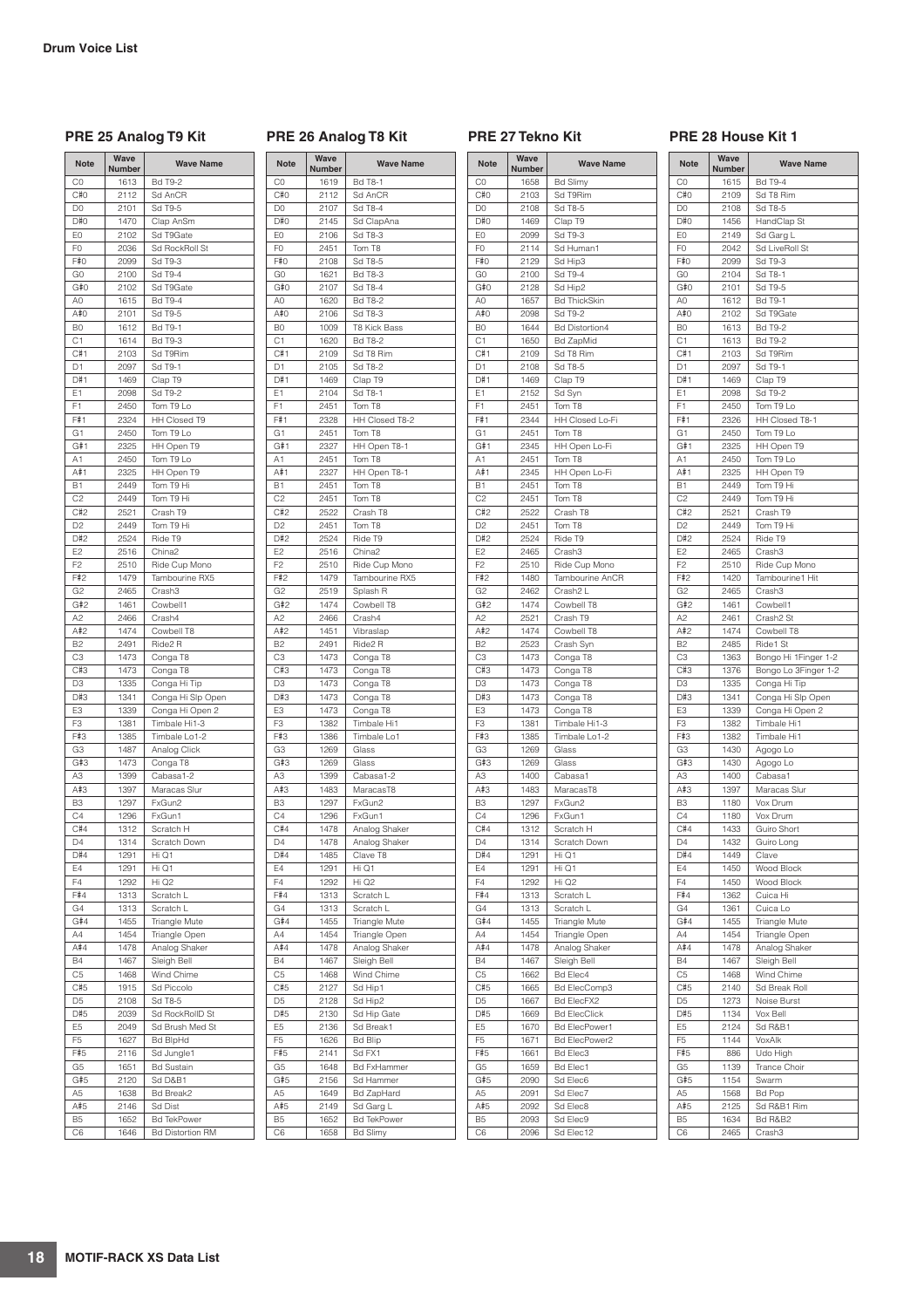# **PRE 29 House Kit 2 PRE 30 House Compressed Kit PRE 31 Big Kit PRE 32 Break Kit**

| <b>Note</b>    | Wave<br>Number | <b>Wave Name</b>     |  |
|----------------|----------------|----------------------|--|
| C <sub>0</sub> | 1613           | <b>Bd T9-2</b>       |  |
| C#O            | 2109           | Sd T8 Rim            |  |
| D <sub>0</sub> | 44             | <b>Brite Piano</b>   |  |
| D#0            | 1469           | Clap T9              |  |
| E <sub>0</sub> | 2098           | Sd T9-2              |  |
| F <sub>0</sub> | 2102           | Sd T9Gate            |  |
| F#0            |                |                      |  |
|                | 2115           | Sd Human2            |  |
| G <sub>0</sub> | 2141           | Sd FX1               |  |
| G#O            | 2157           | Sd Lo-Fi             |  |
| A <sub>0</sub> | 1617           | Bd T9 Hd2            |  |
| A#0            | 2103           | Sd T9Rim             |  |
| B <sub>0</sub> | 1614           | <b>Bd T9-3</b>       |  |
| C <sub>1</sub> | 1616           | Bd T9 Hd1            |  |
| C#1            | 2103           | Sd T9Rim             |  |
| D1             | 2098           | <b>Sd T9-2</b>       |  |
| D#1            | 1273           | Noise Burst          |  |
| E <sub>1</sub> | 1732           | Sd Strong L1-4       |  |
| F <sub>1</sub> | 2152           | Sd Syn               |  |
| F#1            | 2324           | HH Closed T9         |  |
| G1             | 2152           | Sd Syn               |  |
| G#1            | 2325           | HH Open T9           |  |
| A1             | 2152           | Sd Syn               |  |
| A#1            | 2325           | HH Open T9           |  |
| <b>B1</b>      | 2152           | Sd Syn               |  |
| C <sub>2</sub> | 2152           | Sd Syn               |  |
| C#2            | 2521           | Crash T9             |  |
| D <sub>2</sub> | 2152           | Sd Syn               |  |
| D#2            | 2524           | Ride T9              |  |
| E <sub>2</sub> | 2523           |                      |  |
|                |                | Crash Syn            |  |
| F <sub>2</sub> | 2510           | Ride Cup Mono        |  |
| F#2            | 1420           | Tambourine1 Hit      |  |
| G <sub>2</sub> | 2522           | Crash T8             |  |
| G#2            | 1461           | Cowbell1             |  |
| A <sub>2</sub> | 2465           | Crash3               |  |
| A#2            | 1474           | Cowbell T8           |  |
| B <sub>2</sub> | 2485           | Ride1 St             |  |
| C3             | 1363           | Bongo Hi 1Finger 1-2 |  |
| C#3            | 1376           | Bongo Lo 3Finger 1-2 |  |
| D <sub>3</sub> | 1336           | Conga Hi Heel        |  |
| D#3            | 1341           | Conga Hi Slp Open    |  |
| E <sub>3</sub> | 1339           | Conga Hi Open 2      |  |
| F <sub>3</sub> | 2452           | Tom Syn1             |  |
| F#3            | 2452           | Tom Syn1             |  |
| G3             | 1487           | Analog Click         |  |
| G#3            | 2158           | Sd Rim SE            |  |
| A3             | 1400           | Cabasa1              |  |
| A#3            | 1397           | Maracas Slur         |  |
| B <sub>3</sub> | 1180           | Vox Drum             |  |
| C <sub>4</sub> | 1180           | Vox Drum             |  |
| C#4            | 1480           | Tambourine AnCR      |  |
| D <sub>4</sub> | 1478           |                      |  |
|                |                | Analog Shaker        |  |
| D#4            | 1485           | Clave T8             |  |
| E4             | 1479           | Tambourine RX5       |  |
| F <sub>4</sub> | 1475           | Cowbell RX11         |  |
| F#4            | 1478           | Analog Shaker        |  |
| G4             | 1315           | Scratch Hi F         |  |
| G#4            | 1455           | Triangle Mute        |  |
| A4             | 1454           | Triangle Open        |  |
| A#4            | 1478           | Analog Shaker        |  |
| <b>B4</b>      | 1467           | Sleigh Bell          |  |
| C <sub>5</sub> | 1468           | Wind Chime           |  |
| C#5            | 866            | Tabla Bya            |  |
| D <sub>5</sub> | 867            | Tabla Nah            |  |
| D#5            | 868            | Tabla Mute           |  |
| E <sub>5</sub> | 1134           | Vox Bell             |  |
| F <sub>5</sub> | 1568           | <b>Bd Pop</b>        |  |
| F#5            | 886            | Udo High             |  |
| G <sub>5</sub> | 1611           | <b>Bd FX Gate</b>    |  |
|                |                |                      |  |
| G#5            | 1273           | Noise Burst          |  |
| A <sub>5</sub> | 1612           | <b>Bd T9-1</b>       |  |
| A#5            | 2140           | Sd Break Roll        |  |
| B <sub>5</sub> | 2465           | Crash3               |  |
| C6             | 1299           | TurnTable            |  |

| <b>Note</b>                      | Wave<br>Number | <b>Wave Name</b>                  |
|----------------------------------|----------------|-----------------------------------|
| C0                               | 1615           | <b>Bd T9-4</b>                    |
| C#O                              | 2109           | Sd T8 Rim                         |
| D <sub>0</sub>                   | 2108           | Sd T8-5                           |
| D#0                              | 1456           | HandClap St                       |
| E <sub>0</sub>                   | 2149           | Sd Garg L                         |
| F <sub>0</sub>                   | 2042           | Sd LiveRoll St                    |
| F#0                              | 2099           | Sd T9-3                           |
| G0                               | 2104           | Sd T8-1                           |
| G#0                              | 2101           | Sd T9-5                           |
| A0                               | 1612           | <b>Bd T9-1</b>                    |
| A#O                              | 2102           | Sd T9Gate                         |
| B <sub>0</sub>                   | 1613           | <b>Bd T9-2</b>                    |
| C1                               | 1614           | <b>Bd T9-3</b>                    |
| C#1                              | 2103           | Sd T9Rim                          |
| D1                               | 2097           | Sd T9-1                           |
| D#1                              | 1469           | Clap T9                           |
| Ε1                               | 2098           | Sd T9-2                           |
| F1                               | 2450           | Tom T9 Lo                         |
| F#1                              | 2326           | HH Closed T8-1                    |
| G1                               | 2450           | Tom T9 Lo                         |
| G#1                              | 2325           | HH Open T9                        |
| Α1                               | 2450           | Tom T9 Lo                         |
| A#1                              | 2325           | HH Open T9                        |
| B1                               | 2449           | Tom T9 Hi                         |
| C <sub>2</sub>                   | 2449           | Tom T9 Hi                         |
| C#2                              | 2521           | Crash T9                          |
| D <sub>2</sub>                   | 2449           | Tom T9 Hi                         |
| D#2                              | 2524           | Ride T9                           |
| E2                               | 2465           | Crash3                            |
| F <sub>2</sub>                   | 2510           |                                   |
| F#2                              | 1420           | Ride Cup Mono<br>Tambourine1 Hit  |
| G <sub>2</sub>                   | 2465           |                                   |
|                                  |                | Crash3                            |
| G#2                              | 1461           | Cowbell1<br>Crash <sub>2</sub> St |
| A2                               | 2461           |                                   |
| A#2                              | 1474           | Cowbell T8                        |
| B <sub>2</sub><br>C <sub>3</sub> | 2485<br>1363   | Ride1 St                          |
|                                  |                | Bongo Hi 1Finger 1-2              |
| C#3                              | 1376           | Bongo Lo 3Finger 1-2              |
| D3                               | 1335           | Conga Hi Tip                      |
| D#3                              | 1341           | Conga Hi Slp Open                 |
| E3                               | 1339           | Conga Hi Open 2                   |
| F3                               | 1382           | Timbale Hi1                       |
| F#3                              | 1382           | Timbale Hi1                       |
| G <sub>3</sub>                   | 1430           | Agogo Lo                          |
| G#3                              | 1430           | Agogo Lo                          |
| A3                               | 1400           | Cabasa1                           |
| A#3                              | 1397           | Maracas Slur                      |
| B3<br>C4                         | 1180           | Vox Drum                          |
|                                  | 1180           | Vox Drum                          |
| C#4                              | 1433           | Guiro Short                       |
| D <sub>4</sub>                   | 1432           | Guiro Long                        |
| D#4                              | 1449           | Clave                             |
| E4                               | 1450           | Wood Block                        |
| F4                               | 1450           | Wood Block                        |
| F#4                              | 1362           | Cuica Hi                          |
| G4                               | 1361           | Cuica Lo                          |
| G#4                              | 1455           | <b>Triangle Mute</b>              |
| A4                               | 1454           | Triangle Open                     |
| A#4                              | 1478           | Analog Shaker                     |
| Β4                               | 1467           | Sleigh Bell                       |
| C <sub>5</sub>                   | 1468           | Wind Chime                        |
| C#5                              | 2140           | Sd Break Roll                     |
| D5                               | 1273           | Noise Burst                       |
| D#5                              | 1134           | Vox Bell                          |
| E5                               | 2124           | Sd R&B1                           |
| F <sub>5</sub>                   | 1144           | VoxAlk                            |
| F#5                              | 886            | Udo High                          |
| G5                               | 1139           | <b>Trance Choir</b>               |
| G#5                              | 1154           | Swarm                             |
| A5                               | 1568           | <b>Bd Pop</b>                     |
| A#5                              | 2125           | Sd R&B1 Rim                       |
| B <sub>5</sub>                   | 1634           | Bd R&B2                           |
| C6                               | 2465           | Crash3                            |
|                                  |                |                                   |

| <b>Note</b>           | Wave<br>Number | <b>Wave Name</b>                         |
|-----------------------|----------------|------------------------------------------|
| CO                    | 1611           | <b>Bd FX Gate</b>                        |
| C#O                   | 1376           | Bongo Lo 3Finger 1-2                     |
| D <sub>0</sub>        | 2014           | Sd GM                                    |
| D#0                   | 1456           | HandClap St                              |
| E0                    | 2009           | Sd Gate2                                 |
| F <sub>0</sub>        | 2036           | Sd RockRoll St                           |
| F#0                   | 1900           | Sd Rock Rim1 St                          |
| G <sub>0</sub>        | 1915           | Sd Piccolo                               |
| G#O                   | 1912           | Sd Rock Flam St                          |
| A <sub>0</sub>        | 1572           | Bd Room2                                 |
| A#O                   | 2015           | Sd Rock Stick1 St                        |
| B <sub>0</sub>        | 1573           | Bd Room3                                 |
| C <sub>1</sub>        | 1610           | <b>Bd Gate</b>                           |
| C#1                   | 1919           | Sd Mid Rim                               |
| D <sub>1</sub>        | 2008           | Sd Gate1                                 |
| D#1                   | 1470           | Clap AnSm                                |
| E <sub>1</sub>        | 1920           | Sd Ambience                              |
| F <sub>1</sub>        | 2448           | Tom Ambience Lo                          |
| F#1                   | 2335           | HH Closed D&B                            |
| G <sub>1</sub>        | 2448           | Tom Ambience Lo                          |
| G#1                   | 2336           | HH Pedal D&B                             |
| A1                    | 2448           | Tom Ambience Lo                          |
| A#1                   | 2337           | HH Open D&B                              |
| B <sub>1</sub>        | 2447           | Tom Ambience Hi                          |
| C2                    | 2447           | Tom Ambience Hi                          |
| C#2                   | 2461<br>2447   | Crash <sub>2</sub> St<br>Tom Ambience Hi |
| D <sub>2</sub><br>D#2 | 2485           | Ride1 St                                 |
| E <sub>2</sub>        | 2512           | China St                                 |
| F <sub>2</sub>        | 2510           | Ride Cup Mono                            |
| F#2                   | 1420           | Tambourine1 Hit                          |
| G <sub>2</sub>        | 2465           | Crash3                                   |
| G#2                   | 1461           | Cowbell1                                 |
| A2                    | 2461           | Crash <sub>2</sub> St                    |
| A#2                   | 1451           | Vibraslap                                |
| B <sub>2</sub>        | 2485           | Ride1 St                                 |
| C <sub>3</sub>        | 1363           | Bongo Hi 1Finger 1-2                     |
| C#3                   | 1376           | Bongo Lo 3Finger 1-2                     |
| D <sub>3</sub>        | 1335           | Conga Hi Tip                             |
| D#3                   | 1341           | Conga Hi Slp Open                        |
| E <sub>3</sub>        | 1339           | Conga Hi Open 2                          |
| F <sub>3</sub>        | 1647           | Bd +HH                                   |
| F#3                   | 1647           | Bd +HH                                   |
| G <sub>3</sub>        | 1430           | Agogo Lo                                 |
| G#3                   | 1430           | Agogo Lo                                 |
| A <sub>3</sub>        | 1400           | Cabasa1                                  |
| A#3<br>B <sub>3</sub> | 1397           | Maracas Slur                             |
| C <sub>4</sub>        | 1297<br>1296   | FxGun2<br>FxGun1                         |
| C#4                   | 1312           | Scratch H                                |
| D <sub>4</sub>        | 1314           | Scratch Down                             |
| D#4                   | 1449           | Clave                                    |
| E4                    | 1450           | Wood Block                               |
| F4                    | 1450           | Wood Block                               |
| F#4                   | 1313           | Scratch L                                |
| G4                    | 1313           | Scratch L                                |
| G#4                   | 1455           | Triangle Mute                            |
| A4                    | 1454           | Triangle Open                            |
| A#4                   | 1407           | Shaker 2                                 |
| <b>B4</b>             | 1467           | Sleigh Bell                              |
| C <sub>5</sub>        | 1468           | Wind Chime                               |
| C#5                   | 2146           | Sd Dist                                  |
| D <sub>5</sub>        | 2150           | Sd FM                                    |
| D#5                   | 2151           | Sd FM Rim                                |
| E <sub>5</sub>        | 2153           | Sd Clappy                                |
| F5                    | 1573           | Bd Room3                                 |
| F#5                   | 2154           | Sd Timbr                                 |
| G <sub>5</sub>        | 1560           | Bd Rock1 St                              |
| G#5                   | 2158           | Sd Rim SE                                |
| A <sub>5</sub>        | 1563           | <b>Bd Rock2 St</b>                       |
| A#5                   | 2140           | Sd Break Roll                            |
| B <sub>5</sub>        | 1631           | Bd D&B1                                  |
| C6                    | 1572           | Bd Room2                                 |

| <b>Note</b>           | Wave<br>Number | <b>Wave Name</b>               |
|-----------------------|----------------|--------------------------------|
| C <sub>0</sub>        | 1636           | <b>Bd Break Deep</b>           |
| C#0                   | 1886           | Sd Hip 1St                     |
| D <sub>0</sub>        | 2157           | Sd Lo-Fi                       |
| D#0                   | 2153           | Sd Clappy                      |
| E <sub>0</sub>        | 2010           | Sd LdwHMono                    |
| F <sub>0</sub>        | 2039           | Sd RockRollD St                |
| F#0                   | 2008           | Sd Gate1                       |
| G <sub>0</sub>        | 1918           | Sd Mid                         |
| G#0                   | 2011           | Sd BreakRim                    |
| A <sub>0</sub>        | 1639           | <b>Bd Break Heavy</b>          |
| A#0                   | 2134           | Sd Hip Rim4                    |
| B <sub>0</sub>        | 1638           | <b>Bd Break2</b>               |
| C <sub>1</sub>        | 1637           | <b>Bd Break1</b>               |
| C#1                   | 2131           | Sd Hip Rim1                    |
| D <sub>1</sub>        | 2138           | Sd Break3                      |
| D#1                   | 2136           | Sd Break1                      |
| E <sub>1</sub>        | 2137           | Sd Break2                      |
| F <sub>1</sub>        | 2359           | Tom Low St                     |
| F#1                   | 2243           | HH Closed Rock S R             |
| G1                    | 2359           | Tom Low St                     |
| G#1                   | 2256           | HH Pedal Rock R                |
| A1                    | 2359           | Tom Low St                     |
| A#1                   | 2268           | HH Half Open Rock R            |
| <b>B1</b>             | 2351           | Tom Hi St                      |
| C <sub>2</sub>        | 2351           | Tom Hi St                      |
| C#2                   | 2462           | Crash <sub>2</sub> L           |
| D <sub>2</sub>        | 2351           | Tom Hi St                      |
| D#2                   | 2490           | Ride2L                         |
| E <sub>2</sub>        | 2513           | China L                        |
| F <sub>2</sub>        | 2510           | Ride Cup Mono                  |
| F#2                   | 1420           | Tambourine1 Hit                |
| G <sub>2</sub><br>G#2 | 2465<br>1461   | Crash <sub>3</sub><br>Cowbell1 |
| A2                    | 2463           | Crash <sub>2</sub> R           |
| A#2                   | 1475           | Cowbell RX11                   |
| <b>B2</b>             | 2509           | Ride Mono                      |
| C <sub>3</sub>        | 1363           | Bongo Hi 1Finger 1-2           |
| C#3                   | 1376           | Bongo Lo 3Finger 1-2           |
| D <sub>3</sub>        | 1335           | Conga Hi Tip                   |
| D#3                   | 1341           | Conga Hi Slp Open              |
| E <sub>3</sub>        | 1339           | Conga Hi Open 2                |
| F <sub>3</sub>        | 1363           | Bongo Hi 1Finger 1-2           |
| F#3                   | 1376           | Bongo Lo 3Finger 1-2           |
| G <sub>3</sub>        | 1339           | Conga Hi Open 2                |
| G#3                   | 1430           | Agogo Lo                       |
| A3                    | 1400           | Cabasa1                        |
| A#3                   | 1397           | Maracas Slur                   |
| B <sub>3</sub>        | 1382           | Timbale Hi1                    |
| C <sub>4</sub>        | 1386           | Timbale Lo1                    |
| C#4                   | 1312           | Scratch H                      |
| D <sub>4</sub>        | 1314           | Scratch Down                   |
| D#4                   | 1449           | Clave                          |
| E4                    | 1450           | Wood Block                     |
| F4                    | 1450           | Wood Block                     |
| F#4                   | 1313           | Scratch L                      |
| G4                    | 1313           | Scratch L                      |
| G#4                   | 1455           | Triangle Mute                  |
| A4                    | 1454           | Triangle Open                  |
| A#4                   | 1407           | Shaker 2                       |
| <b>B4</b>             | 1467           | Sleigh Bell                    |
| C <sub>5</sub>        | 1299           | TurnTable                      |
| C#5                   | 2140           | Sd Break Roll                  |
| D5                    | 1015           | FM Bass5                       |
| D#5                   | 1161           | Mind Bell                      |
| E <sub>5</sub>        | 2141           | Sd FX1                         |
| F <sub>5</sub>        | 1563           | <b>Bd Rock2 St</b>             |
| F#5                   | 1166           | LFO Seq                        |
| G5                    | 1268           | Ripper                         |
| G#5                   | 1273           | Noise Burst                    |
| A <sub>5</sub>        | 1300           | Police                         |
| A#5                   | 1159           | Fairwave                       |
| <b>B5</b>             | 1154           | Swarm                          |
| C6                    | 1157           | Radio Noise                    |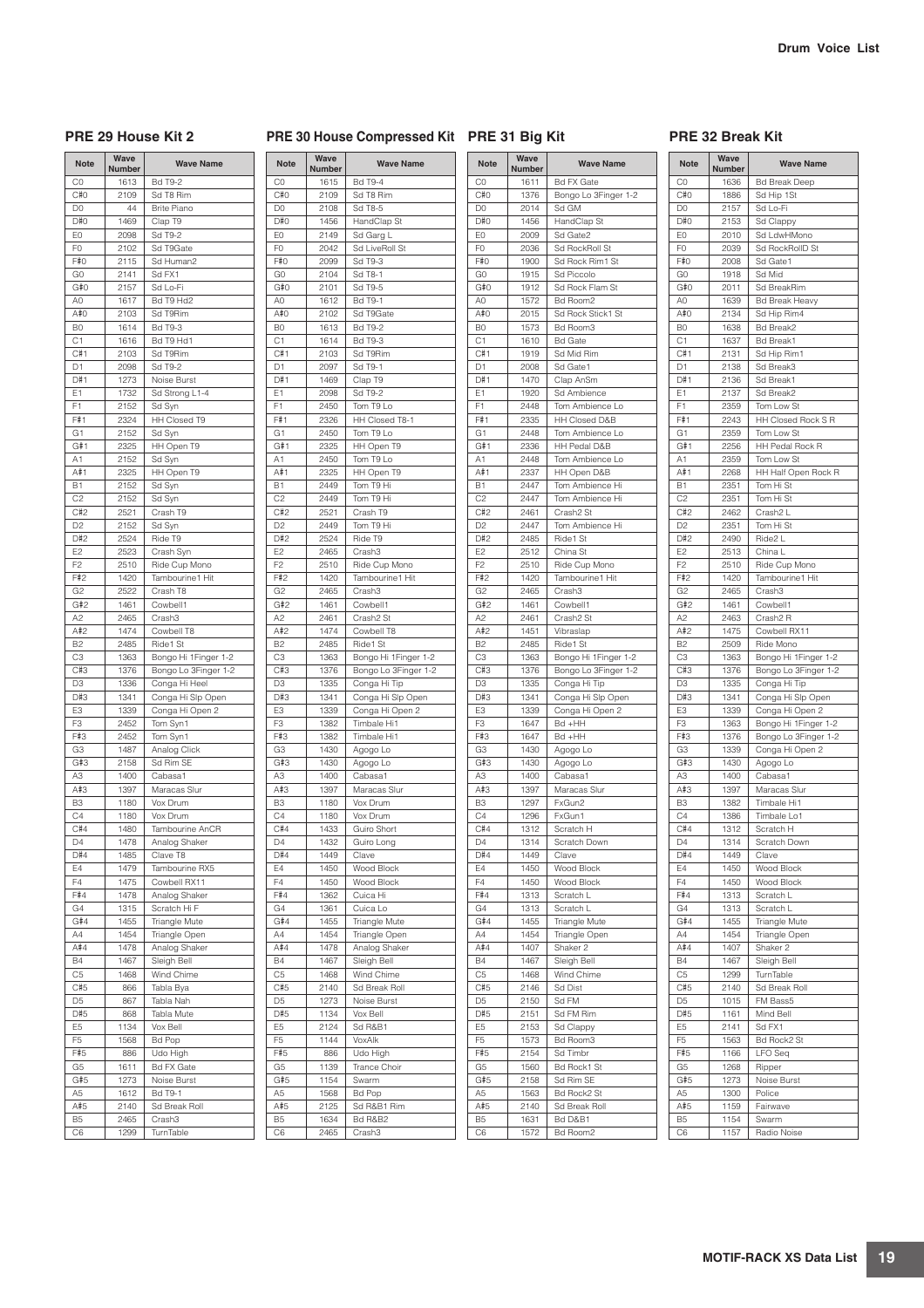### PRE 33 Drum'n'Bass Kit PRE 34 Acid Kit PRE 35 Jungle Kit PRE 36 Electric Kit

| <b>Note</b>           | Wave<br><b>Number</b> | <b>Wave Name</b>               | <b>Note</b>           |
|-----------------------|-----------------------|--------------------------------|-----------------------|
| C0                    | 1635                  | <b>Bd Hip Deep</b>             | C0                    |
| C#O                   | 1376                  | Bongo Lo 3Finger 1-2           | C#O                   |
| D <sub>0</sub>        | 2126                  | Sd R&B2                        | D <sub>0</sub>        |
| D#0                   | 2154                  | Sd Timbr                       | D#0                   |
| E <sub>0</sub>        | 2122                  | Sd D&B3                        | E <sub>0</sub>        |
| F <sub>0</sub>        | 2156                  | Sd Hammer                      | F <sub>0</sub>        |
| F#0                   | 1269                  | Glass                          | F#0                   |
| G <sub>0</sub>        | 1632                  | Bd D&B2                        | G <sub>0</sub>        |
| G#0                   | 2197                  | HH Pedal 3 St                  | G#0                   |
| A0                    | 1635                  | <b>Bd Hip Deep</b>             | A <sub>0</sub>        |
| A#0                   | 2230                  | HH Open2 St                    | A#0                   |
| B <sub>0</sub>        | 1640                  | <b>Bd Break Hard</b>           | B <sub>0</sub>        |
| C1                    | 1631                  | Bd D&B1                        | C <sub>1</sub>        |
| C#1                   | 1919                  | Sd Mid Rim                     | C#1                   |
| D <sub>1</sub>        | 2120                  | Sd D&B1                        | D <sub>1</sub>        |
| D#1                   | 1273                  | Noise Burst                    | D#1                   |
| E <sub>1</sub>        | 2121                  | Sd D&B2                        | E <sub>1</sub>        |
| F <sub>1</sub>        | 2448                  | Tom Ambience Lo                | F <sub>1</sub>        |
| F#1                   | 2335                  | HH Closed D&B                  | F#1                   |
| G1                    | 2448                  | Tom Ambience Lo                | G1                    |
| G#1                   | 2336                  | HH Pedal D&B                   | G#1                   |
| A1<br>A#1             | 2448                  | Tom Ambience Lo                | A1<br>A#1             |
| <b>B1</b>             | 2337<br>2447          | HH Open D&B<br>Tom Ambience Hi | <b>B1</b>             |
| C <sub>2</sub>        | 2447                  | Tom Ambience Hi                | C <sub>2</sub>        |
| C#2                   | 2462                  | Crash <sub>2</sub> L           | C#2                   |
| D <sub>2</sub>        | 2447                  | Tom Ambience Hi                | D <sub>2</sub>        |
| D#2                   | 2485                  | Ride1 St                       | D#2                   |
| E <sub>2</sub>        | 2516                  | China2                         | E <sub>2</sub>        |
| F <sub>2</sub>        | 2510                  | Ride Cup Mono                  | F <sub>2</sub>        |
| F#2                   | 1420                  | Tambourine1 Hit                | F#2                   |
| G <sub>2</sub>        | 2465                  | Crash3                         | G <sub>2</sub>        |
| G#2                   | 1461                  | Cowbell1                       | G#2                   |
| A2                    | 2461                  | Crash2 St                      | A <sub>2</sub>        |
| A#2                   | 1451                  | Vibraslap                      | A#2                   |
| B <sub>2</sub>        | 2485                  | Ride1 St                       | B <sub>2</sub>        |
| C <sub>3</sub>        | 1363                  | Bongo Hi 1Finger 1-2           | C <sub>3</sub>        |
| C#3                   | 1376                  | Bongo Lo 3Finger 1-2           | C#3                   |
| D <sub>3</sub>        | 1335                  | Conga Hi Tip                   | D <sub>3</sub>        |
| D#3                   | 1341                  | Conga Hi Slp Open              | D#3                   |
| E <sub>3</sub>        | 1339                  | Conga Hi Open 2                | E <sub>3</sub>        |
| F <sub>3</sub>        | 2123                  | Sd D&B4                        | F <sub>3</sub>        |
| F#3                   | 2338                  | HH Reverse D&B                 | F#3                   |
| G3                    | 1430                  | Agogo Lo                       | G <sub>3</sub>        |
| G#3                   | 1430                  | Agogo Lo                       | G#3                   |
| A3                    | 1400                  | Cabasa1                        | A3                    |
| A#3                   | 1397                  | Maracas Slur                   | A#3                   |
| B <sub>3</sub>        | 1297                  | FxGun2                         | B <sub>3</sub>        |
| C <sub>4</sub>        | 1296                  | FxGun1                         | C <sub>4</sub>        |
| C#4                   | 1433                  | Guiro Short                    | C#4                   |
| D <sub>4</sub>        | 1432                  | Guiro Long                     | D <sub>4</sub>        |
| D#4                   | 1449                  | Clave                          | D#4                   |
| E4                    | 1283                  | Electric Perc8                 | E4                    |
| F4                    | 1277                  | Electric Perc2                 | F <sub>4</sub>        |
| F#4                   | 1042                  | P50-1                          | F#4                   |
| G4                    | 1288                  | Electric Perc13                | G4                    |
| G#4                   | 1299                  | TurnTable                      | G#4                   |
| A4                    | 1454                  | Triangle Open                  | A4                    |
| A#4                   | 1407                  | Shaker 2                       | A#4                   |
| <b>B4</b>             | 1467                  | Sleigh Bell                    | <b>B4</b>             |
| C <sub>5</sub>        | 1468                  | Wind Chime                     | C <sub>5</sub><br>C#5 |
| C#5                   | 2146                  | Sd Dist<br>Sd FM               |                       |
| D <sub>5</sub>        | 2150                  |                                | D <sub>5</sub>        |
| D#5<br>E <sub>5</sub> | 2151<br>2153          | Sd FM Rim<br>Sd Clappy         | D#5<br>E <sub>5</sub> |
| F <sub>5</sub>        | 1631                  | Bd D&B1                        | F <sub>5</sub>        |
| F#5                   | 2154                  | Sd Timbr                       | F#5                   |
| G5                    | 1645                  | <b>Bd Distortion5</b>          | G5                    |
| G#5                   | 2158                  | Sd Rim SE                      | G#5                   |
| A5                    | 1644                  | <b>Bd Distortion4</b>          | A5                    |
| A#5                   | 2129                  | Sd Hip3                        | A#5                   |
| B <sub>5</sub>        | 1658                  | <b>Bd Slimy</b>                | B <sub>5</sub>        |
| C6                    | 1647                  | Bd +HH                         | C6                    |

|                | Wave         | <b>Wave Name</b>                    |
|----------------|--------------|-------------------------------------|
| <b>Note</b>    | Number       |                                     |
| C0             | 1654         | <b>Bd Analog Tight</b>              |
| C#0            | 2109         | Sd T8 Rim                           |
| D0             | 2118         | Sd Jungle3                          |
| D#0            | 1456         | HandClap St                         |
| E0             | 2104         | Sd T8-1                             |
| F <sub>0</sub> | 2452         | Tom Syn1                            |
| F#0            | 1857         | Sd BluesHeart L1-3                  |
| G <sub>0</sub> | 1864         | Sd BluesHeart 3R                    |
| G#0            | 1816         | Sd SonA St1-3                       |
| A0             | 1536         | Bd Funk St1-2                       |
| A#O            | 1800         | Sd Basic St1-3                      |
| B0             | 1626         | <b>Bd Blip</b>                      |
| C1             | 1615         | <b>Bd T9-4</b>                      |
| C#1            | 2103         | Sd T9Rim                            |
| D1             | 2150         | Sd FM                               |
| D#1            | 1469         | Clap T9                             |
| E1             | 2112         | Sd AnCR                             |
| F <sub>1</sub> | 2450         | Tom T9 Lo                           |
| F#1            | 2339         | <b>HH Closed Tek</b>                |
| G1             | 2450         | Tom T9 Lo                           |
| G#1            | 2339         | <b>HH Closed Tek</b>                |
| A1             | 2450         | Tom T9 Lo                           |
| A#1            | 2340         | HH Open Tek                         |
| B1             | 2449         | Tom T9 Hi                           |
| C <sub>2</sub> | 2449         | Tom T9 Hi                           |
| C#2            | 2521         | Crash T9                            |
| D <sub>2</sub> | 2449         | Tom T9 Hi                           |
| D#2            | 2524         | Ride T9                             |
| E <sub>2</sub> | 2465         | Crash3                              |
| F <sub>2</sub> | 2506         | Ride Cup2 L                         |
| F#2            | 1420         | Tambourine1 Hit                     |
| G <sub>2</sub> | 2465         | Crash3                              |
| G#2            | 1461         | Cowbell1                            |
| A2             | 2517         | Splash St                           |
| A#2            | 1474         | Cowbell T8                          |
| B <sub>2</sub> | 2509         | Ride Mono                           |
| CЗ             | 1363         | Bongo Hi 1Finger 1-2                |
| C#3            | 1376         | Bongo Lo 3Finger 1-2                |
| D3             | 1335         | Conga Hi Tip                        |
| D#3            | 1341         | Conga Hi Slp Open                   |
| E3             | 1339         | Conga Hi Open 2                     |
| F3             | 1382         | Timbale Hi1                         |
| F#3            | 1382         | Timbale Hi1                         |
| G3             | 1429         | Agogo Hi                            |
| G#3            | 1430         | Agogo Lo                            |
| A3             | 1400         | Cabasa1                             |
| A#3            | 1397         | Maracas Slur                        |
| B3             | 1297         | FxGun2                              |
| C4             | 1296         | FxGun1                              |
| C#4            | 1312         | Scratch H                           |
| D <sub>4</sub> | 1314         | Scratch Down                        |
| D#4            | 1291         | Hi Q1                               |
| E4             | 1291         | Hi Q1                               |
| F4             | 1292         | Hi Q2                               |
| F#4            | 1313         | Scratch L                           |
| G4             | 1313         | Scratch L                           |
| G#4            | 1455         | <b>Triangle Mute</b>                |
| A4             | 1454         | Triangle Open                       |
| A#4            | 1478         | Analog Shaker                       |
| <b>B4</b>      | 1467         | Sleigh Bell                         |
| C <sub>5</sub> | 1468         | Wind Chime                          |
| C#5            | 2101         | Sd T9-5                             |
| D5             | 2101         | Sd T9-5                             |
| D#5            | 2101         | Sd T9-5                             |
| E5             | 2101         | Sd T9-5                             |
| F <sub>5</sub> | 1624         | Bd Human1                           |
| F#5            |              | Sd D&B1                             |
| G5             | 2120<br>2641 | Acoustic Bass FX03                  |
|                |              |                                     |
| G#5            | 1069         | DigiOsc4                            |
| A5<br>A#5      | 1068<br>2136 | DigiOsc3                            |
|                |              | Sd Break1                           |
| B5<br>C6       | 1628<br>1639 | Bd Jungle1<br><b>Bd Break Heavy</b> |
|                |              |                                     |

| <b>Note</b>                      | Wave           | <b>Wave Name</b>                     |
|----------------------------------|----------------|--------------------------------------|
| C <sub>0</sub>                   | Number<br>1629 | Bd Jungle2                           |
| C#O                              | 1919           | Sd Mid Rim                           |
| D <sub>0</sub>                   | 2118           | Sd Jungle3                           |
| D#0                              | 2118           | Sd Jungle3                           |
| E <sub>0</sub>                   | 1916           | Sd Piccolo Rim1                      |
| F <sub>0</sub>                   | 2045           | Sd Roll Mono                         |
| F#0                              | 2155           | Sd Wood                              |
| G <sub>0</sub>                   | 2126           | Sd R&B2                              |
| G#O<br>A <sub>0</sub>            | 2121<br>1629   | Sd D&B2<br>Bd Jungle2                |
| A#O                              | 2119           | Sd JungleFX                          |
| B <sub>0</sub>                   | 1619           | <b>Bd T8-1</b>                       |
| C1                               | 1628           | Bd Jungle1                           |
| C#1                              | 2134           | Sd Hip Rim4                          |
| D1                               | 2117           | Sd Jungle2                           |
| D#1                              | 2119           | Sd JungleFX                          |
| E <sub>1</sub>                   | 2118           | Sd Jungle3                           |
| F <sub>1</sub><br>F#1            | 2364<br>2241   | Tom Floor L<br>HH Closed Rock Sw R   |
| G1                               | 2360           | Tom Low L                            |
| G#1                              | 2249           | HH Pedal Rock Sw R                   |
| A1                               | 2357           | Tom Mid R                            |
| A#1                              | 2264           | HH Open Rock Sw R                    |
| <b>B1</b>                        | 2357           | Tom Mid R                            |
| C <sub>2</sub>                   | 2353           | Tom Hi R                             |
| C#2                              | 2462           | Crash <sub>2</sub> L                 |
| D <sub>2</sub>                   | 2353           | Tom Hi R                             |
| D#2                              | 2491           | Ride <sub>2</sub> R                  |
| E <sub>2</sub><br>F <sub>2</sub> | 2516<br>2510   | China <sub>2</sub>                   |
| F#2                              | 1420           | Ride Cup Mono<br>Tambourine1 Hit     |
| G <sub>2</sub>                   | 2465           | Crash3                               |
| G#2                              | 1461           | Cowbell1                             |
| A <sub>2</sub>                   | 2461           | Crash <sub>2</sub> St                |
| A#2                              | 1451           | Vibraslap                            |
| B <sub>2</sub>                   | 2485           | Ride1 St                             |
| C <sub>3</sub>                   | 1363           | Bongo Hi 1Finger 1-2                 |
| C#3                              | 1376           | Bongo Lo 3Finger 1-2                 |
| D <sub>3</sub><br>D#3            | 1335<br>1341   | Conga Hi Tip                         |
| E <sub>3</sub>                   | 1339           | Conga Hi Slp Open<br>Conga Hi Open 2 |
| F <sub>3</sub>                   | 867            | Tabla Nah                            |
| F#3                              | 866            | Tabla Bya                            |
| G <sub>3</sub>                   | 1430           | Agogo Lo                             |
| G#3                              | 1430           | Agogo Lo                             |
| A3                               | 1400           | Cabasa1                              |
| A#3                              | 1397           | Maracas Slur                         |
| B <sub>3</sub>                   | 1382           | Timbale Hi1                          |
| C4                               | 1386           | Timbale Lo1                          |
| C#4<br>D4                        | 1433<br>1432   | Guiro Short                          |
| D#4                              | 1449           | Guiro Long<br>Clave                  |
| E4                               | 1450           | Wood Block                           |
| F4                               | 1450           | Wood Block                           |
| F#4                              | 1362           | Cuica Hi                             |
| G4                               | 1361           | Cuica Lo                             |
| G#4                              | 1455           | Triangle Mute                        |
| A4                               | 1454           | Triangle Open                        |
| A#4                              | 1407           | Shaker 2                             |
| <b>B4</b>                        | 1467           | Sleigh Bell                          |
| C <sub>5</sub><br>C#5            | 1468<br>2338   | Wind Chime<br>HH Reverse D&B         |
| D <sub>5</sub>                   | 1311           | RainLoop                             |
| D#5                              | 1312           | Scratch H                            |
| E <sub>5</sub>                   | 1313           | Scratch L                            |
| F <sub>5</sub>                   | 1627           | <b>Bd BlpHd</b>                      |
| F#5                              | 2152           | Sd Syn                               |
| G <sub>5</sub>                   | 1272           | IndusTom                             |
| G#5                              | 1422           | Pandeiro Open                        |
| A <sub>5</sub>                   | 1268           | Ripper                               |
| A#5<br>B <sub>5</sub>            | 1306           | TelRing                              |
| C6                               | 1318<br>1295   | Scratch Lo R<br><b>Tape Rewind</b>   |
|                                  |                |                                      |

| <b>Note</b>    | Wave<br>Number | <b>Wave Name</b>         |
|----------------|----------------|--------------------------|
| C <sub>0</sub> | 1623           | <b>Bd AnCR</b>           |
| C#O            | 1626           | <b>Bd Blip</b>           |
| D <sub>0</sub> | 2108           | Sd T8-5                  |
| D#0            | 1470           | Clap AnSm                |
| E <sub>0</sub> | 2132           | Sd Hip Rim2              |
| F <sub>0</sub> | 2045           | Sd Roll Mono             |
| F#0            | 2104           | <b>Sd T8-1</b>           |
| G <sub>0</sub> | 2112           | Sd AnCR                  |
| G#0            | 2105           | Sd T8-2                  |
| A <sub>0</sub> | 1619           | <b>Bd T8-1</b>           |
| A#0            | 2107           | <b>Sd T8-4</b>           |
| B <sub>0</sub> | 1626           | <b>Bd Blip</b>           |
| C <sub>1</sub> | 1620           | <b>Bd T8-2</b>           |
| C#1            | 2109           | Sd T8 Rim                |
| D <sub>1</sub> | 2106           | Sd T8-3                  |
| D#1            | 1469           | Clap T9                  |
| E <sub>1</sub> | 1470           | Clap AnSm                |
| F1<br>F#1      | 2453           | Tom Syn2                 |
| G <sub>1</sub> | 2328<br>2453   | HH Closed T8-2           |
| G#1            | 2327           | Tom Syn2<br>HH Open T8-1 |
| A1             | 2453           | Tom Syn2                 |
| A#1            | 2329           | HH Open T8-2             |
| <b>B1</b>      | 2453           | Tom Syn2                 |
| C <sub>2</sub> | 2453           | Tom Syn2                 |
| C#2            | 2521           | Crash T9                 |
| D <sub>2</sub> | 2453           | Tom Syn2                 |
| D#2            | 2524           | Ride T9                  |
| E <sub>2</sub> | 2465           | Crash3                   |
| F <sub>2</sub> | 2523           | Crash Syn                |
| F#2            | 2522           | Crash T8                 |
| G <sub>2</sub> | 2465           | Crash3                   |
| G#2            | 2158           | Sd Rim SE                |
| A <sub>2</sub> | 2461           | Crash <sub>2</sub> St    |
| A#2            | 1474           | Cowbell T8               |
| B <sub>2</sub> | 2523           | Crash Syn                |
| C <sub>3</sub> | 2451           | Tom T8                   |
| C#3            | 2451           | Tom T8                   |
| D <sub>3</sub> | 2451           | Tom T8                   |
| D#3            | 2451           | Tom T8                   |
| E <sub>3</sub> | 2451           | Tom T8                   |
| F <sub>3</sub> | 1310           | Applause                 |
| F#3            | 1301           | Door Squeak              |
| G <sub>3</sub> | 1302           | <b>Heart Beat</b>        |
| G#3            | 1294           | Bomb                     |
| A <sub>3</sub> | 2345           | HH Open Lo-Fi            |
| A#3            | 1406           | Shaker 1                 |
| B <sub>3</sub> | 1275           | Zap2                     |
| C <sub>4</sub> | 1274           | Zap1                     |
| C#4            | 1312           | Scratch H                |
| D4<br>D#4      | 1313<br>1291   | Scratch L<br>Hi Q1       |
| E4             | 1291           | Hi Q1                    |
| F <sub>4</sub> | 1292           | Hi Q2                    |
| F#4            | 1313           | Scratch L                |
| G4             | 1179           | Hit Orchestra2           |
| G#4            | 2348           | <b>HH Closed FX</b>      |
| A4             | 2349           | HH Open FX               |
| A#4            | 1478           | Analog Shaker            |
| <b>B4</b>      | 1478           | Analog Shaker            |
| C <sub>5</sub> | 1299           | TurnTable                |
| C#5            | 2140           | Sd Break Roll            |
| D <sub>5</sub> | 1015           | FM Bass5                 |
| D#5            | 1161           | Mind Bell                |
| E <sub>5</sub> | 2137           | Sd Break2                |
| F <sub>5</sub> | 1563           | <b>Bd Rock2 St</b>       |
| F#5            | 1157           | Radio Noise              |
| G <sub>5</sub> | 1268           | Ripper                   |
| G#5            | 1273           | Noise Burst              |
| A <sub>5</sub> | 1326           | Scratch Spin             |
| A#5            | 1146           | <b>Bell Choir</b>        |
| B <sub>5</sub> | 1149           | Hi-Lo                    |
| C6             | 1157           | Radio Noise              |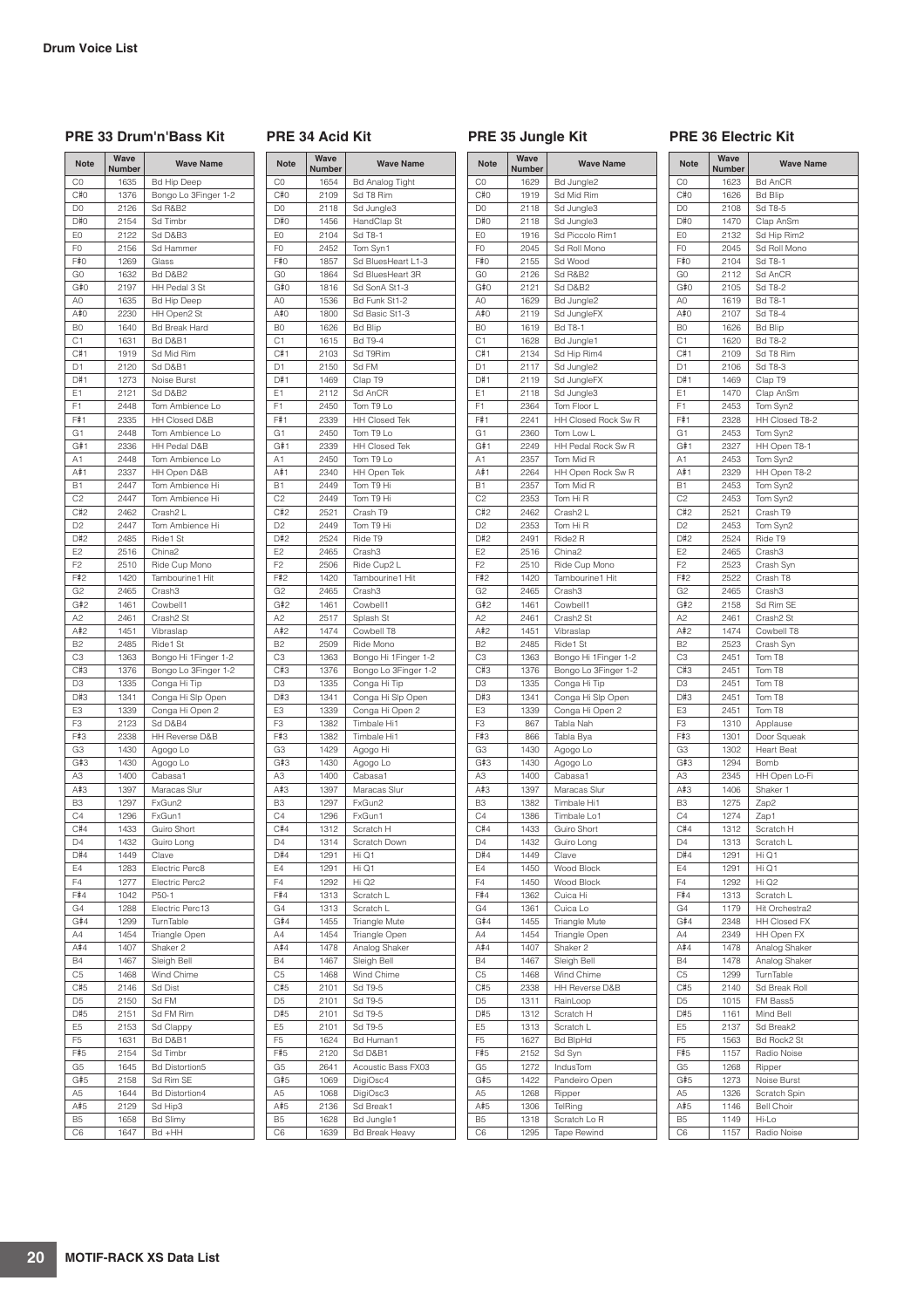### PRE 37 Human Kit PRE 38 Hard Kit PRE 39 Distorted Kit PRE 40 Ambient Kit

| <b>Note</b>                      | Wave<br>Number | <b>Wave Name</b>                 | <b>Not</b>            |
|----------------------------------|----------------|----------------------------------|-----------------------|
| C <sub>0</sub>                   | 1624           | Bd Human1                        | C0                    |
| C#O                              | 1323           | Scratch Vo F                     | C#O                   |
| D <sub>0</sub>                   | 1178           | Hit Uhh                          | D <sub>0</sub>        |
| D#0                              | 1324           | Scratch Vo R                     | D#0                   |
| E <sub>0</sub>                   | 2119           | Sd JungleFX                      | E <sub>0</sub>        |
| F <sub>0</sub>                   | 2036           | Sd RockRoll St                   | F <sub>0</sub>        |
| F#0                              | 2136<br>2112   | Sd Break1<br>Sd AnCR             | F#0<br>G <sub>0</sub> |
| G <sub>0</sub><br>G#O            | 2097           | Sd T9-1                          | G#0                   |
| A <sub>0</sub>                   | 1651           | <b>Bd Sustain</b>                | A <sub>0</sub>        |
| A#0                              | 2021           | Sd Hip Stick1                    | A#0                   |
| B <sub>0</sub>                   | 1625           | Bd Human2                        | B <sub>0</sub>        |
| C <sub>1</sub>                   | 1625           | Bd Human2                        | C <sub>1</sub>        |
| C#1                              | 2155           | Sd Wood                          | C#1                   |
| D <sub>1</sub>                   | 2114           | Sd Human1                        | D1                    |
| D#1                              | 2148           | Sd Garg H                        | D#1                   |
| E <sub>1</sub>                   | 2115           | Sd Human2                        | E <sub>1</sub>        |
| F <sub>1</sub><br>F#1            | 1624<br>2350   | Bd Human1<br>HH Open Human       | F <sub>1</sub><br>F#1 |
| G1                               | 1624           | Bd Human1                        | G1                    |
| G#1                              | 2350           | HH Open Human                    | G#1                   |
| A1                               | 1624           | Bd Human1                        | A1                    |
| A#1                              | 2350           | HH Open Human                    | A#1                   |
| <b>B1</b>                        | 1624           | Bd Human1                        | <b>B1</b>             |
| C <sub>2</sub>                   | 1624           | Bd Human1                        | C <sub>2</sub>        |
| C#2                              | 1273           | Noise Burst                      | C#2                   |
| D <sub>2</sub>                   | 1624           | Bd Human1                        | D <sub>2</sub>        |
| D#2                              | 2522           | Crash T8                         | D#2                   |
| E <sub>2</sub><br>F <sub>2</sub> | 2516<br>2510   | China2                           | E <sub>2</sub>        |
| F#2                              | 1322           | Ride Cup Mono<br>Scratch Sd R    | F <sub>2</sub><br>F#2 |
| G <sub>2</sub>                   | 2517           | Splash St                        | G <sub>2</sub>        |
| G#2                              | 1180           | Vox Drum                         | G#2                   |
| A <sub>2</sub>                   | 2466           | Crash4                           | A <sub>2</sub>        |
| A#2                              | 1482           | Electric Tambourine2             | A#2                   |
| B <sub>2</sub>                   | 1177           | Stab Aah                         | B <sub>2</sub>        |
| C <sub>3</sub>                   | 1363           | Bongo Hi 1Finger 1-2             | C <sub>3</sub>        |
| C#3                              | 1376           | Bongo Lo 3Finger 1-2             | C#3                   |
| D <sub>3</sub>                   | 1335           | Conga Hi Tip                     | D <sub>3</sub>        |
| D#3<br>E <sub>3</sub>            | 1341<br>1339   | Conga Hi Slp Open                | D#3<br>E <sub>3</sub> |
| F <sub>3</sub>                   | 1381           | Conga Hi Open 2<br>Timbale Hi1-3 | F <sub>3</sub>        |
| F#3                              | 1385           | Timbale Lo1-2                    | F#3                   |
| G3                               | 1430           | Agogo Lo                         | G <sub>3</sub>        |
| G#3                              | 1430           | Agogo Lo                         | G#3                   |
| A3                               | 1400           | Cabasa1                          | A3                    |
| A#3                              | 1397           | Maracas Slur                     | A#3                   |
| B <sub>3</sub>                   | 1297           | FxGun2                           | B <sub>3</sub>        |
| C <sub>4</sub>                   | 1294           | Bomb                             | C <sub>4</sub>        |
| C#4<br>D <sub>4</sub>            | 1312<br>1314   | Scratch H<br>Scratch Down        | C#4<br>D4             |
| D#4                              | 1317           | Scratch Lo F                     | D#4                   |
| E4                               | 1318           | Scratch Lo R                     | E4                    |
| F4                               | 1292           | Hi Q2                            | F4                    |
| F#4                              | 1313           | Scratch L                        | F#4                   |
| G4                               | 1313           | Scratch L                        | G4                    |
| G#4                              | 1455           | <b>Triangle Mute</b>             | G#4                   |
| A4                               | 1454           | Triangle Open                    | A4                    |
| A#4                              | 1407           | Shaker 2                         | A#4                   |
| <b>B4</b>                        | 1467           | Sleigh Bell                      | <b>B4</b>             |
| C <sub>5</sub>                   | 1299           | TurnTable                        | C <sub>5</sub>        |
| C#5<br>D <sub>5</sub>            | 1902<br>1303   | Sd Rock Rim1 R<br>Helicopter     | C#5<br>D <sub>5</sub> |
| D#5                              | 1175           | Stab Hard                        | D#5                   |
| E <sub>5</sub>                   | 2008           | Sd Gate1                         | E <sub>5</sub>        |
| F <sub>5</sub>                   | 1560           | Bd Rock1 St                      | F <sub>5</sub>        |
| F#5                              | 1314           | Scratch Down                     | F#5                   |
| G <sub>5</sub>                   | 1622           | <b>Bd AnSm</b>                   | G <sub>5</sub>        |
| G#5                              | 1169           | Sonar1                           | G#5                   |
| A <sub>5</sub>                   | 861            | Wataiko                          | A <sub>5</sub>        |
| A#5                              | 861            | Wataiko                          | A#5                   |
| B <sub>5</sub>                   | 1143           | HH Hit                           | B <sub>5</sub>        |
| C6                               | 1176           | Stab Organ2                      | C6                    |

| <b>Note</b>           | Wave<br>Number | <b>Wave Name</b>                               |
|-----------------------|----------------|------------------------------------------------|
| C0                    | 1643           | <b>Bd Distortion3</b>                          |
| C#0                   | 2155           | Sd Wood                                        |
| D0                    | 2008           | Sd Gate1                                       |
| D#0                   | 1456           | HandClap St                                    |
| E0                    | 2009           | Sd Gate2                                       |
| F <sub>0</sub>        | 2045           | Sd Roll Mono                                   |
| F#0                   | 2145           | Sd ClapAna                                     |
| G0                    | 2129           | Sd Hip3                                        |
| G#0                   | 1268           | Ripper                                         |
| A0                    | 1646           | <b>Bd Distortion RM</b>                        |
| A#O                   | 2109           | Sd T8 Rim                                      |
| B0<br>C <sub>1</sub>  | 1642           | <b>Bd Distortion2</b><br><b>Bd Distortion1</b> |
| C#1                   | 1641<br>1919   | Sd Mid Rim                                     |
| D1                    | 2146           | <b>Sd Dist</b>                                 |
| D#1                   | 1273           | Noise Burst                                    |
| E1                    | 2142           | Sd FX2                                         |
| F <sub>1</sub>        | 2456           | Tom Dist Lo                                    |
| F#1                   | 2324           | HH Closed T9                                   |
| G1                    | 2456           | Tom Dist Lo                                    |
| G#1                   | 2325           | HH Open T9                                     |
| A1                    | 2456           | Tom Dist Lo                                    |
| A#1                   | 2325           | HH Open T9                                     |
| <b>B1</b>             | 2455           | Tom Dist Hi                                    |
| C <sub>2</sub>        | 2455           | Tom Dist Hi                                    |
| C#2                   | 2521           | Crash T9                                       |
| D <sub>2</sub><br>D#2 | 2455<br>2524   | Tom Dist Hi<br>Ride T9                         |
| E <sub>2</sub>        | 2516           | China <sub>2</sub>                             |
| F <sub>2</sub>        | 2510           | Ride Cup Mono                                  |
| F#2                   | 1480           | Tambourine AnCR                                |
| G2                    | 2465           | Crash3                                         |
| G#2                   | 1474           | Cowbell T8                                     |
| A2                    | 2461           | Crash <sub>2</sub> St                          |
| A#2                   | 1451           | Vibraslap                                      |
| B <sub>2</sub>        | 2485           | Ride1 St                                       |
| C3                    | 2154           | Sd Timbr                                       |
| C#3                   | 2154           | Sd Timbr                                       |
| D3<br>D#3             | 1335<br>1341   | Conga Hi Tip<br>Conga Hi Slp Open              |
| E3                    | 1339           | Conga Hi Open 2                                |
| F3                    | 1647           | Bd +HH                                         |
| F#3                   | 1647           | Bd +HH                                         |
| G3                    | 1269           | Glass                                          |
| G#3                   | 1269           | Glass                                          |
| A3                    | 1400           | Cabasa1                                        |
| A#3                   | 1397           | Maracas Slur                                   |
| B3                    | 1297           | FxGun2                                         |
| C4                    | 1296           | FxGun1                                         |
| C#4                   | 1312           | Scratch H                                      |
| D4<br>D#4             | 1314           | Scratch Down<br>Hi Q1                          |
| E4                    | 1291<br>1291   | Hi Q1                                          |
| F4                    | 1292           | Hi Q2                                          |
| F#4                   | 1313           | Scratch L                                      |
| G4                    | 1313           | Scratch L                                      |
| G#4                   | 1455           | Triangle Mute                                  |
| A4                    | 1454           | Triangle Open                                  |
| A#4                   | 1478           | Analog Shaker                                  |
| <b>B4</b>             | 1467           | Sleigh Bell                                    |
| C <sub>5</sub>        | 1468           | Wind Chime                                     |
| C#5                   | 2146           | Sd Dist                                        |
| D5<br>D#5             | 2150<br>2151   | Sd FM<br>Sd FM Rim                             |
| E <sub>5</sub>        | 2153           | Sd Clappy                                      |
| F <sub>5</sub>        | 1648           | <b>Bd FxHammer</b>                             |
| F#5                   | 1272           | IndusTom                                       |
| G5                    | 1631           | Bd D&B1                                        |
| G#5                   | 1272           | IndusTom                                       |
| A5                    | 1573           | Bd Room3                                       |
| A#5                   | 1272           | IndusTom                                       |
| B5                    | 1615           | <b>Bd T9-4</b>                                 |
| C6                    | 2156           | Sd Hammer                                      |

| <b>Note</b>                      | Wave<br>Number | <b>Wave Name</b>                     |
|----------------------------------|----------------|--------------------------------------|
| C <sub>0</sub>                   | 1487           | Analog Click                         |
| C#O                              | 2046           | Sd Brush Soft St                     |
| D <sub>0</sub>                   | 2058           | Sd Brush Swir St                     |
| D#0                              | 2049           | Sd Brush Med St                      |
| E <sub>0</sub>                   | 2061           | Sd Brush SwirAtt St                  |
| F <sub>0</sub>                   | 2042           | Sd LiveRoll St                       |
| F#0                              | 1448           | Castanet                             |
| G <sub>0</sub><br>G#0            | 1768<br>1446   | Sd Normal 1St<br>Stick1              |
| A <sub>0</sub>                   | 1565           | Bd Rock2 R                           |
| A#O                              | 1871           | Sd Tight 1St                         |
| B <sub>0</sub>                   | 1637           | <b>Bd Break1</b>                     |
| C <sub>1</sub>                   | 1565           | Bd Rock2 R                           |
| C#1                              | 2020           | Sd Rock Stick2 R                     |
| D <sub>1</sub>                   | 1827           | Sd SonA 1L                           |
| D#1                              | 1457           | HandClap L                           |
| E <sub>1</sub>                   | 1916           | Sd Piccolo Rim1                      |
| F <sub>1</sub>                   | 2448           | Tom Ambience Lo                      |
| F#1<br>G1                        | 2252<br>2448   | HH Closed Rock 2R<br>Tom Ambience Lo |
| G#1                              | 2256           | HH Pedal Rock R                      |
| A1                               | 2448           | Tom Ambience Lo                      |
| A#1                              | 2266           | HH Open Rock R                       |
| B <sub>1</sub>                   | 2447           | Tom Ambience Hi                      |
| C <sub>2</sub>                   | 2447           | Tom Ambience Hi                      |
| C#2                              | 2462           | Crash2 L                             |
| D <sub>2</sub>                   | 2447           | Tom Ambience Hi                      |
| D#2                              | 2491           | Ride2 R                              |
| E <sub>2</sub>                   | 2513           | China L                              |
| F <sub>2</sub>                   | 2507           | Ride Cup2 R                          |
| F#2<br>G <sub>2</sub>            | 1419<br>2519   | Tambourine1 Sw<br>Splash R           |
| G#2                              | 1464           | Mambo BI2                            |
| A <sub>2</sub>                   | 2462           | Crash2 L                             |
| A#2                              | 1451           | Vibraslap                            |
| B <sub>2</sub>                   | 2485           | Ride1 St                             |
| C <sub>3</sub>                   | 1363           | Bongo Hi 1Finger 1-2                 |
| C#3                              | 1376           | Bongo Lo 3Finger 1-2                 |
| D <sub>3</sub>                   | 1335           | Conga Hi Tip                         |
| D#3                              | 1341           | Conga Hi Slp Open                    |
| E <sub>3</sub><br>F <sub>3</sub> | 1339<br>1381   | Conga Hi Open 2                      |
| F#3                              | 1385           | Timbale Hi1-3<br>Timbale Lo1-2       |
| G <sub>3</sub>                   | 1429           | Agogo Hi                             |
| G#3                              | 1430           | Agogo Lo                             |
| A3                               | 1399           | Cabasa1-2                            |
| A#3                              | 1397           | Maracas Slur                         |
| B <sub>3</sub>                   | 1452           | Whistle                              |
| C4                               | 1452           | Whistle                              |
| C#4                              | 1433           | Guiro Short                          |
| D <sub>4</sub>                   | 1432           | Guiro Long                           |
| D#4<br>E4                        | 1449<br>1450   | Clave                                |
| F <sub>4</sub>                   | 1450           | Wood Block<br>Wood Block             |
| F#4                              | 1332           | Scratch Combi2                       |
| G4                               | 1316           | Scratch Hi R                         |
| G#4                              | 1455           | Triangle Mute                        |
| A4                               | 1454           | Triangle Open                        |
| A#4                              | 1406           | Shaker 1                             |
| <b>B4</b>                        | 1467           | Sleigh Bell                          |
| C <sub>5</sub>                   | 1468           | Wind Chime                           |
| C#5                              | 1915           | Sd Piccolo                           |
| D <sub>5</sub>                   | 2013           | Sd Heavy                             |
| D#5<br>E <sub>5</sub>            | 2145<br>1916   | Sd ClapAna<br>Sd Piccolo Rim1        |
| F <sub>5</sub>                   | 1572           | Bd Room2                             |
| F#5                              | 1918           | Sd Mid                               |
| G <sub>5</sub>                   | 1573           | Bd Room3                             |
| G#5                              | 1919           | Sd Mid Rim                           |
| A5                               | 1610           | <b>Bd Gate</b>                       |
| A#5                              | 2008           | Sd Gate1                             |
| <b>B5</b>                        | 1611           | <b>Bd FX Gate</b>                    |
| C6                               | 1631           | Bd D&B1                              |

| <b>Note</b>           | Wave<br>Number | <b>Wave Name</b>                 |
|-----------------------|----------------|----------------------------------|
| C <sub>0</sub>        | 1626           | <b>Bd Blip</b>                   |
| C#0                   | 1292           | Hi Q2                            |
| D <sub>0</sub>        | 1917           | Sd Piccolo Rim2                  |
| D#0                   | 1291           | Hi Q1                            |
| E <sub>0</sub>        | 2112           | Sd AnCR                          |
| F <sub>0</sub>        | 2452           | Tom Syn1                         |
| F#0                   | 2346           | HH Closed Syn                    |
| G <sub>0</sub>        | 2452           | Tom Syn1                         |
| G#0                   | 2348           | <b>HH Closed FX</b>              |
| A <sub>0</sub>        | 2453           | Tom Syn2                         |
| A#O                   | 2347           | HH Open Syn                      |
| B <sub>0</sub>        | 1623           | <b>Bd AnCR</b>                   |
| C1                    | 1612           | <b>Bd T9-1</b>                   |
| C#1                   | 2023           | Sd Hip Stick3                    |
| D <sub>1</sub>        | 2116           | Sd Jungle1                       |
| D#1                   | 1469           | Clap T9                          |
| E <sub>1</sub>        | 2116           | Sd Jungle1                       |
| F1<br>F#1             | 2451<br>2328   | Tom T8                           |
| G1                    | 2451           | HH Closed T8-2<br>Tom T8         |
| G#1                   | 2327           |                                  |
| A1                    | 2451           | HH Open T8-1<br>Tom T8           |
| A#1                   | 2329           | HH Open T8-2                     |
| <b>B1</b>             | 2451           | Tom T8                           |
| C <sub>2</sub>        | 2451           | Tom T8                           |
| C#2                   | 2523           | Crash Syn                        |
| D <sub>2</sub>        | 2451           | Tom T8                           |
| D#2                   | 2524           | Ride T9                          |
| E <sub>2</sub>        | 2465           | Crash3                           |
| F <sub>2</sub>        | 2510           | Ride Cup Mono                    |
| F#2                   | 1420           | Tambourine1 Hit                  |
| G <sub>2</sub>        | 2465           | Crash3                           |
| G#2                   | 1474           | Cowbell T8                       |
| A <sub>2</sub>        | 2461           | Crash <sub>2</sub> St            |
| A#2                   | 1451           | Vibraslap                        |
| <b>B2</b>             | 2485           | Ride1 St                         |
| C <sub>3</sub>        | 1363           | Bongo Hi 1Finger 1-2             |
| C#3                   | 1376           | Bongo Lo 3Finger 1-2             |
| D <sub>3</sub>        | 1335           | Conga Hi Tip                     |
| D#3<br>E <sub>3</sub> | 1341<br>1339   | Conga Hi Slp Open                |
| F <sub>3</sub>        | 1381           | Conga Hi Open 2<br>Timbale Hi1-3 |
| F#3                   | 1385           | Timbale Lo1-2                    |
| G <sub>3</sub>        | 1269           | Glass                            |
| G#3                   | 1269           | Glass                            |
| A3                    | 1400           | Cabasa1                          |
| A#3                   | 1483           | MaracasT8                        |
| B <sub>3</sub>        | 1307           | Bird                             |
| C <sub>4</sub>        | 1183           | Engine Room St                   |
| C#4                   | 1289           | Electric Perc14                  |
| D4                    | 1309           | Gunshot                          |
| D#4                   | 1485           | Clave T8                         |
| E4                    | 1450           | Wood Block                       |
| F4                    | 1450           | Wood Block                       |
| F#4                   | 1480           | Tambourine AnCR                  |
| G4                    | 1476           | Cowbell AnCR                     |
| G#4                   | 1455           | Triangle Mute                    |
| A4                    | 1454           | Triangle Open                    |
| A#4                   | 1478           | Analog Shaker                    |
| B4                    | 1467           | Sleigh Bell                      |
| C <sub>5</sub><br>C#5 | 1468           | Wind Chime                       |
| D <sub>5</sub>        | 2108<br>1169   | Sd T8-5<br>Sonar1                |
| D#5                   | 2108           | <b>Sd T8-5</b>                   |
| E <sub>5</sub>        | 1169           | Sonar1                           |
| F5                    | 1153           | <b>Bubble</b>                    |
| F#5                   | 2108           | Sd T8-5                          |
| G <sub>5</sub>        | 1153           | <b>Bubble</b>                    |
| G#5                   | 2108           | Sd T8-5                          |
| A5                    | 1141           | Eery                             |
| A#5                   | 2108           | Sd T8-5                          |
| B <sub>5</sub>        | 1136           | FX Chime                         |
| C6                    | 1136           | FX Chime                         |
|                       |                |                                  |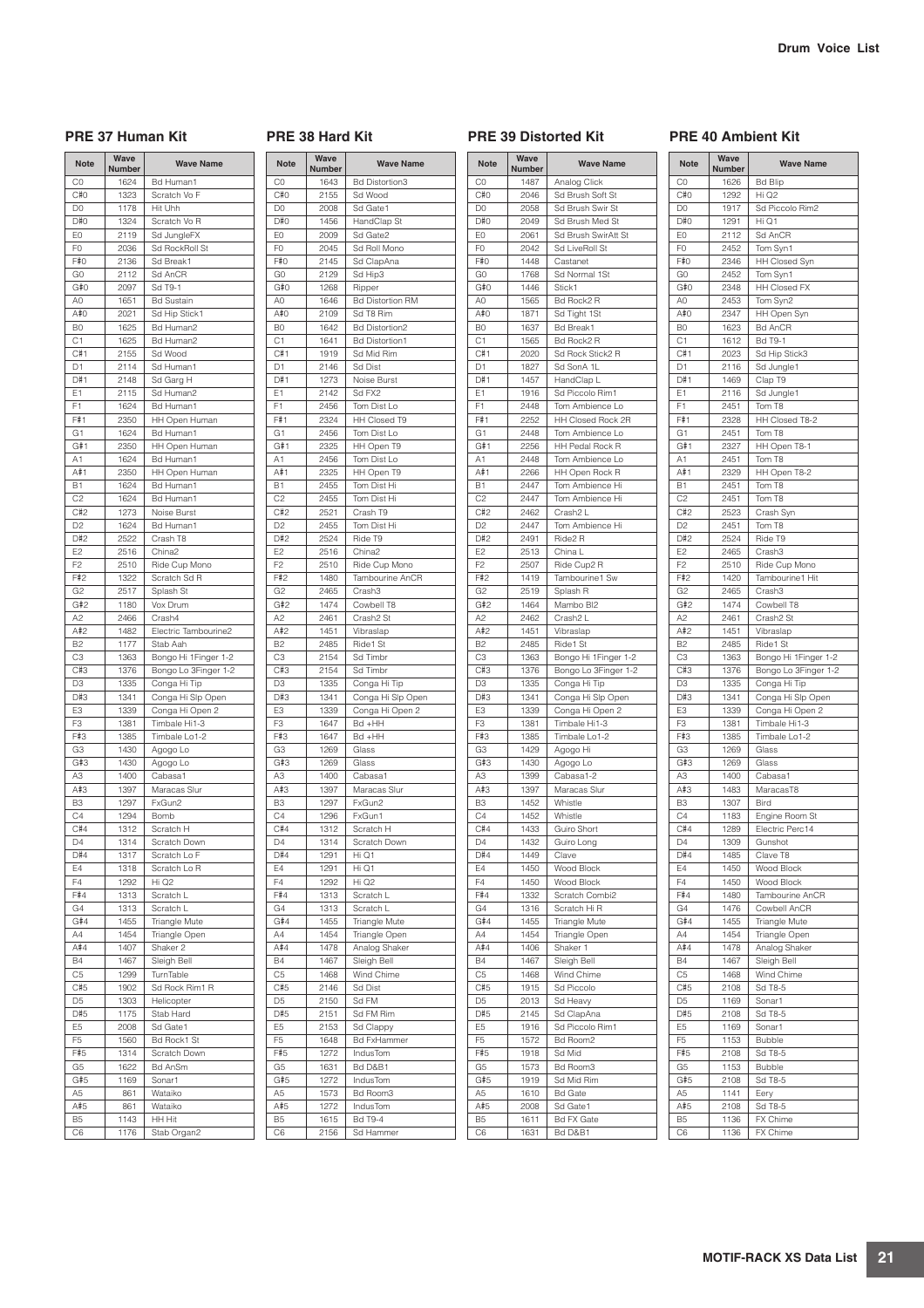**Note Wave** 

# PRE 41 Garage Kit PRE 42 Synth Pop Kit PRE 43 Orchestra Kit PRE 44 Drum Machines Kit

| <b>Note</b>      | Wave<br>Number | <b>Wave Name</b>          | N              |
|------------------|----------------|---------------------------|----------------|
| C <sub>0</sub>   | 1653           | <b>Bd Hard Long</b>       | C              |
| C#O              | 1612           | <b>Bd T9-1</b>            | C              |
| D <sub>0</sub>   | 1658           | <b>Bd Slimy</b>           | D <sub>(</sub> |
| D#0              | 1655           | <b>Bd AnaHard</b>         | D:             |
| E <sub>0</sub>   | 1644           | <b>Bd Distortion4</b>     | E0             |
| F <sub>0</sub>   | 1665           | Bd ElecComp3              | FC             |
| F#0              | 1635           | <b>Bd Hip Deep</b>        | Fŧ             |
| G0               | 1648           | <b>Bd FxHammer</b>        | G              |
| G#O              | 1614           | <b>Bd T9-3</b>            | G              |
| A0               | 1621           | <b>Bd T8-3</b>            | A(             |
| A#0              | 1651           | <b>Bd Sustain</b>         | A              |
| B <sub>0</sub>   | 1634           | Bd R&B2                   | B <sub>(</sub> |
| C1               | 1616           | Bd T9 Hd1                 | С              |
| C#1              | 1658           | <b>Bd Slimy</b>           | C              |
| D <sub>1</sub>   | 2104           | Sd T8-1                   | D              |
| D#1              | 2109           | Sd T8 Rim                 | D:             |
| E1               | 2153           | Sd Clappy                 | E.             |
| F <sub>1</sub>   | 1841           | Sd Blues 3St              | F1             |
| F#1              | 2212           | HH Open 2St               | Fŧ             |
| G1               | 2328           | HH Closed T8-2            | G              |
| G#1              | 2212           | HH Open 2St               | G              |
| Α1<br>A#1        | 2329           | HH Open T8-2              | А.<br>A        |
| <b>B1</b>        | 2212<br>2329   | HH Open 2St               | B.             |
| C <sub>2</sub>   | 1470           | HH Open T8-2<br>Clap AnSm | C.             |
| C#2              | 2461           | Crash <sub>2</sub> St     | C              |
| D <sub>2</sub>   | 2521           | Crash T9                  | D:             |
| D#2              | 2485           | Ride1 St                  | D:             |
| E <sub>2</sub>   | 2524           | Ride T9                   | E              |
| F <sub>2</sub>   | 1487           | Analog Click              | F2             |
| F#2              | 1485           | Clave T8                  | Fŧ             |
| G <sub>2</sub>   | 1470           | Clap AnSm                 | G.             |
| G#2              | 1469           | Clap T9                   | G              |
| A2               | 1478           | Analog Shaker             | A.             |
| A#2              | 1473           | Conga T8                  | A              |
| B <sub>2</sub>   | 1473           | Conga T8                  | B.             |
| C <sub>3</sub>   | 2112           | Sd AnCR                   | C.             |
| C#3              | 2036           | Sd RockRoll St            | C              |
| D <sub>3</sub>   | 1429           | Agogo Hi                  | D.             |
| D#3              | 2515           | China RL                  | D:             |
| E <sub>3</sub>   | 1292           | Hi Q2                     | E              |
| F <sub>3</sub>   | 1291           | Hi Q1                     | F3             |
| F#3              | 1275           | Zap2                      | Fŧ             |
| G3               | 1274           | Zap1                      | G.             |
| G#3              | 1275           | Zap2                      | G              |
| A3               | 1301           | Door Squeak               | A.             |
| A#3              | 1333           | Scratch Combi3            | A              |
| B <sub>3</sub>   | 2604           | AcousticGtr FX27 St       | B.             |
| C <sub>4</sub>   | 335            | Play FX Mix               | C.             |
| C#4              | 1315           | Scratch Hi F              | C              |
| $\Box$ 4         | 44             | <b>Brite Piano</b>        | D.             |
| D#4              | 44             | <b>Brite Piano</b>        | D:             |
| E4               | 44             | <b>Brite Piano</b>        | E              |
| F4               | 1164           | Resonance X-Fade          | F              |
| F#4              | 1169           | Sonar1                    | Fŧ             |
| G4               | 1180           | Vox Drum                  | G.             |
| G#4              | 1180           | Vox Drum                  | G              |
| A4               | 1180           | Vox Drum                  | A              |
| A#4<br><b>B4</b> | 2347           | HH Open Syn               | A              |
| C <sub>5</sub>   | 2346<br>1044   | HH Closed Syn<br>Tri Wave | B٠<br>C.       |
| C#5              | 1044           | Tri Wave                  | C              |
| D <sub>5</sub>   | 1044           | Tri Wave                  | D.             |
| D#5              | 1044           | Tri Wave                  | D:             |
| E <sub>5</sub>   | 1044           | Tri Wave                  | E              |
| F <sub>5</sub>   | 1044           | Tri Wave                  | F5             |
| F#5              | 1044           | Tri Wave                  | Fŧ             |
| G5               | 1044           | Tri Wave                  | G.             |
| G#5              | 1044           | Tri Wave                  | G              |
| A5               | 1044           | Tri Wave                  | A.             |
| A#5              | 1044           | Tri Wave                  | A              |
| B <sub>5</sub>   | 1044           | Tri Wave                  | B.             |
| C6               | 1044           | Tri Wave                  | C              |
|                  |                |                           |                |

| <b>Note</b>    | Wave<br>Number | <b>Wave Name</b>                  |
|----------------|----------------|-----------------------------------|
| C0             | 1679           | Bd HipHop8                        |
| C#0            | 1612           | <b>Bd T9-1</b>                    |
| D0             | 1626           | <b>Bd Blip</b>                    |
| D#0            | 1640           | <b>Bd Break Hard</b>              |
| E <sub>0</sub> | 1666           | <b>Bd ElecFX1</b>                 |
| F0             | 1668           | <b>Bd ElecGate</b>                |
| F#0            | 1667           | <b>Bd ElecFX2</b>                 |
| G0             | 1642           | <b>Bd Distortion2</b>             |
| G#0            | 1657           | <b>Bd ThickSkin</b>               |
| A0             | 1664           | <b>Bd ElecComp2</b>               |
| A#O            | 1660           | Bd Elec2                          |
| B0             | 1669           | <b>Bd ElecClick</b>               |
| С1             | 1669           | <b>Bd ElecClick</b>               |
| C#1            | 2103           | Sd T9Rim                          |
| D1             | 2096           | Sd Elec12                         |
| D#1            | 1469           | Clap T9                           |
| E1             | 2092           | Sd Elec8                          |
| F1<br>F#1      | 2450           | Tom T9 Lo                         |
| G1             | 2324<br>2450   | HH Closed T9<br>Tom T9 Lo         |
|                |                |                                   |
| G#1<br>A1      | 2325<br>2450   | HH Open T9<br>Tom T9 Lo           |
| A#1            | 2325           | HH Open T9                        |
| B1             | 2449           | Tom T9 Hi                         |
| C2             | 2449           | Tom T9 Hi                         |
| C#2            | 2521           | Crash T9                          |
| D2             | 2449           | Tom T9 Hi                         |
| D#2            | 2524           | Ride T9                           |
| F <sub>2</sub> | 2521           | Crash T9                          |
| F <sub>2</sub> | 2524           | Ride T9                           |
| F#2            | 1482           | Electric Tambourine2              |
| G <sub>2</sub> | 2521           | Crash T9                          |
| G#2            | 1477           | Electric Cowbell                  |
| A2             | 2521           | Crash T9                          |
| A#2            | 1481           | Electric Tambourine1              |
| B2             | 2524           | Ride T9                           |
| C3             | 1280           | Electric Perc5                    |
| C#3            | 1279           | Electric Perc4                    |
| D <sub>3</sub> | 1287           | Electric Perc12                   |
| D#3            | 1281           | Electric Perc6                    |
| E3             | 1276           | Electric Perc1                    |
| F3             | 1270           | Bell FX1                          |
| F#3            | 1271           | Bell FX2                          |
| G3             | 1329           | Scratch Attack                    |
| G#3            | 1330           | Scratch R&B                       |
| A3             | 1399           | Cabasa1-2                         |
| A#3            | 1397           | Maracas Slur                      |
| B3             | 1289           | Electric Perc14                   |
| C4             | 1290           | Electric Perc15                   |
| C#4            | 1410           | Shaker Hip2                       |
| D <sub>4</sub> | 1278           | Electric Perc3                    |
| D#4<br>E4      | 1282           | Electric Perc/<br>Electric Perc8  |
| F4             | 1283<br>1284   |                                   |
| F#4            | 1285           | Electric Perc9<br>Electric Perc10 |
| G4             | 1288           | Electric Perc13                   |
| G#4            | 1455           | <b>Triangle Mute</b>              |
| A4             | 1454           | Triangle Open                     |
| A#4            | 1484           | Electric Maracas                  |
| B4             | 1486           | Electric Triangle                 |
| C <sub>5</sub> | 1286           | Electric Perc11                   |
| C#5            | 2085           | Sd Elec1                          |
| D <sub>5</sub> | 2093           | Sd Elec9                          |
| D#5            | 2094           | Sd Elec10                         |
| E <sub>5</sub> | 2095           | Sd Elec11                         |
| F5             | 2086           | Sd Elec2                          |
| F#5            | 2087           | Sd Elec3                          |
| G5             | 2088           | Sd Elec4                          |
| G#5            | 2089           | Sd Elec5                          |
| A5             | 2090           | Sd Elec6                          |
| A#5            | 2091           | Sd Elec7                          |
| B5             | 1471           | Electric Clap1                    |
| C6             | 1472           | Electric Clap2                    |

| <b>Note</b>    | Number | <b>Wave Name</b>     |
|----------------|--------|----------------------|
| C <sub>0</sub> | 1487   | Analog Click         |
| C#O            | 2050   | Sd Brush Med L       |
| D <sub>0</sub> | 2060   | Sd Brush Swir R      |
| D#0            | 2050   | Sd Brush Med L       |
| E <sub>0</sub> | 2063   | Sd Brush SwirAtt R   |
| F <sub>0</sub> | 2082   | Sd Orch Roll St      |
| F#0            | 1448   | Castanet             |
| G <sub>0</sub> | 2065   | Sd Orch1 S St        |
| G#0            | 1446   | Stick1               |
| A <sub>0</sub> | 1607   | Bd Gran Casa Mute St |
| A#O            | 2070   | Sd Orch1 H L         |
| B <sub>0</sub> | 1607   | Bd Gran Casa Mute St |
| C1             | 1604   | Bd Gran Casa Open St |
| C#1            | 2033   | Sd Closed Rim R      |
| D1             | 2066   | Sd Orch1 H St        |
| D#1            | 1456   | HandClap St          |
| E <sub>1</sub> | 2075   | Sd Orch2 H St        |
| F <sub>1</sub> | 137    | Timpani Sw St        |
| F#1            | 2174   | HH Closed 1-4St      |
| G1             | 137    | Timpani Sw St        |
| G#1            | 2199   | HH Pedal 1-3 R       |
| A1             | 137    | Timpani Sw St        |
| A#1            | 2210   | HH Open 1-2St        |
| <b>B1</b>      | 137    | Timpani Sw St        |
| C <sub>2</sub> | 137    | Timpani Sw St        |
| C#2            | 2479   | Hand Cymbal Open St  |
| D <sub>2</sub> | 137    | Timpani Sw St        |
| D#2            | 2485   | Ride1 St             |
| E <sub>2</sub> | 2512   | China St             |
| F <sub>2</sub> | 2493   | Ride Cup1 St         |
| F#2            | 1420   | Tambourine1 Hit      |
| G <sub>2</sub> | 2482   | Hand Cymbal Mute St  |
| G#2            | 1462   | Cowbell2             |
| A2             | 2457   | Crash1 St            |
| A#2            | 1451   | Vibraslap            |
| B <sub>2</sub> | 2489   | Ride2 St             |
| C <sub>3</sub> | 1363   | Bongo Hi 1Finger 1-2 |
| C#3            | 1376   | Bongo Lo 3Finger 1-2 |
| D <sub>3</sub> | 1335   | Conga Hi Tip         |
| D#3            | 1339   | Conga Hi Open 2      |
| E <sub>3</sub> | 1357   | Tumba Open           |
| F <sub>3</sub> | 1381   | Timbale Hi1-3        |
| F#3            | 1385   | Timbale Lo1-2        |
| G <sub>3</sub> | 1429   | Agogo Hi             |
| G#3            | 1430   | Agogo Lo             |
| A3             | 1399   | Cabasa1-2            |
| A#3            | 1397   | Maracas Slur         |
| B <sub>3</sub> | 1452   | Whistle              |
| C <sub>4</sub> | 1452   | Whistle              |
| C#4            | 1433   | Guiro Short          |
| D <sub>4</sub> | 1432   | Guiro Long           |
| D#4            | 1449   | Clave                |
| E4             | 1450   | Wood Block           |
| F4             | 1450   | Wood Block           |
| F#4            | 1362   | Cuica Hi             |
| G4             | 1361   | Cuica Lo             |
| G#4            | 1455   | Triangle Mute        |
| A4             | 1454   | Triangle Open        |
| A#4            | 1406   | Shaker 1             |
| <b>B4</b>      | 1467   | Sleigh Bell          |
| C <sub>5</sub> | 1468   | Wind Chime           |
| C#5            | 1450   | Wood Block           |
| D <sub>5</sub> | 1450   | Wood Block           |
| D#5            | 1450   | Wood Block           |
| E <sub>5</sub> | 1450   | Wood Block           |
| F <sub>5</sub> | 1450   | Wood Block           |
| F#5            | 1450   | Wood Block           |
| G5             | 1450   | Wood Block           |
| G#5            | 1450   | Wood Block           |
| A <sub>5</sub> | 1450   | Wood Block           |
| A#5            | 1450   | Wood Block           |
| B5             | 1450   | Wood Block           |
| C6             | 1450   | Wood Block           |

 $\overline{ }$ 

| <b>Note</b>           | Wave<br>Number | <b>Wave Name</b>             |
|-----------------------|----------------|------------------------------|
| C0                    | 1653           | <b>Bd Hard Long</b>          |
| C#0                   | 1652           | <b>Bd TekPower</b>           |
| D <sub>0</sub>        | 1645           | <b>Bd Distortion5</b>        |
| D#0                   | 1643           | <b>Bd Distortion3</b>        |
| E <sub>0</sub>        | 1641           | <b>Bd Distortion1</b>        |
| F <sub>0</sub>        | 1631           | Bd D&B1                      |
| F#0                   | 1626           | <b>Bd Blip</b>               |
| G0                    | 1622           | <b>Bd AnSm</b>               |
| G#0                   | 1620           | <b>Bd T8-2</b>               |
| A <sub>0</sub>        | 1621           | <b>Bd T8-3</b>               |
| A#O                   | 1618           | Bd T9 Hd3                    |
| B <sub>0</sub>        | 1613           | <b>Bd T9-2</b>               |
| C <sub>1</sub>        | 1614           | <b>Bd T9-3</b>               |
| C#1                   | 2103           | Sd T9Rim                     |
| D1                    | 2097           | Sd T9-1                      |
| D#1                   | 1469           | Clap T9                      |
| E <sub>1</sub>        | 2100           | Sd T9-4                      |
| F <sub>1</sub><br>F#1 | 2450<br>2324   | Tom T9 Lo<br>HH Closed T9    |
|                       |                | Tom T9 Lo                    |
| G1<br>G#1             | 2450<br>2325   | HH Open T9                   |
| A <sub>1</sub>        | 2450           | Tom T9 Lo                    |
| A#1                   | 2325           | HH Open T9                   |
| <b>B1</b>             | 2450           | Tom T9 Lo                    |
| C <sub>2</sub>        | 2450           | Tom T9 Lo                    |
| C#2                   | 2521           | Crash T9                     |
| D <sub>2</sub>        | 1473           | Conga T8                     |
| D#2                   | 2524           | Ride T9                      |
| E <sub>2</sub>        | 1473           | Conga T8                     |
| F <sub>2</sub>        | 1487           | Analog Click                 |
| F#2                   | 1485           | Clave T8                     |
| G <sub>2</sub>        | 1483           | MaracasT8                    |
| G#2                   | 1480           | Tambourine AnCR              |
| A2                    | 1478           | Analog Shaker                |
| A#2                   | 1474           | Cowbell T8                   |
| <b>B2</b>             | 1476           | Cowbell AnCR                 |
| C <sub>3</sub>        | 2104           | Sd T8-1                      |
| C#3                   | 2105           | Sd T8-2                      |
| D <sub>3</sub>        | 2106           | Sd T8-3                      |
| D#3                   | 2112           | Sd AnCR                      |
| E <sub>3</sub>        | 2116           | Sd Jungle1                   |
| F <sub>3</sub><br>F#3 | 2120<br>2127   | Sd D&B1                      |
| G3                    | 2124           | Sd Hip1<br>Sd R&B1           |
| G#3                   | 2126           | Sd R&B2                      |
| A3                    | 2127           | Sd Hip1                      |
| A#3                   | 2155           | Sd Wood                      |
| B <sub>3</sub>        | 2154           | Sd Timbr                     |
| C4                    | 2326           | HH Closed T8-1               |
| C#4                   | 2327           | HH Open T8-1                 |
| D4                    | 2328           | HH Closed 18-2               |
| D#4                   | 2329           | HH Open T8-2                 |
| E4                    | 2197           | HH Pedal 3 St                |
| F4                    | 2212           | HH Open 2St                  |
| F#4                   | 2212           | HH Open 2St                  |
| G4                    |                |                              |
|                       | 2344           | HH Closed Lo-Fi              |
| G#4                   | 2345           | HH Open Lo-Fi                |
| A4                    | 2346           | HH Closed Syn                |
| A#4                   | 2347           | HH Open Syn                  |
| <b>B4</b>             | 1478           | Analog Shaker                |
| C <sub>5</sub>        | 1479           | Tambourine RX5               |
| C#5                   | 1479           | Tambourine RX5               |
| D <sub>5</sub>        | 1477           | Electric Cowbell             |
| D#5                   | 1473           | Conga T8                     |
| E <sub>5</sub>        | 1486           | Electric Triangle            |
| F <sub>5</sub>        | 1485           | Clave T8                     |
| F#5                   | 1478           | Analog Shaker                |
| G5                    | 1471           | Electric Clap1               |
| G#5                   | 1472           | Electric Clap2               |
| A <sub>5</sub>        | 1480           | Tambourine AnCR              |
| A#5                   | 1474           | Cowbell T8                   |
| B <sub>5</sub><br>C6  | 1487<br>1475   | Analog Click<br>Cowbell RX11 |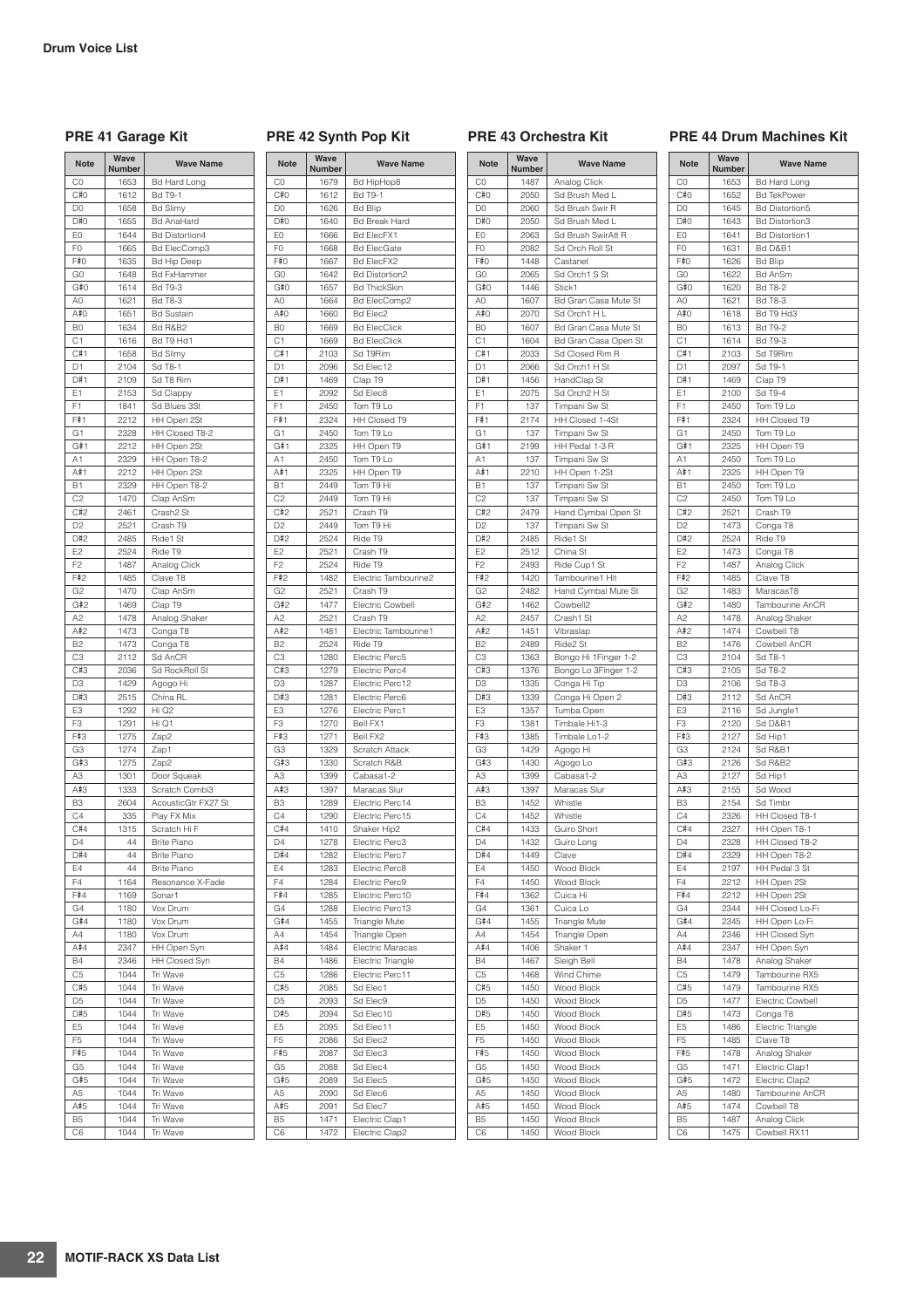### PRE 45 Rock Multiple Kits PRE 46 HipHop Multiple Kits PRE 47 Percussion Kit PRE 48 Latin Percussion Kit

| <b>Note</b>                      | Wave<br>Number | <b>Wave Name</b>               |
|----------------------------------|----------------|--------------------------------|
| C <sub>0</sub>                   | 1527           | Bd Normal St1-2                |
| C#O                              | 2015           | Sd Rock Stick1 St              |
| D <sub>0</sub>                   | 1903           | Sd Rock Open2 St               |
| D#0                              | 2036           | Sd RockRoll St                 |
| E0                               | 1894           | Sd Rock Open1 St               |
| F <sub>0</sub>                   | 2359           | Tom Low St                     |
| F#0                              | 2222           | HH Closed Foot St              |
| G <sub>0</sub>                   | 2359           | Tom Low St                     |
| G#O                              | 2197           | HH Pedal 3 St                  |
| A <sub>0</sub>                   | 2355           | Tom Mid St                     |
| A#0                              | 2212           | HH Open 2St                    |
| B <sub>0</sub>                   | 2351           | Tom Hi St                      |
| C <sub>1</sub>                   | 1563           | <b>Bd Rock2 St</b>             |
| C#1                              | 2015           | Sd Rock Stick1 St              |
| D <sub>1</sub>                   | 1903           | Sd Rock Open2 St               |
| D#1                              | 1456           | HandClap St                    |
| E <sub>1</sub>                   | 1906           | Sd Rock Mute2 St               |
| F <sub>1</sub>                   | 2375           | Tom Rock Low St                |
| F#1                              | 2234           | HH Closed Rock Sw St           |
| G1                               | 2375           | Tom Rock Low St                |
| G#1                              | 2246           | HH Pedal Rock Sw St            |
| A1                               | 2371           | Tom Rock Mid St                |
| A#1                              | 2258           | HH Open Rock Sw St             |
| <b>B1</b>                        | 2371           | Tom Rock Mid St                |
| C <sub>2</sub>                   | 2367           | Tom Rock Hi St                 |
| C#2                              | 2461           | Crash <sub>2</sub> St          |
| D <sub>2</sub>                   | 2367           | Tom Rock Hi St                 |
| D#2                              | 2485           | Ride1 St<br>China St           |
| E <sub>2</sub><br>F <sub>2</sub> | 2512<br>2493   |                                |
| F#2                              | 1419           | Ride Cup1 St<br>Tambourine1 Sw |
| G <sub>2</sub>                   | 2517           | Splash St                      |
| G#2                              | 1461           | Cowbell1                       |
| A <sub>2</sub>                   | 2461           | Crash <sub>2</sub> St          |
| A#2                              | 1406           | Shaker 1                       |
| B <sub>2</sub>                   | 2485           | Ride1 St                       |
| C <sub>3</sub>                   | 1560           | <b>Bd Rock1 St</b>             |
| C#3                              | 2018           | Sd Rock Stick2 St              |
| D <sub>3</sub>                   | 1894           | Sd Rock Open1 St               |
| D#3                              | 1469           | Clap T9                        |
| E <sub>3</sub>                   | 1897           | Sd Rock Mute1 St               |
| F <sub>3</sub>                   | 2375           | Tom Rock Low St                |
| F#3                              | 2234           | HH Closed Rock Sw St           |
| G <sub>3</sub>                   | 2375           | Tom Rock Low St                |
| G#3                              | 2254           | HH Pedal Rock St               |
| A3                               | 2371           | Tom Rock Mid St                |
| A#3                              | 2262           | HH Half Open Rock St           |
| B <sub>3</sub>                   | 2371           | Tom Rock Mid St                |
| C <sub>4</sub>                   | 2367           | Tom Rock Hi St                 |
| C#4                              | 2461           | Crash <sub>2</sub> St          |
| D <sub>4</sub>                   | 2367           | Tom Rock Hi St                 |
| D#4                              | 2490           | Ride2L                         |
| E4                               | 2512           | China St                       |
| F4                               | 2493           | Ride Cup1 St                   |
| F#4                              | 1420           | Tambourine1 Hit                |
| G4                               | 2517           | Splash St                      |
| G#4                              | 1464           | Mambo BI2                      |
| A4                               | 2461           | Crash <sub>2</sub> St          |
| A#4                              | 1413           | Shekere Down                   |
| <b>B4</b>                        | 2491           | Ride2 R                        |
| C <sub>5</sub>                   | 1536           | Bd Funk St1-2                  |
| C#5                              | 2015           | Sd Rock Stick1 St              |
| D <sub>5</sub>                   | 1900           | Sd Rock Rim1 St                |
| D#5                              | 1912           | Sd Rock Flam St                |
| E <sub>5</sub>                   | 1909           | Sd Rock Rim2 St                |
| F <sub>5</sub>                   | 2363           | Tom Floor St                   |
| F#5                              | 2178           | HH Closed 4St                  |
| G <sub>5</sub>                   | 2359           | Tom Low St                     |
| G#5                              | 2197           | HH Pedal 3 St                  |
| A <sub>5</sub>                   | 2355           | Tom Mid St                     |
| A#5                              | 2230           | HH Open2 St                    |
| B <sub>5</sub>                   | 2355           | Tom Mid St                     |
| C6                               | 2351           | Tom Hi St                      |

| <b>Note</b>           | Wave           | <b>Wave Name</b>                     |
|-----------------------|----------------|--------------------------------------|
| C0                    | Number<br>1621 | <b>Bd T8-3</b>                       |
| C#0                   | 2109           | Sd T8 Rim                            |
| D0                    | 2167           | Sd HipHop11                          |
| D#0                   | 1469           | Clap T9                              |
| E0                    | 2165           | Sd HipHop9                           |
| F0                    | 1621           | <b>Bd T8-3</b>                       |
| F#0                   | 2339           | <b>HH Closed Tek</b>                 |
| G0                    | 1621           | <b>Bd T8-3</b>                       |
| G#0<br>A0             | 2340           | HH Open Tek<br><b>Bd T8-3</b>        |
| A#O                   | 1621<br>2340   | HH Open Tek                          |
| B0                    | 1621           | <b>Bd T8-3</b>                       |
| С1                    | 1635           | <b>Bd Hip Deep</b>                   |
| C#1                   | 2024           | Sd Hip Stick4                        |
| D1                    | 2131           | Sd Hip Rim1                          |
| D#1                   | 1488           | HipHop clap1                         |
| Ε1                    | 2128           | Sd Hip2                              |
| F1                    | 2451           | Tom T8                               |
| F#1                   | 2328           | HH Closed T8-2                       |
| G1<br>G#1             | 2451<br>2332   | Tom T8<br><b>HH Open AnCR</b>        |
| A1                    | 2451           | Tom T8                               |
| A#1                   | 2327           | HH Open T8-1                         |
| B1                    | 2451           | Tom T8                               |
| C2                    | 2451           | Tom T8                               |
| C#2                   | 2521           | Crash T9                             |
| D <sub>2</sub>        | 2451           | Tom T8                               |
| D#2                   | 2523           | Crash Syn                            |
| E <sub>2</sub>        | 2523           | Crash Syn                            |
| F <sub>2</sub><br>F#2 | 2522           | Crash T8                             |
| G2                    | 1479<br>2519   | Tambourine RX5<br>Splash R           |
| G#2                   | 1474           | Cowbell T8                           |
| A2                    | 2521           | Crash T9                             |
| A#2                   | 1476           | Cowbell AnCR                         |
| B <sub>2</sub>        | 2524           | Ride T9                              |
| CЗ                    | 1635           | <b>Bd Hip Deep</b>                   |
| C#3                   | 2025           | Sd Hip Stick5                        |
| D3                    | 2132           | Sd Hip Rim2                          |
| D#3                   | 1489           | HipHop clap2                         |
| E3<br>F3              | 2127<br>2450   | Sd Hip1<br>Tom T9 Lo                 |
| F#3                   | 2330           | <b>HH Closed RX5</b>                 |
| G3                    | 2450           | Tom T9 Lo                            |
| G#3                   | 2331           | <b>HH Closed AnCR</b>                |
| ΑЗ                    | 2450           | Tom T9 Lo                            |
| A#3                   | 2329           | HH Open T8-2                         |
| B3                    | 2450           | Tom T9 Lo                            |
| C4                    | 2449           | Tom T9 Hi                            |
| C#4                   | 2463<br>2449   | Crash <sub>2</sub> R<br>Tom T9 Hi    |
| D4<br>D#4             | 2522           | Crash T8                             |
| E4                    | 2523           | Crash Syn                            |
| F4                    | 2522           | Crash T8                             |
| F#4                   | 1420           | Tambourine1 Hit                      |
| G4                    | 2514           | China R                              |
| G#4                   | 1475           | Cowbell RX11                         |
| A4                    | 2462           | Crash2 L                             |
| A#4                   | 1461           | Cowbell1                             |
| B4                    | 2491           | Ride2 <sub>R</sub>                   |
| C5<br>C#5             | 1635<br>2171   | <b>Bd Hip Deep</b><br>Sd HipHop Rim4 |
| D <sub>5</sub>        | 2160           | Sd HipHop2                           |
| D#5                   | 1489           | HipHop clap2                         |
| E5                    | 2135           | Sd Hip Rim5                          |
| F5                    | 2456           | Tom Dist Lo                          |
| F#5                   | 2341           | <b>HH Closed Hip</b>                 |
| G5                    | 2456           | Tom Dist Lo                          |
| G#5                   | 2342           | <b>HH Pedal Hip</b>                  |
| A5                    | 2455           | Tom Dist Hi                          |
| A#5                   | 2343           | HH Open Hip                          |
| B5                    | 2455           | Tom Dist Hi                          |
| C6                    | 2455           | Tom Dist Hi                          |

|                             | Wave         |                            |
|-----------------------------|--------------|----------------------------|
| <b>Note</b>                 | Number       | <b>Wave Name</b>           |
| C <sub>0</sub>              | 861          | Wataiko                    |
| C#O                         | 886          | Udo High                   |
| D <sub>0</sub>              | 864          | Djembe Open                |
| D#0                         | 1353         | Quinto1 Open               |
| E <sub>0</sub>              | 887          | Udo Low                    |
| F <sub>0</sub>              | 885          | Udo Finger                 |
| F#0                         | 886          | Udo High                   |
| G <sub>0</sub><br>G#0       | 866<br>1426  | Tabla Bya<br>Tmbourim Open |
| A <sub>0</sub>              | 868          | Tabla Mute                 |
| A#0                         | 867          | Tabla Nah                  |
| B <sub>0</sub>              | 868          | Tabla Mute                 |
| C1                          | 137          | Timpani Sw St              |
| C#1                         | 1178         | Hit Uhh                    |
| D <sub>1</sub>              | 1363         | Bongo Hi 1Finger 1-2       |
| D#1                         | 1469         | Clap T9                    |
| E1                          | 1455         | Triangle Mute              |
| F <sub>1</sub>              | 1454         | Triangle Open              |
| F#1                         | 1448         | Castanet                   |
| G1<br>G#1                   | 1448<br>1448 | Castanet                   |
| A1                          | 1432         | Castanet<br>Guiro Long     |
| A#1                         | 1434         | Guiro Swp                  |
| <b>B1</b>                   | 1433         | Guiro Short                |
| C <sub>2</sub>              | 1451         | Vibraslap                  |
| C#2                         | 1449         | Clave                      |
| D <sub>2</sub>              | 1485         | Clave T8                   |
| D#2                         | 1361         | Cuica Lo                   |
| F <sub>2</sub>              | 1362         | Cuica Hi                   |
| F <sub>2</sub>              | 1385         | Timbale Lo1-2              |
| F#2                         | 1450         | Wood Block                 |
| G <sub>2</sub>              | 1387         | Timbale Lo <sub>2</sub>    |
| G#2                         | 1450         | Wood Block                 |
| A <sub>2</sub><br>A#2       | 1381<br>1466 | Timbale Hi1-3<br>ChaCha    |
| B <sub>2</sub>              | 1383         | Timbale Hi2                |
| C <sub>3</sub>              | 1390         | Timbale Paila L            |
| C#3                         | 1390         | Timbale Paila L            |
| D <sub>3</sub>              | 1389         | Timbale Paila H            |
| D#3                         | 1463         | Mambo BI1                  |
| E <sub>3</sub>              | 1376         | Bongo Lo 3Finger 1-2       |
| F <sub>3</sub>              | 1376         | Bongo Lo 3Finger 1-2       |
| F#3                         | 1459         | Handbell L                 |
| G <sub>3</sub>              | 1363         | Bongo Hi 1Finger 1-2       |
| G#3                         | 1460         | Handbell H                 |
| A3<br>A#3                   | 1363<br>1430 | Bongo Hi 1Finger 1-2       |
| B <sub>3</sub>              | 1429         | Agogo Lo<br>Agogo Hi       |
| C <sub>4</sub>              | 1336         | Conga Hi Heel              |
| C#4                         | 1335         | Conga Hi Tip               |
| D <sub>4</sub>              | 1358         | Tumba Slap                 |
| D#4                         | 1397         | Maracas Slur               |
| E4                          | 1357         | Tumba Open                 |
| F4                          | 1336         | Conga Hi Heel              |
| F#4                         | 1335         | Conga Hi Tip               |
| G4                          | 1341         | Conga Hi Slp Open          |
| G#4                         | 1406         | Shaker 1                   |
| A4                          | 1339         | Conga Hi Open 2            |
| A#4                         | 1400         | Cabasa1                    |
| <b>B4</b><br>C <sub>5</sub> | 1399<br>1336 | Cabasa1-2<br>Conga Hi Heel |
| C#5                         | 1335         | Conga Hi Tip               |
| D <sub>5</sub>              | 1354         | Quinto1 Slap               |
| D#5                         | 1406         | Shaker 1                   |
| E <sub>5</sub>              | 1355         | Quinto2 Open               |
| F <sub>5</sub>              | 1402         | Caxixi1-2                  |
| F#5                         | 1421         | Tambourine1 Shake          |
| G <sub>5</sub>              | 1420         | Tambourine1 Hit            |
| G#5                         | 1419         | Tambourine1 Sw             |
| A <sub>5</sub>              | 1420         | Tambourine1 Hit            |
| A#5                         | 1467         | Sleigh Bell                |
| <b>B5</b>                   | 1452         | Whistle                    |
| C6                          | 1452         | Whistle                    |

| <b>Note</b>                      | Wave<br>Number | <b>Wave Name</b>               |
|----------------------------------|----------------|--------------------------------|
| C <sub>0</sub>                   | 1554           | Bd L Son St                    |
| C#0                              | 2018           | Sd Rock Stick2 St              |
| D <sub>0</sub>                   | 1785           | Sd Funk St1/3                  |
| D#0                              | 2461           | Crash <sub>2</sub> St          |
| E <sub>0</sub>                   | 2517           | Splash St                      |
| F <sub>0</sub>                   | 2359           | Tom Low St                     |
| F#0                              | 2174           | HH Closed 1-4St                |
| G <sub>0</sub>                   | 2359           | Tom Low St                     |
| G#0<br>A <sub>0</sub>            | 2197<br>2355   | HH Pedal 3 St<br>Tom Mid St    |
| A#O                              | 2212           | HH Open 2St                    |
| B <sub>0</sub>                   | 2351           | Tom Hi St                      |
| C <sub>1</sub>                   | 1335           | Conga Hi Tip                   |
| C#1                              | 1336           | Conga Hi Heel                  |
| D1                               | 1358           | Tumba Slap                     |
| D#1                              | 1449           | Clave                          |
| E <sub>1</sub>                   | 1357           | Tumba Open                     |
| F <sub>1</sub>                   | 1335           | Conga Hi Tip                   |
| F#1                              | 1336           | Conga Hi Heel                  |
| G <sub>1</sub>                   | 1341           | Conga Hi Slp Open              |
| G#1<br>A1                        | 1459<br>1339   | Handbell L<br>Conga Hi Open 2  |
| A#1                              | 1460           | Handbell H                     |
| <b>B1</b>                        | 1463           | Mambo BI1                      |
| C <sub>2</sub>                   | 1335           | Conga Hi Tip                   |
| C#2                              | 1336           | Conga Hi Heel                  |
| D <sub>2</sub>                   | 1354           | Quinto1 Slap                   |
| D#2                              | 1466           | ChaCha                         |
| E <sub>2</sub>                   | 1353           | Quinto1 Open                   |
| F <sub>2</sub>                   | 1376           | Bongo Lo 3Finger 1-2           |
| F#2                              | 1363           | Bongo Hi 1Finger 1-2           |
| G <sub>2</sub>                   | 1366           | Bongo Hi 3Finger 1-2           |
| G#2                              | 1386           | Timbale Lo1                    |
| A <sub>2</sub>                   | 1390           | Timbale Paila L                |
| A#2<br>B <sub>2</sub>            | 1382           | Timbale Hi1<br>Timbale Paila H |
| C <sub>3</sub>                   | 1389<br>1450   | Wood Block                     |
| C#3                              | 1450           | Wood Block                     |
| D <sub>3</sub>                   | 1413           | Shekere Down                   |
| D#3                              | 1414           | Shekere Up                     |
| E <sub>3</sub>                   | 1415           | Shekere Sap                    |
| F <sub>3</sub>                   | 1397           | Maracas Slur                   |
| F#3                              | 1398           | Maracas Staccato               |
| G <sub>3</sub>                   | 1432           | Guiro Long                     |
| G#3                              | 1434           | Guiro Swp                      |
| A3                               | 1433           | Guiro Short                    |
| A#3                              | 1440<br>1439   | Surdo Mute<br>Surdo Open       |
| B <sub>3</sub><br>C <sub>4</sub> | 1424           | Pandeiro Tip                   |
| C#4                              | 1425           | Pandeiro Heel                  |
| D <sub>4</sub>                   | 1423           | Pandeiro Thump                 |
| D#4                              | 1422           | Pandeiro Open                  |
| E4                               | 1427           | Tmbourim Finger                |
| F4                               | 1426           | Tmbourim Open                  |
| F#4                              | 1428           | Tmbourim Mute                  |
| G4                               | 1431           | Agogo Lo Tap                   |
| G#4                              | 1430           | Agogo Lo                       |
| A4                               | 1429           | Agogo Hi                       |
| A#4                              | 1454<br>1455   | Triangle Open                  |
| <b>B4</b><br>C <sub>5</sub>      | 1407           | Triangle Mute<br>Shaker 2      |
| C#5                              | 1406           | Shaker 1                       |
| D <sub>5</sub>                   | 1408           | Shaker 3                       |
| D#5                              | 1400           | Cabasa1                        |
| E <sub>5</sub>                   | 1401           | Cabasa2                        |
| F <sub>5</sub>                   | 1403           | Caxixi1                        |
| F#5                              | 1404           | Caxixi2                        |
| G <sub>5</sub>                   | 1361           | Cuica Lo                       |
| G#5                              | 1362           | Cuica Hi                       |
| A5                               | 1452           | Whistle                        |
| A#5                              | 1452           | Whistle                        |
| B <sub>5</sub>                   | 1451           | Vibraslap                      |
| C6                               | 1468           | Wind Chime                     |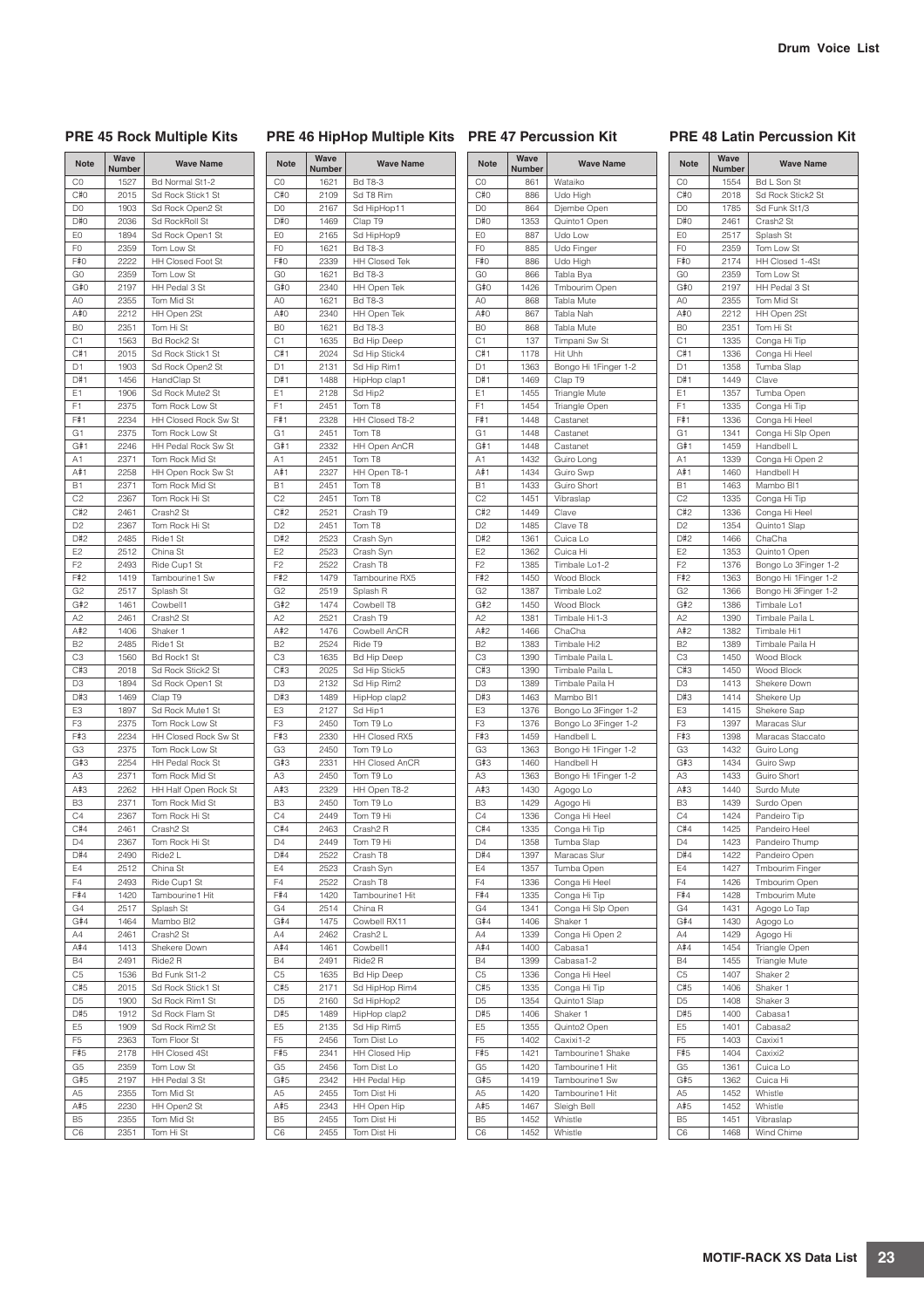### **PRE 49 Guitar/Bass FX Kit PRE 50 Wacko Kit PRE 51 Wood Bits Kit PRE 52 Metal Bits Kit**

| <b>Note</b>    | Wave         | <b>Wave Name</b>                           | <b>Note</b>           | Wave       | <b>Wave Na</b>       |
|----------------|--------------|--------------------------------------------|-----------------------|------------|----------------------|
|                | Number       |                                            |                       | Number     |                      |
| C0             | 2644         | Acoustic Bass FX06                         | C <sub>0</sub>        | 2648       | Electric Bass F      |
| C#O            | 2644         | Acoustic Bass FX06                         | C#O                   | 1275       | Zap2                 |
| D0             | 335          | Play FX Mix                                | D <sub>0</sub>        | 2336       | HH Pedal D&B         |
| D#0            | 334          | Power Chord Mono                           | D#0                   | 1457       | HandClap L           |
| EΟ             | 334          | Power Chord Mono                           | E <sub>0</sub>        | 1323       | Scratch Vo F         |
| F0             | 2639         | Acoustic Bass FX01                         | F <sub>0</sub>        | 1272       | IndusTom             |
| F#0            | 2529         | AcousticGtr FX02 St                        | F#0                   | 2155       | Sd Wood              |
| G0             | 2652         | Electric Bass FX 05                        | G <sub>0</sub>        | 1272       | IndusTom             |
| G#0            | 2663         | Electric Bass FX 16                        | G#0                   | 2145       | Sd ClapAna           |
| A0             | 2648         | Electric Bass FX 01                        | A0                    | 1272       | IndusTom             |
| A#O            | 2621         | ElectricGtr FX06                           | A#0                   | 2151       | Sd FM Rim            |
| B0             | 2664         | Electric Bass FX 17                        | B <sub>0</sub>        | 1611       | <b>Bd FX Gate</b>    |
| C1             | 2651         | Electric Bass FX 04                        | C1                    | 1648       | <b>Bd FxHammer</b>   |
| C#1            | 2657         | Electric Bass FX 10                        | C#1                   | 1341       | Conga Hi Slp (       |
| D1             | 335          | Play FX Mix                                | D <sub>1</sub>        | 2150       | Sd FM                |
| D#1            | 2658         | Electric Bass FX 11                        | D#1                   | 1457       | HandClap L           |
| Ε1             | 335          | Play FX Mix                                | E1                    | 2154       | Sd Timbr             |
| F1             | 2665         | Electric Bass FX 18                        | F <sub>1</sub>        | 2453       | Tom Syn2             |
| F#1            | 2663         | Electric Bass FX 16                        | F#1                   | 2346       | HH Closed Syr        |
| G1             | 2665         | Electric Bass FX 18                        | G1                    | 2453       | Tom Syn2             |
| G#1            | 2664         | Electric Bass FX 17                        | G#1                   | 2347       | HH Open Syn          |
| Α1             | 2665         | Electric Bass FX 18                        | A1                    | 2453       | Tom Syn2             |
| A#1            | 2628         | ElectricGtr FX13                           | A#1                   | 2347       | HH Open Syn          |
| Β1             | 2665         | Electric Bass FX 18                        | <b>B1</b>             | 2453       | Tom Syn2             |
| C2             | 2665         | Electric Bass FX 18                        | C <sub>2</sub>        | 2453       | Tom Syn2             |
| C#2            | 2610         | AcousticGtr FX29 St                        | C#2                   | 2271       | HH Open Mon          |
| D2             | 2665         | Electric Bass FX 18                        | D <sub>2</sub>        | 1169       | Sonar1               |
| D#2            | 2658         | Electric Bass FX 11                        | D#2                   | 2327       | HH Open T8-1         |
| E2             | 2610         | AcousticGtr FX29 St                        | E <sub>2</sub>        | 2271       | HH Open Mon          |
| F <sub>2</sub> | 2658         | Electric Bass FX 11                        | F <sub>2</sub>        | 2506       | Ride Cup2 L          |
| F#2            | 2657         | Electric Bass FX 10                        | F#2                   | 1467       | Sleigh Bell          |
| G2             | 2610         | AcousticGtr FX29 St                        | G <sub>2</sub>        | 2329       | HH Open T8-2         |
| G#2            | 335          | Play FX Mix                                | G#2                   | 1164       | Resonance X-I        |
| А2             | 2610         | AcousticGtr FX29 St                        | A <sub>2</sub>        | 2462       | Crash2 L             |
| A#2            | 2660         | Electric Bass FX 13                        | A#2                   | 1311       | RainLoop             |
| <b>B2</b>      | 2658         | Electric Bass FX 11                        | B <sub>2</sub>        | 2507       | Ride Cup2 R          |
| CЗ<br>C#3      | 2657         | Electric Bass FX 10                        | C <sub>3</sub>        | 1151       | AirHose L            |
|                | 2657         | Electric Bass FX 10                        | C#3                   | 1151       | AirHose L            |
| D3<br>D#3      | 2649<br>2655 | Electric Bass FX 02<br>Electric Bass FX 08 | D <sub>3</sub><br>D#3 | 886<br>991 | Udo High<br>Mg Bass2 |
| E3             | 2665         | Electric Bass FX 18                        | E <sub>3</sub>        | 993        | Mg Bass3             |
| F3             | 2647         | Acoustic Bass FX09                         | F <sub>3</sub>        | 2644       | <b>Acoustic Bass</b> |
| F#3            | 2647         | Acoustic Bass FX09                         | F#3                   | 2644       | <b>Acoustic Bass</b> |
| G3             | 2645         | Acoustic Bass FX07                         | G <sub>3</sub>        | 1430       | Agogo Lo             |
| G#3            | 2645         | Acoustic Bass FX07                         | G#3                   | 1430       | Agogo Lo             |
| AЗ             | 2644         | Acoustic Bass FX06                         | A3                    | 2350       | HH Open Hum          |
| А#З            | 2647         | Acoustic Bass FX09                         | A#3                   | 1293       | Vox Hit Rev          |
| B3             | 335          | Play FX Mix                                | B <sub>3</sub>        | 1291       | Hi Q1                |
| C4             | 335          | Play FX Mix                                | C <sub>4</sub>        | 1291       | Hi Q1                |
| C#4            | 2669         | Electric Bass FX 22                        | C#4                   | 1166       | LFO Seq              |
| D4             | 2541         | AcousticGtr FX06 St                        | D <sub>4</sub>        | 1166       | <b>LFO</b> Seq       |
| D#4            | 2663         | Electric Bass FX 16                        | D#4                   | 1137       | BellAir              |
| E4             | 2663         | Electric Bass FX 16                        | E4                    | 1143       | HH Hit               |
| F4             | 2650         | Electric Bass FX 03                        | F <sub>4</sub>        | 1143       | HH Hit               |
| F#4            | 335          | Play FX Mix                                | F#4                   | 1158       | Ooh Feedback         |
| G4             | 335          | Play FX Mix                                | G4                    | 1158       | Ooh Feedback         |
| G#4            | 2658         | Electric Bass FX 11                        | G#4                   | 1161       | Mind Bell            |
| Α4             | 2664         | Electric Bass FX 17                        | A4                    | 1269       | Glass                |
| A#4            | 2529         | AcousticGtr FX02 St                        | A#4                   | 1154       | Swarm                |
| Β4             | 2661         | Electric Bass FX 14                        | <b>B4</b>             | 1297       | FxGun2               |
| C5             | 2636         | ElectricGtr FX21                           | C5                    | 1155       | Lektronica           |
| C#5            | 2635         | ElectricGtr FX20                           | C#5                   | 335        | Play FX Mix          |
| D5             | 2634         | ElectricGtr FX19                           | D <sub>5</sub>        | 1309       | Gunshot              |
| D#5            | 335          | Play FX Mix                                | D#5                   | 1300       | Police               |
| E5             | 335          | Play FX Mix                                | E <sub>5</sub>        | 1268       | Ripper               |
| F5             | 335          | Play FX Mix                                | F <sub>5</sub>        | 335        | Play FX Mix          |
| F#5            | 335          | Play FX Mix                                | F#5                   | 1295       | <b>Tape Rewind</b>   |
| G5             | 385          | Electric Bass FX                           | G <sub>5</sub>        | 1296       | FxGun1               |
| G#5            | 2669         | Electric Bass FX 22                        | G#5                   | 1294       | Bomb                 |
| А5             | 2652         | Electric Bass FX 05                        | A5                    | 1275       | Zap2                 |
| A#5            | 2662         | Electric Bass FX 15                        | A#5                   | 1273       | Noise Burst          |
| В5             | 385          | Electric Bass FX                           | B <sub>5</sub>        | 1174       | Stab Giant           |
| C6             | 2666         | Electric Bass FX 19                        | C6                    | 1173       | Stab Orchestra       |

| <b>Note</b>          | Wave<br>Number | <b>Wave Name</b>                  | <b>Note</b>           |
|----------------------|----------------|-----------------------------------|-----------------------|
| C0                   | 2648           | Electric Bass FX 01               | C <sub>0</sub>        |
| C#0                  | 1275           | Zap2                              | C#0                   |
| D <sub>0</sub>       | 2336           | HH Pedal D&B                      | D <sub>0</sub>        |
| D#0                  | 1457           | HandClap L                        | D#0                   |
| E <sub>0</sub><br>F0 | 1323<br>1272   | Scratch Vo F<br>IndusTom          | E0<br>F <sub>0</sub>  |
| F#0                  | 2155           | Sd Wood                           | F#0                   |
| G0                   | 1272           | IndusTom                          | G <sub>0</sub>        |
| G#0                  | 2145           | Sd ClapAna                        | G#0                   |
| A0                   | 1272           | IndusTom                          | A <sub>0</sub>        |
| A#O                  | 2151           | Sd FM Rim                         | A#O                   |
| B <sub>0</sub>       | 1611           | <b>Bd FX Gate</b>                 | B <sub>0</sub>        |
| С1                   | 1648           | <b>Bd FxHammer</b>                | C1                    |
| C#1                  | 1341           | Conga Hi Slp Open                 | C#1                   |
| D1<br>D#1            | 2150<br>1457   | Sd FM<br>HandClap L               | D1<br>D#1             |
| E <sub>1</sub>       | 2154           | Sd Timbr                          | E <sub>1</sub>        |
| F <sub>1</sub>       | 2453           | Tom Syn2                          | F <sub>1</sub>        |
| F#1                  | 2346           | <b>HH Closed Syn</b>              | F#1                   |
| G1                   | 2453           | Tom Syn2                          | G1                    |
| G#1                  | 2347           | HH Open Syn                       | G#1                   |
| A1                   | 2453           | Tom Syn2                          | A1                    |
| A#1                  | 2347           | HH Open Syn                       | A#1                   |
| B1                   | 2453           | Tom Syn2                          | <b>B1</b>             |
| C2<br>C#2            | 2453<br>2271   | Tom Syn2                          | C <sub>2</sub><br>C#2 |
| D2                   | 1169           | HH Open Mono<br>Sonar1            | D <sub>2</sub>        |
| D#2                  | 2327           | HH Open T8-1                      | D#2                   |
| E <sub>2</sub>       | 2271           | HH Open Mono                      | E <sub>2</sub>        |
| F <sub>2</sub>       | 2506           | Ride Cup2 L                       | F <sub>2</sub>        |
| F#2                  | 1467           | Sleigh Bell                       | F#2                   |
| G2                   | 2329           | HH Open T8-2                      | G <sub>2</sub>        |
| G#2                  | 1164           | Resonance X-Fade                  | G#2                   |
| A2                   | 2462           | Crash2 L                          | A <sub>2</sub>        |
| A#2                  | 1311           | RainLoop                          | A#2<br>B <sub>2</sub> |
| B <sub>2</sub><br>CЗ | 2507<br>1151   | Ride Cup2 R<br>AirHose L          | C <sub>3</sub>        |
| C#3                  | 1151           | AirHose L                         | C#3                   |
| D3                   | 886            | Udo High                          | D <sub>3</sub>        |
| D#3                  | 991            | Mg Bass2                          | D#3                   |
| E3                   | 993            | Mg Bass3                          | E <sub>3</sub>        |
| F3                   | 2644           | Acoustic Bass FX06                | F <sub>3</sub>        |
| F#3                  | 2644           | Acoustic Bass FX06                | F#3                   |
| G3                   | 1430           | Agogo Lo                          | G <sub>3</sub>        |
| G#3<br>A3            | 1430<br>2350   | Agogo Lo<br>HH Open Human         | G#3<br>A3             |
| А#З                  | 1293           | Vox Hit Rev                       | A#3                   |
| B <sub>3</sub>       | 1291           | Hi Q1                             | B <sub>3</sub>        |
| C4                   | 1291           | Hi Q1                             | C4                    |
| C#4                  | 1166           | LFO Seq                           | C#4                   |
| D4                   | 1166           | <b>LFO</b> Seq                    | D <sub>4</sub>        |
| D#4                  | 1137           | BellAir                           | D#4                   |
| E4                   | 1143           | HH Hit                            | E4                    |
| F4                   | 1143           | HH Hit                            | F4                    |
| F#4<br>G4            | 1158<br>1158   | Ooh Feedback<br>Ooh Feedback      | F#4<br>G4             |
| G#4                  | 1161           | Mind Bell                         | G#4                   |
| A4                   | 1269           | Glass                             | A4                    |
| A#4                  | 1154           | Swarm                             | A#4                   |
| B4                   | 1297           | FxGun2                            | <b>B4</b>             |
| C <sub>5</sub>       | 1155           | Lektronica                        | C <sub>5</sub>        |
| C#5                  | 335            | Play FX Mix                       | C#5                   |
| D5                   | 1309           | Gunshot                           | D5                    |
| D#5                  | 1300           | Police                            | D#5                   |
| E5<br>F <sub>5</sub> | 1268           | Ripper                            | E <sub>5</sub><br>F5  |
| F#5                  | 335<br>1295    | Play FX Mix<br><b>Tape Rewind</b> | F#5                   |
| G5                   | 1296           | FxGun1                            | G <sub>5</sub>        |
| G#5                  | 1294           | Bomb                              | G#5                   |
| A5                   | 1275           | Zap2                              | A <sub>5</sub>        |
| A#5                  | 1273           | Noise Burst                       | A#5                   |
| B <sub>5</sub>       | 1174           | Stab Giant                        | B <sub>5</sub>        |
| C6                   | 1173           | Stab Orchestra                    | C6                    |

| <b>Note</b>                      | Wave<br>Number | <b>Wave Name</b>                |
|----------------------------------|----------------|---------------------------------|
| C <sub>0</sub>                   | 1485           | Clave T8                        |
| C#O                              | 2027           | Sd Hip Stick6 L                 |
| D <sub>0</sub>                   | 1432           | Guiro Long                      |
| D#0                              | 2028           | Sd Hip Stick6 R                 |
| E <sub>0</sub>                   | 1432           | Guiro Long                      |
| F <sub>0</sub><br>F#0            | 2562<br>1448   | AcousticGtr FX13 St<br>Castanet |
| G <sub>0</sub>                   | 2658           | Electric Bass FX 11             |
| G#0                              | 1446           | Stick1                          |
| A <sub>0</sub>                   | 2655           | Electric Bass FX 08             |
| A#O                              | 2654           | Electric Bass FX 07             |
| B <sub>0</sub>                   | 2449           | Tom T9 Hi                       |
| C <sub>1</sub>                   | 2664           | Electric Bass FX 17             |
| C#1<br>D1                        | 2035<br>1447   | Sd Closed Rim3                  |
| D#1                              | 1432           | Stick2<br>Guiro Long            |
| E <sub>1</sub>                   | 1447           | Stick2                          |
| F <sub>1</sub>                   | 1439           | Surdo Open                      |
| .<br>F#1                         | 2111           | Sd AnSm Rim                     |
| G1                               | 1439           | Surdo Open                      |
| G#1                              | 1470           | Clap AnSm                       |
| A1                               | 1439           | Surdo Open                      |
| A#1<br>B <sub>1</sub>            | 1451<br>1439   | Vibraslap<br>Surdo Open         |
| C <sub>2</sub>                   | 1439           | Surdo Open                      |
| C#2                              | 1304           | Seashore                        |
| D <sub>2</sub>                   | 1439           | Surdo Open                      |
| D#2                              | 2018           | Sd Rock Stick2 St               |
| E <sub>2</sub>                   | 1310           | Applause                        |
| F <sub>2</sub>                   | 2016           | Sd Rock Stick1 L                |
| F#2                              | 1421           | Tambourine1 Shake               |
| G <sub>2</sub><br>G#2            | 1304<br>1450   | Seashore<br>Wood Block          |
| A <sub>2</sub>                   | 1310           | Applause                        |
| A#2                              | 1303           | Helicopter                      |
| B <sub>2</sub>                   | 2020           | Sd Rock Stick2 R                |
| C <sub>3</sub>                   | 1341           | Conga Hi Slp Open               |
| C#3                              | 1341           | Conga Hi Slp Open               |
| D <sub>3</sub>                   | 1448           | Castanet                        |
| D#3<br>E <sub>3</sub>            | 1448<br>1450   | Castanet<br>Wood Block          |
| F3                               | 1390           | Timbale Paila L                 |
| F#3                              | 1390           | Timbale Paila L                 |
| G <sub>3</sub>                   | 1446           | Stick1                          |
| G#3                              | 1447           | Stick <sub>2</sub>              |
| A3                               | 1402           | Caxixi1-2                       |
| A#3                              | 1404           | Caxixi2                         |
| B <sub>3</sub><br>C <sub>4</sub> | 1301<br>1301   | Door Squeak<br>Door Squeak      |
| C#4                              | 1433           | Guiro Short                     |
| D <sub>4</sub>                   | 1432           | Guiro Long                      |
| D#4                              | 1449           | Clave                           |
| E4                               | 1450           | Wood Block                      |
| F4                               | 1450           | Wood Block                      |
| F#4                              | 1301           | Door Squeak                     |
| G4<br>G#4                        | 1301<br>1450   | Door Squeak<br>Wood Block       |
| A4                               | 1449           | Clave                           |
| A#4                              | 1301           | Door Squeak                     |
| <b>B4</b>                        | 1457           | HandClap L                      |
| C <sub>5</sub>                   | 1466           | ChaCha                          |
| C#5                              | 1903           | Sd Rock Open2 St                |
| D <sub>5</sub>                   | 1630           | Bd Jungle3                      |
| D#5<br>E <sub>5</sub>            | 1354<br>1572   | Quinto1 Slap<br>Bd Room2        |
| F <sub>5</sub>                   | 1551           | <b>Bd H Son St</b>              |
| F#5                              | 2013           | Sd Heavy                        |
| G <sub>5</sub>                   | 1439           | Surdo Open                      |
| G#5                              | 2015           | Sd Rock Stick1 St               |
| A <sub>5</sub>                   | 1658           | <b>Bd Slimy</b>                 |
| A#5                              | 2008           | Sd Gate1                        |
| B <sub>5</sub>                   | 1557           | Bd Funk Son St                  |
| C6                               | 1610           | <b>Bd Gate</b>                  |

| <b>Note</b>                      | Wave<br>Number | <b>Wave Name</b>                     |
|----------------------------------|----------------|--------------------------------------|
| C0                               | 1474           | Cowbell T8                           |
| C#O                              | 2188           | HH Closed 4R                         |
| D <sub>0</sub>                   | 2507           | Ride Cup2 R                          |
| D#0                              | 2347           | HH Open Syn                          |
| E <sub>0</sub>                   | 2506           | Ride Cup2 L                          |
| F <sub>0</sub>                   | 2493           | Ride Cup1 St                         |
| F#0                              | 1026           | FM Metal2                            |
| G <sub>0</sub><br>G#O            | 2485           | Ride1 St                             |
| A <sub>0</sub>                   | 1282<br>1462   | Electric Perc7<br>Cowbell2           |
| A#O                              | 2175           | HH Closed 1St                        |
| B <sub>0</sub>                   | 1466           | ChaCha                               |
| C <sub>1</sub>                   | 1462           | Cowbell2                             |
| C#1                              | 2346           | HH Closed Syn                        |
| D <sub>1</sub>                   | 2340           | HH Open Tek                          |
| D#1                              | 2328           | HH Closed T8-2                       |
| E <sub>1</sub>                   | 2330           | HH Closed RX5                        |
| F <sub>1</sub>                   | 1462           | Cowbell2                             |
| F#1<br>G <sub>1</sub>            | 2327<br>1462   | HH Open T8-1<br>Cowbell2             |
| G#1                              | 2346           | HH Closed Syn                        |
| A1                               | 1462           | Cowbell2                             |
| A#1                              | 2347           | HH Open Syn                          |
| <b>B1</b>                        | 1462           | Cowbell2                             |
| C <sub>2</sub>                   | 1462           | Cowbell2                             |
| C#2                              | 2349           | HH Open FX                           |
| D <sub>2</sub>                   | 1462           | Cowbell2                             |
| D#2                              | 2493           | Ride Cup1 St                         |
| E <sub>2</sub>                   | 2332           | HH Open AnCR                         |
| F <sub>2</sub>                   | 2493           | Ride Cup1 St                         |
| F#2<br>G <sub>2</sub>            | 1419<br>2349   | Tambourine1 Sw<br>HH Open FX         |
| G#2                              | 1464           | Mambo BI2                            |
| A <sub>2</sub>                   | 2349           | HH Open FX                           |
| A#2                              | 1467           | Sleigh Bell                          |
| B <sub>2</sub>                   | 2509           | Ride Mono                            |
| C <sub>3</sub>                   | 44             | <b>Brite Piano</b>                   |
| C#3                              | 44             | <b>Brite Piano</b>                   |
| D <sub>3</sub>                   | 124            | <b>Tubular Bell</b>                  |
| D#3                              | 125            | Bell                                 |
| E <sub>3</sub><br>F <sub>3</sub> | 128<br>1389    | <b>Brass Bell</b><br>Timbale Paila H |
| F#3                              | 1390           | Timbale Paila L                      |
| G3                               | 125            | Bell                                 |
| G#3                              | 125            | Bell                                 |
| A3                               | 2175           | HH Closed 1St                        |
| A#3                              | 2332           | HH Open AnCR                         |
| B <sub>3</sub>                   | 1137           | BellAir                              |
| C <sub>4</sub>                   | 1136           | FX Chime                             |
| C#4                              | 2265           | HH Open Rock L                       |
| D4<br>D#4                        | 1155           | Lektronica                           |
| E4                               | 1430<br>1461   | Agogo Lo<br>Cowbell1                 |
| F4                               | 1462           | Cowbell2                             |
| F#4                              | 1149           | Hi-Lo                                |
| G4                               | 1149           | Hi-Lo                                |
| G#4                              | 1455           | Triangle Mute                        |
| A4                               | 1454           | Triangle Open                        |
| A#4                              | 1136           | FX Chime                             |
| <b>B4</b>                        | 1467           | Sleigh Bell                          |
| C <sub>5</sub>                   | 1468           | Wind Chime                           |
| C#5                              | 129            | Small Bell                           |
| D <sub>5</sub><br>D#5            | 129<br>128     | Small Bell<br><b>Brass Bell</b>      |
| E <sub>5</sub>                   | 132            | Hibashi                              |
| F <sub>5</sub>                   | 44             | <b>Brite Piano</b>                   |
| F#5                              | 2010           | Sd LdwHMono                          |
| G <sub>5</sub>                   | 44             | <b>Brite Piano</b>                   |
| G#5                              | 2011           | Sd BreakRim                          |
| A5                               | 857            | Gamelan2                             |
| A#5                              | 885            | Udo Finger                           |
| B <sub>5</sub>                   | 130            | Finger Cymbal                        |
| C6                               | 125            | Bell                                 |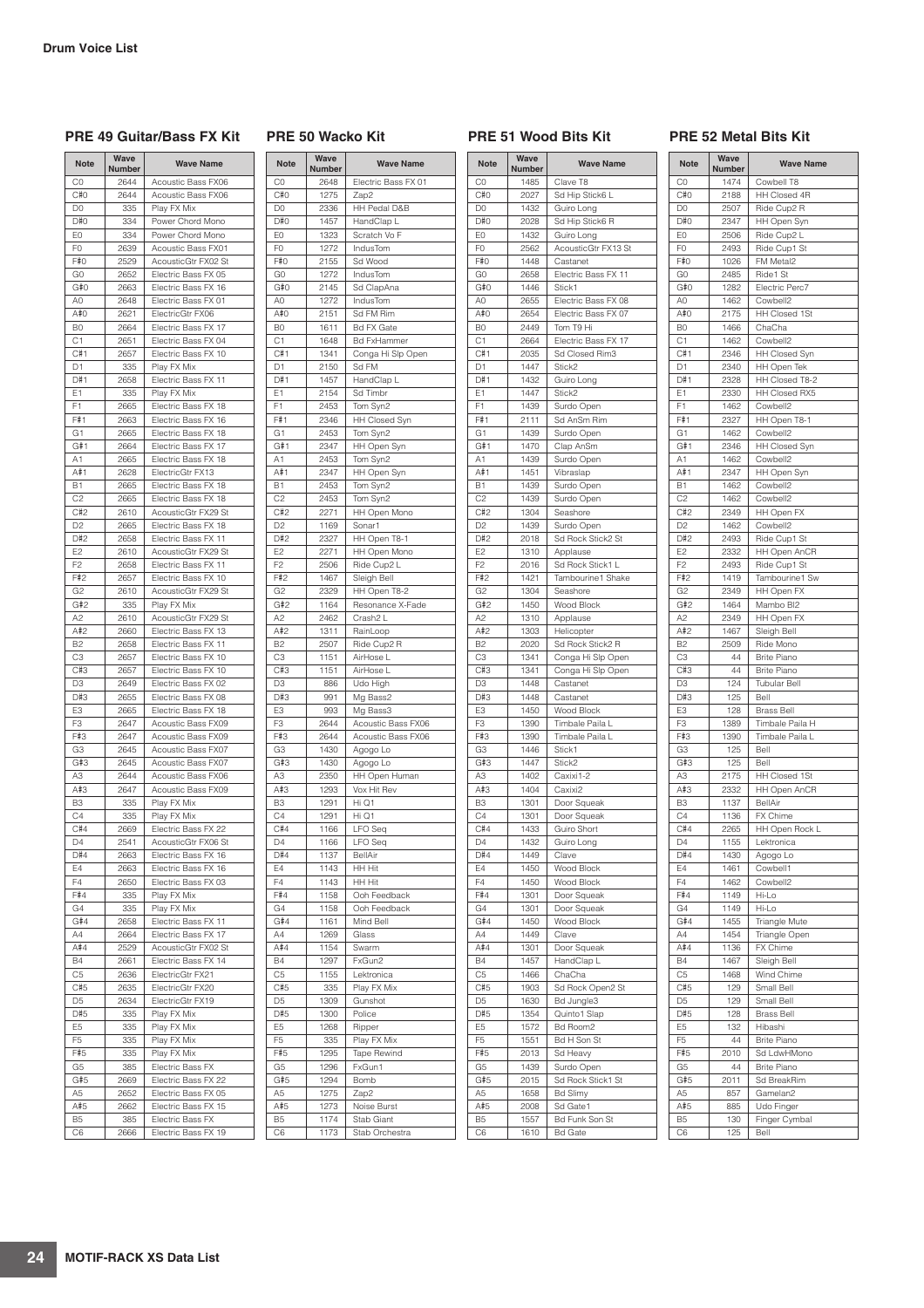### **PRE 53 Hands Kit PRE 54 Scratches PRE 55 Acoustic Snares PRE 56 GroupedStereo Snares**

| <b>Note</b>    | Wave<br>Number | <b>Wave Name</b>           |
|----------------|----------------|----------------------------|
| C <sub>0</sub> | 868            | Tabla Mute                 |
| C#0            | 2046           | Sd Brush Soft St           |
| D <sub>0</sub> | 2058           | Sd Brush Swir St           |
| D#0            | 2049           | Sd Brush Med St            |
| E <sub>0</sub> | 2061           | Sd Brush SwirAtt St        |
| F <sub>0</sub> | 2610           | AcousticGtr FX29 St        |
| F#0            | 1447           | Stick <sub>2</sub>         |
| G <sub>0</sub> | 1423           |                            |
|                |                | Pandeiro Thump             |
| G#O            | 868            | Tabla Mute                 |
| A <sub>0</sub> | 2663           | Electric Bass FX 16        |
| A#0            | 2574           | AcousticGtr FX17 St        |
| B <sub>0</sub> | 869            | Tabla Combi                |
| C1             | 861            | Wataiko                    |
| C#1            | 1354           | Quinto1 Slap               |
| D <sub>1</sub> | 2049           | Sd Brush Med St            |
| D#1            | 1456           | HandClap St                |
| E <sub>1</sub> | 1797           | Sd Funk Ay St              |
| F <sub>1</sub> | 887            | Udo Low                    |
| F#1            | 868            | Tabla Mute                 |
| G1             | 887            | Udo Low                    |
| G#1            | 866            | Tabla Bya                  |
| A1             | 886            | Udo High                   |
| A#1            | 867            | Tabla Nah                  |
| <b>B1</b>      | 886            | Udo High                   |
| C <sub>2</sub> | 885            | Udo Finger                 |
| C#2            | 2491           | Ride <sub>2</sub> R        |
| D <sub>2</sub> |                |                            |
|                | 885            | Udo Finger<br>Ride Cup1 St |
| D#2            | 2493           |                            |
| E <sub>2</sub> | 2511           | Ride Cup Mono2             |
| F <sub>2</sub> | 2493           | Ride Cup1 St               |
| F#2            | 1420           | Tambourine1 Hit            |
| G <sub>2</sub> | 2493           | Ride Cup1 St               |
| G#2            | 1461           | Cowbell1                   |
| A2             | 2509           | Ride Mono                  |
| A#2            | 1451           | Vibraslap                  |
| B <sub>2</sub> | 2490           | Ride2L                     |
| C3             | 1363           | Bongo Hi 1Finger 1-2       |
| C#3            | 1376           | Bongo Lo 3Finger 1-2       |
| D <sub>3</sub> | 1335           | Conga Hi Tip               |
| D#3            | 1341           | Conga Hi Slp Open          |
| E <sub>3</sub> | 1339           | Conga Hi Open 2            |
| F <sub>3</sub> | 1381           | Timbale Hi1-3              |
| F#3            | 1385           | Timbale Lo1-2              |
| G <sub>3</sub> | 1429           | Agogo Hi                   |
| G#3            | 1430           | Agogo Lo                   |
| A <sub>3</sub> | 1427           | <b>Tmbourim Finger</b>     |
| A#3            | 1427           | Tmbourim Finger            |
|                |                |                            |
| B <sub>3</sub> | 1457           | HandClap L                 |
| C <sub>4</sub> | 1457           | HandClap L                 |
| C#4            | 1432           | Guiro Long                 |
| D <sub>4</sub> | 1432           | Guiro Long                 |
| D#4            | 885            | Udo Finger                 |
| E4             | 866            | Tabla Bya                  |
| F4             | 1335           | Conga Hi Tip               |
| F#4            | 886            | Udo High                   |
| G4             | 886            | Udo High                   |
| G#4            | 885            | Udo Finger                 |
| A4             | 130            | Finger Cymbal              |
| A#4            | 868            | Tabla Mute                 |
| <b>B4</b>      | 1467           | Sleigh Bell                |
| C <sub>5</sub> | 1468           | Wind Chime                 |
| C#5            | 1341           | Conga Hi Slp Open          |
| D <sub>5</sub> | 1359           | Tumba Tip                  |
| D#5            | 1359           | Tumba Tip                  |
|                |                |                            |
| E <sub>5</sub> | 2655           | Electric Bass FX 08        |
| F <sub>5</sub> | 1359           | Tumba Tip                  |
| F#5            | 2648           | Electric Bass FX 01        |
| G <sub>5</sub> | 1357           | Tumba Open                 |
| G#5            | 2653           | Electric Bass FX 06        |
| A <sub>5</sub> | 2535           | AcousticGtr FX04 St        |
| A#5            | 887            | Udo Low                    |
| B <sub>5</sub> | 865            | Djembe Combi               |
| C6             | 1358           | Tumba Slap                 |

| <b>Note</b>           | Wave<br>Number | <b>Wave Name</b>             |
|-----------------------|----------------|------------------------------|
| C <sub>0</sub>        | 1312           | Scratch H                    |
| C#O                   | 1313           | Scratch L                    |
| D <sub>0</sub>        | 1314           | Scratch Down                 |
| D#0                   | 1315           | Scratch Hi F                 |
| E <sub>0</sub>        | 1316           | Scratch Hi R                 |
| F <sub>0</sub>        | 1317           | Scratch Lo F                 |
| F#0                   | 1318           | Scratch Lo R                 |
| G <sub>0</sub>        | 1319           | Scratch Bd F                 |
| G#0                   | 1320           | Scratch Bd R                 |
| A <sub>0</sub>        | 1321           | Scratch Sd F                 |
| A#O                   | 1322           | Scratch Sd R                 |
| B <sub>0</sub>        | 1323           | Scratch Vo F                 |
| C <sub>1</sub>        | 1312           | Scratch H                    |
| C#1                   |                |                              |
|                       | 1313           | Scratch L                    |
| D <sub>1</sub><br>D#1 | 1314           | Scratch Down<br>Scratch Hi F |
|                       | 1315           |                              |
| E <sub>1</sub>        | 1316           | Scratch Hi R                 |
| F <sub>1</sub>        | 1317           | Scratch Lo F                 |
| F#1                   | 1318           | Scratch Lo R                 |
| G <sub>1</sub>        | 1319           | Scratch Bd F                 |
| G#1                   | 1320           | Scratch Bd R                 |
| A1                    | 1321           | Scratch Sd F                 |
| A#1                   | 1322           | Scratch Sd R                 |
| <b>B1</b>             | 1323           | Scratch Vo F                 |
| C <sub>2</sub>        | 1324           | Scratch Vo R                 |
| C#2                   | 1325           | Scratch Stop                 |
| D <sub>2</sub>        | 1326           | Scratch Spin                 |
| D#2                   | 1327           | Scratch Hip                  |
| E <sub>2</sub>        | 1328           | Scratch Hip2                 |
| F <sub>2</sub>        | 1331           | Scratch Combi                |
| F#2                   | 1332           | Scratch Combi2               |
| G <sub>2</sub>        | 1333           | Scratch Combi3               |
| G#2                   | 1334           | Scratch Combi4               |
| A2                    | 1312           | Scratch H                    |
| A#2                   | 1313           | Scratch L                    |
| B <sub>2</sub>        | 1314           | Scratch Down                 |
| C <sub>3</sub>        | 1315           | Scratch Hi F                 |
| C#3                   | 1316           | Scratch Hi R                 |
| D <sub>3</sub>        | 1317           | Scratch Lo F                 |
| D#3                   | 1318           | Scratch Lo R                 |
| E <sub>3</sub>        | 1319           | Scratch Bd F                 |
| F <sub>3</sub>        | 1320           | Scratch Bd R                 |
| F#3                   | 1321           | Scratch Sd F                 |
| G <sub>3</sub>        | 1322           | Scratch Sd R                 |
| G#3                   | 1323           | Scratch Vo F                 |
| A <sub>3</sub>        | 1324           | Scratch Vo R                 |
| A#3                   | 1325           | Scratch Stop                 |
| B <sub>3</sub>        | 1326           | Scratch Spin                 |
| C <sub>4</sub>        | 1327           | Scratch Hip                  |
| C#4                   | 1328           |                              |
| D <sub>4</sub>        |                | Scratch Hip2                 |
|                       | 1331           | Scratch Combi                |
| D#4                   | 1332           | Scratch Combi2               |
| E <sub>4</sub>        | 1333           | Scratch Combi3               |
| F4                    | 1334           | Scratch Combi4               |
| F#4                   | 1312           | Scratch H                    |
| G4                    | 1313           | Scratch L                    |
| G#4                   | 1314           | Scratch Down                 |
| A4                    | 1315           | Scratch Hi F                 |
| A#4                   | 1316           | Scratch Hi R                 |
| <b>B4</b>             | 1317           | Scratch Lo F                 |
| C <sub>5</sub>        | 1318           | Scratch Lo R                 |
| C#5                   | 1319           | Scratch Bd F                 |
| D <sub>5</sub>        | 1320           | Scratch Bd R                 |
| D#5                   | 1321           | Scratch Sd F                 |
| E <sub>5</sub>        | 1322           | Scratch Sd R                 |
| F <sub>5</sub>        | 1323           | Scratch Vo F                 |
| F#5                   | 1324           | Scratch Vo R                 |
| G5                    | 1325           | Scratch Stop                 |
| G#5                   | 1326           | Scratch Spin                 |
| A <sub>5</sub>        | 1327           | Scratch Hip                  |
| A#5                   | 1328           | Scratch Hip2                 |
| <b>B5</b>             | 1331           | Scratch Combi                |
| C6                    | 1332           | Scratch Combi2               |

| C <sub>0</sub><br>1768<br>Sd Normal 1St<br>C#O<br>1769<br>Sd Normal 2St<br>D <sub>0</sub><br>1770<br>Sd Normal 3St<br>D#0<br>1771<br>Sd Normal 4St<br>E <sub>0</sub><br>Sd Funk 1St<br>1786<br>F <sub>0</sub><br>1787<br>Sd Funk 2St<br>F#0<br>1788<br>Sd Funk 3St<br>Sd Funk Ay St<br>1797<br>G <sub>0</sub><br>Sd Basic 1St<br>G#0<br>1804<br>Sd Basic 2St<br>A <sub>0</sub><br>1805<br>A#O<br>1806<br>Sd Basic 3St<br>B <sub>0</sub><br>1821<br>Sd SonA 1St<br>C1<br>Sd SonA 2St<br>1822<br>C#1<br>1823<br>Sd SonA 3St<br>D <sub>1</sub><br>1824<br>Sd SonA 4St<br>D#1<br>Sd Blues 1St<br>1839<br>E <sub>1</sub><br>1840<br>Sd Blues 2St<br>F <sub>1</sub><br>1841<br>Sd Blues 3St<br>F#1<br>1854<br>Sd BluesHeart 1St<br>Sd BluesHeart 2St<br>G1<br>1855<br>G#1<br>1856<br>Sd BluesHeart 3St<br>1871<br>Sd Tight 1St<br>A1<br>A#1<br>1872<br>Sd Tight 2St<br><b>B1</b><br>1873<br>Sd Tight 3St<br>C <sub>2</sub><br>1874<br>Sd Tight 4St<br>Sd Hip 1St<br>C#2<br>1886<br>D2<br>1887<br>Sd Hip 2St<br>D#2<br>1894<br>Sd Rock Open1 St<br>E <sub>2</sub><br>Sd Rock Mute1 St<br>1897<br>Sd Rock Rim1 St<br>F <sub>2</sub><br>1900<br>F#2<br>1903<br>Sd Rock Open2 St<br>G <sub>2</sub><br>Sd Rock Mute2 St<br>1906<br>G#2<br>Sd Rock Rim2 St<br>1909<br>Sd Rock Flam St<br>A2<br>1912<br>A#2<br>Sd Rock Open1 St<br>1894<br>Sd Rock Mute1 St<br>B <sub>2</sub><br>1897<br>C <sub>3</sub><br>Sd Rock Rim1 St<br>1900<br>C#3<br>Sd Rock Open2 St<br>1903<br>D <sub>3</sub><br>1906<br>Sd Rock Mute2 St<br>D#3<br>Sd Rock Rim2 St<br>1909<br>E <sub>3</sub><br>1912<br>Sd Rock Flam St<br>F <sub>3</sub><br>Sd Normal 3St<br>1770<br>F#3<br>1797<br>Sd Funk Ay St<br>Sd Basic 3St<br>G <sub>3</sub><br>1806<br>G#3<br>1823<br>Sd SonA 3St<br>A <sub>3</sub><br>Sd BluesHeart 3St<br>1856<br>A#3<br>1873<br>Sd Tight 3St<br>B <sub>3</sub><br>1882<br>Sd Tight 3R<br>C4<br>Sd Bld St1-4<br>1682<br>Sd Soul St1-4<br>C#4<br>1702<br>1722<br>D <sub>4</sub><br>Sd Strong St1-4<br>D#4<br>1742<br>Sd Rng St1-4<br>E4<br>1919<br>Sd Mid Rim<br>F4<br>1920<br>Sd Ambience<br>F#4<br>2008<br>Sd Gate1<br>G4<br>2010<br>Sd LdwHMono<br>G#4<br>2011<br>Sd BreakRim<br>A4<br>2012<br>Sd Dry<br>A#4<br>2013<br>Sd Heavy<br><b>B4</b><br>2014<br>Sd GM<br>C <sub>5</sub><br>1942<br>Sd PowerB 1-5St<br>C#5<br>Sd PowerC 1-5St<br>1966<br>Sd PowerD 1-4St<br>1990<br>D <sub>5</sub><br>D#5<br>2014<br>Sd GM<br>E <sub>5</sub><br>Sd Brush Soft St<br>2046<br>F <sub>5</sub><br>Sd Brush Med St<br>2049<br>F#5<br>2052<br>Sd Brush vari St<br>2061<br>Sd Brush SwirAtt St<br>G5<br>Sd Orch1 S St<br>G#5<br>2065<br>A <sub>5</sub><br>2073<br>Sd Orch2 SwSt<br>A#5<br>Sd Orch Roll St<br>2082<br><b>B5</b><br>Sd Orch1 H St<br>2066<br>C6<br>2049<br>Sd Brush Med St | <b>Note</b> | Wave<br>Number | <b>Wave Name</b> |  |  |  |  |  |  |
|------------------------------------------------------------------------------------------------------------------------------------------------------------------------------------------------------------------------------------------------------------------------------------------------------------------------------------------------------------------------------------------------------------------------------------------------------------------------------------------------------------------------------------------------------------------------------------------------------------------------------------------------------------------------------------------------------------------------------------------------------------------------------------------------------------------------------------------------------------------------------------------------------------------------------------------------------------------------------------------------------------------------------------------------------------------------------------------------------------------------------------------------------------------------------------------------------------------------------------------------------------------------------------------------------------------------------------------------------------------------------------------------------------------------------------------------------------------------------------------------------------------------------------------------------------------------------------------------------------------------------------------------------------------------------------------------------------------------------------------------------------------------------------------------------------------------------------------------------------------------------------------------------------------------------------------------------------------------------------------------------------------------------------------------------------------------------------------------------------------------------------------------------------------------------------------------------------------------------------------------------------------------------------------------------------------------------------------------------------------------------------------------------------------------------------------------------------------------------------------------------------------------------------------------------------------------------------------------------------------------------------------------------------------------------------------------------------------------------------------------------|-------------|----------------|------------------|--|--|--|--|--|--|
|                                                                                                                                                                                                                                                                                                                                                                                                                                                                                                                                                                                                                                                                                                                                                                                                                                                                                                                                                                                                                                                                                                                                                                                                                                                                                                                                                                                                                                                                                                                                                                                                                                                                                                                                                                                                                                                                                                                                                                                                                                                                                                                                                                                                                                                                                                                                                                                                                                                                                                                                                                                                                                                                                                                                                      |             |                |                  |  |  |  |  |  |  |
|                                                                                                                                                                                                                                                                                                                                                                                                                                                                                                                                                                                                                                                                                                                                                                                                                                                                                                                                                                                                                                                                                                                                                                                                                                                                                                                                                                                                                                                                                                                                                                                                                                                                                                                                                                                                                                                                                                                                                                                                                                                                                                                                                                                                                                                                                                                                                                                                                                                                                                                                                                                                                                                                                                                                                      |             |                |                  |  |  |  |  |  |  |
|                                                                                                                                                                                                                                                                                                                                                                                                                                                                                                                                                                                                                                                                                                                                                                                                                                                                                                                                                                                                                                                                                                                                                                                                                                                                                                                                                                                                                                                                                                                                                                                                                                                                                                                                                                                                                                                                                                                                                                                                                                                                                                                                                                                                                                                                                                                                                                                                                                                                                                                                                                                                                                                                                                                                                      |             |                |                  |  |  |  |  |  |  |
|                                                                                                                                                                                                                                                                                                                                                                                                                                                                                                                                                                                                                                                                                                                                                                                                                                                                                                                                                                                                                                                                                                                                                                                                                                                                                                                                                                                                                                                                                                                                                                                                                                                                                                                                                                                                                                                                                                                                                                                                                                                                                                                                                                                                                                                                                                                                                                                                                                                                                                                                                                                                                                                                                                                                                      |             |                |                  |  |  |  |  |  |  |
|                                                                                                                                                                                                                                                                                                                                                                                                                                                                                                                                                                                                                                                                                                                                                                                                                                                                                                                                                                                                                                                                                                                                                                                                                                                                                                                                                                                                                                                                                                                                                                                                                                                                                                                                                                                                                                                                                                                                                                                                                                                                                                                                                                                                                                                                                                                                                                                                                                                                                                                                                                                                                                                                                                                                                      |             |                |                  |  |  |  |  |  |  |
|                                                                                                                                                                                                                                                                                                                                                                                                                                                                                                                                                                                                                                                                                                                                                                                                                                                                                                                                                                                                                                                                                                                                                                                                                                                                                                                                                                                                                                                                                                                                                                                                                                                                                                                                                                                                                                                                                                                                                                                                                                                                                                                                                                                                                                                                                                                                                                                                                                                                                                                                                                                                                                                                                                                                                      |             |                |                  |  |  |  |  |  |  |
|                                                                                                                                                                                                                                                                                                                                                                                                                                                                                                                                                                                                                                                                                                                                                                                                                                                                                                                                                                                                                                                                                                                                                                                                                                                                                                                                                                                                                                                                                                                                                                                                                                                                                                                                                                                                                                                                                                                                                                                                                                                                                                                                                                                                                                                                                                                                                                                                                                                                                                                                                                                                                                                                                                                                                      |             |                |                  |  |  |  |  |  |  |
|                                                                                                                                                                                                                                                                                                                                                                                                                                                                                                                                                                                                                                                                                                                                                                                                                                                                                                                                                                                                                                                                                                                                                                                                                                                                                                                                                                                                                                                                                                                                                                                                                                                                                                                                                                                                                                                                                                                                                                                                                                                                                                                                                                                                                                                                                                                                                                                                                                                                                                                                                                                                                                                                                                                                                      |             |                |                  |  |  |  |  |  |  |
|                                                                                                                                                                                                                                                                                                                                                                                                                                                                                                                                                                                                                                                                                                                                                                                                                                                                                                                                                                                                                                                                                                                                                                                                                                                                                                                                                                                                                                                                                                                                                                                                                                                                                                                                                                                                                                                                                                                                                                                                                                                                                                                                                                                                                                                                                                                                                                                                                                                                                                                                                                                                                                                                                                                                                      |             |                |                  |  |  |  |  |  |  |
|                                                                                                                                                                                                                                                                                                                                                                                                                                                                                                                                                                                                                                                                                                                                                                                                                                                                                                                                                                                                                                                                                                                                                                                                                                                                                                                                                                                                                                                                                                                                                                                                                                                                                                                                                                                                                                                                                                                                                                                                                                                                                                                                                                                                                                                                                                                                                                                                                                                                                                                                                                                                                                                                                                                                                      |             |                |                  |  |  |  |  |  |  |
|                                                                                                                                                                                                                                                                                                                                                                                                                                                                                                                                                                                                                                                                                                                                                                                                                                                                                                                                                                                                                                                                                                                                                                                                                                                                                                                                                                                                                                                                                                                                                                                                                                                                                                                                                                                                                                                                                                                                                                                                                                                                                                                                                                                                                                                                                                                                                                                                                                                                                                                                                                                                                                                                                                                                                      |             |                |                  |  |  |  |  |  |  |
|                                                                                                                                                                                                                                                                                                                                                                                                                                                                                                                                                                                                                                                                                                                                                                                                                                                                                                                                                                                                                                                                                                                                                                                                                                                                                                                                                                                                                                                                                                                                                                                                                                                                                                                                                                                                                                                                                                                                                                                                                                                                                                                                                                                                                                                                                                                                                                                                                                                                                                                                                                                                                                                                                                                                                      |             |                |                  |  |  |  |  |  |  |
|                                                                                                                                                                                                                                                                                                                                                                                                                                                                                                                                                                                                                                                                                                                                                                                                                                                                                                                                                                                                                                                                                                                                                                                                                                                                                                                                                                                                                                                                                                                                                                                                                                                                                                                                                                                                                                                                                                                                                                                                                                                                                                                                                                                                                                                                                                                                                                                                                                                                                                                                                                                                                                                                                                                                                      |             |                |                  |  |  |  |  |  |  |
|                                                                                                                                                                                                                                                                                                                                                                                                                                                                                                                                                                                                                                                                                                                                                                                                                                                                                                                                                                                                                                                                                                                                                                                                                                                                                                                                                                                                                                                                                                                                                                                                                                                                                                                                                                                                                                                                                                                                                                                                                                                                                                                                                                                                                                                                                                                                                                                                                                                                                                                                                                                                                                                                                                                                                      |             |                |                  |  |  |  |  |  |  |
|                                                                                                                                                                                                                                                                                                                                                                                                                                                                                                                                                                                                                                                                                                                                                                                                                                                                                                                                                                                                                                                                                                                                                                                                                                                                                                                                                                                                                                                                                                                                                                                                                                                                                                                                                                                                                                                                                                                                                                                                                                                                                                                                                                                                                                                                                                                                                                                                                                                                                                                                                                                                                                                                                                                                                      |             |                |                  |  |  |  |  |  |  |
|                                                                                                                                                                                                                                                                                                                                                                                                                                                                                                                                                                                                                                                                                                                                                                                                                                                                                                                                                                                                                                                                                                                                                                                                                                                                                                                                                                                                                                                                                                                                                                                                                                                                                                                                                                                                                                                                                                                                                                                                                                                                                                                                                                                                                                                                                                                                                                                                                                                                                                                                                                                                                                                                                                                                                      |             |                |                  |  |  |  |  |  |  |
|                                                                                                                                                                                                                                                                                                                                                                                                                                                                                                                                                                                                                                                                                                                                                                                                                                                                                                                                                                                                                                                                                                                                                                                                                                                                                                                                                                                                                                                                                                                                                                                                                                                                                                                                                                                                                                                                                                                                                                                                                                                                                                                                                                                                                                                                                                                                                                                                                                                                                                                                                                                                                                                                                                                                                      |             |                |                  |  |  |  |  |  |  |
|                                                                                                                                                                                                                                                                                                                                                                                                                                                                                                                                                                                                                                                                                                                                                                                                                                                                                                                                                                                                                                                                                                                                                                                                                                                                                                                                                                                                                                                                                                                                                                                                                                                                                                                                                                                                                                                                                                                                                                                                                                                                                                                                                                                                                                                                                                                                                                                                                                                                                                                                                                                                                                                                                                                                                      |             |                |                  |  |  |  |  |  |  |
|                                                                                                                                                                                                                                                                                                                                                                                                                                                                                                                                                                                                                                                                                                                                                                                                                                                                                                                                                                                                                                                                                                                                                                                                                                                                                                                                                                                                                                                                                                                                                                                                                                                                                                                                                                                                                                                                                                                                                                                                                                                                                                                                                                                                                                                                                                                                                                                                                                                                                                                                                                                                                                                                                                                                                      |             |                |                  |  |  |  |  |  |  |
|                                                                                                                                                                                                                                                                                                                                                                                                                                                                                                                                                                                                                                                                                                                                                                                                                                                                                                                                                                                                                                                                                                                                                                                                                                                                                                                                                                                                                                                                                                                                                                                                                                                                                                                                                                                                                                                                                                                                                                                                                                                                                                                                                                                                                                                                                                                                                                                                                                                                                                                                                                                                                                                                                                                                                      |             |                |                  |  |  |  |  |  |  |
|                                                                                                                                                                                                                                                                                                                                                                                                                                                                                                                                                                                                                                                                                                                                                                                                                                                                                                                                                                                                                                                                                                                                                                                                                                                                                                                                                                                                                                                                                                                                                                                                                                                                                                                                                                                                                                                                                                                                                                                                                                                                                                                                                                                                                                                                                                                                                                                                                                                                                                                                                                                                                                                                                                                                                      |             |                |                  |  |  |  |  |  |  |
|                                                                                                                                                                                                                                                                                                                                                                                                                                                                                                                                                                                                                                                                                                                                                                                                                                                                                                                                                                                                                                                                                                                                                                                                                                                                                                                                                                                                                                                                                                                                                                                                                                                                                                                                                                                                                                                                                                                                                                                                                                                                                                                                                                                                                                                                                                                                                                                                                                                                                                                                                                                                                                                                                                                                                      |             |                |                  |  |  |  |  |  |  |
|                                                                                                                                                                                                                                                                                                                                                                                                                                                                                                                                                                                                                                                                                                                                                                                                                                                                                                                                                                                                                                                                                                                                                                                                                                                                                                                                                                                                                                                                                                                                                                                                                                                                                                                                                                                                                                                                                                                                                                                                                                                                                                                                                                                                                                                                                                                                                                                                                                                                                                                                                                                                                                                                                                                                                      |             |                |                  |  |  |  |  |  |  |
|                                                                                                                                                                                                                                                                                                                                                                                                                                                                                                                                                                                                                                                                                                                                                                                                                                                                                                                                                                                                                                                                                                                                                                                                                                                                                                                                                                                                                                                                                                                                                                                                                                                                                                                                                                                                                                                                                                                                                                                                                                                                                                                                                                                                                                                                                                                                                                                                                                                                                                                                                                                                                                                                                                                                                      |             |                |                  |  |  |  |  |  |  |
|                                                                                                                                                                                                                                                                                                                                                                                                                                                                                                                                                                                                                                                                                                                                                                                                                                                                                                                                                                                                                                                                                                                                                                                                                                                                                                                                                                                                                                                                                                                                                                                                                                                                                                                                                                                                                                                                                                                                                                                                                                                                                                                                                                                                                                                                                                                                                                                                                                                                                                                                                                                                                                                                                                                                                      |             |                |                  |  |  |  |  |  |  |
|                                                                                                                                                                                                                                                                                                                                                                                                                                                                                                                                                                                                                                                                                                                                                                                                                                                                                                                                                                                                                                                                                                                                                                                                                                                                                                                                                                                                                                                                                                                                                                                                                                                                                                                                                                                                                                                                                                                                                                                                                                                                                                                                                                                                                                                                                                                                                                                                                                                                                                                                                                                                                                                                                                                                                      |             |                |                  |  |  |  |  |  |  |
|                                                                                                                                                                                                                                                                                                                                                                                                                                                                                                                                                                                                                                                                                                                                                                                                                                                                                                                                                                                                                                                                                                                                                                                                                                                                                                                                                                                                                                                                                                                                                                                                                                                                                                                                                                                                                                                                                                                                                                                                                                                                                                                                                                                                                                                                                                                                                                                                                                                                                                                                                                                                                                                                                                                                                      |             |                |                  |  |  |  |  |  |  |
|                                                                                                                                                                                                                                                                                                                                                                                                                                                                                                                                                                                                                                                                                                                                                                                                                                                                                                                                                                                                                                                                                                                                                                                                                                                                                                                                                                                                                                                                                                                                                                                                                                                                                                                                                                                                                                                                                                                                                                                                                                                                                                                                                                                                                                                                                                                                                                                                                                                                                                                                                                                                                                                                                                                                                      |             |                |                  |  |  |  |  |  |  |
|                                                                                                                                                                                                                                                                                                                                                                                                                                                                                                                                                                                                                                                                                                                                                                                                                                                                                                                                                                                                                                                                                                                                                                                                                                                                                                                                                                                                                                                                                                                                                                                                                                                                                                                                                                                                                                                                                                                                                                                                                                                                                                                                                                                                                                                                                                                                                                                                                                                                                                                                                                                                                                                                                                                                                      |             |                |                  |  |  |  |  |  |  |
|                                                                                                                                                                                                                                                                                                                                                                                                                                                                                                                                                                                                                                                                                                                                                                                                                                                                                                                                                                                                                                                                                                                                                                                                                                                                                                                                                                                                                                                                                                                                                                                                                                                                                                                                                                                                                                                                                                                                                                                                                                                                                                                                                                                                                                                                                                                                                                                                                                                                                                                                                                                                                                                                                                                                                      |             |                |                  |  |  |  |  |  |  |
|                                                                                                                                                                                                                                                                                                                                                                                                                                                                                                                                                                                                                                                                                                                                                                                                                                                                                                                                                                                                                                                                                                                                                                                                                                                                                                                                                                                                                                                                                                                                                                                                                                                                                                                                                                                                                                                                                                                                                                                                                                                                                                                                                                                                                                                                                                                                                                                                                                                                                                                                                                                                                                                                                                                                                      |             |                |                  |  |  |  |  |  |  |
|                                                                                                                                                                                                                                                                                                                                                                                                                                                                                                                                                                                                                                                                                                                                                                                                                                                                                                                                                                                                                                                                                                                                                                                                                                                                                                                                                                                                                                                                                                                                                                                                                                                                                                                                                                                                                                                                                                                                                                                                                                                                                                                                                                                                                                                                                                                                                                                                                                                                                                                                                                                                                                                                                                                                                      |             |                |                  |  |  |  |  |  |  |
|                                                                                                                                                                                                                                                                                                                                                                                                                                                                                                                                                                                                                                                                                                                                                                                                                                                                                                                                                                                                                                                                                                                                                                                                                                                                                                                                                                                                                                                                                                                                                                                                                                                                                                                                                                                                                                                                                                                                                                                                                                                                                                                                                                                                                                                                                                                                                                                                                                                                                                                                                                                                                                                                                                                                                      |             |                |                  |  |  |  |  |  |  |
|                                                                                                                                                                                                                                                                                                                                                                                                                                                                                                                                                                                                                                                                                                                                                                                                                                                                                                                                                                                                                                                                                                                                                                                                                                                                                                                                                                                                                                                                                                                                                                                                                                                                                                                                                                                                                                                                                                                                                                                                                                                                                                                                                                                                                                                                                                                                                                                                                                                                                                                                                                                                                                                                                                                                                      |             |                |                  |  |  |  |  |  |  |
|                                                                                                                                                                                                                                                                                                                                                                                                                                                                                                                                                                                                                                                                                                                                                                                                                                                                                                                                                                                                                                                                                                                                                                                                                                                                                                                                                                                                                                                                                                                                                                                                                                                                                                                                                                                                                                                                                                                                                                                                                                                                                                                                                                                                                                                                                                                                                                                                                                                                                                                                                                                                                                                                                                                                                      |             |                |                  |  |  |  |  |  |  |
|                                                                                                                                                                                                                                                                                                                                                                                                                                                                                                                                                                                                                                                                                                                                                                                                                                                                                                                                                                                                                                                                                                                                                                                                                                                                                                                                                                                                                                                                                                                                                                                                                                                                                                                                                                                                                                                                                                                                                                                                                                                                                                                                                                                                                                                                                                                                                                                                                                                                                                                                                                                                                                                                                                                                                      |             |                |                  |  |  |  |  |  |  |
|                                                                                                                                                                                                                                                                                                                                                                                                                                                                                                                                                                                                                                                                                                                                                                                                                                                                                                                                                                                                                                                                                                                                                                                                                                                                                                                                                                                                                                                                                                                                                                                                                                                                                                                                                                                                                                                                                                                                                                                                                                                                                                                                                                                                                                                                                                                                                                                                                                                                                                                                                                                                                                                                                                                                                      |             |                |                  |  |  |  |  |  |  |
|                                                                                                                                                                                                                                                                                                                                                                                                                                                                                                                                                                                                                                                                                                                                                                                                                                                                                                                                                                                                                                                                                                                                                                                                                                                                                                                                                                                                                                                                                                                                                                                                                                                                                                                                                                                                                                                                                                                                                                                                                                                                                                                                                                                                                                                                                                                                                                                                                                                                                                                                                                                                                                                                                                                                                      |             |                |                  |  |  |  |  |  |  |
|                                                                                                                                                                                                                                                                                                                                                                                                                                                                                                                                                                                                                                                                                                                                                                                                                                                                                                                                                                                                                                                                                                                                                                                                                                                                                                                                                                                                                                                                                                                                                                                                                                                                                                                                                                                                                                                                                                                                                                                                                                                                                                                                                                                                                                                                                                                                                                                                                                                                                                                                                                                                                                                                                                                                                      |             |                |                  |  |  |  |  |  |  |
|                                                                                                                                                                                                                                                                                                                                                                                                                                                                                                                                                                                                                                                                                                                                                                                                                                                                                                                                                                                                                                                                                                                                                                                                                                                                                                                                                                                                                                                                                                                                                                                                                                                                                                                                                                                                                                                                                                                                                                                                                                                                                                                                                                                                                                                                                                                                                                                                                                                                                                                                                                                                                                                                                                                                                      |             |                |                  |  |  |  |  |  |  |
|                                                                                                                                                                                                                                                                                                                                                                                                                                                                                                                                                                                                                                                                                                                                                                                                                                                                                                                                                                                                                                                                                                                                                                                                                                                                                                                                                                                                                                                                                                                                                                                                                                                                                                                                                                                                                                                                                                                                                                                                                                                                                                                                                                                                                                                                                                                                                                                                                                                                                                                                                                                                                                                                                                                                                      |             |                |                  |  |  |  |  |  |  |
|                                                                                                                                                                                                                                                                                                                                                                                                                                                                                                                                                                                                                                                                                                                                                                                                                                                                                                                                                                                                                                                                                                                                                                                                                                                                                                                                                                                                                                                                                                                                                                                                                                                                                                                                                                                                                                                                                                                                                                                                                                                                                                                                                                                                                                                                                                                                                                                                                                                                                                                                                                                                                                                                                                                                                      |             |                |                  |  |  |  |  |  |  |
|                                                                                                                                                                                                                                                                                                                                                                                                                                                                                                                                                                                                                                                                                                                                                                                                                                                                                                                                                                                                                                                                                                                                                                                                                                                                                                                                                                                                                                                                                                                                                                                                                                                                                                                                                                                                                                                                                                                                                                                                                                                                                                                                                                                                                                                                                                                                                                                                                                                                                                                                                                                                                                                                                                                                                      |             |                |                  |  |  |  |  |  |  |
|                                                                                                                                                                                                                                                                                                                                                                                                                                                                                                                                                                                                                                                                                                                                                                                                                                                                                                                                                                                                                                                                                                                                                                                                                                                                                                                                                                                                                                                                                                                                                                                                                                                                                                                                                                                                                                                                                                                                                                                                                                                                                                                                                                                                                                                                                                                                                                                                                                                                                                                                                                                                                                                                                                                                                      |             |                |                  |  |  |  |  |  |  |
|                                                                                                                                                                                                                                                                                                                                                                                                                                                                                                                                                                                                                                                                                                                                                                                                                                                                                                                                                                                                                                                                                                                                                                                                                                                                                                                                                                                                                                                                                                                                                                                                                                                                                                                                                                                                                                                                                                                                                                                                                                                                                                                                                                                                                                                                                                                                                                                                                                                                                                                                                                                                                                                                                                                                                      |             |                |                  |  |  |  |  |  |  |
|                                                                                                                                                                                                                                                                                                                                                                                                                                                                                                                                                                                                                                                                                                                                                                                                                                                                                                                                                                                                                                                                                                                                                                                                                                                                                                                                                                                                                                                                                                                                                                                                                                                                                                                                                                                                                                                                                                                                                                                                                                                                                                                                                                                                                                                                                                                                                                                                                                                                                                                                                                                                                                                                                                                                                      |             |                |                  |  |  |  |  |  |  |
|                                                                                                                                                                                                                                                                                                                                                                                                                                                                                                                                                                                                                                                                                                                                                                                                                                                                                                                                                                                                                                                                                                                                                                                                                                                                                                                                                                                                                                                                                                                                                                                                                                                                                                                                                                                                                                                                                                                                                                                                                                                                                                                                                                                                                                                                                                                                                                                                                                                                                                                                                                                                                                                                                                                                                      |             |                |                  |  |  |  |  |  |  |
|                                                                                                                                                                                                                                                                                                                                                                                                                                                                                                                                                                                                                                                                                                                                                                                                                                                                                                                                                                                                                                                                                                                                                                                                                                                                                                                                                                                                                                                                                                                                                                                                                                                                                                                                                                                                                                                                                                                                                                                                                                                                                                                                                                                                                                                                                                                                                                                                                                                                                                                                                                                                                                                                                                                                                      |             |                |                  |  |  |  |  |  |  |
|                                                                                                                                                                                                                                                                                                                                                                                                                                                                                                                                                                                                                                                                                                                                                                                                                                                                                                                                                                                                                                                                                                                                                                                                                                                                                                                                                                                                                                                                                                                                                                                                                                                                                                                                                                                                                                                                                                                                                                                                                                                                                                                                                                                                                                                                                                                                                                                                                                                                                                                                                                                                                                                                                                                                                      |             |                |                  |  |  |  |  |  |  |
|                                                                                                                                                                                                                                                                                                                                                                                                                                                                                                                                                                                                                                                                                                                                                                                                                                                                                                                                                                                                                                                                                                                                                                                                                                                                                                                                                                                                                                                                                                                                                                                                                                                                                                                                                                                                                                                                                                                                                                                                                                                                                                                                                                                                                                                                                                                                                                                                                                                                                                                                                                                                                                                                                                                                                      |             |                |                  |  |  |  |  |  |  |
|                                                                                                                                                                                                                                                                                                                                                                                                                                                                                                                                                                                                                                                                                                                                                                                                                                                                                                                                                                                                                                                                                                                                                                                                                                                                                                                                                                                                                                                                                                                                                                                                                                                                                                                                                                                                                                                                                                                                                                                                                                                                                                                                                                                                                                                                                                                                                                                                                                                                                                                                                                                                                                                                                                                                                      |             |                |                  |  |  |  |  |  |  |
|                                                                                                                                                                                                                                                                                                                                                                                                                                                                                                                                                                                                                                                                                                                                                                                                                                                                                                                                                                                                                                                                                                                                                                                                                                                                                                                                                                                                                                                                                                                                                                                                                                                                                                                                                                                                                                                                                                                                                                                                                                                                                                                                                                                                                                                                                                                                                                                                                                                                                                                                                                                                                                                                                                                                                      |             |                |                  |  |  |  |  |  |  |
|                                                                                                                                                                                                                                                                                                                                                                                                                                                                                                                                                                                                                                                                                                                                                                                                                                                                                                                                                                                                                                                                                                                                                                                                                                                                                                                                                                                                                                                                                                                                                                                                                                                                                                                                                                                                                                                                                                                                                                                                                                                                                                                                                                                                                                                                                                                                                                                                                                                                                                                                                                                                                                                                                                                                                      |             |                |                  |  |  |  |  |  |  |
|                                                                                                                                                                                                                                                                                                                                                                                                                                                                                                                                                                                                                                                                                                                                                                                                                                                                                                                                                                                                                                                                                                                                                                                                                                                                                                                                                                                                                                                                                                                                                                                                                                                                                                                                                                                                                                                                                                                                                                                                                                                                                                                                                                                                                                                                                                                                                                                                                                                                                                                                                                                                                                                                                                                                                      |             |                |                  |  |  |  |  |  |  |
|                                                                                                                                                                                                                                                                                                                                                                                                                                                                                                                                                                                                                                                                                                                                                                                                                                                                                                                                                                                                                                                                                                                                                                                                                                                                                                                                                                                                                                                                                                                                                                                                                                                                                                                                                                                                                                                                                                                                                                                                                                                                                                                                                                                                                                                                                                                                                                                                                                                                                                                                                                                                                                                                                                                                                      |             |                |                  |  |  |  |  |  |  |
|                                                                                                                                                                                                                                                                                                                                                                                                                                                                                                                                                                                                                                                                                                                                                                                                                                                                                                                                                                                                                                                                                                                                                                                                                                                                                                                                                                                                                                                                                                                                                                                                                                                                                                                                                                                                                                                                                                                                                                                                                                                                                                                                                                                                                                                                                                                                                                                                                                                                                                                                                                                                                                                                                                                                                      |             |                |                  |  |  |  |  |  |  |
|                                                                                                                                                                                                                                                                                                                                                                                                                                                                                                                                                                                                                                                                                                                                                                                                                                                                                                                                                                                                                                                                                                                                                                                                                                                                                                                                                                                                                                                                                                                                                                                                                                                                                                                                                                                                                                                                                                                                                                                                                                                                                                                                                                                                                                                                                                                                                                                                                                                                                                                                                                                                                                                                                                                                                      |             |                |                  |  |  |  |  |  |  |
|                                                                                                                                                                                                                                                                                                                                                                                                                                                                                                                                                                                                                                                                                                                                                                                                                                                                                                                                                                                                                                                                                                                                                                                                                                                                                                                                                                                                                                                                                                                                                                                                                                                                                                                                                                                                                                                                                                                                                                                                                                                                                                                                                                                                                                                                                                                                                                                                                                                                                                                                                                                                                                                                                                                                                      |             |                |                  |  |  |  |  |  |  |
|                                                                                                                                                                                                                                                                                                                                                                                                                                                                                                                                                                                                                                                                                                                                                                                                                                                                                                                                                                                                                                                                                                                                                                                                                                                                                                                                                                                                                                                                                                                                                                                                                                                                                                                                                                                                                                                                                                                                                                                                                                                                                                                                                                                                                                                                                                                                                                                                                                                                                                                                                                                                                                                                                                                                                      |             |                |                  |  |  |  |  |  |  |
|                                                                                                                                                                                                                                                                                                                                                                                                                                                                                                                                                                                                                                                                                                                                                                                                                                                                                                                                                                                                                                                                                                                                                                                                                                                                                                                                                                                                                                                                                                                                                                                                                                                                                                                                                                                                                                                                                                                                                                                                                                                                                                                                                                                                                                                                                                                                                                                                                                                                                                                                                                                                                                                                                                                                                      |             |                |                  |  |  |  |  |  |  |
|                                                                                                                                                                                                                                                                                                                                                                                                                                                                                                                                                                                                                                                                                                                                                                                                                                                                                                                                                                                                                                                                                                                                                                                                                                                                                                                                                                                                                                                                                                                                                                                                                                                                                                                                                                                                                                                                                                                                                                                                                                                                                                                                                                                                                                                                                                                                                                                                                                                                                                                                                                                                                                                                                                                                                      |             |                |                  |  |  |  |  |  |  |
|                                                                                                                                                                                                                                                                                                                                                                                                                                                                                                                                                                                                                                                                                                                                                                                                                                                                                                                                                                                                                                                                                                                                                                                                                                                                                                                                                                                                                                                                                                                                                                                                                                                                                                                                                                                                                                                                                                                                                                                                                                                                                                                                                                                                                                                                                                                                                                                                                                                                                                                                                                                                                                                                                                                                                      |             |                |                  |  |  |  |  |  |  |
|                                                                                                                                                                                                                                                                                                                                                                                                                                                                                                                                                                                                                                                                                                                                                                                                                                                                                                                                                                                                                                                                                                                                                                                                                                                                                                                                                                                                                                                                                                                                                                                                                                                                                                                                                                                                                                                                                                                                                                                                                                                                                                                                                                                                                                                                                                                                                                                                                                                                                                                                                                                                                                                                                                                                                      |             |                |                  |  |  |  |  |  |  |
|                                                                                                                                                                                                                                                                                                                                                                                                                                                                                                                                                                                                                                                                                                                                                                                                                                                                                                                                                                                                                                                                                                                                                                                                                                                                                                                                                                                                                                                                                                                                                                                                                                                                                                                                                                                                                                                                                                                                                                                                                                                                                                                                                                                                                                                                                                                                                                                                                                                                                                                                                                                                                                                                                                                                                      |             |                |                  |  |  |  |  |  |  |

| <b>Note</b>            | Wave<br>Number | <b>Wave Name</b>                      |  |  |  |  |  |  |  |  |
|------------------------|----------------|---------------------------------------|--|--|--|--|--|--|--|--|
| C <sub>0</sub>         | 1762           | Sd Normal St1-4                       |  |  |  |  |  |  |  |  |
| C#O                    | 1763           | Sd Normal St1-3                       |  |  |  |  |  |  |  |  |
| D0                     | 1764           | Sd Normal St2-4                       |  |  |  |  |  |  |  |  |
| D#0                    | 1765           | Sd Normal St1-2                       |  |  |  |  |  |  |  |  |
| EO                     | 1766           | Sd Normal St2-3                       |  |  |  |  |  |  |  |  |
| F <sub>0</sub>         | 1767           | Sd Normal St3-4                       |  |  |  |  |  |  |  |  |
| F#0                    | 1768           | Sd Normal 1St                         |  |  |  |  |  |  |  |  |
| G <sub>0</sub>         | 1769           | Sd Normal 2St                         |  |  |  |  |  |  |  |  |
| G#0                    | 1770           | Sd Normal 3St                         |  |  |  |  |  |  |  |  |
| A <sub>0</sub>         | 1771           | Sd Normal 4St                         |  |  |  |  |  |  |  |  |
| A#O                    | 1782           | Sd Funk St1-3                         |  |  |  |  |  |  |  |  |
| B <sub>0</sub>         | 1783           | Sd Funk St1-2                         |  |  |  |  |  |  |  |  |
| C1                     | 1784           | Sd Funk St2-3                         |  |  |  |  |  |  |  |  |
| C#1                    | 1785           | Sd Funk St1/3                         |  |  |  |  |  |  |  |  |
| D1                     | 1786           | Sd Funk 1St                           |  |  |  |  |  |  |  |  |
| D#1                    | 1787           | Sd Funk 2St                           |  |  |  |  |  |  |  |  |
| E <sub>1</sub>         | 1788           | Sd Funk 3St                           |  |  |  |  |  |  |  |  |
| F <sub>1</sub>         |                |                                       |  |  |  |  |  |  |  |  |
| F#1                    | 1797           | Sd Funk Ay St<br>Sd Basic St1-3       |  |  |  |  |  |  |  |  |
|                        | 1800           |                                       |  |  |  |  |  |  |  |  |
| G1                     | 1801           | Sd Basic St1-2                        |  |  |  |  |  |  |  |  |
| G#1                    | 1802           | Sd Basic St2-3                        |  |  |  |  |  |  |  |  |
| A1                     | 1803           | Sd Basic St1/3                        |  |  |  |  |  |  |  |  |
| A#1                    | 1804           | Sd Basic 1St                          |  |  |  |  |  |  |  |  |
| <b>B1</b>              | 1805           | Sd Basic 2St                          |  |  |  |  |  |  |  |  |
| C <sub>2</sub>         | 1806           | Sd Basic 3St                          |  |  |  |  |  |  |  |  |
| C#2                    | 1815           | Sd SonA St1-4                         |  |  |  |  |  |  |  |  |
| D <sub>2</sub>         | 1816           | Sd SonA St1-3                         |  |  |  |  |  |  |  |  |
| D#2                    | 1817           | Sd SonA St2-4                         |  |  |  |  |  |  |  |  |
| E <sub>2</sub>         | 1818           | Sd SonA St1-2                         |  |  |  |  |  |  |  |  |
| F <sub>2</sub>         | 1819           | Sd SonA St2-3                         |  |  |  |  |  |  |  |  |
| F#2                    | 1820           | Sd SonA St3-4                         |  |  |  |  |  |  |  |  |
| G <sub>2</sub>         | 1821           | Sd SonA 1St                           |  |  |  |  |  |  |  |  |
| G#2<br>1822            |                | Sd SonA 2St                           |  |  |  |  |  |  |  |  |
| A2                     | 1823           | Sd SonA 3St                           |  |  |  |  |  |  |  |  |
| A#2<br>1824            |                | Sd SonA 4St                           |  |  |  |  |  |  |  |  |
| B <sub>2</sub><br>1835 |                | Sd Blues St1-3                        |  |  |  |  |  |  |  |  |
| C <sub>3</sub><br>1836 |                | Sd Blues St1-2                        |  |  |  |  |  |  |  |  |
| C#3                    | 1837           | Sd Blues St2-3                        |  |  |  |  |  |  |  |  |
| D3                     | 1838           | Sd Blues St1/3                        |  |  |  |  |  |  |  |  |
| D#3                    | 1839           | Sd Blues 1St                          |  |  |  |  |  |  |  |  |
| E <sub>3</sub>         | 1840           | Sd Blues 2St                          |  |  |  |  |  |  |  |  |
| F <sub>3</sub>         | 1841           | Sd Blues 3St                          |  |  |  |  |  |  |  |  |
| F#3                    | 1850           | Sd BluesHeart St1-3                   |  |  |  |  |  |  |  |  |
| G <sub>3</sub>         | 1851           | Sd BluesHeart St1-2                   |  |  |  |  |  |  |  |  |
| G#3                    | 1852           | Sd BluesHeart St2-3                   |  |  |  |  |  |  |  |  |
| A <sub>3</sub>         | 1853           | Sd BluesHeart St1/3                   |  |  |  |  |  |  |  |  |
| A#3                    | 1854           | Sd BluesHeart 1St                     |  |  |  |  |  |  |  |  |
|                        |                |                                       |  |  |  |  |  |  |  |  |
| B <sub>3</sub>         | 1855           | Sd BluesHeart 2St                     |  |  |  |  |  |  |  |  |
| C <sub>4</sub>         | 1856           | Sd BluesHeart 3St                     |  |  |  |  |  |  |  |  |
| C#4                    | 1865           | Sd Tight St1-4                        |  |  |  |  |  |  |  |  |
| D <sub>4</sub>         | 1866           | Sd Tight St1-3                        |  |  |  |  |  |  |  |  |
| D#4                    | 1867           | Sd Tight St2-4                        |  |  |  |  |  |  |  |  |
| E4                     | 1868           | Sd Tight St1-2                        |  |  |  |  |  |  |  |  |
| F4                     | 1869           | Sd Tight St2-3                        |  |  |  |  |  |  |  |  |
| F#4                    | 1870           | Sd Tight St3-4                        |  |  |  |  |  |  |  |  |
| G4                     | 1871           | Sd Tight 1St                          |  |  |  |  |  |  |  |  |
| G#4                    | 1872           | Sd Tight 2St                          |  |  |  |  |  |  |  |  |
| A4                     | 1873           | Sd Tight 3St                          |  |  |  |  |  |  |  |  |
| A#4                    | 1874           | Sd Tight 4St                          |  |  |  |  |  |  |  |  |
| <b>B4</b>              | 1927           | Sd PowerA 1St                         |  |  |  |  |  |  |  |  |
| C <sub>5</sub>         | 1930           | Sd PowerA 2St                         |  |  |  |  |  |  |  |  |
| C#5                    | 1933           | Sd PowerA 3St                         |  |  |  |  |  |  |  |  |
| D5                     | 1936           | Sd PowerA 4St                         |  |  |  |  |  |  |  |  |
| D#5                    | 1939           | Sd PowerA 5St                         |  |  |  |  |  |  |  |  |
| E <sub>5</sub>         | 1948           | Sd PowerB 1St                         |  |  |  |  |  |  |  |  |
|                        |                |                                       |  |  |  |  |  |  |  |  |
| F <sub>5</sub>         |                |                                       |  |  |  |  |  |  |  |  |
|                        | 1951           | Sd PowerB 2St                         |  |  |  |  |  |  |  |  |
| F#5                    | 1954           | Sd PowerB 3St                         |  |  |  |  |  |  |  |  |
| G <sub>5</sub>         | 1957           | Sd PowerB 4St                         |  |  |  |  |  |  |  |  |
| G#5                    | 1960           | Sd PowerB 5St                         |  |  |  |  |  |  |  |  |
| A5                     | 1966           | Sd PowerC 1-5St                       |  |  |  |  |  |  |  |  |
| A#5                    | 1990           | Sd PowerD 1-4St                       |  |  |  |  |  |  |  |  |
| B <sub>5</sub><br>C6   | 1835<br>1850   | Sd Blues St1-3<br>Sd BluesHeart St1-3 |  |  |  |  |  |  |  |  |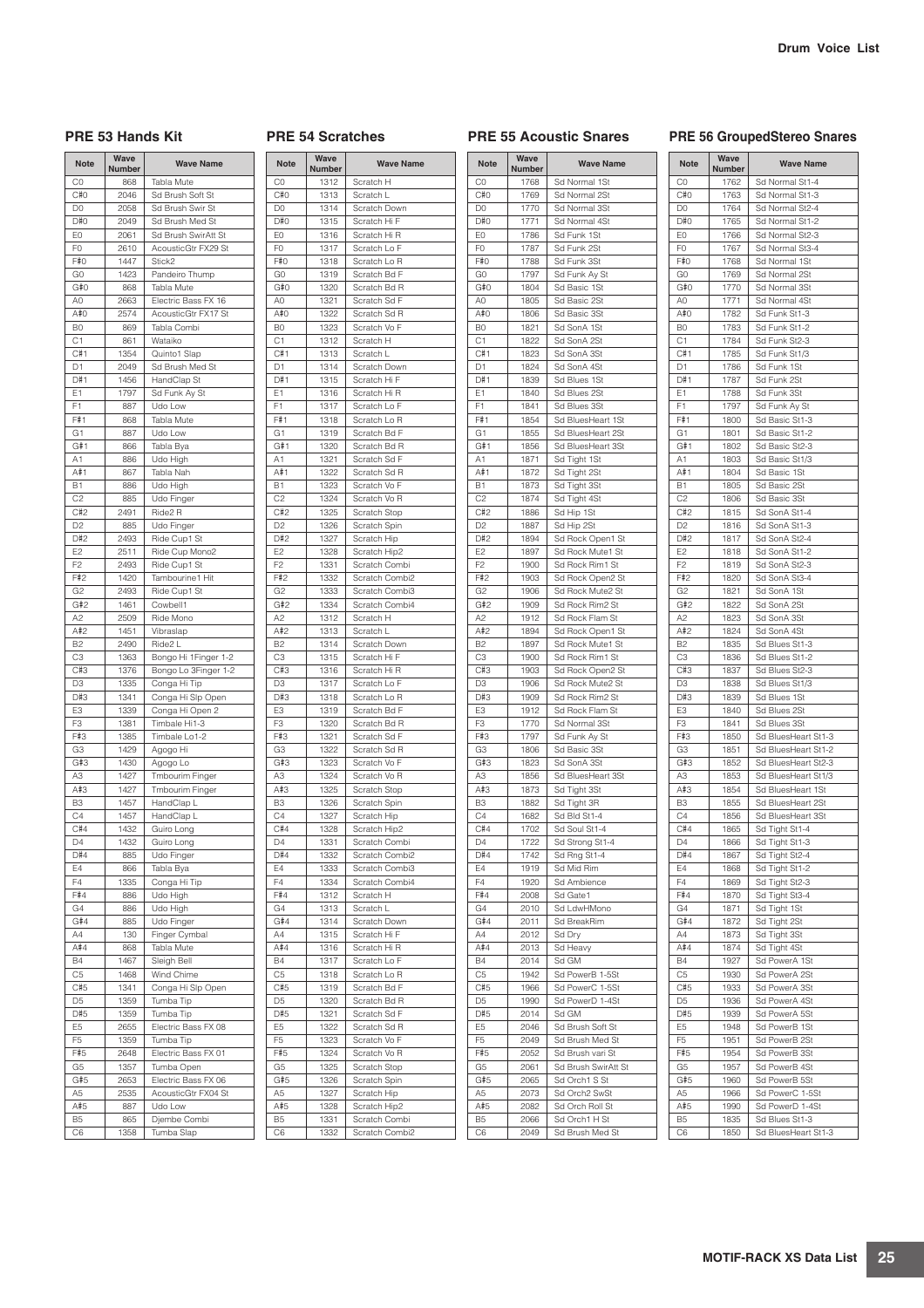### **PRE 57 All Kicks PRE 58 Dance Kicks PRE 59 Arabic Mixed Kit PRE 60 Belly Dance Kit Note Wave**

| <b>Note</b>    | Wave<br>Number | <b>Wave Name</b>        |  |  |  |  |  |  |  |
|----------------|----------------|-------------------------|--|--|--|--|--|--|--|
| C <sub>0</sub> | 1527           | Bd Normal St1-2         |  |  |  |  |  |  |  |
| C#0            | 1500           | Bd Snap 1-2             |  |  |  |  |  |  |  |
| D <sub>0</sub> | 1510           | Bd Tight 1              |  |  |  |  |  |  |  |
| D#0            | 1530           | Bd Normal L1-2          |  |  |  |  |  |  |  |
| E <sub>0</sub> | 1536           | Bd Funk St1-2           |  |  |  |  |  |  |  |
| F <sub>0</sub> | 1518           | Bd Ambience 1-2         |  |  |  |  |  |  |  |
| F#0            | 1538           | Bd Funk 2St             |  |  |  |  |  |  |  |
| G <sub>0</sub> | 1545           | <b>Bd High St</b>       |  |  |  |  |  |  |  |
| G#O            | 1548           | <b>Bd Low St</b>        |  |  |  |  |  |  |  |
| A <sub>0</sub> | 1551           | Bd H Son St             |  |  |  |  |  |  |  |
| A#0            | 1554           | <b>Bd L Son St</b>      |  |  |  |  |  |  |  |
| B <sub>0</sub> | 1557           | <b>Bd Funk Son St</b>   |  |  |  |  |  |  |  |
| C1             | 1560           | Bd Rock1 St             |  |  |  |  |  |  |  |
| C#1            | 1563           | <b>Bd Rock2 St</b>      |  |  |  |  |  |  |  |
| D <sub>1</sub> | 1566           | Bd Dry1                 |  |  |  |  |  |  |  |
| D#1            | 1567           | Bd Dry2                 |  |  |  |  |  |  |  |
| E1             | 1568           | <b>Bd Pop</b>           |  |  |  |  |  |  |  |
| F <sub>1</sub> | 1569           | Bd Var1                 |  |  |  |  |  |  |  |
| F#1            | 1570           | Bd Var2                 |  |  |  |  |  |  |  |
| G1             | 1571           | Bd Room1                |  |  |  |  |  |  |  |
| G#1            | 1572           | Bd Room2                |  |  |  |  |  |  |  |
| A1             | 1573           | Bd Room3                |  |  |  |  |  |  |  |
| A#1            | 1610           | <b>Bd Gate</b>          |  |  |  |  |  |  |  |
| <b>B1</b>      | 1611           | <b>Bd FX Gate</b>       |  |  |  |  |  |  |  |
| C <sub>2</sub> | 1586           | Bd PowerA 1-2St         |  |  |  |  |  |  |  |
| C#2            | 1595           | Bd PowerB 1-2St         |  |  |  |  |  |  |  |
| D <sub>2</sub> | 1583           | Bd FK Jazz St           |  |  |  |  |  |  |  |
| D#2            | 1615           | <b>Bd T9-4</b>          |  |  |  |  |  |  |  |
| F <sub>2</sub> | 1616           | Bd T9 Hd1               |  |  |  |  |  |  |  |
| F <sub>2</sub> | 1617           | Bd T9 Hd2               |  |  |  |  |  |  |  |
| F#2            | 1618           | Bd T9 Hd3               |  |  |  |  |  |  |  |
| G <sub>2</sub> | 1619           | <b>Bd T8-1</b>          |  |  |  |  |  |  |  |
| G#2            | 1620           | <b>Bd T8-2</b>          |  |  |  |  |  |  |  |
| A <sub>2</sub> | 1621           | <b>Bd T8-3</b>          |  |  |  |  |  |  |  |
| A#2            | 1622           | <b>Bd AnSm</b>          |  |  |  |  |  |  |  |
| B <sub>2</sub> | 1623           | <b>Bd AnCR</b>          |  |  |  |  |  |  |  |
| C <sub>3</sub> | 1624           | Bd Human1               |  |  |  |  |  |  |  |
| C#3            | 1625           | Bd Human2               |  |  |  |  |  |  |  |
| D <sub>3</sub> | 1626           | <b>Bd Blip</b>          |  |  |  |  |  |  |  |
| D#3            | 1627           | <b>Bd BlpHd</b>         |  |  |  |  |  |  |  |
| E <sub>3</sub> | 1628           | Bd Jungle1              |  |  |  |  |  |  |  |
| F <sub>3</sub> | 1629           | Bd Jungle2              |  |  |  |  |  |  |  |
| F#3            | 1630           | Bd Jungle3              |  |  |  |  |  |  |  |
| G3             | 1631           | Bd D&B1                 |  |  |  |  |  |  |  |
| G#3            | 1632           | Bd D&B2                 |  |  |  |  |  |  |  |
| A <sub>3</sub> | 1633           | Bd R&B1                 |  |  |  |  |  |  |  |
| A#3            | 1634           | Bd R&B2                 |  |  |  |  |  |  |  |
| B <sub>3</sub> | 1635           | <b>Bd Hip Deep</b>      |  |  |  |  |  |  |  |
| C <sub>4</sub> | 1636           | <b>Bd Break Deep</b>    |  |  |  |  |  |  |  |
| C#4            | 1637           | <b>Bd Break1</b>        |  |  |  |  |  |  |  |
| D <sub>4</sub> | 1638           | <b>Bd Break2</b>        |  |  |  |  |  |  |  |
| D#4            | 1639           | <b>Bd Break Heavy</b>   |  |  |  |  |  |  |  |
| E4             | 1640           | <b>Bd Break Hard</b>    |  |  |  |  |  |  |  |
| F <sub>4</sub> | 1641           | <b>Bd Distortion1</b>   |  |  |  |  |  |  |  |
| F#4            | 1642           | <b>Bd Distortion2</b>   |  |  |  |  |  |  |  |
| G4             | 1643           | <b>Bd Distortion3</b>   |  |  |  |  |  |  |  |
| G#4            | 1644           | <b>Bd Distortion4</b>   |  |  |  |  |  |  |  |
| A4             | 1645           | <b>Bd Distortion5</b>   |  |  |  |  |  |  |  |
| A#4            | 1646           | <b>Bd Distortion RM</b> |  |  |  |  |  |  |  |
| <b>B4</b>      | 1647           | Bd +HH                  |  |  |  |  |  |  |  |
| C <sub>5</sub> | 1648           | <b>Bd FxHammer</b>      |  |  |  |  |  |  |  |
| C#5            | 1649           | <b>Bd ZapHard</b>       |  |  |  |  |  |  |  |
| D <sub>5</sub> | 1650           | <b>Bd ZapMid</b>        |  |  |  |  |  |  |  |
| D#5            | 1651           | <b>Bd Sustain</b>       |  |  |  |  |  |  |  |
| E <sub>5</sub> | 1652           | <b>Bd TekPower</b>      |  |  |  |  |  |  |  |
| F <sub>5</sub> | 1653           | <b>Bd Hard Long</b>     |  |  |  |  |  |  |  |
| F#5            | 1654           | <b>Bd Analog Tight</b>  |  |  |  |  |  |  |  |
| G5             | 1655           | <b>Bd AnaHard</b>       |  |  |  |  |  |  |  |
| G#5            | 1656           | Bd Lo-Fi                |  |  |  |  |  |  |  |
| A <sub>5</sub> | 1657           | <b>Bd ThickSkin</b>     |  |  |  |  |  |  |  |
| A#5            | 1658           | <b>Bd Slimy</b>         |  |  |  |  |  |  |  |
| B <sub>5</sub> | 1679           | Bd HipHop8              |  |  |  |  |  |  |  |

| <b>Note</b>           | Wave<br>Number | <b>Wave Name</b>       |
|-----------------------|----------------|------------------------|
| CО                    | 1612           | <b>Bd T9-1</b>         |
| C#0                   | 1612           | <b>Bd T9-1</b>         |
| D0                    | 1613           | <b>Bd T9-2</b>         |
| D#0                   | 1614           | <b>Bd T9-3</b>         |
| E0                    | 1614           | <b>Bd T9-3</b>         |
| F0                    | 1615           | <b>Bd T9-4</b>         |
| F#0                   | 1616           | Bd T9 Hd1              |
| G0                    | 1617           | Bd T9 Hd2              |
| G#0                   | 1618           | Bd T9 Hd3              |
| A0                    | 1618           | Bd T9 Hd3              |
| A#O                   | 1653           | <b>Bd Hard Long</b>    |
| B <sub>0</sub>        | 1623           | <b>Bd AnCR</b>         |
| С1                    | 1612           | <b>Bd T9-1</b>         |
| C#1                   | 1613           | <b>Bd T9-2</b>         |
| D1                    | 1614           | <b>Bd T9-3</b>         |
| D#1                   | 1615           | <b>Bd T9-4</b>         |
| E <sub>1</sub>        | 1616           | Bd T9 Hd1              |
| F1                    |                |                        |
| F#1                   | 1617           | Bd T9 Hd2<br>Bd T9 Hd3 |
|                       | 1618           |                        |
| G1                    | 1619           | <b>Bd T8-1</b>         |
| G#1                   | 1620           | <b>Bd T8-2</b>         |
| A1                    | 1621           | <b>Bd T8-3</b>         |
| A#1                   | 1659           | <b>Bd Elec1</b>        |
| B1                    | 1623           | <b>Bd AnCR</b>         |
| C2                    | 1624           | Bd Human1              |
| C#2                   | 1659           | Bd Elec1               |
| D <sub>2</sub>        | 1626           | <b>Bd Blip</b>         |
| D#2                   | 1627           | <b>Bd BlpHd</b>        |
| E <sub>2</sub>        | 1661           | <b>Bd Elec3</b>        |
| F <sub>2</sub>        | 1666           | <b>Bd ElecFX1</b>      |
| F#2                   | 1667           | <b>Bd ElecFX2</b>      |
| G2                    | 1668           | <b>Bd ElecGate</b>     |
| G#2                   | 1669           | <b>Bd ElecClick</b>    |
| A <sub>2</sub>        | 1670           | <b>Bd ElecPower1</b>   |
| A#2                   | 1634           | Bd R&B2                |
| B2                    | 1635           | <b>Bd Hip Deep</b>     |
| C <sub>3</sub>        | 1636           | <b>Bd Break Deep</b>   |
| C#3                   | 1637           | <b>Bd Break1</b>       |
| D3                    | 1671           | <b>Bd ElecPower2</b>   |
| D#3                   | 1639           | <b>Bd Break Heavy</b>  |
| E3                    | 1640           | <b>Bd Break Hard</b>   |
| F3                    | 1641           | <b>Bd Distortion1</b>  |
| F#3                   | 1642           | <b>Bd Distortion2</b>  |
| G3                    | 1643           | <b>Bd Distortion3</b>  |
| G#3                   | 1644           | <b>Bd Distortion4</b>  |
| A3                    | 1645           | <b>Bd Distortion5</b>  |
| A#3                   | 1660           | <b>Bd Elec2</b>        |
| B <sub>3</sub>        | 1663           | <b>Bd ElecComp1</b>    |
| C4                    | 1648           | <b>Bd FxHammer</b>     |
| C#4                   | 1649           | <b>Bd ZapHard</b>      |
| D <sub>4</sub>        | 1650           | <b>Bd ZapMid</b>       |
| D#4                   | 1651           | Bd Sustain             |
| E4                    | 1652           | <b>Bd TekPower</b>     |
| F4                    | 1653           | <b>Bd Hard Long</b>    |
| F#4                   | 1654           | <b>Bd Analog Tight</b> |
| G4                    | 1655           | <b>Bd AnaHard</b>      |
| G#4                   | 1664           | <b>Bd ElecComp2</b>    |
| A4                    | 1665           | <b>Bd ElecComp3</b>    |
| A#4                   | 1658           | <b>Bd Slimy</b>        |
| <b>B4</b>             | 1610           | <b>Bd Gate</b>         |
| C5                    | 1611           | <b>Bd FX Gate</b>      |
| C#5                   | 1672           | Bd HipHop1             |
| D5                    | 1673           | Bd HipHop2             |
|                       |                | Bd HipHop3             |
| D#5<br>E <sub>5</sub> | 1674           |                        |
|                       | 1675           | Bd HipHop4             |
| F5                    | 1676           | Bd HipHop5             |
| F#5                   | 1677           | Bd HipHop6             |
| G5                    | 1678           | Bd HipHop7             |
| G#5                   | 1679           | Bd HipHop8             |
| A5                    | 1680           | Bd HipHop9             |
| A#5                   | 1681           | Bd HipHop10            |
| B5                    | 1653           | <b>Bd Hard Long</b>    |
| C6                    | 1654           | <b>Bd Analog Tight</b> |

| Note                  | Number       | <b>Wave Name</b>               |  |  |  |  |  |  |  |
|-----------------------|--------------|--------------------------------|--|--|--|--|--|--|--|
| C <sub>0</sub>        | 1468         | Wind Chime                     |  |  |  |  |  |  |  |
| C#O                   | 2046         | Sd Brush Soft St               |  |  |  |  |  |  |  |
| D <sub>0</sub>        | 2058         | Sd Brush Swir St               |  |  |  |  |  |  |  |
| D#0                   | 2049         | Sd Brush Med St                |  |  |  |  |  |  |  |
| E <sub>0</sub>        | 2061         | Sd Brush SwirAtt St            |  |  |  |  |  |  |  |
| F <sub>0</sub>        | 2042         | Sd LiveRoll St                 |  |  |  |  |  |  |  |
| F#0                   | 1448         | Castanet                       |  |  |  |  |  |  |  |
| G <sub>0</sub><br>G#0 | 1768<br>1446 | Sd Normal 1St<br>Stick1        |  |  |  |  |  |  |  |
| A <sub>0</sub>        | 1613         | <b>Bd T9-2</b>                 |  |  |  |  |  |  |  |
| A#O                   | 1800         | Sd Basic St1-3                 |  |  |  |  |  |  |  |
| B <sub>0</sub>        | 1545         | <b>Bd High St</b>              |  |  |  |  |  |  |  |
| C1                    | 1527         | Bd Normal St1-2                |  |  |  |  |  |  |  |
| C#1                   | 1782         | Sd Funk St1-3                  |  |  |  |  |  |  |  |
| D <sub>1</sub>        | 1682         | Sd Bld St1-4                   |  |  |  |  |  |  |  |
| D#1                   | 1456         | HandClap St                    |  |  |  |  |  |  |  |
| E <sub>1</sub>        | 1702         | Sd Soul St1-4                  |  |  |  |  |  |  |  |
| F <sub>1</sub>        | 2375         | Tom Rock Low St                |  |  |  |  |  |  |  |
| F#1                   | 2174         | HH Closed 1-4St                |  |  |  |  |  |  |  |
| G1                    | 2371         | Tom Rock Mid St                |  |  |  |  |  |  |  |
| G#1<br>A1             | 2194<br>2363 | HH Pedal 1-3St<br>Tom Floor St |  |  |  |  |  |  |  |
| A#1                   | 2210         | HH Open 1-2St                  |  |  |  |  |  |  |  |
| <b>B1</b>             | 2359         | Tom Low St                     |  |  |  |  |  |  |  |
| C <sub>2</sub>        | 2355         | Tom Mid St                     |  |  |  |  |  |  |  |
| C#2                   | 2461         | Crash <sub>2</sub> St          |  |  |  |  |  |  |  |
| D <sub>2</sub>        | 2351         | Tom Hi St                      |  |  |  |  |  |  |  |
| D#2                   | 2210         | HH Open 1-2St                  |  |  |  |  |  |  |  |
| E <sub>2</sub>        | 2525         | Reverse Cymbal                 |  |  |  |  |  |  |  |
| F <sub>2</sub>        | 1385         | Timbale Lo1-2                  |  |  |  |  |  |  |  |
| F#2                   | 1339         | Conga Hi Open 2                |  |  |  |  |  |  |  |
| G <sub>2</sub>        | 1381         | Timbale Hi1-3                  |  |  |  |  |  |  |  |
| G#2                   | 1341         | Conga Hi Slp Open              |  |  |  |  |  |  |  |
| A <sub>2</sub><br>A#2 | 1419<br>1357 | Tambourine1 Sw<br>Tumba Open   |  |  |  |  |  |  |  |
| B <sub>2</sub>        | 1461         | Cowbell1                       |  |  |  |  |  |  |  |
| C <sub>3</sub>        | 1449         | Clave                          |  |  |  |  |  |  |  |
| C#3                   | 1363         | Bongo Hi 1Finger 1-2           |  |  |  |  |  |  |  |
| D <sub>3</sub>        | 1450         | Wood Block                     |  |  |  |  |  |  |  |
| D#3                   | 1376         | Bongo Lo 3Finger 1-2           |  |  |  |  |  |  |  |
| E <sub>3</sub>        | 1450         | Wood Block                     |  |  |  |  |  |  |  |
| F <sub>3</sub>        | 889          | Dohol Low                      |  |  |  |  |  |  |  |
| F#3                   | 1399         | Cabasa1-2                      |  |  |  |  |  |  |  |
| G <sub>3</sub>        | 890          | Dohol High                     |  |  |  |  |  |  |  |
| G#3<br>A <sub>3</sub> | 1406<br>1448 | Shaker 1                       |  |  |  |  |  |  |  |
| A#3                   | 1396         | Castanet<br>Maracas Sw         |  |  |  |  |  |  |  |
| B <sub>3</sub>        | 1448         | Castanet                       |  |  |  |  |  |  |  |
| C4                    | 898          | Twaisat3                       |  |  |  |  |  |  |  |
| C#4                   | 896          | Twaisat                        |  |  |  |  |  |  |  |
| D <sub>4</sub>        | 897          | Twaisat2                       |  |  |  |  |  |  |  |
| D#4                   | 899          | Twaisat4                       |  |  |  |  |  |  |  |
| E4                    | 899          | Twaisat4                       |  |  |  |  |  |  |  |
| F4                    | 870          | Small Tabla Dom                |  |  |  |  |  |  |  |
| F#4                   | 891          | Barasim Dom                    |  |  |  |  |  |  |  |
| G4                    | 871          | Small Tabla Snap               |  |  |  |  |  |  |  |
| G#4                   | 892          | Barasim Sak                    |  |  |  |  |  |  |  |
| A4<br>A#4             | 872<br>893   | Small Tabla Sak<br>Barasim Tak |  |  |  |  |  |  |  |
| <b>B4</b>             | 873          | Small Tabla Tak                |  |  |  |  |  |  |  |
| C <sub>5</sub>        | 874          | Big Tabla Dom                  |  |  |  |  |  |  |  |
| C#5                   | 894          | Segal Dom                      |  |  |  |  |  |  |  |
| D <sub>5</sub>        | 875          | Big Tabla Tak                  |  |  |  |  |  |  |  |
| D#5                   | 895          | Segal Tak                      |  |  |  |  |  |  |  |
| E <sub>5</sub>        | 876          | Big Tabla Sak                  |  |  |  |  |  |  |  |
| F <sub>5</sub>        | 877          | Tabla Dom                      |  |  |  |  |  |  |  |
| F#5                   | 878          | Tabla Tak1                     |  |  |  |  |  |  |  |
| G5                    | 884          | Tabla Tremoro                  |  |  |  |  |  |  |  |
| G#5                   | 879          | Tabla Tak2                     |  |  |  |  |  |  |  |
| A <sub>5</sub><br>A#5 | 880          | Tabla Tik1                     |  |  |  |  |  |  |  |
| B <sub>5</sub>        | 883<br>882   | Tabla Sak1                     |  |  |  |  |  |  |  |
| C6                    | 881          | Tabla Tik3<br>Tabla Tik2       |  |  |  |  |  |  |  |
|                       |              |                                |  |  |  |  |  |  |  |

| <b>Note</b>                      | Wave<br>Number | <b>Wave Name</b>                       |  |  |  |  |  |  |  |
|----------------------------------|----------------|----------------------------------------|--|--|--|--|--|--|--|
| C <sub>0</sub>                   | 881            | Tabla Tik2                             |  |  |  |  |  |  |  |
| C#O                              | 861            | Wataiko                                |  |  |  |  |  |  |  |
| D <sub>0</sub>                   | 862            | Djembe Edge                            |  |  |  |  |  |  |  |
| D#0                              | 863            | Djembe Mute                            |  |  |  |  |  |  |  |
| E <sub>0</sub>                   | 864            | Djembe Open                            |  |  |  |  |  |  |  |
| F <sub>0</sub>                   | 865            | Djembe Combi                           |  |  |  |  |  |  |  |
| F#0                              | 866            | Tabla Bya                              |  |  |  |  |  |  |  |
| G <sub>0</sub>                   | 867            | Tabla Nah                              |  |  |  |  |  |  |  |
| G#0                              | 868            | Tabla Mute                             |  |  |  |  |  |  |  |
| A0                               | 869            | Tabla Combi                            |  |  |  |  |  |  |  |
| A#O                              | 870            | Small Tabla Dom                        |  |  |  |  |  |  |  |
| B <sub>0</sub><br>C <sub>1</sub> | 870<br>1653    | Small Tabla Dom<br><b>Bd Hard Long</b> |  |  |  |  |  |  |  |
| C#1                              | 1612           | <b>Bd T9-1</b>                         |  |  |  |  |  |  |  |
| D1                               | 2098           | <b>Sd T9-2</b>                         |  |  |  |  |  |  |  |
| D#1                              | 1471           | Electric Clap1                         |  |  |  |  |  |  |  |
| E <sub>1</sub>                   | 1732           | Sd Strong L1-4                         |  |  |  |  |  |  |  |
| F <sub>1</sub>                   | 2456           | Tom Dist Lo                            |  |  |  |  |  |  |  |
| F#1                              | 2324           | HH Closed T9                           |  |  |  |  |  |  |  |
| G1                               | 2455           | Tom Dist Hi                            |  |  |  |  |  |  |  |
| G#1                              | 2326           | HH Closed T8-1                         |  |  |  |  |  |  |  |
| A <sub>1</sub>                   | 2452           | Tom Syn1                               |  |  |  |  |  |  |  |
| A#1                              | 2325           | HH Open T9                             |  |  |  |  |  |  |  |
| <b>B1</b>                        | 2453           | Tom Syn2                               |  |  |  |  |  |  |  |
| C <sub>2</sub>                   | 2127           | Sd Hip1                                |  |  |  |  |  |  |  |
| C#2                              | 2466           | Crash4                                 |  |  |  |  |  |  |  |
| D <sub>2</sub>                   | 2123           | Sd D&B4                                |  |  |  |  |  |  |  |
| D#2                              | 2333           | <b>HH Closed Break</b>                 |  |  |  |  |  |  |  |
| E <sub>2</sub>                   | 2525           | Reverse Cymbal                         |  |  |  |  |  |  |  |
| F <sub>2</sub>                   | 1385           | Timbale Lo1-2                          |  |  |  |  |  |  |  |
| F#2                              | 1339           | Conga Hi Open 2                        |  |  |  |  |  |  |  |
| G <sub>2</sub>                   | 1381           | Timbale Hi1-3                          |  |  |  |  |  |  |  |
| G#2                              | 1341           | Conga Hi Slp Open                      |  |  |  |  |  |  |  |
| A2                               | 1419           | Tambourine1 Sw                         |  |  |  |  |  |  |  |
| A#2                              | 1357           | Tumba Open                             |  |  |  |  |  |  |  |
| B <sub>2</sub>                   | 1461           | Cowbell1                               |  |  |  |  |  |  |  |
| C <sub>3</sub>                   | 1449           | Clave                                  |  |  |  |  |  |  |  |
| C#3                              | 1363           | Bongo Hi 1Finger 1-2                   |  |  |  |  |  |  |  |
| D <sub>3</sub>                   | 1450           | Wood Block                             |  |  |  |  |  |  |  |
| D#3                              | 1376           | Bongo Lo 3Finger 1-2                   |  |  |  |  |  |  |  |
| E3                               | 1450           | Wood Block                             |  |  |  |  |  |  |  |
| F <sub>3</sub>                   | 889            | Dohol Low                              |  |  |  |  |  |  |  |
| F#3                              | 1399           | Cabasa1-2                              |  |  |  |  |  |  |  |
| G <sub>3</sub>                   | 890            | Dohol High                             |  |  |  |  |  |  |  |
| G#3                              | 1406           | Shaker 1                               |  |  |  |  |  |  |  |
| A <sub>3</sub>                   | 1448           | Castanet                               |  |  |  |  |  |  |  |
| A#3                              | 1396           | Maracas Sw                             |  |  |  |  |  |  |  |
| B <sub>3</sub>                   | 1448           | Castanet                               |  |  |  |  |  |  |  |
| .<br>C4                          | 898            | Twaisat3                               |  |  |  |  |  |  |  |
| C#4                              | 896            | Twaisat                                |  |  |  |  |  |  |  |
| D <sub>4</sub>                   | 897            | Twaisat2                               |  |  |  |  |  |  |  |
| D#4                              | 899            | Twaisat4                               |  |  |  |  |  |  |  |
| E4                               | 899            | Twaisat4                               |  |  |  |  |  |  |  |
| F4                               | 870            | Small Tabla Dom                        |  |  |  |  |  |  |  |
| F#4                              | 891            | Barasim Dom                            |  |  |  |  |  |  |  |
| G4                               | 871            | Small Tabla Snap                       |  |  |  |  |  |  |  |
| G#4                              | 892            | Barasim Sak                            |  |  |  |  |  |  |  |
| A4                               | 872            | Small Tabla Sak<br>Barasim Tak         |  |  |  |  |  |  |  |
| A#4                              | 893            |                                        |  |  |  |  |  |  |  |
| <b>B4</b>                        | 873            | Small Tabla Tak                        |  |  |  |  |  |  |  |
| C <sub>5</sub><br>C#5            | 874            | Big Tabla Dom                          |  |  |  |  |  |  |  |
| D <sub>5</sub>                   | 894<br>875     | Segal Dom<br>Big Tabla Tak             |  |  |  |  |  |  |  |
| D#5                              | 895            |                                        |  |  |  |  |  |  |  |
| E <sub>5</sub>                   | 876            | Segal Tak<br>Big Tabla Sak             |  |  |  |  |  |  |  |
| F <sub>5</sub>                   |                | Tabla Dom                              |  |  |  |  |  |  |  |
| F#5                              | 877            |                                        |  |  |  |  |  |  |  |
| G5                               | 878<br>884     | Tabla Tak1<br>Tabla Tremoro            |  |  |  |  |  |  |  |
| G#5                              | 879            | Tabla Tak2                             |  |  |  |  |  |  |  |
| A <sub>5</sub>                   | 880            | Tabla Tik1                             |  |  |  |  |  |  |  |
| A#5                              | 883            | Tabla Sak1                             |  |  |  |  |  |  |  |
| B <sub>5</sub>                   | 882            | Tabla Tik3                             |  |  |  |  |  |  |  |
| C <sub>6</sub>                   | 881            | Tabla Tik2                             |  |  |  |  |  |  |  |
|                                  |                |                                        |  |  |  |  |  |  |  |

C6 | 1681 | Bd HipHop10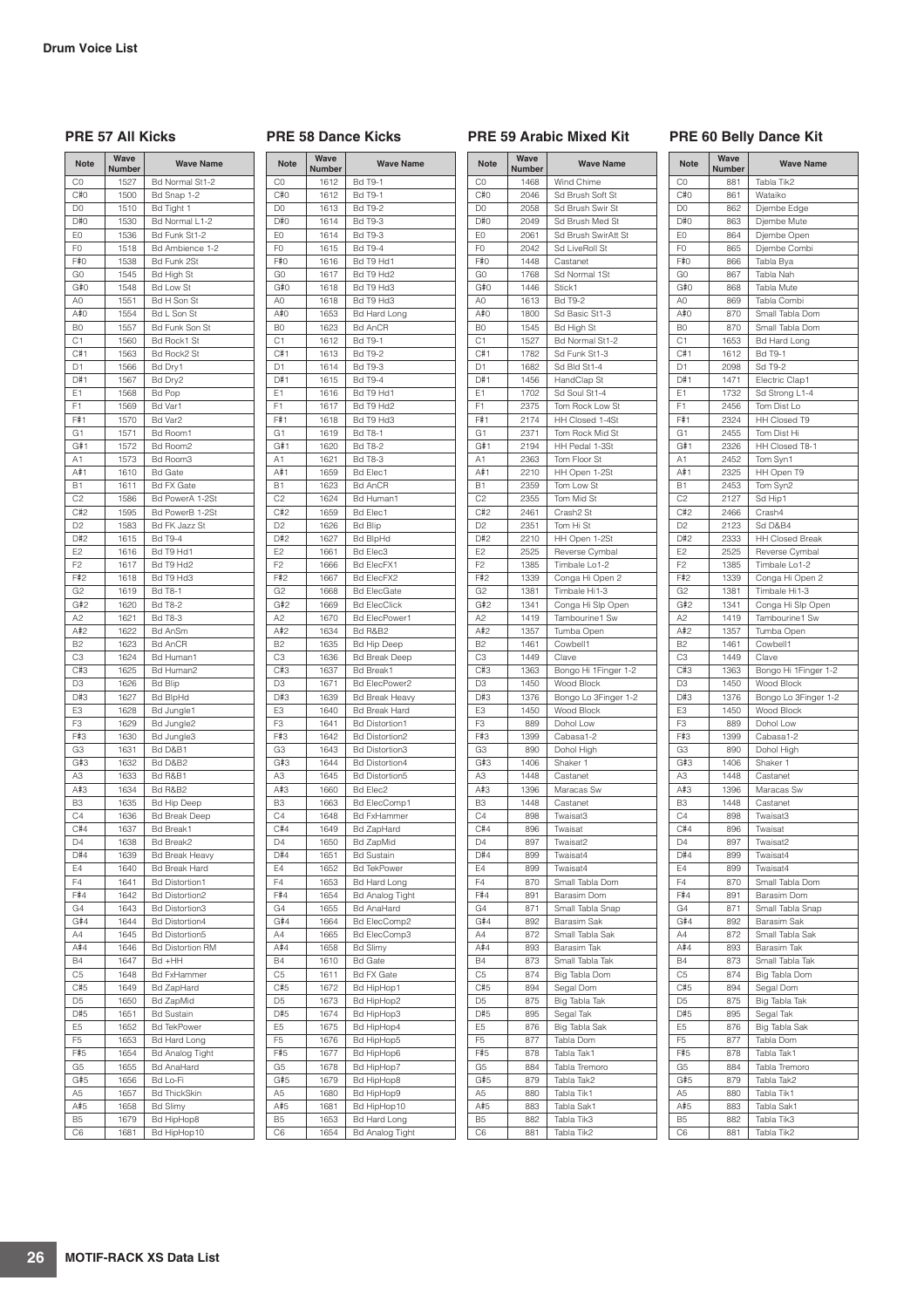# PRE 61 Dance Snares PRE 62 Special SFXs<br>
PRE 63 Synthetic Kit
PRE 64 SFX Kit

| <b>Note</b>           | Wave<br>Number | <b>Wave Name</b>            | N              |
|-----------------------|----------------|-----------------------------|----------------|
| C <sub>0</sub>        | 2141           | Sd FX1                      | C              |
| C#O                   | 2142           | Sd FX2                      | Сŧ             |
| D <sub>0</sub>        | 2143           | Sd FX3                      | D <sub>C</sub> |
| D#0                   | 2144           | Sd FX4                      | Dŧ             |
| E <sub>0</sub>        | 2146           | <b>Sd Dist</b>              | EC             |
| F <sub>0</sub>        | 2147           | Sd Cut                      | FO             |
| F#0                   | 2148           | Sd Garg H                   | F#             |
| G <sub>0</sub>        | 2149           | Sd Garg L                   | G              |
| G#O                   | 2150           | Sd FM                       | Gŧ             |
| A <sub>0</sub>        | 2152           | Sd Syn                      | A              |
| A#0                   | 2156           | Sd Hammer                   | A#             |
| B <sub>0</sub>        | 2157           | Sd Lo-Fi                    | B <sub>C</sub> |
| C <sub>1</sub>        | 2097           | Sd T9-1                     | C.             |
| C#1                   | 2098           | Sd T9-2                     | C‡             |
| D <sub>1</sub><br>D#1 | 2099<br>2100   | Sd T9-3<br>Sd T9-4          | D.<br>D‡       |
| E <sub>1</sub>        | 2101           | Sd T9-5                     | E <sub>1</sub> |
| F <sub>1</sub>        | 2102           | Sd T9Gate                   | F <sub>1</sub> |
| F#1                   | 2104           | Sd T8-1                     | F#             |
| G1                    | 2105           | Sd T8-2                     | G.             |
| G#1                   | 2106           | Sd T8-3                     | Gŧ             |
| A1                    | 2107           | Sd T8-4                     | A <sub>1</sub> |
| A#1                   | 2108           | Sd T8-5                     | Α#             |
| <b>B1</b>             | 2110           | Sd AnSm                     | <b>B1</b>      |
| C <sub>2</sub>        | 2112           | Sd AnCR                     | C              |
| C#2                   | 2114           | Sd Human1                   | C‡             |
| D <sub>2</sub>        | 2116           | Sd Jungle1                  | D2             |
| D#2                   | 2117           | Sd Jungle2                  | D‡             |
| E <sub>2</sub>        | 2118           | Sd Jungle3                  | E2             |
| F <sub>2</sub>        | 2119           | Sd JungleFX                 | F <sub>2</sub> |
| F#2                   | 2120           | Sd D&B1                     | F#             |
| G <sub>2</sub>        | 2121           | Sd D&B2                     | G              |
| G#2<br>A <sub>2</sub> | 2122<br>2123   | Sd D&B3<br>Sd D&B4          | Gŧ<br>A2       |
| A#2                   | 2124           | Sd R&B1                     | A#             |
| B <sub>2</sub>        | 2125           | Sd R&B1 Rim                 | B2             |
| C <sub>3</sub>        | 2126           | Sd R&B2                     | C3             |
| C#3                   | 2127           | Sd Hip1                     | C‡             |
| D <sub>3</sub>        | 2128           | Sd Hip2                     | D3             |
| D#3                   | 2129           | Sd Hip3                     | D‡             |
| E <sub>3</sub>        | 2130           | Sd Hip Gate                 | E3             |
| F <sub>3</sub>        | 2131           | Sd Hip Rim1                 | F3             |
| F#3                   | 2132           | Sd Hip Rim2                 | F#             |
| G3                    | 2133           | Sd Hip Rim3                 | G.             |
| G#3                   | 2134           | Sd Hip Rim4                 | Gŧ             |
| A3<br>A#3             | 2135<br>2137   | Sd Hip Rim5                 | A3<br>A#       |
| B <sub>3</sub>        | 2139           | Sd Break2<br>Sd Break Heavy | B3             |
| C <sub>4</sub>        | 2085           | Sd Elec1                    | С              |
| C#4                   | 2086           | Sd Elec2                    | Сŧ             |
| D <sub>4</sub>        | 2087           | Sd Elec3                    | D4             |
| D#4                   | 2088           | Sd Elec4                    | D‡             |
| E4                    | 2089           | Sd Elec5                    | E4             |
| F4                    | 2090           | Sd Elec6                    | F4             |
| F#4                   | 2091           | Sd Elec7                    | F#             |
| G4                    | 2092           | Sd Elec8                    | G4             |
| G#4                   | 2093           | Sd Elec9                    | Gł             |
| A4                    | 2094           | Sd Elec10                   | A              |
| A#4                   | 2095           | Sd Elec11                   | A#             |
| <b>B4</b>             | 2096           | Sd Elec12                   | B              |
| C <sub>5</sub><br>C#5 | 2085<br>2105   | Sd Elec1<br>Sd T8-2         | Сś<br>Сŧ       |
| D <sub>5</sub>        | 2087           | Sd Elec3                    | D.             |
| D#5                   | 2088           | Sd Elec4                    | D‡             |
| E <sub>5</sub>        | 2089           | Sd Elec5                    | E5             |
| F <sub>5</sub>        | 2090           | Sd Elec6                    | F <sub>5</sub> |
| F#5                   | 2091           | Sd Elec7                    | F#             |
| G5                    | 2085           | Sd Elec1                    | G!             |
| G#5                   | 2092           | Sd Elec8                    | G              |
| A <sub>5</sub>        | 2094           | Sd Elec10                   | A5             |
| A#5                   | 2095           | Sd Elec11                   | Α#             |
| B <sub>5</sub>        | 2096           | Sd Elec12                   | Βŝ             |

C6 | 2099 | Sd T9-3

| <b>Note</b>           | Wave<br>Number | <b>Wave Name</b>                         |  |  |  |  |  |  |  |
|-----------------------|----------------|------------------------------------------|--|--|--|--|--|--|--|
| C0                    | 1018           | Mini Blip2                               |  |  |  |  |  |  |  |
| C#0                   | 1017           | Mini Blip1                               |  |  |  |  |  |  |  |
| D0                    | 1019           | Mini Blip3                               |  |  |  |  |  |  |  |
| D#0                   | 1020           | Mini Blip4                               |  |  |  |  |  |  |  |
| E <sub>0</sub>        | 1021           | Mini Blip5                               |  |  |  |  |  |  |  |
| F <sub>0</sub>        | 1022           | Mini Blip6<br>Bell FX1                   |  |  |  |  |  |  |  |
| F#0<br>G0             | 1270<br>1271   | Bell FX2                                 |  |  |  |  |  |  |  |
| G#0                   | 1279           | Electric Perc4                           |  |  |  |  |  |  |  |
| A0                    | 1281           | Electric Perc6                           |  |  |  |  |  |  |  |
| A#O                   | 1290           | Electric Perc15                          |  |  |  |  |  |  |  |
| B <sub>0</sub>        | 1280           | Electric Perc5                           |  |  |  |  |  |  |  |
| C1                    | 1277           | Electric Perc2                           |  |  |  |  |  |  |  |
| C#1                   | 1278           | Electric Perc3                           |  |  |  |  |  |  |  |
| D1                    | 1282           | Electric Perc7                           |  |  |  |  |  |  |  |
| D#1<br>E <sub>1</sub> | 1283<br>1284   | Electric Perc8<br>Electric Perc9         |  |  |  |  |  |  |  |
| F1                    | 1285           | Electric Perc10                          |  |  |  |  |  |  |  |
| F#1                   | 1289           | Electric Perc14                          |  |  |  |  |  |  |  |
| G1                    | 1288           | Electric Perc13                          |  |  |  |  |  |  |  |
| G#1                   | 1203           | Neo Seq Em-3                             |  |  |  |  |  |  |  |
| Α1                    | 1089           | Spectrum1                                |  |  |  |  |  |  |  |
| A#1                   | 1091           | Spectrum3                                |  |  |  |  |  |  |  |
| <b>B1</b>             | 1090           | Spectrum2                                |  |  |  |  |  |  |  |
| C <sub>2</sub><br>C#2 | 1209           | Whisper Seq Bb                           |  |  |  |  |  |  |  |
| D <sub>2</sub>        | 1259<br>1197   | Digi Voice Mod<br>Moving Chime St        |  |  |  |  |  |  |  |
| D#2                   | 1183           | Engine Room St                           |  |  |  |  |  |  |  |
| E <sub>2</sub>        | 1181           | Raspberry                                |  |  |  |  |  |  |  |
| F <sub>2</sub>        | 1186           | DigiHeli                                 |  |  |  |  |  |  |  |
| F#2                   | 1167           | Hop FX1                                  |  |  |  |  |  |  |  |
| G2                    | 1113           | Willow St                                |  |  |  |  |  |  |  |
| G#2                   | 1116           | Anemone St                               |  |  |  |  |  |  |  |
| A2                    | 1119           | Magnitude St                             |  |  |  |  |  |  |  |
| A#2<br>B <sub>2</sub> | 1157<br>1165   | Radio Noise<br>Quiek                     |  |  |  |  |  |  |  |
| C3                    | 1174           | Stab Giant                               |  |  |  |  |  |  |  |
| C#3                   | 1143           | HH Hit                                   |  |  |  |  |  |  |  |
| D3                    | 1175           | Stab Hard                                |  |  |  |  |  |  |  |
| D#3                   | 1176           | Stab Organ2                              |  |  |  |  |  |  |  |
| E3                    | 1177           | Stab Aah                                 |  |  |  |  |  |  |  |
| F3                    | 1178           | Hit Uhh                                  |  |  |  |  |  |  |  |
| F#3                   | 1179           | Hit Orchestra2                           |  |  |  |  |  |  |  |
| G3<br>G#3             | 1171<br>1172   | Hit Orchestra1<br><b>Hit Brass</b>       |  |  |  |  |  |  |  |
| ΑЗ                    | 1127           | Orchestra Hit1 St                        |  |  |  |  |  |  |  |
| A#3                   | 1130           | Orchestra Hit2 St                        |  |  |  |  |  |  |  |
| B3                    | 560            | <b>Brass Sect Fall</b>                   |  |  |  |  |  |  |  |
| C4                    | 335            | Play FX Mix                              |  |  |  |  |  |  |  |
| C#4                   | 335            | Play FX Mix                              |  |  |  |  |  |  |  |
| D <sub>4</sub>        | 2638           | ElectricGtr FX23                         |  |  |  |  |  |  |  |
| D#4<br>E4             | 2642<br>2643   | Acoustic Bass FX04                       |  |  |  |  |  |  |  |
| F4                    | 2639           | Acoustic Bass FX05<br>Acoustic Bass FX01 |  |  |  |  |  |  |  |
| F#4                   | 1312           | Scratch H                                |  |  |  |  |  |  |  |
| G4                    | 1313           | Scratch L                                |  |  |  |  |  |  |  |
| G#4                   | 1314           | Scratch Down                             |  |  |  |  |  |  |  |
| A4                    | 1315           | Scratch Hi F                             |  |  |  |  |  |  |  |
| A#4                   | 1325           | Scratch Stop                             |  |  |  |  |  |  |  |
| <b>B4</b>             | 1295           | <b>Tape Rewind</b>                       |  |  |  |  |  |  |  |
| C <sub>5</sub>        | 1268           | Ripper                                   |  |  |  |  |  |  |  |
| C#5                   | 1273           | Noise Burst                              |  |  |  |  |  |  |  |
| D5<br>D#5             | 1274<br>1275   | Zap1<br>Zap2                             |  |  |  |  |  |  |  |
| E5                    | 1291           | Hi Q1                                    |  |  |  |  |  |  |  |
| F5                    | 1292           | Hi Q2                                    |  |  |  |  |  |  |  |
| F#5                   | 1294           | Bomb                                     |  |  |  |  |  |  |  |
| G5                    | 1296           | FxGun1                                   |  |  |  |  |  |  |  |
| G#5                   | 1214           | Motion Beam                              |  |  |  |  |  |  |  |
| A5                    | 1110           | <b>Birch St</b>                          |  |  |  |  |  |  |  |
| A#5<br><b>B5</b>      | 1044           | Tri Wave                                 |  |  |  |  |  |  |  |
| C6                    | 1012<br>1026   | FM Bass2<br>FM Metal2                    |  |  |  |  |  |  |  |
|                       |                |                                          |  |  |  |  |  |  |  |

| <b>Note</b>                      | Wave<br>Number | <b>Wave Name</b>                |  |  |  |  |  |  |  |
|----------------------------------|----------------|---------------------------------|--|--|--|--|--|--|--|
| C <sub>0</sub>                   | 1660           | Bd Elec2                        |  |  |  |  |  |  |  |
| C#O                              | 1325           | Scratch Stop                    |  |  |  |  |  |  |  |
| D0                               | 2059           | Sd Brush Swir L                 |  |  |  |  |  |  |  |
| D#0                              | 2051           | Sd Brush Med R                  |  |  |  |  |  |  |  |
| F <sub>0</sub>                   | 2058           | Sd Brush Swir St                |  |  |  |  |  |  |  |
| F <sub>0</sub>                   | 2045           | Sd Roll Mono                    |  |  |  |  |  |  |  |
| F#0                              | 1016           | FM Bass6                        |  |  |  |  |  |  |  |
| G <sub>0</sub><br>G#0            | 1304<br>1279   | Seashore<br>Electric Perc4      |  |  |  |  |  |  |  |
| A <sub>0</sub>                   | 1665           | <b>Bd ElecComp3</b>             |  |  |  |  |  |  |  |
| A#O                              | 1739           | Sd Strong R2                    |  |  |  |  |  |  |  |
| B <sub>0</sub>                   | 1660           | <b>Bd Elec2</b>                 |  |  |  |  |  |  |  |
| C1                               | 1658           | <b>Bd Slimy</b>                 |  |  |  |  |  |  |  |
| C#1                              | 1389           | Timbale Paila H                 |  |  |  |  |  |  |  |
| D <sub>1</sub>                   | 1915           | Sd Piccolo                      |  |  |  |  |  |  |  |
| D#1                              | 1470           | Clap AnSm                       |  |  |  |  |  |  |  |
| E1                               | 2094           | Sd Elec10                       |  |  |  |  |  |  |  |
| F <sub>1</sub>                   | 991            | Mg Bass2                        |  |  |  |  |  |  |  |
| F#1                              | 1292           | Hi Q2                           |  |  |  |  |  |  |  |
| G <sub>1</sub>                   | 991            | Mg Bass2                        |  |  |  |  |  |  |  |
| G#1<br>A1                        | 1282<br>2451   | Electric Perc7<br>Tom T8        |  |  |  |  |  |  |  |
| A#1                              | 2329           | HH Open T8-2                    |  |  |  |  |  |  |  |
| <b>B1</b>                        | 2451           | Tom T8                          |  |  |  |  |  |  |  |
| C <sub>2</sub>                   | 2451           | Tom T8                          |  |  |  |  |  |  |  |
| C#2                              | 2465           | Crash3                          |  |  |  |  |  |  |  |
| D <sub>2</sub>                   | 2451           | Tom T8                          |  |  |  |  |  |  |  |
| D#2                              | 2510           | Ride Cup Mono                   |  |  |  |  |  |  |  |
| E <sub>2</sub>                   | 2510           | Ride Cup Mono                   |  |  |  |  |  |  |  |
| F <sub>2</sub>                   | 2510           | Ride Cup Mono                   |  |  |  |  |  |  |  |
| F#2                              | 1321           | Scratch Sd F                    |  |  |  |  |  |  |  |
| G <sub>2</sub>                   | 2496           | Ride Cup1 RL                    |  |  |  |  |  |  |  |
| G#2<br>A2                        | 1282<br>2465   | Electric Perc7<br>Crash3        |  |  |  |  |  |  |  |
| A#2                              | 1149           | Hi-Lo                           |  |  |  |  |  |  |  |
| B <sub>2</sub><br>2516           |                | China <sub>2</sub>              |  |  |  |  |  |  |  |
| C <sub>3</sub>                   | 939            | Ring Mod                        |  |  |  |  |  |  |  |
| C#3                              | 1283           | Electric Perc8                  |  |  |  |  |  |  |  |
| D <sub>3</sub>                   | 939            | Ring Mod                        |  |  |  |  |  |  |  |
| D#3                              | 1282           | Electric Perc7                  |  |  |  |  |  |  |  |
| E <sub>3</sub><br>F <sub>3</sub> | 1286<br>1392   | Electric Perc11<br>Paila H      |  |  |  |  |  |  |  |
| F#3                              | 1392           | Paila H                         |  |  |  |  |  |  |  |
| G <sub>3</sub>                   | 1167           | Hop FX1                         |  |  |  |  |  |  |  |
| G#3                              | 1168           | Hop FX2                         |  |  |  |  |  |  |  |
| A <sub>3</sub>                   | 1312           | Scratch H                       |  |  |  |  |  |  |  |
| A#3                              | 1315           | Scratch Hi F                    |  |  |  |  |  |  |  |
| B <sub>3</sub>                   | 1275           | Zap2                            |  |  |  |  |  |  |  |
| C4<br>C#4                        | 1166<br>1166   | LFO Seq                         |  |  |  |  |  |  |  |
| D <sub>4</sub>                   | 969            | LFO Seq<br>Mini Bass3a          |  |  |  |  |  |  |  |
| D#4                              | 1165           | Quiek                           |  |  |  |  |  |  |  |
| E4                               | 1182           | Digi Breath                     |  |  |  |  |  |  |  |
| F <sub>4</sub>                   | 1186           | DigiHeli                        |  |  |  |  |  |  |  |
| F#4                              | 1282           | Electric Perc7                  |  |  |  |  |  |  |  |
| G4                               | 1027           | FM Organ1                       |  |  |  |  |  |  |  |
| G#4                              | 903            | <b>Tibetan Bowl</b>             |  |  |  |  |  |  |  |
| A4                               | 903            | <b>Tibetan Bowl</b>             |  |  |  |  |  |  |  |
| A#4                              | 894            | Segal Dom                       |  |  |  |  |  |  |  |
| <b>B4</b><br>C <sub>5</sub>      | 1185<br>1283   | Engine Room R<br>Electric Perc8 |  |  |  |  |  |  |  |
| C#5                              | 272            | Steel Slide St                  |  |  |  |  |  |  |  |
| D <sub>5</sub>                   | 1018           | Mini Blip2                      |  |  |  |  |  |  |  |
| D#5                              | 1090           | Spectrum2                       |  |  |  |  |  |  |  |
| E <sub>5</sub>                   | 1021           | Mini Blip5                      |  |  |  |  |  |  |  |
| F <sub>5</sub>                   | 1093           | Noise                           |  |  |  |  |  |  |  |
| F#5                              | 1631           | Bd D&B1                         |  |  |  |  |  |  |  |
| G <sub>5</sub><br>G#5            | 1090<br>1122   | Spectrum2<br>SabreTone          |  |  |  |  |  |  |  |
| A <sub>5</sub>                   | 1289           | Electric Perc14                 |  |  |  |  |  |  |  |
| A#5                              | 1283           | Electric Perc8                  |  |  |  |  |  |  |  |
| B <sub>5</sub>                   | 1186           | DigiHeli                        |  |  |  |  |  |  |  |
| C6                               | 1468           | Wind Chime                      |  |  |  |  |  |  |  |

| <b>Note</b>           | Wave<br>Number | <b>Wave Name</b>                     |  |  |  |  |  |  |  |
|-----------------------|----------------|--------------------------------------|--|--|--|--|--|--|--|
| C <sub>0</sub>        | 926            | Fat Saw Mn                           |  |  |  |  |  |  |  |
| C#O                   | 1329           | Scratch Attack                       |  |  |  |  |  |  |  |
| D <sub>0</sub>        | 1090           | Spectrum2                            |  |  |  |  |  |  |  |
| D#0                   | 959            | 3o3 Saw2                             |  |  |  |  |  |  |  |
| E <sub>0</sub>        | 1299           | TurnTable                            |  |  |  |  |  |  |  |
| F <sub>0</sub>        | 2045           | Sd Roll Mono                         |  |  |  |  |  |  |  |
| F#0                   | 1016           | FM Bass6                             |  |  |  |  |  |  |  |
| G <sub>0</sub><br>G#0 | 1295<br>1280   | <b>Tape Rewind</b><br>Electric Perc5 |  |  |  |  |  |  |  |
| A <sub>0</sub>        | 1664           | <b>Bd ElecComp2</b>                  |  |  |  |  |  |  |  |
| A#O                   | 1762           | Sd Normal St1-4                      |  |  |  |  |  |  |  |
| B <sub>0</sub>        | 1658           | <b>Bd Slimy</b>                      |  |  |  |  |  |  |  |
| C <sub>1</sub>        | 1660           | Bd Elec2                             |  |  |  |  |  |  |  |
| C#1                   | 969            | Mini Bass3a                          |  |  |  |  |  |  |  |
| D <sub>1</sub>        | 1850           | Sd BluesHeart St1-3                  |  |  |  |  |  |  |  |
| D#1                   | 960            | 3o3 Square                           |  |  |  |  |  |  |  |
| E <sub>1</sub>        | 1831           | Sd SonA 3L                           |  |  |  |  |  |  |  |
| F <sub>1</sub><br>F#1 | 2455<br>1186   | Tom Dist Hi                          |  |  |  |  |  |  |  |
| G <sub>1</sub>        | 2455           | DigiHeli<br>Tom Dist Hi              |  |  |  |  |  |  |  |
| G#1                   | 1277           | Electric Perc2                       |  |  |  |  |  |  |  |
| A1                    | 2455           | Tom Dist Hi                          |  |  |  |  |  |  |  |
| A#1                   | 2329           | HH Open T8-2                         |  |  |  |  |  |  |  |
| <b>B1</b>             | 2455           | Tom Dist Hi                          |  |  |  |  |  |  |  |
| C <sub>2</sub>        | 2455           | Tom Dist Hi                          |  |  |  |  |  |  |  |
| C#2                   | 2465           | Crash3                               |  |  |  |  |  |  |  |
| D2                    | 2455           | Tom Dist Hi                          |  |  |  |  |  |  |  |
| D#2<br>E <sub>2</sub> | 2495<br>2492   | Ride Cup1 R<br>Ride2 RL              |  |  |  |  |  |  |  |
| F <sub>2</sub>        | 2511           | Ride Cup Mono2                       |  |  |  |  |  |  |  |
| F#2                   | 1315           | Scratch Hi F                         |  |  |  |  |  |  |  |
| G <sub>2</sub>        | 2518           | Splash L                             |  |  |  |  |  |  |  |
| G#2                   | 965            | Mini Bass1                           |  |  |  |  |  |  |  |
| A <sub>2</sub>        | 2457           | Crash1 St                            |  |  |  |  |  |  |  |
| A#2                   | 1183           | Engine Room St                       |  |  |  |  |  |  |  |
| <b>B2</b>             | 2496           | Ride Cup1 RL                         |  |  |  |  |  |  |  |
| C <sub>3</sub>        | 945            | Sync LFO                             |  |  |  |  |  |  |  |
| C#3                   | 949            | P5 SawDown 0 dg                      |  |  |  |  |  |  |  |
| D <sub>3</sub><br>D#3 | 932<br>1763    | OB Strings                           |  |  |  |  |  |  |  |
| E <sub>3</sub>        | 1286           | Sd Normal St1-3<br>Electric Perc11   |  |  |  |  |  |  |  |
| F <sub>3</sub>        | 947            | PWM Slow                             |  |  |  |  |  |  |  |
| F#3                   | 1166           | LFO Seq                              |  |  |  |  |  |  |  |
| G <sub>3</sub>        | 1138           | BigSyn                               |  |  |  |  |  |  |  |
| G#3                   | 1138           | BigSyn                               |  |  |  |  |  |  |  |
| A <sub>3</sub>        | 1179           | Hit Orchestra2                       |  |  |  |  |  |  |  |
| A#3                   | 870            | Small Tabla Dom                      |  |  |  |  |  |  |  |
| B <sub>3</sub>        | 1047           | Digi 03                              |  |  |  |  |  |  |  |
| C <sub>4</sub>        | 1047           | Digi 03                              |  |  |  |  |  |  |  |
| C#4<br>D <sub>4</sub> | 1045<br>1045   | Digi 01<br>Digi 01                   |  |  |  |  |  |  |  |
| D#4                   | 1169           | Sonar1                               |  |  |  |  |  |  |  |
| E4                    | 1175           | Stab Hard                            |  |  |  |  |  |  |  |
| F4                    | 1183           | Engine Room St                       |  |  |  |  |  |  |  |
| F#4                   | 1193           | Chatter                              |  |  |  |  |  |  |  |
| G4                    | 1160           | Hoo                                  |  |  |  |  |  |  |  |
| G#4                   | 901            | Mondira                              |  |  |  |  |  |  |  |
| A4                    | 901            | Mondira                              |  |  |  |  |  |  |  |
| A#4                   | 202            | Rotor                                |  |  |  |  |  |  |  |
| <b>B4</b>             | 1181           | Raspberry                            |  |  |  |  |  |  |  |
| C <sub>5</sub><br>C#5 | 1186<br>960    | DigiHeli                             |  |  |  |  |  |  |  |
| D <sub>5</sub>        | 1168           | 3o3 Square<br>Hop FX2                |  |  |  |  |  |  |  |
| D#5                   | 1084           | DigiBell3                            |  |  |  |  |  |  |  |
| E <sub>5</sub>        | 1293           | Vox Hit Rev                          |  |  |  |  |  |  |  |
| F <sub>5</sub>        | 1291           | Hi Q1                                |  |  |  |  |  |  |  |
| F#5                   | 1295           | Tape Rewind                          |  |  |  |  |  |  |  |
| G5                    | 1297           | FxGun2                               |  |  |  |  |  |  |  |
| G#5                   | 1296           | FxGun1                               |  |  |  |  |  |  |  |
| A5                    | 1298           | Thunder                              |  |  |  |  |  |  |  |
| A#5                   | 1300           | Police                               |  |  |  |  |  |  |  |
| B <sub>5</sub>        | 1294           | Bomb                                 |  |  |  |  |  |  |  |
| C6                    | 1294           | Bomb                                 |  |  |  |  |  |  |  |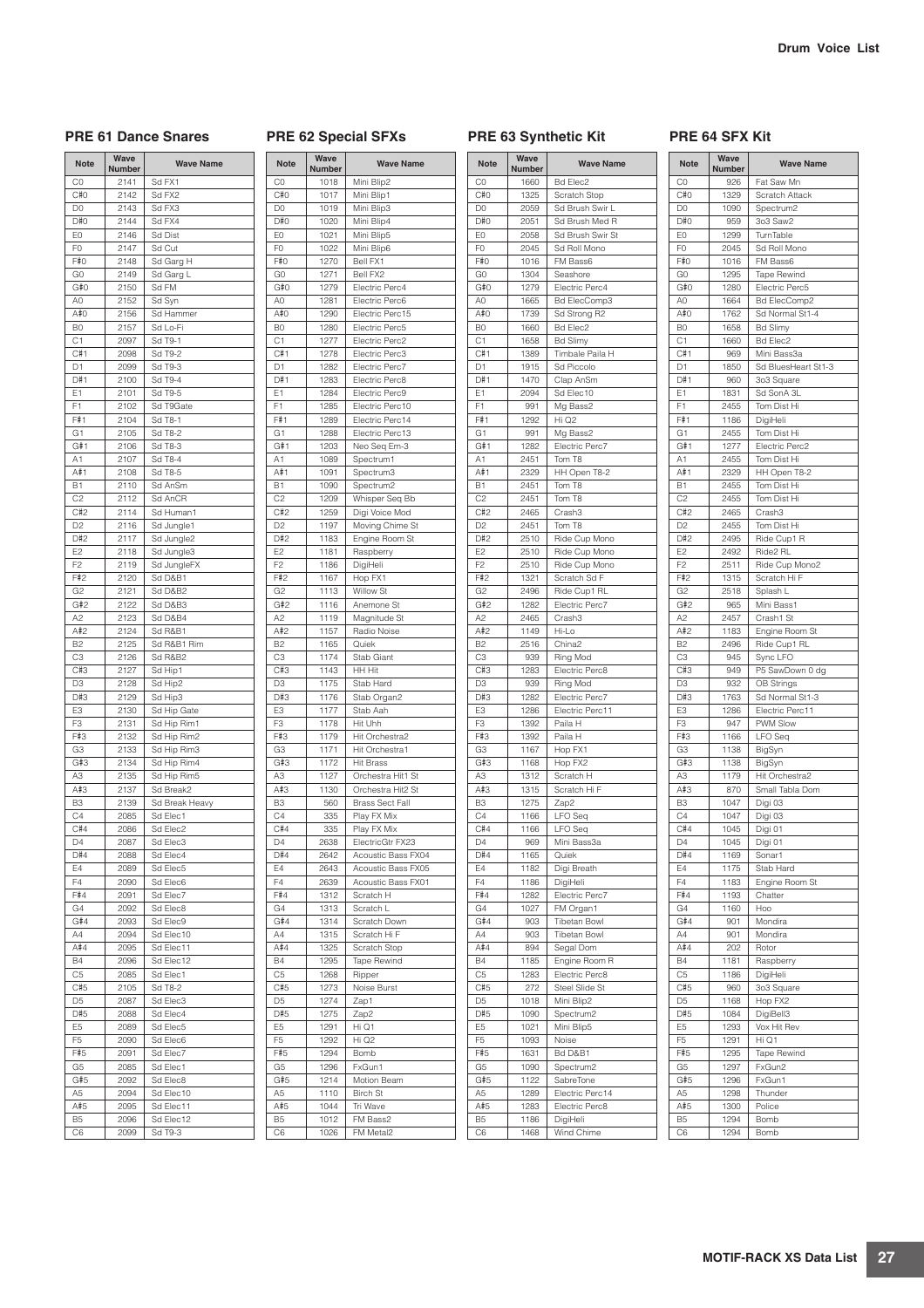### **GM Drum Stereo GM Kit**

| <b>Note</b>           | Wave<br>Number | <b>Wave Name</b>                |  |  |  |  |  |  |
|-----------------------|----------------|---------------------------------|--|--|--|--|--|--|
| C <sub>0</sub>        | 1449           | Clave                           |  |  |  |  |  |  |
| C#O                   | 2046           | Sd Brush Soft St                |  |  |  |  |  |  |
| D <sub>0</sub>        | 2058           | Sd Brush Swir St                |  |  |  |  |  |  |
| D#0                   | 2049           | Sd Brush Med St                 |  |  |  |  |  |  |
| E <sub>0</sub>        | 2061           | Sd Brush SwirAtt St             |  |  |  |  |  |  |
| F <sub>0</sub>        | 2042           | Sd LiveRoll St                  |  |  |  |  |  |  |
| F#0                   | 1448           | Castanet                        |  |  |  |  |  |  |
| G <sub>0</sub>        | 1768           | Sd Normal 1St                   |  |  |  |  |  |  |
| G#O                   | 1446           | Stick1                          |  |  |  |  |  |  |
| A <sub>0</sub><br>A#0 | 1536<br>1802   | Bd Funk St1-2<br>Sd Basic St2-3 |  |  |  |  |  |  |
| B <sub>0</sub>        | 1545           | <b>Bd High St</b>               |  |  |  |  |  |  |
| C <sub>1</sub>        | 1527           | Bd Normal St1-2                 |  |  |  |  |  |  |
| C#1                   | 2031           | Sd Closed Rim St                |  |  |  |  |  |  |
| D1                    | 1762           | Sd Normal St1-4                 |  |  |  |  |  |  |
| D#1                   | 1469           | Clap T9                         |  |  |  |  |  |  |
| E1                    | 1801           | Sd Basic St1-2                  |  |  |  |  |  |  |
| F <sub>1</sub>        | 2363           | Tom Floor St                    |  |  |  |  |  |  |
| F#1                   | 2174           | HH Closed 1-4St                 |  |  |  |  |  |  |
| G1                    | 2359           | Tom Low St                      |  |  |  |  |  |  |
| G#1<br>A1             | 2197<br>2359   | HH Pedal 3 St<br>Tom Low St     |  |  |  |  |  |  |
| A#1                   | 2212           | HH Open 2St                     |  |  |  |  |  |  |
| <b>B1</b>             | 2355           | Tom Mid St                      |  |  |  |  |  |  |
| C <sub>2</sub>        | 2355           | Tom Mid St                      |  |  |  |  |  |  |
| C#2                   | 2461           | Crash <sub>2</sub> St           |  |  |  |  |  |  |
| D <sub>2</sub>        | 2351           | Tom Hi St                       |  |  |  |  |  |  |
| D#2                   | 2485           | Ride1 St                        |  |  |  |  |  |  |
| E <sub>2</sub>        | 2512           | China St                        |  |  |  |  |  |  |
| F <sub>2</sub>        | 2493           | Ride Cup1 St                    |  |  |  |  |  |  |
| F#2                   | 1419           | Tambourine1 Sw                  |  |  |  |  |  |  |
| G <sub>2</sub>        | 2517           | Splash St                       |  |  |  |  |  |  |
| G#2                   | 1462           | Cowbell2                        |  |  |  |  |  |  |
| A <sub>2</sub>        | 2464           | Crash <sub>2</sub> RL           |  |  |  |  |  |  |
| A#2                   | 1451           | Vibraslap                       |  |  |  |  |  |  |
| B <sub>2</sub>        | 2488           | Ride1 RL                        |  |  |  |  |  |  |
| C <sub>3</sub>        | 1363           | Bongo Hi 1Finger 1-2            |  |  |  |  |  |  |
| C#3                   | 1376           | Bongo Lo 3Finger 1-2            |  |  |  |  |  |  |
| D <sub>3</sub><br>D#3 | 1335<br>1339   | Conga Hi Tip<br>Conga Hi Open 2 |  |  |  |  |  |  |
| E <sub>3</sub>        | 1357           | Tumba Open                      |  |  |  |  |  |  |
| F <sub>3</sub>        | 1381           | Timbale Hi1-3                   |  |  |  |  |  |  |
| F#3                   | 1385           | Timbale Lo1-2                   |  |  |  |  |  |  |
| G <sub>3</sub>        | 1429           | Agogo Hi                        |  |  |  |  |  |  |
| G#3                   | 1430           | Agogo Lo                        |  |  |  |  |  |  |
| A3                    | 1399           | Cabasa1-2                       |  |  |  |  |  |  |
| A#3                   | 1397           | Maracas Slur                    |  |  |  |  |  |  |
| B <sub>3</sub>        | 1452           | Whistle                         |  |  |  |  |  |  |
| C <sub>4</sub>        | 1452           | Whistle                         |  |  |  |  |  |  |
| C#4                   | 1433           | Guiro Short                     |  |  |  |  |  |  |
| D4                    | 1432           | Guiro Long                      |  |  |  |  |  |  |
| D#4                   | 1449           | Clave                           |  |  |  |  |  |  |
| E4<br>F4              | 1450<br>1450   | Wood Block<br>Wood Block        |  |  |  |  |  |  |
| F#4                   | 1362           | Cuica Hi                        |  |  |  |  |  |  |
| G4                    | 1361           | Cuica Lo                        |  |  |  |  |  |  |
| G#4                   | 1455           | Triangle Mute                   |  |  |  |  |  |  |
| A4                    | 1454           | Triangle Open                   |  |  |  |  |  |  |
| A#4                   | 1406           | Shaker 1                        |  |  |  |  |  |  |
| <b>B4</b>             | 1467           | Sleigh Bell                     |  |  |  |  |  |  |
| C5                    | 1468           | Wind Chime                      |  |  |  |  |  |  |
| C#5                   | 1842           | Sd Blues L1-3                   |  |  |  |  |  |  |
| D <sub>5</sub>        | 1865           | Sd Tight St1-4                  |  |  |  |  |  |  |
| D#5                   | 1858           | Sd BluesHeart R1-3              |  |  |  |  |  |  |
| E <sub>5</sub>        | 1885           | Sd Hip St1-2                    |  |  |  |  |  |  |
| F <sub>5</sub>        | 1548           | <b>Bd Low St</b>                |  |  |  |  |  |  |
| F#5                   | 2010           | Sd LdwHMono                     |  |  |  |  |  |  |
| G <sub>5</sub>        | 1633           | Bd R&B1                         |  |  |  |  |  |  |
| G#5                   | 2013           | Sd Heavy<br>Bd Room1            |  |  |  |  |  |  |
| A5<br>A#5             | 1571<br>1920   | Sd Ambience                     |  |  |  |  |  |  |
| B <sub>5</sub>        | 1557           | Bd Funk Son St                  |  |  |  |  |  |  |
| C6                    | 1572           | Bd Room2                        |  |  |  |  |  |  |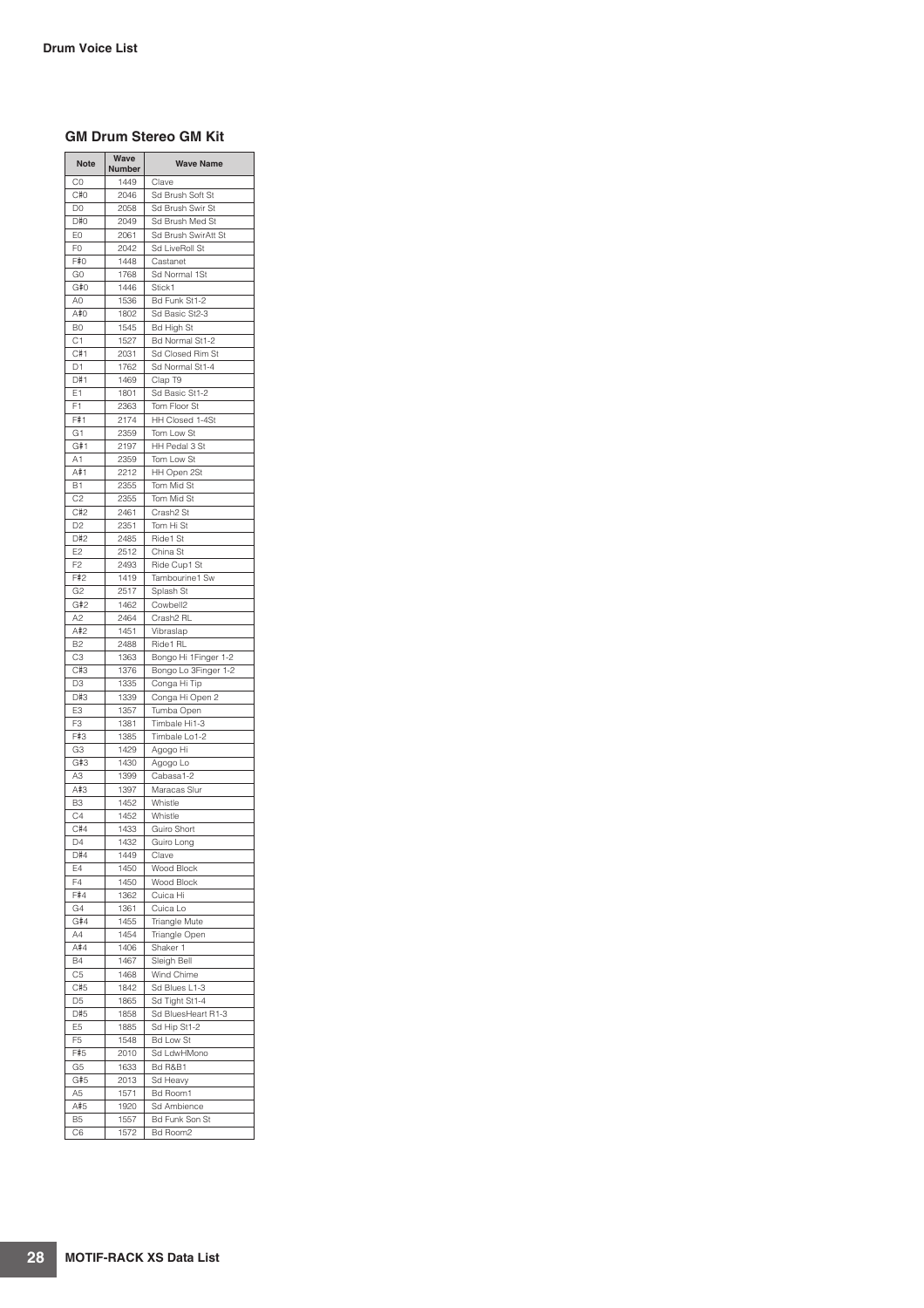# **Waveform List**

| No               | Category | Name                 | <b>No</b> | Category | Name                      | <b>No</b> | Category | Name                  | No  | Category | Name                        | <b>No</b> | Categor | Name                 | <b>No</b> | Category | Name                        |
|------------------|----------|----------------------|-----------|----------|---------------------------|-----------|----------|-----------------------|-----|----------|-----------------------------|-----------|---------|----------------------|-----------|----------|-----------------------------|
|                  | Ap       | CF3 Stretch Sw St    | 101       | Ep       | DX Body Med               | 201       | Or       | Clack <sub>2</sub>    | 301 | Gt       | Clean Hammer On             | 401       | St      | Violin St Of         | 501       | St       | Hard Ensemble R-            |
| $\overline{c}$   | Ap       | CF3 Stretch Sw Mn    | 102       | Ep       | DX Body Hard              | 202       | Or       | Rotor                 | 302 | Gt       | Clean Slap                  | 402       | St      | Violin L Of          | 502       | St       | Hard Ensemble St Of         |
| 3                | Ap       | CF3 Stretch Soft St  | 103       | Ep       | DX Attack1                | 203       | Or       | Rotor Whistle         | 303 | Gt       | Clean Slide                 | 403       | St      | Violin R Of          | 503       | St       | Hard Ensemble L Of          |
| $\overline{4}$   | Ap       | CF3 Stretch Soft Mn  | 104       | Ep       | DX Attack2                | 204       | Or       | Rotor Grit1           | 304 | Gt       | Clean Harmonics             | 404       | St      | Viola St             | 504       | St       | Hard Ensemble R Of          |
| 5                | Ap       | CF3 Stretch Soft St+ | 105       | Ep       | DX Attack3                | 205       | Or       | Rotor Grit2           | 305 | Gt       | Clean Mute                  | 405       | St      | Viola L              | 505       | St       | OrchStrgs Soft St           |
| 6                | Ap       | CF3 Stretch Soft Mn+ | 106       | Ep       | DX Attack4                | 206       | Or       | Compact Electronic    | 306 | Gt       | Clean Dead                  | 406       | St      | Viola <sub>R</sub>   | 506       | St       | OrchStrgs Soft St+          |
| $\overline{7}$   | Ap       | CF3 Stretch Soft St- | 107       | Ep       | DX Attack5                | 207       | Or       | Compact Electronic-   | 307 | Gt       | Clean FX                    | 407       | St      | Viola St-            | 507       | St       | OrchStrgs Soft St-          |
| 8                | Ap       | CF3 Stretch Soft Mn- | 108       | Kb       | Clav1                     | 208       | Or       | Portable Electronic   | 308 | Gt       | 60s Clean Open Soft         | 408       | St      | Viola L+             | 508       | St       | OrchStrgs Soft L            |
| $\boldsymbol{9}$ | Ap       | CF3 Stretch Med St   | 109       | Kb       | Clav1+                    | 209       | Or       | Portable Electronic-  | 309 | Gt       | 60s Clean Open Med          | 409       | St      | Viola R+             | 509       | St       | OrchStrgs Soft L+           |
| 10               | Ap       | CF3 Stretch Med Mn   | 110       | Kb       | Clav1-                    | 210       | Or       | Pipe Organ1 St        | 310 | Gt       | 60s Clean Open Hard         | 410       | St      | Viola St-            | 510       | St       | OrchStrgs Soft L-           |
| 11               | Ap       | CF3 Stretch Med St+  | 111       | Kb       | Clav <sub>2</sub>         | 211       | Or       | Pipe Organ1 L         | 311 | Gt       | 60s Clean Open Sw           | 411       | St      | Viola L-             | 511       | St       | OrchStrgs Soft R            |
| 12               | Ap       | CF3 Stretch Med Mn+  | 112       | Kb       | Clav <sub>2+</sub>        | 212       | Or       | Pipe Organ1 R         | 312 | Gt       | 60s Clean Open Sw Kb        | 412       | St      | Viola R-             | 512       | St       | OrchStrgs Soft R+           |
| 13               | Ap       | CF3 Stretch Med St-  | 113       | Kb       | Clav2-                    | 213       | Or       | Pipe Organ2           | 313 | Gt       | 60s Clean Open Sw2          | 413       | St      | Viola St Of          | 513       | St       | OrchStrgs Soft R-           |
| 14               | Ap       | CF3 Stretch Med Mn-  | 114       | Kb       | Clav3                     | 214       | Or       | Pipe Organ3 St        | 314 | Gt       | 60s Clean Dead              | 414       | St      | Viola L Of           | 514       | St       | OrchStrgs Soft St Of        |
| 15               | Ap       | CF3 Stretch Hard St  | 115       | Kb       | Clav3+                    | 215       | Or       | Pipe Organ3 L         | 315 | Gt       | 60s Clean Mute              | 415       | St      | Viola R Of           | 515       | St       | OrchStrgs Soft L Of         |
| 16               | Ap       | CF3 Stretch Hard Mn  | 116       | Kb       | Clav3-                    | 216       | Or       | Pipe Organ3 R         | 316 | Gt       | 60s Clean Hammer On         | 416       | St      | Cello St             | 516       | St       | OrchStrgs Soft R Of         |
| 17               | Ap       | CF3 Stretch Hard St+ | 117       | Kb       | Clav Key Off              | 217       | Or       | Pipe Organ4           | 317 | Gt       | 60s Clean Slide             | 417       | St      | Cello L              | 517       | St       | OrchStrgs Med St            |
| 18               | Ap       | CF3 Stretch Hard Mn+ | 118       | Kb       | Harpsichord               | 218       | Or       | Pipe Organ5           | 318 | Gt       | 60s Clean Harmonics         | 418       | St      | Cello R              | 518       | St       | OrchStrgs Med St+           |
| 19               | Ap       | CF3 Stretch Hard St- | 119       | Kb       | Celesta                   | 219       | Or       | Accordion             | 319 | Gt       | 60s Clean FX                | 419       | St      | Cello St+            | 519       | St       | OrchStrgs Med St-           |
| 20               | Ap       | CF3 Stretch Hard Mn- | 120       | Cp       | Vibraphone                | 220       | Or       | Tango Accordion       | 320 | Gt       | 60s Clean Slap              | 420       | St      | Cello L+             | 520       | St       | OrchStrgs Med L             |
| 21               | Ap       | CF3 Key Off St       | 121       | Cp       | Marimba                   | 221       | Gt       | Nylon Open Soft St    | 321 | Gt       | Jazz Guitar                 | 421       | St      | Cello R+             | 521       | St       | OrchStrgs Med L+            |
| 22               | Ap       | CF3 Key Off L        | 122       | Cp       | Glockenspiel              | 222       | Gt       | Nylon Open Soft L     | 322 | Gt       | Vintage Amp1                | 422       | St      | Cello St-            | 522       | St       | OrchStrgs Med L-            |
| 23               | Ap       | CF3 Key Off R        | 123       | Cp       | Xylophone                 | 223       | Gt       | Nylon Open Soft R     | 323 | Gt       | Vintage Amp2                | 423       | St      | Cello L-             | 523       | St       | OrchStrgs Med R             |
| 24               | Ap       | CF3 Flat Sw St       | 124       | Cp       | <b>Tubular Bell</b>       | 224       | Gt       | Nylon Open Med St     | 324 | Gt       | Neck Pickup                 | 424       | St      | Cello R-             | 524       | St       | OrchStrgs Med R+            |
| 25               | Ap       | CF3 Flat Sw Mr       | 125       | Cp       | Bell                      | 225       | Gt       | Nylon Open Med L      | 325 | Gt       | Distortion Open             | 425       | St      | Cello St Of          | 525       | St       | OrchStrgs Med R-            |
| 26               | Ap       | CF3 Flat Soft St     | 126       | Cp       | Bell St1                  | 226       | Gt       | Nylon Open Med R      | 326 | Gt       | <b>Distortion Harmonics</b> | 426       | St      | Cello L Of           | 526       | St       | OrchStrgs Med St Of         |
| 27               | Ap       | CF3 Flat Soft Mn     | 127       | Cp       | Bell St <sub>2</sub>      | 227       | Gt       | Nylon Open Hard St    | 327 | Gt       | <b>Distortion Mute</b>      | 427       | St      | Cello R Of           | 527       | St       | OrchStrgs Med L Of          |
| 28               | Ap       | CF3 Flat Soft St+    | 128       | Cp       | <b>Brass Bell</b>         | 228       | Gt       | Nylon Open Hard L     | 328 | Gt       | Overdrive Open              | 428       | St      | Contrabass St        | 528       | St       | OrchStrgs Med R Of          |
| 29               | Ap       | CF3 Flat Soft Mn+    | 129       | Cp       | Small Bel                 | 229       | Gt       | Nylon Open Hard R     | 329 | Gt       | Overdrive Mute              | 429       | St      | Contrabass I         | 529       | St       | OrchStrgs Hard St           |
| 30               | Ap       | CF3 Flat Soft St-    | 130       | Cp       | Finger Cymbal             | 230       | Gt       | Nylon Open Sw St      | 330 | Gt       | <b>Distortion FX</b>        | 430       | St      | Contrabass R         | 530       | St       | OrchStrgs Hard St+          |
| 31               | Ap       | CF3 Flat Soft Mn-    | 131       | Cp       | <b>Hand Bell</b>          | 231       | Gt       | Nylon Open Sw L       | 331 | Gt       | Dist/Overdrive FX           | 431       | St      | Contrabass St+       | 531       | St       | OrchStrgs Hard St-          |
| 32               | Ap       | CF3 Flat Med St      | 132       | Cp       | Hibashi                   | 232       | Gt       | Nylon Open Sw R       | 332 | Gt       | Feedback                    | 432       | St      | Contrabass L+        | 532       | St       | OrchStrgs Hard L            |
| 33               | Ap       | CF3 Flat Med Mn      | 133       | Cp       | Stone Hard                | 233       | Gt       | Nylon Open Sw Kb St   | 333 | Gt       | Power Chord St              | 433       | St      | Contrabass R+        | 533       | St       | OrchStrgs Hard L+           |
| 34               | Ap       | CF3 Flat Med St+     | 134       | Cp       | Stone Soft                | 234       | Gt       | Nylon Open Sw Kb L    | 334 | Gt       | Power Chord Mono            | 434       | St      | Contrabass St-       | 534       | St       | OrchStrgs Hard L-           |
| 35               | Ap       | CF3 Flat Med Mn+     | 135       | Cp       | Wood Bell1                | 235       | Gt       | Nylon Open Sw Kb R    | 335 | Gt       | Play FX Mix                 | 435       | St      | Contrabass L-        | 535       | St       | OrchStrgs Hard R            |
| 36               | Ap       | CF3 Flat Med St-     | 136       | Cp       | Wood Bell2                | 236       | Gt       | Nylon Dead Notes St   | 336 | Gt       | Power Chord FX St           | 436       | St      | Contrabass R-        | 536       | St       | OrchStrgs Hard R+           |
| 37               | Ap       | CF3 Flat Med Mn-     | 137       | Cp       | Timpani Sw St             | 237       | Gt       | Nylon Dead Notes L    | 337 | Gt       | Power Chord FX Mono         | 437       | St      | Contrabass St Of     | 537       | St       | OrchStrgs Hard R-           |
| 38               | Ap       | CF3 Flat Hard St     | 138       | Cp       | Timpani Soft St           | 238       | Gt       | Nylon Dead Notes R    | 338 | Gt       | Banjo                       | 438       | St      | Contrabass L Of      | 538       | St       | OrchStrgs Hard St Of        |
| 39               | Ap       | CF3 Flat Hard Mn     | 139       | Cp       | Timpani Hard St           | 239       | Gt       | Nylon Mute St         | 339 | Ba       | <b>Acoustic Med</b>         | 439       | St      | Contrabass R Of      | 539       | St       | OrchStrgs Hard L Of         |
| 40               | Ap       | CF3 Flat Hard St+    | 140       | Cp       | Timpani Sw L              | 240       | Gt       | Nylon Mute L          | 340 | Ba       | <b>Acoustic Hard</b>        | 440       | St      | Solo Combi St        | 540       | St       | OrchStrgs Hard R Of         |
| 41               | Ap       | CF3 Flat Hard Mn+    | 141       | Cp       | Timpani Soft L            | 241       | Gt       | Nylon Mute R          | 341 | Ba       | <b>Acoustic Harmonics</b>   | 441       | St      | Solo Combi L         | 541       | St       | Orchestral Harp             |
| 42               | Ap       | CF3 Flat Hard St-    | 142       | Cp       | Timpani Hard L            | 242       | Gt       | Nylon Hammer St       | 342 | Ba       | <b>Acoustic Dead</b>        | 442       | St      | Solo Combi R         | 542       | Br       | <b>Brass Sect1 St</b>       |
| 43               | Ap       | CF3 Flat Hard Mn-    | 143       | Cp       | Timpani Sw R              | 243       | Gt       | Nylon Hammer          | 343 | Ba       | <b>Acoustic FX1</b>         | 443       | St      | Solo Combi St-       | 543       | Br       | Brass Sect1 St-             |
| 44               | Ap       | <b>Brite Piano</b>   | 144       | Cp       | Timpani Soft R            | 244       | Gt       | Nylon Hammer R        | 344 | Ba       | <b>Acoustic FX2</b>         | 444       | St      | Solo Combi L+        | 544       | Br       | Brass Sect1 St-             |
| 45               | Ap       | Brite Piano-         | 145       | Cp       | Timpani Hard R            | 245       | Gt       | Nylon Slide St        | 345 | Ba       | Acoustic Med+               | 445       | St      | Solo Combi R+        | 545       | Br       | Brass Sect1 L               |
| 46               | Ap       | CP70                 | 146       | Or       | Rock Chorus Vibrato       | 246       | Gt       | Nylon Slide L         | 346 | Ba       | Acoustic Hard+              | 446       | St      | Solo Combi St-       | 546       | Br       | Brass Sect1 L+              |
| 47               | Ap       | CP70+                | 147       | Or       | <b>Rock Percussion</b>    | 247       | Gt       | Nylon Slide R         | 347 | Ba       | Acoustic Med-               | 447       | St      | Solo Combi L-        | 547       | B        | Brass Sect1 L-              |
| 48               | Ap       | CP70-                | 148       | Or       | Rock <sub>2</sub>         | 248       | Gt       | Nylon Harmonics St    | 348 | Ba       | Acoustic Hard-              | 448       | St      | Solo Combi R-        | 548       | Br       | Brass Sect1 R               |
| 49               | Ep       | EP1 Sw               | 149       | Or       | Rock <sub>2+</sub>        | 249       | Gt       | Nylon Harmonics L     | 349 | Ba       | Pick Open                   | 449       | St      | Solo Combi St Of     | 549       | B        | Brass Sect1 R+              |
| 50               | Ep       | EP1 Soft             | 150       | Or       | Rock <sub>2</sub> -       | 250       | Gt       | Nylon Harmonics R     | 350 | Ba       | <b>Pick Harmonics</b>       | 450       | St      | Solo Combi L Of      | 550       | Br       | Brass Sect1 R-              |
| 51               | Ep       | EP1 Soft+            | 151       | Or       | Jazz w/Percussion         | 251       | Gt       | Nylon FX St           | 351 | Ba       | Pick Mute                   | 451       | St      | Solo Combi R Of      | 551       | Br       | Brass Sect1 St Of           |
| 52               | Ep       | EP1 Soft-            | 152       | Or       | Jazz w/Percussion-        | 252       | Gt       | Nylon FX L            | 352 | Ba       | Pick Dead                   | 452       | St      | Solo Combi2 St       | 552       | Br       | Brass Sect1 St+ Of          |
| 53               | Ep       | EP1 Med              | 153       | Or       | Jazz                      | 253       | Gt       | Nylon FX R            | 353 | Ba       | Pick Open+                  | 453       | St      | Solo Combi2 L        | 553       | Br       | Brass Sect1 St-Of           |
| 54               | Ep       | EP1 Med-             | 154       | Or       | Jazz+                     | 254       | Gt       | Steel Open Soft St    | 354 | Ba       | Pick Mute+                  | 454       | St      | Solo Combi2 R        | 554       | Br       | Brass Sect1 L Of            |
| 55               | Ep       | EP1 Med-             | 155       | Or       | Jazz-                     | 255       | Gt       | Steel Open Soft L     | 355 | Ba       | Pick Open-                  | 455       | St      | Solo Combi2 St Of    | 555       | Br       | Brass Sect1 L+ Of           |
| 56               | Ep       | EP1 Hard             | 156       | Or       | Full Draw                 | 256       | Gt       | Steel Open Soft R     | 356 | Ba       | Pick Mute-                  | 456       | St      | Solo Combi2 L Of     | 556       | Br       | Brass Sect1 L- Of           |
| 57               | Ep       | EP1 Hard+            | 157       | Or       | Full Draw+                | 257       | Gt       | Steel Open Med St     | 357 | Ba       | Finger Med                  | 457       | St      | Solo Combi2 R Of     | 557       | Br       | Brass Sect1 R Of            |
| 58               | Ep       | EP1 Hard-            | 158       | Or       | Full Draw-                | 258       | Gt       | Steel Open Med L      | 358 | Ba       | Finger Hard                 | 458       | St      | Solo Combi3 St       | 558       | Br       | Brass Sect1 R+ Of           |
| 59               | Ep       | EP2 Sw               | 159       | Or       | Swish                     | 259       | Gt       | Steel Open Med R      | 359 | Ba       | <b>Finger Harmonics</b>     | 459       | St      | Solo Combi3 L        | 559       | Br       | Brass Sect1 R-Of            |
| 60               | Ep       | EP2 Soft1            | 160       | Or       | Swish-                    | 260       | Gt       | Steel Open Hard St    | 360 | Ba       | Finger Med+                 | 460       | St      | Solo Combi3 R        | 560       | B        | <b>Brass Sect Fall</b>      |
| 61               | Ep       | EP2 Soft1+           | 161       | Or       | Row                       | 261       | Gt       | Steel Open Hard L     | 361 | Ba       | Finger Hard+                | 461       | St      | Solo Combi3 St Of    | 561       | Br       | Brass Sect2 Soft St         |
| 62               | Ep       | EP2 Soft1-           | 162       | Or       | <b>Bow Chorus Vibrato</b> | 262       | Gt       | Steel Open Hard R     | 362 | Ba       | Finger Med-                 | 462       | St      | Solo Combi3 L Of     | 562       | Br       | Brass Sect2 Soft St+        |
| 63               | Ep       | EP2 Soft2            | 163       | Or       | Gospel                    | 263       | Gt       | Steel Open Sw St      | 363 | Ba       | Finger Hard-                | 463       | St      | Solo Combi3 R Of     | 563       | Br       | Brass Sect2 Soft St-        |
| 64               | Ep       | EP2 Soft2+           | 164       | Or       | Soul                      | 264       | Gt       | Steel Open Sw L       | 364 | Ba       | <b>Finger Dead</b>          | 464       | St      | Solo Spiccato Combi  | 564       | Br       | Brass Sect2 Soft L          |
| 65               | Ep       | EP2 Soft2-           | 165       | Or       | 1st Four Draw             | 265       | Gt       | Steel Open Sw R       | 365 | Ba       | P-Bass Rndwound Med         | 465       | St      | Solo Spiccato Combi+ | 565       | Br       | Brass Sect2 Soft L+         |
| 66               | Ep       | EP2 Hard1            | 166       | Or       | Draw 16'                  | 266       | Gt       | Steel Open Sw Kb St   | 366 | Ba       | P-Bass Rndwound Hard        | 466       | St      | Solo Spiccato Combi- | 566       | Br       | Brass Sect2 Soft L-         |
| 67               | Ep       | EP2 Hard1+           | 167       | Or       | Draw 5 1/3                | 267       | Gt       | Steel Open Sw Kb L    | 367 | Ba       | P-Bass Rndwound Med+        | 467       | St      | Pizzicato1 St        | 567       | Br       | Brass Sect2 Soft R          |
| 68               | Ep       | EP2 Hard1-           | 168       | Or       | Draw 8'                   | 268       | Gt       | Steel Open Sw Kb R    | 368 | Ba       | P-Bass Rndwound Hrd+        | 468       | St      | Pizzicato1 Mono      | 568       | Br       | Brass Sect2 Soft R+         |
| 69               | Ep       | EP2 Hard2            | 169       | Or       | Draw 4'                   | 269       | Gt       | Steel Hammer On St    | 369 | Ba       | P-Bass Rndwound Med-        | 469       | St      | Pizzicato 2          | 569       | Br       | Brass Sect2 Soft R-         |
| 70               | Ep       | EP2 Hard2+           | 170       | Or       | Draw 2 2/3                | 270       | Gt       | Steel Hammer On L     | 370 | Ba       | P-Bass Rndwound Hrd-        | 470       | St      | Pop Pizzicato        | 570       | Br       | <b>Brass Sect2 SoftStOf</b> |
| 71               | Ep       | EP2 Hard2-           | 171       | Or       | Draw 2'                   | 271       | Gt       | Steel Hammer On R     | 371 | Ba       | P-Bass Flatwound            | 471       | St      | Large Pizzicato St   | 571       | Br       | Brass Sect2 Soft LOf        |
| 72               | Ep       | EP3 Sw               | 172       | Or       | Draw 1 3/5                | 272       | Gt       | <b>Steel Slide St</b> | 372 | Ba       | P-Bass Flatwound+           | 472       | St      | Large Pizzicato L    | 572       | Br       | Brass Sect2 Soft ROf        |
| 73               | Ep       | EP3 Soft1            | 173       | Or       | Draw 1 1/3                | 273       | Gt       | Steel Slide L         | 373 | Ba       | P-Bass Flatwound-           | 473       | St      | Large Pizzicato R    | 573       | Br       | Brass Sect2 Med St          |
| 74               | Ep       | EP3 Soft1+           | 174       | Or       | Draw 1'                   | 274       | Gt       | Steel Slide R         | 374 | Ba       | Thumb/Pull Hard             | 474       | St      | Large Pizzicato St+  | 574       | Br       | Brass Sect2 Med St+         |
| 75               | Ep       | EP3 Soft1-           | 175       | Or       | Draw 16' Of               | 275       | Gt       | Steel Harmonics St    | 375 | Ba       | Thumb Hard                  | 475       | St      | Large Pizzicato L+   | 575       | Br       | Brass Sect2 Med St-         |
| 76               | Ep       | EP3 Soft2            | 176       | Or       | Draw 5 1/3 Of             | 276       | Gt       | Steel Harmonics L     | 376 | Ba       | Thumb Harmonics             | 476       | St      | Large Pizzicato R+   | 576       | Br       | Brass Sect2 Med L           |
| 77               | Ep       | EP3 Soft2+           | 177       | Or       | Draw 8' Of                | 277       | Gt       | Steel Harmonics R     | 377 | Ba       | Thumb Soft                  | 477       | St      | Large Pizzicato St-  | 577       | B        | Brass Sect2 Med L+          |
| 78               | Ep       | EP3 Soft2-           | 178       | Or       | Draw 4' Of                | 278       | Gt       | Steel Mute St         | 378 | Ba       | Thumb Dead                  | 478       | St      | Large Pizzicato L-   | 578       | Br       | Brass Sect2 Med L-          |
| 79               | Ep       | EP3 Hard1            | 179       | Or       | Draw 2 2/3 Of             | 279       | Gt       | Steel Mute L          | 379 | Ba       | Pull Dead                   | 479       | St      | Large Pizzicato R-   | 579       | Br       | Brass Sect2 Med R           |
| 80               | Ep       | EP3 Hard1+           | 180       | Or       | Draw 2' Of                | 280       | Gt       | Steel Mute R          | 380 | Ba       | Fretless                    | 480       | St      | Ensemble Mix         | 580       | Br       | Brass Sect2 Med R+          |
| 81               | Ep       | EP3 Hard1-           | 181       | Or       | Draw 1 3/5 Of             | 281       | Gt       | Steel Dead Notes St   | 381 | Ba       | Fretless Harmonics          | 481       | St      | Ensemble Mix St      | 581       | Br       | Brass Sect2 Med R-          |
| 82               | Ep       | EP3 Hard2            | 182       | Or       | Draw 1 1/3 Of             | 282       | Gt       | Steel Dead Notes L    | 382 | Ba       | Fretless+                   | 482       | St      | Ensemble Mix L       | 582       | Br       | Brass Sect2 Med StOf        |
| 83               | Ep       | EP3 Hard2+           | 183       | Or       | Draw 1' Of                | 283       | Gt       | Steel Dead Notes R    | 383 | Ba       | Fretless-                   | 483       | St      | Ensemble Mix R       | 583       | Br       | Brass Sect2 Med L Of        |
| 84               | Ep       | EP3 Hard2-           | 184       | Or       | Draw 1+3                  | 284       | Gt       | Steel FX St           | 384 | Ba       | <b>Fretless Dead</b>        | 484       | St      | Ensemble Mix St Of   | 584       | Br       | Brass Sect2 Med R Of        |
| 85               | Ep       | EP Key Off           | 185       | Or       | Draw $1+3+$               | 285       | Gt       | Steel FX L            | 385 | Ba       | Electric Bass FX            | 485       | St      | Ensemble Mix L Of    | 585       | Br       | Brass Sect2 Hard St         |
| 86               | Ep       | Wurli EP Soft        | 186       | Or       | Draw 1+3-                 | 286       | Gt       | Steel FX R            | 386 | St       | Violin Non-Vib              | 486       | St      | Ensemble Mix R Of    | 586       | Br       | Brass Sect2 Hard St+        |
| 87               | Ep       | Wurli EP Soft+       | 187       | Or       | Draw 2+4                  | 287       | Gt       | High Strings Soft St  | 387 | St       | Violin Non-Vib+             | 487       | St      | Ensemble Mute St     | 587       | Br       | Brass Sect2 Hard St-        |
| 88               | Ep       | Wurli EP Soft-       | 188       | Or       | Draw $2+4+$               | 288       | Gt       | High Strings Soft L   | 388 | St       | Violin Non-Vib-             | 488       | St      | Ensemble Mute        | 588       | Br       | Brass Sect2 Hard L          |
| 89               | Ep       | Wurli EP Med         | 189       | Or       | Draw 2+4-                 | 289       | Gt       | High Strings Soft R   | 389 | St       | Violin Non-Vib Of           | 489       | St      | Ensemble Mute-       | 589       | Br       | Brass Sect2 Hard L+         |
| 90               | Ep       | Wurli EP Med+        | 190       | Or       | Draw Even                 | 290       | Gt       | High Strings Hard St  | 390 | St       | Violin Non-Vib+ Of          | 490       | St      | Ensemble Mute St Of  | 590       | Br       | Brass Sect2 Hard L-         |
| 91               | Ep       | Wurli EP Med-        | 191       | Or       | Draw Even+                | 291       | Gt       | High Strings Hard L   | 391 | St       | Violin Non-Vib- Of          | 491       | St      | Ensemble Mute Of     | 591       | Br       | Brass Sect2 Hard R          |
| 92               | Ep       | Wurli EP Hard        | 192       | Or       | Draw Even-                | 292       | Gt       | High Strings Hard R   | 392 | St       | Violin St                   | 492       | St      | Ensemble Mute - Of   | 592       | Br       | Brass Sect2 Hard R+         |
| 93               | Ep       | Wurli EP Hard+       | 193       | Or       | Draw Odd                  | 293       | Gt       | High Strings FX St    | 393 | St       | Violin L                    | 493       | St      | Hard Ensemble St     | 593       | Br       | Brass Sect2 Hard R-         |
| 94               | Ep       | Wurli EP Hard-       | 194       | Or       | Draw Odd+                 | 294       | Gt       | High Strings FX L     | 394 | St       | Violin R                    | 494       | St      | Hard Ensemble St+    | 594       | Br       | Brass Sect2 Hrd StOf        |
| 95               | Ep       | Wurli EP Key Off     | 195       | Or       | Draw Odd-                 | 295       | Gt       | High Strings FX R     | 395 | St       | Violin St+                  | 495       | St      | Hard Ensemble St-    | 595       | Br       | Brass Sect2 Hrd L Of        |
| 96               | Ep       | DX1                  | 196       | Or       | Percussion                | 296       | Gt       | High Strings FX2 St   | 396 | St       | Violin L+                   | 496       | St      | Hard Ensemble L      | 596       | Br       | Brass Sect2 Hrd R Of        |
| 97               | Ep       | DX <sub>2</sub>      | 197       | Or       | Percussion+               | 297       | Gt       | Clean Open Med        | 397 | St       | Violin R+                   | 497       | St      | Hard Ensemble L+     | 597       | Br       | Trumpet1 Med                |
| 98               | Ep       | DX3                  | 198       | Or       | Percussion-               | 298       | Gt       | Clean Open Hard       | 398 | St       | Violin St-                  | 498       | St      | Hard Ensemble L-     | 598       | Br       | Trumpet1 Hard               |
| 99               | Ep       | DX4                  | 199       | Or       | Tonewheel Key Click       | 299       | Gt       | Clean Open Sw         | 399 | St       | Violin L-                   | 499       | St      | Hard Ensemble R      | 599       | Br       | Trumpet1 Med Of             |
| 100              | Ep       | DX Body Soft         | 200       | Or       | Clack 1                   | 300       | Gt       | Clean Open Sw Kb      | 400 | St       | Violin R-                   | 500       | St      | Hard Ensemble R+     | 600       | Br       | Trumpet1 Hard Of            |
|                  |          |                      |           |          |                           |           |          |                       |     |          |                             |           |         |                      |           |          |                             |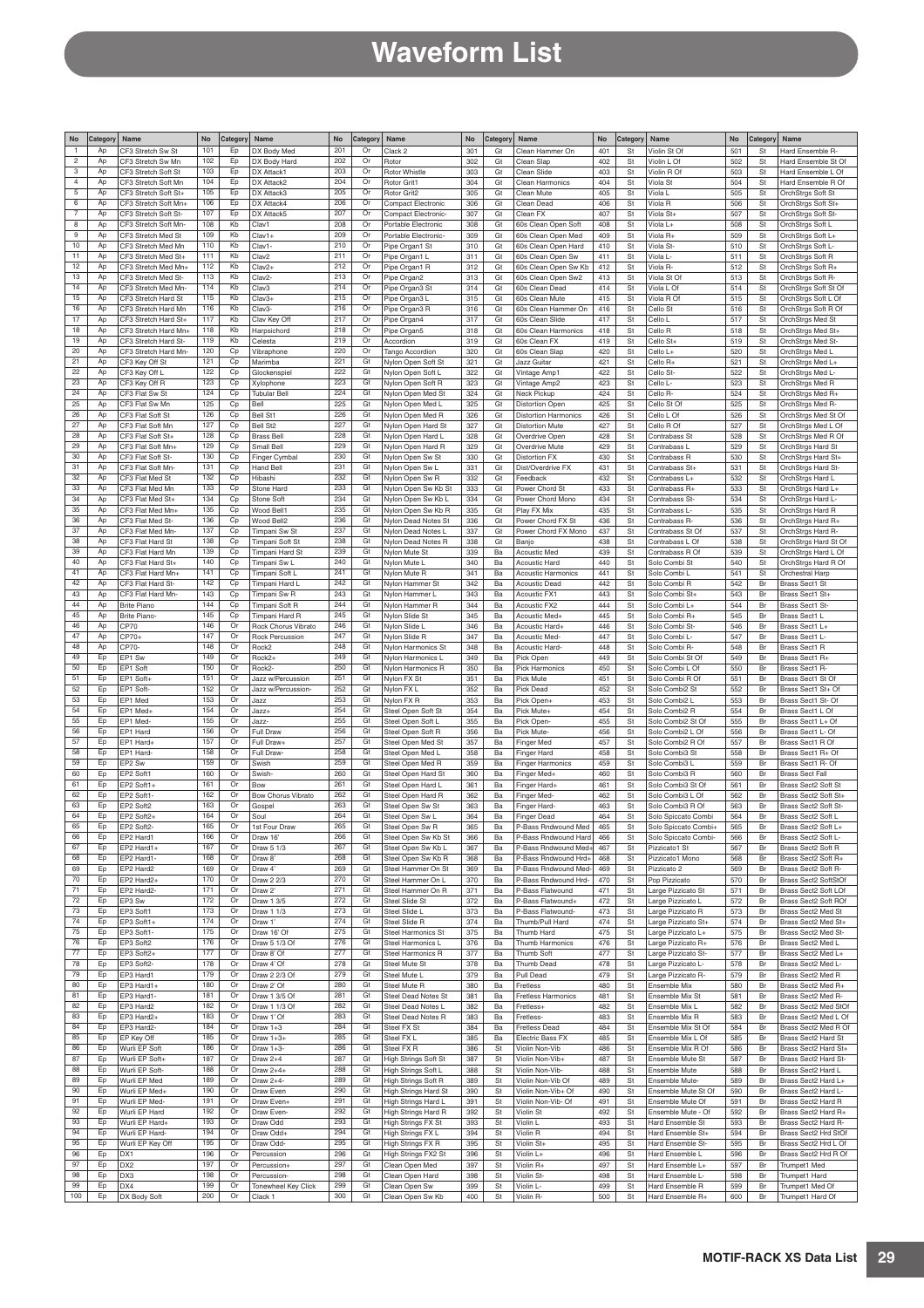| No         | Category  | Name                                      | No         | Categor  | Name                                    | No         | Category       | Name                                  | No         | Category | Name                                 | <b>No</b>    | Category | Name                                     | No           | Category  | Name                                    |
|------------|-----------|-------------------------------------------|------------|----------|-----------------------------------------|------------|----------------|---------------------------------------|------------|----------|--------------------------------------|--------------|----------|------------------------------------------|--------------|-----------|-----------------------------------------|
| 601        | Br        | Trumpet 2                                 | 701        | Rd       | Clarinet Hard L+                        | 801        | Pi             | Flute2 Hard L-                        | 901        | Pc       | Mondira                              | 1001         | Wv       | Analog Bass4                             | 1101         | Wv        | Med Detuned Pad L                       |
| 602        | Br        | Trumpet 2+                                | 702        | Rd       | Clarinet Hard L-                        | 802        | Pi<br>Pi       | Flute2 Hard R                         | 902        | Pc       | <b>Tibetan Bell</b>                  | 1002         | Wv       | Analog Bass4 Of                          | 1102         | Wv        | Med Detuned Pad R                       |
| 603        | Br        | Trumpet 2-                                | 703        | Rd       | Clarinet Hard R                         | 803        |                | Flute2 Hard R+                        | 903        | Pc       | <b>Tibetan Bowl</b>                  | 1003         | Wv       | Analog Bass5                             | 1103         | <b>Wv</b> | StrongDetuned Pad St                    |
| 604        | Br        | Trumpet 2 Of                              | 704        | Rd       | Clarinet Hard R+                        | 804        | Pi             | Flute2 Hard R-                        | 904        | Pc       | Ghunghuru                            | 1004         | Wv       | Analog Bass5 Of                          | 1104         | Wv        | StrongDetuned Pad L                     |
| 605<br>606 | Br<br>Br  | Trumpet Mute                              | 705<br>706 | Rd<br>Rd | Clarinet Hard R-<br>Clarinet Hard St Of | 805<br>806 | Pi<br>Pi       | Flute2 Hard St Of<br>Flute2 Hard L Of | 905<br>906 | Vo<br>Vo | Hah Choir St<br>Hah Choir L          | 1005         | Wv<br>Wv | Analog Bass6                             | 1105<br>1106 | Wv<br>Wv  | StrongDetuned Pad R<br>Med Detuned 3osc |
| 607        | Br        | Trumpet Mute Of<br>Trombone1              | 707        | Rd       | Clarinet Hard L Of                      | 807        | Pi             | Flute2 Hard R Of                      | 907        | Vo       | Hah Choir R                          | 1006<br>1007 | Wv       | Analog Bass6 Of<br>UniBass               | 1107         | Wv        | <b>XP Brass</b>                         |
| 608        | Br        | Trombone1-                                | 708        | Rd       | Clarinet Hard R Of                      | 808        | Pi             | Piccolo                               | 908        | Vo       | Ooh Choir St                         | 1008         | Wv       | UniBass Of                               | 1108         | Wv        | XP Brass Lp                             |
| 609        | Br        | Trombone1 Of                              | 709        | Rd       | Oboe1                                   | 809        | Pi             | Piccolo Of                            | 909        | Vo       | Ooh Choir L                          | 1009         | Wv       | <b>T8 Kick Bass</b>                      | 1109         | Wv        | Heterodyning                            |
| 610        | Br        | Trombone1-Of                              | 710        | Rd       | Oboe1 Of                                | 810        | Pi             | Pan Flute                             | 910        | Vo       | Ooh Choir R                          | 1010         | Wv       | T8 Kick Bass Of                          | 1110         | Me        | <b>Birch St</b>                         |
| 611        | Br        | Trombone2                                 | 711        | Rd       | Oboe2 Med St                            | 811        | Pi             | Pan Flute-                            | 911        | Vo       | Ooh St                               | 1011         | Wv       | FM Bass1                                 | 1111         | Me        | Birch L                                 |
| 612        | Br        | Trombone2 Of                              | 712        | Rd       | Oboe2 Med St+                           | 812        | Pi             | <b>Irish Pipe</b>                     | 912        | Vo       | Ooh L                                | 1012         | Wv       | FM Bass2                                 | 1112         | Me        | Birch R                                 |
| 613        | Br        | Soft Trombone                             | 713        | Rd       | Oboe2 Med St-                           | 813        | Pi             | Irish Pipe Of                         | 913        | Vo       | Ooh R                                | 1013         | Wv       | FM Bass3                                 | 1113         | Me        | Willow St                               |
| 614        | Br        | Soft Trombone Of                          | 714        | Rd       | Oboe2 Med L                             | 814        | Pi             | Shakuhachi                            | 914        | Vo       | Ooh St Of                            | 1014         | Wv       | FM Bass4                                 | 1114         | Me        | Willow L                                |
| 615        | <b>Br</b> | Soft Flugelhorn                           | 715        | Rd       | Oboe2 Med L+                            | 815        | Pi             | Shakuhachi Of                         | 915        | Vo       | Ooh L Of                             | 1015         | Wv       | FM Bass5                                 | 1115         | Me        | Willow R                                |
| 616        | Br        | Soft Flugelhorn-                          | 716        | Rd       | Oboe2 Med L                             | 816        | Pi             | Recorder                              | 916        | Vo       | Ooh R Of                             | 1016         | Wv       | FM Bass6                                 | 1116         | Me        | Anemone St                              |
| 617        | Br        | Soft Flugelhorn Of                        | 717        | Rd       | Oboe2 Med R                             | 817        | Pi             | Recorder Of                           | 917        | Vo       | Cho Breath L                         | 1017         | Wv       | Mini Blip1                               | 1117         | Me        | Anemone I                               |
| 618        | Br<br>Br  | Soft Flugelhorn- Of                       | 718<br>719 | Rd<br>Rd | Oboe2 Med R+                            | 818<br>819 | Pi<br>Pi       | Bottle                                | 918        | Vo       | Cho Breath R                         | 1018         | Wv       | Mini Blip2                               | 1118         | Me        | Anemone R                               |
| 619<br>620 | Br        | Flugelhorn<br>Flugelhorn Of               | 720        | Rd       | Oboe2 Med R-<br>Oboe2 Med St Of         | 820        | Pi             | Ocarina<br>Ocarina Of                 | 919<br>920 | Vo<br>Vo | SynVox<br>VoxNoiz                    | 1019<br>1020 | Wv<br>Wv | Mini Blip3<br>Mini Blip4                 | 1119<br>1120 | Me<br>Me  | Magnitude St<br>Magnitude L             |
| 621        | Br        | French Horn St                            | 721        | Rd       | Oboe2 Med L Of                          | 821        | Pi             | Human Whistle                         | 921        | Vo       | Itopia                               | 1021         | Wv       | Mini Blip5                               | 1121         | Me        | Magnitude R                             |
| 622        | Br        | French Horn L                             | 722        | Rd       | Oboe2 Med R Of                          | 822        | Pi             | <b>Breath One Shot</b>                | 922        | Wv       | <b>PWM Strings St</b>                | 1022         | Wv       | Mini Blip6                               | 1122         | Me        | SabreTone                               |
| 623        | Br        | French Horn R                             | 723        | Rd       | Oboe2 Hard St                           | 823        | Pi             | Didgeridoo 1                          | 923        | Wv       | PWM Strings Mn                       | 1023         | Wv       | FM Square                                | 1123         | Me        | String Pad St                           |
| 624        | Br        | French Horn St+                           | 724        | Rd       | Oboe2 Hard St+                          | 824        | Pi             | Didgeridoo 2                          | 924        | Wv       | Long Saw                             | 1024         | Wv       | <b>FM Shaper</b>                         | 1124         | Me        | String Pad L                            |
| 625        | Br        | French Horn L+                            | 725        | Rd       | Oboe2 Hard St-                          | 825        | Pi             | Didgeridoo 3                          | 925        | Wv       | Fat Saw St                           | 1025         | Wv       | FM Metal1                                | 1125         | Me        | String Pad R                            |
| 626        | Br        | French Horn R+                            | 726        | Rd       | Oboe2 Hard L                            | 826        | Pi             | Didgeridoo Combi1                     | 926        | Wv       | Fat Saw Mn                           | 1026         | Wv       | FM Metal2                                | 1126         | Me        | VocalRes                                |
| 627        | Br        | French Horn St-                           | 727        | Rd       | Oboe2 Hard L+                           | 827        | Pi             | Didgeridoo Combi2                     | 927        | Wv       | Fat Saw Mn-                          | 1027         | Wv       | FM Organ <sup>-</sup>                    | 1127         | Me        | Orchestra Hit1 St                       |
| 628        | Br        | French Horn L-                            | 728        | Rd       | Oboe2 Hard L-                           | 828        | Pi             | Sho                                   | 928        | Wv       | OB Mod Saw                           | 1028         | Wv       | FM Organ2                                | 1128         | Me        | Orchestra Hit1                          |
| 629        | Br        | French Horn R-                            | 729        | Rd       | Oboe2 Hard R                            | 829        | Pi             | Shanai                                | 929        | Wv       | <b>VP Strings St</b>                 | 1029         | Wv       | FM Organ3                                | 1129         | Me        | Orchestra Hit1 R                        |
| 630        | Br        | French Horn St Of                         | 730        | Rd       | Oboe2 Hard R-                           | 830        | Pi             | Shanai Of                             | 930        | Wv       | <b>VP Strings L</b>                  | 1030         | Wv       | FM Organ4                                | 1130         | Me        | Orchestra Hit2 St                       |
| 631        | Br        | French Horn L Of                          | 731        | Rd       | Oboe2 Hard R-                           | 831        | Pi             | Ney                                   | 931        | Wv       | <b>VP Strings R</b>                  | 1031         | Wv       | FM Funk                                  | 1131         | Me        | Orchestra Hit2                          |
| 632<br>633 | Br<br>Br  | French Horn R Of                          | 732<br>733 | Rd<br>Rd | Oboe2 Hard St Of<br>Oboe2 Hard L Of     | 832<br>833 | Pi<br>Pi       | Ney Of<br>Kaval                       | 932<br>933 | Wv<br>Wv | <b>OB Strings</b>                    | 1032         | Wv<br>Wv | FM Guitar<br><b>FS Buzz</b>              | 1132<br>1133 | Me<br>Me  | Orchestra Hit2 R<br>Orchestra Hit3      |
|            | Br        | French Horn St+ Of                        | 734        | Rd       |                                         | 834        |                |                                       |            |          | <b>Syzzle Strings</b>                | 1033         |          |                                          |              |           |                                         |
| 634<br>635 | Br        | French Horn L+ Of<br>French Horn R+ Of    | 735        | Rd       | Oboe2 Hard R Of<br>English Horn         | 835        | Pi<br>St       | Kaval Of<br>Keman                     | 934<br>935 | Wv<br>Wv | Padd<br>Dark Light                   | 1034<br>1035 | Wv<br>Wv | Wet Pluck<br>Lately-S                    | 1134<br>1135 | Me<br>Me  | Vox Bel<br>Mellow                       |
| 636        | Br        | French Horn St- Of                        | 736        | Rd       | English Horn Of                         | 836        | St             | Keman Of                              | 936        | Wv       | <b>OB Brass</b>                      | 1036         | Wv       | Lately-L                                 | 1136         | Me        | FX Chime                                |
| 637        | Br        | French Horn L- Of                         | 737        | Rd       | Bassoon Med St                          | 837        | Gt             | Sitar                                 | 937        | Wv       | <b>Trance St</b>                     | 1037         | Wv       | P10-1                                    | 1137         | Me        | BellAir                                 |
| 638        | Br        | French Horn R-Of                          | 738        | Rd       | Bassoon Med St-                         | 838        | Gt             | Sitar Waves1                          | 938        | Wv       | <b>Trance Mn</b>                     | 1038         | Wv       | P10-2                                    | 1138         | Me        | BigSyn                                  |
| 639        | Br        | French Horn Solo                          | 739        | Rd       | Bassoon Med St-                         | 839        | Gt             | Sitar Waves2                          | 939        | Wv       | Ring Mod                             | 1039         | Wv       | P10-3                                    | 1139         | Me        | <b>Trance Choir</b>                     |
| 640        | Br        | French Horn Solo+                         | 740        | Rd       | Bassoon Med L                           | 840        | Gt             | Sitar Waves3                          | 940        | Wv       | Sync Lead1                           | 1040         | Wv       | P25-1                                    | 1140         | Me        | StabOrgan1                              |
| 641        | Br        | French Horn Solo-                         | 741        | Rd       | Bassoon Med L+                          | 841        | Gt             | Sitar Waves4                          | 941        | Wv       | Sync Lead2                           | 1041         | Wv       | P25-2                                    | 1141         | Me        | Eery                                    |
| 642        | Br        | French Horn Solo Of                       | 742        | Rd       | Bassoon Med L-                          | 842        | Gt             | Sitar Waves5                          | 942        | Wv       | Sync Lead3                           | 1042         | Wv       | P50-1                                    | 1142         | Me        | Electer                                 |
| 643        | Br        | French Horn Solo+ Of                      | 743        | Rd       | Bassoon Med R                           | 843        | Gt             | Sitar Waves6                          | 943        | Wv       | Sync Lead4                           | 1043         | Wv       | P50-2                                    | 1143         | Me        | HH Hit                                  |
| 644        | Br        | French Horn Solo- Of                      | 744        | Rd       | Bassoon Med R+                          | 844        | Gt             | Tambura                               | 944        | Wv       | Sync Lead5                           | 1044         | Wv       | Tri Wave                                 | 1144         | Me        | VoxAlk                                  |
| 645        | Br        | Tuba                                      | 745        | Rd       | Bassoon Med R-                          | 845        | Gt             | Tambura Waves1                        | 945        | Wv       | Sync LFC                             | 1045         | Wv       | Digi 01                                  | 1145         | Me        | MultiPiano                              |
| 646        | Br        | Tuba Lp                                   | 746        | Rd       | Bassoon Med St Of                       | 846        | Gt             | Tambura Waves2                        | 946        | Wv       | PWM Fast                             | 1046         | Wv       | Digi 02                                  | 1146         | Me        | <b>Bell Choir</b>                       |
| 647        | Rd        | Soprano Sax1                              | 747        | Rd       | Bassoon Med L Of                        | 847        | Gt             | Tambura Waves3                        | 947        | Wv       | PWM Slow                             | 1047         | Wv       | Digi 03                                  | 1147         | Me        | Bell Choir Lp                           |
| 648        | Rd<br>Rd  | Soprano Sax1 Of                           | 748<br>749 | Rd<br>Rd | Bassoon Med R Of                        | 848<br>849 | Gt             | Santur                                | 948        | Wv       | CS80 Brass                           | 1048         | Wv       | Digi 04                                  | 1148         | Me        | Dirty Perc                              |
| 649<br>650 | Rd        | Soprano Sax2                              | 750        | Rd       | Bassoon Hard St<br>Bassoon Hard St+     | 850        | Gt<br>Gt       | Ud                                    | 949<br>950 | Wv<br>Wv | P5 SawDown 0 dg<br>P5 SawDown 180 dg | 1049<br>1050 | Wv<br>Wv | Digi 05                                  | 1149<br>1150 | Me<br>Me  | Hi-Lo<br>AirHose St                     |
| 651        | Rd        | Soprano Sax2 Of<br>Alto Sax1              | 751        | Rd       | Bassoon Hard St-                        | 851        | Gt             | Kanun<br>Baglama                      | 951        | Wv       | P5 SawDown PhaseRndm                 | 1051         | Wv       | Digi 06<br>Digi 07                       | 1151         | Me        | AirHose I                               |
| 652        | Rd        | Alto Sax1 Of                              | 752        | Rd       | Bassoon Hard L                          | 852        | Gt             | Bouzouki                              | 952        | Wv       | P5 SawUp 0 dg                        | 1052         | Wv       | Digi 08                                  | 1152         | Me        | AirHose R                               |
| 653        | Rd        | Alto Sax 2                                | 753        | Rd       | Bassoon Hard L+                         | 853        | Gt             | Shamisen                              | 953        | Wv       | P5 SawUp 90 dg                       | 1053         | Wv       | Digi 09                                  | 1153         | Me        | <b>Bubble</b>                           |
| 654        | Rd        | Alto Sax2 Of                              | 754        | Rd       | Bassoon Hard L-                         | 854        | Gt             | Koto                                  | 954        | Wv       | P5 SawUp 180 dg                      | 1054         | Wv       | Digi 10                                  | 1154         | Me        | Swarm                                   |
| 655        | Rd        | Alto Sax Vb                               | 755        | Rd       | Bassoon Hard R                          | 855        | Cp             | Kalimba                               | 955        | Wv       | P5 SawUp 270 dg                      | 1055         | Wv       | Digi 11                                  | 1155         | Me        | Lektronica                              |
| 656        | Rd        | Alto Sax Vb Of                            | 756        | Rd       | Bassoon Hard R+                         | 856        | Cp             | Gamelan1                              | 956        | Wv       | OB Saw                               | 1056         | Wv       | Digi 12                                  | 1156         | Me        | Space Scream                            |
| 657<br>658 | Rd<br>Rd  | <b>Tenor Sax1</b>                         | 757<br>758 | Rd<br>Rd | Bassoon Hard R-<br>Bassoon Hard St Of   | 857<br>858 | Cp<br>Cp       | Gamelan2                              | 957        | Wv<br>Wv | Saw<br>3o3 Saw                       | 1057         | Wv<br>Wv | Bell1 Wave                               | 1157<br>1158 | Me<br>Me  | Radio Noise<br>Ooh Feedback             |
| 659        | Rd        | Tenor Sax1 Of<br>Tenor Sax2 Hard          | 759        | Rd       | Bassoon Hard L Of                       | 859        | Pc             | Steel Drum<br>Log Drum1               | 958<br>959 | Wv       | 3o3 Saw2                             | 1058<br>1059 | Wv       | Bell2 Wave<br>DigiVox1                   | 1159         | Me        | Fairwave                                |
| 660        | Rd        | Tenor Sax2 Hard+                          | 760        | Rd       | Bassoon Hard R Of                       | 860        | Pc             | Log Drum2                             | 960        | Wv       | 3o3 Square                           | 1060         | Wv       | DigiVox2                                 | 1160         | Me        | Hoo                                     |
| 661        | Rd        | Tenor Sax2 Hard-                          | 761        | Rd       | Bagpipe1                                | 861        | Pc             | Wataiko                               | 961        | Wv       | 1o1 Saw                              | 1061         | Wv       | DigiVox3                                 | 1161         | Me        | Mind Bell                               |
| 662        | Rd        | Tenor Sax2 Hard Of                        | 762        | Rd       | Bagpipe2                                | 862        | Pc             | Djembe Edge                           | 962        | Wv       | 1o1 Sub                              | 1062         | Wv       | DigiVox4                                 | 1162         | Me        | Loop145                                 |
| 663        | Rd        | Tenor Sax2 Med                            | 763        | Rd       | Sax Breath                              | 863        | Pc             | Djembe Mute                           | 963        | Wv       | Saw Square                           | 1063         | Wv       | DigiVox5                                 | 1163         | Me        | X-Fade                                  |
| 664        | Rd        | Tenor Sax2 Med+                           | 764        | Rd       | Harmonica                               | 864        | Pc             | Djembe Open                           | 964        | Wv       | Square Saw                           | 1064         | Wv       | Vox G2                                   | 1164         | Me        | Resonance X-Fade                        |
| 665        | Rd        | Tenor Sax2 Med-                           | 765        | Rd       | Chromatic Harmonica                     | 865        | Pc             | Djembe Combi                          | 965        | Wv       | Mini Bass1                           | 1065         | Wv       | Vox E3                                   | 1165         | Me        | Quiek                                   |
| 666        | Rd        | Tenor Sax2 Med Of                         | 766        | Rd       | <b>Blues Harmonica</b>                  | 866        | Pc             | Tabla Bya                             | 966        | Wv       | Mini Bass1 Of                        | 1066         | Wv       | DigiOsc1                                 | 1166         | Me        | LFO Seq                                 |
| 667        | Rd        | Tenor Sax2 Growl                          | 767        | Pi       | Flute Non-Vib                           | 867        | P <sub>C</sub> | Tabla Nah                             | 967        | Wv       | Mini Bass2                           | 1067         | Wv       | DigiOsc2                                 | 1167         | Me        | Hop FX1                                 |
| 668<br>669 | Rd<br>Rd  | Tenor Sax2 Growl+                         | 768<br>769 | Pi<br>Pi | Flute Non-Vib Of                        | 868<br>869 | Pc<br>Pc       | Tabla Mute                            | 968        | Wv       | Mini Bass2 Of                        | 1068         | Wv       | DigiOsc3                                 | 1168         | Me        | Hop FX2                                 |
| 670        | Rd        | Tenor Sax2 Growl-<br>Tenor Sax2 Growl Of  | 770        | Pi       | Flute1<br>Flute1 Of                     | 870        | Pc             | Tabla Combi<br>Small Tabla Dom        | 969<br>970 | Wv<br>Wv | Mini Bass3a<br>Mini Bass3b           | 1069<br>1070 | Wv<br>Wv | DigiOsc4<br>DigiOsc5                     | 1169<br>1170 | Me<br>Me  | Sonar1<br>Sonar <sub>2</sub>            |
| 671        | Rd        | <b>Baritone Sax</b>                       | 771        | Pi       | Flute1 Attack                           | 871        | Pc             | Small Tabla Snap                      | 971        | Wv       | Mini Bass3c                          | 1071         | Wv       | DigiOsc6                                 | 1171         | Me        | Hit Orchestra1                          |
| 672        | Rd        | Baritone Sax Of                           | 772        | Pi       | Flute2 Soft St                          | 872        | Pc             | Small Tabla Sak                       | 972        | Wv       | Q Synbass                            | 1072         | Wv       | DigiOsc7                                 | 1172         | Me        | Hit Brass                               |
| 673        | Rd        | Clarinet Soft St                          | 773        | Pi       | Flute2 Soft St+                         | 873        | Pc             | Small Tabla Tak                       | 973        | Wv       | Q Synbass Of                         | 1073         | Wv       | EP Wave 1                                | 1173         | Me        | Stab Orchestra                          |
| 674        | Rd        | Clarinet Soft St+                         | 774        | Pi       | Flute2 Soft St-                         | 874        | Pc             | Big Tabla Dom                         | 974        | Wv       | Punch                                | 1074         | Wv       | EP Wave 2                                | 1174         | <b>Me</b> | Stab Giant                              |
| 675        | Rd        | Clarinet Soft St-                         | 775        | Pi       | Flute2 Soft L                           | 875        | Pc             | <b>Big Tabla Tak</b>                  | 975        | Wv       | Punch Of                             | 1075         | Wv       | EP Wave 3                                | 1175         | Me        | Stab Hard                               |
| 676        | Rd        | Clarinet Soft L                           | 776        | Pi       | Flute2 Soft L+                          | 876        | Pc             | Big Tabla Sak                         | 976        | Wv       | Synth Bass1                          | 1076         | Wv       | EP Wave 4                                | 1176         | Me        | Stab Organ2                             |
| 677        | Rd        | Clarinet Soft L+                          | 777        | Pi       | Flute2 Soft L-                          | 877        | Pc             | Tabla Dom                             | 977        | Wv       | Synth Bass2                          | 1077         | Wv       | EP Wave 5                                | 1177         | Me        | Stab Aah                                |
| 678        | Rd        | Clarinet Soft L-                          | 778        | Pi       | Flute2 Soft R                           | 878        | Pc             | Tabla Tak1                            | 978        | Wv       | <b>Blip Bass</b>                     | 1078         | Wv       | EP Wave 6                                | 1178         | Me        | Hit Uhh                                 |
| 679        | Rd        | Clarinet Soft R                           | 779        | Pi       | Flute2 Soft R+                          | 879        | Pc             | Tabla Tak2                            | 979        | Wv       | <b>Blip Bass Of</b>                  | 1079         | Wv       | Organ Wave1                              | 1179         | Me        | Hit Orchestra2                          |
| 680        | Rd        | Clarinet Soft R+                          | 780        | Pi       | Flute2 Soft R-                          | 880        | Pc             | Tabla Tik1                            | 980        | Wv       | <b>Klick Bass</b>                    | 1080         | Wv       | Organ Wave2                              | 1180         | Me        | Vox Drum                                |
| 681        | Rd        | Clarinet Soft R-                          | 781        | Pi       | Flute2 Soft St Of                       | 881        | Pc             | Tabla Tik2                            | 981        | Wv       | Klick Bass Of                        | 1081         | Wv       | Organ Wave3                              | 1181         | Me        | Raspberry                               |
| 682<br>683 | Rd<br>Rd  | Clarinet Soft St Of<br>Clarinet Soft L Of | 782<br>783 | Pi<br>Pi | Flute2 Soft L Of                        | 882<br>883 | Pc             | Tabla Tik3                            | 982        | Wv       | Puls Bass                            | 1082         | Wv       | DigiBell1                                | 1182         | Me        | Digi Breath<br>Engine Room St           |
| 684        | Rd        | Clarinet Soft R Of                        | 784        | Pi       | Flute2 Soft R Of<br>Flute2 Med St       | 884        | Pc<br>Pc       | Tabla Sak1<br>Tabla Tremolo           | 983<br>984 | Wv<br>Wv | Puls Bass Of<br>Short Uni            | 1083<br>1084 | Wv<br>Wv | DigiBell2<br>DigiBell3                   | 1183<br>1184 | Me<br>Me  | Engine Room L                           |
| 685        | Rd        | <b>Clarinet Med St</b>                    | 785        | Pi       | Flute2 Med St+                          | 885        | Pc             | Udu Finger                            | 985        | Wv       | Short Uni Of                         | 1085         | Wv       | DigiBell4                                | 1185         | Me        | Engine Room R                           |
| 686        | Rd        | Clarinet Med St+                          | 786        | Pi       | Flute2 Med St-                          | 886        | Pc             | Udu High                              | 986        | Wv       | Noise Bass                           | 1086         | Wv       | DigiBell5                                | 1186         | Me        | DigiHeli                                |
| 687        | Rd        | Clarinet Med St-                          | 787        | Pi       | Flute2 Med L                            | 887        | Pc             | Udu Low                               | 987        | Wv       | Noise Bass Of                        | 1087         | Wv       | DigiBell6                                | 1187         | Me        | Shower St                               |
| 688        | Rd        | Clarinet Med L                            | 788        | Pi       | Flute2 Med L+                           | 888        | Pc             | Udu Combi                             | 988        | Wv       | Mg Ramp                              | 1088         | Wv       | DigiBell7                                | 1188         | Me        | Shower L                                |
| 689        | Rd        | Clarinet Med L+                           | 789        | Pi       | Flute2 Med L-                           | 889        | Pc             | Dohol Low                             | 989        | Wv       | Mg Bass1                             | 1089         | Wv       | Spectrum1                                | 1189         | Me        | Shower <sub>R</sub>                     |
| 690        | Rd        | Clarinet Med L-                           | 790        | Pi       | Flute2 Med R                            | 890        | Pc             | Dohol High                            | 990        | Wv       | Mg Bass1 Of                          | 1090         | Wv       | Spectrum2                                | 1190         | Me        | Computer St                             |
| 691        | Rd        | <b>Clarinet Med R</b>                     | 791        | Pi       | Flute2 Med R+                           | 891        | Pc             | Barasim Dom                           | 991        | Wv       | Mg Bass2                             | 1091         | Wv       | Spectrum3                                | 1191         | Me        | Computer L                              |
| 692        | Rd        | Clarinet Med R+                           | 792        | Pi       | Flute2 Med R-                           | 892        | Pc             | Barasim Sak                           | 992        | Wv       | Mg Bass2 Of                          | 1092         | Wv       | Sine                                     | 1192         | Me        | Computer R                              |
| 693        | Rd        | Clarinet Med R-                           | 793        | Pi       | Flute2 Med St Of                        | 893        | Pc             | <b>Barasim Tak</b>                    | 993        | Wv       | Mg Bass3                             | 1093         | Wv       | Noise                                    | 1193         | Me        | Chatter                                 |
| 694        | Rd        | Clarinet Med St Of                        | 794        | Pi       | Flute2 Med L Of                         | 894        | Pc             | Segal Dom                             | 994        | Wv       | Mg Bass3 Of                          | 1094         | Wv       | VibeNP                                   | 1194         | Me        | Fx Cymbals St                           |
| 695        | Rd        | Clarinet Med L Of                         | 795        | Pi       | Flute2 Med R Of                         | 895        | Pc             | Segal Tak                             | 995        | Wv       | Mod Bass                             | 1095         | Wv       | Saturation                               | 1195         | Me        | Fx Cymbals L                            |
| 696<br>697 | Rd<br>Rd  | Clarinet Med R Of                         | 796<br>797 | Pi<br>Pi | Flute2 Hard St                          | 896<br>897 | Pc             | Twaisat                               | 996        | Wv       | Analog Bass1                         | 1096         | Wv       | Airy Sine                                | 1196         | Me        | Fx Cymbals R                            |
| 698        | Rd        | Clarinet Hard St<br>Clarinet Hard St+     | 798        | Pi       | Flute2 Hard St+<br>Flute2 Hard St-      | 898        | Pc<br>Pc       | Twaisat2<br>Twaisat3                  | 997<br>998 | Wv<br>Wv | Analog Bass1 Of<br>Analog Bass2      | 1097<br>1098 | Wv<br>Wv | <b>String Machine</b><br>String Machine+ | 1197<br>1198 | Me<br>Me  | Moving Chime St<br>Moving Chime L       |
| 699        | Rd        | Clarinet Hard St-                         | 799        | Pi       | Flute2 Hard L                           | 899        | Pc             | Twaisat4                              | 999        | Wv       | Analog Bass2 Of                      | 1099         | Wv       | String Machine-                          | 1199         | Me        | Moving Chime R                          |
| 700        | Rd        | Clarinet Hard L                           | 800        | Pi       | Flute2 Hard L+                          | 900        | Pc             | Lama Cymbal                           | 1000       | Wv       | Analog Bass3                         | 1100         | Wv       | Med Detuned Pad St                       | 1200         | Me        | Neo Seq Em All                          |
|            |           |                                           |            |          |                                         |            |                |                                       |            |          |                                      |              |          |                                          |              |           |                                         |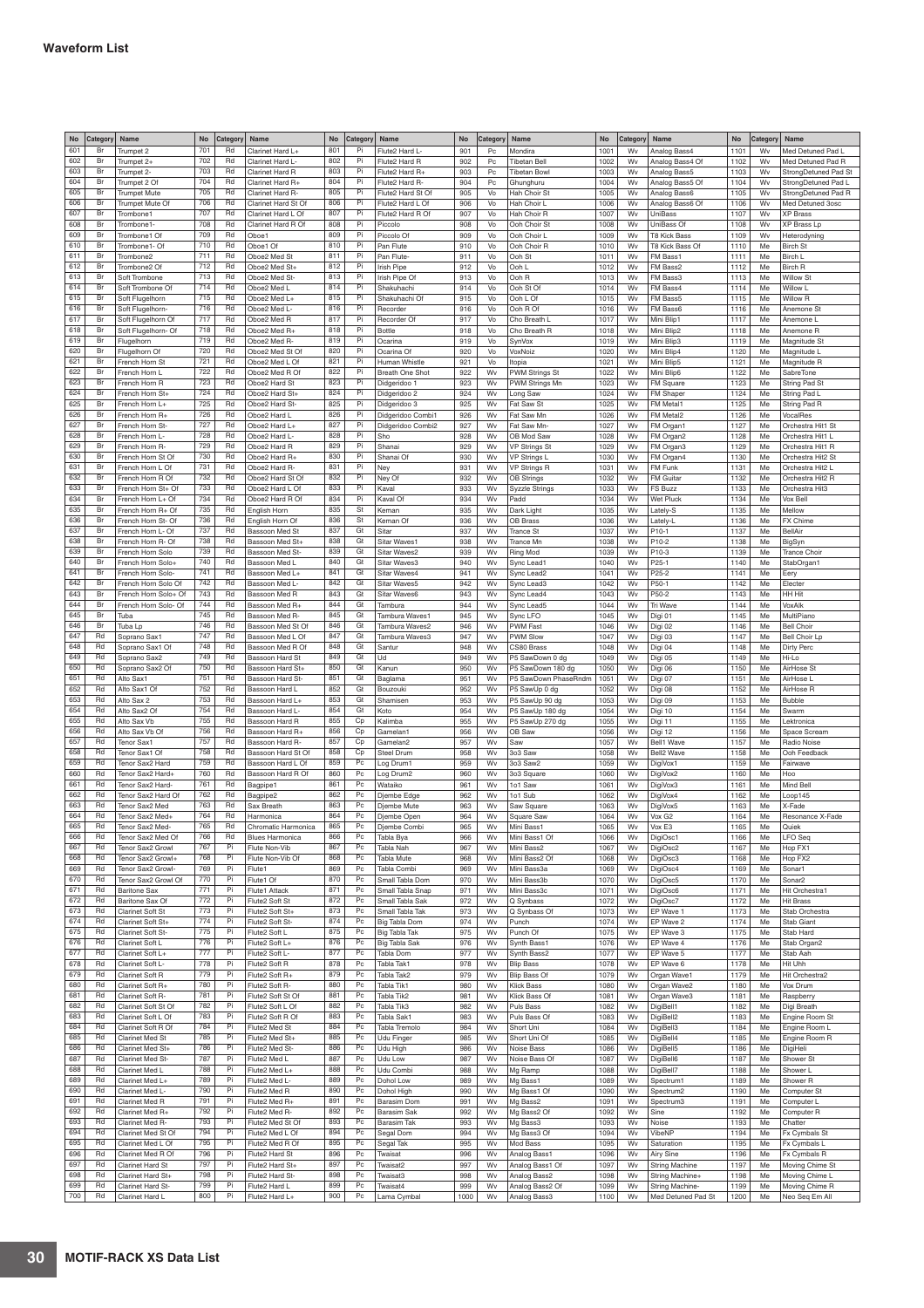| No           | Category | Name                                       | No              | Category             | Name                                       | <b>No</b>    | Category             | Name                                    | <b>No</b>    | Category | Name                                         | <b>No</b>    | Category | Name                                           | <b>No</b>    | Category | Name                                 |
|--------------|----------|--------------------------------------------|-----------------|----------------------|--------------------------------------------|--------------|----------------------|-----------------------------------------|--------------|----------|----------------------------------------------|--------------|----------|------------------------------------------------|--------------|----------|--------------------------------------|
| 1201         | Me       | Neo Seg Em-1                               | 1301            | Se                   | Door Squeak                                | 1401         | Pc                   | Cabasa <sub>2</sub>                     | 1501         | Dr       | Bd Snap 1                                    | 1601         | Dr       | <b>Bd PowerB 2St</b>                           | 1701         | Dr       | <b>Sd Bld R4</b>                     |
| 1202<br>1203 | Me<br>Me | Neo Seq Em-2<br>Neo Seq Em-3               | 1302<br>1303    | Se<br>Se             | <b>Heart Beat</b><br>Helicopter            | 1402<br>1403 | Pc<br>Pc             | Caxixi1-2<br>Caxixi1                    | 1502<br>1503 | Dr<br>Dr | Bd Snap 2<br>Bd Snap L1-2                    | 1602<br>1603 | Dr<br>Dr | Bd PowerB 2L<br><b>Bd PowerB 2R</b>            | 1702<br>1703 | Dr<br>Dr | Sd Soul St1-4<br>Sd Soul St1-3       |
| 1204         | Me       | Neo Seq Em-4                               | 1304            | Se                   | Seashore                                   | 1404         | Pc                   | Caxixi2                                 | 1504         | Dr       | Bd Snap R1-2                                 | 1604         | Dr       | Bd Gran Casa Open St                           | 1704         | Dr       | Sd Soul St <sub>2-4</sub>            |
| 1205         | Me       | Neo Seg Em-5                               | 1305            | Se                   | Telephone                                  | 1405         | Pc                   | Shaker 1/3                              | 1505         | Dr       | Bd Snap L1                                   | 1605         | Dr       | Bd Gran Casa Open L                            | 1705         | Dr       | Sd Soul St1-2                        |
| 1206<br>1207 | Me<br>Me | Neo Seq Em-6<br>Neo Seq Em-7               | 1306<br>1307    | Se<br>Se             | TelRing<br><b>Bird</b>                     | 1406<br>1407 | Pc<br>Pc             | Shaker 1<br>Shaker <sub>2</sub>         | 1506<br>1507 | Dr<br>Dr | Bd Snap L2<br>Bd Snap R1                     | 1606<br>1607 | Dr<br>Dr | Bd Gran Casa Open R<br>Bd Gran Casa Mute St    | 1706<br>1707 | Dr<br>Dr | Sd Soul St2-3<br>Sd Soul St3-4       |
| 1208         | Me       | Neo Seg Em-8                               | 1308            | Se                   | Stream                                     | 1408         | Pc                   | Shaker 3                                | 1508         | Dr       | Bd Snap R2                                   | 1608         | Dr       | Bd Gran Casa Mute L                            | 1708         | Dr       | Sd Soul L1-4                         |
| 1209         | Me       | Whisper Seq Bb                             | 1309            | Se                   | Gunshot                                    | 1409         | Pc                   | Shaker Hip1                             | 1509         | Dr       | Bd Tight 1-2                                 | 1609         | Dr       | Bd Gran Casa Mute R                            | 1709         | Dr       | Sd Soul R1-4                         |
| 1210<br>1211 | Me<br>Me | Whisper Seq Bb Of<br>Woody Seq St          | 1310<br>$131 -$ | Se<br>Se             | Applause<br>RainLoop                       | 1410<br>1411 | Pc<br>Pc             | Shaker Hip2                             | 1510<br>1511 | Dr<br>Dr | Bd Tight 1                                   | 1610<br>1611 | Dr<br>Dr | <b>Bd Gate</b><br><b>Bd FX Gate</b>            | 1710<br>1711 | Dr<br>Dr | Sd Soul St1<br>Sd Soul St2           |
| 1212         | Me       | Woody Seq L                                | 1312            | Se                   | Scratch H                                  | 1412         | Pc                   | Shaker Hip3<br>Shaker Hip4              | 1512         | Dr       | Bd Tight 2<br>Bd Tight L1-2                  | 1612         | Dr       | <b>Bd T9-1</b>                                 | 1712         | Dr       | Sd Soul St3                          |
| 1213         | Me       | Woody Seq R                                | 1313            | Se                   | Scratch L                                  | 1413         | Pc                   | Shekere Down                            | 1513         | Dr       | Bd Tight R1-2                                | 1613         | Dr       | <b>Bd T9-2</b>                                 | 1713         | Dr       | Sd Soul St4                          |
| 1214<br>1215 | Me<br>Me | <b>Motion Beam</b>                         | 1314<br>1315    | Se<br>Se             | Scratch Down                               | 1414<br>1415 | Pc<br>Pc             | Shekere Up                              | 1514         | Dr       | Bd Tight L1                                  | 1614         | Dr       | <b>Bd T9-3</b>                                 | 1714         | Dr       | Sd Soul L1                           |
| 1216         | Me       | Warning Mod<br>Neo Seq2 Em All             | 1316            | Se                   | Scratch Hi F<br>Scratch Hi R               | 1416         | Pc                   | Shekere Sap<br>Tumbo 1                  | 1515<br>1516 | Dr<br>Dr | Bd Tight L2<br>Bd Tight R1                   | 1615<br>1616 | Dr<br>Dr | <b>Bd T9-4</b><br>Bd T9 Hd1                    | 1715<br>1716 | Dr<br>Dr | Sd Soul L <sub>2</sub><br>Sd Soul L3 |
| 1217         | Me       | Neo Seq2 Em-1                              | 1317            | Se                   | Scratch Lo F                               | 1417         | Pc                   | Tumbo 2                                 | 1517         | Dr       | Bd Tight R2                                  | 1617         | Dr       | Bd T9 Hd2                                      | 1717         | Dr       | Sd Soul L4                           |
| 1218         | Me       | Neo Seg2 Em-2                              | 1318            | Se                   | Scratch Lo R                               | 1418         | Pc                   | Tumbo 3                                 | 1518         | Dr       | Bd Ambience 1-2                              | 1618         | Dr       | Bd T9 Hd3                                      | 1718         | Dr       | Sd Soul R1                           |
| 1219<br>1220 | Me<br>Me | Neo Seq2 Em-3<br>Neo Seg2 Em-4             | 1319<br>1320    | Se<br>Se             | Scratch Bd F<br>Scratch Bd R               | 1419<br>1420 | Pc<br>Pc             | Tambourine1 Sw<br>Tambourine1 Hit       | 1519<br>1520 | Dr<br>Dr | Bd Ambience 1<br><b>Bd Ambience 2</b>        | 1619<br>1620 | Dr<br>Dr | <b>Bd T8-1</b><br><b>Bd T8-2</b>               | 1719<br>1720 | Dr<br>Dr | Sd Soul R2<br>Sd Soul R3             |
| 1221         | Me       | Neo Seq2 Em-5                              | 1321            | Se                   | Scratch Sd F                               | 1421         | Pc                   | Tambourine1 Shake                       | 1521         | Dr       | Bd Ambience L1-2                             | 1621         | Dr       | <b>Bd T8-3</b>                                 | 1721         | Dr       | Sd Soul R4                           |
| 1222         | Me       | Neo Seq2 Em-6                              | 1322            | Se                   | Scratch Sd R                               | 1422         | Pc                   | Pandeiro Open                           | 1522         | Dr       | Bd Ambience R1-2                             | 1622         | Dr       | <b>Bd AnSm</b>                                 | 1722         | Dr       | Sd Strong St1-4                      |
| 1223<br>1224 | Me<br>Me | Neo Seq2 Em-7                              | 1323<br>1324    | Se<br>Se             | Scratch Vo F<br>Scratch Vo R               | 1423<br>1424 | Pc<br>Pc             | Pandeiro Thump<br>Pandeiro Tip          | 1523<br>1524 | Dr<br>Dr | <b>Bd Ambience L1</b><br>Bd Ambience L2      | 1623<br>1624 | Dr<br>Dr | <b>Bd AnCR</b><br>Bd Human1                    | 1723<br>1724 | Dr<br>Dr | Sd Strong St1-3                      |
| 1225         | Me       | Neo Seq2 Em-8<br>Portamento Lead Seq       | 1325            | Se                   | Scratch Stop                               | 1425         | Pc                   | Pandeiro Heel                           | 1525         | Dr       | <b>Bd Ambience R1</b>                        | 1625         | Dr       | Bd Human2                                      | 1725         | Dr       | Sd Strong St2-4<br>Sd Strong St1-2   |
| 1226         | Me       | Aero Seq All                               | 1326            | Se                   | Scratch Spin                               | 1426         | Pc                   | <b>Tmbourim Open</b>                    | 1526         | Dr       | <b>Bd Ambience R2</b>                        | 1626         | Dr       | <b>Bd Blip</b>                                 | 1726         | Dr       | Sd Strong St2-3                      |
| 1227         | Me       | Aero Seq-1                                 | 1327            | Se                   | Scratch Hip                                | 1427         | Pc                   | <b>Tmbourim Finger</b>                  | 1527         | Dr       | Bd Normal St1-2                              | 1627         | Dr       | <b>Bd BlpHd</b>                                | 1727         | Dr       | Sd Strong St3-4                      |
| 1228<br>1229 | Me<br>Me | Aero Seq-2<br>Aero Seq-3                   | 1328<br>1329    | Se<br>Se             | Scratch Hip2<br><b>Scratch Attack</b>      | 1428<br>1429 | Pc<br>Pc             | <b>Tmbourim Mute</b><br>Agogo Hi        | 1528<br>1529 | Dr<br>Dr | <b>Bd Normal 1St</b><br><b>Bd Normal 2St</b> | 1628<br>1629 | Dr<br>Dr | Bd Jungle1<br>Bd Jungle2                       | 1728<br>1729 | Dr<br>Dr | Sd Strong St1<br>Sd Strong St2       |
| 1230         | Me       | Aero Seq-4                                 | 1330            | Se                   | Scratch R&B                                | 1430         | Pc                   | Agogo Lo                                | 1530         | Dr       | Bd Normal L1-2                               | 1630         | Dr       | Bd Jungle3                                     | 1730         | Dr       | Sd Strong St3                        |
| 1231         | Me       | Aero Sea-5                                 | 1331            | Se                   | Scratch Combi                              | 1431         | Pc                   | Agogo Lo Tap                            | 1531         | Dr       | Bd Normal R1-2                               | 1631         | Dr       | Bd D&B1                                        | 1731         | Dr       | Sd Strong St4                        |
| 1232<br>1233 | Me<br>Me | Aero Seq-6                                 | 1332            | Se<br>Se             | Scratch Combi2<br>Scratch Combi3           | 1432<br>1433 | Pc<br>Pc             | Guiro Long                              | 1532         | Dr       | Bd Normal 1L                                 | 1632         | Dr       | Bd D&B2                                        | 1732         | Dr       | Sd Strong L1-4                       |
| 1234         | Me       | Aero Seq-7<br>Aero Seq-8                   | 1333<br>1334    | Se                   | Scratch Combi4                             | 1434         | Pc                   | Guiro Short<br>Guiro Swp                | 1533<br>1534 | Dr<br>Dr | <b>Bd Normal 1R</b><br>Bd Normal 2L          | 1633<br>1634 | Dr<br>Dr | Bd R&B1<br>Bd R&B2                             | 1733<br>1734 | Dr<br>Dr | Sd Strong R1-4<br>Sd Strong L1       |
| 1235         | Me       | Aero Seq-9                                 | 1335            | Pc                   | Conga Hi Tip                               | 1435         | Pc                   | MetalGuiro Short1-2                     | 1535         | Dr       | <b>Bd Normal 2R</b>                          | 1635         | Dr       | <b>Bd Hip Deep</b>                             | 1735         | Dr       | Sd Strong L2                         |
| 1236         | Me       | Aero Seq-10                                | 1336            | Pc                   | Conga Hi Heel                              | 1436         | Pc                   | MetalGuiro Short1                       | 1536         | Dr       | Bd Funk St1-2                                | 1636         | Dr       | <b>Bd Break Deep</b>                           | 1736         | Dr       | Sd Strong L3                         |
| 1237<br>1238 | Me<br>Me | Aero Seq-11<br>Aero Seq-12                 | 1337<br>1338    | Pc<br>Pc             | Conga Hi Open 1-2<br>Conga Hi Open 1       | 1437<br>1438 | Pc<br>Pc             | MetalGuiro Short2<br>MetalGuiro Long    | 1537<br>1538 | Dr<br>Dr | Bd Funk 1St<br>Bd Funk 2St                   | 1637<br>1638 | Dr<br>Dr | <b>Bd Break1</b><br><b>Bd Break2</b>           | 1737<br>1738 | Dr<br>Dr | Sd Strong L4<br>Sd Strong R1         |
| 1239         | Me       | Aero Seq-13                                | 1339            | Pc                   | Conga Hi Open 2                            | 1439         | Pc                   | Surdo Open                              | 1539         | Dr       | Bd Funk L1-2                                 | 1639         | Dr       | <b>Bd Break Heavy</b>                          | 1739         | Dr       | Sd Strong R2                         |
| 1240         | Me       | Aero Seq-14                                | 1340            | Pc                   | Conga Hi Mute                              | 1440         | Pc                   | Surdo Mute                              | 1540         | Dr       | Bd Funk R1-2                                 | 1640         | Dr       | <b>Bd Break Hard</b>                           | 1740         | Dr       | Sd Strong R3                         |
| 1241         | Me       | Aero Seq-15                                | 134             | Pc                   | Conga Hi Slp Open                          | 1441         | Pc                   | Cajon Kick                              | 1541         | Dr       | Bd Funk 1 L                                  | 1641         | Dr       | <b>Bd Distortion1</b>                          | 1741         | Dr       | Sd Strong R4                         |
| 1242<br>1243 | Me<br>Me | Aero Seq-16<br><b>FM Tubular Bass</b>      | 1342<br>1343    | Pc<br>Pc             | Conga Hi Slap<br>Conga Hi SlapMute1-2      | 1442<br>1443 | Pc<br>Pc             | Cajon Slap<br>Cajon Tip 1-2             | 1542<br>1543 | Dr<br>Dr | Bd Funk 1 R<br>Bd Funk 2 L                   | 1642<br>1643 | Dr<br>Dr | <b>Bd Distortion2</b><br><b>Bd Distortion3</b> | 1742<br>1743 | Dr<br>Dr | Sd Rng St1-4<br>Sd Rng St1-3         |
| 1244         | Se       | Fx Female Voice St                         | 1344            | Pc                   | Conga Hi SlapMute 1                        | 1444         | Pc                   | Cajon Tip 1                             | 1544         | Dr       | Bd Funk 2 R                                  | 1644         | Dr       | <b>Bd Distortion4</b>                          | 1744         | Dr       | Sd Rng St2-4                         |
| 1245         | Se       | Fx Female Voice L                          | 1345            | P <sub>C</sub>       | Conga Hi SlapMute 2                        | 1445         | P <sub>c</sub>       | Cajon Tip 2                             | 1545         | Dr       | <b>Bd High St</b>                            | 1645         | Dr       | <b>Bd Distortion5</b>                          | 1745         | Dr       | Sd Rng St1-2                         |
| 1246         | Se       | Fx Female Voice R                          | 1346            | Pc                   | Conga Lo Tip                               | 1446         | Pc                   | Stick1                                  | 1546         | Dr       | Bd High L                                    | 1646         | Dr       | <b>Bd Distortion RM</b>                        | 1746         | Dr       | Sd Rng St2-3                         |
| 1247<br>1248 | Se<br>Se | Grain1<br>Grain <sub>2</sub> St            | 1347<br>1348    | Pc<br>Pc             | Conga Lo Heel<br>Conga Lo Open 1-2         | 1447<br>1448 | Pc<br>Pc             | Stick2<br>Castanet                      | 1547<br>1548 | Dr<br>Dr | Bd High R<br><b>Bd Low St</b>                | 1647<br>1648 | Dr<br>Dr | Bd +HH<br><b>Bd FxHammer</b>                   | 1747<br>1748 | Dr<br>Dr | Sd Rng St3-4<br>Sd Rng St1           |
| 1249         | Se       | Grain <sub>2</sub> L                       | 1349            | Pc                   | Conga Lo Open 1                            | 1449         | Pc                   | Clave                                   | 1549         | Dr       | Bd Low L                                     | 1649         | Dr       | <b>Bd ZapHard</b>                              | 1749         | Dr       | Sd Rng St2                           |
| 1250         | Se       | Grain <sub>2</sub> R                       | 1350            | Pc                   | Conga Lo Open 2                            | 1450         | Pc                   | Wood Block                              | 1550         | Dr       | <b>Bd Low R</b>                              | 1650         | Dr       | <b>Bd ZapMid</b>                               | 1750         | Dr       | Sd Rng St3                           |
| 1251         | Se       | Grain3 St                                  | 1351            | Pc                   | Conga Lo Mute                              | 1451         | Pc                   | Vibraslap                               | 1551         | Dr       | <b>Bd H Son St</b>                           | 1651         | Dr       | <b>Bd Sustain</b>                              | 1751         | Dr       | Sd Rng St4                           |
| 1252<br>1253 | Se<br>Se | Grain3 <sub>L</sub><br>Grain3 <sub>R</sub> | 1352<br>1353    | Pc<br>Pc             | Conga Lo SlapOpen<br>Quinto1 Open          | 1452<br>1453 | Pc<br>Pc             | Whistle<br><b>Triangle Sw</b>           | 1552<br>1553 | Dr<br>Dr | Bd H Son L<br>Bd H Son R                     | 1652<br>1653 | Dr<br>Dr | <b>Bd TekPower</b><br><b>Bd Hard Long</b>      | 1752<br>1753 | Dr<br>Dr | Sd Rng L1-4<br>Sd Rng R1-4           |
| 1254         | Se       | Moving Harp St                             | 1354            | Pc                   | Quinto1 Slap                               | 1454         | Pc                   | Triangle Open                           | 1554         | Dr       | <b>Bd L Son St</b>                           | 1654         | Dr       | <b>Bd Analog Tight</b>                         | 1754         | Dr       | Sd Rng L1                            |
| 1255         | Se       | Moving Harp L                              | 1355            | Pc                   | Quinto2 Oper                               | 1455         | Pc                   | <b>Triangle Mute</b>                    | 1555         | Dr       | Bd L Son L                                   | 1655         | Dr       | <b>Bd AnaHard</b>                              | 1755         | Dr       | Sd Rng L2                            |
| 1256<br>1257 | Se<br>Se | Moving Harp R                              | 1356<br>1357    | Pc<br>Pc             | Quinto2 Heel                               | 1456<br>1457 | Pc<br>Pc             | HandClap St                             | 1556         | Dr       | Bd L Son R<br><b>Bd Funk Son St</b>          | 1656         | Dr       | Bd Lo-Fi                                       | 1756         | Dr       | Sd Rng L3                            |
| 1258         | Se       | Metal Mod<br><b>Digital Wind</b>           | 1358            | Pc                   | Tumba Open<br>Tumba Slap                   | 1458         | Pc                   | HandClap L<br>HandClap R                | 1557<br>1558 | Dr<br>Dr | Bd Funk Son L                                | 1657<br>1658 | Dr<br>Dr | <b>Bd ThickSkin</b><br><b>Bd Slimy</b>         | 1757<br>1758 | Dr<br>Dr | Sd Rng L4<br>Sd Rng R1               |
| 1259         | Se       | Digi Voice Mod                             | 1359            | Pc                   | Tumba Tip                                  | 1459         | Pc                   | Handbell L                              | 1559         | Dr       | <b>Bd Funk Son R</b>                         | 1659         | Dr       | <b>Bd Elec1</b>                                | 1759         | Dr       | Sd Rng R <sub>2</sub>                |
| 1260         | Se       | Ethnic Rhythm Rv All                       | 1360            | Pc                   | Tumba Heel                                 | 1460         | Pc                   | Handbell H                              | 1560         | Dr       | Bd Rock1 St                                  | 1660         | Dr       | <b>Bd Elec2</b>                                | 1760         | Dr       | Sd Rng R3                            |
| 1261<br>1262 | Se<br>Se | Ethnic Rhythm Rv-1<br>Ethnic Rhythm Rv-2   | 1361<br>1362    | Pc<br>P <sub>C</sub> | Cuica Lo<br>Cuica Hi                       | 1461<br>1462 | Pc<br>Pc             | Cowbell1<br>Cowbell2                    | 1561<br>1562 | Dr<br>Dr | Bd Rock1 L<br>Bd Rock1 R                     | 1661<br>1662 | Dr<br>Dr | <b>Bd Elec3</b><br>Bd Elec4                    | 1761<br>1762 | Dr<br>Dr | Sd Rng R4<br>Sd Normal St1-4         |
| 1263         | Se       | Ethnic Rhythm Rv-3                         | 1363            | Pc                   | Bongo Hi 1Finger 1-2                       | 1463         | Pc                   | Mambo BI1                               | 1563         | Dr       | <b>Bd Rock2 St</b>                           | 1663         | Dr       | <b>Bd ElecComp1</b>                            | 1763         | Dr       | Sd Normal St1-3                      |
| 1264         | Se       | Ethnic Rhythm Rv-4                         | 1364            | Pc                   | Bongo Hi 1 Finger 1                        | 1464         | Pc                   | Mambo BI2                               | 1564         | Dr       | Bd Rock2 L                                   | 1664         | Dr       | <b>Bd ElecComp2</b>                            | 1764         | Dr       | Sd Normal St2-4                      |
| 1200         | Sе       | Ethnic Rhythm Rv-5                         | 1365            | PС                   | Bongo Hi 1 Finger 2                        | 1465         | PС                   | Mambo Body                              | 1565         | Dr       | Bd Rock2 R                                   | 1665         | Dı       | Bd ElecComp3                                   | 1765         | Dr       | 3d Normal St1-2                      |
| 1266<br>1267 | Se<br>Se | Ethnic Rhythm Rv-6<br>Ethnic Rhythm Rv-7   | 1366<br>1367    | P <sub>C</sub><br>Pc | Bongo Hi 3Finger 1-2<br>Bongo Hi 3Finger 1 | 1466<br>1467 | P <sub>C</sub><br>Pc | ChaCha<br>Sleigh Bell                   | 1566<br>1567 | Dr<br>Dr | Bd Dry1<br>Bd Dry2                           | 1666<br>1667 | Dr<br>Dr | Bd ElecFX1<br>Bd ElecFX2                       | 1766<br>1767 | Dr<br>Dr | Sd Normal St2-3<br>Sd Normal St3-4   |
| 1268         | Se       | Ripper                                     | 1368            | Pc                   | Bongo Hi 3Finger 2                         | 1468         | Pc                   | Wind Chime                              | 1568         | Dr       | <b>Bd Pop</b>                                | 1668         | Dr       | <b>Bd ElecGate</b>                             | 1768         | Dr       | Sd Normal 1St                        |
| 1269         | Se       | Glass                                      | 1369            | Pc                   | Bongo Hi Rim                               | 1469         | Pc                   | Clap T9                                 | 1569         | Dr       | Bd Var1                                      | 1669         | Dr       | <b>Bd ElecClick</b>                            | 1769         | Dr       | Sd Normal 2St                        |
| 1270<br>1271 | Se<br>Se | Bell FX1<br>Bell FX2                       | 1370<br>1371    | Pc<br>Pc             | Bongo Hi Tip<br>Bongo Hi Heel              | 1470<br>1471 | Pc<br>Pc             | Clap AnSm<br>Electric Clap1             | 1570<br>1571 | Dr<br>Dr | Bd Var2<br>Bd Room1                          | 1670<br>1671 | Dr<br>Dr | <b>Bd ElecPower1</b><br><b>Bd ElecPower2</b>   | 1770<br>1771 | Dr<br>Dr | Sd Normal 3St<br>Sd Normal 4St       |
| 1272         | Se       | IndusTom                                   | 1372            | Pc                   | Bongo Hi Slap                              | 1472         | Pc                   | Electric Clap2                          | 1572         | Dr       | Bd Room2                                     | 1672         | Dr       | Bd HipHop1                                     | 1772         | Dr       | Sd Normal L1-4                       |
| 1273         | Se       | Noise Burst                                | 1373            | Pc                   | Bongo Lo 1Finger 1-2                       | 1473         | Pc                   | Conga T8                                | 1573         | Dr       | Bd Room3                                     | 1673         | Dr       | Bd HipHop2                                     | 1773         | Dr       | Sd Normal R1-4                       |
| 1274         | Se       | Zap1                                       | 1374            | Pc                   | Bongo Lo 1Finger 1                         | 1474         | Pc                   | Cowbell T8                              | 1574         | Dr       | Bd Jazz1-2St                                 | 1674         | Dr       | Bd HipHop3                                     | 1774         | Dr       | Sd Normal 1L                         |
| 1275<br>1276 | Se<br>Se | Zap2<br>Electric Perc1                     | 1375<br>1376    | Pc<br>Pc             | Bongo Lo 1Finger 2<br>Bongo Lo 3Finger 1-2 | 1475<br>1476 | Pc<br>Pc             | Cowbell RX11<br>Cowbell AnCR            | 1575<br>1576 | Dr<br>Dr | Bd Jazz1-2L<br>Bd Jazz1-2R                   | 1675<br>1676 | Dr<br>Dr | Bd HipHop4<br>Bd HipHop5                       | 1775<br>1776 | Dr<br>Dr | Sd Normal 1R<br>Sd Normal 2L         |
| 1277         | Se       | Electric Perc2                             | 1377            | Pc                   | Bongo Lo 3Finger 1                         | 1477         | Pc                   | Electric Cowbell                        | 1577         | Dr       | Bd Jazz1St                                   | 1677         | Dr       | Bd HipHop6                                     | 1777         | Dr       | Sd Normal 2R                         |
| 1278         | Se       | Electric Perc3                             | 1378            | Pc                   | Bongo Lo 3Finger 2                         | 1478         | Pc                   | Analog Shaker                           | 1578         | Dr       | Bd Jazz1L                                    | 1678         | Dr       | Bd HipHop7                                     | 1778         | Dr       | Sd Normal 3L                         |
| 1279<br>1280 | Se<br>Se | Electric Perc4<br>Electric Perc5           | 1379<br>1380    | Pc<br>Pc             | Bongo Lo Rim                               | 1479<br>1480 | Pc<br>Pc             | Tambourine RX5                          | 1579         | Dr       | Bd Jazz1R                                    | 1679         | Dr       | Bd HipHop8                                     | 1779         | Dr       | Sd Normal 3R                         |
| 1281         | Se       | Electric Perc6                             | 1381            | Pc                   | Bongo Lo Tip<br>Timbale Hi1-3              | 1481         | Pc                   | Tambourine AnCR<br>Electric Tambourine1 | 1580<br>1581 | Dr<br>Dr | Bd Jazz2St<br>Bd Jazz2L                      | 1680<br>1681 | Dr<br>Dı | Bd HipHop9<br>Bd HipHop10                      | 1780<br>1781 | Dr<br>Dr | Sd Normal 4L<br>Sd Normal 4R         |
| 1282         | Se       | Electric Perc7                             | 1382            | Pc                   | Timbale Hi1                                | 1482         | Pc                   | Electric Tambourine2                    | 1582         | Dr       | <b>Bd Jazz2R</b>                             | 1682         | Dr       | Sd Bld St1-4                                   | 1782         | Dr       | Sd Funk St1-3                        |
| 1283         | Se       | Electric Perc8                             | 1383            | Pc                   | Timbale Hi2                                | 1483         | Pc                   | MaracasT8                               | 1583         | Dr       | <b>Bd FK Jazz St</b>                         | 1683         | Dr       | Sd Bld St1-3                                   | 1783         | Dr       | Sd Funk St1-2                        |
| 1284<br>1285 | Se<br>Se | Electric Perc9                             | 1384<br>1385    | Pc<br>Pc             | Timbale Hi3                                | 1484<br>1485 | Pc<br>Pc             | Electric Maracas                        | 1584         | Dr       | Bd FK Jazz L                                 | 1684         | Dr       | Sd Bld St2-4                                   | 1784         | Dr       | Sd Funk St2-3                        |
| 1286         | Se       | Electric Perc10<br>Electric Perc11         | 1386            | Pc                   | Timbale Lo1-2<br>Timbale Lo1               | 1486         | Pc                   | Clave T8<br>Electric Triangle           | 1585<br>1586 | Dr<br>Dr | Bd FK Jazz R<br>Bd PowerA 1-2St              | 1685<br>1686 | Dr<br>Dr | Sd Bld St1-2<br>Sd Bld St2-3                   | 1785<br>1786 | Dr<br>Dr | Sd Funk St1/3<br>Sd Funk 1St         |
| 1287         | Se       | Electric Perc12                            | 1387            | Pc                   | Timbale Lo <sub>2</sub>                    | 1487         | Pc                   | Analog Click                            | 1587         | Dr       | Bd PowerA 1-2L                               | 1687         | Dr       | Sd Bld St3-4                                   | 1787         | Dr       | Sd Funk 2St                          |
| 1288         | Se       | Electric Perc13                            | 1388            | Pc                   | <b>Timbale Rim</b>                         | 1488         | Pc                   | HipHop clap1                            | 1588         | Dr       | Bd PowerA 1-2R                               | 1688         | Dr       | Sd Bld St1                                     | 1788         | Dr       | Sd Funk 3St                          |
| 1289<br>1290 | Se<br>Se | Electric Perc14                            | 1389<br>1390    | Pc<br>Pc             | Timbale Paila H                            | 1489<br>1490 | Pc<br>Pc             | HipHop clap2                            | 1589         | Dr       | <b>Bd PowerA 1St</b>                         | 1689         | Dr       | Sd Bld St2                                     | 1789         | Dr       | Sd Funk L1-3                         |
| 1291         | Se       | Electric Perc15<br>Hi Q1                   | 1391            | Pc                   | Timbale Paila L<br>Paila L                 | 1491         | Pc                   | HipHop clap3<br>HipHop clap4            | 1590<br>1591 | Dr<br>Dr | Bd PowerA 1L<br>Bd PowerA 1R                 | 1690<br>1691 | Dr<br>Dr | Sd Bld St3<br>Sd Bld St4                       | 1790<br>1791 | Dr<br>Dr | Sd Funk R1-3<br>Sd Funk 1L           |
| 1292         | Se       | Hi Q2                                      | 1392            | Pc                   | Paila H                                    | 1492         | Pc                   | HipHop clap5                            | 1592         | Dr       | <b>Bd PowerA 2St</b>                         | 1692         | Dr       | Sd Bld L1-4                                    | 1792         | Dr       | Sd Funk 1R                           |
| 1293         | Se       | Vox Hit Rev                                | 1393            | Pc                   | Ganza Accent                               | 1493         | Pc                   | HipHop clap6                            | 1593         | Dr       | Bd PowerA 2L                                 | 1693         | Dr       | Sd Bld R1-4                                    | 1793         | Dr       | Sd Funk 2L                           |
| 1294<br>1295 | Se<br>Se | Bomb                                       | 1394<br>1395    | Pc<br>Pc             | Ganza Back<br>Ganza Forward                | 1494<br>1495 | Pc<br>Pc             | HipHop clap7                            | 1594         | Dr<br>Dr | Bd PowerA 2R                                 | 1694<br>1695 | Dr<br>Dr | Sd Bld L1<br>Sd Bld L2                         | 1794         | Dr<br>Dr | Sd Funk 2R<br>Sd Funk 3L             |
| 1296         | Se       | <b>Tape Rewind</b><br>FxGun1               | 1396            | Pc                   | Maracas Sw                                 | 1496         | Pc                   | HipHop clap8<br>HipHop flex1            | 1595<br>1596 | Dr       | Bd PowerB 1-2St<br>Bd PowerB 1-2L            | 1696         | Dr       | Sd Bld L3                                      | 1795<br>1796 | Dr       | Sd Funk 3R                           |
| 1297         | Se       | FxGun2                                     | 1397            | Pc                   | Maracas Slur                               | 1497         | Pc                   | HipHop flex2                            | 1597         | Dr       | Bd PowerB 1-2R                               | 1697         | Dr       | Sd Bld L4                                      | 1797         | Dr       | Sd Funk Ay St                        |
| 1298         | Se       | Thunder                                    | 1398            | Pc                   | Maracas Staccato                           | 1498         | Pc                   | HipHop Snap1                            | 1598         | Dr       | <b>Bd PowerB 1St</b>                         | 1698         | Dr       | Sd Bld R1                                      | 1798         | Dr       | Sd Funk Ay L                         |
| 1299<br>1300 | Se<br>Se | TurnTable                                  | 1399<br>1400    | Pc<br>Pc             | Cabasa1-2                                  | 1499<br>1500 | Pc<br>Dr             | HipHop Snap2                            | 1599         | Dr<br>Dr | Bd PowerB 1L                                 | 1699<br>1700 | Dr       | Sd Bld R2                                      | 1799         | Dr<br>Dr | Sd Funk Ay R                         |
|              |          | Police                                     |                 |                      | Cabasa1                                    |              |                      | Bd Snap 1-2                             | 1600         |          | Bd PowerB 1R                                 |              | Dr       | Sd Bld R3                                      | 1800         |          | Sd Basic St1-3                       |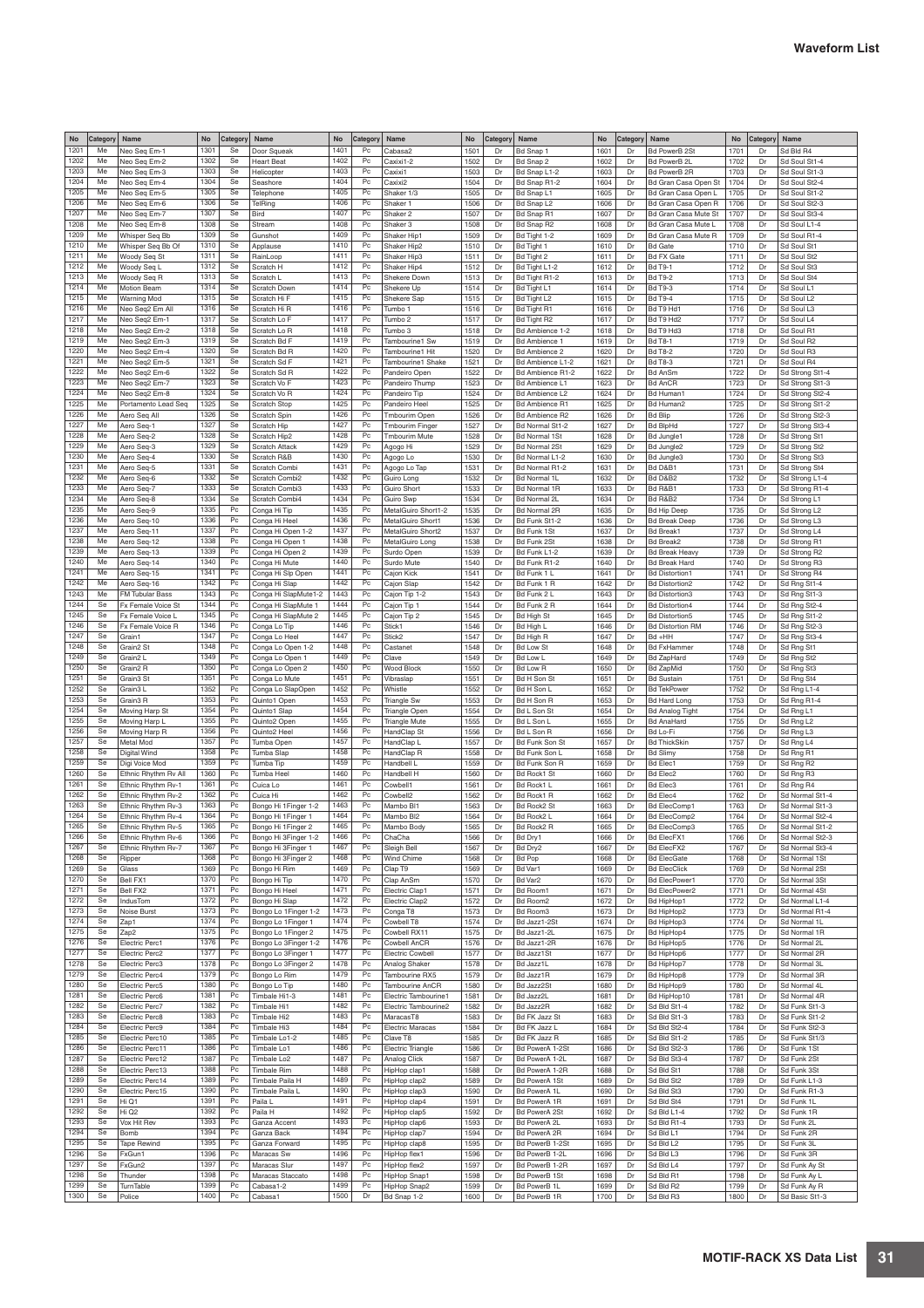| <b>No</b>    | Category | Name                                       | <b>No</b>    | Category | Name                               | <b>No</b>    | Category | Name                                  | No           | Category | Name                            | No           | Category | Name                                        | <b>No</b>    | Category | Name                                            |
|--------------|----------|--------------------------------------------|--------------|----------|------------------------------------|--------------|----------|---------------------------------------|--------------|----------|---------------------------------|--------------|----------|---------------------------------------------|--------------|----------|-------------------------------------------------|
| 1801         | Dr       | Sd Basic St1-2                             | 1901         | Dı       | Sd Rock Rim1 L                     | 2001         | Dr       | Sd PowerD 3R                          | 2101         | Dr       | Sd T9-5                         | 2201         | Dr       | HH Pedal 2 L                                | 2301         | Dr       | HH Power ClEgde 2St                             |
| 1802<br>1803 | Dr<br>Dr | Sd Basic St2-3<br>Sd Basic St1/3           | 1902<br>1903 | Dr<br>Dr | Sd Rock Rim1 R<br>Sd Rock Open2 St | 2002<br>2003 | Dr<br>Dr | Sd PowerD 4St<br>Sd PowerD 4L         | 2102<br>2103 | Dr<br>Dr | Sd T9Gate<br>Sd T9Rim           | 2202         | Dr       | HH Pedal 3 L<br>HH Pedal 1 R                | 2302<br>2303 | Dr<br>Dr | HH Power ClEgde 2L                              |
| 1804         | Dr       | Sd Basic 1St                               | 1904         | Dr       | Sd Rock Open2 L                    | 2004         | Dr       | Sd PowerD 4R                          | 2104         | Dr       | Sd T8-1                         | 2203<br>2204 | Dr<br>Dr | HH Pedal 2 R                                | 2304         | Dr       | HH Power CIEgde 2R<br>HH Power ClEgde 2RL       |
| 1805         | Dr       | Sd Basic 2St                               | 1905         | Dr       | Sd Rock Open2 R                    | 2005         | Dr       | Sd PowerD 5St                         | 2105         | Dr       | Sd T8-2                         | 2205         | Dr       | HH Pedal 3 R                                | 2305         | Dr       | HH Power CIEgde 3St                             |
| 1806         | Dr       | Sd Basic 3St                               | 1906         | Dr       | Sd Rock Mute2 St                   | 2006         | Dr       | Sd PowerD 5L                          | 2106         | Dr       | Sd T8-3                         | 2206         | Dr       | HH Pedal 1-3RL                              | 2306         | Dr       | HH Power ClEgde 3L                              |
| 1807         | Dr       | Sd Basic L1-3                              | 1907         | Dr       | Sd Rock Mute2 L                    | 2007         | Dr       | Sd PowerD 5R                          | 2107         | Dr       | Sd T8-4                         | 2207         | Dr       | HH Pedal 1 RL                               | 2307         | Dr       | HH Power ClEgde 3R                              |
| 1808         | Dr       | Sd Basic R1-3                              | 1908         | Dr       | Sd Rock Mute2 R                    | 2008         | Dr       | Sd Gate1                              | 2108         | Dr       | Sd T8-5                         | 2208         | Dr       | HH Pedal 2 RL                               | 2308         | Dr       | HH Power ClEgde 3RL                             |
| 1809         | Dr       | Sd Basic 1L                                | 1909         | Dr       | Sd Rock Rim2 St                    | 2009         | Dr       | Sd Gate2                              | 2109         | Dr       | Sd T8 Rim                       | 2209         | Dr       | HH Pedal 3 RL                               | 2309         | Dr       | HH Power CIEgde 4St                             |
| 1810         | Dr       | Sd Basic 1R                                | 1910         | Dı       | Sd Rock Rim2 L                     | 2010         | Dr       | Sd LdwHMono                           | 2110         | Dr       | Sd AnSm                         | 2210         | Dr       | HH Open 1-2St                               | 2310         | Dr       | HH Power CIEgde 4L                              |
| 1811         | Dr       | Sd Basic 2L                                | 1911         | Dı       | Sd Rock Rim2 R                     | 2011         | Dr       | Sd BreakRim                           | 2111         | Dr       | Sd AnSm Rim                     | 2211         | Dr       | HH Open 1St                                 | 2311         | Dr       | HH Power ClEgde 4R                              |
| 1812         | Dr       | Sd Basic 2R                                | 1912         | Dr       | Sd Rock Flam St                    | 2012         | Dr       | Sd Dry                                | 2112         | Dr       | Sd AnCR                         | 2212         | Dr       | HH Open 2St                                 | 2312         | Dr       | HH Power ClEgde 4RL                             |
| 1813         | Dr       | Sd Basic 3L                                | 1913         | Dr       | Sd Rock Flam L                     | 2013         | Dr       | Sd Heavy                              | 2113         | Dr       | Sd AnCR Rim                     | 2213         | Dr       | HH Open 1-2L                                | 2313         | Dr       | <b>HH Power CIPedal St</b>                      |
| 1814         | Dr<br>Dr | Sd Basic 3R                                | 1914         | Dı       | Sd Rock Flam R                     | 2014         | Dr       | Sd GM                                 | 2114         | Dr       | Sd Human1                       | 2214         | Dr       | HH Open 1-2R                                | 2314         | Dr       | HH Power CIPedal L                              |
| 1815<br>1816 | Dr       | Sd SonA St1-4                              | 1915<br>1916 | Dr<br>Dr | Sd Piccolo<br>Sd Piccolo Rim1      | 2015<br>2016 | Dr<br>Dr | Sd Rock Stick1 St<br>Sd Rock Stick1 L | 2115         | Dr       | Sd Human2                       | 2215         | Dr       | HH Open 1L                                  | 2315         | Dr<br>Dr | HH Power CIPedal R                              |
| 1817         | Dr       | Sd SonA St1-3<br>Sd SonA St2-4             | 1917         | Dr       | Sd Piccolo Rim2                    | 2017         | Dr       |                                       | 2116         | Dr<br>Dr | Sd Jungle1                      | 2216         | Dr<br>Dr | HH Open 2L                                  | 2316         | Dr       | HH Power CIPedal RL                             |
| 1818         | Dr       | Sd SonA St1-2                              | 1918         | Dr       | Sd Mid                             | 2018         | Dr       | Sd Rock Stick1 R<br>Sd Rock Stick2 St | 2117<br>2118 | Dr       | Sd Jungle2<br>Sd Jungle3        | 2217         | Dr       | HH Open 1R<br>HH Open 2R                    | 2317<br>2318 | Dr       | HH Power Open EdgeSt<br>HH Power Open EdgeL     |
| 1819         | Dr       | Sd SonA St2-3                              | 1919         | Dr       | Sd Mid Rim                         | 2019         | Dr       | Sd Rock Stick2 L                      | 2119         | Dr       | Sd JungleFX                     | 2218<br>2219 | Dr       | HH Open 1-2RL                               | 2319         | Dr       | HH Power Open EdgeR                             |
| 1820         | Dr       | Sd SonA St3-4                              | 1920         | Dr       | Sd Ambience                        | 2020         | Dr       | Sd Rock Stick2 R                      | 2120         | Dr       | Sd D&B1                         | 2220         | Dr       | HH Open 1RL                                 | 2320         | Dr       | HH Power Open EdgeRL                            |
| 1821         | Dr       | Sd SonA 1St                                | 1921         | Dr       | Sd PowerA 1-5St                    | 2021         | Dr       | Sd Hip Stick1                         | 2121         | Dr       | Sd D&B2                         | 2221         | Dr       | HH Open 2RL                                 | 2321         | Dr       | <b>HH Brush Closed</b>                          |
| 1822         | Dr       | Sd SonA 2St                                | 1922         | Dr       | Sd PowerA 1-5L                     | 2022         | Dr       | Sd Hip Stick2                         | 2122         | Dr       | Sd D&B3                         | 2222         | Dr       | <b>HH Closed Foot St</b>                    | 2322         | Dr       | <b>HH Brush Open</b>                            |
| 1823         | Dr       | Sd SonA 3St                                | 1923         | Dr       | Sd PowerA 1-5R                     | 2023         | Dr       | Sd Hip Stick3                         | 2123         | Dr       | Sd D&B4                         | 2223         | Dr       | HH Closed Foot L                            | 2323         | Dr       | <b>HH Brush Pedal</b>                           |
| 1824         | Dr       | Sd SonA 4St                                | 1924         | Dr       | Sd PowerA 1-4St                    | 2024         | Dr       | Sd Hip Stick4                         | 2124         | Dr       | Sd R&B1                         | 2224         | Dr       | <b>HH Closed Foot R</b>                     | 2324         | Dr       | HH Closed T9                                    |
| 1825         | Dr       | Sd SonA L1-4                               | 1925         | Dr       | Sd PowerA 1-4L                     | 2025         | Dr       | Sd Hip Stick5                         | 2125         | Dr       | Sd R&B1 Rim                     | 2225         | Dr       | HH Closed Foot RL                           | 2325         | Dr       | HH Open T9                                      |
| 1826         | Dr       | Sd SonA R1-4                               | 1926         | Dr       | Sd PowerA 1-4R                     | 2026         | Dr       | Sd Hip Stick6 St                      | 2126         | Dr       | Sd R&B2                         | 2226         | Dr       | HH Half Open2 St                            | 2326         | Dr       | HH Closed T8-1                                  |
| 1827         | Dr       | Sd SonA 1L                                 | 1927         | Dr       | Sd PowerA 1St                      | 2027         | Dr       | Sd Hip Stick6 L                       | 2127         | Dr       | Sd Hip1                         | 2227         | Dr       | HH Half Open2 L                             | 2327         | Dr       | HH Open T8-1                                    |
| 1828         | Dr       | Sd SonA 1R                                 | 1928         | Dr       | Sd PowerA 1L                       | 2028         | Dr       | Sd Hip Stick6 R                       | 2128         | Dr       | Sd Hip2                         | 2228         | Dr       | HH Half Open2 R                             | 2328         | Dr       | HH Closed T8-2                                  |
| 1829         | Dr       | Sd SonA 2L                                 | 1929         | Dr       | Sd PowerA 1R                       | 2029         | Dr       | Sd Hip Stick7                         | 2129         | Dr       | Sd Hip3                         | 2229         | Dr       | HH Half Open2 RL                            | 2329         | Dr       | HH Open T8-2                                    |
| 1830         | Dr       | Sd SonA 2R                                 | 1930         | Dr       | Sd PowerA 2St                      | 2030         | Dr       | Sd Hip Stick8                         | 2130         | Dr       | Sd Hip Gate                     | 2230         | Dr       | HH Open2 St                                 | 2330         | Dr       | <b>HH Closed RX5</b>                            |
| 1831         | Dr       | Sd SonA 3L                                 | 1931         | Dr       | Sd PowerA 2L                       | 2031         | Dr       | Sd Closed Rim St                      | 2131         | Dr       | Sd Hip Rim1                     | 2231         | Dr       | HH Open2 L                                  | 2331         | Dr       | <b>HH Closed AnCF</b>                           |
| 1832<br>1833 | Dr<br>Dr | Sd SonA 3R                                 | 1932<br>1933 | Dr<br>Dr | Sd PowerA 2R                       | 2032<br>2033 | Dr<br>Dr | Sd Closed Rim L                       | 2132         | Dr       | Sd Hip Rim2                     | 2232         | Dr       | HH Open2 R                                  | 2332         | Dr       | <b>HH Open AnCR</b>                             |
| 1834         | Dr       | Sd SonA 4L<br>Sd SonA 4R                   | 1934         | Dr       | Sd PowerA 3St<br>Sd PowerA 3L      | 2034         | Dr       | Sd Closed Rim R<br>Sd Closed Rim2     | 2133<br>2134 | Dr<br>Dr | Sd Hip Rim3<br>Sd Hip Rim4      | 2233<br>2234 | Dr<br>Dr | HH Open2 RL<br>HH Closed Rock Sw St         | 2333<br>2334 | Dr<br>Dr | <b>HH Closed Break</b><br><b>HH Pedal Break</b> |
| 1835         | Dr       | Sd Blues St1-3                             | 1935         | Dr       | Sd PowerA 3R                       | 2035         | Dr       | Sd Closed Rim3                        | 2135         | Dr       | Sd Hip Rim5                     | 2235         | Dr       | HH Closed Rock Sw RL                        | 2335         | Dr       | HH Closed D&B                                   |
| 1836         | Dr       | Sd Blues St1-2                             | 1936         | Dr       | Sd PowerA 4St                      | 2036         | Dr       | Sd RockRoll St                        | 2136         | Dr       | Sd Break1                       | 2236         | Dr       | HH Closed Rock S St                         | 2336         | Dr       | HH Pedal D&B                                    |
| 1837         | Dr       | Sd Blues St2-3                             | 1937         | Dr       | Sd PowerA 4L                       | 2037         | Dr       | Sd RockRoll I                         | 2137         | Dr       | Sd Break2                       | 2237         | Dr       | HH Closed Rock S RL                         | 2337         | Dr       | HH Open D&B                                     |
| 1838         | Dr       | Sd Blues St1/3                             | 1938         | Dr       | Sd PowerA 4R                       | 2038         | Dr       | Sd RockRoll R                         | 2138         | Dr       | Sd Break3                       | 2238         | Dr       | <b>HH Closed Rock H St</b>                  | 2338         | Dr       | HH Reverse D&B                                  |
| 1839         | Dr       | Sd Blues 1St                               | 1939         | Dr       | Sd PowerA 5St                      | 2039         | Dr       | Sd RockRollD St                       | 2139         | Dr       | Sd Break Heavy                  | 2239         | Dr       | HH Closed Rock H RL                         | 2339         | Dr       | <b>HH Closed Tek</b>                            |
| 1840         | Dr       | Sd Blues 2St                               | 1940         | Dr       | Sd PowerA 5L                       | 2040         | Dr       | Sd RockRollD I                        | 2140         | Dr       | Sd Break Roll                   | 2240         | Dr       | HH Closed Rock Sw L                         | 2340         | Dr       | <b>HH Open Tek</b>                              |
| 1841         | Dr       | Sd Blues 3St                               | 1941         | Dr       | Sd PowerA 5R                       | 2041         | Dr       | Sd RockRollD R                        | 2141         | Dr       | Sd FX1                          | 2241         | Dr       | HH Closed Rock Sw R                         | 2341         | Dr       | <b>HH Closed Hip</b>                            |
| 1842         | Dr       | Sd Blues L1-3                              | 1942         | Dr       | Sd PowerB 1-5St                    | 2042         | Dr       | Sd LiveRoll St                        | 2142         | Dr       | Sd FX2                          | 2242         | Dr       | HH Closed Rock S L                          | 2342         | Dr       | <b>HH Pedal Hip</b>                             |
| 1843         | Dr       | Sd Blues R1-3                              | 1943         | Dr       | Sd PowerB 1-5L                     | 2043         | Dr       | Sd LiveRoll I                         | 2143         | Dr       | Sd FX3                          | 2243         | Dr       | HH Closed Rock S R                          | 2343         | Dr       | HH Open Hip                                     |
| 1844         | Dr       | Sd Blues 1L                                | 1944         | Dr       | Sd PowerB 1-5R                     | 2044         | Dr       | Sd LiveRoll R                         | 2144         | Dr       | Sd FX4                          | 2244         | Dr       | HH Closed Rock H L                          | 2344         | Dr       | HH Closed Lo-Fi                                 |
| 1845         | Dr       | Sd Blues 1R                                | 1945         | Dr       | Sd PowerB 1-4St                    | 2045         | Dr       | Sd Roll Mono                          | 2145         | Dr       | Sd ClapAna                      | 2245         | Dr       | HH Closed Rock H R                          | 2345         | Dr       | HH Open Lo-Fi                                   |
| 1846         | Dr       | Sd Blues 2L                                | 1946         | Dr       | Sd PowerB 1-4L                     | 2046         | Dr       | Sd Brush Soft St                      | 2146         | Dr       | <b>Sd Dist</b>                  | 2246         | Dr       | HH Pedal Rock Sw St                         | 2346         | Dr       | <b>HH Closed Syn</b>                            |
| 1847         | Dr       | Sd Blues 2R                                | 1947         | Dr       | Sd PowerB 1-4R                     | 2047         | Dr       | Sd Brush Soft L                       | 2147         | Dr       | Sd Cut                          | 2247         | Dr       | HH Pedal Rock Sw RL                         | 2347         | Dr       | HH Open Syn                                     |
| 1848         | Dr       | Sd Blues 3L                                | 1948         | Dr       | Sd PowerB 1St                      | 2048         | Dr       | Sd Brush Soft R                       | 2148         | Dr       | Sd Garg H                       | 2248         | Dr       | HH Pedal Rock Sw L                          | 2348         | Dr       | <b>HH Closed FX</b>                             |
| 1849<br>1850 | Dr<br>Dr | Sd Blues 3R                                | 1949<br>1950 | Dr<br>Dr | Sd PowerB 1L                       | 2049<br>2050 | Dr<br>Dr | Sd Brush Med St                       | 2149         | Dr       | Sd Garg L                       | 2249         | Dr       | HH Pedal Rock Sw R                          | 2349         | Dr       | HH Open FX                                      |
| 1851         | Dr       | Sd BluesHeart St1-3                        | 1951         | Dr       | Sd PowerB 1R                       | 2051         | Dr       | Sd Brush Med L                        | 2150         | Dr       | Sd FM                           | 2250         | Dr       | <b>HH Closed Rock 2St</b>                   | 2350         | Dr       | <b>HH Open Human</b>                            |
| 1852         | Dr       | Sd BluesHeart St1-2<br>Sd BluesHeart St2-3 | 1952         | Dr       | Sd PowerB 2St<br>Sd PowerB 2L      | 2052         | Dr       | Sd Brush Med R<br>Sd Brush vari St    | 2151<br>2152 | Dr<br>Dr | Sd FM Rim<br>Sd Syn             | 2251<br>2252 | Dr<br>Dr | HH Closed Rock 2L<br>HH Closed Rock 2R      | 2351<br>2352 | Dr<br>Dr | Tom Hi St<br>Tom Hi L                           |
| 1853         | Dr       | Sd BluesHeart St1/3                        | 1953         | Dr       | Sd PowerB 2R                       | 2053         | Dr       | Sd Brush vari L                       | 2153         | Dr       | Sd Clappy                       | 2253         | Dr       | HH Closed Rock 2RL                          | 2353         | Dr       | Tom Hi R                                        |
| 1854         | Dr       | Sd BluesHeart 1St                          | 1954         | Dr       | Sd PowerB 3St                      | 2054         | Dr       | Sd Brush vari R                       | 2154         | Dr       | Sd Timbr                        | 2254         | Dr       | HH Pedal Rock St                            | 2354         | Dr       | Tom Hi RL                                       |
| 1855         | Dr       | Sd BluesHeart 2St                          | 1955         | Dr       | Sd PowerB 3L                       | 2055         | Dr       | Sd Closed Rim4 St                     | 2155         | Dr       | Sd Wood                         | 2255         | Dr       | <b>HH Pedal Rock L</b>                      | 2355         | Dr       | Tom Mid St                                      |
| 1856         | Dr       | Sd BluesHeart 3St                          | 1956         | Dr       | Sd PowerB 3R                       | 2056         | Dr       | Sd Closed Rim4 L                      | 2156         | Dr       | Sd Hammer                       | 2256         | Dr       | HH Pedal Rock R                             | 2356         | Dr       | Tom Mid L                                       |
| 1857         | Dr       | Sd BluesHeart L1-3                         | 1957         | Dr       | Sd PowerB 4St                      | 2057         | Dr       | Sd Closed Rim4 R                      | 2157         | Dr       | Sd Lo-Fi                        | 2257         | Dr       | HH Pedal Rock RL                            | 2357         | Dr       | Tom Mid R                                       |
| 1858         | Dr       | Sd BluesHeart R1-3                         | 1958         | Dr       | Sd PowerB 4L                       | 2058         | Dr       | Sd Brush Swir St                      | 2158         | Dr       | Sd Rim SE                       | 2258         | Dr       | HH Open Rock Sw St                          | 2358         | Dr       | Tom Mid RL                                      |
| 1859         | Dr       | Sd BluesHeart 1L                           | 1959         | Dr       | Sd PowerB 4R                       | 2059         | Dr       | Sd Brush Swir I                       | 2159         | Dr       | Sd HipHop1                      | 2259         | Dr       | HH Open Rock Sw RL                          | 2359         | Dr       | Tom Low St                                      |
| 1860         | Dr       | Sd BluesHeart 1R                           | 1960         | Dr       | Sd PowerB 5St                      | 2060         | Dr       | Sd Brush Swir R                       | 2160         | Dr       | Sd HipHop2                      | 2260         | Dr       | HH Open Rock St                             | 2360         | Dr       | Tom Low L                                       |
| 1861         | Dr       | Sd BluesHeart 2L                           | 1961         | Dr       | Sd PowerB 5L                       | 2061         | Dr       | Sd Brush SwirAtt St                   | 2161         | Dr       | Sd HipHop3                      | 2261         | Dr       | HH Open Rock RL                             | 2361         | Dr       | Tom Low R                                       |
| 1862         | Dr       | Sd BluesHeart 2R                           | 1962         | Dr       | Sd PowerB 5R                       | 2062         | Dr       | Sd Brush SwirAtt L                    | 2162         | Dı       | Sd HipHop5                      | 2262         | Dı       | HH Half Open Rock St                        | 2362         | Dr       | Tom Low RL                                      |
| 1863         | Dr       | Sd BluesHeart 3L                           | 1963         | Dr       | Sd PowerB SSt                      | 2063         | Dr       | Sd Brush SwirAtt R                    | 2163         | Dr       | Sd HipHop6                      | 2263         | Dr       | HH Open Rock Sw L                           | 2363         | Dr       | Tom Floor St                                    |
| 1864<br>1865 | Dr<br>Dr | Sd BluesHeart 3R                           | 1964<br>1965 | Dr<br>Dr | Sd PowerB SL                       | 2064<br>2065 | Dr<br>Dr | Sd Orch1 Sw St                        | 2164         | Dr       | Sd HipHop7                      | 2264         | Dr       | HH Open Rock Sw R                           | 2364         | Dr       | Tom Floor L                                     |
| 1866         | Dr       | Sd Tight St1-4                             | 1966         | Dr       | Sd PowerB SR                       | 2066         | Dr       | Sd Orch1 S St<br>Sd Orch1 H St        | 2165         | Dr<br>Dr | Sd HipHop9<br>Sd HipHop10       | 2265<br>2266 | Dr       | HH Open Rock L                              | 2365<br>2366 | Dr<br>Dr | Tom Floor R<br>Tom Floor RL                     |
| 1867         | Dr       | Sd Tight St1-3<br>Sd Tight St2-4           | 1967         | Dr       | Sd PowerC 1-5St<br>Sd PowerC 1-5L  | 2067         | Dr       | Sd Orch1 Sw L                         | 2166<br>2167 | Dr       | Sd HipHop11                     | 2267         | Dr<br>Dr | HH Open Rock R<br>HH Half Open Rock L       | 2367         | Dr       | Tom Rock Hi St                                  |
| 1868         | Dr       | Sd Tight St1-2                             | 1968         | Dr       | Sd PowerC 1-5R                     | 2068         | Dr       | Sd Orch1 Sw R                         | 2168         | Dr       | Sd HipHop Rim1                  | 2268         | Dr       | HH Half Open Rock R                         | 2368         | Dr       | Tom Rock Hi L                                   |
| 1869         | Dr       | Sd Tight St2-3                             | 1969         | Dr       | Sd PowerC 1-4St                    | 2069         | Dr       | Sd Orch1 SL                           | 2169         | Dr       | Sd HipHop Rim2                  | 2269         | Dr       | HH Half Open Rock RL                        | 2369         | Dr       | Tom Rock Hi R                                   |
| 1870         | Dr       | Sd Tight St3-4                             | 1970         | Dr       | Sd PowerC 1-4L                     | 2070         | Dr       | Sd Orch1 H L                          | 2170         | Dr       | Sd HipHop Rim3                  | 2270         | Dr       | HH Closed Mono                              | 2370         | Dr       | Tom Rock Hi RL                                  |
| 1871         | Dr       | Sd Tight 1St                               | 1971         | Dr       | Sd PowerC 1-4R                     | 2071         | Dr       | Sd Orch1 S R                          | 2171         | Dr       | Sd HipHop Rim4                  | 2271         | Dr       | HH Open Mono                                | 2371         | Dr       | Tom Rock Mid St                                 |
| 1872         | Dr       | Sd Tight 2St                               | 1972         | Dr       | Sd PowerC 1St                      | 2072         | Dr       | Sd Orch1 H R                          | 2172         | Dr       | Sd HipHop Rim5                  | 2272         | Dr       | HH Pedal Mono                               | 2372         | Dr       | Tom Rock Mid L                                  |
| 1873         | Dr       | Sd Tight 3St                               | 1973         | Dr       | Sd PowerC 1L                       | 2073         | Dr       | Sd Orch2 SwSt                         | 2173         | Dr       | Sd HipHop Rim6                  | 2273         | Dr       | HH Power CITip 1-4St                        | 2373         | Dr       | Tom Rock Mid R                                  |
| 1874         | Dr       | Sd Tight 4St                               | 1974         | Dr       | Sd PowerC 1R                       | 2074         | Dr       | Sd Orch2 S St                         | 2174         | Dr       | HH Closed 1-4St                 | 2274         | Dr       | HH Power CITip 1-4L                         | 2374         | Dr       | Tom Rock Mid RL                                 |
| 1875         | Dr       | Sd Tight L1-4                              | 1975         | Dr       | Sd PowerC 2St                      | 2075         | Dr       | Sd Orch2 H St                         | 2175         | Dr       | HH Closed 1St                   | 2275         | Dr       | HH Power CITip 1-4R                         | 2375         | Dr       | Tom Rock Low St                                 |
| 1876         | Dr       | Sd Tight R1-4                              | 1976         | Dr       | Sd PowerC 2L                       | 2076         | Dr       | Sd Orch2 Sw L                         | 2176         | Dr       | <b>HH Closed 2St</b>            | 2276         | Dr       | HH Power CITip 1-4RL                        | 2376         | Dr       | Tom Rock Low L                                  |
| 1877         | Dr<br>Dr | Sd Tight 1L                                | 1977<br>1978 | Dr<br>Dr | Sd PowerC 2R                       | 2077         | Dr<br>Dr | Sd Orch2 Sw R                         | 2177         | Dr       | HH Closed 3St                   | 2277         | Dr       | HH Power CITip 1St                          | 2377         | Dr       | Tom Rock Low R                                  |
| 1878<br>1879 | Dr       | Sd Tight 1R                                | 1979         | Dr       | Sd PowerC 3St<br>Sd PowerC 3L      | 2078<br>2079 | Dr       | Sd Orch2 S L<br>Sd Orch2 H L          | 2178<br>2179 | Dr<br>Dr | HH Closed 4St<br>HH Closed 1-4L | 2278<br>2279 | Dr<br>Dr | HH Power CITip 1L<br>HH Power CITip 1R      | 2378<br>2379 | Dr<br>Dr | Tom Rock Low RL<br>Tom Power01 1-2St            |
| 1880         | Dr       | Sd Tight 2L<br>Sd Tight 2R                 | 1980         | Dr       | Sd PowerC 3R                       | 2080         | Dr       | Sd Orch2 S R                          | 2180         | Dr       | HH Closed 1-4R                  | 2280         | Dr       | HH Power CITip 1RL                          | 2380         | Dr       | Tom Power01 1-2L                                |
| 1881         | Dr       | Sd Tight 3L                                | 1981         | Dr       | Sd PowerC 4St                      | 2081         | Dr       | Sd Orch2 H R                          | 2181         | Dr       | HH Closed 1L                    | 2281         | Dr       | HH Power CITip 2St                          | 2381         | Dr       | Tom Power01 1-2R                                |
| 1882         | Dr       | Sd Tight 3R                                | 1982         | Dr       | Sd PowerC 4L                       | 2082         | Dr       | Sd Orch Roll St                       | 2182         | Dr       | HH Closed 2L                    | 2282         | Dr       | HH Power CITip 2L                           | 2382         | Dr       | Tom Power01 1-2RL                               |
| 1883         | Dr       | Sd Tight 4L                                | 1983         | Dr       | Sd PowerC 4R                       | 2083         | Dr       | Sd Orch Roll L                        | 2183         | Dr       | HH Closed 3L                    | 2283         | Dr       | HH Power CITip 2R                           | 2383         | Dr       | Tom Power01 1St                                 |
| 1884         | Dr       | Sd Tight 4R                                | 1984         | Dr       | Sd PowerC 5St                      | 2084         | Dr       | Sd Orch Roll R                        | 2184         | Dr       | HH Closed 4L                    | 2284         | Dr       | HH Power CITip 2RL                          | 2384         | Dr       | Tom Power01 1L                                  |
| 1885         | Dr       | Sd Hip St1-2                               | 1985         | Dr       | Sd PowerC 5L                       | 2085         | Dr       | Sd Elec1                              | 2185         | Dr       | HH Closed 1R                    | 2285         | Dr       | HH Power CITip 3St                          | 2385         | Dr       | Tom Power01 1R                                  |
| 1886         | Dr       | Sd Hip 1St                                 | 1986         | Dr       | Sd PowerC 5R                       | 2086         | Dr       | Sd Elec2                              | 2186         | Dr       | HH Closed 2R                    | 2286         | Dr       | HH Power CITip 3L                           | 2386         | Dr       | Tom Power01 1RL                                 |
| 1887         | Dr       | Sd Hip 2St                                 | 1987         | Dr       | Sd PowerD 1-5St                    | 2087         | Dr       | Sd Elec3                              | 2187         | Dr       | HH Closed 3R                    | 2287         | Dr       | HH Power CITip 3R                           | 2387         | Dr       | Tom Power01 2St                                 |
| 1888         | Dr       | Sd Hip L1-2                                | 1988         | Dr       | Sd PowerD 1-5L                     | 2088         | Dr       | Sd Elec4                              | 2188         | Dr       | HH Closed 4R                    | 2288         | Dr       | HH Power CITip 3RL                          | 2388         | Dr       | Tom Power01 2L                                  |
| 1889         | Dr       | Sd Hip R1-2                                | 1989         | Dr       | Sd PowerD 1-5R                     | 2089         | Dr       | Sd Elec5                              | 2189         | Dr       | HH Closed 1-4RL                 | 2289         | Dr       | HH Power CITip 4St                          | 2389         | Dr       | Tom Power01 2R                                  |
| 1890         | Dr       | Sd Hip 1L                                  | 1990         | Dr       | Sd PowerD 1-4St                    | 2090         | Dr       | Sd Elec6                              | 2190         | Dr       | HH Closed 1RL                   | 2290         | Dr       | HH Power CITip 4L                           | 2390         | Dr       | Tom Power01 2RL                                 |
| 1891<br>1892 | Dr<br>Dr | Sd Hip 1R                                  | 1991<br>1992 | Dr<br>Dr | Sd PowerD 1-4L                     | 2091<br>2092 | Dr<br>Dr | Sd Elec7                              | 2191         | Dr       | <b>HH Closed 2RL</b>            | 2291         | Dr<br>Dr | HH Power CITip 4R                           | 2391<br>2392 | Dr<br>Dr | Tom Power03 1-2St                               |
| 1893         | Dr       | Sd Hip 2L<br>Sd Hip 2R                     | 1993         | Dr       | Sd PowerD 1-4R<br>Sd PowerD 1St    | 2093         | Dr       | Sd Elec8                              | 2192<br>2193 | Dr       | HH Closed 3RL<br>HH Closed 4RL  | 2292<br>2293 |          | HH Power CITip 4RL                          | 2393         |          | Tom Power03 1-2L                                |
| 1894         | Dr       | Sd Rock Open1 St                           | 1994         | Dr       | Sd PowerD 1L                       | 2094         | Dr       | Sd Elec9<br>Sd Elec10                 | 2194         | Dr<br>Dr | HH Pedal 1-3St                  | 2294         | Dr<br>Dr | HH Power ClEgde1-4St<br>HH Power ClEgde1-4L | 2394         | Dr<br>Dr | Tom Power03 1-2R<br>Tom Power03 1-2RL           |
| 1895         | Dr       | Sd Rock Open1 L                            | 1995         | Dr       | Sd PowerD 1R                       | 2095         | Dr       | Sd Elec11                             | 2195         | Dr       | HH Pedal 1 St                   | 2295         | Dr       | HH Power ClEgde1-4R                         | 2395         | Dr       | Tom Power03 1St                                 |
| 1896         | Dr       | Sd Rock Open1 R                            | 1996         | Dr       | Sd PowerD 2St                      | 2096         | Dr       | Sd Elec12                             | 2196         | Dr       | HH Pedal 2 St                   | 2296         | Dr       | HH Power ClEgde1-4RL                        | 2396         | Dr       | Tom Power03 1L                                  |
| 1897         | Dr       | Sd Rock Mute1 St                           | 1997         | Dr       | Sd PowerD 2L                       | 2097         | Dr       | Sd T9-1                               | 2197         | Dr       | HH Pedal 3 St                   | 2297         | Dr       | HH Power ClEgde 1St                         | 2397         | Dr       | Tom Power03 1R                                  |
| 1898         | Dr       | Sd Roc kMute1 L                            | 1998         | Dr       | Sd PowerD 2R                       | 2098         | Dr       | Sd T9-2                               | 2198         | Dr       | HH Pedal 1-3 L                  | 2298         | Dr       | HH Power ClEgde 1L                          | 2398         | Dr       | Tom Power03 1RL                                 |
| 1899         | Dr       | Sd Rock Mute1 R                            | 1999         | Dr       | Sd PowerD 3St                      | 2099         | Dr       | Sd T9-3                               | 2199         | Dr       | HH Pedal 1-3 R                  | 2299         | Dr       | HH Power ClEgde 1R                          | 2399         | Dr       | Tom Power03 2St                                 |
| 1900         | Dr       | Sd Rock Rim1 St                            | 2000         | Dr       | Sd PowerD 3L                       | 2100         | Dr       | Sd T9-4                               | 2200         | Dr       | HH Pedal 1 L                    | 2300         | Dr       | HH Power ClEgde 1RL                         | 2400         | Dr       | Tom Power03 2L                                  |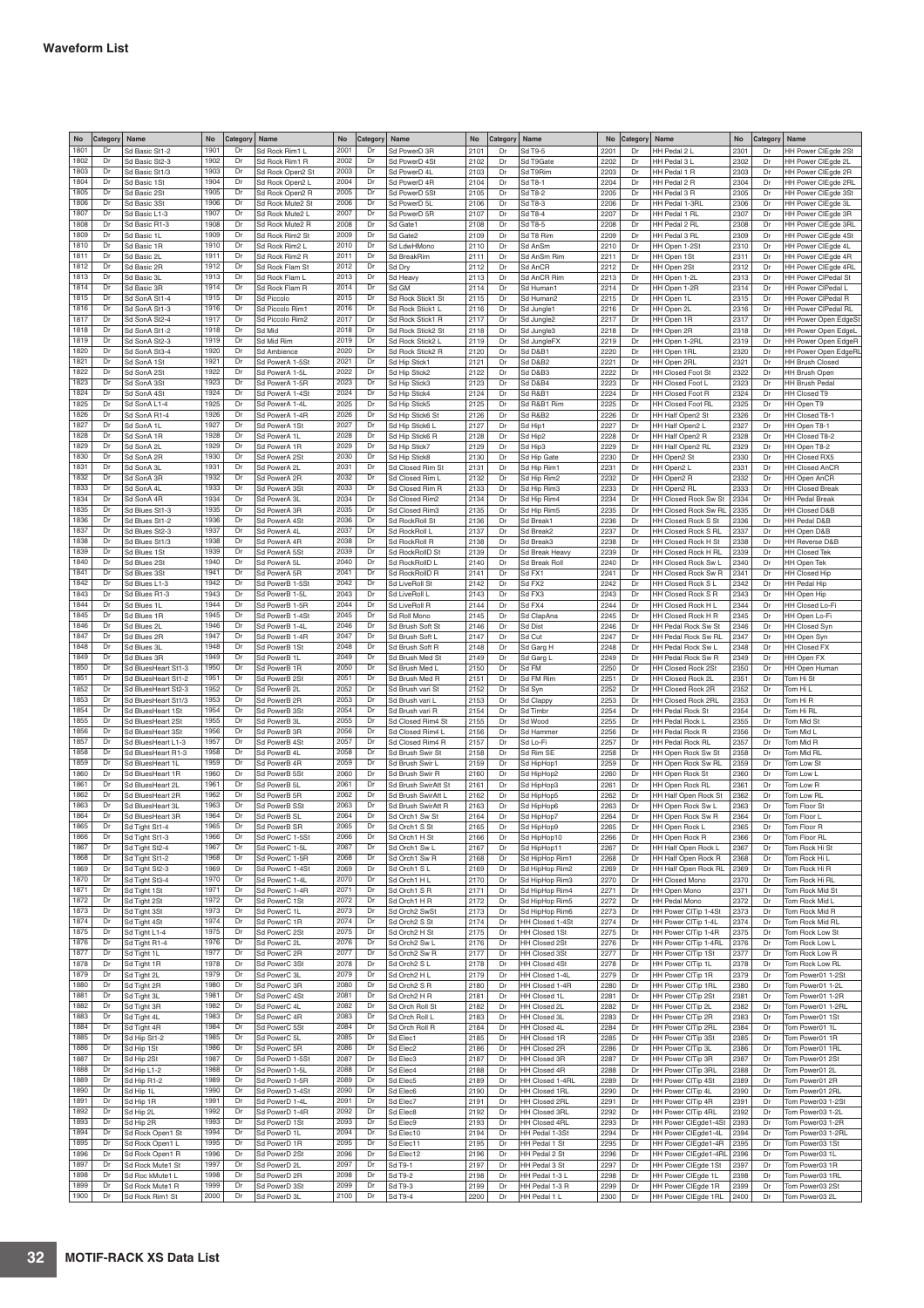| <b>No</b>    | Category | Name                                | <b>No</b>    | Category   | Name                                      | <b>No</b>    | Category             | Name                                            |
|--------------|----------|-------------------------------------|--------------|------------|-------------------------------------------|--------------|----------------------|-------------------------------------------------|
| 2401         | Dr       | Tom Power03 2R                      | 2501         | Dr         | Ride Brush2 St                            | 2601         | Se                   | AcousticGtr FX26 St                             |
| 2402         | Dr       | Tom Power03 2RL                     | 2502         | Dr         | Ride Brush2 L                             | 2602         | Se                   | AcousticGtr FX26 L                              |
| 2403         | Dr       | Tom Power04 1-2St                   | 2503         | Dr         | Ride Brush2 R                             | 2603         | Se                   | <b>AcousticGtr FX26 R</b>                       |
| 2404         | Dr       | Tom Power04 1-2L                    | 2504         | Dr         | Ride Brush2 RL                            | 2604         | Se                   | AcousticGtr FX27 St                             |
| 2405         | Dr       | Tom Power04 1-2R                    | 2505         | Dr         | Ride Cup2 St                              | 2605         | Se                   | AcousticGtr FX27 L                              |
| 2406         | Dr       | Tom Power04 1-2RL                   | 2506         | Dr         | Ride Cup2 L                               | 2606         | Se                   | AcousticGtr FX27 R                              |
| 2407         | Dr       | Tom Power04 1St                     | 2507         | Dr         | Ride Cup2 R                               | 2607         | <b>Se</b>            | AcousticGtr FX28 St                             |
| 2408         | Dr       | Tom Power04 1L                      | 2508         | Dr         | Ride Cup2 RL                              | 2608         | Se                   | AcousticGtr FX28 L                              |
| 2409         | Dr       | Tom Power04 1R                      | 2509         | Dr         | Ride Mono                                 | 2609         | Se                   | AcousticGtr FX28 R                              |
| 2410         | Dr       | Tom Power04 1RL                     | 2510         | Dr         | Ride Cup Mono                             | 2610         | Se                   | AcousticGtr FX29 St                             |
| 2411         | Dr       | Tom Power04 2St                     | 2511         | Dr         | Ride Cup Mono2                            | 2611         | Se                   | AcousticGtr FX29 L                              |
| 2412         | Dr       | Tom Power04 2L                      | 2512         | Dr         | China St                                  | 2612         | Se                   | AcousticGtr FX29 R                              |
| 2413         | Dr       | Tom Power04 2R                      | 2513         | Dr         | China L                                   | 2613         | Se                   | AcousticGtr FX30 St                             |
| 2414         | Dr       | Tom Power04 2RL                     | 2514         | Dr         | China R                                   | 2614         | Se                   | AcousticGtr FX30 L                              |
| 2415         | Dr       | Tom Power05 1-2St                   | 2515         | Dr         | China RL                                  | 2615         | <b>Se</b>            | AcousticGtr FX30 R                              |
| 2416         | Dr       | Tom Power05 1-2L                    | 2516         | Dr         | China2                                    | 2616         | Se                   | ElectricGtr FX01                                |
| 2417         | Dr       | Tom Power05 1-2R                    | 2517         | Dr         | Splash St                                 | 2617         | Se                   | ElectricGtr FX02                                |
| 2418         | Dr       | Tom Power05 1-2RL                   | 2518         | Dr         | Splash L                                  | 2618         | Se                   | ElectricGtr FX03                                |
| 2419         | Dr       | Tom Power05 1St                     | 2519         | Dr         | Splash R                                  | 2619         | Se                   | ElectricGtr FX04                                |
| 2420         | Dr       | Tom Power05 1L                      | 2520         | Dr         | Splash RL                                 | 2620         | Se                   | ElectricGtr FX05                                |
| 2421         | Dr       | Tom Power05 1R                      | 2521         | Dr         | Crash T9                                  | 2621         | Se                   | ElectricGtr FX06                                |
| 2422         | Dr       | Tom Power05 1RL                     | 2522         | Dr         | Crash T8                                  | 2622         | Se                   | ElectricGtr FX07                                |
| 2423         | Dr       | Tom Power05 2St                     | 2523         | Dr         | Crash Syn                                 | 2623         | Se                   | ElectricGtr FX08                                |
| 2424         | Dr       |                                     | 2524         | Dr         |                                           | 2624         | <b>Se</b>            |                                                 |
| 2425         | Dr       | Tom Power05 2L<br>Tom Power05 2R    | 2525         | Dr         | Ride T9                                   | 2625         | Se                   | ElectricGtr FX09<br>ElectricGtr FX10            |
| 2426         | Dr       |                                     | 2526         | Se         | Reverse Cymbal                            | 2626         | Se                   |                                                 |
| 2427         | Dr       | Tom Power05 2RL<br>Tom Brush Hi St  | 2527         | Se         | AcousticGtr FX01 St<br>AcousticGtr FX01 L | 2627         | Se                   | ElectricGtr FX11<br>ElectricGtr FX12            |
| 2428         | Dr       |                                     | 2528         | Se         |                                           | 2628         | Se                   |                                                 |
| 2429         | Dr       | Tom Brush Hi L                      | 2529         | Se         | AcousticGtr FX01 R                        | 2629         | Se                   | ElectricGtr FX13                                |
| 2430         | Dr       | Tom Brush Hi R                      | 2530         | Se         | AcousticGtr FX02 St                       | 2630         | Se                   | ElectricGtr FX14                                |
| 2431         | Dr       | Tom Brush Hi RL<br>Tom Brush Mid St | 2531         | Se         | AcousticGtr FX02 L                        | 2631         | Se                   | ElectricGtr FX15                                |
| 2432         | Dr       |                                     | 2532         | Se         | AcousticGtr FX02 R                        | 2632         | Se                   | ElectricGtr FX16                                |
| 2433         | Dr       | Tom Brush Mid L                     | 2533         | Se         | AcousticGtr FX03 St                       | 2633         | Se                   | ElectricGtr FX17                                |
| 2434         | Dr       | Tom Brush Mid R                     |              | $\bar{S}e$ | AcousticGtr FX03 L                        |              | Se                   | ElectricGtr FX18                                |
| 2435         | Dr       | Tom Brush Mid RL                    | 2534<br>2535 | Se         | AcousticGtr FX03 R                        | 2634<br>2635 | Se                   | ElectricGtr FX19                                |
| 2436         | Dr       | Tom Brush Low St                    |              | Se         | AcousticGtr FX04 St                       |              |                      | ElectricGtr FX20                                |
| 2437         | Dr       | Tom Brush Low L                     | 2536<br>2537 | Se         | AcousticGtr FX04 L                        | 2636<br>2637 | Se<br>Se             | ElectricGtr FX21                                |
| 2438         | Dr       | Tom Brush Low R                     | 2538         | Se         | AcousticGtr FX04 R                        | 2638         | Se                   | ElectricGtr FX22<br>ElectricGtr FX23            |
|              |          | Tom Brush Low RL                    |              |            | AcousticGtr FX05 St                       |              |                      |                                                 |
| 2439<br>2440 | Dr<br>Dr | Tom Brush floor St                  | 2539<br>2540 | Se<br>Se   | AcousticGtr FX05 L                        | 2639<br>2640 | Se<br>Se             | Acoustic Bass FX01<br><b>Acoustic Bass FX02</b> |
| 2441         | Dr       | Tom Brush Floor L                   | 2541         | Se         | AcousticGtr FX05 R                        | 2641         | Se                   |                                                 |
|              |          | Tom Brush Floor R                   |              |            | AcousticGtr FX06 St                       |              |                      | Acoustic Bass FX03                              |
| 2442         | Dr<br>Dr | Tom Brush Floor RL                  | 2542         | Se         | AcousticGtr FX06 L                        | 2642         | Se                   | Acoustic Bass FX04                              |
| 2443         |          | Tom Mono Hi                         | 2543         | Se         | AcousticGtr FX06 R                        | 2643         | Se                   | Acoustic Bass FX05                              |
| 2444         | Dr       | Tom Mono Lo                         | 2544         | Se         | AcousticGtr FX07 St                       | 2644         | Se                   | Acoustic Bass FX06                              |
| 2445         | Dr       | Tom Dry Hi                          | 2545         | Se         | AcousticGtr FX07 L                        | 2645         | Se                   | Acoustic Bass FX07                              |
| 2446         | Dr       | Tom Dry Lo                          | 2546         | Se         | AcousticGtr FX07 R                        | 2646         | Se                   | Acoustic Bass FX08                              |
| 2447         | Dr       | Tom Ambience Hi                     | 2547         | $\bar{S}e$ | AcousticGtr FX08 St                       | 2647         | Se                   | Acoustic Bass FX09                              |
| 2448         | Dr       | Tom Ambience Lo                     | 2548         | Se         | AcousticGtr FX08 L                        | 2648         | Se                   | Electric Bass FX 01                             |
| 2449         | Dr       | Tom T9 Hi                           | 2549         | $\bar{S}e$ | AcousticGtr FX08 R                        | 2649         | $\bar{\mathbf{s}}$ e | Electric Bass FX 02                             |
| 2450         | Dr       | Tom T9 Lo                           | 2550         | Se         | AcousticGtr FX09 St                       | 2650         | Se                   | Electric Bass FX 03                             |
| 2451         | Dr       | Tom T8                              | 2551         | Se         | AcousticGtr FX09 L                        | 2651         | Se                   | Electric Bass FX 04                             |
| 2452         | Dr       | Tom Syn1                            | 2552         | Se         | AcousticGtr FX09 R                        | 2652         | <b>Se</b>            | Electric Bass FX 05                             |
| 2453         | Dr       | Tom Syn2                            | 2553         | Se         | AcousticGtr FX10 St                       | 2653         | Se                   | Electric Bass FX 06                             |
| 2454         | Dr       | Tom AnSm                            | 2554         | Se         | AcousticGtr FX10 L                        | 2654         | Se                   | Electric Bass FX 07                             |
| 2455         | Dr       | Tom Dist Hi                         | 2555         | Se         | AcousticGtr FX10 R                        | 2655         | Se                   | Electric Bass FX 08                             |
| 2456         | Dr       | Tom Dist Lo                         | 2556         | Se         | AcousticGtr FX11 St                       | 2656         | Se                   | Electric Bass FX 09                             |
| 2457         | Dr       | Crash1 St                           | 2557         | Se         | AcousticGtr FX11 L                        | 2657         | Se                   | Electric Bass FX 10                             |
| 2458         | Dr       | Crash1 L                            | 2558         | Se         | AcousticGtr FX11 R                        | 2658         | Se                   | Electric Bass FX 11                             |
| 2459         | Dr       | Crash1 R                            | 2559         | Se         | AcousticGtr FX12 St                       | 2659         | Se                   | Electric Bass FX 12                             |
| 2460         | Dr       | Crash1 RL                           | 2560         | Se         | AcousticGtr FX12 L                        | 2660         | Se                   | Electric Bass FX 13                             |
| 2461         | Dr       | Crash <sub>2</sub> St               | 2561         | Se         | AcousticGtr FX12 R                        | 2661         | Se                   | Electric Bass FX 14                             |
| 2462         | Dr       | Crash <sub>2</sub> L                | 2562         | Se         | AcousticGtr FX13 St                       | 2662         | Se                   | Electric Bass FX 15                             |
| 2463         | Dr       | Crash <sub>2</sub> R                | 2563         | Se         | AcousticGtr FX13 L                        | 2663         | Se                   | Electric Bass FX 16                             |
| 2464         | Dr       | Crash <sub>2</sub> RL               | 2564         | Se         | AcousticGtr FX13 R                        | 2664         | Se                   | Electric Bass FX 17                             |
| 2465         | Dr       |                                     | 2565         | Se         | ousticGtr FX14                            | 2665         | <b>Se</b>            |                                                 |
| 2466         | Dr       | Crash4                              | 2566         | Se         | AcousticGtr FX14 L                        | 2666         | Se                   | Electric Bass FX 19                             |
| 2467         | Dr       | Crash Brush1 St                     | 2567         | Se         | AcousticGtr FX14 R                        | 2667         | Se                   | Electric Bass FX 20                             |
| 2468         | Dr       | Crash Brush1 L                      | 2568         | Se         | AcousticGtr FX15 St                       | 2668         | Se                   | Electric Bass FX 21                             |
| 2469         | Dr       | Crash Brush1 R                      | 2569         | Se         | AcousticGtr FX15 L                        | 2669         | Se                   | Electric Bass FX 22                             |
| 2470         | Dr       | Crash Brush1 RL                     | 2570         | Se         | AcousticGtr FX15 R                        | 2670         | Se                   | Electric Bass FX 23                             |
| 2471         | Dr       | Crash Brush Cup St                  | 2571         | Se         | AcousticGtr FX16 St                       |              |                      |                                                 |
| 2472         | Dr       | Crash Brush Cup L                   | 2572         | Se         | AcousticGtr FX16 L                        |              |                      |                                                 |
| 2473         | Dr       | Crash Brush Cup R                   | 2573         | Se         | AcousticGtr FX16 R                        |              |                      |                                                 |
| 2474         | Dr       | Crash Brush Cup RL                  | 2574         | Se         | AcousticGtr FX17 St                       |              |                      |                                                 |
| 2475         | Dr       | Crash Brush2 St                     | 2575         | Se         | AcousticGtr FX17 L                        |              |                      |                                                 |
| 2476         | Dr       | Crash Brush2 L                      | 2576         | Se         | AcousticGtr FX17 R                        |              |                      |                                                 |
| 2477         | Dr       | Crash Brush2 R                      | 2577         | Se         | AcousticGtr FX18 St                       |              |                      |                                                 |
| 2478         | Dr       | Crash Brush2 RL                     | 2578         | Se         | AcousticGtr FX18 L                        |              |                      |                                                 |
| 2479         | Dr       | Hand Cymbal Open St                 | 2579         | Se         | AcousticGtr FX18 R                        |              |                      |                                                 |
| 2480         | Dr       | Hand Cymbal Open L                  | 2580         | Se         | AcousticGtr FX19 St                       |              |                      |                                                 |
| 2481         | Dr       | Hand Cymbal Open R                  | 2581         | Se         | AcousticGtr FX19 L                        |              |                      |                                                 |
| 2482         | Dr       | Hand Cymbal Mute St                 | 2582         | Se         | AcousticGtr FX19 R                        |              |                      |                                                 |
| 2483         | Dr       | Hand Cymbal Mute L                  | 2583         | Se         | AcousticGtr FX20 St                       |              |                      |                                                 |
| 2484         | Dr       | Hand Cymbal Mute R                  | 2584         | Se         | AcousticGtr FX20 L                        |              |                      |                                                 |
| 2485         | Dr       | Ride1 St                            | 2585         | Se         | AcousticGtr FX20 R                        |              |                      |                                                 |
| 2486         | Dr       | Ride1 L                             | 2586         | Se         | AcousticGtr FX21 St                       |              |                      |                                                 |
| 2487         | Dr       | Ride1 <sub>R</sub>                  | 2587         | Se         | AcousticGtr FX21 L                        |              |                      |                                                 |
| 2488         | Dr       | Ride1 <sub>RL</sub>                 | 2588         | Se         | AcousticGtr FX21 R                        |              |                      |                                                 |
| 2489         | Dr       | Ride2 St                            | 2589         | Se         | AcousticGtr FX22 St                       |              |                      |                                                 |
| 2490         | Dr       | Ride2 L                             | 2590         | Se         | AcousticGtr FX22 L                        |              |                      |                                                 |
| 2491         | Dr       | Ride2 <sub>R</sub>                  | 2591         | Se         | AcousticGtr FX22 R                        |              |                      |                                                 |
| 2492         | Dr       | Ride2 RL                            | 2592         | Se         | AcousticGtr FX23 St                       |              |                      |                                                 |
| 2493         | Dr       | Ride Cup1 St                        | 2593         | Se         | AcousticGtr FX23 L                        |              |                      |                                                 |
| 2494         | Dr       | Ride Cup1 L                         | 2594         | Se         | AcousticGtr FX23 R                        |              |                      |                                                 |
| 2495         | Dr       | Ride Cup1 R                         | 2595         | Se         | AcousticGtr FX24 St                       |              |                      |                                                 |
| 2496         | Dr       | Ride Cup1 RL                        | 2596         | Se         | AcousticGtr FX24 L                        |              |                      |                                                 |
| 2497         | Dr       | Ride Brush1 St                      | 2597         | Se         | AcousticGtr FX24 R                        |              |                      |                                                 |
| 2498         | Dr       | Ride Brush1 L                       | 2598         | Se         | AcousticGtr FX25 St                       |              |                      |                                                 |
| 2499         | Dr       | Ride Brush1 R                       | 2599         | Se         | AcousticGtr FX25 L                        |              |                      |                                                 |
| 2500         | Dr       | Ride Brush1 RL                      | 2600         | Se         | AcousticGtr FX25 R                        |              |                      |                                                 |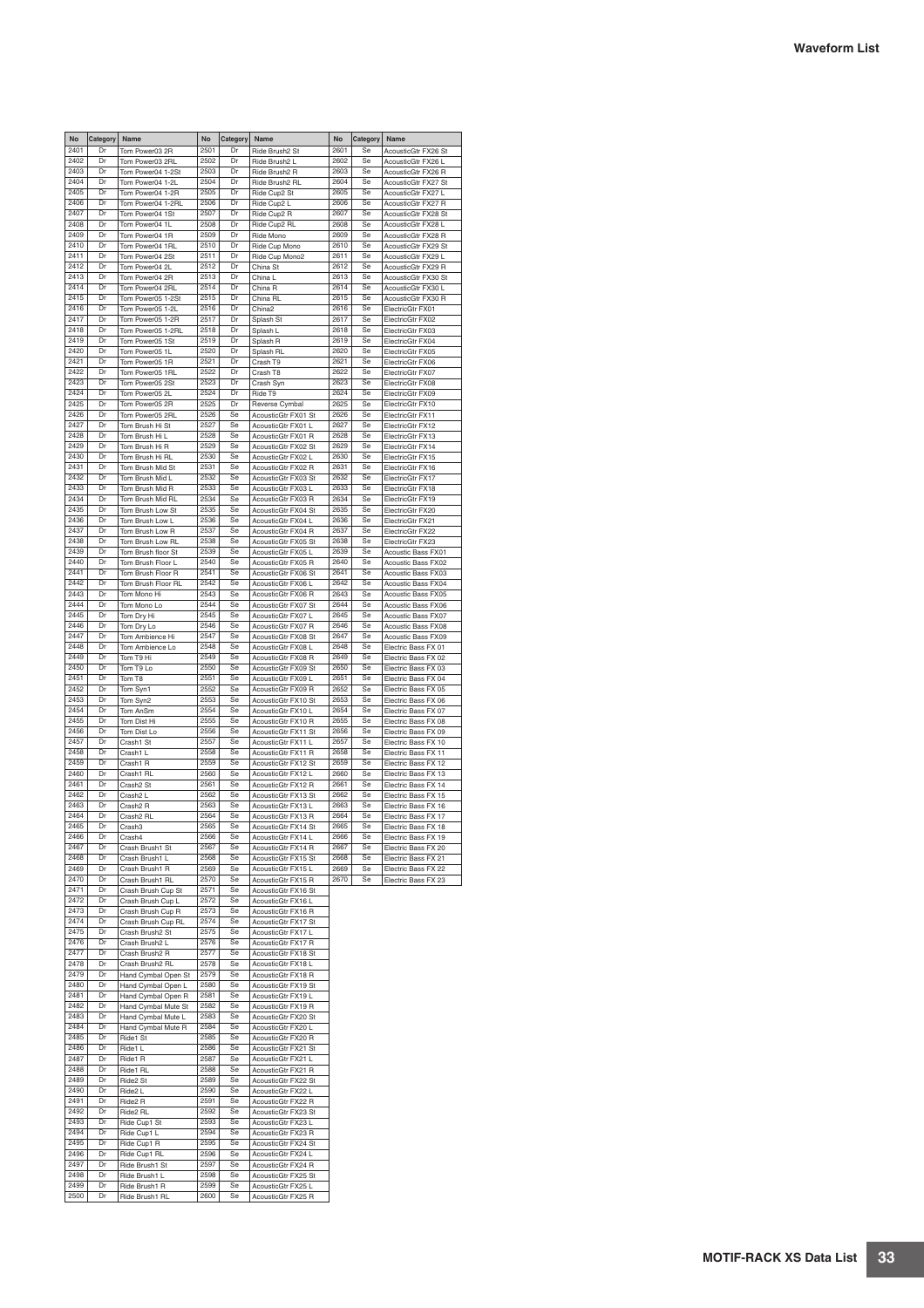# **Effect Type List**

|                   | Category                 |                          |                          | Type (HEX)   |         |         | <b>MOTIF-RACK XS</b> |             |         |
|-------------------|--------------------------|--------------------------|--------------------------|--------------|---------|---------|----------------------|-------------|---------|
| Category          | (Displey)                | <b>Effect Type Name</b>  | <b>MSB</b>               | <b>LSB</b>   | Rev     | Cho     | InsA                 | <b>InsB</b> | Mas     |
|                   |                          | NO EFFECT                | 0                        | 0            | O       | O       |                      |             |         |
|                   | $\overline{\phantom{0}}$ | THRU                     | 0                        | $\circ$      |         |         | 0                    | О           |         |
| <b>REVERB</b>     |                          |                          |                          |              |         |         |                      |             |         |
|                   | REV                      | <b>REV-X HALL</b>        | $\mathbf{1}$             | $\circ$      | O       |         |                      |             |         |
|                   | REV                      | R3 HALL                  | $\mathbf{1}$             | $\mathbf{1}$ | $\circ$ |         |                      |             |         |
|                   | REV                      | <b>SPX HALL</b>          | $\mathbf{1}$             | $\sqrt{2}$   | $\circ$ | $\circ$ | 0                    | 0           |         |
|                   | REV                      | REV-X ROOM               | $\mathbf{1}$             | 10           | $\circ$ |         |                      |             |         |
|                   | <b>REV</b>               | R3 ROOM                  | 1                        | 11           | O       |         |                      |             |         |
|                   | REV                      | SPX ROOM                 | 1                        | 12           | $\circ$ | О       | $\circ$              | О           |         |
|                   | <b>REV</b>               | R3 PLATE                 | 1                        | 20           | $\circ$ |         |                      |             |         |
|                   | REV                      | SPX STAGE                | 1                        | 30           | $\circ$ | $\circ$ | $\circ$              | О           |         |
|                   | <b>REV</b>               | SPACE SIMULATOR          | 1                        | 40           | O       |         |                      |             |         |
| DELAY             |                          |                          |                          |              |         |         |                      |             |         |
|                   | DLY                      | <b>CROSS DELAY</b>       | $\overline{\mathbf{c}}$  | $\mathbb O$  |         | О       | $\circ$              | О           |         |
|                   | DLY                      | TEMPO CROSS DELAY        | $\overline{c}$           | 10           |         | $\circ$ | $\circ$              | О           |         |
|                   | DLY                      | TEMPO DELAY MONO         | $\overline{\mathbf{c}}$  | 20           |         | $\circ$ | $\circ$              | O           |         |
|                   | DLY                      | TEMPO DELAY STEREO       | $\overline{c}$           | 28           |         | O       | $\circ$              | О           |         |
|                   | DLY                      | CONTROL DELAY            | $\overline{\mathbf{c}}$  | 30           |         |         | $\circ$              | O           |         |
|                   | DLY                      | <b>DELAY LR</b>          | $\sqrt{2}$               | 40           |         | О       | $\circ$              | О           |         |
|                   | DLY                      | <b>DELAY LCR</b>         | $\overline{\mathbf{c}}$  | 50           |         | O       | $\circ$              | O           |         |
|                   | DLY                      | DELAY LR (Stereo)        | $\overline{c}$           | 48           |         | $\circ$ | $\circ$              | $\circ$     | $\circ$ |
| <b>CHORUS</b>     |                          |                          |                          |              |         |         |                      |             |         |
|                   | CHO                      | <b>G CHORUS</b>          | 3                        | $\circ$      |         | О       | $\circ$              | О           |         |
|                   | CHO                      | 2 MODULATOR              | 3                        | 10           |         | $\circ$ | $\circ$              | О           |         |
|                   | CHO                      | <b>SPX CHORUS</b>        | 3                        | 20           |         | $\circ$ | $\circ$              | $\circ$     |         |
|                   | CHO                      | SYMPHONIC                | 3                        | 30           |         | O       | $\circ$              | O           |         |
|                   | CHO                      | <b>ENSEMBLE DETUNE</b>   | 3                        | 40           |         | $\circ$ | $\circ$              | О           |         |
| <b>FLANGER</b>    |                          |                          |                          |              |         |         |                      |             |         |
|                   | <b>FLG</b>               | <b>VCM FLANGER</b>       | $\overline{4}$           | $\circ$      |         | О       | $\circ$              | О           |         |
|                   | FLG                      | CLASSIC FLANGER          | $\overline{4}$           | 10           |         | O       | $\circ$              | О           |         |
|                   | FLG                      | <b>TEMPO FLANGER</b>     | $\overline{4}$           | 20           |         | О       | $\circ$              | О           |         |
|                   | FLG                      | DYNAMIC FLANGER          | $\overline{4}$           | 30           |         |         | $\circ$              | О           |         |
| PHASER            |                          |                          |                          |              |         |         |                      |             |         |
|                   | PHA                      | <b>VCM PHASER MONO</b>   |                          |              |         |         |                      |             |         |
|                   | PHA                      |                          | 5                        | $\mathbb O$  |         | О       | $\circ$              | О           |         |
|                   | PHA                      | VCM PHASER STEREO        | 5                        | 10           |         | O       | $\circ$              | О           |         |
|                   |                          | <b>TEMPO PHASER</b>      | 5                        | 20           |         | O       | $\circ$              | О           |         |
|                   | PHA                      | DYNAMIC PHASER           | 5                        | 30           |         |         | $\circ$              | $\circ$     |         |
| TOREMOLO&ROTARY   |                          |                          |                          |              |         |         |                      |             |         |
|                   | T&R                      | <b>AUTO PAN</b>          | 6                        | $\circ$      |         |         | $\circ$              | О           |         |
|                   | T&R                      | TREMOLO                  | 6                        | 10           |         |         | $\circ$              | О           |         |
|                   | T&R                      | ROTARY SPEAKER           | 6                        | 20           |         |         | $\circ$              | $\circ$     |         |
| <b>DISTORTION</b> |                          |                          |                          |              |         |         |                      |             |         |
|                   | <b>DST</b>               | AMP SIMULATOR 1          | $\overline{7}$           | $\circ$      |         |         | $\circ$              | О           |         |
|                   | <b>DST</b>               | AMP SIMULATOR 2          | $\overline{7}$           | 10           |         |         | $\circ$              | О           |         |
|                   | <b>DST</b>               | COMP DISTORTION          | $\overline{7}$           | 20           |         |         | $\circ$              | О           |         |
|                   | <b>DST</b>               | COMP DISTORTION DELAY    | $\overline{\mathcal{I}}$ | 30           |         |         | $\circ$              | O           | O       |
| COMPRESSOR        |                          |                          |                          |              |         |         |                      |             |         |
|                   | CMP                      | VCM COMPRESSOR 376       | 8                        | $\circ$      |         |         | $\circ$              | О           | $\circ$ |
|                   | CMP                      | CLASSIC COMPRESSOR       | 8                        | 10           |         |         | $\circ$              | О           |         |
|                   | CMP                      | MULTI BAND COMP          | 8                        | 20           |         |         | $\circ$              | О           | O       |
| WAH               |                          |                          |                          |              |         |         |                      |             |         |
|                   | WAH                      | VCM AUTO WAH             | 0A                       | $\circ$      |         |         | $\circ$              | О           |         |
|                   | WAH                      | VCM TOUCH WAH            | 0A                       | 10           |         |         | $\circ$              | О           |         |
|                   | WAH                      | VCM PEDAL WAH            | 0A                       | 20           |         |         | $\circ$              | О           |         |
| LO-FI             |                          |                          |                          |              |         |         |                      |             |         |
|                   | L-F                      | LO-FI                    | 0B                       | $\circ$      |         |         | $\circ$              | O           | $\circ$ |
|                   | L-F                      | <b>NOISY</b>             | 0B                       | 10           |         |         | $\circ$              | О           |         |
|                   | L-F                      | <b>DIGITAL TURNTABLE</b> | 0B                       | 20           |         |         | O                    | $\circ$     |         |
| <b>TECH</b>       |                          |                          |                          |              |         |         |                      |             |         |
|                   | TEC                      | RING MODULATOR           | 0C                       | $\circ$      |         |         | $\circ$              | О           | $\circ$ |
|                   | TEC                      | DYNAMIC RING MODULATOR   | 0C                       | 10           |         |         | $\circ$              | О           |         |
|                   | TEC                      | <b>DYNAMIC FILTER</b>    | 0C                       | 20           |         |         | $\circ$              | O           | $\circ$ |
|                   | TEC                      | AUTO SYNTH               | 0C                       | 30           |         |         | $\circ$              | $\circ$     |         |
|                   | TEC                      | <b>ISOLATOR</b>          | 0C                       | 40           |         |         | $\circ$              | О           | $\circ$ |
|                   | TEC                      | <b>SLICE</b>             | 0C                       | 50           |         |         | $\circ$              | О           | $\circ$ |
|                   | TEC                      | TECH MODULATION          | 0C                       | 60           |         |         | 0                    | О           |         |
| <b>MISC</b>       |                          |                          |                          |              |         |         |                      |             |         |
|                   | <b>MSC</b>               | <b>VCM EQ 501</b>        | 0D                       | $\circ$      |         |         | $\circ$              | О           |         |
|                   | <b>MSC</b>               | HARMONIC ENHANCER        | 0D                       | 10           |         |         | $\circ$              | $\circ$     |         |
|                   | <b>MSC</b>               | TALKING MODULATOR        | 0D                       | 20           |         |         | $\circ$              | O           |         |
|                   | <b>MSC</b>               | DAMPER RESONANCE         | 0D                       | 30           |         |         | $\circ$              | О           |         |
|                   | <b>MSC</b>               | PITCH CHANGE             | 0D                       | 40           |         |         | $\circ$              | О           |         |
|                   | <b>MSC</b>               | EARLY REFLECTION         | 0D                       | 50           |         | О       | $\circ$              | $\circ$     |         |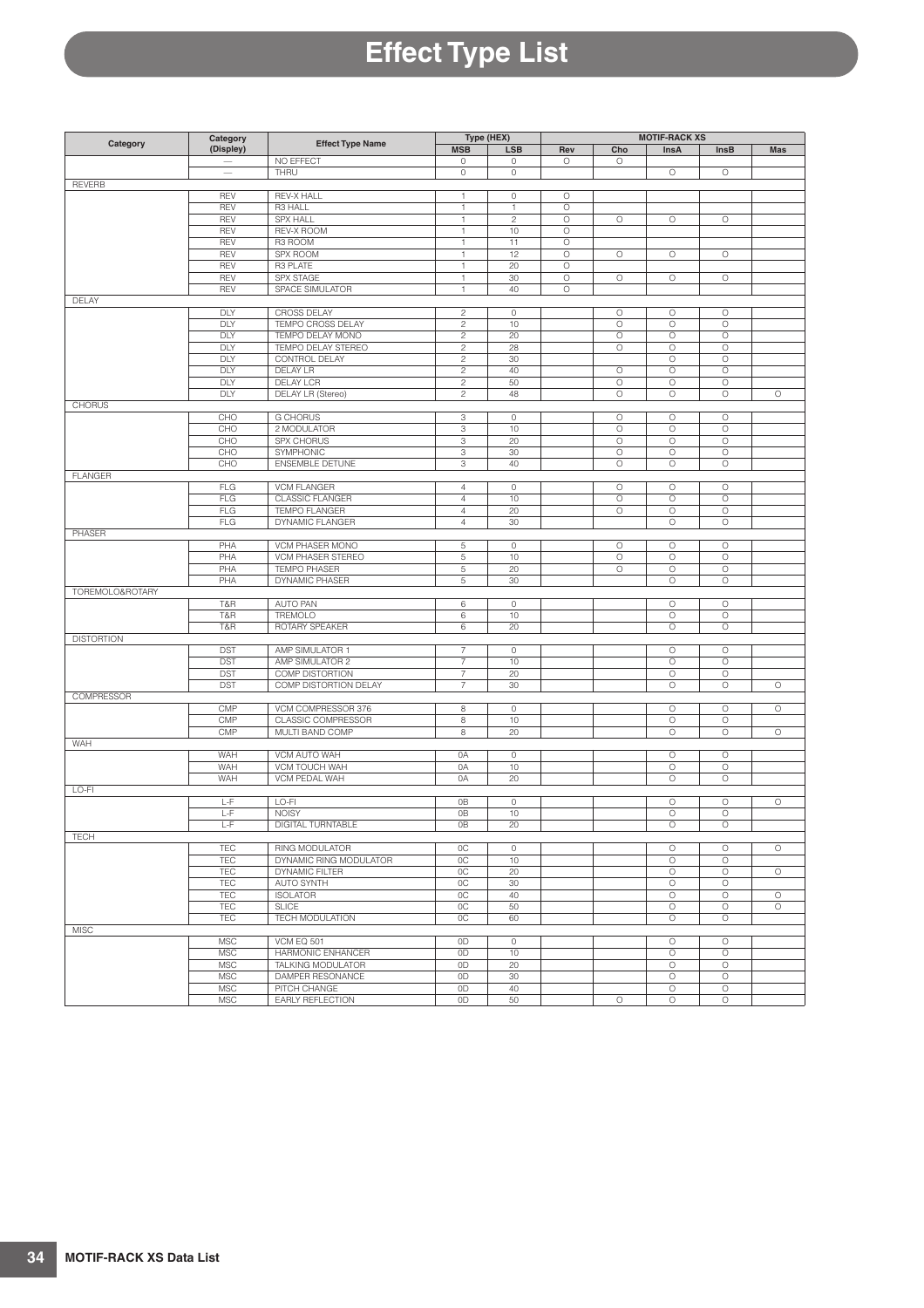# **Reverb Block**

### **[0] No Effect**

When this type is selected, no parameters are available. **[1] REV-X HALL [4] REV-X ROOM**

| No.            | Parameter                   | Range                                  | Value       | Table No. |
|----------------|-----------------------------|----------------------------------------|-------------|-----------|
| 1              | Reverb Time                 | $0.3s - 18.0s$ (HALL)/<br>10.0s (ROOM) | $(0 - 69)$  | 25/26     |
| $\overline{c}$ | Diffusion                   | $0 - 10$                               | $(0 - 10)$  |           |
| 3              | <b>Initial Delay</b>        | $0.1ms - 200.0ms$                      | $(0 - 127)$ | 5         |
| $\overline{4}$ | <b>HPF Cutoff Frequency</b> | $20Hz - 8.0kHz$                        | $(0 - 52)$  | 3         |
| 5              | LPF Cutoff Frequency        | $1.0$ kHz $-$ 20.0kHz                  | $(34 - 60)$ | 3         |
| 6              | Room Size                   | $0 - 31$                               | $(0 - 31)$  |           |
| $\overline{7}$ | High Ratio                  | $0.1 - 1.0$                            | $(1 - 10)$  |           |
| 8              | Low Ratio                   | $0.1 - 1.4$                            | $(1 - 14)$  |           |
| 9              | Decay                       | $0 - 63$                               | $(0 - 63)$  |           |
| 10             |                             |                                        |             |           |
| 11             |                             |                                        |             |           |
| 12             |                             |                                        |             |           |
| 13             |                             |                                        |             |           |
| 14             |                             |                                        |             |           |
| 15             |                             |                                        |             |           |
| 16             |                             |                                        |             |           |

 $-16$   $-$ 

REV-X HALL: (Table No.25) REV-X ROOM: (Table No.26) For details, refer to the Effect Data Assign Table.

| [2] R3 HALL          |
|----------------------|
| [3] SPX HALL         |
| [5] R3 ROOM          |
| [6] SPX ROOM         |
| [7] R3 PLATE         |
| <b>ISI CDY CTACE</b> |

# **[8] SPX STAGE**

| No.            | Parameter                   | Range                       | Value       | Table No.      |
|----------------|-----------------------------|-----------------------------|-------------|----------------|
| 1              | Reverb Time                 | $0.3s - 30.0s$              | $(0 - 69)$  | $\overline{4}$ |
| $\overline{c}$ | <b>Diffusion</b>            | $0 - 10$                    | $(0 - 10)$  |                |
| 3              | <b>Initial Delay</b>        | $0.1ms - 200.0ms$           | $(0 - 127)$ | 5              |
| $\overline{4}$ | <b>HPF Cutoff Frequency</b> | 20Hz - 8.0kHz               | $(0 - 52)$  | 3              |
| 5              | <b>LPF Cutoff Frequency</b> | $1.0$ kHz $-$ 20.0kHz       | $(34 - 60)$ | 3              |
| 6              |                             |                             |             |                |
| $\overline{7}$ |                             |                             |             |                |
| 8              |                             |                             |             |                |
| 9              |                             |                             |             |                |
| 10             |                             |                             |             |                |
| 11             | Reverb Delay                | $0.1ms - 200.0ms$           | $(0 - 127)$ | 5              |
| 12             | Density                     | $0 - 4$                     | $(0 - 4)$   |                |
| 13             | <b>ER/Rev Balance</b>       | $E63 > R - E = R - E < R63$ | $(1 - 127)$ |                |
| 14             | Feedback High Damp          | $0.1 - 1.0$                 | $(1 - 10)$  |                |
| 15             | Feedback Level              | $-63 - +63$                 | $(1 - 127)$ |                |
| 16             |                             |                             |             |                |

### **[9] SPACE SIMULATOR**

| No.               | Parameter                   | Range                       | Value       | Table No.      |
|-------------------|-----------------------------|-----------------------------|-------------|----------------|
| 1                 | Reverb Time                 | $0.3s - 30.0s$              | $(0 - 69)$  | $\overline{4}$ |
| $\overline{c}$    | <b>Diffusion</b>            | $0 - 10$                    | $(0 - 10)$  |                |
| 3                 | <b>Initial Delay</b>        | $0.1ms - 200.0ms$           | $(0 - 127)$ | 5              |
| $\overline{4}$    | <b>HPF Cutoff Frequency</b> | 20Hz - 8.0kHz               | $(0 - 52)$  | 3              |
| 5                 | <b>LPF Cutoff Frequency</b> | $1.0$ kHz $-$ 20.0kHz       | $(34 - 60)$ | 3              |
| 6                 | Width                       | $0.5m - 30.2m$              | $(0 - 104)$ | 11             |
| $\overline{7}$    | Height                      | $0.5m - 30.2m$              | $(0 - 104)$ | 11             |
| 8                 | Depth                       | $0.5m - 30.2m$              | $(0 - 104)$ | 11             |
| 9                 | Wall Vary                   | $0 - 30$                    | $(0 - 30)$  |                |
| 10                |                             |                             |             |                |
| 11                | Reverb Delay                | $0.1ms - 200.0ms$           | $(0 - 127)$ | 5              |
| $12 \overline{ }$ | Density                     | $0 - 4$                     | $(0 - 4)$   |                |
| 13                | <b>ER/Rev Balance</b>       | $E63 > R - E = R - E < R63$ | $(1 - 127)$ |                |
| 14                | Feedback High Damp          | $0.1 - 1.0$                 | $(1 - 10)$  |                |
| 15                | Feedback Level              | $-63 - +63$                 | $(1 - 127)$ |                |
| 16                | Space Type                  | $0 - 1$                     | $(0 - 1)$   |                |

# **Chorus, Insertion Block**

**[0] THRU/No Effect** When this type is selected, no parameters are available.

| <b>Category - REVERB</b> |  |
|--------------------------|--|
| [1] SPX HALL             |  |
| [2] SPX ROOM             |  |
| [3] SPX STAGE            |  |

| No.            | Parameter                   | Range                       | Value       | Table No.      |
|----------------|-----------------------------|-----------------------------|-------------|----------------|
| 1              | Reverb Time                 | $0.3s - 30.0s$              | $(0 - 69)$  | $\overline{4}$ |
| $\overline{c}$ | <b>Diffusion</b>            | $0 - 10$                    | $(0 - 10)$  |                |
| 3              | Initial Delay               | $0.1ms - 99.3ms$            | $(0 - 63)$  | 5              |
| $\overline{4}$ | <b>HPF Cutoff Frequency</b> | $20Hz - 8.0kHz$             | $(0 - 52)$  | 3              |
| 5              | <b>LPF Cutoff Frequency</b> | $1.0$ kHz $-$ 20.0kHz       | $(34 - 60)$ | 3              |
| 6              |                             |                             |             |                |
| $\overline{7}$ |                             |                             |             |                |
| 8              |                             |                             |             |                |
| 9              |                             |                             |             |                |
| 10             | Dry/Wet Balance             | $D63>W - D=W - D< W63$      | $(1 - 127)$ |                |
| 11             | Reverb Delay                | $0.1ms - 99.3ms$            | $(0 - 63)$  | 5              |
| 12             | Density                     | $0 - 4$                     | $(0 - 4)$   |                |
| 13             | <b>ER/Rev Balance</b>       | $E63 > R - E = R - E < R63$ | $(1 - 127)$ |                |
| 14             | Feedback High Damp          | $0.1 - 1.0$                 | $(1 - 10)$  |                |
| 15             | Feedback Level              | $-63 - +63$                 | $(1 - 127)$ |                |
| 16             |                             |                             |             |                |

### **Category - DELAY [1] CROSS DELAY**

| No.            | Parameter               | Range                  | Value         | Table No. |
|----------------|-------------------------|------------------------|---------------|-----------|
|                | Delay Time L>R          | $0.1ms - 1638.3ms$     | $(1 - 16383)$ |           |
| $\overline{c}$ | Delay Time R>L          | $0.1ms - 1638.3ms$     | $(1 - 16383)$ |           |
| 3              | Feedback Level          | $-63 - +63$            | $(1 - 127)$   |           |
| $\overline{4}$ | Input Select            | L, R, L&R              | $(0 - 2)$     |           |
| 5              | Feedback High Damp      | $0.1 - 1.0$            | $(1 - 10)$    |           |
| 6              |                         |                        |               |           |
| $\overline{7}$ |                         |                        |               |           |
| 8              |                         |                        |               |           |
| 9              |                         |                        |               |           |
| 10             | Dry/Wet Balance         | $D63>W - D=W - D< W63$ | $(1 - 127)$   |           |
| 11             |                         |                        |               |           |
| 12             |                         |                        |               |           |
| 13             | <b>EQ Low Frequency</b> | $32Hz - 2.0kHz$        | $(4 - 40)$    | 3         |
| 14             | EQ Low Gain             | $-12dB - +12dB$        | $(52 - 76)$   |           |
| 15             | EQ High Frequency       | $500$ Hz $- 16.0$ kHz  | $(28 - 58)$   | 3         |
| 16             | EQ High Gain            | $-12dB - +12dB$        | $(52 - 76)$   |           |

### **[2] TEMPO CROSS DELAY**

| No.            | Parameter                                                            | Range                  | Value       | Table No. |  |
|----------------|----------------------------------------------------------------------|------------------------|-------------|-----------|--|
| 1              | Delay Time L>R                                                       | $32n d/3 - 4thx6$      | $(0 - 19)$  | 14        |  |
| $\overline{c}$ | Delay Time R>L                                                       | $32n d/3 - 4thx6$      | $(0 - 19)$  | 14        |  |
| 3              | Feedback Level                                                       | $-63 - +63$            | $(1 - 127)$ |           |  |
| $\overline{4}$ | Input Select                                                         | L. R. L&R              | $(0 - 2)$   |           |  |
| 5              | Feedback High Dump                                                   | $0.1 - 1.0$            | $(1 - 10)$  |           |  |
| 6              | Lag                                                                  | $-63ms - +63ms$        | $(1 - 127)$ |           |  |
| $\overline{7}$ |                                                                      |                        |             |           |  |
| 8              |                                                                      |                        |             |           |  |
| 9              |                                                                      |                        |             |           |  |
| 10             | Dry/Wet Balance                                                      | $D63>W - D=W - D< W63$ | $(1 - 127)$ |           |  |
| 11             |                                                                      |                        |             |           |  |
| 12             |                                                                      |                        |             |           |  |
|                | 13 - 16: Same as the parameters shaded in gray in CROSS DELAY above. |                        |             |           |  |

### **[3] TEMPO DELAY MONO**

| No.            | Parameter                                                            | Range                  | Value       | Table No. |  |
|----------------|----------------------------------------------------------------------|------------------------|-------------|-----------|--|
| 1              | Delay Time                                                           | $32n d/3 - 4thx6$      | $(0 - 19)$  | 14        |  |
| $\overline{c}$ | Feedback Level                                                       | $-63 - +63$            | $(1 - 127)$ |           |  |
| 3              | Feedback High Dump                                                   | $0.1 - 1.0$            | $(1 - 10)$  |           |  |
| $\overline{4}$ | L/R Diffusion                                                        | $-63ms - +63ms$        | $(1 - 127)$ |           |  |
| 5              | Lag                                                                  | $-63ms - +63ms$        | $(1 - 127)$ |           |  |
| 6              |                                                                      |                        |             |           |  |
| $\overline{7}$ |                                                                      |                        |             |           |  |
| 8              |                                                                      |                        |             |           |  |
| 9              |                                                                      |                        |             |           |  |
| 10             | Dry/Wet Balance                                                      | $D63>W - D=W - D< W63$ | $(1 - 127)$ |           |  |
| 11             |                                                                      |                        |             |           |  |
| 12             |                                                                      |                        |             |           |  |
|                | 13 - 16: Same as the parameters shaded in gray in CROSS DELAY above. |                        |             |           |  |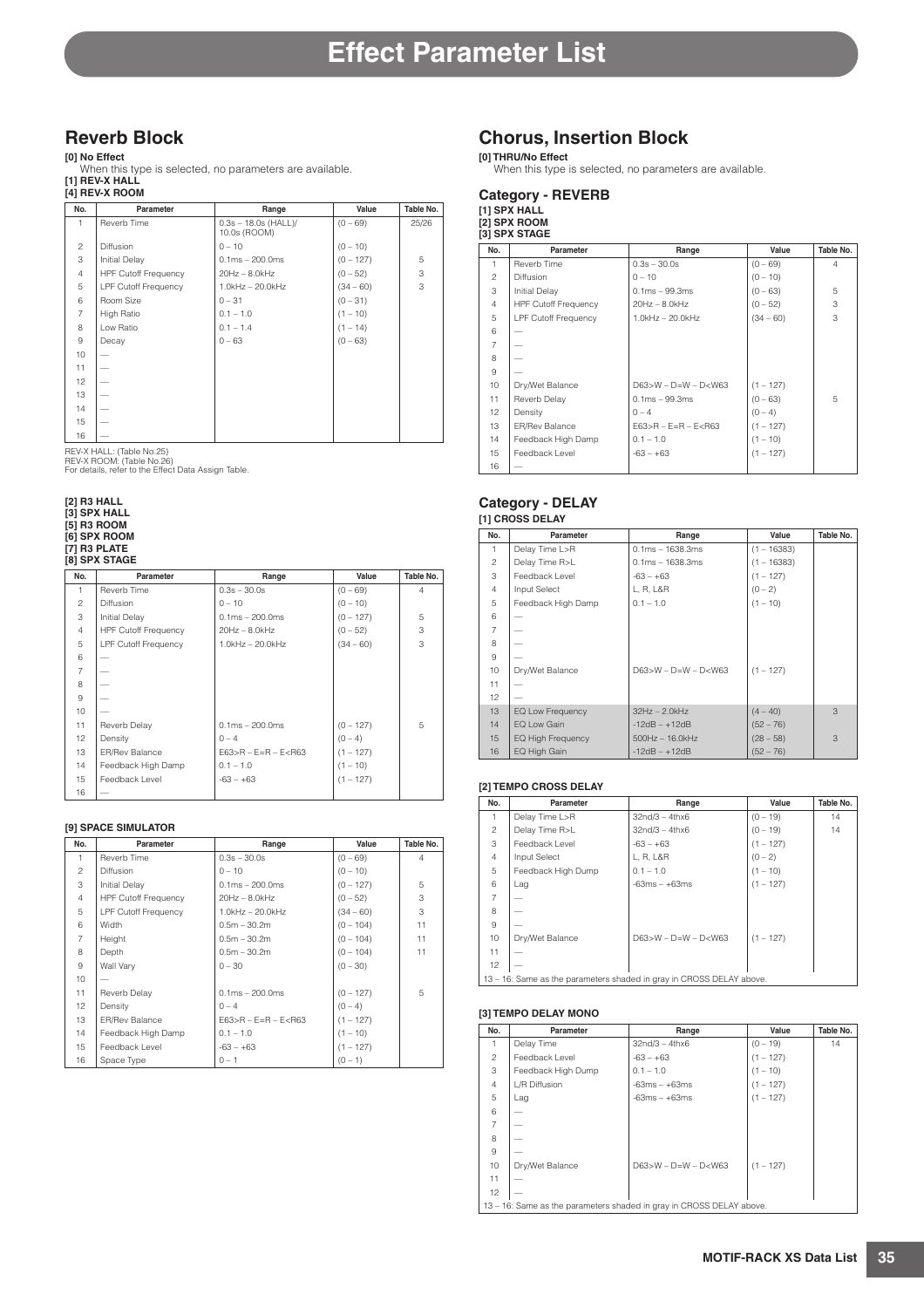### **[4] TEMPO DELAY STEREO**

| No.            | Parameter                                                                 | Range                     | Value       | Table No. |
|----------------|---------------------------------------------------------------------------|---------------------------|-------------|-----------|
|                | Delay Time                                                                | $32n d/3 - 4thx6$         | $(0 - 19)$  | 14        |
| $\overline{c}$ | Feedback Level                                                            | $-63 - +63$               | $(1 - 127)$ |           |
| 3              | Feedback High Dump                                                        | $0.1 - 1.0$               | $(1 - 10)$  |           |
| $\overline{4}$ | L/R Diffusion                                                             | $-63ms - +63ms$           | $(1 - 127)$ |           |
| 5              | Lag                                                                       | $-63ms - +63ms$           | $(1 - 127)$ |           |
| 6              |                                                                           |                           |             |           |
| 7              |                                                                           |                           |             |           |
| 8              |                                                                           |                           |             |           |
| 9              |                                                                           |                           |             |           |
| 10             | Dry/Wet Balance                                                           | $D63 > W - D=W - D < W63$ | $(1 - 127)$ |           |
| 11             |                                                                           |                           |             |           |
| 12             |                                                                           |                           |             |           |
|                | 13 – 16: Same as the parameters shaded in gray in CROSS DELAY on page 35. |                           |             |           |

### **[5] CONTROL DELAY**

| No.            | Parameter                                                               | Range                  | Value         | Table No. |
|----------------|-------------------------------------------------------------------------|------------------------|---------------|-----------|
| 1              | Delay Time                                                              | $0.1ms - 1486.0ms$     | $(1 - 14860)$ |           |
| $\overline{c}$ | Delay transition rate                                                   | $1 - 48$               | $(1 - 48)$    |           |
| 3              | Feedback Level                                                          | $-63 - +63$            | $(1 - 127)$   |           |
| $\overline{4}$ | Feedback High Damp                                                      | $0.1 - 1.0$            | $(1 - 10)$    |           |
| 5              |                                                                         |                        |               |           |
|                | 6 - 9: Same as the parameters shaded in gray in CROSS DELAY on page 35. |                        |               |           |
| 10             | Dry/Wet Balance                                                         | $D63>W - D=W - D< W63$ | $(1 - 127)$   |           |
| 11             | Control Type                                                            | normal, scratch        | $(0 - 1)$     |           |
| 12             |                                                                         |                        |               |           |
| 13             |                                                                         |                        |               |           |
| 14             |                                                                         |                        |               |           |
| 15             |                                                                         |                        |               |           |
| 16             |                                                                         |                        |               |           |

### **[6] DELAY L, R**

| No.            | Parameter                                                                 | Range                     | Value         | Table No. |
|----------------|---------------------------------------------------------------------------|---------------------------|---------------|-----------|
| 1              | Delay Time L                                                              | $0.1ms - 1638.3ms$        | $(1 - 16383)$ |           |
| $\overline{c}$ | Delay Time R                                                              | $0.1ms - 1638.3ms$        | $(1 - 16383)$ |           |
| 3              | Feedback Time 1                                                           | $0.1ms - 1638.3ms$        | $(1 - 16383)$ |           |
| $\overline{4}$ | Feedback Time 2                                                           | $0.1ms - 1638.3ms$        | $(1 - 16383)$ |           |
| 5              | Feedback Level                                                            | $-63 - +63$               | $(1 - 127)$   |           |
| 6              | Feedback High Damp                                                        | $0.1 - 1.0$               | $(1 - 10)$    |           |
| $\overline{7}$ |                                                                           |                           |               |           |
| 8              |                                                                           |                           |               |           |
| 9              |                                                                           |                           |               |           |
| 10             | Dry/Wet Balance                                                           | $D63 > W - D=W - D < W63$ | $(1 - 127)$   |           |
| 11             |                                                                           |                           |               |           |
| 12             |                                                                           |                           |               |           |
|                | 13 – 16: Same as the parameters shaded in gray in CROSS DELAY on page 35. |                           |               |           |

### **[7] DELAY L, C, R**

| No.            | Parameter                                                                 | Range                 | Value         | Table No. |
|----------------|---------------------------------------------------------------------------|-----------------------|---------------|-----------|
|                | Delay Time L                                                              | 0.1ms_1638.3ms        | $(1 - 16383)$ |           |
| $\overline{c}$ | Delay Time R                                                              | 0.1ms_1638.3ms        | $(1 - 16383)$ |           |
| 3              | Delay Time C                                                              | 0.1ms_1638.3ms        | $(1 - 16383)$ |           |
| $\overline{4}$ | Feedback Time                                                             | 0.1ms_1638.3ms        | $(1 - 16383)$ |           |
| 5              | Feedback Level                                                            | $-63 + 63$            | $(1 - 127)$   |           |
| 6              | Delay Level C                                                             | $0_{127}$             | $(0 - 127)$   |           |
| $\overline{7}$ | Feedback High Damp                                                        | $0.1 - 1.0$           | $(1 - 10)$    |           |
| 8              |                                                                           |                       |               |           |
| 9              |                                                                           |                       |               |           |
| 10             | Dry/Wet Balance                                                           | $D63>$ W $D=W_D<$ W63 | $(1 - 127)$   |           |
| 11             |                                                                           |                       |               |           |
| 12             |                                                                           |                       |               |           |
|                | 13 - 16: Same as the parameters shaded in gray in CROSS DELAY on page 35. |                       |               |           |

### **[8] DELAY L, R (STEREO)**

| No.            | Parameter                                                                 | Range                  | Value         | Table No. |  |  |
|----------------|---------------------------------------------------------------------------|------------------------|---------------|-----------|--|--|
| 1              | Delay Time L                                                              | $0.1ms - 1638.3ms$     | $(1 - 16383)$ |           |  |  |
| $\overline{c}$ | Delay Time R                                                              | $0.1ms - 1638.3ms$     | $(1 - 16383)$ |           |  |  |
| 3              | Feedback Time I                                                           | $0.1ms - 1638.3ms$     | $(1 - 16383)$ |           |  |  |
| $\overline{4}$ | Feedback Time R                                                           | $0.1ms - 1638.3ms$     | $(1 - 16383)$ |           |  |  |
| 5              | Feedback Level                                                            | $-63 - +63$            | $(1 - 127)$   |           |  |  |
| 6              | Feedback High Damp                                                        | $0.1 - 1.0$            | $(1 - 10)$    |           |  |  |
| $\overline{7}$ |                                                                           |                        |               |           |  |  |
| 8              |                                                                           |                        |               |           |  |  |
| 9              |                                                                           |                        |               |           |  |  |
| 10             | Dry/Wet Balance                                                           | $D63>W - D=W - D< W63$ | $(1 - 127)$   |           |  |  |
| 11             |                                                                           |                        |               |           |  |  |
| 15             |                                                                           |                        |               |           |  |  |
|                | 13 - 16: Same as the parameters shaded in gray in CROSS DELAY on page 35. |                        |               |           |  |  |

### **Category - CHORUS**

|                  | [1] G CHORUS      |                                                                         |             |                |  |
|------------------|-------------------|-------------------------------------------------------------------------|-------------|----------------|--|
| No.              | Parameter         | Range                                                                   | Value       | Table No.      |  |
| 1                | <b>LFO</b> Speed  | $0.0$ Hz $-$ 39.70Hz                                                    | $(0 - 127)$ |                |  |
| $\overline{c}$   |                   |                                                                         |             |                |  |
| 3                | PM Depth          | $0 - 127$                                                               | $(0 - 127)$ |                |  |
| $\overline{4}$   | Feedback Level    | $-63 - +63$                                                             | $(1 - 127)$ |                |  |
| 5                | Delay Offset      | $0.0ms - 50.0ms$                                                        | $(0 - 127)$ | $\overline{c}$ |  |
|                  |                   | 6 – 9: Same as the parameters shaded in gray in CROSS DELAY on page 35. |             |                |  |
| 10               | Dry / Wet Balance | $D63>W - D=W - D< W63$                                                  | $(1 - 127)$ |                |  |
| 11               | EQ Mid Frequency  | 100Hz - 10.0kHz                                                         | $(14 - 54)$ | 3              |  |
| 12               | EQ Mid Gain       | $-12dB - +12dB$                                                         | $(52 - 76)$ |                |  |
| 13 <sup>13</sup> | EQ Mid Width      | $0.1 - 12.0$                                                            | $(1 - 120)$ |                |  |
| 14               |                   |                                                                         |             |                |  |
| 15               | Input Mode        | mono, stereo                                                            | $(0 - 1)$   |                |  |
| 16               |                   |                                                                         |             |                |  |

### **[2] 2 MODULATOR**

| No.            | Parameter                                                               | Range                  | Value       | Table No.      |
|----------------|-------------------------------------------------------------------------|------------------------|-------------|----------------|
| 1              | <b>LFO</b> Speed                                                        | $0.0$ Hz $-$ 39.70Hz   | $(0 - 127)$ |                |
| $\overline{c}$ | AM Depth                                                                | $0 - 127$              | $(0 - 127)$ |                |
| 3              | PM Depth                                                                | $0 - 127$              | $(0 - 127)$ |                |
| $\overline{4}$ | Feedback Level                                                          | $-63 - +63$            | $(1 - 127)$ |                |
| 5              | Delay Offset                                                            | $0.0ms - 50.0ms$       | $(0 - 127)$ | $\overline{c}$ |
|                | 6 - 9: Same as the parameters shaded in gray in CROSS DELAY on page 35. |                        |             |                |
| 10             | Dry / Wet Balance                                                       | $D63>W - D=W - D< W63$ | $(1 - 127)$ |                |
| 11             | EQ Mid Frequency                                                        | 100Hz - 10.0kHz        | $(14 - 54)$ | 3              |
| 12             | EQ Mid Gain                                                             | $-12dB - +12dB$        | $(52 - 76)$ |                |
| 13             | EQ Mid Width                                                            | $0.1 - 12.0$           | $(1 - 120)$ |                |
| 14             |                                                                         |                        |             |                |
| 15             | Input Mode                                                              | mono, stereo           | $(0 - 1)$   |                |
| 16             |                                                                         |                        |             |                |

### **[3] SPX CHORUS**

| No.             | Parameter        | Range                                                                   | Value       | Table No.      |
|-----------------|------------------|-------------------------------------------------------------------------|-------------|----------------|
| 1               | <b>LFO</b> Speed | $0.0$ Hz $-$ 39.70Hz                                                    | $(0 - 127)$ |                |
| $\mathfrak{D}$  | LFO Depth        | $0 - 127$                                                               | $(0 - 127)$ |                |
| 3               | Feedback Level   | $-63 - +63$                                                             | $(1 - 127)$ |                |
| $\overline{4}$  | Delay Offset     | $0.0ms - 50.0ms$                                                        | $(0 - 127)$ | $\overline{c}$ |
| 5               |                  |                                                                         |             |                |
|                 |                  | 6 – 9: Same as the parameters shaded in gray in CROSS DELAY on page 35. |             |                |
| 10              | Dry/Wet Balance  | $D63>W - D=W - D< W63$                                                  | $(1 - 127)$ |                |
| 11              | EQ Mid Frequency | 100Hz - 10.0kHz                                                         | $(14 - 54)$ | 3              |
| 12              | EQ Mid Gain      | $-12dB - +12dB$                                                         | $(52 - 76)$ |                |
| 13 <sup>°</sup> | EQ Mid Width     | $0.1 - 12.0$                                                            | $(1 - 120)$ |                |
| 14              |                  |                                                                         |             |                |
| 15              | Input Mode       | mono, stereo                                                            | $(0 - 1)$   |                |
| 16              |                  |                                                                         |             |                |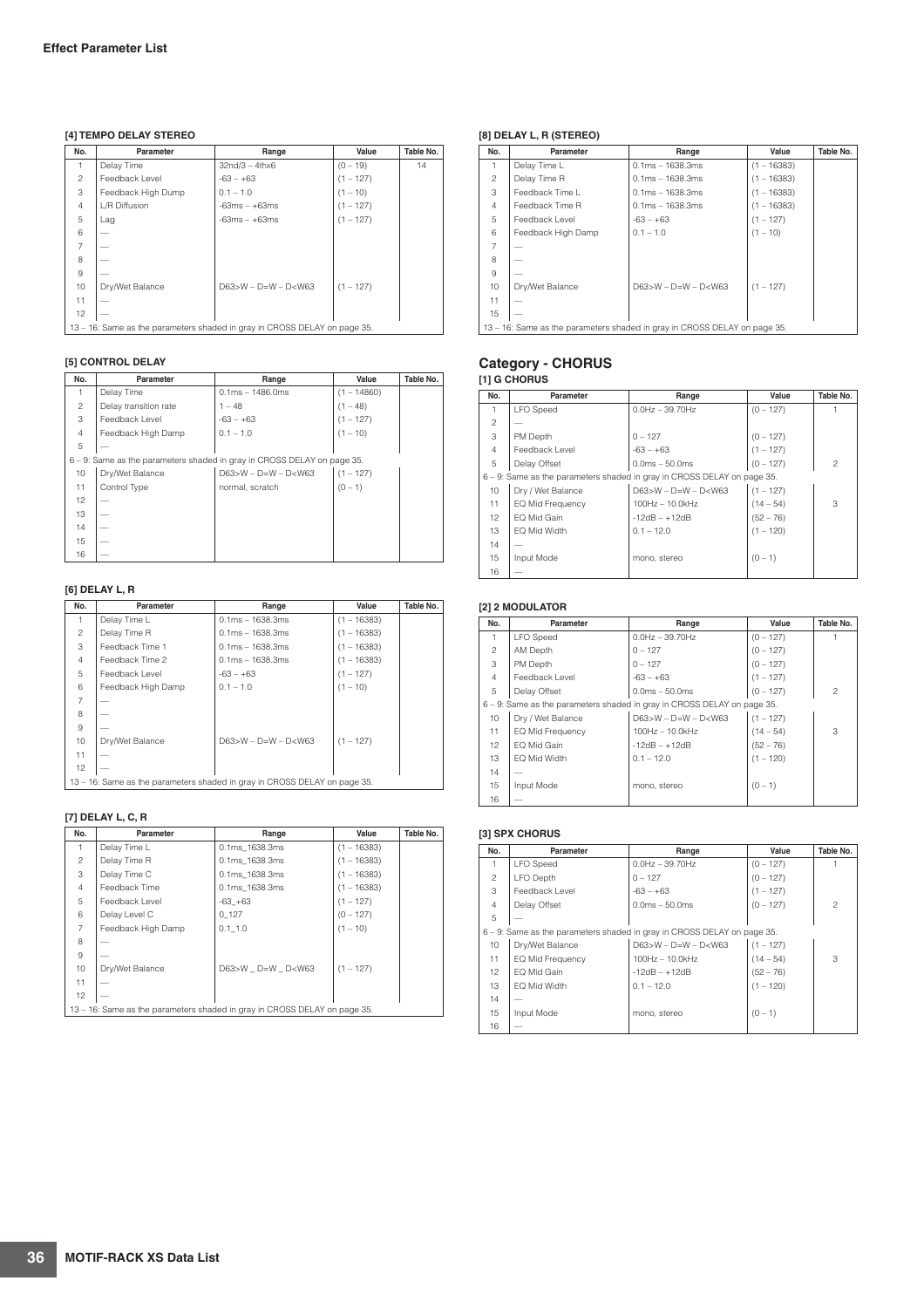### **[4] SYMPHONIC**

| No.            | Parameter                                                               | Range                       | Value       | Table No.      |
|----------------|-------------------------------------------------------------------------|-----------------------------|-------------|----------------|
| 1              | <b>LFO</b> Speed                                                        | $0.0$ Hz $-$ 39.70Hz        | $(0 - 127)$ |                |
| $\overline{c}$ | LFO Depth                                                               | $0 - 127$                   | $(0 - 127)$ |                |
| 3              | Delay Offset                                                            | $0.0ms - 50.0ms$            | $(0 - 127)$ | $\mathfrak{p}$ |
| $\overline{4}$ |                                                                         |                             |             |                |
| 5              |                                                                         |                             |             |                |
|                | 6 - 9: Same as the parameters shaded in gray in CROSS DELAY on page 35. |                             |             |                |
| 10             | Dry/Wet Balance                                                         | $D63 > W - D = W - D < W63$ | $(1 - 127)$ |                |
| 11             | EQ Mid Frequency                                                        | 100Hz - 10.0kHz             | $(14 - 54)$ | 3              |
| 12             | EQ Mid Gain                                                             | $-12dB - +12dB$             | $(52 - 76)$ |                |
| 13             | EQ Mid Width                                                            | $0.1 - 12.0$                | $(1 - 120)$ |                |
| 14             |                                                                         |                             |             |                |
| 15             |                                                                         |                             |             |                |
| 16             |                                                                         |                             |             |                |

### **[5] ENSEMBLE DETUNE**

| No.                                                                       | Parameter         | Range                  | Value        | Table No.      |
|---------------------------------------------------------------------------|-------------------|------------------------|--------------|----------------|
|                                                                           | Detune            | $-50$ cent $-+50$ cent | $(14 - 114)$ |                |
| $\overline{c}$                                                            | Initial Delay Lch | $0.0ms - 50.0ms$       | $(0 - 127)$  | $\overline{c}$ |
| 3                                                                         | Initial Delay Rch | $0.0ms - 50.0ms$       | $(0 - 127)$  | $\overline{c}$ |
| $\overline{4}$                                                            | Spread            | $0 - 63$               | $(0 - 63)$   |                |
| 5                                                                         |                   |                        |              |                |
| 6                                                                         |                   |                        |              |                |
| 7                                                                         |                   |                        |              |                |
| 8                                                                         |                   |                        |              |                |
| 9                                                                         |                   |                        |              |                |
| 10                                                                        | Dry/Wet Balance   | $D63>W - D=W - D< W63$ | $(1 - 127)$  |                |
| 11 - 14: Same as the parameters shaded in gray in CROSS DELAY on page 35. |                   |                        |              |                |
| 15                                                                        |                   |                        |              |                |
| 16                                                                        |                   |                        |              |                |

### **Category - FLANGER**

#### **[1] VCM FLANGER**

| No.            | Parameter | Range                   | Value       | Table No. |
|----------------|-----------|-------------------------|-------------|-----------|
| 1              | Speed     | $0.040$ Hz $- 10.00$ Hz | $(0 - 235)$ | 22        |
| $\overline{c}$ | Manual    | $0 - 127$               | $(0 - 127)$ |           |
| 3              | Depth     | $0 - 127$               | $(0 - 127)$ |           |
| $\overline{4}$ | Feedback  | $0 - 127$               | $(0 - 127)$ |           |
| 5              | Type      | $1 - 3$                 | $(0 - 2)$   |           |
| 6              | Spread    | $0 - 127$               | $(0 - 127)$ |           |
| $\overline{7}$ | Mix       | $0 - 127$               | $(0 - 127)$ |           |
| 8              |           |                         |             |           |
| 9              |           |                         |             |           |
| 10             |           |                         |             |           |
| 11             |           |                         |             |           |
| 12             |           |                         |             |           |
| 13             |           |                         |             |           |
| 14             |           |                         |             |           |
| 15             |           |                         |             |           |
| 16             |           |                         |             |           |

### **[2] CLASSIC FLANGER**

| No.                                                                     | Parameter               | Range                       | Value       | Table No. |
|-------------------------------------------------------------------------|-------------------------|-----------------------------|-------------|-----------|
| 1                                                                       | <b>LFO</b> Speed        | $0.0$ Hz $-$ 39.70Hz        | $(0 - 127)$ |           |
| $\overline{c}$                                                          | LFO Depth               | $0 - 127$                   | $(0 - 127)$ |           |
| 3                                                                       | <b>LFO</b> Wave         | Triangle, Sine, Random      | $(0 - 2)$   |           |
| $\overline{4}$                                                          | Delay Offset            | $0.09 - 36.21$ ms           | $(0 - 139)$ | 20        |
| 5                                                                       | Feedback Level          | $-100 - +100\%$             | $(0 - 200)$ |           |
| 6 - 9: Same as the parameters shaded in gray in CROSS DELAY on page 35. |                         |                             |             |           |
| 10                                                                      | Dry/Wet Balance         | $D63 > W - D = W - D < W63$ | $(1 - 127)$ |           |
| 11                                                                      | EQ Mid Frequency        | 100Hz - 10.0kHz             | $(14 - 54)$ | 3         |
| 12 <sup>12</sup>                                                        | EQ Mid Gain             | $-12dB - +12dB$             | $(52 - 76)$ |           |
| 13                                                                      | FO Mid Width            | $0.1 - 12.0$                | $(1 - 120)$ |           |
| 14                                                                      | <b>Modulation Phase</b> | $-180 - +180$               | $(0 - 16)$  | 21        |
| 15                                                                      | Feedback High Damp      | $0.1 - 1.0$                 | $(1 - 10)$  |           |
| 16                                                                      | Analog Feel             | $0 - 10$                    | $(0 - 10)$  |           |

### **[3] TEMPO FLANGER**

| No. | Parameter                                                               | Range                                                   | Value       | Table No.      |
|-----|-------------------------------------------------------------------------|---------------------------------------------------------|-------------|----------------|
| 1   | <b>LFO</b> Speed                                                        | $16th - 4th \times 16$                                  | $(5 - 29)$  | 14             |
| 2   | LFO Depth                                                               | $0 - 127$                                               | $(0 - 127)$ |                |
| 3   | Feedback Level                                                          | $-63 - +63$                                             | $(1 - 127)$ |                |
| 4   | Delay Offset                                                            | $0.0ms - 50.0ms$                                        | $(0 - 127)$ | $\overline{c}$ |
| 5   | <b>I FO Phase Reset</b>                                                 | off (free run), Key On Reset,<br><b>SEQ Start Reset</b> | $(0 - 2)$   |                |
|     | 6 - 9: Same as the parameters shaded in gray in CROSS DELAY on page 35. |                                                         |             |                |
| 10  | Dry/Wet Balance                                                         | $D63>W - D=W - D< W63$                                  | $(1 - 127)$ |                |
| 11  | EQ Mid Frequency                                                        | 100Hz - 10.0kHz                                         | $(14 - 54)$ | 3              |
| 12  | EQ Mid Gain                                                             | $-12dB - +12dB$                                         | $(52 - 76)$ |                |
| 13  | FO Mid Width                                                            | $0.1 - 12.0$                                            | $(1 - 120)$ |                |
| 14  | I FO Phase Difference                                                   | $-180$ deg $- +180$ deg                                 | $(4 - 124)$ |                |
| 15  |                                                                         |                                                         |             |                |
| 16  |                                                                         |                                                         |             |                |

### **[4] DYNAMIC FLANGER**

| No.            | Parameter            | Range                                                                     | Value       | Table No. |
|----------------|----------------------|---------------------------------------------------------------------------|-------------|-----------|
| 1              | Sensitivity          | $0 - 127$                                                                 | $(0 - 127)$ |           |
| $\overline{c}$ | Delay Offset         | $0 - 127$                                                                 | $(0 - 127)$ |           |
| 3              | Feedback Level       | $-63 - +63$                                                               | $(1 - 127)$ |           |
| $\overline{4}$ | Attack Time          | $0.3ms - 227ms$                                                           | $(0 - 127)$ | 17        |
| 5              | Release Time         | $2.6ms - 2171ms$                                                          | $(0 - 127)$ | 18        |
| 6              | Release Curve        | $0 - 127$                                                                 | $(0 - 127)$ |           |
| $\overline{7}$ | <b>Direction</b>     | up, down                                                                  | $(0 - 1)$   |           |
| 8              | Dyna Threshold Level | $0 - 127$                                                                 | $(0 - 127)$ |           |
| 9              | Dyna Level Offset    | $0 - 127$                                                                 | $(0 - 127)$ |           |
| 10             | Dry/Wet Balance      | $D63>W - D=W - D< W63$                                                    | $(1 - 127)$ |           |
| 11             |                      |                                                                           |             |           |
| 12             |                      |                                                                           |             |           |
|                |                      | 13 - 16: Same as the parameters shaded in gray in CROSS DELAY on page 35. |             |           |

### **Category - PHASER**

### **[1] VCM PHASER MONO**

| No.            | Parameter | Range               | Value       | Table No. |
|----------------|-----------|---------------------|-------------|-----------|
| $\mathbf{1}$   | Speed     | $0.100Hz - 10.00Hz$ | $(0 - 252)$ | 23        |
| $\overline{c}$ | Manual    | $0 - 127$           | $(0 - 127)$ |           |
| $_{\rm 3}$     | Depth     | $0 - 127$           | $(0 - 127)$ |           |
| $\overline{4}$ | Feedback  | $0 - 127$           | $(0 - 127)$ |           |
| 5              | Stage     | 4, 6, 8, 10, 12, 16 | $(0 - 5)$   |           |
| 6              | Mode      | 1, 2, 3             | $(0 - 2)$   |           |
| $\overline{7}$ | Color     | $0 - 127$           | $(0 - 127)$ |           |
| 8              |           |                     |             |           |
| 9              |           |                     |             |           |
| 10             |           |                     |             |           |
| 11             |           |                     |             |           |
| 12             |           |                     |             |           |
| 13             |           |                     |             |           |
| 14             |           |                     |             |           |
| 15             |           |                     |             |           |
| 16             |           |                     |             |           |

The Color parameter is not available in the following conditions: When Mode is set to 1 and Stage is set to 4, 6, 8. 12 or 16; or when Mode is set to 2 and Stage is set to 4 or 10.

### **[2] VCM PHASER STEREO**

| No.            | Parameter | Range               | Value       | Table No. |
|----------------|-----------|---------------------|-------------|-----------|
| 1              | Speed     | $0.100Hz - 10.00Hz$ | $(0 - 252)$ | 23        |
| $\overline{c}$ | Manual    | $0 - 127$           | $(0 - 127)$ |           |
| 3              | Depth     | $0 - 127$           | $(0 - 127)$ |           |
| $\overline{4}$ | Feedback  | $0 - 127$           | $(0 - 127)$ |           |
| 5              | Stage     | 4, 6, 8, 10         | $(0 - 3)$   |           |
| 6              | Mode      | 1, 2                | $(0 - 1)$   |           |
| $\overline{7}$ | Color     | $0 - 127$           | $(0 - 127)$ |           |
| 8              | Spread    | $0 - 127$           | $(0 - 127)$ |           |
| 9              |           |                     |             |           |
| 10             |           |                     |             |           |
| 11             |           |                     |             |           |
| 12             |           |                     |             |           |
| 13             |           |                     |             |           |
| 14             |           |                     |             |           |
| 15             |           |                     |             |           |
| 16             |           |                     |             |           |

The Color parameter is not available in the following conditions: When Mode is set to 1 and Stage is set to 4, 6, or 8; or when Mode is set to 2 and Stage is set to 4 or 10.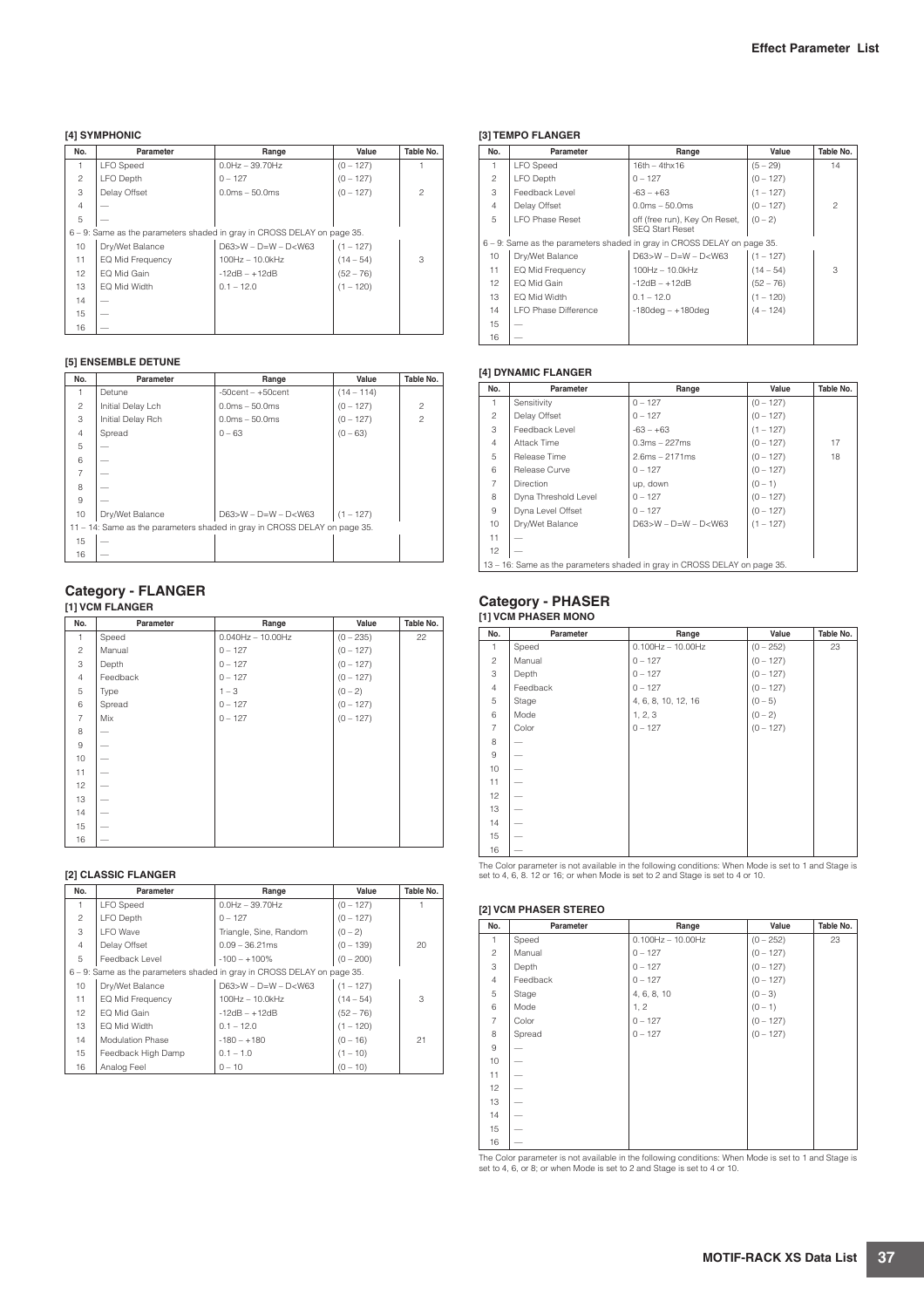### **[3] TEMPO PHASER**

| No.            | Parameter                                                               | Range                                                   | Value       | Table No. |
|----------------|-------------------------------------------------------------------------|---------------------------------------------------------|-------------|-----------|
| 1              | <b>LFO</b> Speed                                                        | $16th - 4thx16$                                         | $(5 - 29)$  | 14        |
| $\overline{c}$ | LFO Depth                                                               | $0 - 127$                                               | $(0 - 127)$ |           |
| 3              | Phase Shift Offset                                                      | $0 - 127$                                               | $(0 - 127)$ |           |
| $\overline{4}$ | Feedback Level                                                          | $-63 - +63$                                             | $(1 - 127)$ |           |
| 5              | <b>I FO Phase Reset</b>                                                 | off (free run), Key On Reset,<br><b>SEQ Start Reset</b> | $(0 - 2)$   |           |
|                | 6 – 9: Same as the parameters shaded in gray in CROSS DELAY on page 35. |                                                         |             |           |
| 10             | Dry/Wet Balance                                                         | $D63 > W - D=W - D < W63$                               | $(1 - 127)$ |           |
| 11             | Stage                                                                   | $4 - 22$                                                | $(4 - 22)$  |           |
| 12             | Diffusion                                                               | mono, stereo                                            | $(0 - 1)$   |           |
| 13             |                                                                         |                                                         |             |           |
| 14             |                                                                         |                                                         |             |           |
| 15             |                                                                         |                                                         |             |           |
| 16             |                                                                         |                                                         |             |           |

### **[4] DYNAMIC PHASER**

| No.            | Parameter                                                                 | Range                     | Value       | Table No. |
|----------------|---------------------------------------------------------------------------|---------------------------|-------------|-----------|
| 1              | Sensitivity                                                               | $0 - 127$                 | $(0 - 127)$ |           |
| $\mathfrak{p}$ | Dyna Level Offset                                                         | $0 - 127$                 | $(0 - 127)$ |           |
| 3              | Feedback Level                                                            | $-63 - +63$               | $(1 - 127)$ |           |
| $\overline{4}$ | Attack Time                                                               | $0.3ms - 227ms$           | $(0 - 127)$ | 17        |
| 5              | Release Time                                                              | $2.6ms - 2171ms$          | $(0 - 127)$ | 18        |
| 6              | Release Curve                                                             | $0 - 127$                 | $(0 - 127)$ |           |
| $\overline{7}$ | <b>Direction</b>                                                          | up, down                  | $(0 - 1)$   |           |
| 8              | Dyna Threshold Level                                                      | $0 - 127$                 | $(0 - 127)$ |           |
| 9              |                                                                           |                           |             |           |
| 10             | Dry/Wet Balance                                                           | $D63 > W - D=W - D < W63$ | $(1 - 127)$ |           |
| 11             | Stage                                                                     | 4, 5, 6                   | $(4 - 6)$   |           |
| 12             |                                                                           |                           |             |           |
|                | 13 - 16: Same as the parameters shaded in gray in CROSS DELAY on page 35. |                           |             |           |

### **Category - TREMOLO&ROTARY [1] AUTO PAN**

| No.            | Parameter                                                               | Range                                           | Value       | Table No. |
|----------------|-------------------------------------------------------------------------|-------------------------------------------------|-------------|-----------|
| 1              | <b>LFO</b> Speed                                                        | $0.0$ Hz $-$ 39.70Hz                            | $(0 - 127)$ |           |
| $\overline{c}$ | L/R Depth                                                               | $0 - 127$                                       | $(0 - 127)$ |           |
| 3              | F/R Depth                                                               | $0 - 127$                                       | $(0 - 127)$ |           |
| $\overline{4}$ | Pan Direction                                                           | L<>R, L>>R, L< <r, lturn,<br="">Rturn, L/R</r,> | $(0 - 5)$   |           |
| 5              | <b>LFO</b> Wave                                                         | $0 - 28$                                        | $(0 - 28)$  |           |
|                | 6 - 9: Same as the parameters shaded in gray in CROSS DELAY on page 35. |                                                 |             |           |
| 10             |                                                                         |                                                 |             |           |
| 11             | EQ Mid Frequency                                                        | 100Hz - 10.0kHz                                 | $(14 - 54)$ | 3         |
| 12             | EQ Mid Gain                                                             | $-12dB - +12dB$                                 | $(52 - 76)$ |           |
| 13             | FO Mid Width                                                            | $0.1 - 12.0$                                    | $(1 - 120)$ |           |
| 14             |                                                                         |                                                 |             |           |
| 15             | Input Mode                                                              | mono, stereo                                    | $(0 - 1)$   |           |
| 16             |                                                                         |                                                 |             |           |

### **[2] TREMOLO**

| No.            | Parameter               | Range                                                                   | Value       | Table No. |
|----------------|-------------------------|-------------------------------------------------------------------------|-------------|-----------|
|                | <b>LFO</b> Speed        | $0.0$ Hz $-$ 39.70Hz                                                    | $(0 - 127)$ |           |
| $\mathfrak{p}$ | AM Depth                | $0 - 127$                                                               | $(0 - 127)$ |           |
| 3              | PM Depth                | $0 - 127$                                                               | $(0 - 127)$ |           |
| $\overline{4}$ |                         |                                                                         |             |           |
| 5              |                         |                                                                         |             |           |
|                |                         | 6 – 9: Same as the parameters shaded in gray in CROSS DELAY on page 35. |             |           |
| 10             |                         |                                                                         |             |           |
| 11             | <b>EQ Mid Frequency</b> | 100Hz - 10.0kHz                                                         | $(14 - 54)$ | 3         |
| 12             | EQ Mid Gain             | $-12dB - +12dB$                                                         | $(52 - 76)$ |           |
| 13             | FO Mid Width            | $0.1 - 12.0$                                                            | $(1 - 120)$ |           |
| 14             | LFO Phase Difference    | $-180$ deg $- +180$ deg                                                 | $(4 - 124)$ |           |
| 15             | Input Mode              | mono, stereo                                                            | $(0 - 1)$   |           |
| 16             |                         |                                                                         |             |           |

### **[3] ROTARY SPEAKER**

| No.                                                                       | Parameter               | Range                       | Value        | Table No. |
|---------------------------------------------------------------------------|-------------------------|-----------------------------|--------------|-----------|
| $\mathbf{1}$                                                              | Rotor Speed Slow        | $0.0$ Hz $- 2.65$ Hz        | $(0 - 63)$   |           |
| $\overline{c}$                                                            | Horn Speed Slow         | $0.0$ Hz $- 2.65$ Hz        | $(0 - 63)$   |           |
| 3                                                                         | Rotor Speed Fast        | $0.0$ Hz $-$ 39.70Hz        | $(64 - 127)$ |           |
| $\overline{4}$                                                            | Horn Speed Fast         | $0.0$ Hz $-$ 39.70Hz        | $(64 - 127)$ |           |
| 5                                                                         | Slow-Fast Time of Rotor | $0 - 127$                   | $(0 - 127)$  |           |
| 6                                                                         | Slow-Fast Time of Horn  | $0 - 127$                   | $(0 - 127)$  |           |
| $\overline{7}$                                                            | Drive Rotor             | $0 - 127$                   | $(0 - 127)$  |           |
| 8                                                                         | Drive Horn              | $0 - 127$                   | $(0 - 127)$  |           |
| 9                                                                         | Rotor/Horn Balance      | $R63 > H - R = H - R < H63$ | $(1 - 127)$  |           |
| 10                                                                        |                         |                             |              |           |
| 11 - 14: Same as the parameters shaded in gray in CROSS DELAY on page 35. |                         |                             |              |           |
| 15                                                                        | Mic L-R Angle           | $0$ deg – 180deg            | $(0 - 60)$   |           |
| 16                                                                        | Speed Control           | Slow, Fast                  | $(0 - 1)$    |           |

## **Category - DISTORTION**

|                | [1] AMP SIMULATOR 1 |                                                                 |             |           |  |  |
|----------------|---------------------|-----------------------------------------------------------------|-------------|-----------|--|--|
| No.            | Parameter           | Range                                                           | Value       | Table No. |  |  |
| 1              | Overdrive           | $0 - 100\%$                                                     | $(0 - 100)$ |           |  |  |
| 2              | Device              | Transistor, Vintage Tube, Dis-<br>tortion 1, Distortion 2, Fuzz | $(0 - 4)$   |           |  |  |
| 3              | Speaker Type        | Flat, Stack, Combo, Twin,<br>Radio, Megaphone                   | $(0 - 5)$   |           |  |  |
| $\overline{4}$ | Presence            | $-10 - 10$                                                      | $(0 - 20)$  |           |  |  |
| 5              | Output Level        | $0 - 100\%$                                                     | $(0 - 100)$ |           |  |  |
| 6              |                     |                                                                 |             |           |  |  |
| $\overline{7}$ |                     |                                                                 |             |           |  |  |
| 8              |                     |                                                                 |             |           |  |  |
| 9              |                     |                                                                 |             |           |  |  |
| 10             | Dry/Wet Balance     | $D63>W$ $D=W$ $D< W63$                                          | $(1 - 127)$ |           |  |  |
| 11             |                     |                                                                 |             |           |  |  |
| 12             |                     |                                                                 |             |           |  |  |
| 13             |                     |                                                                 |             |           |  |  |
| 14             |                     |                                                                 |             |           |  |  |
| 15             |                     |                                                                 |             |           |  |  |
| 16             |                     |                                                                 |             |           |  |  |

### **[2] AMP SIMULATOR 2**

| No.            | Parameter            | Range                                                | Value       | Table No. |
|----------------|----------------------|------------------------------------------------------|-------------|-----------|
| 1              | Overdrive            | $0 - 127$                                            | $(0 - 127)$ |           |
| $\overline{c}$ | AMP Type             | off, Stack, Combo, Tube,<br>Crunch, Hi Gain, British | $(0 - 6)$   |           |
| 3              | LPF Cutoff Frequency | $1.0$ kHz $-$ 20.0kHz                                | $(34 - 60)$ | 3         |
| $\overline{4}$ | Output Level         | $0 - 127$                                            | $(0 - 127)$ |           |
| 5              |                      |                                                      |             |           |
| 6              |                      |                                                      |             |           |
| $\overline{7}$ |                      |                                                      |             |           |
| 8              |                      |                                                      |             |           |
| 9              |                      |                                                      |             |           |
| 10             | Dry/Wet Balance      | $D63>W - D=W - D< W63$                               | $(1 - 127)$ |           |
| 11             |                      |                                                      |             |           |
| 12             |                      |                                                      |             |           |
| 13             |                      |                                                      |             |           |
| 14             |                      |                                                      |             |           |
| 15             |                      |                                                      |             |           |
| 16             |                      |                                                      |             |           |

### **[3] COMP DISTORTION**

| No.            | Parameter                   | Range                  | Value        | Table No. |
|----------------|-----------------------------|------------------------|--------------|-----------|
| $\mathbf{1}$   | Overdrive                   | $0 - 127$              | $(0 - 127)$  |           |
| 2              | EQ Low Frequency            | $32Hz - 2.0kHz$        | $(4 - 40)$   | 3         |
| 3              | EQ Low Gain                 | $-12dB - +12dB$        | $(52 - 76)$  |           |
| $\overline{4}$ | <b>LPF Cutoff Frequency</b> | $1.0$ kHz $-$ 20.0kHz  | $(34 - 60)$  | 3         |
| 5              | Output Level                | $0 - 127$              | $(0 - 127)$  |           |
| 6              |                             |                        |              |           |
| $\overline{7}$ | EQ Mid Frequency            | 100Hz - 10.0kHz        | $(14 - 54)$  | 3         |
| 8              | EQ Mid Gain                 | $-12dB - +12dB$        | $(52 - 76)$  |           |
| 9              | EQ Mid Width                | $0.1 - 12.0$           | $(1 - 120)$  |           |
| 10             | Dry / Wet Balance           | $D63>W - D=W - D< W63$ | $(1 - 127)$  |           |
| 11             | Edge                        | $0 - 127$              | $(0 - 127)$  |           |
| 12             | Attack                      | $1ms - 40ms$           | $(0 - 19)$   | 8         |
| 13             | Release                     | $10ms - 680ms$         | $(0 - 15)$   | 9         |
| 14             | Threshold                   | $-48dB - -6dB$         | $(79 - 121)$ |           |
| 15             | Ratio                       | $1 - 20.0$             | $(0 - 7)$    | 10        |
| 16             |                             |                        |              |           |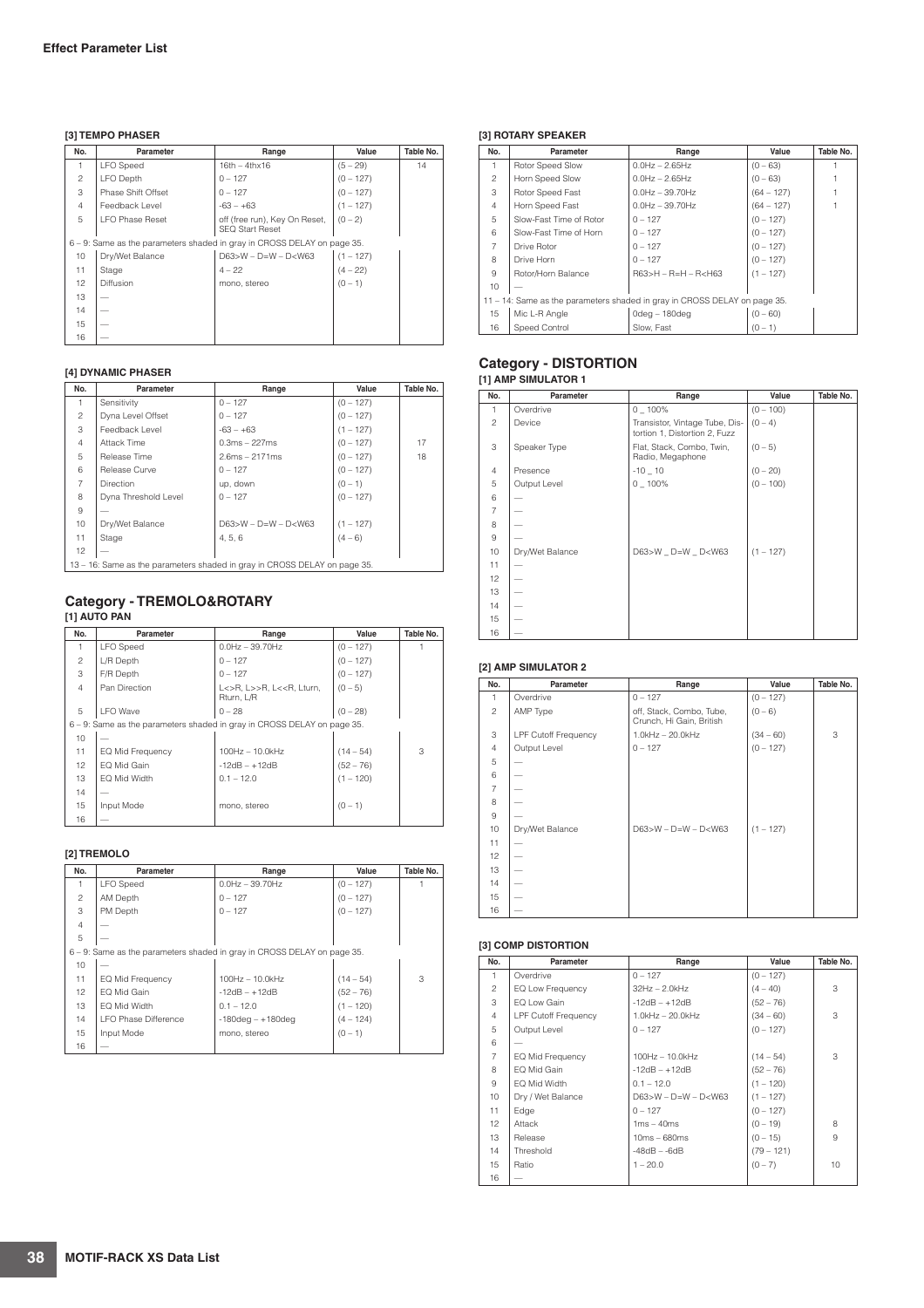### **[3] COMP DISTORTION DELAY**

| No.            | Parameter          | Range                                                           | Value         | Table No. |
|----------------|--------------------|-----------------------------------------------------------------|---------------|-----------|
| 1              | Overdrive          | $0 - 100\%$                                                     | $(0 - 100)$   |           |
| $\mathfrak{p}$ | Device             | Transistor, Vintage Tube, Dis-<br>tortion 1, Distortion 2, Fuzz | $(0 - 4)$     |           |
| 3              | Speaker Type       | Flat, Stack, Combo, Twin,<br>Radio, Megaphone                   | $(0 - 5)$     |           |
| 4              | Presence           | $-10 - 10$                                                      | $(0 - 20)$    |           |
| 5              | Output Level       | $0 - 100\%$                                                     | $(0 - 100)$   |           |
| 6              | Delay Time L       | $0.1ms - 1638.3ms$                                              | $(1 - 16383)$ |           |
| $\overline{7}$ | Delay Time R       | $0.1ms - 1638.3ms$                                              | $(1 - 16383)$ |           |
| 8              | Feedback Time      | $0.1ms - 1638.3ms$                                              | $(1 - 16383)$ |           |
| 9              | Feedback Level     | $-63 - +63$                                                     | $(1 - 127)$   |           |
| 10             | Dry/Wet Balance    | $D63 > W - D = W - D < W63$                                     | $(1 - 127)$   |           |
| 11             | Delay Mix          | $0 - 127$                                                       | $(0 - 127)$   |           |
| 12             | Feedback High Damp | $0.1 - 1.0$                                                     | $(1 - 10)$    |           |
| 13             | Compress           | $-48dB - -6dB$                                                  | $(79 - 121)$  |           |
| 14             |                    |                                                                 |               |           |
| 15             |                    |                                                                 |               |           |
| 16             |                    |                                                                 |               |           |

### **Category - COMPRESSOR**

### **[1] VCM COMPRESSOR 376**

| No.            | Parameter    | Range               | Value       | Table No. |
|----------------|--------------|---------------------|-------------|-----------|
| 1              | Input Level  | $-\infty - 0.00$ dB | $(0 - 200)$ | 27        |
| $\overline{c}$ | Output Level | $-\infty - 0.00$ dB | $(0 - 200)$ | 27        |
| 3              | Ratio        | 2, 4, 8, 12, 20     | $(0 - 4)$   |           |
| $\overline{4}$ | Attack       | $0.022ms - 50.40ms$ | $(0 - 200)$ | 28        |
| 5              | Release      | 10.88ms - 544.22ms  | $(0 - 200)$ | 29        |
| 6              | Meter        | OUT, GR             | $(0 - 1)$   |           |
| $\overline{7}$ |              |                     |             |           |
| 8              |              |                     |             |           |
| 9              |              |                     |             |           |
| 10             |              |                     |             |           |
| 11             |              |                     |             |           |
| 12             |              |                     |             |           |
| 13             |              |                     |             |           |
| 14             |              |                     |             |           |
| 15             |              |                     |             |           |
| 16             |              |                     |             |           |

### **[2] CLASSIC COMPRESSOR**

| No.            | Parameter    | Range          | Value        | Table No.  |
|----------------|--------------|----------------|--------------|------------|
| 1              | Attack       | $1ms - 40ms$   | $(0 - 19)$   | 8          |
| $\overline{c}$ | Release      | $10ms - 680ms$ | $(0 - 15)$   | $\hbox{9}$ |
| 3              | Threshold    | $-48dB - -6dB$ | $(79 - 121)$ |            |
| $\overline{4}$ | Ratio        | $1 - 20.0$     | $(0 - 7)$    | 10         |
| 5              | Output Level | $0 - 127$      | $(0 - 127)$  |            |
| 6              |              |                |              |            |
| $\overline{7}$ |              |                |              |            |
| 8              |              |                |              |            |
| 9              |              |                |              |            |
| 10             |              |                |              |            |
| 11             |              |                |              |            |
| 12             |              |                |              |            |
| 13             |              |                |              |            |
| 14             |              |                |              |            |
| 15             |              |                |              |            |
| 16             |              |                |              |            |

### **[3] MULTI BAND COMP**

| No.            | Parameter        | Range                  | Value        | Table No. |
|----------------|------------------|------------------------|--------------|-----------|
| 1              | Low Attack       | $1ms - 200ms$          | $(0 - 29)$   | 8         |
| $\overline{c}$ | Low Threshold    | $-54dB - -6dB$         | $(73 - 121)$ |           |
| 3              | Low Ratio        | $1 - 20.0$             | $(0 - 7)$    | 10        |
| $\overline{4}$ | Low Gain         | $-\infty - +18dB$      | $(0 - 55)$   | 15        |
| 5              | Mid Attack       | $1ms - 200ms$          | $(0 - 29)$   | 8         |
| 6              | Mid Threshold    | $-54dB - -6dB$         | $(73 - 121)$ |           |
| $\overline{7}$ | Mid Ratio        | $1 - 20.0$             | $(0 - 7)$    | 10        |
| 8              | Mid Gain         | $-\infty - +18dB$      | $(0 - 55)$   | 15        |
| 9              | High Attack      | $1ms - 200ms$          | $(0 - 29)$   | 8         |
| 10             | High Threshold   | $-54dB - -6dB$         | $(73 - 121)$ |           |
| 11             | High Ratio       | $1 - 20.0$             | $(0 - 7)$    | 10        |
| 12             | High Gain        | $-\infty - +18dB$      | $(0 - 55)$   | 15        |
| 13             | Divide Freg Low  | $16Hz - 20kHz$         | $(0 - 124)$  | 31        |
| 14             | Divide Freg High | $16Hz - 20kHz$         | $(0 - 124)$  | 31        |
| 15             | Common Release   | $10$ msec $-3000$ msec | $(0 - 23)$   | 9         |
| 16             |                  |                        |              |           |

## **Category - WAH**

|  | [1] VCM AUTO WAH |  |
|--|------------------|--|
|  |                  |  |
|  |                  |  |

| No.            | Parameter        | Range                   | Value       | Table No. |
|----------------|------------------|-------------------------|-------------|-----------|
| $\mathbf{1}$   | Speed            | $0.100$ Hz $- 20.00$ Hz | $(0 - 254)$ | 24        |
| 2              | Bottom           | $0 - 127$               | $(0 - 127)$ |           |
| 3              | Top              | $0 - 127$               | $(0 - 127)$ |           |
| $\overline{4}$ | Resonance Offset | $-12.0 - +12.0$         | $(40 - 88)$ |           |
| 5              | <b>LFO</b> Wave  | Sin, Trp                | $(0 - 1)$   |           |
| 6              | Type             | High, Mid, Low Bass     | $(0 - 3)$   |           |
| $\overline{7}$ | Overdrive        | $0.0dB - +40.0dB$       | $(0 - 80)$  |           |
| 8              | Output           | $-20.0dB - +10.0dB$     | $(24 - 84)$ |           |
| 9              |                  |                         |             |           |
| 10             |                  |                         |             |           |
| 11             |                  |                         |             |           |
| 12             |                  |                         |             |           |
| 13             |                  |                         |             |           |
| 14             |                  |                         |             |           |
| 15             |                  |                         |             |           |
| 16             |                  |                         |             |           |

When the value of Bottom is greater than Top, the sound will not be modulated and only the Bottom value is available.

### **[2] VCM TOUCH WAH**

| No.            | Parameter        | Range                | Value       | Table No. |
|----------------|------------------|----------------------|-------------|-----------|
| 1              | Sensitivity      | $0 - 127$            | $(0 - 127)$ |           |
| 2              | <b>Bottom</b>    | $0 - 127$            | $(0 - 127)$ |           |
| 3              | Top              | $0 - 127$            | $(0 - 127)$ |           |
| $\overline{4}$ | Resonance Offset | $-12.0 - +12.0$      | $(40 - 88)$ |           |
| 5              | <b>Direction</b> | up, down             | $(0 - 1)$   |           |
| 6              | Type             | High, Mid, Low, Bass | $(0 - 3)$   |           |
| $\overline{7}$ | Overdrive        | $0.0dB - +40.0dB$    | $(0 - 80)$  |           |
| 8              | Output           | $-20.0dB - +10.0dB$  | $(24 - 84)$ |           |
| 9              |                  |                      |             |           |
| 10             |                  |                      |             |           |
| 11             | Attack Offset    | $-5 - +5$            | $(59 - 69)$ |           |
| 12             |                  |                      |             |           |
| 13             |                  |                      |             |           |
| 14             |                  |                      |             |           |
| 15             |                  |                      |             |           |
| 16             |                  |                      |             |           |

When the value of Bottom is greater than Top, the sound will not be modulated and only the Bottom value is available.

### **[3] VCM PEDAL WAH**

| No.            | Parameter        | Range                | Value       | Table No. |
|----------------|------------------|----------------------|-------------|-----------|
| 1              | Pedal Control    | $0 - 127$            | $(0 - 127)$ |           |
| $\overline{c}$ | Bottom           | $0 - 127$            | $(0 - 127)$ |           |
| 3              | Top              | $0 - 127$            | $(0 - 127)$ |           |
| $\overline{4}$ | Resonance Offset | $-12.0 - +12.0$      | $(40 - 88)$ |           |
| 5              | <b>Direction</b> | up, down             | $(0 - 1)$   |           |
| 6              | Type             | High, Mid, Low, Bass | $(0 - 3)$   |           |
| $\overline{7}$ | Overdrive        | $0.0dB - +40.0dB$    | $(0 - 80)$  |           |
| 8              | Output           | $-20.0dB - +10.0dB$  | $(24 - 84)$ |           |
| 9              |                  |                      |             |           |
| 10             |                  |                      |             |           |
| 11             |                  |                      |             |           |
| 12             |                  |                      |             |           |
| 13             |                  |                      |             |           |
| 14             |                  |                      |             |           |
| 15             |                  |                      |             |           |
| 16             |                  |                      |             |           |

When the value of Bottom is greater than Top, the sound will not be modulated and only the Bottom value is available.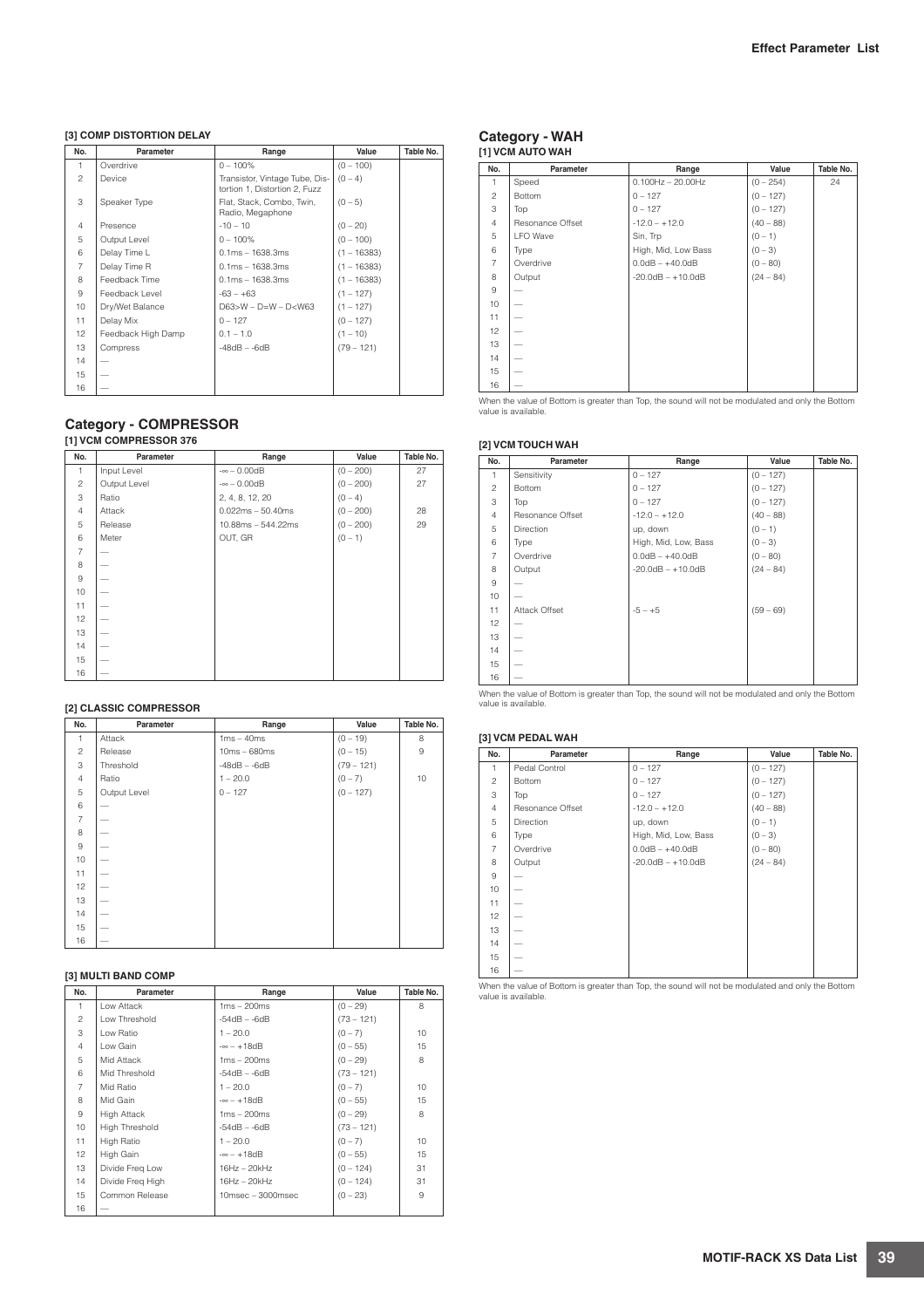### **Category - Lo-Fi [1] LO-FI**

|                | .                        |                                                   |              |           |  |
|----------------|--------------------------|---------------------------------------------------|--------------|-----------|--|
| No.            | Parameter                | Range                                             | Value        | Table No. |  |
| 1              | Sampling Freq. Control   | $44.1 - 344$ Hz                                   | $(0 - 127)$  | 13        |  |
| $\overline{c}$ | Word Length              | $1 - 127$                                         | $(1 - 127)$  |           |  |
| 3              | Output Gain              | $-6dB - +36dB$                                    | $(0 - 42)$   |           |  |
| $\overline{4}$ | Pre-LPF Cutoff Frequency | $63Hz - 20.0kHz$                                  | $(10 - 60)$  | 3         |  |
| 5              | Filter Type              | thru, Power Bass, Radio,<br>Telephone, Clean, Low | $(0 - 5)$    |           |  |
| 6              | Pre-LPF Resonance        | $1 - 12.0$                                        | $(10 - 120)$ |           |  |
| $\overline{7}$ | <b>Bit Assign</b>        | $0 - 6$                                           | $(0 - 6)$    |           |  |
| 8              | Emphasis                 | off/on                                            | $(0 - 1)$    |           |  |
| 9              |                          |                                                   |              |           |  |
| 10             | Dry/Wet Balance          | $D63>W - D=W - D< W63$                            | $(1 - 127)$  |           |  |
| 11             |                          |                                                   |              |           |  |
| 12             |                          |                                                   |              |           |  |
| 13             |                          |                                                   |              |           |  |
| 14             |                          |                                                   |              |           |  |
| 15             | Input Mode               | mono, stereo                                      | $(0 - 1)$    |           |  |
| 16             |                          |                                                   |              |           |  |

### **[2] NOISY**

| No.            | Parameter                   | Range                  | Value        | Table No. |
|----------------|-----------------------------|------------------------|--------------|-----------|
| 1              | Mod Depth                   | $0 - 10$               | $(0 - 10)$   |           |
| $\overline{c}$ | Mod Speed                   | $0 - 127$              | $(0 - 127)$  |           |
| 3              | Mod Feedback                | $-63 - +63$            | $(1 - 127)$  |           |
| $\overline{4}$ | Mod Mix Balance             | $1 - 127$              | $(1 - 127)$  |           |
| 5              | Overdrive                   | $0 - 127$              | $(0 - 127)$  |           |
| 6              | AM Speed                    | $0.00$ Hz $-$ 39.7Hz   | $(0 - 127)$  |           |
| $\overline{7}$ | AM Depth                    | $0 - 127$              | $(0 - 127)$  |           |
| 8              | <b>LPF Cutoff Frequency</b> | $1.0$ kHz $-$ 20.0kHz  | $(34 - 60)$  | 3         |
| 9              | <b>LPF Resonance</b>        | $1.0 - 12.0$           | $(10 - 120)$ |           |
| 10             | Dry/Wet Balance             | $D63>W - D=W - D< W63$ | $(1 - 127)$  |           |
| 11             | <b>EQ Frequency</b>         | 100Hz - 10.0kHz        | $(14 - 54)$  | 3         |
| 12             | EQ Gain                     | $-12 - +12dB$          | $(52 - 76)$  |           |
| 13             | EQ Width                    | $1.0 - 12.0$           | $(10 - 120)$ |           |
| 14             |                             |                        |              |           |
| 15             |                             |                        |              |           |
| 16             |                             |                        |              |           |

### **[3] DIGITAL TURNTABLE**

| No.            | Parameter                  | Range                 | Value        | Table No. |
|----------------|----------------------------|-----------------------|--------------|-----------|
| 1              | <b>Click Density</b>       | $0 - 5$               | $(0 - 5)$    |           |
| $\overline{c}$ | Click Level                | $0 - 127$             | $(0 - 127)$  |           |
| 3              | Noise Tone                 | $0 - 6$               | $(0 - 6)$    |           |
| $\overline{4}$ | Noise Mod Speed            | $0.00$ Hz $-$ 39.7Hz  | $(0 - 127)$  |           |
| 5              | Noise Mod Depth            | $0 - 127$             | $(0 - 127)$  |           |
| 6              | Dry Send to Noise          | $0 - 127$             | $(0 - 127)$  |           |
| $\overline{7}$ | Noise LPF Cutoff Frequency | $1.0$ kHz $-$ 20.0kHz | $(34 - 60)$  | 3         |
| 8              | Noise LPF Q                | $1.0 - 12.0$          | $(10 - 120)$ |           |
| 9              | Noise Level                | $0 - 127$             | $(0 - 127)$  |           |
| 10             |                            |                       |              |           |
| 11             | Dry Level                  | $0 - 127$             | $(0 - 127)$  |           |
| 12             | Dry LPF Cutoff Frequency   | $1.0$ kHz $-$ 20.0kHz | $(34 - 60)$  | 3         |
| 13             |                            |                       |              |           |
| 14             |                            |                       |              |           |
| 15             |                            |                       |              |           |
| 16             |                            |                       |              |           |

### **Category - TEC [1] RING MODULATOR**

| No.             | Parameter                   | Range                                                                     | Value       | Table No. |
|-----------------|-----------------------------|---------------------------------------------------------------------------|-------------|-----------|
| 1               | OSC Frequency Coarse        | $0.5 - 5$ kHz                                                             | $(0 - 127)$ | 19        |
| $\mathfrak{p}$  | OSC Frequency Fine          | $0 - 127$                                                                 | $(0 - 127)$ |           |
| 3               | I FO Wave                   | tri, sine                                                                 | $(0 - 1)$   |           |
| $\overline{4}$  | LFO Depth                   | $0 - 127$                                                                 | $(0 - 127)$ |           |
| 5               | <b>LFO</b> Speed            | $0.0$ Hz $-$ 39.70Hz                                                      | $(0 - 127)$ |           |
| 6               | <b>HPF Cutoff Frequency</b> | 20Hz - 8.0kHz                                                             | $(0 - 52)$  | 3         |
| $\overline{7}$  | <b>LPF Cutoff Frequency</b> | $1.0$ kHz $-$ 20.0kHz                                                     | $(34 - 60)$ | 3         |
| 8               |                             |                                                                           |             |           |
| 9               |                             |                                                                           |             |           |
| 10 <sup>1</sup> | Dry/Wet Balance             | $D63 > W - D = W - D < W63$                                               | $(1 - 127)$ |           |
| 11              |                             |                                                                           |             |           |
| 12              |                             |                                                                           |             |           |
|                 |                             | 13 - 16: Same as the parameters shaded in gray in CROSS DELAY on page 35. |             |           |

### **[2] DYNAMIC RING MODULATOR**

| No.            | Parameter                                                                 | Range                  | Value       | Table No. |
|----------------|---------------------------------------------------------------------------|------------------------|-------------|-----------|
| 1              | Sensitivity                                                               | $0 - 127$              | $(0 - 127)$ |           |
| 2              | <b>HPF Cutoff Frequency</b>                                               | $20Hz - 8.0kHz$        | $(0 - 52)$  | 3         |
| 3              | <b>LPF Cutoff Frequency</b>                                               | $1.0$ kHz $-$ 20.0kHz  | $(34 - 60)$ | 3         |
| $\overline{4}$ | Attack Time                                                               | $0.3ms - 227ms$        | $(0 - 127)$ | 17        |
| 5              | Release Time                                                              | $2.6ms - 2171ms$       | $(0 - 127)$ | 18        |
| 6              | Release Curve                                                             | $0 - 127$              | $(0 - 127)$ |           |
| $\overline{7}$ | <b>Direction</b>                                                          | up, down               | $(0 - 1)$   |           |
| 8              | Dyna Threshold Level                                                      | $0 - 127$              | $(0 - 127)$ |           |
| 9              | Dyna Level Offset                                                         | $0 - 127$              | $(0 - 127)$ |           |
| 10             | Dry/Wet Balance                                                           | $D63>W - D=W - D< W63$ | $(1 - 127)$ |           |
| 11             |                                                                           |                        |             |           |
| 12             |                                                                           |                        |             |           |
|                | 13 - 16: Same as the parameters shaded in gray in CROSS DELAY on page 35. |                        |             |           |

### **[3] DYNAMIC FILTER**

| No.            | Parameter                                                                 | Range                                                | Value       | Table No. |
|----------------|---------------------------------------------------------------------------|------------------------------------------------------|-------------|-----------|
| 1              | Filter Type                                                               | LPF (12dB), LPF (18dB), LPF<br>(24dB), HPF, BPF, BEF | $(0 - 5)$   |           |
| $\mathfrak{p}$ | Sensitivity                                                               | $0 - 127$                                            | $(0 - 127)$ |           |
| 3              | Dyna Level Offset                                                         | $0 - 127$                                            | $(0 - 127)$ |           |
| $\overline{4}$ | Resonance                                                                 | $-16 - +111$                                         | $(0 - 127)$ |           |
| 5              | Attack Time                                                               | $0.3ms - 227ms$                                      | $(0 - 127)$ | 17        |
| 6              | Release Time                                                              | $2.6ms - 2171ms$                                     | $(0 - 127)$ | 18        |
| $\overline{7}$ | Release Curve                                                             | $0 - 127$                                            | $(0 - 127)$ |           |
| 8              | <b>Direction</b>                                                          | up, down                                             | $(0 - 1)$   |           |
| 9              | Dyna Threshold Level                                                      | $0 - 127$                                            | $(0 - 127)$ |           |
| 10             | Dry/Wet Balance                                                           | $D63>W - D=W - D< W63$                               | $(1 - 127)$ |           |
| 11             |                                                                           |                                                      |             |           |
| 12             |                                                                           |                                                      |             |           |
|                | 13 - 16: Same as the parameters shaded in gray in CROSS DELAY on page 35. |                                                      |             |           |

### **[4] AUTO SYNTH**

| No.            | Parameter                   | Range                          | Value        | Table No. |
|----------------|-----------------------------|--------------------------------|--------------|-----------|
| 1              | Mod Speed                   | $0 - 127$                      | $(0 - 127)$  |           |
| 2              | Mod Wave Type               | Type A, Type B, Type C, Type D | $(0 - 3)$    |           |
| 3              | Mod Depth                   | $0 - 127$                      | $(0 - 127)$  |           |
| $\overline{4}$ | Mod Depth Ofst R            | $-63 - +63$                    | $(1 - 127)$  |           |
| 5              | <b>HPF Cutoff Frequency</b> | $20Hz - 8.0kHz$                | $(0 - 52)$   | 3         |
| 6              | <b>LPF Cutoff Frequency</b> | $1.0$ kHz $-$ 20.0kHz          | $(34 - 60)$  | 3         |
| $\overline{7}$ | Delay Time                  | $0.1 - 370.0$ ms               | $(1 - 3700)$ |           |
| 8              | Delay Time Ofst R           | $0 - 884$                      | $(0 - 884)$  |           |
| 9              | Delay Level                 | $0 - 127$                      | $(0 - 127)$  |           |
| 10             | Dry Mix Level               | $0 - 127$                      | $(0 - 127)$  |           |
| 11             | Feedback Level              | $-63 - +63$                    | $(1 - 127)$  |           |
| 12             | FB Level Ofst R             | $-63 - +63$                    | $(1 - 127)$  |           |
| 13             | AM Speed                    | $0.00$ Hz $- 39.7$ Hz          | $(0 - 127)$  |           |
| 14             | AM Wave                     | tri, sine, saw up, saw down    | $(0 - 3)$    |           |
| 15             | AM Depth                    | $0 - 127$                      | $(0 - 127)$  |           |
| 16             | AM Inverse R                | normal, inverse                | $(0 - 1)$    |           |

### **[5] ISOLATOR**

| No.            | Parameter     | Range       | Value       | Table No. |
|----------------|---------------|-------------|-------------|-----------|
| 1              | On/off Switch | on, off     | $(0 - 1)$   |           |
| $\overline{c}$ | Low Level     | $-64 - +63$ | $(0 - 127)$ |           |
| 3              | Mid Level     | $-64 - +63$ | $(0 - 127)$ |           |
| 4              | High Level    | $-64 - +63$ | $(0 - 127)$ |           |
| 5              | Low Mute      | off/on      | $(0 - 1)$   |           |
| 6              | Mid Mute      | off/on      | $(0 - 1)$   |           |
| $\overline{7}$ | High Mute     | off/on      | $(0 - 1)$   |           |
| 8              |               |             |             |           |
| $\overline{9}$ |               |             |             |           |
| 10             |               |             |             |           |
| 11             |               |             |             |           |
| 12             |               |             |             |           |
| 13             |               |             |             |           |
| 14             |               |             |             |           |
| 15             |               |             |             |           |
| 16             |               |             |             |           |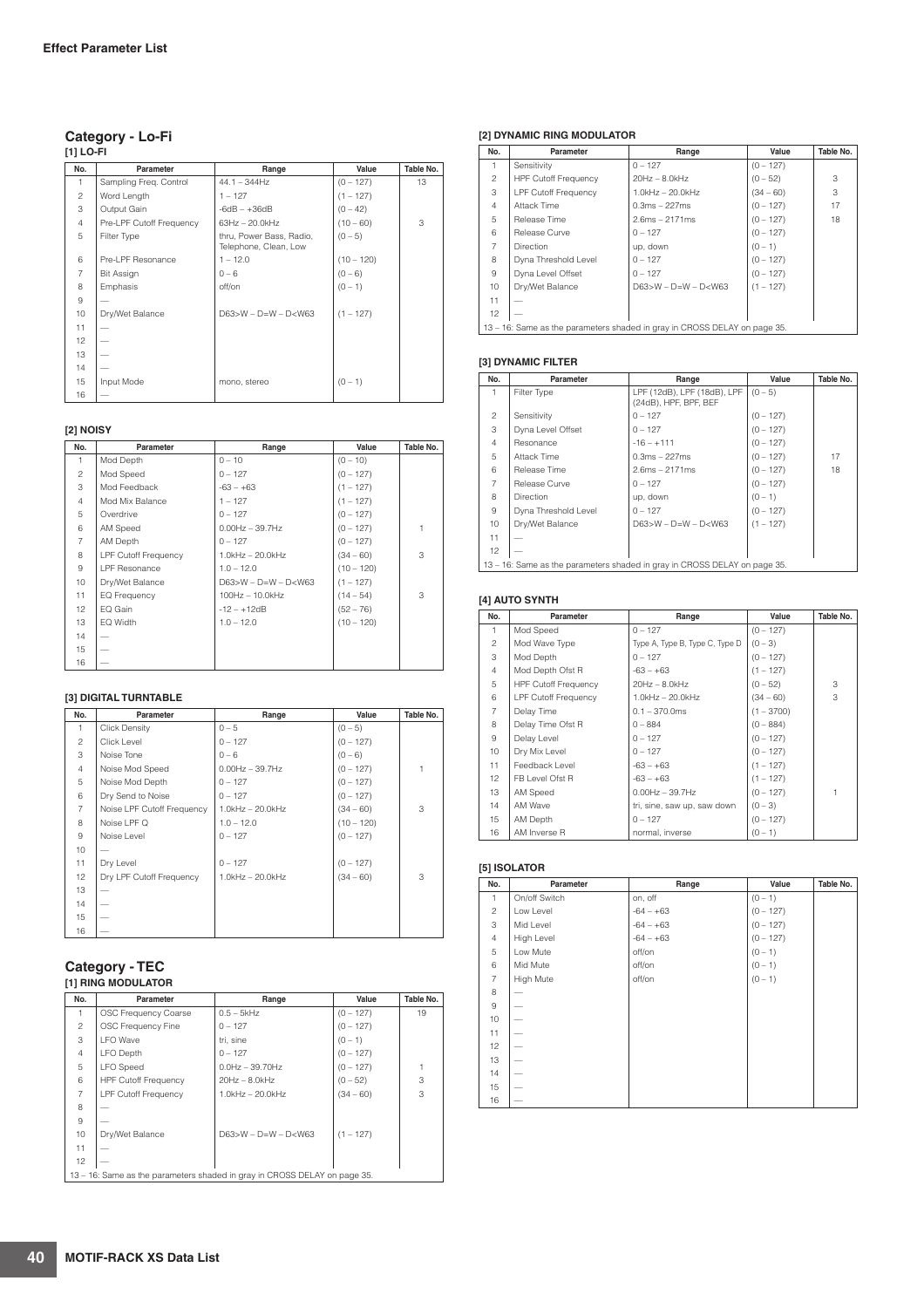### **[6] SLICE**

| No.            | Parameter                                                                 | Range                       | Value       | Table No. |
|----------------|---------------------------------------------------------------------------|-----------------------------|-------------|-----------|
| 1              | Divide Type                                                               | $16th - 4th$                | $(5 - 11)$  | 14        |
| $\overline{c}$ | Gate Time                                                                 | $0 - 100\%$                 | $(0 - 100)$ |           |
| 3              | Pan AEG Type                                                              | $A - F$                     | $(0 - 4)$   |           |
| $\overline{4}$ | Pan AEG Min Level                                                         | $0 - 127$                   | $(0 - 127)$ |           |
| 5              | Pan Depth                                                                 | $-63 - +63$                 | $(1 - 127)$ |           |
| 6              | Divide Min Level                                                          | $0 - 127$                   | $(0 - 127)$ |           |
| 7              | Pan Type                                                                  | $A - J$                     | $(0 - 9)$   |           |
| 8              | Overdrive                                                                 | $0 - 127$                   | $(0 - 127)$ |           |
| 9              | AEG Phase                                                                 | $0 - 15$ (x 16th note)      | $(0 - 15)$  |           |
| 10             | Dry/Wet Balance                                                           | $D63 > W - D = W - D < W63$ | $(1 - 127)$ |           |
| 11             |                                                                           |                             |             |           |
| 12             |                                                                           |                             |             |           |
|                | 13 – 16: Same as the parameters shaded in gray in CROSS DELAY on page 35. |                             |             |           |

### **[7] TECH MODULATION**

| No.            | Parameter                         | Range                     | Value        | Table No. |
|----------------|-----------------------------------|---------------------------|--------------|-----------|
| 1.             | Mod Speed                         | $0 - 127$                 | $(0 - 127)$  |           |
| $\mathfrak{p}$ | Mod Depth                         | $0 - 127$                 | $(0 - 127)$  |           |
| 3              | Mod Gain                          | $-12 - +12dB$             | $(52 - 76)$  |           |
| $\overline{4}$ | Mod Mix Balance                   | $D63 > W - D=W - D < W63$ | $(1 - 127)$  |           |
| 5              | Pre Mod HPF Cutoff Fre-<br>quency | $20Hz - 8.0kHz$           | $(0 - 52)$   | 3         |
| 6              | Mod LPF Cutoff Frequency          | $1.0$ kHz $-$ 20.0kHz     | $(34 - 60)$  | 3         |
| $\overline{7}$ | Mod LPF Resonance                 | $1.0 - 12.0$              | $(10 - 120)$ |           |
| 8              | Delay Time                        | $0.1 - 740.0$ ms          | $(1 - 7400)$ |           |
| 9              | Delay Time Ofst R                 | $0 - 884$                 | $(0 - 884)$  |           |
| 10             | Dry/Wet Balance                   | $D63>W - D=W - D< W63$    | $(1 - 127)$  |           |
| 11             | Feedback Level                    | $-63 - +63$               | $(1 - 127)$  |           |
| 12             | FB Level Ofst R                   | $-63 - +63$               | $(1 - 127)$  |           |
| 13             | Feedback High Damp                | $0.1 - 1.0$               | $(1 - 10)$   |           |
| 14             | FB Hi Damp Ofst R                 | $-0.9 - +0.9$             | $(1 - 19)$   |           |
| 15             |                                   |                           |              |           |
| 16             |                                   |                           |              |           |

### **Category - MISC**

#### **[1] VCM EQ 501**

| No.             | Parameter           | Range               | Value        | Table No. |
|-----------------|---------------------|---------------------|--------------|-----------|
| 1.              | EQ1 (LSH) Frequency | $31.5Hz - 2.0kHz$   | $(12 - 84)$  | 30        |
| $\overline{c}$  | EQ1 (LSH) Gain      | $-12.0dB - +12.0dB$ | $(60 - 300)$ |           |
| 3               | EQ <sub>2</sub> Q   | $0.50 - 16.00$      | $(0 - 60)$   | 31        |
| $\overline{4}$  | EQ2 Frequency       | 50.0 Hz - 20.0kHz   | $(20 - 124)$ | 30        |
| 5               | EQ2 Gain            | $-18.0dB - +18.0dB$ | $(0 - 360)$  |           |
| 6               | EQ3 Q               | $0.50 - 16.00$      | $(0 - 60)$   | 31        |
| $\overline{7}$  | EQ3 Frequency       | 50.0 Hz - 20.0kHz   | $(20 - 124)$ | 30        |
| 8               | EQ3 Gain            | $-18.0dB - +18.0dB$ | $(0 - 360)$  |           |
| 9               | EQ4 Q               | $0.50 - 16.00$      | $(0 - 60)$   | 31        |
| 10              | EQ4 Frequency       | 50.0 Hz - 20.0kHz   | $(20 - 124)$ | 30        |
| 11              | EQ4 Gain            | $-18.0dB - +18.0dB$ | $(0 - 360)$  |           |
| 12 <sup>°</sup> | EQ5 (HSH) Frequency | 500Hz - 20.0kHz     | $(60 - 124)$ | 30        |
| 13              | EQ5 (HSH) Gain      | $-12.0dB - +12.0dB$ | $(60 - 300)$ |           |
| 14              | Output Level        | $-12.0dB - +12.0dB$ | $(60 - 300)$ |           |
| 15              |                     |                     |              |           |
| 16              |                     |                     |              |           |

### **[2] HARMONIC ENHANCER**

| No.            | Parameter                   | Range             | Value       | Table No. |
|----------------|-----------------------------|-------------------|-------------|-----------|
| 1              | <b>HPF Cutoff Frequency</b> | $500Hz - 16.0kHz$ | $(28 - 58)$ | 3         |
| $\overline{c}$ | Overdrive                   | $0 - 127$         | $(0 - 127)$ |           |
| 3              | Mix Level                   | $0 - 127$         | $(0 - 127)$ |           |
| $\overline{4}$ |                             |                   |             |           |
| 5              |                             |                   |             |           |
| 6              |                             |                   |             |           |
| $\overline{7}$ |                             |                   |             |           |
| 8              |                             |                   |             |           |
| $\overline{9}$ |                             |                   |             |           |
| 10             |                             |                   |             |           |
| 11             |                             |                   |             |           |
| 12             |                             |                   |             |           |
| 13             |                             |                   |             |           |
| 14             |                             |                   |             |           |
| 15             |                             |                   |             |           |
| 16             |                             |                   |             |           |

### **[3] Talking Modulator**

| No.            | Parameter    | Range     | Value       | Table No. |
|----------------|--------------|-----------|-------------|-----------|
| 1              | Vowel        | a/i/u/e/o | $(0 - 4)$   |           |
| $\overline{c}$ | Move Speed   | $1 - 62$  | $(1 - 62)$  |           |
| 3              | Overdrive    | $0 - 127$ | $(0 - 127)$ |           |
| $\overline{4}$ | Output Level | $0 - 127$ | $(0 - 127)$ |           |
| 5              |              |           |             |           |
| 6              |              |           |             |           |
| $\overline{7}$ |              |           |             |           |
| 8              |              |           |             |           |
| $\mathsf g$    |              |           |             |           |
| 10             |              |           |             |           |
| 11             |              |           |             |           |
| 12             |              |           |             |           |
| 13             |              |           |             |           |
| 14             |              |           |             |           |
| 15             |              |           |             |           |
| 16             |              |           |             |           |

### **[4] DAMPER RESONANCE**

| No.            | Parameter                   | Range                  | Value       | Table No. |
|----------------|-----------------------------|------------------------|-------------|-----------|
| 1              | <b>HPF Cutoff Frequency</b> | $20Hz - 8.0kHz$        | $(0 - 52)$  | 3         |
| 2              | <b>LPF Cutoff Frequency</b> | $1.0$ kHz $-$ 20.0kHz  | $(34 - 60)$ | 3         |
| 3              | EQ Low Frequency            | $32Hz - 2.0kHz$        | $(4 - 40)$  | 3         |
| $\overline{4}$ | EQ Low Gain                 | $-12 - +12dB$          | $(52 - 76)$ |           |
| 5              | Hi Resonance                | $0.1 - 1.0$            | $(1 - 10)$  |           |
| 6              | Pedal Response              | slow/normal/fast       | $(0 - 2)$   |           |
| $\overline{7}$ |                             |                        |             |           |
| 8              |                             |                        |             |           |
| 9              |                             |                        |             |           |
| 10             | Dry/Wet Balance             | $D63>W - D=W - D< W63$ | $(1 - 127)$ |           |
| 11             |                             |                        |             |           |
| 12             |                             |                        |             |           |
| 13             |                             |                        |             |           |
| 14             |                             |                        |             |           |
| 15             |                             |                        |             |           |
| 16             | Damper Control              | $0 - 127$              | $(0 - 127)$ |           |

### **[5] PITCH CHANGE**

| No.            | Parameter        | Range                  | Value        | Table No.      |
|----------------|------------------|------------------------|--------------|----------------|
| 1              | Pitch 1          | $-24 - +24$            | $(40 - 88)$  |                |
| 2              | Fine 1           | $-50 - +50$            | $(14 - 114)$ |                |
| 3              | Initial Delay 1  | $0.1ms - 400.0ms$      | $(0 - 127)$  | $\overline{7}$ |
| $\overline{4}$ | Feedback Level 1 | $-63 - +63$            | $(1 - 127)$  |                |
| 5              | Pitch 2          | $-24 - +24$            | $(40 - 88)$  |                |
| 6              | Fine 2           | $-50 - +50$            | $(14 - 114)$ |                |
| $\overline{7}$ | Initial Delay 2  | $0.1ms - 400.0ms$      | $(0 - 127)$  | $\overline{7}$ |
| 8              | Feedback Level 2 | $-63 - +63$            | $(1 - 127)$  |                |
| 9              |                  |                        |              |                |
| 10             | Dry/Wet Balance  | $D63>W - D=W - D< W63$ | $(1 - 127)$  |                |
| 11             | Pan 1            | $L63 - C - R63$        | $(1 - 127)$  |                |
| 12             | Output Level 1   | $0 - 127$              | $(0 - 127)$  |                |
| 13             | Pan 2            | $L63 - C - R63$        | $(1 - 127)$  |                |
| 14             | Output Level 2   | $0 - 127$              | $(0 - 127)$  |                |
| 15             |                  |                        |              |                |
| 16             |                  |                        |              |                |

### **[6] EARLY REFLECTION**

| No.            | Parameter                   | Range                                             | Value       | Table No. |
|----------------|-----------------------------|---------------------------------------------------|-------------|-----------|
| 1              | Type                        | S-hall, L-hall, random,<br>reverse, plate, spring | $(0 - 5)$   |           |
| $\overline{c}$ | Room Size                   | $0.1 - 20.0$                                      | $(0 - 127)$ | 6         |
| 3              | Diffusion                   | $0 - 10$                                          | $(0 - 10)$  |           |
| 4              | <b>Initial Delay</b>        | $0.1ms - 200.0ms$                                 | $(0 - 127)$ | 5         |
| 5              | Feedback Level              | $-63 - +63$                                       | $(1 - 127)$ |           |
| 6              | <b>HPF Cutoff Frequency</b> | $20Hz - 8.0kHz$                                   | $(0 - 52)$  | 3         |
| $\overline{7}$ | <b>LPF Cutoff Frequency</b> | 1.0kHz - 20.0kHz                                  | $(34 - 60)$ | 3         |
| 8              |                             |                                                   |             |           |
| 9              |                             |                                                   |             |           |
| 10             | Dry/Wet Balance             | $D63>W - D=W - D< W63$                            | $(1 - 127)$ |           |
| 11             | Liveness                    | $0 - 10$                                          | $(0 - 10)$  |           |
| 12             | Density                     | $0 - 3$                                           | $(0 - 3)$   |           |
| 13             | Feedback High Damp          | $0.1 - 1.0$                                       | $(1 - 10)$  |           |
| 14             |                             |                                                   |             |           |
| 15             |                             |                                                   |             |           |
| 16             |                             |                                                   |             |           |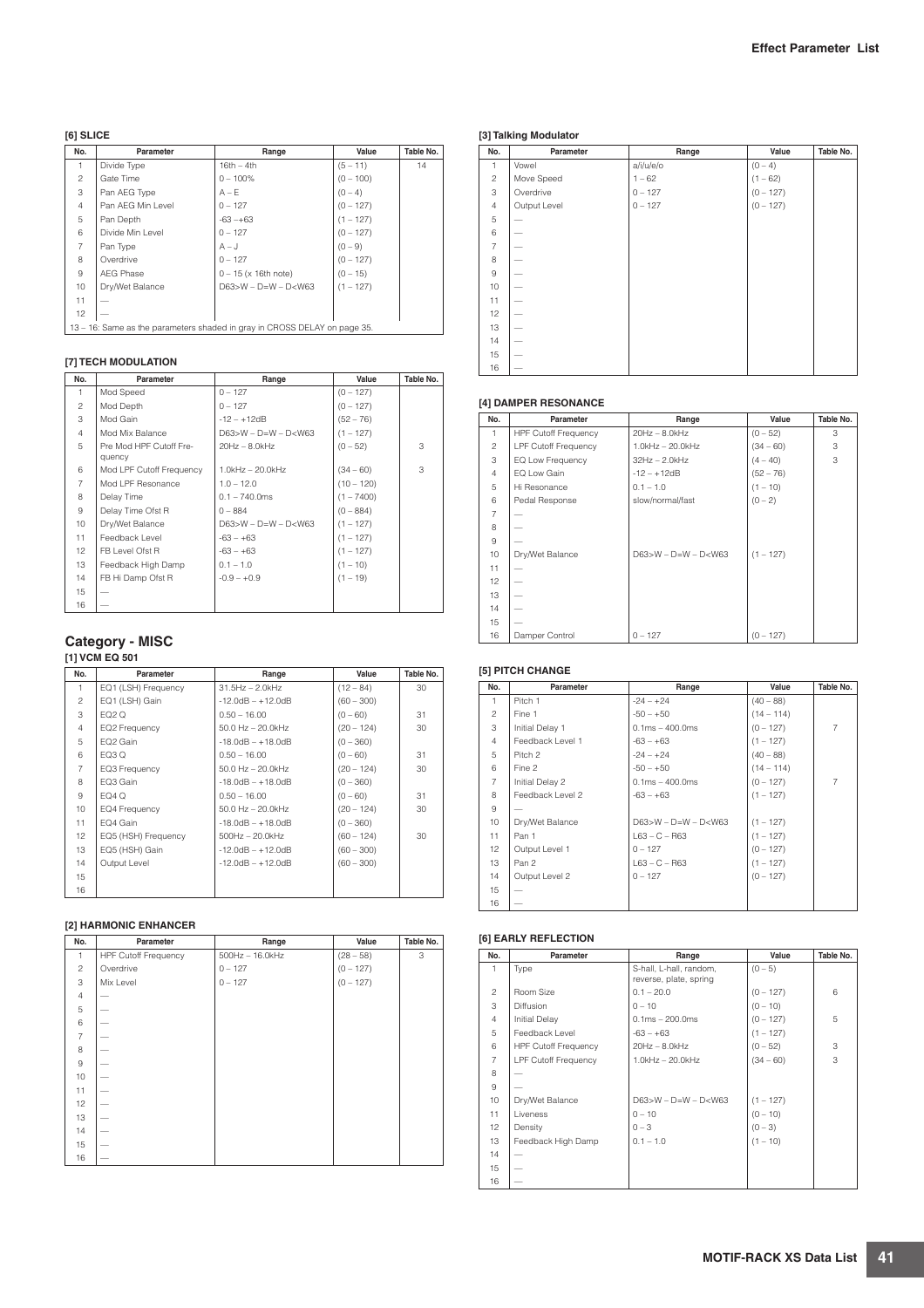### **Master Effect Block**

THRU type is not included in the Master Effect Block. If you wish to bypass this block, turn the [MASTER EFFECT] off.

**DELAY L,R (Stereo) LO-FI COMP DISTORTION ISOLATOR DYNAMIC FILTER SLICE RING MODULATOR MULTI BAND COMP VCM COMPRESSOR 376**

### **Master EQ Block**

### **[0] MEQ**

| No.            | Parameter         | Range             | Value       | Table No. |
|----------------|-------------------|-------------------|-------------|-----------|
| $\mathbf{1}$   | EQ1 Gain          | $-12dB - +12dB$   | $(52 - 76)$ |           |
| $\overline{c}$ | EQ1 Frequency     | $32Hz - 2.0kHz$   | $(4 - 40)$  | 3         |
| 3              | EQ <sub>1</sub> Q | $0.1 - 12.0$      | $(1 - 120)$ |           |
| $\overline{4}$ | EQ1 Shape         | shelving, peaking | $(0 - 1)$   |           |
| 5              | EQ2 Gain          | $-12dB - +12dB$   | $(52 - 76)$ |           |
| 6              | EQ2 Frequency     | $100Hz - 10kHz$   | $(14 - 54)$ | 3         |
| $\overline{7}$ | EQ <sub>2</sub> Q | $0.1 - 12.0$      | $(1 - 120)$ |           |
| 8              |                   |                   |             |           |
| 9              | EQ3 Gain          | $-12dB - +12dB$   | $(52 - 76)$ |           |
| 10             | EQ3 Frequency     | $100Hz - 10kHz$   | $(14 - 54)$ | 3         |
| 11             | EQ3 Q             | $0.1 - 12.0$      | $(1 - 120)$ |           |
| 12             |                   |                   |             |           |
| 13             | EQ4 Gain          | $-12dB - +12dB$   | $(52 - 76)$ |           |
| 14             | EQ4 Frequency     | $100Hz - 10kHz$   | $(14 - 54)$ | 3         |
| 15             | FO4O              | $0.1 - 12.0$      | $(1 - 120)$ |           |
| 16             |                   |                   |             |           |
| 17             | EQ5 Gain          | $-12dB - +12dB$   | $(52 - 76)$ |           |
| 18             | EQ5 Frequency     | $500Hz - 16kHz$   | $(28 - 58)$ | 3         |
| 19             | EQ5 Q             | $0.1 - 12.0$      | $(1 - 120)$ |           |
| 20             | EQ5 Shape         | shelving, peaking | $(0 - 1)$   |           |

When the EQ Shape1 is set to Peaking, the range of EQ Frequency 1 is 63Hz – 2.0kHz (10 – 40).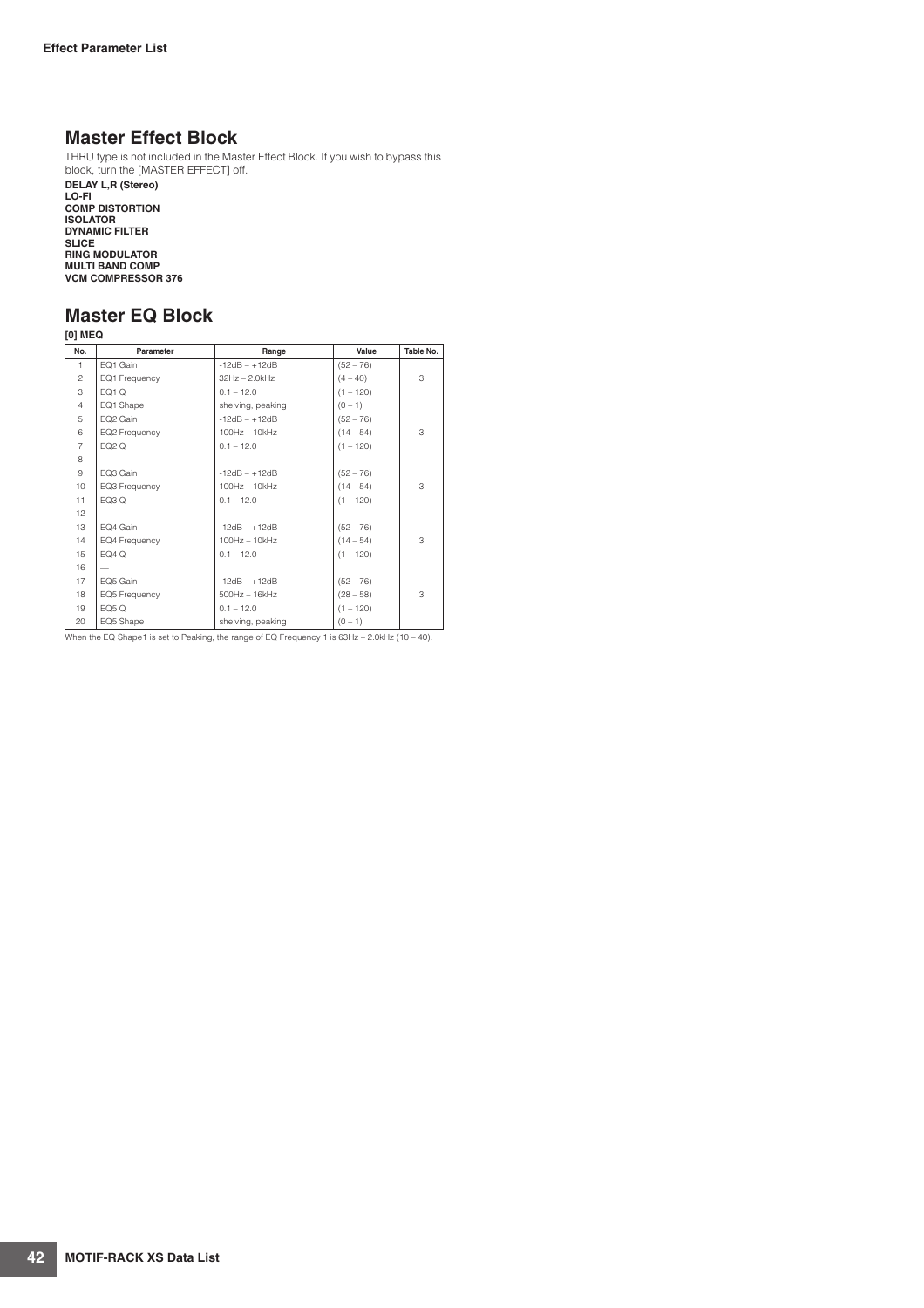# **Effect Preset List**

| Category | <b>Effect Type Name</b> | <b>Preset Name</b>    |
|----------|-------------------------|-----------------------|
| Reverb   | Rev-X Hall              | Basic                 |
|          |                         | Small Hall            |
|          |                         | Clean                 |
|          |                         | Church                |
|          |                         | <b>Bright Hall</b>    |
|          | R3 Hall                 | Basic                 |
|          |                         | Big Hall              |
|          |                         | Backstage             |
|          |                         | Ballad                |
|          |                         | Light                 |
|          | SPX Hall                | Basic                 |
|          |                         | <b>Big Hall</b>       |
|          |                         | Backstage             |
|          |                         |                       |
|          |                         | Light                 |
|          | Rev-X Room              | Gymnasium             |
|          |                         | Basic                 |
|          |                         | Basement              |
|          |                         | Garage                |
|          |                         | Bedroom               |
|          | R3 Room                 | Basic                 |
|          |                         | Open                  |
|          |                         | Wide                  |
|          |                         | Tight                 |
|          | SPX Room                | Basic                 |
|          |                         | Open                  |
|          |                         | Wide                  |
|          |                         | Tight                 |
|          | R3 Plate                | Basic                 |
|          |                         | <b>Bright Vocal</b>   |
|          |                         | Smooth Vocal          |
|          |                         | Short Bright          |
|          |                         | Metal Splash          |
|          | SPX Stage               | Basic                 |
|          |                         | Small                 |
|          |                         | Big                   |
|          | Space Simulator         | Tunnel                |
|          |                         | Basement              |
|          |                         |                       |
|          |                         | Canyon                |
|          |                         | White Room            |
|          |                         | Small Room            |
|          |                         | Live Room             |
|          |                         | 3 Walls               |
| Delay    | Control Delay           | Basic                 |
|          | Cross Delay             | Basic                 |
|          |                         | Short                 |
|          |                         | Long                  |
|          |                         | Very Long             |
|          | Tempo Cross Delay       | 4beat Echo            |
|          |                         | Dotted 8th Echo       |
|          |                         | 8beat Echo            |
|          |                         | Triplet Echo          |
|          |                         | 2beat Echo            |
|          | Tempo Delay Mono        | 4beat Echo            |
|          |                         | Mono Out 4beat        |
|          |                         | Dotted 8th Echo       |
|          |                         | 8beat Echo            |
|          |                         | Mono Out Dot8         |
|          |                         | Mono Out 8beat        |
|          |                         | Triplet Echo          |
|          |                         | Triplet Mono          |
|          |                         | Analog Delay          |
|          | Tempo Delay Stereo      | 4beat Echo            |
|          |                         | Dotted 8th Echo       |
|          |                         | 8beat Echo            |
|          |                         |                       |
|          |                         | Triplet Echo<br>Basic |
|          | Delay LR                |                       |
|          |                         | Mono                  |
|          |                         | Doubling              |
|          |                         | Short                 |
|          |                         | Fast                  |
|          |                         | Long                  |
|          |                         | Very Long             |
|          |                         | Analog Delay          |
|          |                         | Ping Pong             |
|          |                         | Bounce                |
|          | Delay LCR               | Bounce                |
|          |                         | Analog Delay          |
|          | Delay LR Stereo         | Basic                 |
|          |                         | Doubling              |
|          |                         | Short                 |
|          |                         |                       |

|                   | <b>Effect Type Name</b> | <b>Preset Name</b>       |
|-------------------|-------------------------|--------------------------|
| Category<br>Delay | Delay LR Stereo         | Fast                     |
|                   |                         | Long                     |
|                   |                         | Very Long                |
|                   |                         | Analog Delay             |
| Chorus            | G Chorus                | Basic                    |
|                   |                         | Fast                     |
|                   |                         | Deep                     |
|                   |                         | Mist                     |
|                   |                         | Bright                   |
|                   | 2Modulator              | Basic                    |
|                   |                         | Fast                     |
|                   |                         | Deep                     |
|                   |                         | Mist                     |
|                   |                         | Multi                    |
|                   |                         | Panning Mod              |
|                   |                         | Vibrator                 |
|                   |                         | Wonder                   |
|                   |                         | Shimmer                  |
|                   | <b>SPX Chorus</b>       | Basic                    |
|                   |                         | Fast                     |
|                   |                         | Deep                     |
|                   |                         | Slow                     |
|                   |                         | Flangy                   |
|                   | Symphonic               | Basic                    |
|                   |                         | Fast                     |
|                   |                         | Deep                     |
|                   |                         | Slow                     |
|                   |                         | Analog                   |
|                   | Ensemble Detune         | Basic                    |
|                   |                         | Soft Wide                |
|                   |                         | Deep Wide                |
|                   |                         | Stereo Sim               |
| Flanger           | VCM Flanger             | Basic                    |
|                   |                         | Deep Mod1                |
|                   |                         | Deep Mod2<br>Mad Mod     |
|                   | Classic Flanger         | Basic                    |
|                   |                         | Flange Chorus            |
|                   |                         | Psychedelic              |
|                   |                         | Jet                      |
|                   | Tempo Flanger           | Deep Mod                 |
|                   |                         | Flange Chorus            |
|                   |                         | Metallic                 |
|                   |                         | Psychedelic              |
|                   |                         | Jet                      |
|                   | Dynamic Flanger         | Follow                   |
|                   |                         | Reverse                  |
|                   |                         | Distorted                |
|                   |                         | Sync                     |
| Phaser            | VCM Phaser Mono         | E.Piano                  |
|                   |                         | Orange90<br>Two Phase    |
|                   |                         | Deep Six                 |
|                   |                         | Deep Eight               |
|                   |                         | Lite Eight               |
|                   |                         | Deep Sweeper             |
|                   |                         | Orange100                |
|                   |                         | Red Twelve               |
|                   |                         | <b>Blue Sixteen</b>      |
|                   |                         | Clavi1                   |
|                   |                         | Clavi2                   |
|                   |                         | E.Guitar1                |
|                   |                         | E.Guitar2                |
|                   |                         | E.Guitar3                |
|                   |                         | Vibrato1                 |
|                   |                         | Vibrato <sub>2</sub>     |
|                   |                         | Vibrato3                 |
|                   |                         | Ambience1                |
|                   | VCM Phaser Stereo       | Ambience2                |
|                   |                         | Deep Sweeper<br>E.Piano1 |
|                   |                         | E.Piano2                 |
|                   |                         | Clavi1                   |
|                   |                         | Clavi2                   |
|                   |                         | E.Guitar1                |
|                   |                         | E.Guitar2                |
|                   |                         | E.Guitar3                |
|                   |                         | Deep Six                 |
|                   |                         | Deep Eight               |
|                   |                         | Vibrato1                 |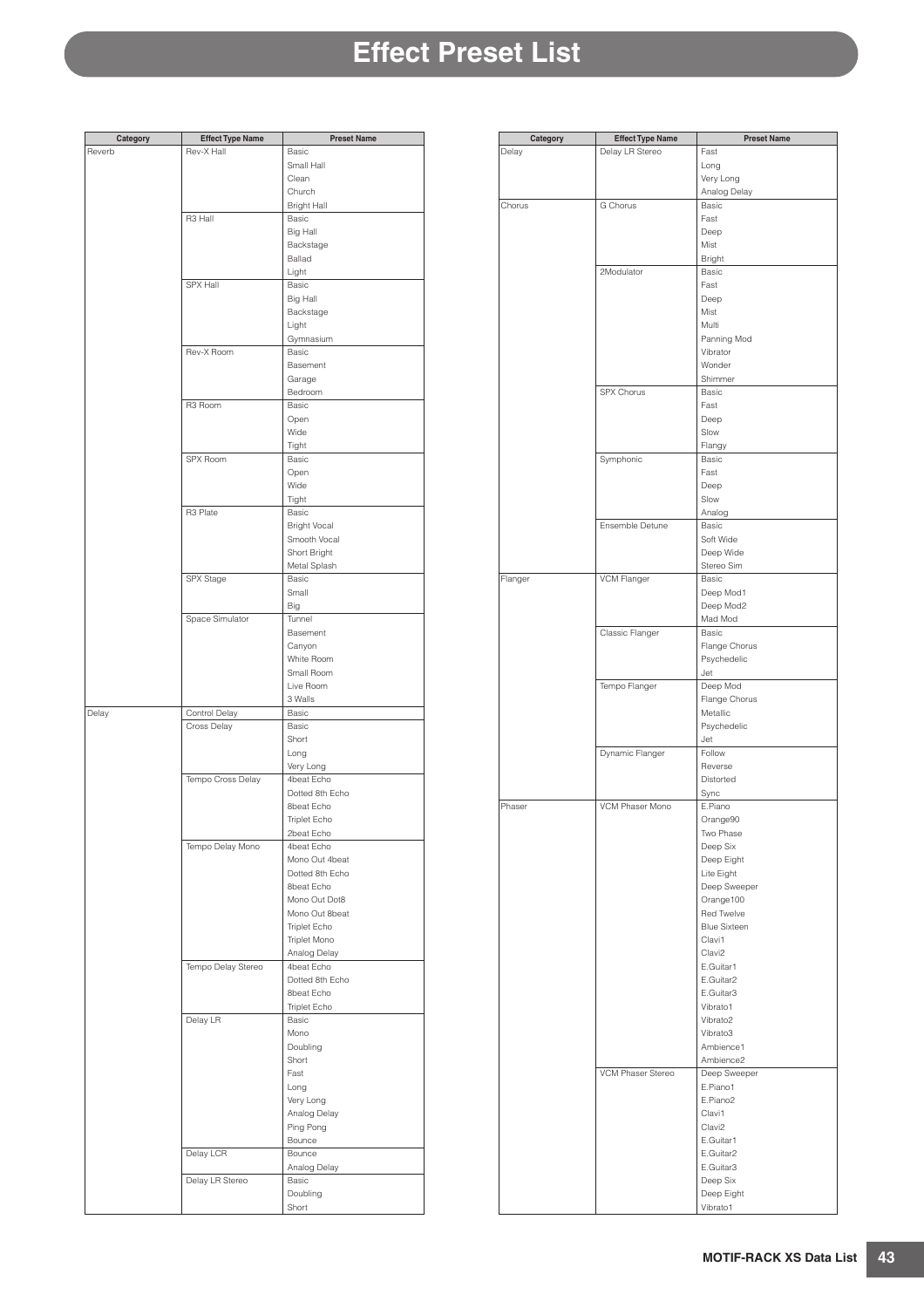| Category       | <b>Effect Type Name</b> | <b>Preset Name</b>   |
|----------------|-------------------------|----------------------|
| Phaser         | VCM Phaser Stereo       | Vibrato <sub>2</sub> |
|                |                         | Vibrato3             |
|                |                         | Ambience1            |
|                |                         | Ambience2            |
|                | Tempo Phaser            | Basic                |
|                |                         | Deep Phase           |
|                | Dynamic Phaser          | Follow               |
|                |                         | Reverse              |
|                |                         | Light                |
| Tremolo&Rotary | Auto Pan                | E.Piano              |
|                |                         | Smooth               |
|                |                         | Oval                 |
|                |                         | Right Turn           |
|                |                         | Super Slow           |
|                | Tremolo                 | Fast                 |
|                |                         | Slow                 |
|                |                         | Super Fast           |
|                |                         | Stereo Vibrato       |
|                |                         | Spring<br>Relax      |
|                | Rotary Speaker          | Basic                |
|                |                         | Horn Mic             |
|                |                         | Light                |
|                |                         | Heavy Roter          |
|                |                         | Fast First           |
| Distortion     | Amp Simulator1          | Stack1               |
|                |                         | Stack2               |
|                |                         | Twin Boost           |
|                |                         | Old Amp              |
|                |                         | Transistor           |
|                |                         | Modern               |
|                |                         | US-Clean             |
|                |                         | J-Clean              |
|                |                         | Fuzz                 |
|                |                         | Small Blues          |
|                |                         | <b>Buzzy Bottom</b>  |
|                |                         | Beat Crunch          |
|                |                         | <b>Beat Drive</b>    |
|                | Amp Simulator2          | Stack1               |
|                |                         | Stack2               |
|                |                         | Combo                |
|                |                         | Crunch               |
|                |                         | Hi Gain              |
|                |                         | <b>British</b>       |
|                |                         | <b>Tube Drive</b>    |
|                |                         | Tube Clean           |
|                | Comp Distortion         | Basic                |
|                |                         | Booster              |
|                |                         | School Boy           |
|                |                         | Detroit              |
|                |                         | Long Lead            |
|                |                         | 80s Clean            |
|                | Comp Distortion Delay   | Hard1                |
|                |                         | Hard2                |
|                |                         | Grunge               |
|                |                         | Voodoo               |
|                |                         | Texas                |
|                |                         | Rockabilly           |
|                |                         | LA Session           |
|                |                         | Thin Techno          |
| Compressor     | VCM Compressor 376      | Basic                |
|                |                         | Comp Sustainer       |
|                |                         | 60s DrumKit          |
|                |                         | Natural Kick         |
|                |                         | Old Piano            |
|                |                         | Valve Tone Bass      |
|                |                         | Hard Basic           |
|                |                         | Fast Atk + Boost     |
|                |                         | Soft Atk + Boost     |
|                |                         | Attack & Tight       |
|                |                         | Hard Atk + Boost     |
|                |                         | Vocal Comp 117x      |
|                |                         | Unplugged            |
|                |                         | Attack Comp          |
|                |                         | Punchy Master        |
|                |                         | Pinched              |
|                | Classic Compressor      | Basic                |
|                |                         | Attack               |
|                |                         | For Vintage Keys     |
|                |                         | Pack Comp            |

| Category    | <b>Effect Type Name</b>               | <b>Preset Name</b>  |
|-------------|---------------------------------------|---------------------|
| Compressor  | Classic Compressor                    | Gate                |
|             |                                       | Tight Pop Rhythm    |
|             |                                       | <b>Cutting Comp</b> |
|             |                                       | <b>Basic Bass</b>   |
|             |                                       | Old Record Piano    |
|             | Multi Band Comp                       | Basic               |
|             |                                       | Maximizer           |
|             |                                       | Wild                |
|             |                                       | Attacky             |
|             |                                       | Hard<br>Hip Club    |
|             |                                       | Slap Bass(ch)       |
| Wah         | VCM Auto Wah                          | Low                 |
|             |                                       | High                |
|             |                                       | For Bass            |
|             | VCM Touch Wah                         | Follow              |
|             |                                       | Hi Q                |
|             |                                       | For Bass            |
|             |                                       | Reverse             |
|             | VCM Pedal Wah                         | Low                 |
|             |                                       | High                |
| Lo-Fi       | Lo-Fi                                 | Lo-Fi               |
|             |                                       | Old Phone           |
|             |                                       | Overload            |
|             | Noisy                                 | Max Lo-Fi<br>Noisy  |
|             |                                       | Tremolo Noise       |
|             |                                       | Fuzz Noise          |
|             | Digital Turntable                     | Old Record1         |
|             |                                       | Old Record2         |
|             |                                       | Short Wave Radio    |
| Tech        | Ring Modulator                        | Basic               |
|             |                                       | Slow                |
|             |                                       | Tremolo             |
|             |                                       | Crazy               |
|             | Dynamic Ring Modulator   Basic        |                     |
|             |                                       | Metallic            |
|             |                                       | Sputter             |
|             | Dynamic Filter                        | Sharp Edge<br>Basic |
|             |                                       | HiPass              |
|             |                                       | LoPass              |
|             |                                       | Squish              |
|             | Auto Synth                            | Echo                |
|             |                                       | Space Walking       |
|             |                                       | Robot Delay         |
|             | Isolator                              | Mid Only            |
|             |                                       | Near                |
|             |                                       | Flat                |
|             | Slice                                 | Slice Beat          |
|             |                                       | 8th Pan             |
|             |                                       | 16th Mute<br>Rock   |
|             | Tec Modulation                        | Star Train          |
|             |                                       | Numerator           |
|             |                                       | <b>Active Dist</b>  |
|             |                                       | Astonish            |
|             |                                       | Drift Armor         |
| <b>MISC</b> | VCM EQ 501                            | Flat                |
|             |                                       | Radio Speaker       |
|             |                                       | Dance Bd & Sn       |
|             | Harmonic Enhancer                     | Edge                |
|             |                                       | Hi Edge             |
|             |                                       | Mid Edge            |
|             | Talking Modulator<br>Damper Resonance | Basic<br>Basic      |
|             | Pitch Change                          | Detune              |
|             |                                       | Oct Echo            |
|             |                                       | Octaver             |
|             |                                       | Plus 4th            |
|             |                                       | Minus 4th           |
|             |                                       | Oval                |
|             |                                       | Step Up             |
|             |                                       | Step Down           |
|             | Early Reflections                     | Close               |
|             |                                       | Far                 |
|             |                                       | Reverse             |
|             |                                       | Gate                |
|             |                                       | 70s Gate            |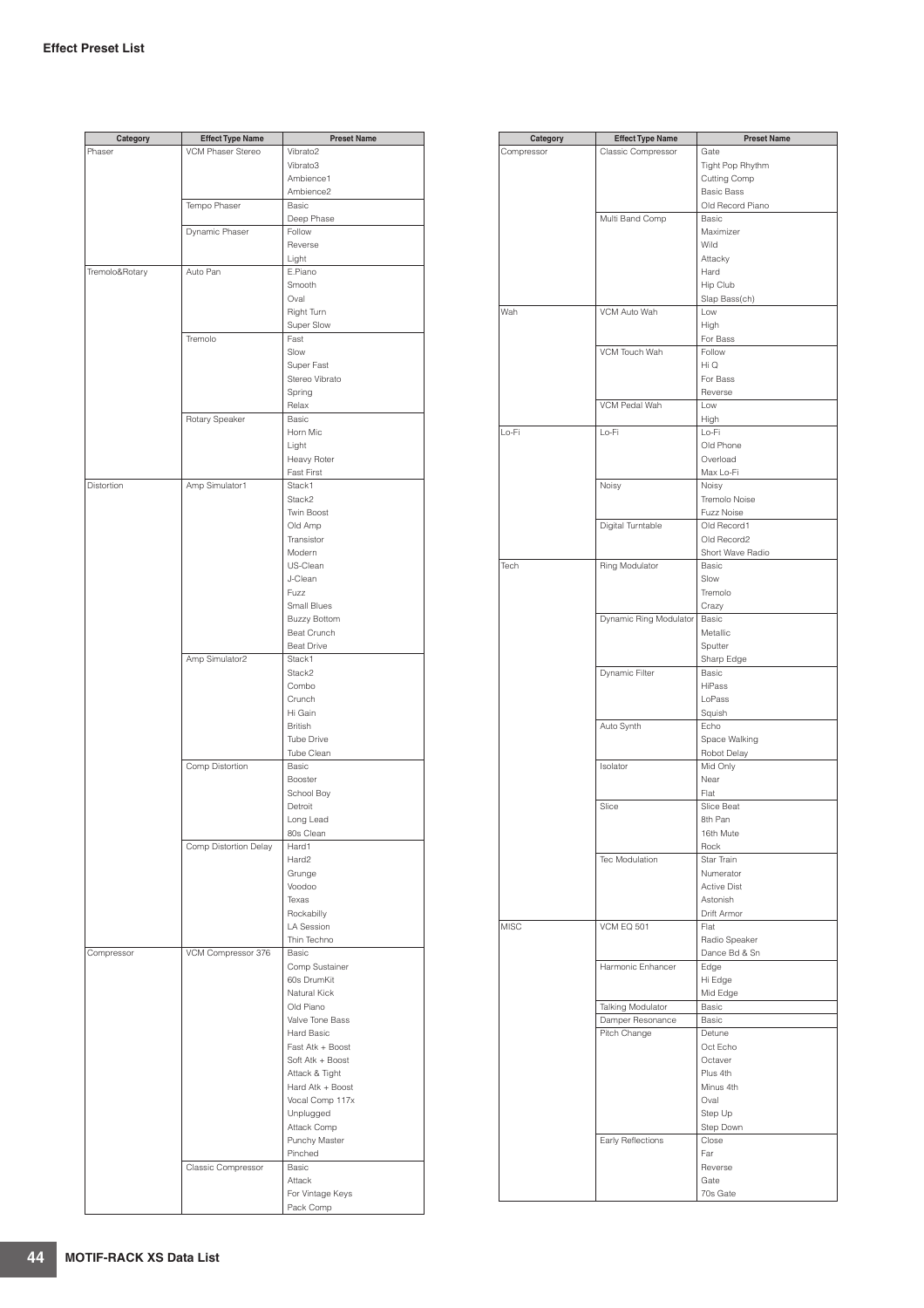# **Effect Data Assign Table**

#### **Table 1 LFO Frequency**

| Data           | Value | Data    | Value |
|----------------|-------|---------|-------|
| 0              | 0     | 64      | 2.69  |
| 1              | 0.04  | 65      | 2.78  |
| 2              | 0.08  | 66      | 2.86  |
| 3              | 0.13  | 67      | 2.94  |
| $\overline{4}$ | 0.17  | 68      | 3.03  |
| 5              | 0.21  | 69      | 3.11  |
| 6              | 0.25  | 70      | 3.2   |
| 7              | 0.29  | 71      | 3.28  |
| 8              | 0.34  | 72      | 3.37  |
| 9              | 0.38  | 73      | 3.45  |
| 10             | 0.42  | 74      | 3.53  |
| 11             | 0.46  | 75      | 3.62  |
| 12             | 0.51  | 76      | 3.7   |
| 13             | 0.55  | 77      | 3.87  |
| 14             | 0.59  | 78      | 4.04  |
|                |       | 79      |       |
| 15             | 0.63  |         | 4.21  |
| 16             | 0.67  | 80      | 4.37  |
| 17             | 0.72  | 81      | 4.54  |
| 18             | 0.76  | 82      | 4.71  |
| 19             | 0.8   | 83      | 4.88  |
| 20             | 0.84  | 84      | 5.05  |
| 21             | 0.88  | 85      | 5.22  |
| 22             | 0.93  | 86      | 5.38  |
| 23             | 0.97  | 87      | 5.55  |
| 24             | 1.01  | 88      | 5.72  |
| 25             | 1.05  | 89      | 6.06  |
| 26             | 1.09  | 90      | 6.39  |
| 27             | 1.14  | 91      | 6.73  |
| 28             | 1.18  | 92      | 7.07  |
| 29             | 1.22  | 93      | 7.4   |
| 30             | 1.26  | 94      | 7.74  |
| 31             | 1.3   | 95      | 8.08  |
| 32             | 1.35  | 96      | 8.41  |
| 33             | 1.39  | 97      | 8.75  |
| 34             | 1.43  | 98      | 9.08  |
| 35             | 1.47  | 99      | 9.42  |
| 36             | 1.51  | 100     | 9.76  |
| 37             | 1.56  | 101     | 10.1  |
| 38             | 1.6   | 102     | 10.8  |
| 39             | 1.64  | 103     | 11.4  |
| 40             | 1.68  | 104     | 12.1  |
| 41             | 1.72  | 105     | 12.8  |
| 42             | 1.77  | 106     | 13.5  |
| 43             | 1.81  | 107     | 14.1  |
|                |       |         |       |
| 44             | 1.85  | 108     | 14.8  |
| 45             | 1.89  | 109     | 15.5  |
| 46             | 1.94  | 110     | 16.2  |
| 47             | 1.98  | 111     | 16.8  |
| 48             | 2.02  | 112     | 17.5  |
| 49             | 2.06  | 113     | 18.2  |
| 50             | 2.1   | 1<br>14 | 19.5  |
| 51             | 2.15  | 115     | 20.9  |
| 52             | 2.19  | 116     | 22.2  |
| 53             | 2.23  | 117     | 23.6  |
| 54             | 2.27  | 118     | 24.9  |
| 55             | 2.31  | 119     | 26.2  |
| 56             | 2.36  | 120     | 27.6  |
| 57             | 2.4   | 121     | 28.9  |
| 58             | 2.44  | 122     | 30.3  |
| 59             | 2.48  | 123     | 31.6  |
| 60             | 2.52  | 124     | 33    |
| 61             | 2.57  | 125     | 34.3  |
| 62             | 2.61  | 126     | 37    |
| 63             | 2.65  | 127     | 39.7  |
|                |       |         |       |

| Table 2                        |  |
|--------------------------------|--|
| <b>Modulation Delay Offset</b> |  |

**Data Value Data Value** 0 0 64 6.4<br>1 0.1 65 6.5  $0.1$ 2 0.2 66 6.6 3 0.3 67 6.7 4 0.4 68 6.8<br>5 0.5 69 6.9 5 0.5 69 6.9 6 0.6 70 7<br>7 0.7 71 7.1 7 0.7 71 7.1 8 0.8 72 7.2<br>9 0.9 73 7.3 9 0.9 73<br>10 1 74

1 74 7.4<br>1 75 7.5 11 1.1 75 7.5<br>12 1.2 76 7.6<br>13 1.3 77 7.7 12 1.2 76 7.6 13 77 7.7 14 1.4 78 7.8<br>15 1.5 79 7.9 15 1.5 79 7.9<br>16 1.6 80 8<br>17 1.7 81 8.1 1.6 80 8<br>1.7 81 8.1

18 1.8 82 8.2<br>19 1.9 83 8.3  $1.9$  83 20 2 84 8.4<br>21 2.1 85 8.5<br>22 2.2 86 8.6 2.1 85 8.5<br>2.2 86 8.6 22 2.2 86 8.6<br>23 2.3 87 8.7 23 2.3 87 8.7<br>24 2.4 88 8.8<br>25 2.5 89 8.9 2.4 88 25 2.5 89 8.9<br>26 2.6 90 9 26 2.6 90 9 27 2.7 91 9.1<br>28 2.8 92 9.2<br>29 2.9 93 9.3 28 2.8 92 9.2 29 2.9 93 9.3 30 3 94 9.4<br>31 3.1 95 9.5 31 3.1 95 9.5<br>32 3.2 96 9.6 32 3.2 96 9.6<br>33 3.3 97 9.7  $3.3$ 34 3.4 98 9.8 35 3.5 99 9.9<br>36 3.6 100 10 36 3.6 100<br>37 3.7 101

38 3.8 102 12.2<br>39 3.9 103 13.3 39 3.9 103 13.3 40 4 104 14.4<br>41 4.1 105 15.5 41 4.1 105 15.5<br>42 4.2 106 17.1 42 4.2 106<br>43 4.3 107 43 4.3 107 18.6<br>44 4.4 108 20.2 44 4.4 108 20.2<br>45 4.5 109 21.8 45 4.5 109 21.8<br>46 4.6 110 23.3 46 4.6 110 23.3<br>47 4.7 111 24.9 47 4.7 111 24.9<br>48 4.8 112 26.5 48 4.8 112 26.5 49 4.9 113 28 50 5 114 29.6<br>51 5.1 115 31.2 51 5.1 115 31.2 52 5.2 116 32.8 53 5.3 117 34.3 54 5.4 118 35.9 55 5.5 119 37.5 56 5.6 120 39 57 5.7 121 40.6 58 5.8 122 42.2  $\frac{59}{60}$   $\frac{6.9}{6}$   $\frac{123}{123}$   $\frac{43.7}{45.3}$ 60 6 124 61 6.1 125 46.9 62 6.2 126 48.4 63 127

 $\frac{1}{8.1}$ 

 $\overline{11.1}$ 

#### **Table 3 EQ F**

| Data | Value                  |
|------|------------------------|
| 0    | THRU (20)              |
| 1    | 22                     |
| 2    | 25                     |
| 3    | 28                     |
| 4    | 32                     |
|      |                        |
| 5    | 36                     |
| 6    | 40                     |
| 7    | 45                     |
| 8    | 50                     |
| 9    | 56                     |
| 10   | 63                     |
| 11   | 70                     |
| 12   | 80                     |
| 13   | 90                     |
|      |                        |
| 14   | 100                    |
| 15   | 110                    |
| 16   | 125                    |
| 17   | 140                    |
| 18   | 160                    |
| 19   | 180                    |
| 20   | 200                    |
| 21   | 225                    |
| 22   | 250                    |
|      |                        |
| 23   | 280                    |
| 24   | 315                    |
| 25   | 355                    |
| 26   | 400                    |
| 27   | 450                    |
| 28   | 500                    |
| 29   | 560                    |
| 30   | 630                    |
| 31   | 700                    |
| 32   | 800                    |
| 33   | 900                    |
|      |                        |
| 34   | 1.0k                   |
| 35   | 1.1k                   |
| 36   | 1.2k                   |
| 37   | 1.4k                   |
| 38   | 1.6k                   |
| 39   | 1.8k                   |
| 40   | 2.0k                   |
| 41   | 2.2k                   |
| 42   | 2.5k                   |
| 43   | 2.8k                   |
|      |                        |
| 44   | 3.2k                   |
| 45   | 3.6k                   |
| 46   | 4.0k                   |
| 47   | 4.5k                   |
| 48   | 5.0k                   |
| 49   | 5.6k                   |
| 50   | 6.3k                   |
| 51   | 7.0k                   |
| 52   | 8.0k                   |
| 53   | 9.0k                   |
| 54   |                        |
|      | 10.0k                  |
| 55   | $\overline{1}$ 1.0 $k$ |
| 56   | 12.0k                  |
| 57   | 14.0k                  |
| 58   | 16.0k                  |
| 59   | 18.0k                  |
| 60   | THRU (20.0k)           |
|      | frequency              |
|      |                        |

| Reverb time           |                                      |
|-----------------------|--------------------------------------|
| Data                  | Value                                |
| 0                     | 0.3                                  |
| 1<br>$\overline{c}$   | 0.4                                  |
| 3                     | 0.5<br>0.6                           |
| 4                     | 0.7                                  |
| 5                     | 0.8                                  |
| 6                     | 0.9                                  |
| 7                     | 1                                    |
| 8                     | 1.1                                  |
| 9<br>10               | $1.\overline{2}$<br>1.3              |
| 11                    | 1.4                                  |
| 12                    | 1.5                                  |
| 13                    | 1.6                                  |
| 14<br>15              | 1.7                                  |
| 16                    | $\overline{1.8}$<br>1.9              |
| 17                    | 2                                    |
| 18                    | 2.1                                  |
| 19                    | 2.2                                  |
| 20                    | 2.3                                  |
| $\overline{21}$<br>22 | $\overline{2}.4$<br>$2.\overline{5}$ |
| 23                    | 2.6                                  |
| 24                    | $\overline{2.7}$                     |
| 25                    | 2.8                                  |
| 26                    | 2.9                                  |
| 27<br>28              | 3                                    |
| 29                    | 3.1<br>3.2                           |
| 30                    | 3.3                                  |
| 31                    | 3.4                                  |
| 32                    | 3.5                                  |
| 33<br>34              | $\bar{3}.6$<br>3.7                   |
| 35                    | 3.8                                  |
| 36                    | 3.9                                  |
| 37                    | $\overline{4}$                       |
| 38<br>39              | 4.1<br>4.2                           |
| 40                    | 4.3                                  |
| 41                    | 4.4                                  |
| 42                    | 4.5                                  |
| 43                    | 4.6                                  |
| 44<br>45              | 4.7<br>4.8                           |
| 46                    | 4.9                                  |
| 47                    | 5                                    |
| 48                    | $\overline{5.5}$                     |
| 49                    | 6                                    |
| 50<br>51              | 6.5<br>7                             |
| 52                    | 7.5                                  |
| 53                    | 8                                    |
| 54                    | 8.5                                  |
| 55<br>56              | 9<br>9.5                             |
| 57                    | 10                                   |
| 58                    | 11                                   |
| 59                    | 12                                   |
| 60                    | 13                                   |
| 61                    | 14                                   |
| 62<br>63              | 15<br>16                             |
| 64                    | 17                                   |
| 65                    | 18                                   |
| 66                    | 19                                   |
| 67<br>68              | 20<br>25                             |
| 69                    | 30                                   |
|                       |                                      |

**Table 4**

| Value<br>Data<br>$6\overline{4}$<br>0.1<br>0<br>1<br>1.7<br>65<br>2<br>3.2<br>3<br>4.8<br>4<br>6.4<br>5<br>8<br>9.5<br>6<br>11.1<br>7<br>8<br>12.7<br>9<br>14.3<br>15.8<br>10<br>11<br>17.4<br>12<br>19<br>13<br>20.6<br>14<br>22.1<br>15<br>23.7<br>16<br>25.3<br>17<br>26.9<br>18<br>28.4<br>19<br>30<br>20<br>31.6<br>21<br>33.2<br>22<br>34.7<br>23<br>36.3<br>87<br>24<br>37.9<br>25<br>39.5<br>41<br>90<br>26<br>27<br>42.6<br>91<br>28<br>44.2<br>92<br>29<br>45.7<br>93<br>30<br>47.3<br>94<br>31<br>48.9<br>95<br>32<br>50.5<br>96<br>33<br>52<br>97<br>34<br>53.6<br>98<br>35<br>55.2<br>99<br>36<br>56.8<br>100<br>37<br>58.3<br>101<br>59.9<br>102<br>38<br>39<br>61.5<br>103<br>40<br>63.1<br>104<br>41<br>64.6<br>105<br>42<br>66.2<br>43<br>67.8<br>107<br>44<br>69.4<br>108<br>45<br>70.9<br>72.5<br>46<br>47<br>74.1<br>111<br>.<br>75.7<br>112<br>48<br>77.2<br>113<br>49<br>50<br>78.8<br>114<br>51<br>80.4<br>115<br>52<br>81.9<br>116<br>53<br>83.5<br>117<br>85.1<br>$\overline{1}$ 18<br>54<br>55<br>86.7<br>119 | Value<br>100.8 | Data |  |
|-----------------------------------------------------------------------------------------------------------------------------------------------------------------------------------------------------------------------------------------------------------------------------------------------------------------------------------------------------------------------------------------------------------------------------------------------------------------------------------------------------------------------------------------------------------------------------------------------------------------------------------------------------------------------------------------------------------------------------------------------------------------------------------------------------------------------------------------------------------------------------------------------------------------------------------------------------------------------------------------------------------------------------------------|----------------|------|--|
|                                                                                                                                                                                                                                                                                                                                                                                                                                                                                                                                                                                                                                                                                                                                                                                                                                                                                                                                                                                                                                         |                |      |  |
|                                                                                                                                                                                                                                                                                                                                                                                                                                                                                                                                                                                                                                                                                                                                                                                                                                                                                                                                                                                                                                         | 102.4          |      |  |
|                                                                                                                                                                                                                                                                                                                                                                                                                                                                                                                                                                                                                                                                                                                                                                                                                                                                                                                                                                                                                                         | 104            | 66   |  |
|                                                                                                                                                                                                                                                                                                                                                                                                                                                                                                                                                                                                                                                                                                                                                                                                                                                                                                                                                                                                                                         | 105.6          | 67   |  |
|                                                                                                                                                                                                                                                                                                                                                                                                                                                                                                                                                                                                                                                                                                                                                                                                                                                                                                                                                                                                                                         | 107.1          | 68   |  |
|                                                                                                                                                                                                                                                                                                                                                                                                                                                                                                                                                                                                                                                                                                                                                                                                                                                                                                                                                                                                                                         | 108.7          | 69   |  |
|                                                                                                                                                                                                                                                                                                                                                                                                                                                                                                                                                                                                                                                                                                                                                                                                                                                                                                                                                                                                                                         | 110.3          | 70   |  |
|                                                                                                                                                                                                                                                                                                                                                                                                                                                                                                                                                                                                                                                                                                                                                                                                                                                                                                                                                                                                                                         | 111.9          | 71   |  |
|                                                                                                                                                                                                                                                                                                                                                                                                                                                                                                                                                                                                                                                                                                                                                                                                                                                                                                                                                                                                                                         | 113.4          | 72   |  |
|                                                                                                                                                                                                                                                                                                                                                                                                                                                                                                                                                                                                                                                                                                                                                                                                                                                                                                                                                                                                                                         | 115            | 73   |  |
|                                                                                                                                                                                                                                                                                                                                                                                                                                                                                                                                                                                                                                                                                                                                                                                                                                                                                                                                                                                                                                         | 116.6          | 74   |  |
|                                                                                                                                                                                                                                                                                                                                                                                                                                                                                                                                                                                                                                                                                                                                                                                                                                                                                                                                                                                                                                         | 118.2          | 75   |  |
|                                                                                                                                                                                                                                                                                                                                                                                                                                                                                                                                                                                                                                                                                                                                                                                                                                                                                                                                                                                                                                         | 119.7          | 76   |  |
|                                                                                                                                                                                                                                                                                                                                                                                                                                                                                                                                                                                                                                                                                                                                                                                                                                                                                                                                                                                                                                         | 121.3          | 77   |  |
|                                                                                                                                                                                                                                                                                                                                                                                                                                                                                                                                                                                                                                                                                                                                                                                                                                                                                                                                                                                                                                         | 122.9          | 78   |  |
|                                                                                                                                                                                                                                                                                                                                                                                                                                                                                                                                                                                                                                                                                                                                                                                                                                                                                                                                                                                                                                         | 124.4          | 79   |  |
|                                                                                                                                                                                                                                                                                                                                                                                                                                                                                                                                                                                                                                                                                                                                                                                                                                                                                                                                                                                                                                         | 126            | 80   |  |
|                                                                                                                                                                                                                                                                                                                                                                                                                                                                                                                                                                                                                                                                                                                                                                                                                                                                                                                                                                                                                                         | 127.6          | 81   |  |
|                                                                                                                                                                                                                                                                                                                                                                                                                                                                                                                                                                                                                                                                                                                                                                                                                                                                                                                                                                                                                                         | 129.2          | 82   |  |
|                                                                                                                                                                                                                                                                                                                                                                                                                                                                                                                                                                                                                                                                                                                                                                                                                                                                                                                                                                                                                                         | 130.7          | 83   |  |
|                                                                                                                                                                                                                                                                                                                                                                                                                                                                                                                                                                                                                                                                                                                                                                                                                                                                                                                                                                                                                                         | 132.3          | 84   |  |
|                                                                                                                                                                                                                                                                                                                                                                                                                                                                                                                                                                                                                                                                                                                                                                                                                                                                                                                                                                                                                                         | 133.9          | 85   |  |
|                                                                                                                                                                                                                                                                                                                                                                                                                                                                                                                                                                                                                                                                                                                                                                                                                                                                                                                                                                                                                                         | 135.5          | 86   |  |
|                                                                                                                                                                                                                                                                                                                                                                                                                                                                                                                                                                                                                                                                                                                                                                                                                                                                                                                                                                                                                                         | 137            |      |  |
|                                                                                                                                                                                                                                                                                                                                                                                                                                                                                                                                                                                                                                                                                                                                                                                                                                                                                                                                                                                                                                         | 138.6          | 88   |  |
|                                                                                                                                                                                                                                                                                                                                                                                                                                                                                                                                                                                                                                                                                                                                                                                                                                                                                                                                                                                                                                         | 140.2          | 89   |  |
|                                                                                                                                                                                                                                                                                                                                                                                                                                                                                                                                                                                                                                                                                                                                                                                                                                                                                                                                                                                                                                         | 141.8          |      |  |
|                                                                                                                                                                                                                                                                                                                                                                                                                                                                                                                                                                                                                                                                                                                                                                                                                                                                                                                                                                                                                                         | 143.3          |      |  |
|                                                                                                                                                                                                                                                                                                                                                                                                                                                                                                                                                                                                                                                                                                                                                                                                                                                                                                                                                                                                                                         | 144.9          |      |  |
|                                                                                                                                                                                                                                                                                                                                                                                                                                                                                                                                                                                                                                                                                                                                                                                                                                                                                                                                                                                                                                         | 146.5          |      |  |
|                                                                                                                                                                                                                                                                                                                                                                                                                                                                                                                                                                                                                                                                                                                                                                                                                                                                                                                                                                                                                                         | 148.1          |      |  |
|                                                                                                                                                                                                                                                                                                                                                                                                                                                                                                                                                                                                                                                                                                                                                                                                                                                                                                                                                                                                                                         | 149.6          |      |  |
|                                                                                                                                                                                                                                                                                                                                                                                                                                                                                                                                                                                                                                                                                                                                                                                                                                                                                                                                                                                                                                         | 151.2          |      |  |
|                                                                                                                                                                                                                                                                                                                                                                                                                                                                                                                                                                                                                                                                                                                                                                                                                                                                                                                                                                                                                                         | 152.8          |      |  |
|                                                                                                                                                                                                                                                                                                                                                                                                                                                                                                                                                                                                                                                                                                                                                                                                                                                                                                                                                                                                                                         | 154.4          |      |  |
|                                                                                                                                                                                                                                                                                                                                                                                                                                                                                                                                                                                                                                                                                                                                                                                                                                                                                                                                                                                                                                         | 155.9          |      |  |
|                                                                                                                                                                                                                                                                                                                                                                                                                                                                                                                                                                                                                                                                                                                                                                                                                                                                                                                                                                                                                                         | 157.5          |      |  |
|                                                                                                                                                                                                                                                                                                                                                                                                                                                                                                                                                                                                                                                                                                                                                                                                                                                                                                                                                                                                                                         | 159.1          |      |  |
|                                                                                                                                                                                                                                                                                                                                                                                                                                                                                                                                                                                                                                                                                                                                                                                                                                                                                                                                                                                                                                         | 160.6          |      |  |
|                                                                                                                                                                                                                                                                                                                                                                                                                                                                                                                                                                                                                                                                                                                                                                                                                                                                                                                                                                                                                                         | 162.2          |      |  |
|                                                                                                                                                                                                                                                                                                                                                                                                                                                                                                                                                                                                                                                                                                                                                                                                                                                                                                                                                                                                                                         | 163.8          |      |  |
|                                                                                                                                                                                                                                                                                                                                                                                                                                                                                                                                                                                                                                                                                                                                                                                                                                                                                                                                                                                                                                         | 165.4          |      |  |
|                                                                                                                                                                                                                                                                                                                                                                                                                                                                                                                                                                                                                                                                                                                                                                                                                                                                                                                                                                                                                                         | 166.9          | 106  |  |
|                                                                                                                                                                                                                                                                                                                                                                                                                                                                                                                                                                                                                                                                                                                                                                                                                                                                                                                                                                                                                                         | 168.5          |      |  |
|                                                                                                                                                                                                                                                                                                                                                                                                                                                                                                                                                                                                                                                                                                                                                                                                                                                                                                                                                                                                                                         | 170.1          |      |  |
|                                                                                                                                                                                                                                                                                                                                                                                                                                                                                                                                                                                                                                                                                                                                                                                                                                                                                                                                                                                                                                         | 171.7          | 109  |  |
|                                                                                                                                                                                                                                                                                                                                                                                                                                                                                                                                                                                                                                                                                                                                                                                                                                                                                                                                                                                                                                         | 173.2          | 110  |  |
|                                                                                                                                                                                                                                                                                                                                                                                                                                                                                                                                                                                                                                                                                                                                                                                                                                                                                                                                                                                                                                         | 174.8          |      |  |
|                                                                                                                                                                                                                                                                                                                                                                                                                                                                                                                                                                                                                                                                                                                                                                                                                                                                                                                                                                                                                                         | 176.4          |      |  |
|                                                                                                                                                                                                                                                                                                                                                                                                                                                                                                                                                                                                                                                                                                                                                                                                                                                                                                                                                                                                                                         | 178            |      |  |
|                                                                                                                                                                                                                                                                                                                                                                                                                                                                                                                                                                                                                                                                                                                                                                                                                                                                                                                                                                                                                                         | 179.5          |      |  |
|                                                                                                                                                                                                                                                                                                                                                                                                                                                                                                                                                                                                                                                                                                                                                                                                                                                                                                                                                                                                                                         | 181.1          |      |  |
|                                                                                                                                                                                                                                                                                                                                                                                                                                                                                                                                                                                                                                                                                                                                                                                                                                                                                                                                                                                                                                         |                |      |  |
|                                                                                                                                                                                                                                                                                                                                                                                                                                                                                                                                                                                                                                                                                                                                                                                                                                                                                                                                                                                                                                         | 182.7          |      |  |
|                                                                                                                                                                                                                                                                                                                                                                                                                                                                                                                                                                                                                                                                                                                                                                                                                                                                                                                                                                                                                                         | 184.3<br>185.8 |      |  |
|                                                                                                                                                                                                                                                                                                                                                                                                                                                                                                                                                                                                                                                                                                                                                                                                                                                                                                                                                                                                                                         |                |      |  |
|                                                                                                                                                                                                                                                                                                                                                                                                                                                                                                                                                                                                                                                                                                                                                                                                                                                                                                                                                                                                                                         | 187.4          |      |  |
| 56<br>88.2                                                                                                                                                                                                                                                                                                                                                                                                                                                                                                                                                                                                                                                                                                                                                                                                                                                                                                                                                                                                                              | 189            | 120  |  |
| 57<br>89.8                                                                                                                                                                                                                                                                                                                                                                                                                                                                                                                                                                                                                                                                                                                                                                                                                                                                                                                                                                                                                              | 190.6          | 121  |  |
| 91.4<br>58                                                                                                                                                                                                                                                                                                                                                                                                                                                                                                                                                                                                                                                                                                                                                                                                                                                                                                                                                                                                                              | 192.1          | 122  |  |
| 59<br>93                                                                                                                                                                                                                                                                                                                                                                                                                                                                                                                                                                                                                                                                                                                                                                                                                                                                                                                                                                                                                                | 193.7          | 123  |  |
| 60<br>94.5                                                                                                                                                                                                                                                                                                                                                                                                                                                                                                                                                                                                                                                                                                                                                                                                                                                                                                                                                                                                                              | 195.3          | 124  |  |
| 61<br>96.1                                                                                                                                                                                                                                                                                                                                                                                                                                                                                                                                                                                                                                                                                                                                                                                                                                                                                                                                                                                                                              |                | 125  |  |
| 97.7<br>62<br>63<br>99.3<br>127                                                                                                                                                                                                                                                                                                                                                                                                                                                                                                                                                                                                                                                                                                                                                                                                                                                                                                                                                                                                         | 196.9<br>198.4 | 126  |  |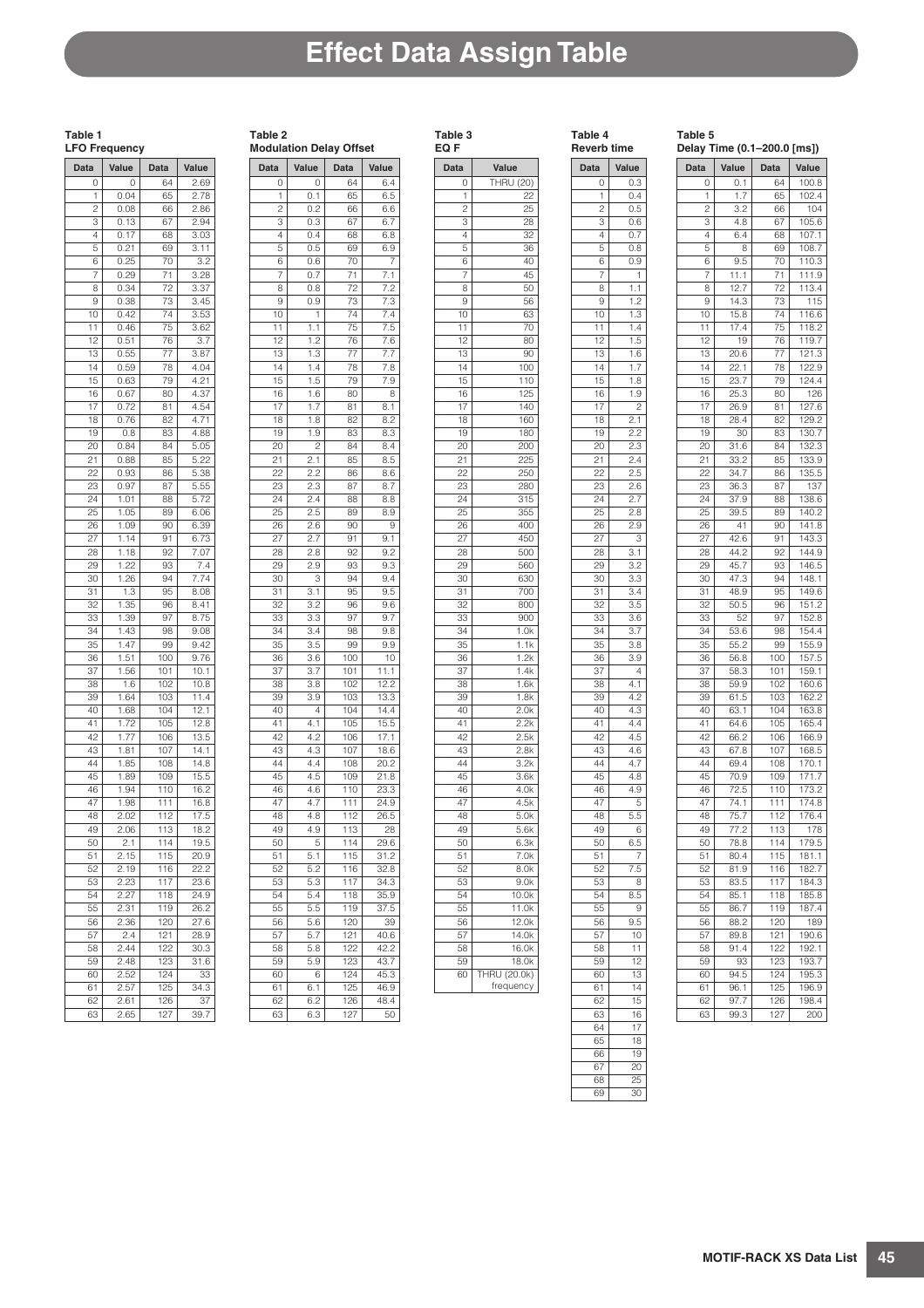### **Table 6 Room Size**

#### **Table 7 Delay Time (0.1–400.0 [ms])**

**Data Value Data Value**

| Table 8     |
|-------------|
| Compressor  |
| Attack Time |

**Data Value**  $\begin{array}{|c|c|c|c|c|}\n\hline\n0 & 1\n\end{array}$ **Data Value Data Value** 0 0.5 64 17.6<br>1 0.8 65 17.9  $\overline{1}$  66 18.2 3 1.3 67 18.5 4 1.5 68 18.8<br>5 1.8 69 19.1 6 2 70 19.4<br>7 2.3 71 19.7  $\begin{array}{|c|c|c|}\n\hline\n8 & 2.6 \\
\hline\n9 & 2.8 \\
\hline\n\end{array}$ 9 2.8 73 20.2 10 3.1 74 20.5 11 3.3 75 20.8<br>
11 3.6 76 21.1<br>
12.9 77 21.4 12 3.6 76 21.1 13 3.9 77 21.4  $\frac{1}{4.1}$  78 21.7 4.4 79 22<br>4.6 80 22.4 16 4.6 80 22.4 17 4.9 81 22.7 18 5.4 82 23 19 5.4 83 23.3 20 5.7 84 23.6 21 5.9 85 23.9 2 6.2 86 24.2 23 6.5 87 24.5<br>24 6.7 88 24.9 24 6.7 88 24.9 25 7 89 25.2  $\frac{1}{7.2}$  90 25.5 7.5 91 25.8<br>7.8 92 26.1 8 93 26.5 8.3 94 26.8 8.6 95 8.8 96 27.5<br>9.1 97 27.8 34 9.4 98 28.1 9.6 99 28.5<br>9.9 100 28.8  $10.2$ 18 10.4 102 29.5<br>19 10.7 103 29.9 3 10.7 103  $\frac{11}{2}$  11.2  $11.5$  $\overline{3}$  11.8  $4$  12.1  $\frac{1}{5}$  12.3 12.6

**Table 11 Reverb Width; Depth; Height**

 $17.9$ 

69 19.1<br>70 19.4

 $\frac{71}{72}$  19.7

 $92 26.1$ 

100 28.8<br>101 29.2

57 15.6 58 15.9<br>59 16.2  $\frac{1}{16.2}$ 60 16.5  $61$  16.8  $62 171$ 63 17.3  $27.8$ 

 $30.2$ 

**Table 12 Wah Release Time**

| <b>Data</b> | Value |
|-------------|-------|
| 52          | 10    |
| 53          | 15    |
| 54          | 25    |
| 55          | 35    |
| 56          | 45    |
| 57          | 55    |
| 58          | 65    |
| 59          | 75    |
| 60          | 85    |
| 61          | 100   |
| 62          | 115   |
| 63          | 140   |
| 64          | 170   |
| 65          | 230   |
| 66          | 340   |
| 67          | 680   |

| Data           | Value          | Data | Value |
|----------------|----------------|------|-------|
| 0              | 0.1            | 64   | 10.1  |
| 1              | 0.3            | 65   | 10.3  |
| $\overline{c}$ | 0.4            | 66   | 10.4  |
| 3              | 0.6            | 67   | 10.6  |
| 4              | 0.7            | 68   | 10.8  |
| 5              | 0.9            | 69   | 10.9  |
| 6              | 1              | 70   | 11.1  |
| 7              | 1.2            | 71   | 11.2  |
| 8              | 1.4            | 72   | 11.4  |
| 9              | 1.5            | 73   | 11.5  |
| 10             | 1.7            | 74   | 11.7  |
| 11             | 1.8            | 75   | 11.9  |
| 12             |                | 76   | 12    |
|                | 2              |      |       |
| 13             | 2.1            | 77   | 12.2  |
| 14             | 2.3            | 78   | 12.3  |
| 15             | 2.5            | 79   | 12.5  |
| 16             | 2.6            | 80   | 12.6  |
| 17             | 2.8            | 81   | 12.8  |
| 18             | 2.9            | 82   | 12.9  |
| 19             | 3.1            | 83   | 13.1  |
| 20             | 3.2            | 84   | 13.3  |
| 21             | 3.4            | 85   | 13.4  |
| 22             | 3.5            | 86   | 13.6  |
| 23             | 3.7            | 87   | 13.7  |
| 24             | 3.9            | 88   | 13.9  |
| 25             | $\overline{4}$ | 89   | 14    |
| 26             | 4.2            | 90   | 14.2  |
| 27             | 4.3            | 91   | 14.4  |
| 28             | 4.5            | 92   | 14.5  |
| 29             |                |      |       |
|                | 4.6            | 93   | 14.7  |
| 30             | 4.8            | 94   | 14.8  |
| 31             | 5              | 95   | 15    |
| 32             | 5.1            | 96   | 15.1  |
| 33             | 5.3            | 97   | 15.3  |
| 34             | 5.4            | 98   | 15.5  |
| 35             | 5.6            | 99   | 15.6  |
| 36             | 5.7            | 100  | 15.8  |
| 37             | 5.9            | 101  | 15.9  |
| 38             | 6.1            | 102  | 16.1  |
| 39             | 6.2            | 103  | 16.2  |
| 40             | 6.4            | 104  | 16.4  |
| 41             | 6.5            | 105  | 16.6  |
| 42             | 6.7            | 106  | 16.7  |
| 43             | 6.8            | 107  | 16.9  |
| 44             | $\overline{7}$ | 108  | 17    |
| 45             | 7.2            | 109  | 17.2  |
| 46             | 7.3            | 110  | 17.3  |
| 47             | 7.5            | 111  | 17.5  |
| 48             | 7.6            | 112  | 17.6  |
| 49             | 7.8            | 113  | 17.8  |
|                |                |      |       |
| 50             | 7.9            | 114  | 18    |
| 51             | 8.1            | 115  | 18.1  |
| 52             | 8.2            | 116  | 18.3  |
| 53             | 8.4            | 117  | 18.4  |
| 54             | 8.6            | 118  | 18.6  |
| 55             | 8.7            | 119  | 18.7  |
| 56             | 8.9            | 120  | 18.9  |
| 57             | 9              | 121  | 19.1  |
| 58             | 9.2            | 122  | 19.2  |
| 59             | 9.3            | 123  | 19.4  |
| 60             | 9.5            | 124  | 19.5  |
| 61             | 9.7            | 125  | 19.7  |
| 62             | 9.8            | 126  | 19.8  |
| 63             | 10             | 127  | 20    |
|                |                |      |       |

| ata | aiuu  | ,ata              | anuu              |
|-----|-------|-------------------|-------------------|
| 0   | 0.1   | 64                | 201.6             |
| 1   | 3.2   | 65                | 204.8             |
| 2   | 6.4   | 66                | 207.9             |
| 3   | 9.5   | 67                | 211.1             |
| 4   | 12.7  | 68                | 214.2             |
| 5   | 15.8  | 69                | 217.4             |
| 6   | 19    | 70                | 220.5             |
| 7   | 22.1  | 71                | 223.7             |
| 8   | 25.3  | 72                | 226.8             |
| 9   | 28.4  | 73                | 230               |
| 10  | 31.6  | 74                | 233.1             |
| 11  | 34.7  | 75                | 236.3             |
| 12  | 37.9  | 76                | 239.4             |
| 13  | 41    | 77                | 242.6             |
| 14  | 44.2  | 78                | 245.7             |
| 15  | 47.3  | 79                | 248.9             |
|     |       |                   | 252               |
| 16  | 50.5  | 80                |                   |
| 17  | 53.6  | 81                | 255.2             |
| 18  | 56.8  | 82                | 258.3             |
| 19  | 59.9  | 83                | 261.5             |
| 20  | 63.1  | 84                | 264.6             |
| 21  | 66.2  | 85                | 267.7             |
| 22  | 69.4  | 86                | 270.9             |
| 23  | 72.5  | 87                | 274               |
| 24  | 75.7  | 88                | $\frac{1}{277.2}$ |
| 25  | 78.8  | 89                | 280.3             |
| 26  | 82    | 90                | 283.5             |
| 27  | 85.1  | 91                | 286.6             |
| 28  | 88.3  | 92                | 289.8             |
| 29  | 91.4  | 93                | 292.9             |
| 30  | 94.6  | 94                | 296.1             |
| 31  | 97.7  | 95                | 299.2             |
| 32  | 100.9 | 96                | 302.4             |
| 33  | 104   | 97                | 305.5             |
| 34  | 107.2 | 98                | 308.7             |
| 35  | 110.3 | 99                | 311.8             |
| 36  | 113.5 | 100               | 315               |
| 37  | 116.6 | 101               | 318.1             |
| 38  | 119.8 | 102               | 321.3             |
| 39  | 122.9 | 103               | 324.4             |
| 40  | 126.1 | 104               | 327.6             |
| 41  | 129.2 | 105               | 330.7             |
| 42  | 132.4 | 106               | 333.9             |
| 43  | 135.5 | 107               | 337               |
| 44  | 138.6 | 108               | 340.2             |
| 45  | 141.8 |                   | 343.3             |
| 46  | 144.9 | 109<br>110        | 346.5             |
|     |       |                   |                   |
| 47  | 148.1 | 111               | 349.6             |
| 48  | 151.2 | $\overline{1}$ 12 | 352.8<br>355.9    |
| 49  | 154.4 | 113               |                   |
| 50  | 157.5 | 114               | 359.1             |
| 51  | 160.7 | 115               | 362.2             |
| 52  | 163.8 | 116               | 365.4             |
| 53  | 167   | 117               | 368.5             |
| 54  | 170.1 | 118               | 371.7             |
| 55  | 173.3 | 119               | 374.8             |
| 56  | 176.4 | 120               | 378               |
| 57  | 179.6 | 121               | 381.1             |
| 58  | 182.7 | 122               | 384.3             |
| 59  | 185.9 | 123               | 387.4             |
| 60  | 189   | 124               | 390.6             |
| 61  | 192.2 | 125               | 393.7             |
| 62  | 195.3 | 126               | 396.9             |
| 63  | 198.5 | 127               | 400               |
|     |       |                   |                   |

| 1              | 2                   | $\overline{c}$ |                                                                            |
|----------------|---------------------|----------------|----------------------------------------------------------------------------|
| $\overline{c}$ | 3                   | 3              | 1.3                                                                        |
| 3              | 4                   | 4              | 1.5                                                                        |
| 4              | 5                   | 5              | 1.8                                                                        |
| 5              | 6                   | 6              |                                                                            |
| 6              | 7                   | 7              | 2.3                                                                        |
| 7              | 8                   | 8              | 2.6                                                                        |
| 8              | 9                   | 9              | 2.8                                                                        |
| 9              | 10                  | 10             | 3.1                                                                        |
| 10             | 12                  | 11             | 3.3                                                                        |
| 11             | 14                  | 12             | 3.6                                                                        |
| 12             | 16                  | 13             | 3.9                                                                        |
| 13             | 18                  | 14             | 4.1                                                                        |
| 14             | 20                  | 15             | 4.4                                                                        |
| 15             | 23                  | 16             | 4.6                                                                        |
| 16             | 26                  | 17             | 4.9                                                                        |
| 17             | 30                  | 18             | 5.2                                                                        |
| 18             | 35                  | 19             | 5.4                                                                        |
| 19             | 40                  | 20             | 5.7                                                                        |
| 20             | 50                  | 21             | 5.9                                                                        |
| 21             | 60                  | 22             | 6.2                                                                        |
| 22             | 70                  | 23             | 6.5                                                                        |
| 23             | 80                  | 24             | 6.7                                                                        |
| 24             | 100                 | 25             |                                                                            |
| 25             | 120                 | 26             | 7.2                                                                        |
| 26             | 140                 | 27             | 7.5                                                                        |
|                |                     |                |                                                                            |
|                |                     |                |                                                                            |
| 27             | 160                 | 28             | 7.8                                                                        |
| 28             | 180                 | 29             | 8                                                                          |
| 29             | 200                 | 30             | 8.3                                                                        |
|                |                     | 31             | 8.6                                                                        |
|                |                     | 32             | 8.8                                                                        |
| Table 9        |                     | 33             | 9.1                                                                        |
| Compressor     |                     | 34             | 9.4                                                                        |
|                | <b>Release Time</b> | 35             |                                                                            |
| <b>Data</b>    | Value               | 36             |                                                                            |
| 0              | 10                  | 37             |                                                                            |
| 1              | 15                  | 38             | 9.6<br>9.9<br>10.2<br>10.4                                                 |
| $\mathfrak{p}$ | 25                  | 39             |                                                                            |
| 3              | 35                  | 40             | 10.7<br>11                                                                 |
| 4              | 45                  | 41             | 11.2                                                                       |
| 5              | 55                  | 42             |                                                                            |
| 6              | 65                  | 43             |                                                                            |
| 7              | 75                  | 44             |                                                                            |
| 8              | 85                  | 45             |                                                                            |
| 9              | 100                 | 46             |                                                                            |
| 10             | 115                 | 47             |                                                                            |
| 11             | 140                 | 48             |                                                                            |
| 12             | 170                 | 49             |                                                                            |
|                |                     | 50             |                                                                            |
| 13             | 230                 | 51             | 11.5<br>11.8<br>12.1<br>12.3<br>12.6<br>12.9<br>13.1<br>13.4<br>13.7<br>14 |
| 14             | 340                 | 52             | 14.2                                                                       |
| 15             | 680                 | 53             | 14.5                                                                       |
| 16             | 850                 | 54             | 14.8                                                                       |
| 17<br>18       | 1000<br>1200        | 55<br>56       | 15.1<br>154                                                                |

### **Table 10 Compressor Ratio**

| <b>Data</b>    | Value          |
|----------------|----------------|
| 0              |                |
|                | 1.5            |
| $\overline{c}$ | $\overline{c}$ |
| 3              | $\overline{3}$ |
| 4              | 5              |
| 5              | 7              |
| 6              | 10             |
| 7              | 20             |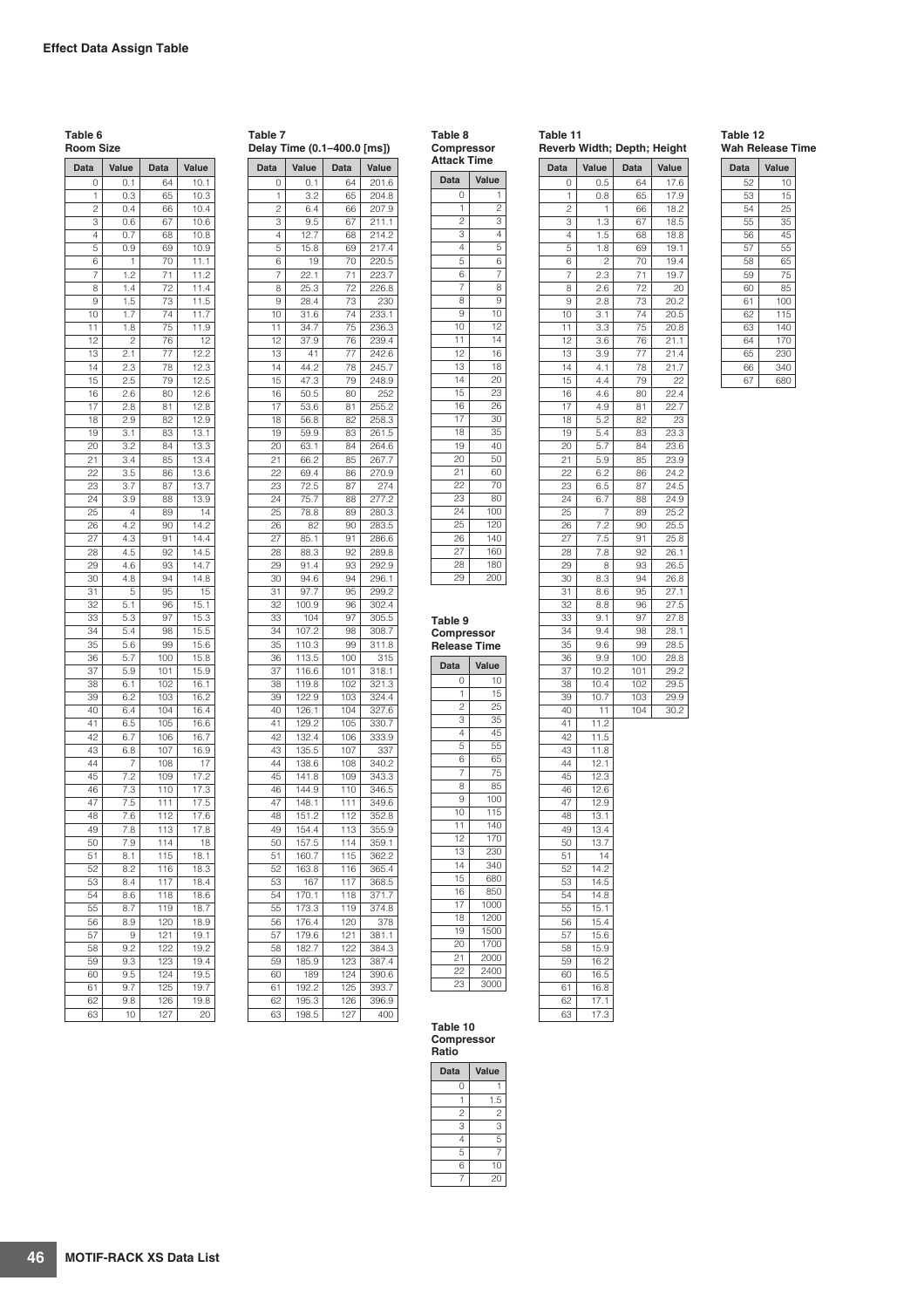#### **Table 13 LO-FI Sampling Frequency Control**

**Data Value Data Value** 0 44.1k 64 678.5 1 22.1k 65 668.2 2 14.7k 66 658.2 3 11.0k 67 648.5 4 8.82k 68 639.1<br>5 7.35k 69 630  $7.35k$ 

6 6.30k 70 621.1 7 5.51k 71 612.5<br>8 4.90k 72 604.1 8 4.90k 72 604.1<br>9 4.41k 73 595.9  $4.41k$ 

10 4.01k 74 588<br>11 3.68k 75 580.3 11 3.68k 75<br>12 3.39k 76

13 3.15k 77 565.4<br>14 2.94k 78 558.2 14 2.94k 78 558.2<br>15 2.76k 79 551.3 2.76k

16 2.59k 80 544.4<br>17 2.45k 81 537.8 17 2.45k 81 537.8<br>18 2.32k 82 531.3  $2.32k$ 

19 2.21k 83 525 20 2.10k 84 518.8 21 2.00k 85 512.8 22 1.92k 86 506.9<br>23 1.84k 87 501.1 1.84k 87 501.1 24 1.76k 88 495.5 25 1.70k 89 490 26 1.63k 90 484.6<br>27 1.58k 91 479.3 1.58k 91 479.3 28 1.52k 92 474.2 29 1.47k 93 469.1<br>30 1.42k 94 464.2 1.42k 94 464.2<br>1.38k 95 459.4

32 1.34k 96 454.6 33 1.30k 97 450 34 1.26k 98 445.5 35 1.23k 99 441 36 1.19k 100 436.6 37 1.16k 101 432.4 38 1.13k 102 428.2 39 1.10k 103 424  $1.08k$ 41 1.05k 105 416 42 1.03k 106 412.1<br>43 1.00k 107 408.3 43 1.00k 107 408.3<br>44 980 108 404.6 44 980 108 404.6<br>45 958.7 109 400.9 45 958.7 109 400.9<br>46 938.3 110 397.3 46 938.3 110<br>47 918.8 111 47 918.8 111 393.8<br>48 900 112 390.3 48 900 112 390.3<br>49 882 113 386.8 49 882 113 386.8<br>50 864.7 114 383.5 50 864.7 114 383.5 51 848.1 115<br>52 832.1 116 52 832.1 116 376.9<br>53 816.7 117 373.7 53 816.7 117 373.7 801.8 118 370.6<br>787.5 119 367.5

55 787.5 119 56 773.7 120 364.5<br>57 760.3 121 361.5

747.5 122 358.5 59 735 123 355.6 60 723 124 352.8 61 711.3 125 350 62 700 126 347.2<br>63 689.1 127 344.5 63 689.1 127 344.5

 $\frac{1}{57}$  760.3

 $31 1.38k$ 

 $\frac{572.7}{565.4}$ 

#### **Table 14 Tempo**

| <b>Data</b>    | Value   |
|----------------|---------|
| $\Omega$       | 32nd/3  |
| 1              | 64th.   |
| $\overline{2}$ | 32nd    |
| 3              | 16th/3  |
| 4              | 32nd.   |
| 5              | 16th    |
| 6              | 8th/3   |
| 7              | 16th.   |
| 8              | 8th     |
| 9              | 4th/3   |
| 10             | 8th.    |
| 11             | 4th     |
| 12             | 2nd/3   |
| 13             | 4th.    |
| 14             | 2nd     |
| 15             | Whole/3 |
| 16             | 2nd.    |
| 17             | 4thX4   |
| 18             | 4thX5   |
| 19             | 4thX6   |
| 20             | 4thX7   |
| 21             | 4thX8   |
| 22             | 4thX9   |
| 23             | 4thX10  |
| 24             | 4th X11 |
| 25             | 4thX12  |
| 26             | 4thX13  |
| 27             | 4thX14  |
| 28             | 4thX15  |
| 29             | 4thX16  |

#### **Table 15 Multi Compressor Gain (dB)**

| ոսու<br>ounpre:<br>sor aaiii (u <del>u</del> ) |           |             |                 |
|------------------------------------------------|-----------|-------------|-----------------|
| <b>Data</b>                                    | Value     | <b>Data</b> | Value           |
| 0                                              | $-\infty$ | 29          | $-8$            |
| 1                                              | $-60$     | 30          | $-7$            |
| $\overline{c}$                                 | $-57$     | 31          | $-6$            |
| 3                                              | $-54$     | 32          | $-5$            |
| $\overline{4}$                                 | $-51$     | 33          | $-4$            |
| 5                                              | $-48$     | 34          | $-3$            |
| 6                                              | $-45$     | 35          | $-2$            |
| 7                                              | $-42$     | 36          | $-1$            |
| 8                                              | $-39$     | 37          | 0               |
| 9                                              | $-36$     | 38          | 1               |
| 10                                             | $-33$     | 39          | $\overline{c}$  |
| 11                                             | $-30$     | 40          | 3               |
| 12                                             | $-27$     | 41          | $\overline{4}$  |
| 13                                             | $-24$     | 42          | 5               |
| 14                                             | $-23$     | 43          | 6               |
| 15                                             | $-22$     | 44          | 7               |
| 16                                             | $-21$     | 45          | 8               |
| 17                                             | $-20$     | 46          | 9               |
| 18                                             | $-19$     | 47          | 10              |
| 19                                             | $-18$     | 48          | $\overline{11}$ |
| 20                                             | $-17$     | 49          | 12              |
| 21                                             | $-16$     | 50          | 13              |
| 22                                             | $-15$     | 51          | $\overline{14}$ |
| 23                                             | $-14$     | 52          | $\overline{15}$ |
| 24                                             | $-13$     | 53          | $\overline{16}$ |
| 25                                             | -12       | 54          | 17              |
| 26                                             | $-11$     | 55          | 18              |
| 27                                             | $-10$     |             |                 |
| 28                                             | $-9$      |             |                 |

| <b>Data</b>    | Value1 | Value <sub>2</sub> | D |
|----------------|--------|--------------------|---|
| 0              | 32     | 1.2k               |   |
| 1              | 32     | 1.6k               |   |
| $\overline{c}$ | 32     | 2.0k               |   |
| 3              | 32     | 2.5k               |   |
| 4              | 32     | 3.2k               |   |
| 5              | 32     | 4.0k               |   |
| 6              | 32     | 5.0k               |   |
| $\overline{7}$ | 32     | 6.3k               |   |
| 8              | 32     | 8.0k               |   |
| 9              | 32     | 10.0k              |   |
| 10             | 63     | 1.2k               |   |
| 11             | 63     | 1.6k               |   |
| 12             | 63     | 2.0k               |   |
| 10             | $\sim$ | QE                 |   |

| iviae r        |        | requency (nz <i>)</i> |      |        |                    |
|----------------|--------|-----------------------|------|--------|--------------------|
| Data           | Value1 | Value2                | Data | Value1 | Value <sub>2</sub> |
| 0              | 32     | 1.2k                  | 64   | 315    | 3.2k               |
| 1              | 32     | 1.6k                  | 65   | 315    | 4.0k               |
| $\overline{c}$ | 32     | 2.0k                  | 66   | 315    | 5.0k               |
| 3              | 32     | 2.5k                  | 67   | 315    | 6.3k               |
| 4              | 32     | 3.2k                  | 68   | 315    | 8.0k               |
| 5              | 32     | 4.0k                  | 69   | 315    | 10.0k              |
| 6              | 32     | 5.0k                  | 70   | 500    | 1.2k               |
| 7              | 32     | 6.3k                  | 71   | 500    | 1.6k               |
| 8              | 32     | 8.0k                  | 72   | 500    | 2.0k               |
| 9              | 32     | 10.0k                 | 73   | 500    | 2.5k               |
| 10             | 63     | 1.2k                  | 74   | 500    | 3.2k               |
| 11             | 63     | 1.6k                  | 75   | 500    | 4.0k               |
| 12             | 63     | 2.0k                  | 76   | 500    | 5.0k               |
| 13             | 63     | 2.5k                  | 77   | 500    | 6.3k               |
| 14             | 63     | 3.2k                  | 78   | 500    | 8.0k               |
| 15             | 63     | 4.0k                  | 79   | 500    | 10.0k              |
| 16             | 63     | 5.0k                  | 80   | 630    | 1.2k               |
| 17             | 63     | 6.3k                  | 81   | 630    | 1.6k               |
| 18             | 63     | 8.0k                  | 82   | 630    | 2.0k               |
| 19             |        | 10.0k                 | 83   |        | 2.5k               |
|                | 63     |                       |      | 630    |                    |
| 20             | 80     | 1.2k                  | 84   | 630    | 3.2k               |
| 21             | 80     | 1.6k                  | 85   | 630    | 4.0k               |
| 22             | 80     | 2.0k                  | 86   | 630    | 5.0k               |
| 23             | 80     | 2.5k                  | 87   | 630    | 6.3k               |
| 24             | 80     | 3.2k                  | 88   | 630    | 8.0k               |
| 25             | 80     | 4.0k                  | 89   | 630    | 10.0k              |
| 26             | 80     | 5.0k                  |      |        |                    |
| 27             | 80     | 6.3k                  |      |        |                    |
| 28             | 80     | 8.0k                  |      |        |                    |
| 29             | 80     | 10.0k                 |      |        |                    |
| 30             | 125    | 1.2k                  |      |        |                    |
| 31             | 125    | 1.6k                  |      |        |                    |
| 32             | 125    | 2.0k                  |      |        |                    |
| 33             | 125    | 2.5k                  |      |        |                    |
| 34             | 125    | 3.2k                  |      |        |                    |
| 35             | 125    | 4.0k                  |      |        |                    |
| 36             | 125    | 5.0k                  |      |        |                    |
| 37             | 125    | 6.3k                  |      |        |                    |
| 38             | 125    | 8.0k                  |      |        |                    |
| 39             | 125    | 10.0k                 |      |        |                    |
| 40             | 160    | 1.2k                  |      |        |                    |
| 41             | 160    | 1.6k                  |      |        |                    |
| 42             | 160    | 2.0k                  |      |        |                    |
| 43             | 160    | 2.5k                  |      |        |                    |
| 44             | 160    | 3.2k                  |      |        |                    |
| 45             | 160    | 4.0k                  |      |        |                    |
| 46             | 160    | 5.0k                  |      |        |                    |
| 47             | 160    | 6.3k                  |      |        |                    |
| 48             | 160    | 8.0k                  |      |        |                    |
| 49             | 160    | 10.0k                 |      |        |                    |
| 50             | 250    | 1.2k                  |      |        |                    |
| 51             | 250    | 1.6k                  |      |        |                    |
| 52             | 250    | 2.0k                  |      |        |                    |
| 53             | 250    | 2.5k                  |      |        |                    |
| 54             | 250    | 3.2k                  |      |        |                    |
| 55             | 250    | 4.0k                  |      |        |                    |
| 56             | 250    | 5.0k                  |      |        |                    |
| 57             | 250    | 6.3k                  |      |        |                    |
| 58             | 250    | 8.0k                  |      |        |                    |
| 59             | 250    | 10.0k                 |      |        |                    |
| 60             | 315    | 1.2k                  |      |        |                    |
| 61             | 315    | 1.6k                  |      |        |                    |
| 62             | 315    | 2.0k                  |      |        |                    |
| 63             | 315    | 2.5k                  |      |        |                    |

### **Table 17 Dyna Attack Time (ms)**

| Data     | Value    | Data             | Value      |
|----------|----------|------------------|------------|
| 0        | 0.3      | 64               | 112        |
| 1        | 0.9      | 65               | 114        |
| 2        | 1.8      | 66               | 116        |
| 3        | 2.7      | 67               | 118        |
| 4        | 3.6      | 68               | 120        |
| 5        | 5.4      | 69               | 121        |
| 6        | 7.2      | 70               | 123        |
| 7        | 9        | 71               | 125        |
| 8        | 10       | 72               | 127        |
| 9        | 12       | 73               | 129        |
| 10       | 14       | 74               | 130        |
| 11       | 16       | 75               | 132        |
| 12       | 18       | 76               | 134        |
| 13       | 20       | 77               | 136        |
| 14       | 21       | 78               | 138        |
| 15       | 23       | 79               | 140        |
| 16       | 25       | 80               | 141        |
| 17       | 27       | 81               | 143        |
| 18       | 29       | 82               | 145        |
| 19       | 30       | 83               | 147        |
| 20       | 32       | 84               | 149        |
| 21       | 34       | 85               | 150        |
| 22       | 36       | 86               | 152        |
| 23       | 38       | 87               | 154        |
| 24       | 40       | 88               | 156        |
| 25       | 41       | 89               | 158        |
| 26       | 43       | 90               | 160        |
| 27       | 45       | 91               | 161        |
| 28       | 47       | 92               | 163        |
| 29       | 49       | 93               | 165        |
| 30       | 50       | 94               | 167        |
| 31       | 52       | 95               | 169        |
| 32<br>33 | 54<br>56 | 96<br>97         | 170<br>172 |
| 34       | 58       | 98               | 174        |
| 35       | 60       | 99               | 176        |
| 36       | 61       | 100              | 178        |
| 37       | 63       | 101              | 180        |
| 38       | 65       | 102              | 181        |
| 39       | 67       | 103              | 183        |
| 40       | 69       | 104              | 185        |
| 41       | 70       | 105              | 187        |
| 42       | 72       | 106              | 189        |
| 43       | 74       | 107              | 190        |
| 44       | 76       | 108              | 192        |
| 45       | 78       | 109              | 194        |
| 46       | 80       | 110              | 196        |
| 47       | 81       | 111              | 198        |
| 48       | 83       | 112              | 200        |
| 49       | 85       | 113              | 201        |
| 50       | 87       | 114              | 203        |
| 51       | 89       | 115              | 205        |
| 52       | 90       | 116              | 207        |
| 53       | 92       | 117              | 209        |
| 54       | 94       | 118              | 210        |
| 55       | 96       | $\overline{119}$ | 212        |
| 56       | 98       | 120              | 214        |
| 57       | 100      | 121              | 216        |
| 58       | 101      | 122              | 218        |
| 59       | 103      | 123              | 220        |
| 60       | 105      | 124              | 221        |
| 61       | 107      | $\frac{1}{25}$   | 223        |
| 62       | 109      | 126              | 225        |
| 63       | 110      | 127              | 227        |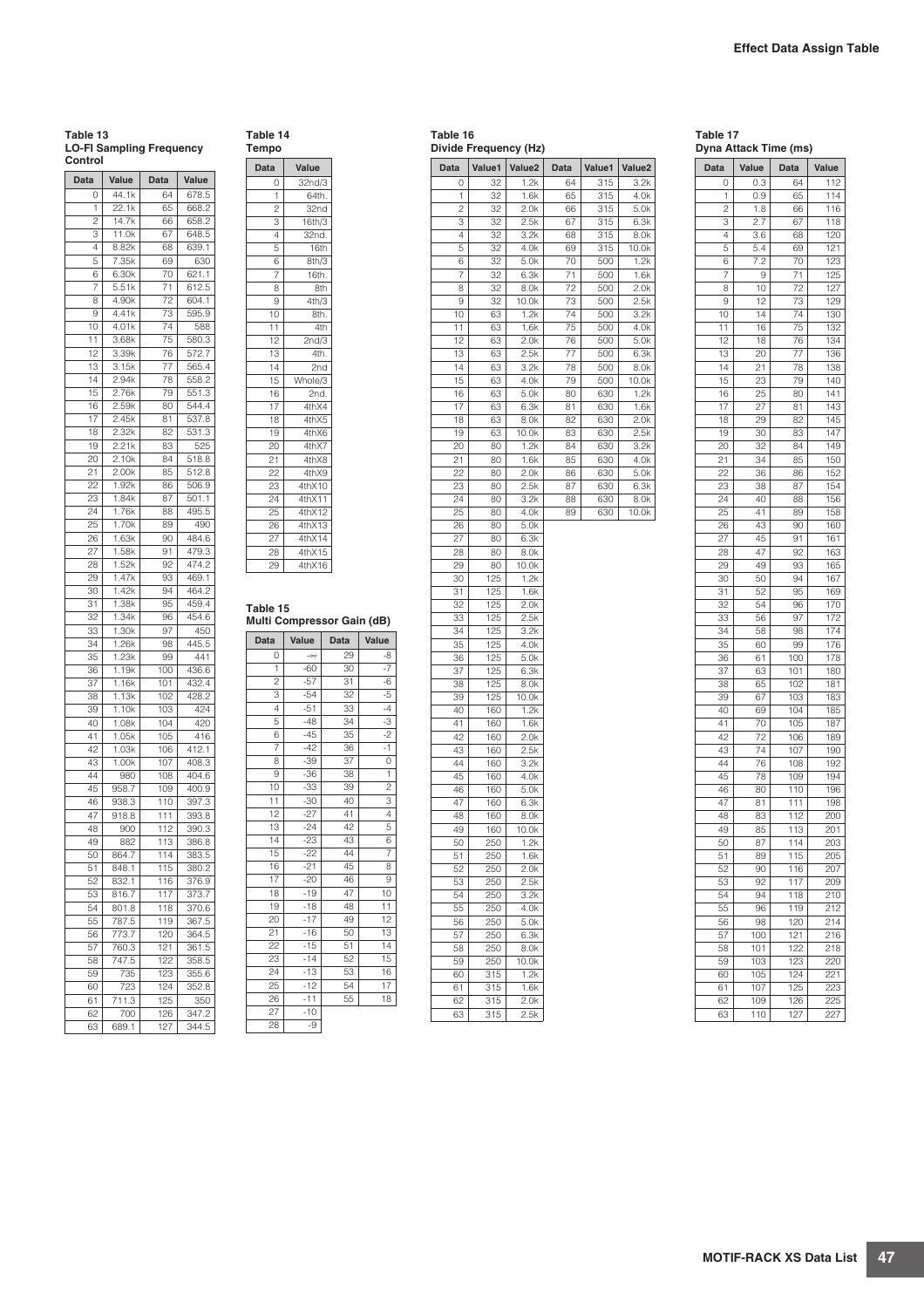#### **Table 18 Dyna Release Time (ms)**

|            |       | Dyna Release Time (ms) |            |
|------------|-------|------------------------|------------|
| Data       | Value | Data                   | Value      |
| 0          | 2.6   | 64                     | 369        |
| 1          | 3     | 65                     | 391        |
| 2          | 3.4   | 66                     | 413        |
| 3          | 3.9   | 67                     | 434        |
| 4          | 4.3   | 68                     | 456        |
| 5          | 4.7   | 69                     | 478        |
| 6          | 5.2   | 70                     | 499        |
| $\sqrt{2}$ | 5.6   | 71                     | 521        |
| 8          | 6     | 72                     | 543        |
| 9          | 6.5   | 73                     | 565        |
| 10         | 6.9   | 74                     | 586        |
| 11         | 7.3   | 75                     | 608        |
| 12         | 7.8   | 76                     | 630        |
| 13         | 8.2   | 77                     | 651        |
| 14         | 8.6   | 78                     | 673        |
| 15         | 13    | 79                     | 695        |
| 16         | 17    | 80                     | 717        |
| 17         | 22    | 81                     | 738        |
| 18         | 26    | 82                     | 760        |
| 19         | 30    | 83                     | 782        |
| 20         | 35    | 84                     | 803        |
| 21         | 39    | 85                     | 825        |
| 22         | 43    | 86                     | 847        |
| 23         |       | 87                     | 869        |
| 24         | 48    | 88                     | 890        |
| 25         | 52    |                        |            |
|            | 56    | 89                     | 912<br>934 |
| 26         | 61    | 90                     |            |
| 27         | 65    | 91                     | 955        |
| 28         | 69    | 92                     | 977        |
| 29         | 74    | 93                     | 999        |
| 30         | 78    | 94                     | 1021       |
| 31         | 83    | 95                     | 1042       |
| 32         | 87    | 96                     | 1064       |
| 33         | 91    | 97                     | 1086       |
| 34         | 96    | 98                     | 1107       |
| 35         | 100   | 99                     | 1129       |
| 36         | 104   | 100                    | 1151       |
| 37         | 109   | 101                    | 1173       |
| 38         | 113   | 102                    | 1194       |
| 39         | 117   | 103                    | 1216       |
| 40         | 122   | 104                    | 1238       |
| 41         | 126   | 105                    | 1259       |
| 42         | 130   | 106                    | 1281       |
| 43         | 135   | 107                    | 1303       |
| 44         | 139   | 108                    | 1346       |
| 45         | 143   | 109                    | 1390       |
| 46         | 148   | 110                    | 1433       |
| 47         | 152   | 111                    | 1477       |
| 48         | 156   | 112                    | 1520       |
| 49         | 161   | 113                    | 1563       |
| 50         | 165   | 114                    | 1607       |
| 51         | 169   | 115                    | 1650       |
| 52         | 174   | 116                    | 1694       |
| 53         | 178   | 117                    | 1737       |
| 54         | 182   | 118                    | 1781       |
| 55         | 187   | 119                    | 1824       |
| 56         | 195   | 120                    | 1867       |
| 57         | 217   | 121                    | 1911       |
| 58         | 239   | 122                    | 1954       |
| 59         | 261   | 123                    | 1998       |
| 60         | 282   | 124                    | 2041       |
| 61         | 304   | 125                    | 2085       |

#### **Table 19 Ring Mod OSC Freq Coarse (Hz)**

160

**Data Value Data Value** 0 0.5 64 151

## **Table 20**

## **V-Flanger Delay Offset Data Value Data Value**

#### **Table 21 Modulation Phase**

| <b>Data</b>    | Value  |
|----------------|--------|
| 0              | $-180$ |
| 1              | $-158$ |
| $\overline{c}$ | $-135$ |
| 3              | $-113$ |
| $\overline{4}$ | $-90$  |
| 5              | $-68$  |
| 6              | $-45$  |
| 7              | $-23$  |
| 8              | 0      |
| 9              | 23     |
| 10             | 45     |
| 11             | 68     |
| 12             | 90     |
| 13             | 113    |
| 14             | 135    |
| 15             | 158    |

16 180

| 1              | 1.5            | 65  | 160   |
|----------------|----------------|-----|-------|
| $\overline{c}$ | $\overline{c}$ | 66  | 169   |
| 3              | 2.5            | 67  | 179   |
| 4              | 3.5            | 68  | 189   |
| 5              | 4              | 69  | 200   |
| 6              | 4.5            | 70  | 211   |
| 7              | 5.5            | 71  | 223   |
| 8              | 6              | 72  | 236   |
| 9              | 6.5            | 73  | 249   |
| 10             | 7.5            | 74  | 264   |
| 11             | 8              | 75  | 279   |
| 12             | 8.4            | 76  | 295   |
| 13             | 8.9            | 77  | 311   |
| 14             | 9.4            | 78  | 329   |
| 15             | 9.9            | 79  | 348   |
| 16             | 10.5           | 80  | 368   |
| 17             | 11.1           | 81  | 389   |
| 18             | 11.7           | 82  | 411   |
| 19             | 12.4           | 83  | 435   |
| 20             | 13.1           | 84  | 459   |
| 21             | 13.9           | 85  | 486   |
| 22             |                | 86  | 513   |
|                | 14.7           |     |       |
| 23             | 15.5           | 87  | 543   |
| 24             | 16.4           | 88  | 574   |
| 25             | 17.3           | 89  | 607   |
| 26             | 18.3           | 90  | 641   |
| 27             | 19.4           | 91  | 678   |
| 28             | 20.5           | 92  | 717   |
| 29             | 21.7           | 93  | 757   |
| 30             | 22.9           | 94  | 801   |
| 31             | 24.2           | 95  | 846   |
| 32             | 25.6           | 96  | 895   |
| 33             | 27.1           | 97  | 946   |
| 34             | 28.6           | 98  | 1.00k |
| 35             | 30.3           | 99  | 1.05k |
| 36             | 32             | 100 | 1.11k |
| 37             | 33.8           | 101 | 1.18k |
| 38             | 35.8           | 102 | 1.24k |
| 39             | 37.8           | 103 | 1.32k |
| 40             | 40             | 104 | 1.39k |
| 41             | 42.2           | 105 | 1.47k |
| 42             | 44.7           | 106 | 1.55k |
| 43             | 47.2           | 107 | 1.64k |
| 44             | 49.9           | 108 | 1.74k |
| 45             | 52.7           | 109 | 1.84k |
| 46             | 55.8           | 110 | 1.94k |
| 47             | 58.9           | 111 | 2.05k |
| 48             | 62.3           | 112 | 2.17k |
| 49             | 65.9           | 113 | 2.29k |
| 50             | 69.6           | 114 | 2.43k |
| 51             | 73.6           | 115 | 2.56k |
| 52             | 77.8           | 116 | 2.71k |
| 53             | 82.3           | 117 | 2.87k |
| 54             | 87             | 118 | 3.03k |
| 55             | 91.9           | 119 | 3.20k |
|                |                |     |       |

56 97.2 120 3.39k 57 102 121 3.58k 58 108 122 3.79k 59 114 123 4.00k<br>60 121 124 4.23k 60 121 124 4.23k 61 128 125 4.47k 62 135 126 4.73k<br>63 143 127 5.00k 143 127 5.00k

| 0  | 0.09              | 70  | 6.35  |
|----|-------------------|-----|-------|
|    |                   |     |       |
| 1  | 0.11              | 71  | 6.67  |
| 2  | 0.13              | 72  | 7.01  |
| 3  | 0.15              | 73  | 7.37  |
| 4  | 0.18              | 74  | 7.74  |
| 5  | 0.2               | 75  | 8.13  |
|    |                   |     |       |
| 6  | 0.22              | 76  | 8.54  |
| 7  | 0.24              | 77  | 8.97  |
| 8  | 0.27              | 78  | 9.41  |
| 9  | 0.29              | 79  | 9.85  |
| 10 | 0.31              | 80  | 10.29 |
|    |                   |     |       |
| 11 | 0.34              | 81  | 10.73 |
| 12 | 0.36              | 82  | 11.17 |
| 13 | 0.38              | 83  | 11.61 |
| 14 | 0.4               | 84  | 12.05 |
| 15 | 0.42              | 85  | 12.49 |
|    |                   |     |       |
| 16 | 0.43              | 86  | 12.93 |
| 17 | 0.46              | 87  | 13.37 |
| 18 | 0.48              | 88  | 13.81 |
| 19 | 0.51              | 89  | 14.24 |
| 20 | 0.53              | 90  | 14.68 |
|    |                   | 91  |       |
| 21 | 0.56              |     | 15.12 |
| 22 | 0.59              | 92  | 15.56 |
| 23 | 0.62              | 93  | 16    |
| 24 | 0.65              | 94  | 16.44 |
| 25 | 0.68              | 95  | 16.88 |
|    |                   |     | 17.32 |
| 26 | 0.72              | 96  |       |
| 27 | 0.76              | 97  | 17.76 |
| 28 | 0.79              | 98  | 18.2  |
| 29 | 0.83              | 99  | 18.64 |
| 30 | 0.88              | 100 | 19.08 |
| 31 | 0.92              | 101 | 19.52 |
|    |                   |     |       |
| 32 | 0.97              | 102 | 19.96 |
| 33 | 1.02              | 103 | 20.4  |
| 34 | 1.07              | 104 | 20.83 |
| 35 | 1.12              | 105 | 21.27 |
| 36 | 1.18              | 106 | 21.71 |
| 37 | 1.24              |     | 22.15 |
|    |                   | 107 |       |
| 38 | 1.3               | 108 | 22.59 |
| 39 | 1.37              | 109 | 23.03 |
| 40 | 1.44              | 110 | 23.47 |
| 41 | 1.51              | 111 | 23.91 |
| 42 | 1.59              | 112 | 24.35 |
|    |                   |     |       |
| 43 | 1.67              | 113 | 24.79 |
| 44 | 1.76              | 114 | 25.23 |
| 45 | 1.84              | 115 | 25.66 |
| 46 | 1.94              | 116 | 26.1  |
| 47 | 2.04              | 117 | 26.54 |
| 48 | 2.14              | 118 | 26.98 |
|    |                   |     |       |
| 49 | 2.25              | 119 | 27.42 |
| 50 | 2.36              | 120 | 27.86 |
| 51 | 2.48              | 121 | 28.3  |
| 52 | 2.61              | 122 | 28.74 |
| 53 | 2.74              | 123 | 29.18 |
|    | 2.88              |     |       |
| 54 |                   | 124 | 29.62 |
| 55 | 3.03              | 125 | 30.06 |
| 56 | 3.18              | 126 | 30.5  |
| 57 | 3.34              | 127 | 30.94 |
| 58 | $\overline{3.51}$ | 128 | 31.38 |
| 59 | 3.69              | 129 | 31.82 |
|    |                   |     |       |
| 60 | 3.87              | 130 | 32.25 |
| 61 | 4.07              | 131 | 32.69 |
|    | 4.28              | 132 | 33.13 |
| 62 |                   |     |       |
|    |                   |     |       |
| 63 | 4.49              | 133 | 33.57 |
| 64 | 4.72              | 134 | 34.01 |
| 65 | 4.96              | 135 | 34.45 |
| 66 | 5.21<br>5.47      | 136 | 34.89 |

68 | 5.75 | 138 | 35.77 69 6.04 139 36.21

62 326 126 2128 63 347 127 2171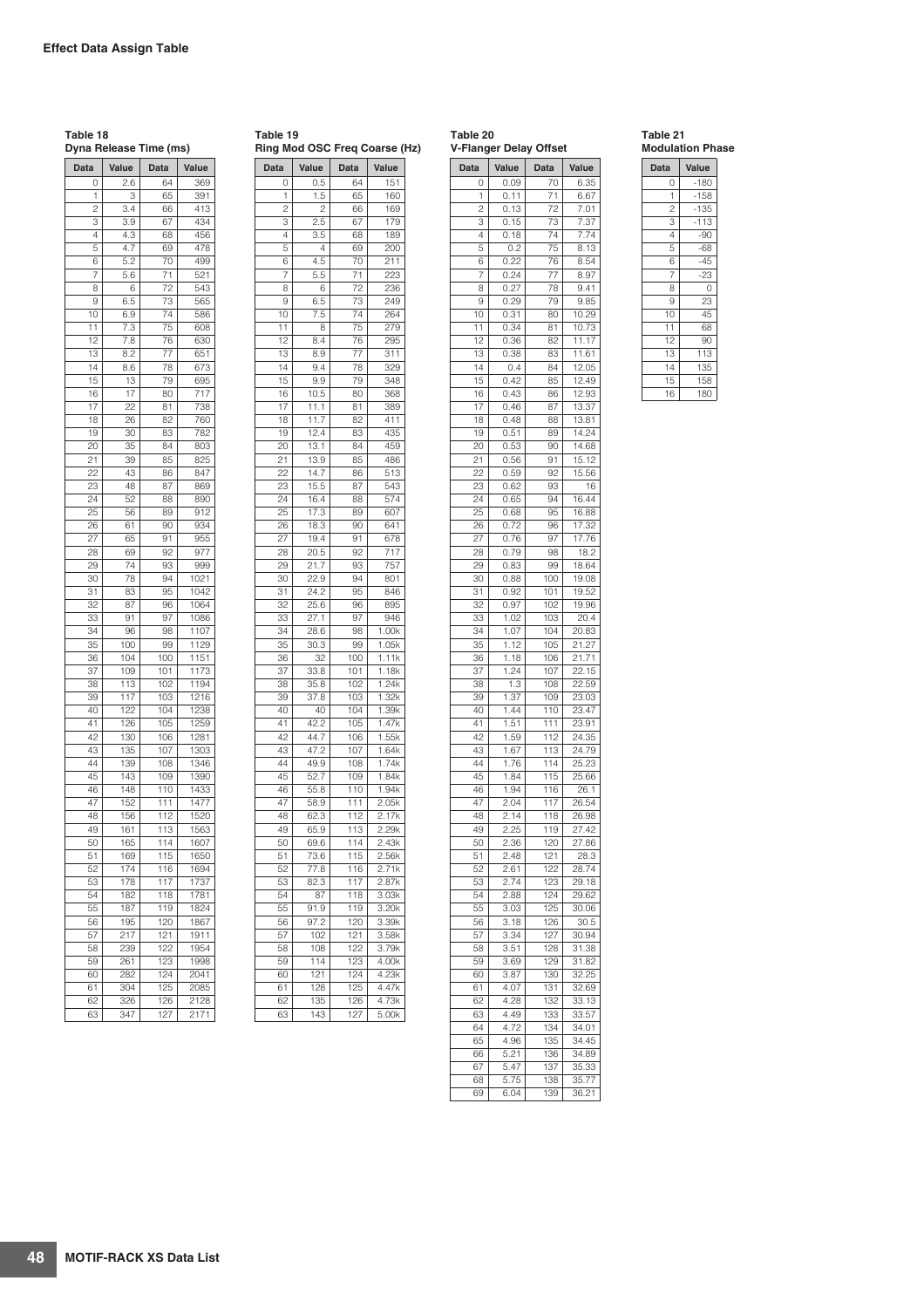### **Effect Data Assign Table**

#### **Table 22 VCM Flanger Speed**

| Data     | Value          | Data       | Value          | Data       | Value          | Data       | Value          |
|----------|----------------|------------|----------------|------------|----------------|------------|----------------|
| 0        | 0.04           | 70         | 0.281          | 140        | 1.272          | 210        | 5.804          |
| 1        | 0.042          | 71         | 0.287          | 141        | 1.304          | 211        | 5.972          |
| 2        | 0.045          | 72         | 0.292          | 142        | 1.335          | 212        | 6.056          |
| 3        | 0.047          | 73         | 0.3            | 143        | 1.367          | 213        | 6.224          |
| 4<br>5   | 0.05<br>0.053  | 74<br>75   | 0.308<br>0.313 | 144<br>145 | 1.409<br>1.43  | 214<br>215 | 6.309<br>6.477 |
| 6        | 0.055          | 76         | 0.321          | 146        | 1.451          | 216        | 6.645          |
| 7        | 0.058          | 77         | 0.326          | 147        | 1.493          | 217        | 6.813          |
| 8        | 0.06           | 78         | 0.334          | 148        | 1.514          | 218        | 6.897          |
| 9        | 0.063          | 79         | 0.342          | 149        | 1.556          | 219        | 7.066          |
| 10       | 0.066          | 80         | 0.347          | 150        | 1.577          | 220        | 7.234          |
| 11       | 0.068          | 81         | 0.357          | 151        | 1.619          | 221        | 7.402          |
| 12       | 0.071          | 82         | 0.363          | 152        | 1.661          | 222        | 7.57           |
| 13       | 0.074          | 83         | 0.373          | 153        | 1.682          | 223        | 7.738          |
| 14       | 0.076          | 84         | 0.379          | 154        | 1.724          | 224        | 7.907          |
| 15       | 0.079          | 85         | 0.389          | 155        | 1.766          | 225        | 8.075          |
| 16       | 0.081          | 86         | 0.4            | 156        | 1.808          | 226        | 8.243          |
| 17       | 0.084          | 87         | 0.405          | 157        | 1.851          | 227        | 8.411          |
| 18       | 0.087          | 88         | 0.415          | 158        | 1.893          | 228<br>229 | 8.58<br>8.748  |
| 19<br>20 | 0.089<br>0.092 | 89<br>90   | 0.426<br>0.431 | 159<br>160 | 1.935<br>1.977 | 230        | 9              |
| 21       | 0.095          | 91         | 0.442          | 161        | 2.019          | 231        | 9.168          |
| 22       | 0.097          | 92         | 0.452          | 162        | 2.061          | 232        | 9.337          |
| 23       | 0.1            | 93         | 0.463          | 163        | 2.103          | 233        | 9.589          |
| 24       | 0.102          | 94         | 0.473          | 164        | 2.145          | 234        | 9.757          |
| 25       | 0.105          | 95         | 0.484          | 165        | 2.187          | 235        | 10             |
| 26       | 0.108          | 96         | 0.494          | 166        | 2.25           |            |                |
| 27       | 0.11           | 97         | 0.505          | 167        | 2.292          |            |                |
| 28       | 0.113          | 98         | 0.515          | 168        | 2.334          |            |                |
| 29       | 0.116          | 99         | 0.526          | 169        | 2.397          |            |                |
| 30       | 0.118          | 100        | 0.536          | 170        | 2.46           |            |                |
| 31       | 0.121          | 101        | 0.547          | 171        | 2.502          |            |                |
| 32       | 0.124          | 102        | 0.563          | 172        | 2.565          |            |                |
| 33<br>34 | 0.126<br>0.129 | 103<br>104 | 0.573<br>0.589 | 173<br>174 | 2.608<br>2.671 |            |                |
| 35       | 0.131          | 105        | 0.599          | 175        | 2.733          |            |                |
| 36       | 0.134          | 106        | 0.615          | 176        | 2.776          |            |                |
| 37       | 0.137          | 107        | 0.626          | 177        | 2.86           |            |                |
| 38       | 0.139          | 108        | 0.636          | 178        | 2.902          |            |                |
| 39       | 0.145          | 109        | 0.652          | 179        | 2.986          |            |                |
| 40       | 0.147          | 110        | 0.668          | 180        | 3.028          |            |                |
| 41       | 0.15           | 111        | 0.683          | 181        | 3.112          |            |                |
| 42       | 0.152          | 112        | 0.704          | 182        | 3.154          |            |                |
| 43       | 0.158          | 113        | 0.715          | 183        | 3.238          |            |                |
| 44       | 0.16           | 114        | 0.725          | 184        | 3.323          |            |                |
| 45       | 0.163          | 115        | 0.747          | 185        | 3.365          |            |                |
| 46<br>47 | 0.168<br>0.171 | 116<br>117 | 0.757<br>0.778 | 186<br>187 | 3.449<br>3.533 |            |                |
| 48       | 0.173          | 118        | 0.789          | 188        | 3.617          |            |                |
| 49       | 0.179          | 119        | 0.81           | 189        | 3.701          |            |                |
| 50       | 0.181          | 120        | 0.831          | 190        | 3.785          |            |                |
| 51       | 0.187          | 121        | 0.852          | 191        | 3.869          |            |                |
| 52       | 0.189          | 122        | 0.862          | 192        | 3.953          |            |                |
| 53       | 0.195          | 123        | 0.883          | 193        | 4.037          |            |                |
| 54       | 0.197          | 124        | 0.904          | 194        | 4.122          |            |                |
| 55       | 0.202          | 125        | 0.925          | 195        | 4.206          |            |                |
| 56       | 0.208          | 126        | 0.946          | 196        | 4.29           |            |                |
| 57       | 0.21           | 127        | 0.967          | 197        | 4.374          |            |                |
| 58       | 0.216          | 128        | 0.988          | 198        | 4.5            |            |                |
| 59<br>60 | 0.221<br>0.226 | 129<br>130 | 1.009<br>1.03  | 199<br>200 | 4.584<br>4.668 |            |                |
| 61       | 0.231          | 131        | 1.051          | 201        | 4.752          |            |                |
| 62       | 0.237          | 132        | 1.072          | 202        | 4.879          |            |                |
| 63       | 0.242          | 133        | 1.093          | 203        | 5.005          |            |                |
| 64       | 0.247          | 134        | 1.125          | 204        | 5.131          |            |                |
| 65       | 0.252          | 135        | 1.146          | 205        | 5.215          |            |                |
| 66       | 0.258          | 136        | 1.167          | 206        | 5.341          |            |                |
| 67       | 0.263          | 137        | 1.199          | 207        | 5.467          |            |                |
| 68       | 0.268          | 138        | 1.22           | 208        | 5.552          |            |                |
| 69       | 0.273          | 139        | 1.251          | 209        | 5.72           |            |                |

#### **Table 23 VCM Phaser Speed**

| Data           | Value | Data      | Value          | Data       | Value | Data       | Value          |
|----------------|-------|-----------|----------------|------------|-------|------------|----------------|
| 0              | 0.1   | 70        | 0.373          | 140        | 1.325 | 210        | 4.668          |
| 1              | 0.103 | 71        | 0.379          | 141        | 1.346 | 211        | 4.752          |
| $\overline{c}$ | 0.105 | 72        | 0.389          | 142        | 1.367 | 212        | 4.837          |
| 3              | 0.108 | 73        | 0.394          | 143        | 1.41  | 213        | 4.921          |
| 4              | 0.11  | 74        | 0.4            | 144        | 1.43  | 214        | 5.047          |
| 5              | 0.113 | 75        | 0.41           | 145        | 1.451 | 215        | 5.131          |
| 6              | 0.116 | 76        | 0.415          | 146        | 1.472 | 216        | 5.215          |
| 7              | 0.118 | 77        | 0.426          | 147        | 1.493 | 217        | 5.299          |
| 8              | 0.121 | 78        | 0.431          | 148        | 1.535 | 218        | 5.383          |
| 9              | 0.124 | 79        | 0.442          | 149        | 1.556 | 219        | 5.551          |
| 10             | 0.126 | 80        | 0.447          | 150        | 1.577 | 220        | 5.636          |
| 11             | 0.129 | 81        | 0.457          | 151        | 1.619 | 221        | 5.72           |
| 12             | 0.131 | 82        | 0.463          | 152        | 1.64  | 222        | 5.804          |
| 13             | 0.134 | 83        | 0.473          | 153        | 1.682 | 223        | 5.888          |
| 14             | 0.137 | 84        | 0.478          | 154        | 1.703 | 224        | 6.056          |
| 15             | 0.139 | 85        | 0.489          | 155        | 1.724 | 225        | 6.14           |
| 16             | 0.142 | 86        | 0.499          | 156        | 1.767 | 226        | 6.224          |
| 17             | 0.145 | 87        | 0.51           | 157        | 1.808 | 227        | 6.393          |
| 18             | 0.147 | 88        | 0.515          | 158        | 1.829 | 228        | 6.477          |
| 19             | 0.15  | 89        | 0.526          | 159        | 1.872 | 229        | 6.561          |
| 20             | 0.152 | 90        | 0.536          | 160        | 1.893 | 230        | 6.729          |
| 21             | 0.155 | 91        | 0.547          | 161        | 1.935 | 231        | 6.813          |
| 22             | 0.158 | 92        | 0.557          | 162        | 1.977 | 232        | 6.981          |
| 23             | 0.16  | 93        | 0.568          | 163        | 2     | 233        | 7.066          |
| 24             | 0.163 | 94        | 0.578          | 164        | 2.04  | 234        | 7.234          |
| 25             | 0.166 | 95        | 0.589          | 165        | 2.082 | 235        | 7.318          |
| 26             | 0.168 | 96        | 0.599          | 166        | 2.124 | 236        | 7.486          |
| 27             | 0.171 | 97        | 0.61           | 167        | 2.145 | 237        | 7.654          |
|                |       |           |                |            |       |            |                |
| 28             | 0.173 | 98        | 0.62           | 168<br>169 | 2.187 | 238<br>239 | 7.774          |
| 29<br>30       | 0.179 | 99<br>100 | 0.631<br>0.641 | 170        | 2.229 | 240        | 7.907<br>8.075 |
|                | 0.181 |           |                |            | 2.271 |            |                |
| 31             | 0.184 | 101       | 0.652          | 171        | 2.313 | 241        | 8.159          |
| 32             | 0.187 | 102       | 0.668          | 172        | 2.355 | 242        | 8.327          |
| 33             | 0.192 | 103       | 0.683          | 173        | 2.397 | 243        | 8.496          |
| 34             | 0.195 | 104       | 0.694          | 174        | 2.439 | 244        | 8.664          |
| 35             | 0.2   | 105       | 0.704          | 175        | 2.503 | 245        | 8.832          |
| 36             | 0.202 | 106       | 0.715          | 176        | 2.544 | 246        | 9              |
| 37             | 0.205 | 107       | 0.725          | 177        | 2.587 | 247        | 9.168          |
| 38             | 0.21  | 108       | 0.747          | 178        | 2.629 | 248        | 9.337          |
| 39             | 0.213 | 109       | 0.758          | 179        | 2.671 | 249        | 9.505          |
| 40             | 0.218 | 110       | 0.768          | 180        | 2.734 | 250        | 9.673          |
| 41             | 0.221 | 111       | 0.789          | 181        | 2.776 | 251        | 9.841          |
| 42             | 0.226 | 112       | 0.799          | 182        | 2.86  | 252        | 10             |
| 43             | 0.229 | 113       | 0.81           | 183        | 2.902 |            |                |
| 44             | 0.234 | 114       | 0.831          | 184        | 2.944 |            |                |
| 45             | 0.237 | 115       | 0.841          | 185        | 2.986 |            |                |
| 46             | 0.242 | 116       | 0.862          | 186        | 3.028 |            |                |
| 47             | 0.247 | 117       | 0.873          | 187        | 3.07  |            |                |
| 48             | 0.25  | 118       | 0.894          | 188        | 3.154 |            |                |
| 49             | 0.255 | 119       | 0.904          | 189        | 3.196 |            |                |
| 50             | 0.26  | 120       | 0.925          | 190        | 3.28  |            |                |
| 51             | 0.265 | 121       | 0.936          | 191        | 3.323 |            |                |
| 52             | 0.271 | 122       | 0.957          | 192        | 3.365 |            |                |
| 53             | 0.276 | 123       | 0.967          | 193        | 3.449 |            |                |
| 54             | 0.281 | 124       | 0.988          | 194        | 3.491 |            |                |
| 55             | 0.287 | 125       | 1              | 195        | 3.575 |            |                |
| 56             | 0.289 | 126       | 1.03           | 196        | 3.659 |            |                |
| 57             | 0.294 | 127       | 1.051          | 197        | 3.701 |            |                |
| 58             | 0.3   | 128       | 1.062          | 198        | 3.785 |            |                |
| 59             | 0.308 | 129       | 1.083          | 199        | 3.827 |            |                |
| 60             | 0.31  | 130       | 1.104          | 200        | 3.911 |            |                |
| 61             | 0.318 | 131       | 1.125          | 201        | 3.995 |            |                |
| 62             | 0.323 | 132       | 1.146          | 202        | 4.08  |            |                |
| 63             | 0.329 | 133       | 1.167          | 203        | 4.122 |            |                |
| 64             | 0.334 | 134       | 1.188          | 204        | 4.206 |            |                |
| 65             | 0.342 | 135       | 1.209          | 205        | 4.29  |            |                |
| 66             | 0.347 | 136       | 1.23           | 206        | 4.374 |            |                |
| 67             | 0.357 | 137       | 1.251          | 207        | 4.458 |            |                |
| 68             | 0.363 | 138       | 1.272          | 208        | 4.5   |            |                |
| 69             | 0.368 | 139       | 1.304          | 209        | 4.584 |            |                |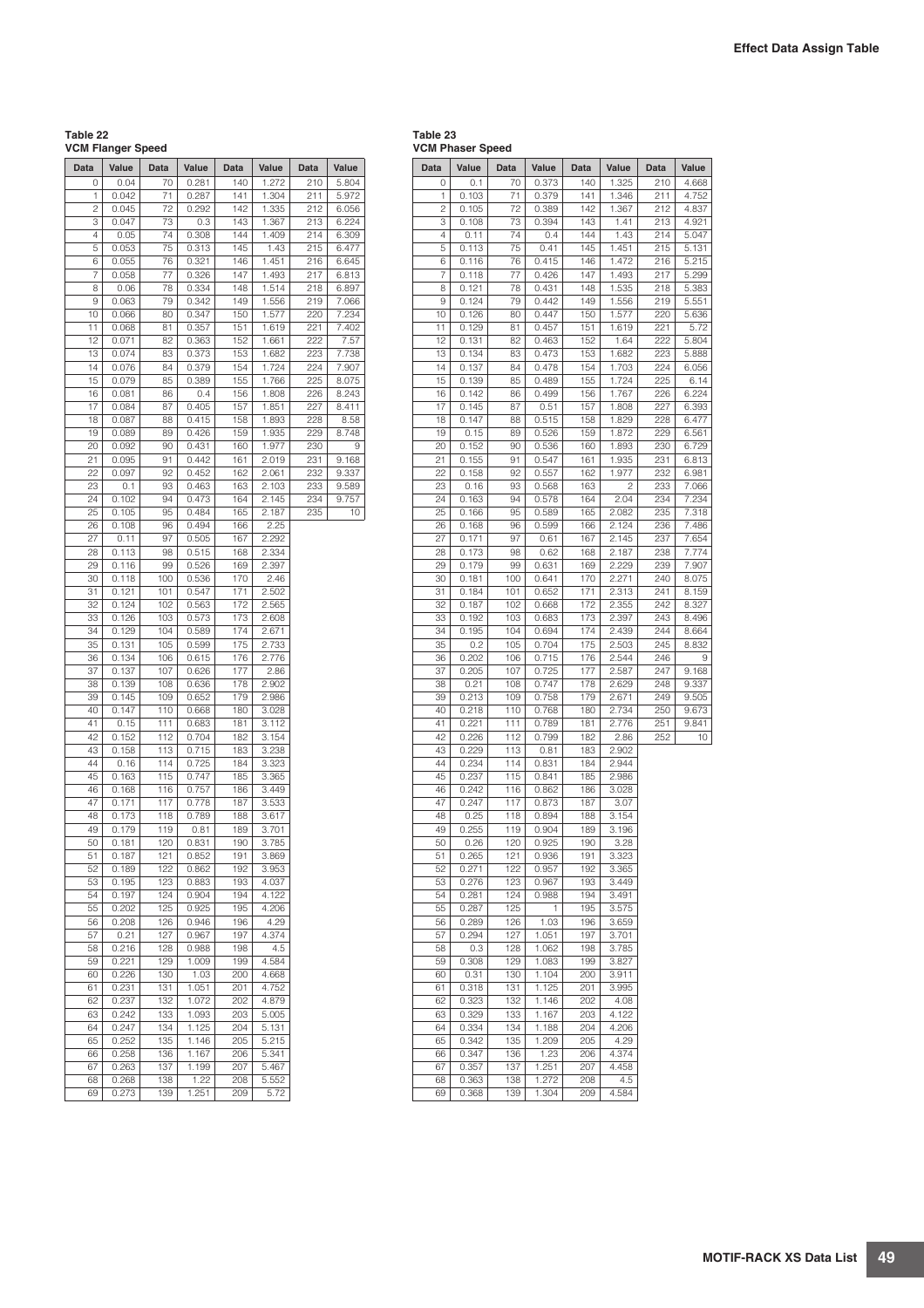| Table 24    | <b>VCM Wah Speed</b> |                  |                |            |                |             |                |
|-------------|----------------------|------------------|----------------|------------|----------------|-------------|----------------|
| <b>Data</b> | Value                | <b>Data</b>      | Value          | Data       | Value          | <b>Data</b> | Value          |
| 0           | 0.1                  | 70               | 0.436          | 140        | 1.872          | 210         | 7.991          |
| 1<br>2      | 0.103<br>0.105       | 71<br>72         | 0.447<br>0.457 | 141<br>142 | 1.914<br>1.956 | 211<br>212  | 8.159<br>8.327 |
| 3           | 0.108                | 73               | 0.463          | 143        | 1.999          | 213         | 8.496          |
| 4           | 0.11                 | 74               | 0.473          | 144        | 2.04           | 214         | 8.748          |
| 5           | 0.113                | 75               | 0.484          | 145        | 2.082          | 215         | 8.916          |
| 6           | 0.116                | 76               | 0.494          | 146        | 2.124          | 216         | 9.084          |
| 7<br>8      | 0.118<br>0.121       | 77<br>78         | 0.505<br>0.515 | 147<br>148 | 2.166<br>2.229 | 217<br>218  | 9.253<br>9.505 |
| 9           | 0.124                | 79               | 0.526          | 149        | 2.25           | 219         | 9.673          |
| 10          | 0.126                | 80               | 0.536          | 150        | 2.313          | 220         | 9.841          |
| 11          | 0.129                | 81               | 0.547          | 151        | 2.355          | 221         | 10.09          |
| 12          | 0.131                | 82               | 0.563          | 152        | 2.397          | 222         | 10.26          |
| 13          | 0.134                | 83               | 0.573          | 153        | 2.46           | 223         | 10.51          |
| 14<br>15    | 0.137<br>0.139       | 84<br>85         | 0.584<br>0.599 | 154<br>155 | 2.502<br>2.566 | 224<br>225  | 10.77          |
| 16          | 0.142                | 86               | 0.61           | 156        | 2.608          | 226         | 10.93<br>11.1  |
| 17          | 0.145                | 87               | 0.62           | 157        | 2.671          | 227         | 11.44          |
| 18          | 0.147                | 88               | 0.636          | 158        | 2.734          | 228         | 11.61          |
| 19          | 0.152                | 89               | 0.652          | 159        | 2.776          | 229         | 11.94          |
| 20          | 0.155                | 90               | 0.662          | 160        | 2.818          | 230         | 12.11          |
| 21          | 0.157                | 91               | 0.673          | 161        | 2.902          | 231         | 12.45          |
| 22<br>23    | 0.163<br>0.166       | 92<br>93         | 0.694<br>0.704 | 162<br>163 | 2.944<br>3.028 | 232<br>233  | 12.62<br>12.95 |
| 24          | 0.168                | 94               | 0.725          | 164        | 3.07           | 234         | 13.29          |
| 25          | 0.173                | 95               | 0.736          | 165        | 3.154          | 235         | 13.46          |
| 26          | 0.176                | 96               | 0.747          | 166        | 3.196          | 236         | 13.79          |
| 27          | 0.179                | 97               | 0.768          | 167        | 3.28           | 237         | 13.96          |
| 28          | 0.184                | 98               | 0.778          | 168        | 3.336          | 238         | 14.3           |
| 29<br>30    | 0.187<br>0.189       | 99<br>100        | 0.799<br>0.82  | 169<br>170 | 3.407<br>3.491 | 239<br>240  | 14.64<br>14.97 |
| 31          | 0.195                | 101              | 0.831          | 171        | 3.575          | 241         | 15.31          |
| 32          | 0.2                  | 102              | 0.852          | 172        | 3.659          | 242         | 15.65          |
| 33          | 0.202                | 103              | 0.873          | 173        | 3.701          | 243         | 15.98          |
| 34          | 0.208                | 104              | 0.883          | 174        | 3.785          | 244         | 16.32          |
| 35          | 0.21                 | 105              | 0.904          | 175        | 3.869          | 245         | 16.65          |
| 36<br>37    | 0.216<br>0.221       | 106<br>107       | 0.935<br>0.946 | 176<br>177 | 3.953<br>4.037 | 246<br>247  | 16.99<br>17.33 |
| 38          | 0.226                | 108              | 0.967          | 178        | 4.122          | 248         | 17.66          |
| 39          | 0.231                | 109              | 0.988          | 179        | 4.206          | 249         | 18             |
| 40          | 0.234                | 110              | 0.999          | 180        | 4.29           | 250         | 18.34          |
| 41          | 0.239                | 111              | 1.02           | 181        | 4.374          | 251         | 18.84          |
| 42          | 0.244                | 112              | 1.051          | 182        | 4.5            | 252         | 19.18          |
| 43<br>44    | 0.25<br>0.255        | 113<br>114       | 1.072          | 183<br>184 | 4.584<br>4.668 | 253<br>254  | 19.51          |
| 45          | 0.26                 | $\overline{1}15$ | 1.093<br>1.115 | 185        | 4.795          |             | 20             |
| 46          | 0.265                | 116              | 1.136          | 186        | 4.879          |             |                |
| 47          | 0.271                | 117              | 1.157          | 187        | 4.963          |             |                |
| 48          | 0.276                | 118              | 1.188          | 188        | 5.09           |             |                |
| 49          | 0.284                | 119              | 1.209          | 189        | 5.173          |             |                |
| 50          | 0.289                | 120              | 1.241          | 190        | 5.299          |             |                |
| 51<br>52    | 0.294<br>0.302       | 121<br>122       | 1.262<br>1.293 | 191<br>192 | 5.383<br>5.552 |             |                |
| 53          | 0.308                | 123              | 1.314          | 193        | 5.636          |             |                |
| 54          | 0.315                | 124              | 1.346          | 194        | 5.72           |             |                |
| 55          | 0.321                | 125              | 1.367          | 195        | 5.888          |             |                |
| 56          | 0.326                | 126              | 1.409          | 196        | 5.972          |             |                |
| 57          | 0.334                | 127              | 1.43           | 197        | 6.14           |             |                |
| 58          | 0.342                | 128              | 1.451          | 198        | 6.224          |             |                |
| 59<br>60    | 0.347<br>0.357       | 129<br>130       | 1.493<br>1.514 | 199<br>200 | 6.393<br>6.477 |             |                |
| 61          | 0.363                | 131              | 1.556          | 201        | 6.665          |             |                |
| 62          | 0.368                | 132              | 1.598          | 202        | 6.813          |             |                |
| 63          | 0.379                | 133              | 1.619          | 203        | 6.897          |             |                |
| 64          | 0.384                | 134              | 1.661          | 204        | 7.066          |             |                |
| 65          | 0.394                | 135              | 1.703          | 205        | 7.234          |             |                |
| 66          | 0.405                | 136<br>137       | 1.724          | 206        | 7.402<br>7.57  |             |                |
| 67<br>68    | 0.41<br>0.421        | 138              | 1.766<br>1.808 | 207<br>208 | 7.654          |             |                |
| 69          | 0.426                | 139              | 1.851          | 209        | 7.823          |             |                |
|             |                      |                  |                |            |                |             |                |

| Table 25<br>Rev Hall Time |                |  |
|---------------------------|----------------|--|
| Data                      | Value          |  |
| 0                         | 0.3            |  |
| 1                         | 0.4            |  |
| $\overline{c}$            | 0.5            |  |
| 3                         |                |  |
|                           | 0.6            |  |
| 4                         | 0.7            |  |
| 5                         | 0.8            |  |
| 6                         | 0.9            |  |
| 7                         | 1              |  |
| 8                         | 1.1            |  |
| 9                         | 1.2            |  |
|                           |                |  |
| 10                        | 1.3            |  |
| 11                        | 1.4            |  |
| 12                        | 1.5            |  |
| 13                        | 1.6            |  |
| 14                        | 1.7            |  |
| 15                        |                |  |
|                           | 1.8            |  |
| 16                        | 1.9            |  |
| 17                        | $\overline{c}$ |  |
| 18                        | 2.1            |  |
| 19                        | 2.2            |  |
| 20                        | 2.3            |  |
|                           |                |  |
| 21                        | 2.4            |  |
| 22                        | 2.5            |  |
| 23                        | 2.6            |  |
| 24                        | 2.7            |  |
| 25                        | 2.8            |  |
|                           |                |  |
| 26                        | 2.9            |  |
| 27                        | 3              |  |
| 28                        | 3.1            |  |
| 29                        | 3.2            |  |
| 30                        | 3.3            |  |
| 31                        | 3.4            |  |
|                           |                |  |
| 32                        | 3.5            |  |
| 33                        | 3.6            |  |
| 34                        | 3.7            |  |
| 35                        | 3.8            |  |
| 36                        | 3.9            |  |
| 37                        | $\overline{4}$ |  |
| 38                        | 4.1            |  |
|                           |                |  |
| 39                        | 4.2            |  |
| 40                        | 4.3            |  |
| 41                        | 4.4            |  |
| 42                        | 4.5            |  |
| 43                        | 4.6            |  |
|                           |                |  |
| 44                        | 4.7            |  |
| 45                        | 4.8            |  |
| 46                        | 4.9            |  |
| 47                        | 5              |  |
| 48                        | 5.5            |  |
| 49                        | 6              |  |
|                           |                |  |
| 50                        | 6.5            |  |
| 51                        | 7              |  |
| 52                        | 7.5            |  |
| 53                        | 8              |  |
| 54                        | 8.5            |  |
|                           |                |  |
| 55                        | 9              |  |
| 56                        | 9.5            |  |
| 57                        | 10             |  |
| 58                        | 10.5           |  |
| 59                        | 11             |  |
|                           |                |  |
| 60                        | 11.5           |  |
| 61                        | 12             |  |
| 62                        | 12.5           |  |
| 63                        | 13             |  |
| 64                        | 13.5           |  |
|                           |                |  |
| 65                        | 14             |  |
| 66                        | 15             |  |
| 67                        | 16             |  |
| 68                        | 17             |  |
| 69                        | 18             |  |
|                           |                |  |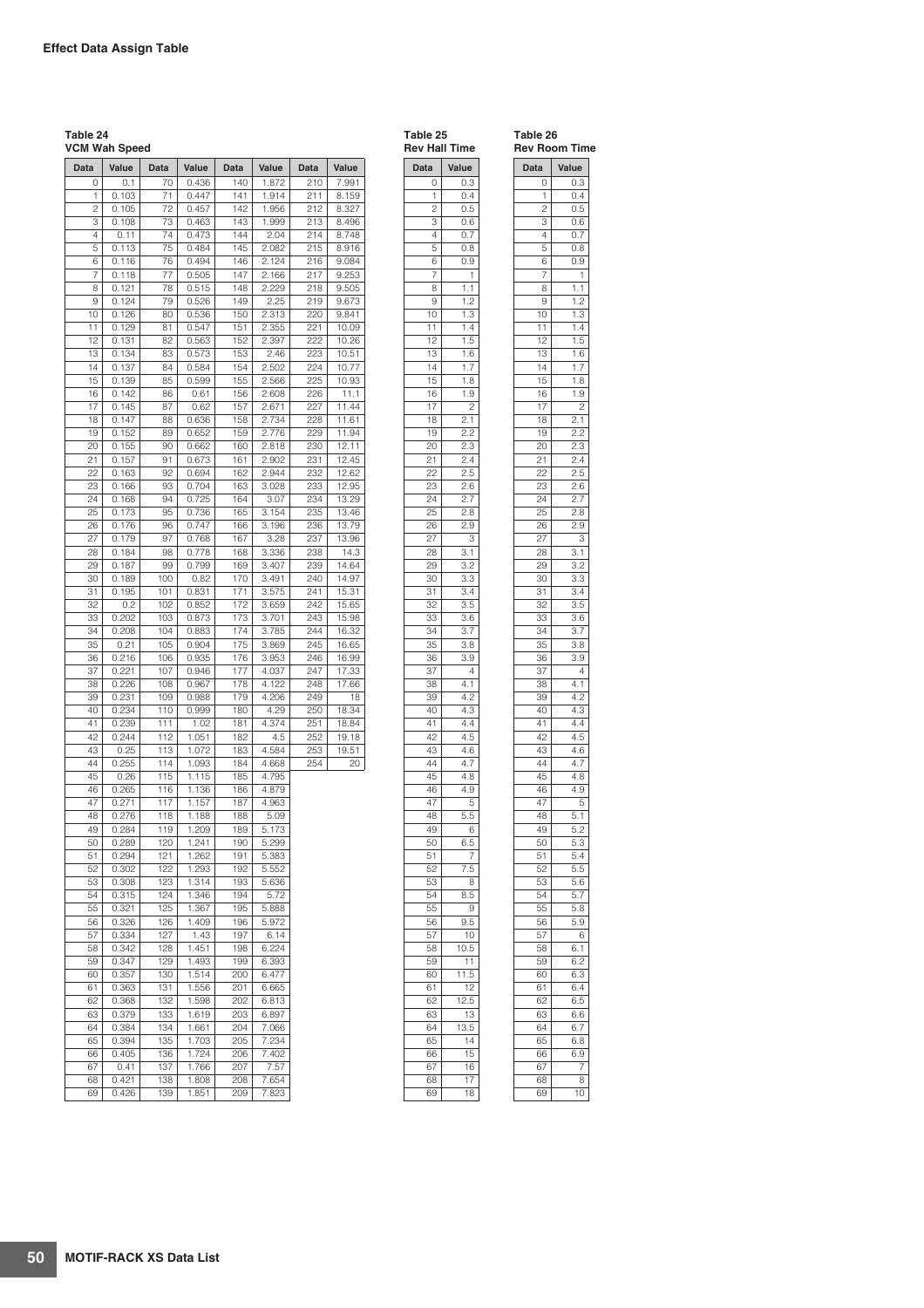### **Table 27 VCM Comp Level**

| Data           | Value      | <b>Data</b> | Value      | Data | Value      |
|----------------|------------|-------------|------------|------|------------|
| 0              | $-$ ∞dB    | 67          | $-28.50dB$ | 134  | $-10.44dB$ |
| 1              | $-138.0dB$ | 68          | $-28.11dB$ | 135  | $-10.24dB$ |
| $\overline{c}$ | $-120.0dB$ | 69          | $-27.73dB$ | 136  | $-10.05dB$ |
|                |            |             | $-27.36dB$ |      |            |
| 3              | $-109.4dB$ | 70          |            | 137  | $-9.86dB$  |
| 4              | $-101.9dB$ | 71          | $-26.99dB$ | 138  | $-9.67dB$  |
| 5              | $-96.12dB$ | 72          | $-26.62dB$ | 139  | $-9.48dB$  |
| 6              | $-91.37dB$ | 73          | $-26.26dB$ | 140  | $-9.29dB$  |
| 7              | $-87.36dB$ | 74          | $-25.91dB$ | 141  | $-9.11dB$  |
| 8              | $-83.88dB$ | 75          | $-25.56dB$ | 142  | $-8.92dB$  |
| 9              | $-80.81dB$ | 76          | $-25.21dB$ | 143  | $-8.74dB$  |
|                |            |             |            |      |            |
| 10             | $-78.06dB$ | 77          | $-24.87dB$ | 144  | $-8.56dB$  |
| 11             | $-75.58dB$ | 78          | $-24.54dB$ | 145  | $-8.38dB$  |
| 12             | $-73.31dB$ | 79          | $-24.20dB$ | 146  | $-8.20dB$  |
| 13             | $-71.23dB$ | 80          | $-23.88dB$ | 147  | $-8.02dB$  |
| 14             | $-69.29dB$ | 81          | $-23.55dB$ | 148  | $-7.85dB$  |
| 15             | $-67.50dB$ | 82          | $-23.23dB$ | 149  | $-7.67dB$  |
| 16             |            | 83          | $-22.92dB$ | 150  | $-7.50dB$  |
|                | $-65.81dB$ |             |            |      |            |
| 17             | $-64.23dB$ | 84          | $-22.61dB$ | 151  | $-7.32dB$  |
| 18             | $-62.75dB$ | 85          | $-22.30dB$ | 152  | $-7.15dB$  |
| 19             | $-61.34dB$ | 86          | $-21.99dB$ | 153  | $-6.98dB$  |
| 20             | $-60.00dB$ | 87          | $-21.69dB$ | 154  | $-6.81dB$  |
| 21             | $-58.73dB$ | 88          | $-21.39dB$ | 155  | $-6.64dB$  |
| 22             | $-57.52dB$ | 89          | $-21.10dB$ | 156  | $-6.47dB$  |
|                |            |             |            |      |            |
| 23             | $-56.36dB$ | 90          | $-20.81dB$ | 157  | $-6.31dB$  |
| 24             | $-55.25dB$ | 91          | $-20.52dB$ | 158  | $-6.14dB$  |
| 25             | $-54.19dB$ | 92          | $-20.23dB$ | 159  | $-5.98dB$  |
| 26             | $-53.16dB$ | 93          | $-19.95dB$ | 160  | $-5.81dB$  |
| 27             | $-52.18dB$ | 94          | $-19.67dB$ | 161  | $-5.65dB$  |
| 28             | $-51.23dB$ | 95          | $-19.40dB$ | 162  | $-5.49dB$  |
| 29             | $-50.32dB$ | 96          | $-19.13dB$ | 163  | $-5.33dB$  |
|                |            |             |            |      |            |
| 30             | $-49.43dB$ | 97          | $-18.86dB$ | 164  | $-5.17dB$  |
| 31             | $-48.58dB$ | 98          | $-18.59dB$ | 165  | $-5.01dB$  |
| 32             | $-47.75dB$ | 99          | $-18.32dB$ | 166  | $-4.86dB$  |
| 33             | $-46.95dB$ | 100         | $-18.06dB$ | 167  | $-4.70dB$  |
| 34             | $-46.17dB$ | 101         | $-17.80dB$ | 168  | $-4.54dB$  |
| 35             | $-45.42dB$ | 102         | $-17.55dB$ | 169  | $-4.39dB$  |
| 36             | $-44.68dB$ | 103         | $-17.29dB$ | 170  | $-4.23dB$  |
|                |            |             |            |      |            |
| 37             | $-43.97dB$ | 104         | $-17.04dB$ | 171  | $-4.08dB$  |
| 38             | $-43.27dB$ | 105         | $-16.79dB$ | 172  | $-3.93dB$  |
| 39             | $-42.60dB$ | 106         | $-16.54dB$ | 173  | $-3.78dB$  |
| 40             | $-41.94dB$ | 107         | $-16.30dB$ | 174  | $-3.63dB$  |
| 41             | $-41.29dB$ | 108         | $-16.06dB$ | 175  | $-3.48dB$  |
| 42             | $-40.67dB$ | 109         | $-15.82dB$ | 176  | $-3.33dB$  |
|                |            |             |            |      |            |
| 43             | $-40.05dB$ | 110         | $-15.58dB$ | 177  | $-3.18dB$  |
| 44             | $-39.45dB$ | 111         | $-15.34dB$ | 178  | $-3.04dB$  |
| 45             | $-38.87dB$ | 112         | $-15.11dB$ | 179  | $-2.89dB$  |
| 46             | $-38.30dB$ | 113         | $-14.88dB$ | 180  | $-2.75dB$  |
| 47             | $-37.74dB$ | 114         | $-14.65dB$ | 181  | $-2.60dB$  |
| 48             | $-37.19dB$ | 115         | $-14.42dB$ | 182  | $-2.46dB$  |
| 49             | $-36.65dB$ | 116         | $-14.19dB$ | 183  | $-2.31dB$  |
|                |            |             |            |      |            |
| 50             | $-36.12dB$ | 117         | $-13.97dB$ | 184  | $-2.17dB$  |
| 51             | $-35.61dB$ | 118         | $-13.75dB$ | 185  | $-2.03dB$  |
| 52             | $-35.10dB$ | 119         | $-13.53dB$ | 186  | $-1.89dB$  |
| 53             | $-34.61dB$ | 120         | -13.31dB   | 187  | $-1.75dB$  |
| 54             | $-34.12dB$ | 121         | $-13.09dB$ | 188  | $-1.61dB$  |
| 55             | $-33.64dB$ | 122         | $-12.88dB$ | 189  | $-1.47dB$  |
|                | $-33.17dB$ | 123         | $-12.67dB$ |      | $-1.34dB$  |
| 56             |            |             |            | 190  |            |
| 57             | $-32.71dB$ | 124         | $-12.46dB$ | 191  | $-1.20dB$  |
| 58             | $-32.26dB$ | 125         | $-12.25dB$ | 192  | $-1.06dB$  |
| 59             | $-31.81dB$ | 126         | $-12.04dB$ | 193  | $-0.93dB$  |
| 60             | $-31.37dB$ | 127         | $-11.83dB$ | 194  | $-0.79dB$  |
| 61             | $-30.94dB$ | 128         | $-11.63dB$ | 195  | $-0.66dB$  |
| 62             | $-30.52dB$ | 129         | $-11.43dB$ | 196  | $-0.53dB$  |
|                |            |             |            |      |            |
| 63             | $-30.10dB$ | 130         | $-11.23dB$ | 197  | $-0.39dB$  |
| 64             | $-29.69dB$ | 131         | $-11.03dB$ | 198  | $-0.26dB$  |
| 65             | $-29.29dB$ | 132         | $-10.83dB$ | 199  | $-0.13dB$  |
| 66             | $-28.89dB$ | 133         | $-10.63dB$ | 200  | 0.00dB     |
|                |            |             |            |      |            |

#### **Table 28 VCM Comp Attack Time**

| Data     | Value              | Data | Value              | Data       | Value   |
|----------|--------------------|------|--------------------|------------|---------|
| 0        | 0.022ms            | 67   | 3.295ms            | 134        | 18.53ms |
| 1        | 0.023ms            | 68   | 3.418ms            | 135        | 18.88ms |
| 2        | 0.024ms            | 69   | 3.544ms            | 136        | 19.23ms |
| 3        | 0.025ms            | 70   | 3.673ms            | 137        | 19.59ms |
| 4        | 0.026ms            | 71   | 3.805ms            | 138        | 19.95ms |
| 5        | 0.028ms            | 72   | 3.940ms            | 139        | 20.31ms |
| 6        | 0.031ms            | 73   | 4.077ms            | 140        | 20.68ms |
| 7        | 0.035ms            | 74   | 4.217ms            | 141        | 21.05ms |
| 8        | 0.039ms            | 75   | 4.361ms            | 142        | 21.42ms |
| 9        | 0.045ms            | 76   | 4.507ms            | 143        | 21.80ms |
| 10       | 0.051ms            | 77   | 4.656ms            | 144        | 22.18ms |
| 11       | 0.059ms            | 78   | 4.807ms            | 145        | 22.57ms |
| 12       | 0.068ms            | 79   | 4.962ms            | 146        | 22.96ms |
| 13       | 0.077ms            | 80   | 5.120ms            | 147        | 23.36ms |
| 14       | 0.088ms            | 81   | 5.281ms            | 148        | 23.75ms |
| 15       | 0.101ms            | 82   | 5.445ms            | 149        | 24.16ms |
| 16       | 0.114ms            | 83   | 5.611ms            | 150        | 24.56ms |
| 17       | 0.129ms            | 84   | 5.781ms            | 151        | 24.97ms |
| 18       | 0.146ms            | 85   | 5.954ms            | 152        | 25.39ms |
| 19       | 0.163ms            | 86   | 6.130ms            | 153        | 25.81ms |
| 20       | 0.182ms            | 87   | 6.309ms            | 154        | 26.23ms |
| 21       | 0.203ms            | 88   | 6.491ms            | 155        | 26.66ms |
| 22       | 0.225ms            | 89   | 6.677ms            | 156        | 27.09ms |
| 23       | 0.249ms            | 90   | 6.865ms            | 157        | 27.53ms |
| 24       | 0.274ms            | 91   | 7.057ms            | 158        | 27.97ms |
| 25       | 0.301ms            | 92   | 7.252ms            | 159        | 28.41ms |
| 26       | 0.330ms            | 93   | 7.450ms            | 160        | 28.86ms |
| 27       | 0.360ms            | 94   | 7.651ms            | 161        | 29.31ms |
| 28       | 0.393ms            | 95   | 7.855ms            | 162        | 29.77ms |
| 29       | 0.426ms            | 96   | 8.063ms            | 163        | 30.23ms |
| 30       | 0.462ms            | 97   | 8.274ms            | 164        | 30.70ms |
| 31       | 0.500ms            | 98   | 8.489ms            | 165        | 31.17ms |
| 32       | 0.539ms            | 99   | 8.706ms            | 166        | 31.64ms |
| 33       | 0.580ms            | 100  | 8.927ms            | 167        | 32.12ms |
| 34       | 0.623ms            | 101  | 9.151ms            | 168        | 32.60ms |
| 35       | 0.668ms            | 102  | 9.379ms            | 169        | 33.09ms |
| 36       | 0.716ms            | 103  | 9.610ms            | 170        | 33.58ms |
| 37       | 0.765ms            | 104  | 9.844ms            | 171        | 34.07ms |
|          |                    | 105  | 10.09ms            |            | 34.57ms |
| 38<br>39 | 0.816ms<br>0.869ms | 106  | 10.33ms            | 172<br>173 | 35.08ms |
| 40       | 0.924ms            | 107  | 10.57ms            | 174        | 35.59ms |
|          |                    |      |                    |            |         |
| 41<br>42 | 0.982ms            | 108  | 10.82ms            | 175        | 36.10ms |
|          | 1.041ms            | 109  | 11.07ms<br>11.33ms | 176        | 36.62ms |
| 43       | 1.103ms            | 110  |                    | 177        | 37.14ms |
| 44       | 1.167ms            | 111  | 11.59ms            | 178        | 37.67ms |
| 45       | 1.233ms            | 112  | 11.85ms            | 179        | 38.20ms |
| 46       | 1.301ms            | 113  | 12.11ms            | 180        | 38.73ms |
| 47       | 1.372ms            | 114  | 12.38ms            | 181        | 39.27ms |
| 48       | 1.444ms            | 115  | 12.66ms            | 182        | 39.82ms |
| 49       | 1.520ms            | 116  | 12.93ms            | 183        | 40.36ms |
| 50       | 1.597ms            | 117  | 13.21ms            | 184        | 40.92ms |
| 51       | 1.677ms            | 118  | 13.50ms            | 185        | 41.48ms |
| 52       | 1.759ms            | 119  | 13.78ms            | 186        | 42.04ms |
| 53       | 1.844ms            | 120  | 14.07ms            | 187        | 42.61ms |
| 54       | 1.931ms            | 121  | 14.37ms            | 188        | 43.18ms |
| 55       | 2.021ms            | 122  | 14.67ms            | 189        | 43.75ms |
| 56       | 2.113ms            | 123  | 14.97ms            | 190        | 44.33ms |
| 57       | 2.207ms            | 124  | 15.27ms            | 191        | 44.92ms |
| 58       | 2.304ms            | 125  | 15.58ms            | 192        | 45.51ms |
| 59       | 2.404ms            | 126  | 15.90ms            | 193        | 46.10ms |
| 60       | 2.506ms            | 127  | 16.21ms            | 194        | 46.70ms |
| 61       | 2.611ms            | 128  | 16.53ms            | 195        | 47.31ms |
| 62       | 2.718ms            | 129  | 16.86ms            | 196        | 47.91ms |
| 63       | 2.828ms            | 130  | 17.18ms            | 197        | 48.53ms |
| 64       | 2.941ms            | 131  | 17.52ms            | 198        | 49.15ms |
| 65       | 3.056ms            | 132  | 17.85ms            | 199        | 49.77ms |
| 66       | 3.174ms            | 133  | 18.19ms            | 200        | 50.40ms |
|          |                    |      |                    |            |         |

### **Effect Data Assign Table**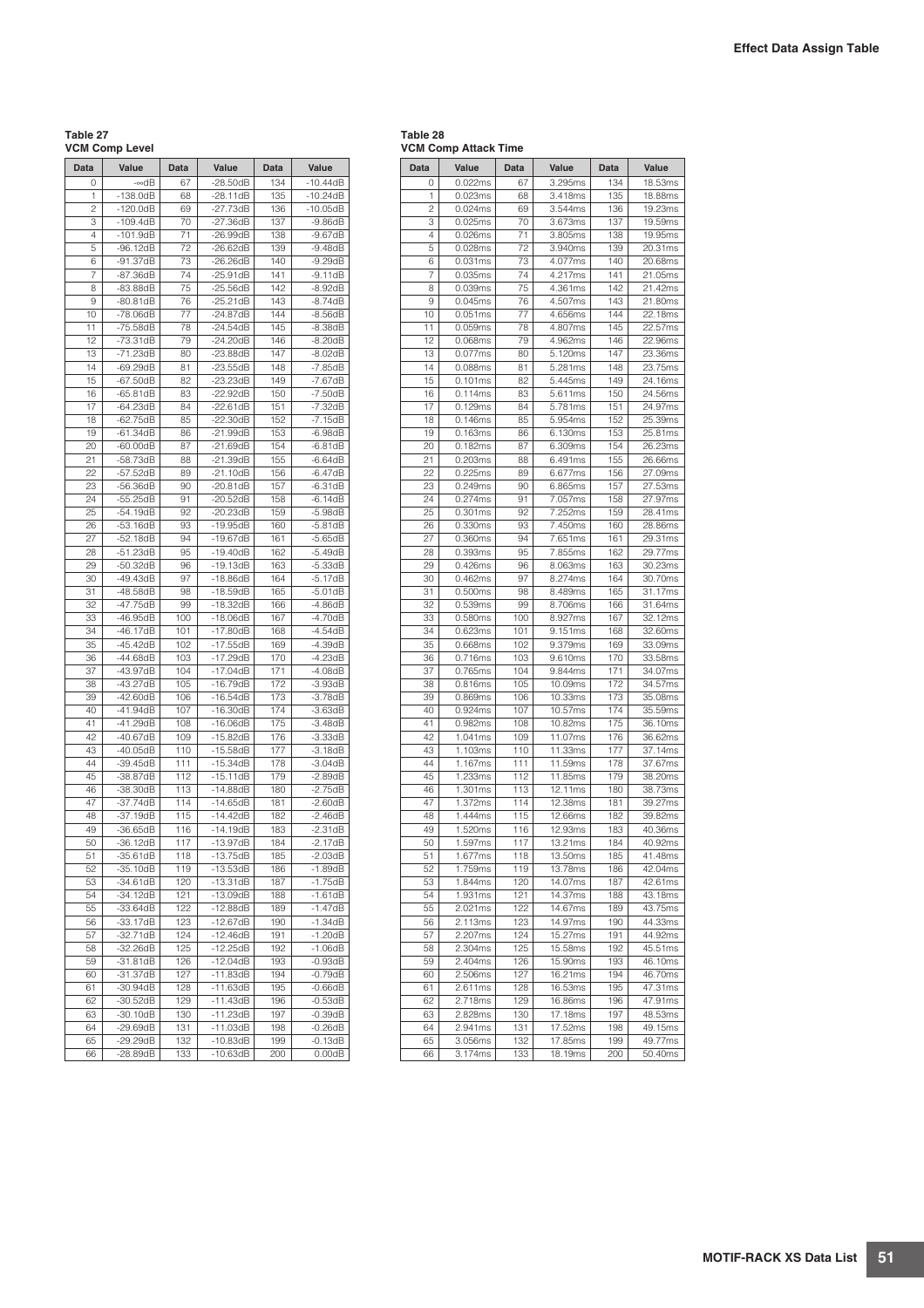**Table 29 VCM Comp Release Time**

| Data           | Value   | Data | Value    | Data | Value    |
|----------------|---------|------|----------|------|----------|
| 0              | 10.88ms | 67   | 70.74ms  | 134  | 250.30ms |
| 1              | 10.90ms | 68   | 72.54ms  | 135  | 253.88ms |
| $\overline{c}$ | 10.94ms | 69   | 74.36ms  | 136  | 257.50ms |
| 3              | 11.00ms | 70   | 76.22ms  | 137  | 261.14ms |
|                |         |      |          |      |          |
| 4              | 11.10ms | 71   | 78.10ms  | 138  | 264.80ms |
| 5              | 11.22ms | 72   | 80.00ms  | 139  | 268.50ms |
| 6              | 11.36ms | 73   | 81.94ms  | 140  | 272.22ms |
| 7              | 11.54ms | 74   | 83.90ms  | 141  | 275.96ms |
| 8              | 11.74ms | 75   | 85.88ms  | 142  | 279.74ms |
| 9              | 11.96ms | 76   | 87.90ms  | 143  | 283.54ms |
| 10             | 12.22ms | 77   | 89.94ms  | 144  | 287.36ms |
| 11             | 12.50ms | 78   | 92.00ms  | 145  | 291.22ms |
| 12             | 12.80ms | 79   | 94.10ms  | 146  | 295.10ms |
|                |         |      |          |      |          |
| 13             | 13.14ms | 80   | 96.22ms  | 147  | 299.00ms |
| 14             | 13.50ms | 81   | 98.36ms  | 148  | 302.94ms |
| 15             | 13.88ms | 82   | 100.54ms | 149  | 306.90ms |
| 16             | 14.30ms | 83   | 102.74ms | 150  | 310.88ms |
| 17             | 14.74ms | 84   | 104.96ms | 151  | 314.90ms |
| 18             | 15.20ms | 85   | 107.22ms | 152  | 318.94ms |
| 19             | 15.70ms | 86   | 109.50ms | 153  | 323.00ms |
| 20             | 16.22ms | 87   | 111.80ms | 154  | 327.10ms |
| 21             | 16.76ms | 88   | 114.14ms | 155  | 331.22ms |
|                |         |      |          |      |          |
| 22             | 17.34ms | 89   | 116.50ms | 156  | 335.36ms |
| 23             | 17.94ms | 90   | 118.88ms | 157  | 339.54ms |
| 24             | 18.56ms | 91   | 121.30ms | 158  | 343.74ms |
| 25             | 19.22ms | 92   | 123.74ms | 159  | 347.96ms |
| 26             | 19.90ms | 93   | 126.20ms | 160  | 352.22ms |
| 27             | 20.60ms | 94   | 128.70ms | 161  | 356.50ms |
| 28             | 21.34ms | 95   | 131.22ms | 162  | 360.80ms |
| 29             | 22.10ms | 96   | 133.76ms | 163  | 365.14ms |
| 30             |         | 97   | 136.34ms |      | 369.50ms |
|                | 22.88ms |      |          | 164  |          |
| 31             | 23.70ms | 98   | 138.94ms | 165  | 373.88ms |
| 32             | 24.54ms | 99   | 141.56ms | 166  | 378.30ms |
| 33             | 25.40ms | 100  | 144.22ms | 167  | 382.74ms |
| 34             | 26.30ms | 101  | 146.90ms | 168  | 387.20ms |
| 35             | 27.22ms | 102  | 149.60ms | 169  | 391.70ms |
| 36             | 28.16ms | 103  | 152.34ms | 170  | 396.22ms |
| 37             | 29.14ms | 104  | 155.10ms | 171  | 400.76ms |
| 38             | 30.14ms | 105  | 157.88ms | 172  | 405.34ms |
|                |         |      |          |      |          |
| 39             | 31.16ms | 106  | 160.70ms | 173  | 409.94ms |
| 40             | 32.22ms | 107  | 163.54ms | 174  | 414.56ms |
| 41             | 33.30ms | 108  | 166.40ms | 175  | 419.22ms |
| 42             | 34.40ms | 109  | 169.30ms | 176  | 423.90ms |
| 43             | 35.54ms | 110  | 172.22ms | 177  | 428.60ms |
| 44             | 36.70ms | 111  | 175.16ms | 178  | 433.34ms |
| 45             | 37.88ms | 112  | 178.14ms | 179  | 438.10ms |
| 46             | 39.10ms | 113  | 181.14ms | 180  | 442.88ms |
| 47             | 40.34ms | 114  | 184.16ms | 181  | 447.70ms |
|                |         |      | 187.22ms |      | 452.54ms |
| 48             | 41.60ms | 115  |          | 182  |          |
| 49             | 42.90ms | 116  | 190.30ms | 183  | 457.40ms |
| 50             | 44.22ms | 117  | 193.40ms | 184  | 462.30ms |
| 51             | 45.56ms | 118  | 196.54ms | 185  | 467.22ms |
| 52             | 46.94ms | 119  | 199.70ms | 186  | 472.16ms |
| 53             | 48.34ms | 120  | 202.88ms | 187  | 477.14ms |
| 54             | 49.76ms | 121  | 206.10ms | 188  | 482.14ms |
| 55             | 51.22ms | 122  | 209.34ms | 189  | 487.16ms |
| 56             | 52.70ms | 123  | 212.60ms | 190  | 492.22ms |
|                |         |      |          |      |          |
| 57             | 54.20ms | 124  | 215.90ms | 191  | 497.30ms |
| 58             | 55.74ms | 125  | 219.22ms | 192  | 502.40ms |
| 59             | 57.30ms | 126  | 222.56ms | 193  | 507.54ms |
| 60             | 58.88ms | 127  | 225.94ms | 194  | 512.70ms |
| 61             | 60.50ms | 128  | 229.34ms | 195  | 517.88ms |
| 62             | 62.14ms | 129  | 232.76ms | 196  | 523.10ms |
| 63             | 63.80ms | 130  | 236.22ms | 197  | 528.34ms |
| 64             | 65.50ms | 131  | 239.70ms | 198  | 533.60ms |
| 65             | 67.22ms | 132  | 243.20ms | 199  | 538.90ms |
|                |         |      |          |      |          |
| 66             | 68.96ms | 133  | 246.74ms | 200  | 544.22ms |

#### **Table 30 VCM EQ Frequency**

|          | rcquency         |      |         |
|----------|------------------|------|---------|
| Data     | Value            | Data | Value   |
| 0        | 16.0Hz           | 69   | 850Hz   |
| 1        | 17.0Hz           | 70   | 900Hz   |
| 2        | 18.0Hz           | 71   | 950Hz   |
| 3        | 19.0Hz           | 72   | 1.00kHz |
| 4        | 20.0Hz           | 73   | 1.06kHz |
| 5        | 21.2Hz           | 74   | 1.12kHz |
| 6        | 22.4Hz           | 75   | 1.18kHz |
|          |                  |      |         |
| 7        | 23.6Hz           | 76   | 1.25kHz |
| 8        | 25.0Hz           | 77   | 1.32kHz |
| 9        | 26.5Hz           | 78   | 1.40kHz |
| 10       | 28.0Hz           | 79   | 1.50kHz |
| 11       | 30.0Hz           | 80   | 1.60kHz |
| 12       | 31.5Hz           | 81   | 1.70kHz |
| 13       | 33.5Hz           | 82   | 1.80kHz |
| 14       | 35.5Hz           | 83   | 1.90kHz |
| 15       | 37.5Hz           | 84   | 2.00kHz |
|          |                  |      |         |
| 16       | 40.0Hz           | 85   | 2.12kHz |
| 17       | 42.5Hz           | 86   | 2.24kHz |
| 18       | 45.0Hz           | 87   | 2.36kHz |
| 19       | 47.5Hz           | 88   | 2.50kHz |
| 20       | 50.0Hz           | 89   | 2.65kHz |
| 21       | 53.0Hz           | 90   | 2.80kHz |
| 22       | 56.0Hz           | 91   | 3.00kHz |
|          |                  |      | 3.15kHz |
| 23<br>24 | 60.0Hz<br>63.0Hz | 92   |         |
|          |                  | 93   | 3.35kHz |
| 25       | 67.0Hz           | 94   | 3.55kHz |
| 26       | 71.0Hz           | 95   | 3.75kHz |
| 27       | 75.0Hz           | 96   | 4.00kHz |
| 28       | 80.0Hz           | 97   | 4.25kHz |
| 29       | 85.0Hz           | 98   | 4.50kHz |
| 30       | 90.0Hz           | 99   | 4.75kHz |
| 31       | 95.0Hz           | 100  | 5.00kHz |
| 32       | 100Hz            | 101  | 5.30kHz |
| 33       | 106Hz            | 102  | 5.60kHz |
|          | 112Hz            |      |         |
| 34       |                  | 103  | 6.00kHz |
| 35       | 118Hz            | 104  | 6.30kHz |
| 36       | 125Hz            | 105  | 6.70kHz |
| 37       | 132Hz            | 106  | 7.10kHz |
| 38       | 140Hz            | 107  | 7.50kHz |
| 39       | 150Hz            | 108  | 8.00kHz |
| 40       | 160Hz            | 109  | 8.50kHz |
| 41       | 170Hz            | 110  | 9.00kHz |
| 42       | 180Hz            | 111  | 9.50kHz |
| 43       | 190Hz            | 112  | 10.0kHz |
| 44       | 200Hz            | 113  | 10.6kHz |
| 45       | 212Hz            | 114  | 11.2kHz |
|          |                  |      |         |
| 46       | 224Hz            | 115  | 11.8kHz |
| 47       | 236Hz            | 116  | 12.5kHz |
| 48       | 250Hz            | 117  | 13.2kHz |
| 49       | 265Hz            | 118  | 14.0kHz |
| 50       | 280Hz            | 119  | 15.0kHz |
| 51       | 300Hz            | 120  | 16.0kHz |
| 52       | 315Hz            | 121  | 17.0kHz |
| 53       | 335Hz            | 122  | 18.0kHz |
| $54^{-}$ | 355Hz            | 123  | 19.0kHz |
| 55       | 375Hz            | 124  | 20.0kHz |
|          |                  |      |         |
| 56       | 400Hz            | 125  | 21.2kHz |
| 57       | 425Hz            | 126  | 22.4kHz |
| 58       | 450Hz            | 127  | 23.6kHz |
| 59       | 475Hz            | 128  | 25.0kHz |
| 60       | 500Hz            | 129  | 26.5kHz |
| 61       | 530Hz            | 130  | 28.0kHz |
| 62       | 560Hz            | 131  | 30.0kHz |
| 63       | 600Hz            | 132  | 31.5kHz |
| 64       | 630Hz            | 133  | 33.5kHz |
| 65       | 670Hz            | 134  | 35.5kHz |
| 66       | 710Hz            | 135  | 37.5kHz |
| 67       | 750Hz            | 136  | 40.0kHz |
|          |                  |      |         |
| 68       | 800Hz            |      |         |

#### **Table 31 VCM EQ Q Data Value**  $\overline{0}$   $\overline{0.5}$  $1 \ 0.53$ 2 0.56 3 0.59 4 0.63 5 0.67  $\begin{array}{|c|c|c|}\n\hline\n6 & 0.71 \\
\hline\n7 & 0.75 \\
\hline\n\end{array}$  $\begin{array}{|c|c|c|}\n\hline\n7 & 0.75 \\
\hline\n8 & 0.79 \\
\hline\n\end{array}$ 8 0.79<br>9 0.84  $\begin{array}{|c|c|c|}\n\hline\n9 & 0.84 \\
\hline\n10 & 0.89 \\
\hline\n\end{array}$  $\begin{array}{|c|c|c|}\n\hline\n10 & 0.89 \\
\hline\n11 & 0.94 \\
\hline\n\end{array}$  $\frac{0.94}{1}$  $\frac{12}{13}$ 13 1.06<br>14 1.12  $\begin{array}{|c|c|c|}\n\hline\n14 & 1.12 \\
\hline\n15 & 1.19\n\end{array}$ 15 1.19 16 1.26 17 1.33 18 1.41 19 1.5 20 1.59  $\frac{11}{1.68}$  $\frac{1.08}{1.78}$ 1.89  $\begin{array}{r|rrrr}\n 19 & 1.5 \\
 \hline\n 20 & 1.59 \\
 \hline\n 21 & 1.68 \\
 \hline\n 22 & 1.78 \\
 \hline\n 23 & 1.89 \\
 \hline\n 24 & 2 \\
 \hline\n 25 & 2.12 \\
 \hline\n 26 & 2.24\n \end{array}$ 25 2.12 26 2.24 27 2.38<br>28 2.52<br>29 2.67<br>30 2.83 2.52 29 2.67 30 2.83  $\frac{30}{31}$  3<br> $\frac{32}{33}$  3.17<br> $\frac{33}{33}$  3.36  $rac{9}{3.17}$ 3.36 3.56 3.78 34 3.56<br>35 3.78<br>36 4<br>37 4.24<br>38 4.49<br>39 4.76 37 4.24 38 4.49 39 4.76<br>40 5.04 40 5.04 5.34 42 5.66<br>43 5.99<br>44 6.35 43 5.99 44 6.35 45 6.73 46 7.13  $\frac{7.55}{8}$  $\frac{48}{49}$ 49 8.48<br>50 8.98<br>51 9.51 50 8.98 51 9.51 52 10.08 53 10.68  $\frac{53}{52}$  10.08<br>  $\frac{53}{53}$  10.68<br>  $\frac{54}{54}$  11.31<br>  $\frac{55}{56}$  12.7<br>  $\frac{7}{57}$  13.45 11.99 56 12.7 57 13.45 58 14.25<br>59 15.1  $\begin{array}{|c|c|c|}\n\hline\n59 & 15.1 \\
\hline\n60 & 16\n\end{array}$  $-16$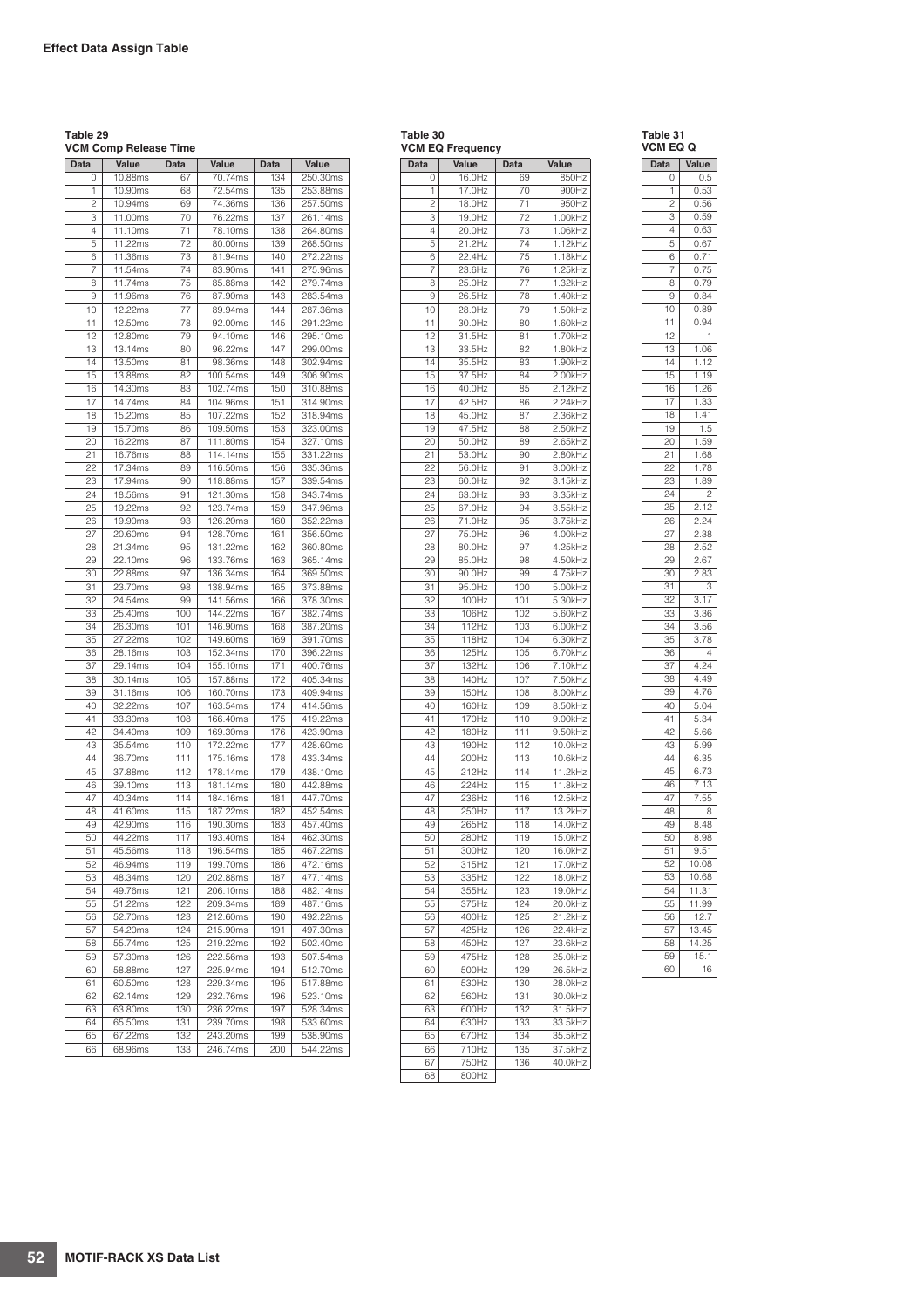# **Control List**

## **Controller Set Destination LFO Box Destination**

| No. | Parameter                       |          | Voice      | Drum                     |
|-----|---------------------------------|----------|------------|--------------------------|
| 0   | off                             | Common   | $\circ$    | $\circ$                  |
| 1   | Insertion Effect A Parameter 1  |          | $\bigcirc$ | $\bigcirc$               |
|     |                                 |          |            |                          |
| 16  | Insertion Effect A Parameter 16 | ÷        | O          | $\circ$                  |
| 17  | Insertion Effect B Parameter 1  | ÷        | $\bigcirc$ | $\Omega$                 |
|     |                                 |          |            |                          |
| 32  | Insertion Effect B Parameter 16 | ÷        | О          | O                        |
| 65  | Volume                          | ł.       | $\circ$    | $\circ$                  |
| 66  | Reverb Send                     | ÷        | $\circ$    | $\circ$                  |
| 67  | Chorus Send                     | ÷        | O          | $\Omega$                 |
| 68  | Common LFO Speed                | ÷        | $\circ$    | $\overline{\phantom{a}}$ |
| 69  | Common LFO Depth 1              | ÷        | $\bigcirc$ |                          |
| 70  | Common LFO Depth 2              | $\vdots$ | O          |                          |
| 71  | Common LFO Depth 3              | ÷        | $\circ$    | $\overline{\phantom{0}}$ |
| 72  | Portamento Time                 | ł.       | $\circ$    | $\overline{a}$           |
| 73  | Element Level                   | Element  | O          | $\overline{a}$           |
| 74  | Element Pan                     | ÷        | $\bigcirc$ | $\overline{\phantom{0}}$ |
| 75  | Key On Delay Time               | ÷        | $\bigcirc$ | $\overline{a}$           |
| 76  | Element LFO Speed               | t        | O          | $\overline{\phantom{a}}$ |
| 77  | Elemnt LFO PMD                  | ÷        | O          |                          |
| 78  | Elemnt LFO AMD                  | ÷        | $\circ$    | $\overline{\phantom{a}}$ |
| 79  | Elemnt LFO FMD                  | t        | $\circ$    | $\overline{\phantom{0}}$ |
| 80  | Coarse Tune                     | ÷        | $\circ$    |                          |
| 81  | Fine Tune                       | ÷        | $\bigcirc$ | $\overline{a}$           |
| 82  | PEG Depth                       | ÷        | O          | $\overline{\phantom{0}}$ |
| 83  | PEG Hold Time                   | $\vdots$ | $\circ$    |                          |
| 84  | PEG Attack Time                 | ÷        | O          | $\overline{\phantom{0}}$ |
| 85  | PEG Decay 1 Time                | ł.       | $\circ$    | $\overline{a}$           |
| 86  | PEG Decay 2 Time                | ċ        | $\bigcirc$ |                          |
| 87  | PEG Release Time                | ÷        | $\circ$    | $\overline{a}$           |
| 88  | <b>AEG Attack Time</b>          | ÷        | O          | $\overline{\phantom{0}}$ |
| 89  | AEG Decay 1 Time                | ÷        | $\bigcirc$ | $\overline{a}$           |
| 90  | AEG Decay 2 Time                | $\vdots$ | O          | $\overline{a}$           |
| 91  | AEG Release Time                | $\vdots$ | O          |                          |
| 92  | FEG Depth                       | ÷        | $\circ$    | $\overline{a}$           |
| 93  | FEG Hold Time                   | ÷        | О          | $\overline{\phantom{a}}$ |
| 94  | <b>FEG Attack Time</b>          | ł.       | $\circ$    | $\overline{a}$           |
| 95  | FEG Decay 1 Time                | ÷        | $\circ$    | $\overline{\phantom{0}}$ |
| 96  | FEG Decay 2 Time                | ÷        | $\bigcirc$ | $\overline{a}$           |
| 97  | FEG Release Time                | ÷        | $\bigcirc$ |                          |
| 98  | Cutoff Frequency                | ÷        | О          | $\overline{\phantom{a}}$ |
| 99  | Resonance                       | ÷        | O          |                          |
| 100 | <b>HPF Cutoff Frequency</b>     | ÷        | $\circ$    |                          |
| 101 | Mono/Poly                       | Common   | $\circ$    | $\overline{a}$           |

| <b>Parameter</b>                |         |
|---------------------------------|---------|
| Insertion Effect A Parameter 1  | Common  |
|                                 |         |
| Insertion Effect A Parameter 16 |         |
| Insertion Effect B Parameter 1  |         |
|                                 |         |
| Insertion Effect B Parameter 16 |         |
| Amplitude Modulation            | Flement |
| Pitch Modulation                |         |
| <b>Filter Modulation</b>        |         |
| Resonance                       |         |
| Flement Pan                     |         |
| Element LFO Speed               |         |
|                                 |         |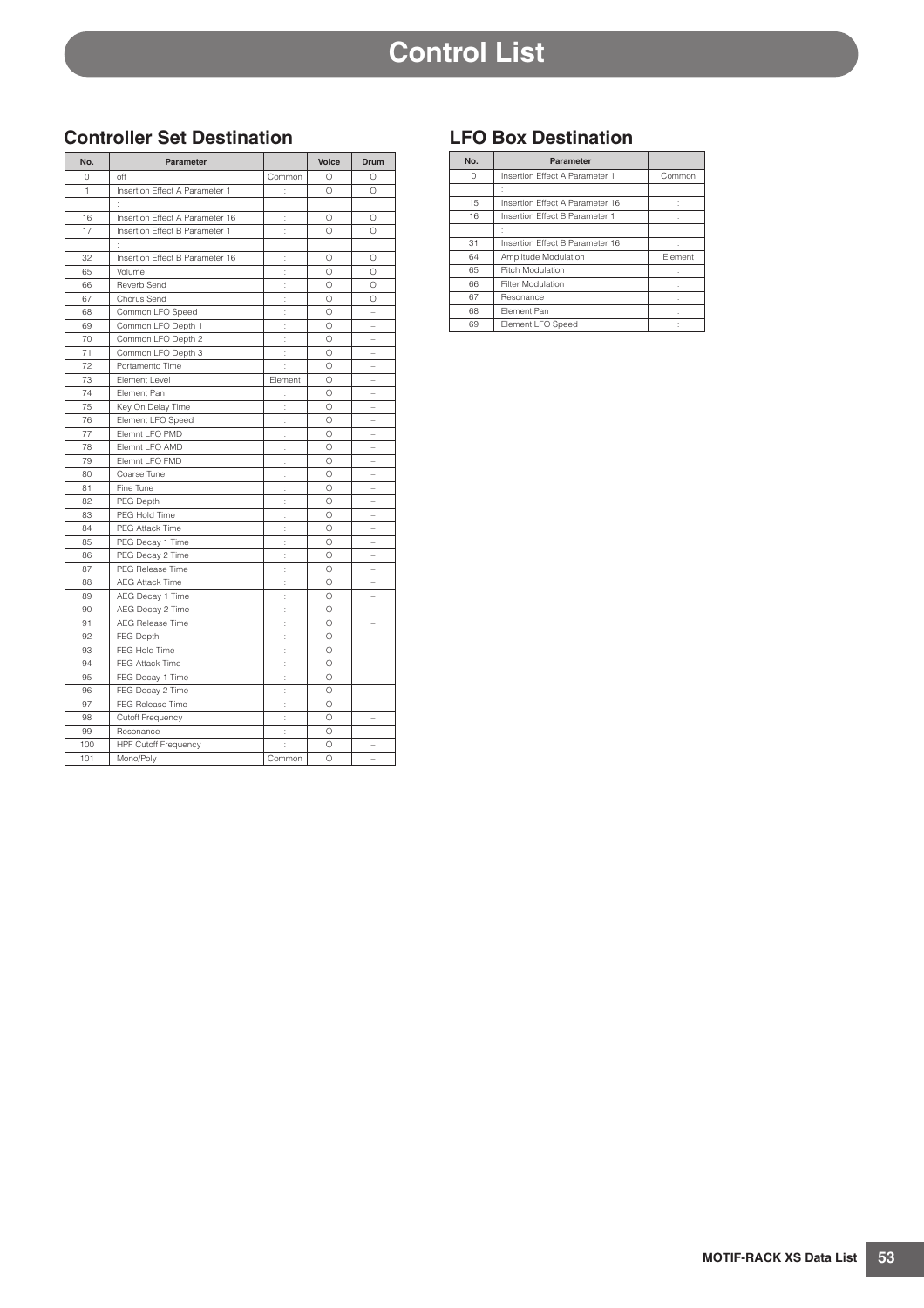# **Multi List**

A total of 384 Multi programs (128 x 3 banks) are provided on the MOTIF-RACK XS Editor. In the factory settings, only the 128 Multi programs of the Preset 1 bank are loaded to the USER 1 bank of the MOTIF-RACK XS.

### **Preset 1**

| Number         | <b>Performance Name</b> | Perf. Category | Subcategory  |
|----------------|-------------------------|----------------|--------------|
| 1              | Chilltronika            | Elect          | Chill        |
| $\overline{c}$ | East Sider              | R&B            | HipHp        |
| 3              | Dreamscape              | SpLyr          | Symph        |
| 4              | Sub-sonic               | Elect          | Chill        |
| 5              | Chilln Keys             | Elect          | Chill        |
| 6              | Urban Shuffle           | Rock           | Clsic        |
| $\overline{7}$ | Green Oasis             | SpLyr          | Pad          |
| 8              | Andy Lucia              | World          | Latin        |
| 9              | <b>Heart Breakz</b>     | Elect          | Trnce        |
| 10             | Bop till you Drop       | Jazz           | Modrn        |
| 11             | White Sand Dub          | Elect          | Chill        |
| 12             | Double Dip the Funk     | R&B            | Funk         |
| 13             | Dark Continent          | Rock           | Clsic        |
| 14             | Electro Club            | Elect          | Tekno        |
| 15             | Slow and Low            | R&B            | HipHp        |
| 16             | Abyss of the Sea        | <b>FX</b>      | Seq          |
| 17             | Second Breakfast        | Elect          | Chill        |
| 18             | Coastal                 | R&B            | HipHp        |
| 19             | Semi Finale             | SpLyr          | Symph        |
| 20             | DRY-Wash                | Elect          | Tekno        |
| 21             | Warm Feeling            | Elect          | Chill        |
| 22             | Strummin'&Hummin'       | Rock           | Cntry        |
| 23             | Ukigumo                 | <b>FX</b>      |              |
| 24             |                         | World          | Seq<br>Ethno |
|                | Bellydancer             |                |              |
| 25             | Chart Breaker           | Elect          | Trnce        |
| 26             | Smooth It Over          | Jazz           | Smoth        |
| 27             | Sample & Hold           | <b>FX</b>      | Seq          |
| 28             | Funky Finger            | R&B            | Funk         |
| 29             | Yearn to see You        | SpLyr          | Synth        |
| 30             | <b>Big Beater</b>       | Elect          | Tekno        |
| 31             | Organ Cruise            | R&B            | Funk         |
| 32             | Oyashio                 | <b>FX</b>      | S.EFX        |
| 33             | Synth Power             | Rock           | Top40        |
| 34             | Yah-Yo-Jah              | R&B            | HipHp        |
| 35             | <b>Trumpet Concert</b>  | SpLyr          | <b>Brass</b> |
| 36             | Dancing Bars            | Rock           | Clsic        |
| 37             | Nightshadows            | Elect          | Chill        |
| 38             | Hold On a Minute        | R&B            | Clsic        |
| 39             | Kogarashi               | <b>FX</b>      | Soft         |
| 40             | Hot Sauce               | World          | Latin        |
| 41             | Cosmic Trance           | Elect          | Trnce        |
| 42             | Blues Organ Trio        | Jazz           | Swing        |
| 43             | Jembrana                | <b>FX</b>      | Seq          |
| 44             | Clavi Jam               | R&B            | Funk         |
| 45             | Free Fall               | Rock           | Clsic        |
| 46             | Tollhouse               | Elect          | Tekno        |
| 47             | String Accompaniment    | SpLyr          | Piano        |
| 48             | Arianes Nightwalk       | FX             | Seq          |
| 49             | Semar Dub               | Elect          | Chill        |
| 50             | Casbian Nights          | R&B            | HipHp        |
| 51             | Requiem                 | SpLyr          | Symph        |
| 52             | Broiling                | Elect          | Tekno        |
|                |                         |                |              |
| 53             | Wobbly Keys             | Elect          | Chill        |
| 54             | Rock of the 80's        | Rock           | Hard         |
| 55             | Crying Scene            | SpLyr          | Pad          |
| 56             | Two Hands of Latin      | World          | Latin        |
| 57             | Funfair                 | Elect          | Trnce        |
| 58             | Night Cruiser           | Jazz           | Smoth        |
| 59             | Meeting Point           | FX             | Seq          |
| 60             | Analog Power            | R&B            | Funk         |
| 61             | Sarah's Dream           | SpLyr          | Synth        |
| 62             | Pursuer                 | Elect          | Tekno        |
| 63             | Worship                 | R&B            | Clsic        |
|                |                         | SpLyr          | <b>Brass</b> |

| Number     | <b>Performance Name</b>           | Perf. Category | Subcategory    |
|------------|-----------------------------------|----------------|----------------|
| 65         | Poppyhanger                       | Elect          | Chill          |
| 66         | Neighbahood                       | R&B            | HipHp          |
| 67         | Winds & Strings                   | SpLyr          | WWind          |
| 68         | Deep House 1                      | Elect          | House          |
| 69         | Wet Reflected Lights              | Elect          | Chill          |
| 70         | Classic Shuffle Rock              | Rock           | Clsic          |
| 71         | <b>Silent Spheres</b>             | SpLyr          | Pad            |
| 72         | Multi-Cultural                    | World          | Ethno          |
| 73         | Cool Box                          | Elect          | Tekno          |
| 74         | Let's Comp!                       | Jazz           | Swing          |
| 75         | Kuroshio                          | <b>FX</b>      | Seq            |
| 76         | Acid Club                         | Jazz           | Club           |
| 77         | Haze o' Phase                     | Elect          | Tekno          |
| 78         | Gran Beat                         | Elect          | Tekno          |
| 79         | Lake Side                         | SpLyr          | Piano          |
| 80         | Sprinkler                         | FX             | Soft           |
| 81         | Dub City                          | Elect          | D&B            |
| 82         | West Coast Interact               | R&B            | HipHp          |
| 83         | Oboe Soloist                      | SpLyr          | WWind          |
| 84         | Electric Monkeys<br>Chilly Dreams | Elect          | Tekno<br>Chill |
| 85<br>86   | Echo Park Rock                    | Elect<br>Rock  | Balad          |
| 87         | Angel Pad                         | SpLyr          | Pad            |
| 88         | Latin 4 Beginners                 | World          | Latin          |
| 89         | What is he doing?                 | Elect          | Tekno          |
| 90         | Duck Groove                       | Jazz           | Smoth          |
| 91         | Java Winds                        | FX             | Seq            |
| 92         | Funky Jump                        | R&B            | Funk           |
| 93         | Club Jazz 1                       | Jazz           | Club           |
| 94         | Machine-Run                       | Elect          | Tekno          |
| 95         | Full Monty                        | SpLyr          | Organ          |
| 96         | Kyuketsuki                        | <b>FX</b>      | S.EFX          |
| 97         | Auto Running                      | Elect          | Chill          |
| 98         | <b>Bubblicious</b>                | R&B            | Modrn          |
| 99         | The Woodwind Section              | SpLyr          | WWind          |
| 100        | Maison Blanc                      | Elect          | House          |
| 101        | <b>Bristol</b>                    | Elect          | Chill          |
| 102        | Friday Night                      | Rock           | Clsic          |
| 103        | Lake Pad                          | SpLyr          | Pad            |
| 104        | Canto de rua                      | World          | Latin          |
| 105        | Pound-a-thon                      | Elect          | Tekno          |
| 106        | Film Noir                         | Jazz           | Swing          |
| 107        | Teatime                           | FX             | Seq            |
| 108        | Funk Jam                          | R&B            | Funk           |
| 109        | Rattle and Roll                   | R&B            | HipHp          |
| 110        | Club 80's                         | Elect          | Tekno          |
| 111        | 2 Manuals                         | SpLyr          | Organ          |
| 112        | Needle Penalty                    | FX             | S.EFX          |
| 113<br>114 | Magic Spell<br>The Duece          | Elect<br>R&B   | Trnce<br>HipHp |
| 115        | Movie Strings                     | SpLyr          | Strng          |
| 116        | Nasty Dirty Funky                 | Elect          | House          |
| 117        | Traumzeit                         | Elect          | Chill          |
| 118        | <b>Austin City Blues</b>          | Rock           | Clsic          |
| 119        | Creepn Worm                       | SpLyr          | Pad            |
| 120        | 2 Guitars for Mrs R               | World          | Latin          |
| 121        | Subway Traxx Trigger              | Elect          | Trnce          |
| 122        | Dream Shuffle                     | Rock           | Top40          |
| 123        | Snow na Oto                       | FX             | Seq            |
| 124        | Thrust                            | Jazz           | Smoth          |
| 125        | Elfin Dreams                      | Elect          | Chill          |
| 126        | Crowded Place                     | Elect          | Tekno          |
| 127        | American Beauty                   | SpLyr          | Piano          |
| 128        | Space Gallery                     | <b>FX</b>      | Soft           |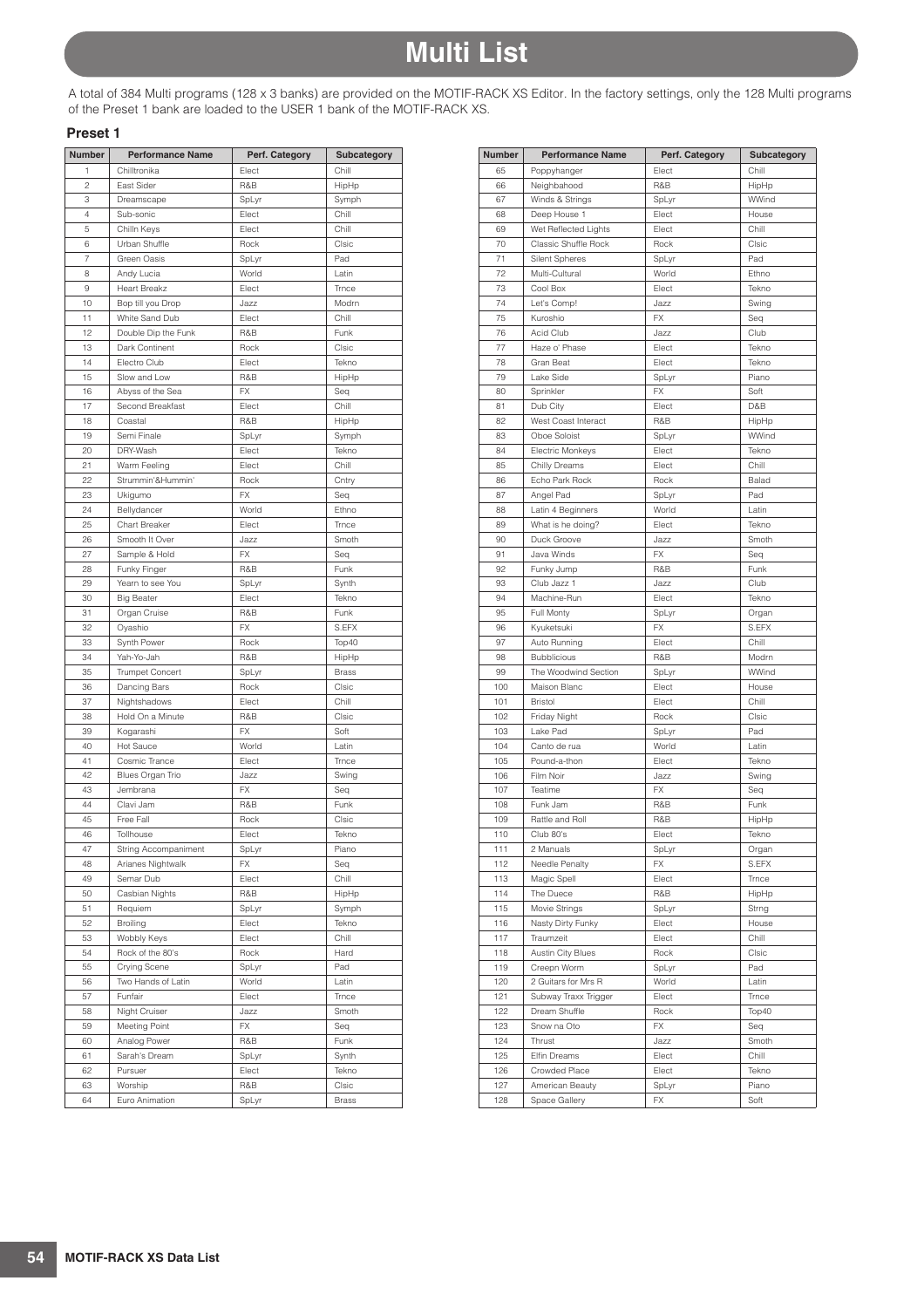### **Preset 2**

| <b>Number</b>  | <b>Performance Name</b>  | Perf. Category | Subcategory  |
|----------------|--------------------------|----------------|--------------|
| 1              | Crushy Jegog             | Elect          | Chill        |
| $\overline{c}$ | Hip Hop Girl             | R&B            | HipHp        |
| 3              | Welcome to Sirius        | <b>FX</b>      | Soft         |
| 4              | Brit Piano Pop           | Rock           | Top40        |
| 5              | <b>BleePAD</b>           | <b>FX</b>      | Seq          |
| 6              | Orchestra Del Mar        | <b>FX</b>      | Seq          |
| 7              | Let the Music Play       | Rock           | Clsic        |
| 8              | <b>Bubbly Dub</b>        | World          | Regae        |
| 9              | Toys                     | Elect          | Chill        |
| 10             | <b>Blues Spell</b>       | Rock           | <b>Blues</b> |
| 11             | Random Breakz            | Elect          | Chill        |
| 12             | Piano+Analog Kit         | Rock           | Balad        |
| 13             | Dubrin!                  | <b>FX</b>      | Seq          |
| 14             | <b>Big Beat Trigger</b>  | Elect          | Tekno        |
| 15             | Deborah in love          | <b>FX</b>      | Soft         |
|                |                          |                |              |
| 16             | Psychic Trance           | Elect          | Trnce        |
| 17             | Power Worxx              | Elect          | Tekno        |
| 18             | Vanilla Wrapper          | R&B            | HipHp        |
| 19             | <b>Blue Horizon</b>      | <b>FX</b>      | Soft         |
| 20             | 21st Century Bruce       | Rock           | Balad        |
| 21             | Ethereal                 | <b>FX</b>      | Soft         |
| 22             | Istanbul                 | World          | Ethno        |
| 23             | Prog Rocker              | Rock           | Clsic        |
| 24             | Samba Electric           | World          | Latin        |
| 25             | <b>Rivers of Stars</b>   | Elect          | Chill        |
| 26             | Funk Night               | R&B            | Funk         |
| 27             | Sneaky Neutrons          | Elect          | Chill        |
| 28             | Love Songs               | R&B            | Modrn        |
| 29             | <b>Bell Doesn't Ring</b> | <b>FX</b>      | Hard         |
| 30             | Body Pumping             | Rock           | Hard         |
| 31             | Arctic Landscape         | <b>FX</b>      | Hard         |
| 32             | Ambient Trigger          | Elect          | Tekno        |
| 33             | Rain Dance               | Elect          | Trnce        |
| 34             | Dirty South              | R&B            | HipHp        |
| 35             | Labyrinth                | <b>FX</b>      | Soft         |
| 36             | Acoustic Piano Man       | Rock           | Clsic        |
| 37             | <b>Scattered Beatz</b>   | Elect          | Chill        |
| 38             | Soft Analog              | R&B            | Clsic        |
| 39             | 12 O'Clock High          | Rock           | Clsic        |
| 40             | Guitar Duo               | World          | Latin        |
| 41             | U make me crazy!         | Elect          | Chill        |
| 42             | Organ Jam                | Jazz           | JzFnk        |
| 43             | Wild Heart               | Rock           | Clsic        |
| 44             | Sweet Club               | R&B            | Modrn        |
| 45             | What'so funny?           | <b>FX</b>      | S.EFX        |
| 46             | Alternative1 Trigger     | Rock           | Hard         |
| 47             | 4zone                    | FX             | Seq          |
| 48             | Trance Trigger           | Elect          | Trnce        |
| 49             | <b>Club 2007</b>         | Elect          | Tekno        |
| 50             | Money on My Mind         | R&B            | HipHp        |
| 51             | Gate Orch                | FX             | Seq          |
| 52             | Lay Me Down to Sleep     | Rock           | Balad        |
| 53             | Komorebi                 | FX             | Seq          |
| 54             | All Guitars              | SpLyr          | Guitr        |
| 55             | Retrock                  | Rock           | Clsic        |
| 56             | Decadent World           | World          | Ethno        |
| 57             | Talking Wizzards         | Elect          | Tekno        |
| 58             | W Coast '80              | Jazz           | Smoth        |
| 59             | Continental              | Rock           | Clsic        |
| 60             | Cloudy Morning           | R&B            | Modrn        |
| 61             | KURA-KURA                | <b>FX</b>      | S.EFX        |
| 62             | Dest Electra             | Elect          | Tekno        |
| 63             | Nuclear Fusion           | FX             | S.EFX        |
| 64             | Rolling City             | Elect          | Tekno        |
|                |                          |                |              |

| Number<br>65 | <b>Performance Name</b><br>Jazzy Garage | Perf. Category<br>Elect | Subcategory<br>Tekno |
|--------------|-----------------------------------------|-------------------------|----------------------|
| 66           | Hood Lovin                              | R&B                     | HipHp                |
| 67           | <b>Evolving Spheres</b>                 | <b>FX</b>               | Soft                 |
| 68           | Jack Does it Again                      | Rock                    | Clsic                |
| 69           | Psychobot Beat                          | Elect                   | Tekno                |
| 70           | <b>Endless Summer</b>                   | Rock                    | Balad                |
| 71           | Surfin' Kahuna                          | Rock                    | Clsic                |
| 72           | Tropic Groove                           | World                   | Regae                |
| 73           | Cosmic Bullets                          | Elect                   | Tekno                |
| 74           | Hopit                                   | Jazz                    | <b>JzFnk</b>         |
| 75           | Portable                                | Rock                    | Clsic                |
| 76           | Wurli Ballad                            | Rock                    | Balad                |
| 77           | Intelligent Static                      | FX                      | S.EFX                |
| 78           | Progressive Trance                      | Elect                   | Trnce                |
| 79           | Circle of environmen                    | <b>FX</b>               | S.EFX                |
| 80           | Straight Line                           | Elect                   | Trnce                |
| 81           | <b>Rising Beat</b>                      | Elect                   | Tekno                |
| 82           | Bring the Bling                         | R&B                     | HipHp                |
| 83           | Magic Carpet                            | FX                      | Hard                 |
| 84           | Classic Rock                            | Rock                    | Clsic                |
| 85           | Tamfen-Loop                             | FX                      | Seq                  |
| 86           | Campfire Split                          | SpLyr                   | Guitr                |
| 87           | Jukebox                                 | Rock                    | Clsic                |
| 88           | Martini Orbit                           | World<br>Elect          | Latin                |
| 89<br>90     | Wah Dub<br>Smooth Lead Jam              | Jazz                    | Chill<br>Smoth       |
| 91           | Metabolize                              | Elect                   | Tekno                |
| 92           | Dream Grand                             | SpLyr                   | Piano                |
| 93           | Petit Dark                              | FX                      | S.EFX                |
| 94           | Breakbeat 1                             | Elect                   | Tekno                |
| 95           | <b>Insane Circuits</b>                  | FX                      | S.EFX                |
| 96           | In a Trance                             | Elect                   | Trnce                |
| 97           | Deep House 2                            | Elect                   | House                |
| 98           | Southern Rap 1                          | R&B                     | HipHp                |
| 99           | Aztec Temple                            | Elect                   | Chill                |
| 100          | Unplugged                               | Rock                    | Clsic                |
| 101          | Hin Daeng                               | FX                      | Seq                  |
| 102          | Micro Disco                             | FX                      | Seq                  |
| 103          | Country Gee-tars                        | Rock                    | Cntry                |
| 104          | Bossa On the Beach                      | World                   | Latin                |
| 105          | <b>IDM JAM</b>                          | Elect                   | Chill                |
| 106          | <b>Bluesy Moody</b>                     | Jazz                    | <b>JzFnk</b>         |
| 107          | Metalheads                              | Rock                    | Hard                 |
| 108          | Fretless Ballad                         | Rock                    | Balad                |
| 109          | Random Orchestra                        | FX                      | S.EFX                |
| 110          | Alternative2 Trigger                    | Rock                    | Hard                 |
| 111<br>112   | Sea electron Bottom<br>Ambient Fluid    | FX<br>Elect             | Seq<br>Trnce         |
|              |                                         |                         |                      |
| 113<br>114   | Love Box<br>Boom Snap                   | Elect<br>R&B            | Chill                |
| 115          | Robby                                   | Elect                   | HipHp<br>Tekno       |
| 116          | 80's young gun                          | Rock                    | Clsic                |
| 117          | Natural Woman                           | Elect                   | Chill                |
| 118          | Very Clavistitious                      | R&B                     | Funk                 |
| 119          | Psychedelic Dream                       | Rock                    | Clsic                |
| 120          | Asahi ni niou                           | World                   | Ethno                |
| 121          | Dust of Mars                            | Elect                   | Chill                |
| 122          | Late Walk                               | Jazz                    | Smoth                |
| 123          | Cityscape                               | Elect                   | Chill                |
| 124          | EP Ballad                               | Rock                    | Balad                |
| 125          | Information                             | FX                      | S.EFX                |
| 126          | Squelchy Tub Thunk                      | Elect                   | Tekno                |
| 127          | Nouveau Gangsta                         | Elect                   | Chill                |
| 128          | SciFi Foley - Atonal                    | FX                      | Hard                 |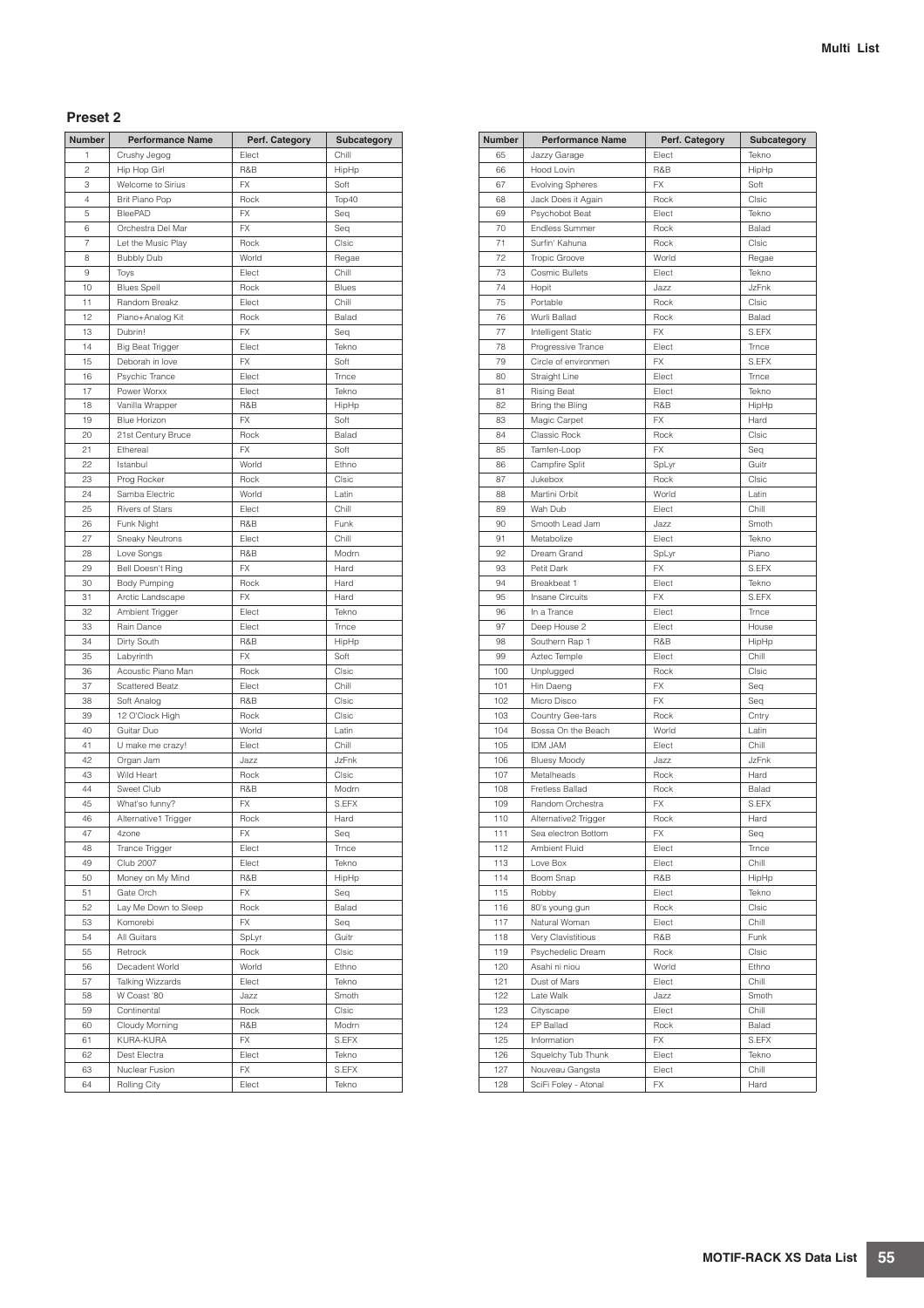### **Preset 3**

| 1<br>$\overline{c}$<br>3<br>4<br>5<br>6<br>7<br>8<br>9<br>10<br>11<br>12<br>13<br>14<br>15<br>16<br>17<br>18<br>19<br>20<br>21<br>22<br>23<br>24<br>25<br>26<br>27<br>28<br>29<br>30<br>31<br>32<br>33<br>34<br>35 | Proggo Rocko<br>New R&B Motif Triggr<br><b>Tumbling Galaxies</b><br>Old School Acid<br>Vintage Rider<br>Ethnic Dance (4ARP)<br>When The Piggies Fly<br><b>Big Apple</b><br>The March of Progres<br>Club Jazz 2<br>Dream Ballad<br>Meringue<br>Mad IDM<br>Rare Groove<br><b>8beat Basic</b><br>Far Away from Home<br>16beat Rock<br>The Walls (4ARP)<br>Triathlon<br>Latin House<br>Sneak Thru the Nite<br>Africana<br>Worship Fast (4ARP)<br>Jazz Breeze<br>More Chester<br>Clavi Funk<br>Gentle Support | Rock<br>R&B<br><b>FX</b><br>Elect<br>R&B<br>World<br>Rock<br>Jazz<br>SpLyr<br>Jazz<br>SpLyr<br>World<br>Elect<br>Jazz<br>Rock<br><b>FX</b><br>Rock<br>R&B<br><b>FX</b><br>Elect<br>R&B<br>World<br>Rock<br>Jazz<br>SpLyr | Hard<br>HipHp<br>Seq<br>Trnce<br>Modrn<br>Ethno<br>Clsic<br>Modrn<br>Symph<br>Club<br>Piano<br>Latin<br>D&B<br>JzFnk<br>Clsic<br>Seq<br>Hard<br>HipHp<br>Seq<br>House<br>Modrn<br>Ethno<br>Folk<br>Swing |
|--------------------------------------------------------------------------------------------------------------------------------------------------------------------------------------------------------------------|----------------------------------------------------------------------------------------------------------------------------------------------------------------------------------------------------------------------------------------------------------------------------------------------------------------------------------------------------------------------------------------------------------------------------------------------------------------------------------------------------------|--------------------------------------------------------------------------------------------------------------------------------------------------------------------------------------------------------------------------|----------------------------------------------------------------------------------------------------------------------------------------------------------------------------------------------------------|
|                                                                                                                                                                                                                    |                                                                                                                                                                                                                                                                                                                                                                                                                                                                                                          |                                                                                                                                                                                                                          |                                                                                                                                                                                                          |
|                                                                                                                                                                                                                    |                                                                                                                                                                                                                                                                                                                                                                                                                                                                                                          |                                                                                                                                                                                                                          |                                                                                                                                                                                                          |
|                                                                                                                                                                                                                    |                                                                                                                                                                                                                                                                                                                                                                                                                                                                                                          |                                                                                                                                                                                                                          |                                                                                                                                                                                                          |
|                                                                                                                                                                                                                    |                                                                                                                                                                                                                                                                                                                                                                                                                                                                                                          |                                                                                                                                                                                                                          |                                                                                                                                                                                                          |
|                                                                                                                                                                                                                    |                                                                                                                                                                                                                                                                                                                                                                                                                                                                                                          |                                                                                                                                                                                                                          |                                                                                                                                                                                                          |
|                                                                                                                                                                                                                    |                                                                                                                                                                                                                                                                                                                                                                                                                                                                                                          |                                                                                                                                                                                                                          |                                                                                                                                                                                                          |
|                                                                                                                                                                                                                    |                                                                                                                                                                                                                                                                                                                                                                                                                                                                                                          |                                                                                                                                                                                                                          |                                                                                                                                                                                                          |
|                                                                                                                                                                                                                    |                                                                                                                                                                                                                                                                                                                                                                                                                                                                                                          |                                                                                                                                                                                                                          |                                                                                                                                                                                                          |
|                                                                                                                                                                                                                    |                                                                                                                                                                                                                                                                                                                                                                                                                                                                                                          |                                                                                                                                                                                                                          |                                                                                                                                                                                                          |
|                                                                                                                                                                                                                    |                                                                                                                                                                                                                                                                                                                                                                                                                                                                                                          |                                                                                                                                                                                                                          |                                                                                                                                                                                                          |
|                                                                                                                                                                                                                    |                                                                                                                                                                                                                                                                                                                                                                                                                                                                                                          |                                                                                                                                                                                                                          |                                                                                                                                                                                                          |
|                                                                                                                                                                                                                    |                                                                                                                                                                                                                                                                                                                                                                                                                                                                                                          |                                                                                                                                                                                                                          |                                                                                                                                                                                                          |
|                                                                                                                                                                                                                    |                                                                                                                                                                                                                                                                                                                                                                                                                                                                                                          |                                                                                                                                                                                                                          |                                                                                                                                                                                                          |
|                                                                                                                                                                                                                    |                                                                                                                                                                                                                                                                                                                                                                                                                                                                                                          |                                                                                                                                                                                                                          |                                                                                                                                                                                                          |
|                                                                                                                                                                                                                    |                                                                                                                                                                                                                                                                                                                                                                                                                                                                                                          |                                                                                                                                                                                                                          |                                                                                                                                                                                                          |
|                                                                                                                                                                                                                    |                                                                                                                                                                                                                                                                                                                                                                                                                                                                                                          |                                                                                                                                                                                                                          |                                                                                                                                                                                                          |
|                                                                                                                                                                                                                    |                                                                                                                                                                                                                                                                                                                                                                                                                                                                                                          |                                                                                                                                                                                                                          |                                                                                                                                                                                                          |
|                                                                                                                                                                                                                    |                                                                                                                                                                                                                                                                                                                                                                                                                                                                                                          |                                                                                                                                                                                                                          |                                                                                                                                                                                                          |
|                                                                                                                                                                                                                    |                                                                                                                                                                                                                                                                                                                                                                                                                                                                                                          |                                                                                                                                                                                                                          |                                                                                                                                                                                                          |
|                                                                                                                                                                                                                    |                                                                                                                                                                                                                                                                                                                                                                                                                                                                                                          |                                                                                                                                                                                                                          |                                                                                                                                                                                                          |
|                                                                                                                                                                                                                    |                                                                                                                                                                                                                                                                                                                                                                                                                                                                                                          |                                                                                                                                                                                                                          |                                                                                                                                                                                                          |
|                                                                                                                                                                                                                    |                                                                                                                                                                                                                                                                                                                                                                                                                                                                                                          |                                                                                                                                                                                                                          |                                                                                                                                                                                                          |
|                                                                                                                                                                                                                    |                                                                                                                                                                                                                                                                                                                                                                                                                                                                                                          |                                                                                                                                                                                                                          |                                                                                                                                                                                                          |
|                                                                                                                                                                                                                    |                                                                                                                                                                                                                                                                                                                                                                                                                                                                                                          |                                                                                                                                                                                                                          |                                                                                                                                                                                                          |
|                                                                                                                                                                                                                    |                                                                                                                                                                                                                                                                                                                                                                                                                                                                                                          |                                                                                                                                                                                                                          |                                                                                                                                                                                                          |
|                                                                                                                                                                                                                    |                                                                                                                                                                                                                                                                                                                                                                                                                                                                                                          |                                                                                                                                                                                                                          | Symph                                                                                                                                                                                                    |
|                                                                                                                                                                                                                    |                                                                                                                                                                                                                                                                                                                                                                                                                                                                                                          | Jazz                                                                                                                                                                                                                     | JzFnk                                                                                                                                                                                                    |
|                                                                                                                                                                                                                    |                                                                                                                                                                                                                                                                                                                                                                                                                                                                                                          | SpLyr                                                                                                                                                                                                                    | Pad                                                                                                                                                                                                      |
|                                                                                                                                                                                                                    | Single Coil                                                                                                                                                                                                                                                                                                                                                                                                                                                                                              | Rock                                                                                                                                                                                                                     | Blues                                                                                                                                                                                                    |
|                                                                                                                                                                                                                    | <b>Bubble Techno</b>                                                                                                                                                                                                                                                                                                                                                                                                                                                                                     | Elect                                                                                                                                                                                                                    | Tekno                                                                                                                                                                                                    |
|                                                                                                                                                                                                                    | '70th                                                                                                                                                                                                                                                                                                                                                                                                                                                                                                    | R&B                                                                                                                                                                                                                      | Funk                                                                                                                                                                                                     |
|                                                                                                                                                                                                                    | Newbury Street 1980                                                                                                                                                                                                                                                                                                                                                                                                                                                                                      | Rock                                                                                                                                                                                                                     | Clsic                                                                                                                                                                                                    |
|                                                                                                                                                                                                                    | Nashville Ballad                                                                                                                                                                                                                                                                                                                                                                                                                                                                                         | Rock                                                                                                                                                                                                                     | Balad                                                                                                                                                                                                    |
|                                                                                                                                                                                                                    | Contemporary Rock                                                                                                                                                                                                                                                                                                                                                                                                                                                                                        | Rock                                                                                                                                                                                                                     | Top40                                                                                                                                                                                                    |
|                                                                                                                                                                                                                    | Hip Hop (4ARP)                                                                                                                                                                                                                                                                                                                                                                                                                                                                                           | R&B                                                                                                                                                                                                                      | HipHp                                                                                                                                                                                                    |
|                                                                                                                                                                                                                    | Underground                                                                                                                                                                                                                                                                                                                                                                                                                                                                                              | <b>FX</b>                                                                                                                                                                                                                | Seq                                                                                                                                                                                                      |
| 36                                                                                                                                                                                                                 | Back To The Jungle                                                                                                                                                                                                                                                                                                                                                                                                                                                                                       | Elect                                                                                                                                                                                                                    | D&B                                                                                                                                                                                                      |
| 37                                                                                                                                                                                                                 | Slow & Easy                                                                                                                                                                                                                                                                                                                                                                                                                                                                                              | R&B                                                                                                                                                                                                                      | Funk                                                                                                                                                                                                     |
| 38                                                                                                                                                                                                                 | Maya Ruins (4ARP)                                                                                                                                                                                                                                                                                                                                                                                                                                                                                        | World                                                                                                                                                                                                                    | Ethno                                                                                                                                                                                                    |
| 39                                                                                                                                                                                                                 | <b>Blues</b>                                                                                                                                                                                                                                                                                                                                                                                                                                                                                             | Rock                                                                                                                                                                                                                     | <b>Blues</b>                                                                                                                                                                                             |
| 40                                                                                                                                                                                                                 | Rag Time Strut(4ARP)                                                                                                                                                                                                                                                                                                                                                                                                                                                                                     | Jazz                                                                                                                                                                                                                     | Swing                                                                                                                                                                                                    |
| 41                                                                                                                                                                                                                 | Philharmonic                                                                                                                                                                                                                                                                                                                                                                                                                                                                                             | SpLyr                                                                                                                                                                                                                    | Symph                                                                                                                                                                                                    |
| 42                                                                                                                                                                                                                 | Pop Shuffle                                                                                                                                                                                                                                                                                                                                                                                                                                                                                              | Jazz                                                                                                                                                                                                                     | JzFnk                                                                                                                                                                                                    |
| 43                                                                                                                                                                                                                 | Love Affair                                                                                                                                                                                                                                                                                                                                                                                                                                                                                              | SpLyr                                                                                                                                                                                                                    | Piano                                                                                                                                                                                                    |
| 44                                                                                                                                                                                                                 | Spanish Romance                                                                                                                                                                                                                                                                                                                                                                                                                                                                                          | World                                                                                                                                                                                                                    | Latin                                                                                                                                                                                                    |
| 45                                                                                                                                                                                                                 | Trance-a-lator                                                                                                                                                                                                                                                                                                                                                                                                                                                                                           | Elect                                                                                                                                                                                                                    | Trnce                                                                                                                                                                                                    |
| 46                                                                                                                                                                                                                 | Follow The Funk                                                                                                                                                                                                                                                                                                                                                                                                                                                                                          | R&B                                                                                                                                                                                                                      | Funk                                                                                                                                                                                                     |
| 47                                                                                                                                                                                                                 | 3 Chords & The Truth                                                                                                                                                                                                                                                                                                                                                                                                                                                                                     | Rock                                                                                                                                                                                                                     | Cntry                                                                                                                                                                                                    |
| 48                                                                                                                                                                                                                 | Won't be a minute                                                                                                                                                                                                                                                                                                                                                                                                                                                                                        | Rock                                                                                                                                                                                                                     | Balad                                                                                                                                                                                                    |
| 49                                                                                                                                                                                                                 | Power Rock (4ARP)                                                                                                                                                                                                                                                                                                                                                                                                                                                                                        | Rock                                                                                                                                                                                                                     | Hard                                                                                                                                                                                                     |
| 50                                                                                                                                                                                                                 | Brother                                                                                                                                                                                                                                                                                                                                                                                                                                                                                                  | R&B                                                                                                                                                                                                                      | HipHp                                                                                                                                                                                                    |
| 51                                                                                                                                                                                                                 | RANDAVE                                                                                                                                                                                                                                                                                                                                                                                                                                                                                                  | <b>FX</b>                                                                                                                                                                                                                | Seq                                                                                                                                                                                                      |
| 52                                                                                                                                                                                                                 | BreakBeat2 Trigger                                                                                                                                                                                                                                                                                                                                                                                                                                                                                       | Elect                                                                                                                                                                                                                    | Tekno                                                                                                                                                                                                    |
| 53                                                                                                                                                                                                                 | Funky Breath                                                                                                                                                                                                                                                                                                                                                                                                                                                                                             | R&B                                                                                                                                                                                                                      | HipHp                                                                                                                                                                                                    |
| 54                                                                                                                                                                                                                 | Nation Capture                                                                                                                                                                                                                                                                                                                                                                                                                                                                                           | World                                                                                                                                                                                                                    | Ethno                                                                                                                                                                                                    |
| 55                                                                                                                                                                                                                 | Closing Time                                                                                                                                                                                                                                                                                                                                                                                                                                                                                             | Rock                                                                                                                                                                                                                     | Balad                                                                                                                                                                                                    |
| 56                                                                                                                                                                                                                 | Jazz Quartet                                                                                                                                                                                                                                                                                                                                                                                                                                                                                             | Jazz                                                                                                                                                                                                                     | Modrn                                                                                                                                                                                                    |
| 57                                                                                                                                                                                                                 | Son of Mars                                                                                                                                                                                                                                                                                                                                                                                                                                                                                              | SpLyr                                                                                                                                                                                                                    | Symph                                                                                                                                                                                                    |
| 58                                                                                                                                                                                                                 | 16beat Pop                                                                                                                                                                                                                                                                                                                                                                                                                                                                                               | Jazz                                                                                                                                                                                                                     | JzFnk                                                                                                                                                                                                    |
| 59                                                                                                                                                                                                                 | Ballad Piano&Bass                                                                                                                                                                                                                                                                                                                                                                                                                                                                                        |                                                                                                                                                                                                                          | Piano                                                                                                                                                                                                    |
|                                                                                                                                                                                                                    |                                                                                                                                                                                                                                                                                                                                                                                                                                                                                                          | SpLyr                                                                                                                                                                                                                    |                                                                                                                                                                                                          |
| 60                                                                                                                                                                                                                 | Southern Gtr Ballad                                                                                                                                                                                                                                                                                                                                                                                                                                                                                      | Rock                                                                                                                                                                                                                     | Folk                                                                                                                                                                                                     |
| 61                                                                                                                                                                                                                 | Neo Half                                                                                                                                                                                                                                                                                                                                                                                                                                                                                                 | <b>FX</b>                                                                                                                                                                                                                | Seq                                                                                                                                                                                                      |
| 62                                                                                                                                                                                                                 | Dark EP Jam                                                                                                                                                                                                                                                                                                                                                                                                                                                                                              | Jazz                                                                                                                                                                                                                     | Smoth                                                                                                                                                                                                    |
| 63<br>Watch Out<br>64                                                                                                                                                                                              | Motor City Rules                                                                                                                                                                                                                                                                                                                                                                                                                                                                                         | R&B<br>R&B                                                                                                                                                                                                               | Clsic<br>Modrn                                                                                                                                                                                           |

| Number | <b>Performance Name</b> | Perf. Category | Subcategory  |
|--------|-------------------------|----------------|--------------|
| 65     | Death Metal (4ARP)      | Rock           | Hard         |
| 66     | Southern Rap 2          | R&B            | HipHp        |
| 67     | Alcoholic               | FX             | Seq          |
| 68     | Power Grid              | Elect          | Tekno        |
| 69     | ZAZA Pop                | R&B            | Modrn        |
| 70     | Exodus                  | World          | Regae        |
| 71     | Piano Boogie Woogie     | Rock           | Blues        |
| 72     | Modern Jazz (4ARP)      | Jazz           | Modrn        |
| 73     | Violin Concerto         | SpLyr          | Strng        |
| 74     | Soul Swing              | R&B            | Clsic        |
| 75     | Sailboarding            | SpLyr          | Pad          |
| 76     | Guitar+PianoBallad      | SpLyr          | Guitr        |
| 77     | Aqua Techno             | Elect          | Tekno        |
| 78     | UK Soul                 | R&B            | Funk         |
| 79     | Heavy 8s                | Rock           | Top40        |
| 80     | Softy                   | Jazz           | Smoth        |
| 81     | Progre                  | Rock           | Hard         |
| 82     | Regeton (4ARP)          | R&B            | HipHp        |
| 83     | ZAVE                    | FX             | Seq          |
| 84     | Bringin Phaser(4ARP)    | Elect          | Tekno        |
| 85     | Keys 2 da Undrgrnd      | R&B            | HipHp        |
| 86     | Rasta Man's Revenge     | World          | Regae        |
| 87     | 8beat Rock              | Rock           | Clsic        |
| 88     | Bombastico to E3        | World          | Latin        |
| 89     | Bach o' Roll            | SpLyr          | Symph        |
| 90     | <b>Gospel Brothers</b>  | R&B            | Clsic        |
| 91     | Jazz Duo                | SpLyr          | Piano        |
| 92     | Strummers (4ARP)        | SpLyr          | Guitr        |
| 93     | Synthethnic             | Elect          | Tekno        |
| 94     | <b>Hey Sixteen</b>      | Jazz           | JzFnk        |
| 95     | Desert Drive (4ARP)     | Rock           | Balad        |
| 96     | It May Sustain          | Elect          | Chill        |
| 97     | Rockacha                | Rock           | Clsic        |
| 98     | J-Hip Rock (4ARP)       | R&B            | HipHp        |
| 99     | Endless                 | <b>FX</b>      | Seq          |
| 100    | Long Dark Tunnel        | Elect          | D&B          |
| 101    | Soft Groover            | R&B            | Modrn        |
| 102    | Summer Festival         | World          | Regae        |
| 103    | Country EP              | Rock           | Cntry        |
| 104    | Slow Down & Ease Up     | Jazz           | JzFnk        |
| 105    | ARP Piano Concerto      | SpLyr          | Piano        |
| 106    | African Funk (4ARP)     | Jazz           | JzFnk        |
| 107    | Standing on Air         | SpLyr          | Pad          |
| 108    | Spanish Fiesta          | World          | Latin        |
| 109    | <b>TEKNICON</b>         | FX             | Seg          |
| 110    | Philly Aboard           | R&B            | Funk         |
| 111    | Northern Pop            | Rock           | Top40        |
| 112    | Ibiza Growl Sax         | Elect          | Chill        |
| 113    | Shuffle Blues           | Rock           | Blues        |
| 114    | Down Wid It Trigger     | R&B            | HipHp        |
| 115    | Star Gate               | FX             | S.EFX        |
| 116    | Dark Mod Drummer        | FX             | Seq          |
| 117    | Dirty Mini              | R&B            | Modrn        |
| 118    | HillsDanceEthno 4ARP    | Elect          | Trnce        |
| 119    | Slow Blues              | Rock           | <b>Blues</b> |
| 120    | Rodovia                 | World          | Latin        |
| 121    | <b>Big Strings</b>      | SpLyr          | Strng        |
| 122    | Sumo-Funk               | R&B            | Clsic        |
| 123    | XtraTerrestrialFrogs    | FX             | Seq          |
| 124    | Tear It Up              | R&B            | Funk         |
| 125    | Psynchro                | Elect          | Tekno        |
| 126    | Just the Facts          | Jazz           | JzFnk        |
| 127    | 80's American (4ARP)    | Rock           | Clsic        |
| 128    | <b>Business Lunch</b>   | Elect          | Chill        |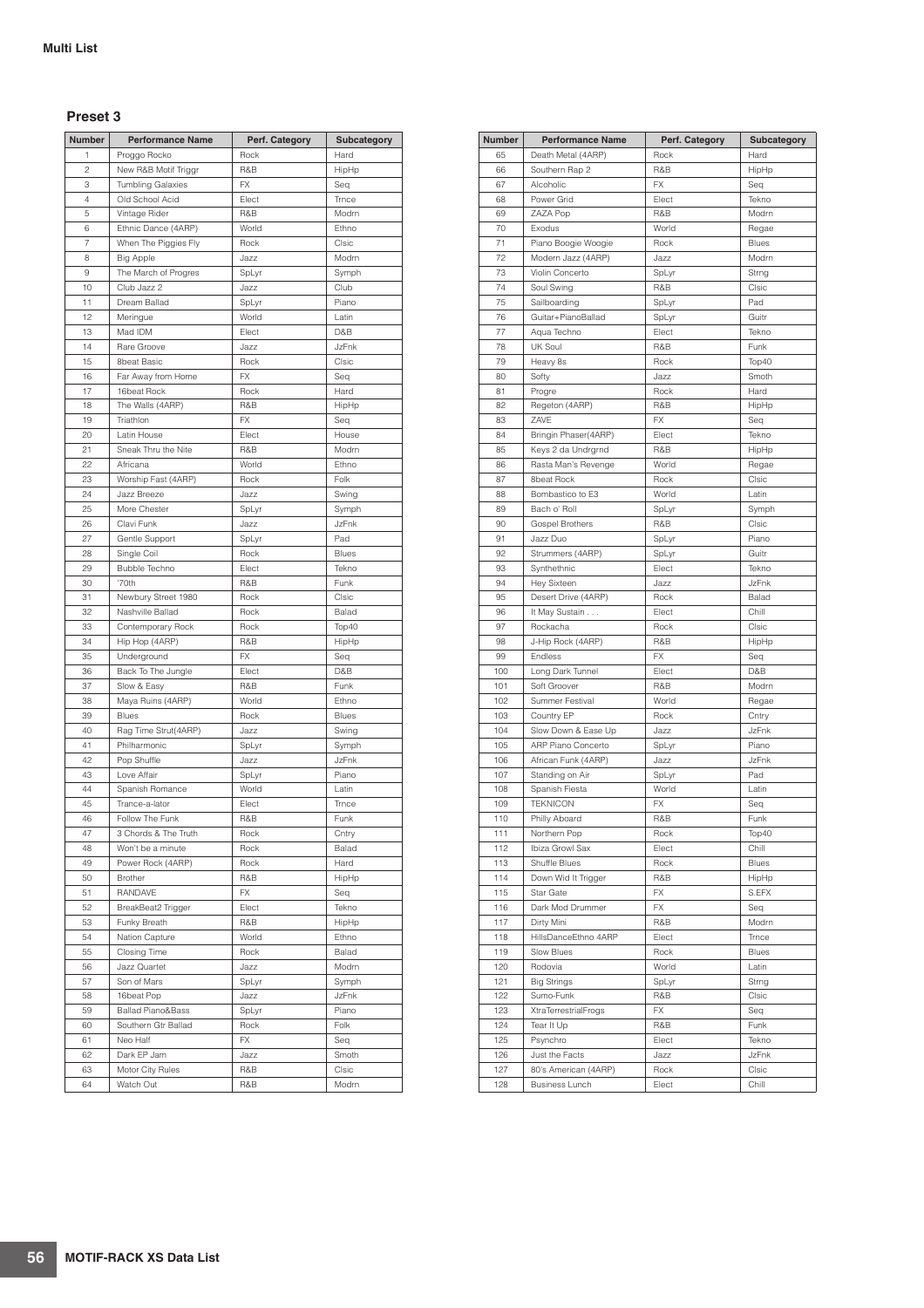# **Audition Phrase List**

| No.            | Name             |
|----------------|------------------|
| 1              | Ap Balld1        |
| $\overline{c}$ | Ap Balld2        |
| 3              | Ap Balld3        |
| 4              | Ap Clasic        |
| 5              | Ap Houze         |
| 6              | Ap House         |
| 7              | Ap Hntonk        |
| 8              | Ap Jazz1         |
| 9              | Ap Jazz2         |
| 10             | Ap Rock1         |
| 11             | Ba Acoust        |
| 12             | Ba Analog        |
| 13             | Ba BoomBx        |
| 14             | <b>Ba Brief</b>  |
| 15             | Ba Dark          |
| 16             | <b>Ba Frtles</b> |
| 17             | Ba Gnarl         |
| 18             | <b>Ba OldHse</b> |
| 19             | Ba R'n'B         |
| 20             | Ba Rock1         |
| 21             | Ba Rock2         |
| 22             | Ba Seq1          |
| 23             | Ba Seq2          |
| 24             | Ba Seq3          |
| 25             | Ba Seg4          |
| 26             | Ba Seg5          |
| 27             | Ba Slap          |
| 28             | Ba Smooth        |
| 29             | Ba Techno        |
| 30             | Ba Termin        |
| 31             | Br FanFr1        |
| 32             | Br FanFr2        |
| 33             | Br FanFr3        |
| 34             | Br Horn          |
| 35             | <b>Br</b> Sect   |
| 36             | <b>Br SftEns</b> |
| 37             | Br Synth         |
| 38             | Br Tbone         |
| 39             | <b>Br</b> Trmpet |
| 40             | <b>Br</b> Trpmte |
| 41             | Br Tuba          |
| 42             | <b>Br</b> Tutti  |
| 43             | Co AhDnce        |
| 44             | Co BassLd        |
| 45             | Co Holidy        |
| 46             | Co JapnAp        |
| 47             | Co MGulAp        |
| 48             | Co MinArp        |
| 49             | Co PingPg        |
| 50             | Co Rabbit        |
| 51             | Co ShprAp        |
| 52             | Co Sorted        |
| 53             | Co SpcRun        |
| 54             | Co TitnAp        |
| 55             | Co VceCui        |
| 56             | Co VinArp        |
| 57             | Co WscrAp        |
| 58             | Cp Steel         |
| 59             | Dr 16bt1         |
| 60             | Dr 16bt2         |
| 61             | Dr AfroAp        |
| 62             | Dr Agogo         |
| 63             | Dr Bossa         |
| 64             | Dr Brush         |

| No. | Name             |
|-----|------------------|
| 65  | Dr D'n'B1        |
| 66  | Dr D'n'B2        |
| 67  | Dr D'n'B3        |
| 68  | Dr Dub           |
| 69  | Dr DubKit        |
| 70  | Dr Esnare        |
| 71  | Dr EthnAp        |
| 72  | Dr Funk1         |
| 73  | Dr Funk2         |
| 74  | Dr Hhop1         |
| 75  | Dr Hhop2         |
| 76  | Dr Hhop3         |
| 77  | Dr Hhop4         |
| 78  | Dr Hhop5         |
| 79  | Dr House         |
| 80  | Dr Jazz1         |
| 81  | Dr Jazz2         |
| 82  | Dr Latin1        |
| 83  | Dr Latin2        |
| 84  | Dr Latin3        |
| 85  | Dr Orch          |
| 86  | Dr Percus        |
| 87  | Dr R'n'B1        |
| 88  | Dr R'n'B2        |
|     | Dr R'n'B3        |
| 89  | Dr Rock1         |
| 90  |                  |
| 91  | Dr Rock2         |
| 92  | Dr Rock3         |
| 93  | Dr Rock4         |
| 94  | Dr Snares        |
| 95  | Dr Techno        |
| 96  | Dr Toms          |
| 97  | Dr TribAp        |
| 98  | Ep Acid          |
| 99  | Ep Ballad        |
| 100 | Ep County        |
| 101 | Ep DXbal1        |
| 102 | Ep DXbal2        |
| 103 | Ep Dyna          |
| 104 | Ep IcePno        |
| 105 | Ep epPad         |
| 106 | Ep Roads         |
| 107 | Ep Wurly1        |
| 108 | Ep Wurly2        |
| 109 | Gt 12strg        |
| 110 | Gt Banjo         |
| 111 | Gt BassLd        |
| 112 | Gt ChsAp2        |
| 113 | Gt ChsAp1        |
| 114 | <b>Gt ChStrt</b> |
| 115 | Gt Clean         |
| 116 | Gt FlkApg        |
| 117 | Gt FnkApg        |
| 118 | Gt FunkAp        |
| 119 | Gt Grung1        |
| 120 | Gt Grung2        |
| 121 | Gt Grung3        |
| 122 | Gt Jazz1         |
| 123 | Gt Jazz2         |
| 124 | Gt Latin         |
| 125 | Gt Lead1         |
| 126 | Gt Lead2         |
| 127 | Gt Lead3         |
| 128 | Gt Lead4         |

 $\overline{\mathbb{E}}$ 

| No. |                  |     |                |
|-----|------------------|-----|----------------|
|     | Name             | No. |                |
| 129 | Gt Mute1         | 193 | P              |
| 130 | Gt Mute2         | 194 | P <sub>0</sub> |
| 131 | Gt Nylapg        | 195 | P              |
| 132 | Gt RckaBl        | 196 | P <sub>0</sub> |
| 133 | <b>Gt Sitar</b>  | 197 | P              |
| 134 | Gt Spank         | 198 | P              |
| 135 | Gt Spansh        | 199 | P              |
| 136 | Gt StrApg        | 200 | P <sub>0</sub> |
| 137 | Gt Strum         | 201 | P              |
| 138 | <b>Gt TexMex</b> | 202 | P <sub>(</sub> |
| 139 | Gt Thug          | 203 | P              |
| 140 | Gt WahWah        | 204 | P)             |
| 141 | Kb Clav1         | 205 | P <sub>(</sub> |
| 142 | Kb Clav2         | 206 | P <sub>0</sub> |
| 143 | Kb Clav3         | 207 | P              |
| 144 | Kb Comp          | 208 | P <sub>0</sub> |
| 145 | Ld Lead1         | 209 | P)             |
| 146 | Ld Lead2         | 210 | P)             |
| 147 | Ld Lead3         | 211 | Pł             |
| 148 | Ld Lead4         | 212 | P              |
| 149 | Ld Lead5         | 213 | Pł             |
| 150 | Ld Lead6         | 214 | P              |
| 151 | Ld Lead7         | 215 | Pł             |
| 152 | Me Champ1        | 216 | Pł             |
| 153 | Me D or A        | 217 | Pł             |
| 154 | Me EtnlAp        | 218 | P              |
| 155 | Me SiamAp        | 219 | Pł             |
| 156 | Or Barock        | 220 | P              |
| 157 | Or Bird          | 221 | Pł             |
| 158 | Or Bossa1        | 222 | Pł             |
| 159 | Or Church        | 223 | Ρł             |
| 160 | Or Circus        | 224 | R              |
| 161 | Or Funk          | 225 | R              |
| 162 | Or Gospl1        | 226 | R              |
| 163 | Or House         | 227 | R)             |
| 164 | Or Jazz1         | 228 | R              |
| 165 | Or Jazz2         | 229 | R              |
| 166 | Or Ohpipe        | 230 | R              |
| 167 | Or Pipe          | 231 | R              |
| 168 | Or Rock1         | 232 | S              |
| 169 | Or Rock2         | 233 | S              |
| 170 | Or Shufle        | 234 | S              |
| 171 | Or Tango         | 235 | S              |
| 172 | Pc BaliAp        | 236 | Sε             |
| 173 | Pc Celest        | 237 | Sε             |
| 174 | Pc Dulcim        | 238 | S(             |
| 175 | Pc Glock         | 239 | Sε             |
| 176 | Pc Harpsi        | 240 | Sε             |
| 177 | Pc IndApg        | 241 | Sε             |
| 178 | Pc Kalmba        | 242 | Sε             |
| 179 | Pc Koto          | 243 | Sε             |
| 180 | Pc Mbox1         | 244 | Sε             |
| 181 | Pc Mbox2         | 245 | St             |
| 182 | Pc Marmb1        | 246 | St             |
| 183 | Pc Marmb2        | 247 | St             |
| 184 | Pc Shami1        | 248 | St             |
| 185 | Pc Tbell1        | 249 | St             |
| 186 | Pc Tbell2        | 250 | St             |
| 187 | Pc TripAp        | 251 | St             |
| 188 | Pc Vibe          | 252 | St             |
| 189 | Pc Xylo          | 253 | St             |
| 190 | Pd Bronx         | 254 | St             |
| 191 | Pd Chord1        | 255 | St             |
| 192 | Pd Chord2        | 256 | St             |
|     |                  |     |                |

| No.        | Name                   |  |  |  |
|------------|------------------------|--|--|--|
| 193        | Pd Chord3              |  |  |  |
| 194        | Pd Ethnic              |  |  |  |
| 195        | Pd FstAk1              |  |  |  |
| 196        | Pd FstAk2              |  |  |  |
| 197        | Pd FstAk3              |  |  |  |
| 198        | Pd Glass1              |  |  |  |
| 199        | Pd Glass2              |  |  |  |
| 200<br>201 | Pd Glass3<br>Pd NewAge |  |  |  |
| 202        | Pd PrcVox              |  |  |  |
| 203        | Pd Slow1               |  |  |  |
| 204        | Pd Slow2               |  |  |  |
| 205        | Pd Slow3               |  |  |  |
| 206        | Pd Swell1              |  |  |  |
| 207        | Pd Swell2              |  |  |  |
| 208        | Pd Vox1                |  |  |  |
| 209        | Pd Vox2                |  |  |  |
| 210        | Pd withMW              |  |  |  |
| 211        | Ph Seq1                |  |  |  |
| 212        | Ph Seq2                |  |  |  |
| 213        | Ph Seq3                |  |  |  |
| 214        | Ph Seq4<br>Ph Seq5     |  |  |  |
| 215<br>216 | Ph Seq6                |  |  |  |
| 217        | Ph Seq7                |  |  |  |
| 218        | Ph Seq8                |  |  |  |
| 219        | Ph Seq9                |  |  |  |
| 220        | Ph Seq10               |  |  |  |
| 221        | Ph Seq11               |  |  |  |
| 222        | Ph Seq12               |  |  |  |
| 223        | Pk Harp                |  |  |  |
| 224        | Rd AltSax              |  |  |  |
| 225        | Rd BarSax              |  |  |  |
| 226        | Rd Clarin              |  |  |  |
| 227<br>228 | Rd Harp1<br>Rd Harp2   |  |  |  |
| 229        | <b>Rd SaxEns</b>       |  |  |  |
| 230        | Rd SprSax              |  |  |  |
| 231        | Rp Shanai              |  |  |  |
| 232        | Sc Poly1               |  |  |  |
| 233        | Sc Poly2               |  |  |  |
| 234        | Sc Poly3               |  |  |  |
| 235        | Sc Poly4               |  |  |  |
| 236        | Se Amoeba              |  |  |  |
| 237        | Se Choper              |  |  |  |
| 238        | Se Frets               |  |  |  |
| 239<br>240 | Se Goa<br>Se Gunsht    |  |  |  |
| 241        | Se Phone               |  |  |  |
| 242        | Se Racer               |  |  |  |
| 243        | Se S'n'H               |  |  |  |
| 244        | Se Tweet               |  |  |  |
| 245        | St BckGnd              |  |  |  |
| 246        | St BigEn1              |  |  |  |
| 247        | St BigEn2              |  |  |  |
| 248        | St Bigfst              |  |  |  |
| 249        | St BigStr              |  |  |  |
| 250<br>251 | St BrsStr              |  |  |  |
| 252        | St Cbass1<br>St Cbass2 |  |  |  |
| 253        | St Cello               |  |  |  |
| 254        | St Fiddle              |  |  |  |
| 255        | St Pizz                |  |  |  |
| 256        | St Quart1              |  |  |  |
|            |                        |  |  |  |

| No. | <b>Name</b>     |  |  |
|-----|-----------------|--|--|
| 257 | St Quart2       |  |  |
| 258 | St Sitar        |  |  |
| 259 | St Viola        |  |  |
| 260 | St Violn1       |  |  |
| 261 | St Violn2       |  |  |
| 262 | Ww BagPip       |  |  |
| 263 | Ww Bottle       |  |  |
| 264 | Ww Fnsble       |  |  |
|     |                 |  |  |
| 265 | Ww Flute1       |  |  |
| 266 | Ww Flute2       |  |  |
| 267 | Ww Flute3       |  |  |
| 268 | Ww Shaka1       |  |  |
| 269 | Ww Shaka2       |  |  |
| 270 | Ww Whstle       |  |  |
| 271 | Cd 1 note       |  |  |
| 272 | Cd maj          |  |  |
| 273 | Cd maj6         |  |  |
| 274 | Cd maj7         |  |  |
| 275 | Cd maj9         |  |  |
| 276 | Cd min          |  |  |
| 277 | Cd min7         |  |  |
| 278 | Cd <sub>7</sub> |  |  |
| 279 | $Cd 7+9$        |  |  |
| 280 | Cd 7-9          |  |  |
| 281 | Cd 79+11        |  |  |
| 282 | Cd 11           |  |  |
| 283 | Cd 13           |  |  |
| 284 | Cd dim          |  |  |
| 285 | Cd sus4         |  |  |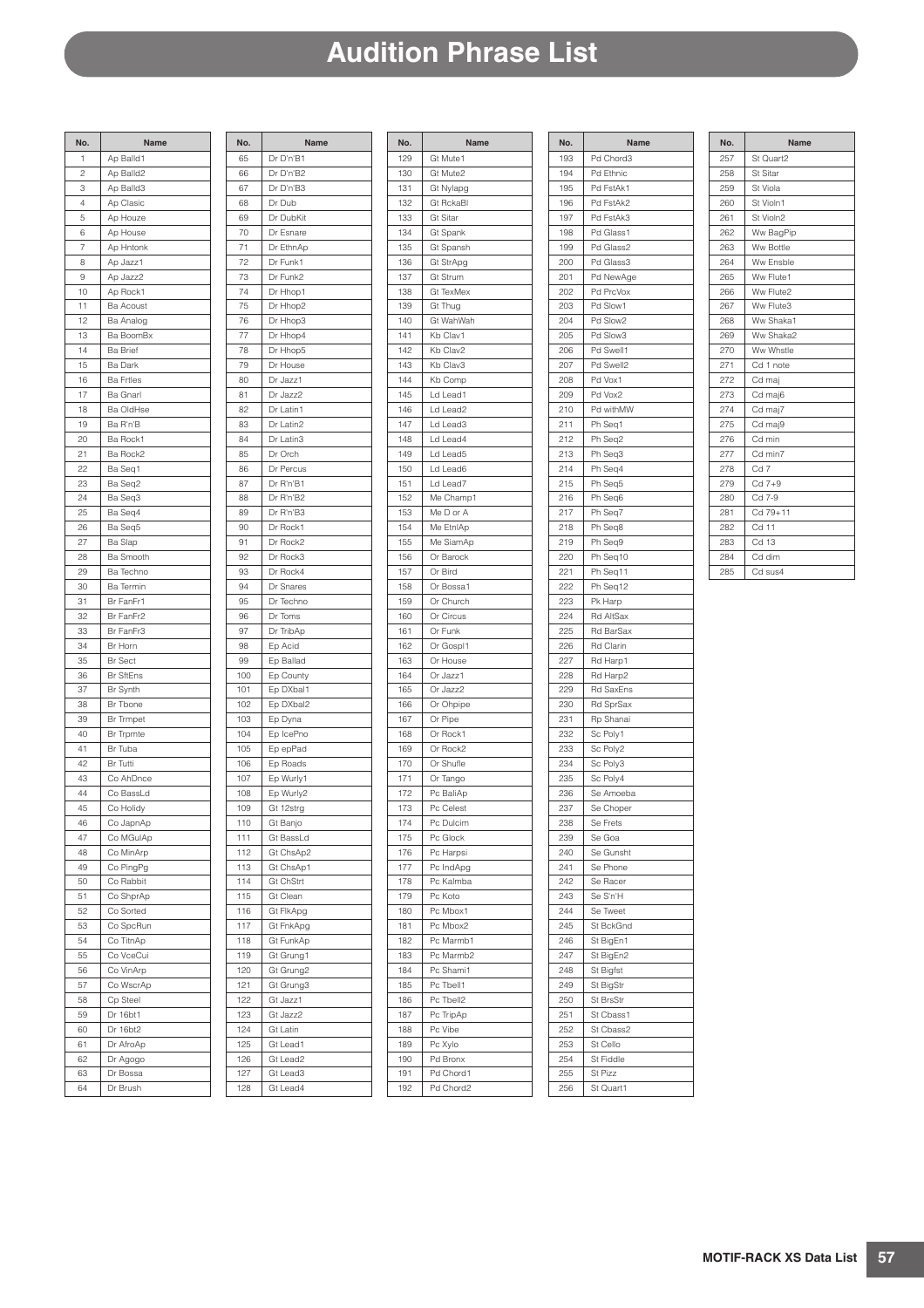Many MIDI messages listed in the MIDI Data Format section are expressed in hexadecimal or binary numbers. Hexadecimal numbers may include the letter "H" as a suffix. The letter "n" indicates a certain whole number.

The chart below lists the corresponding decimal number for each hexadecimal number.

#### 0 1 2 3 4 5  $\overline{6}$ 7 8 9 10 11 12 13  $\frac{13}{14}$ 15 16 17  $\overline{18}$ 19 20 21  $\frac{22}{23}$ <br> $\frac{23}{24}$  $\overline{\overline{\overline{25}}}$ 26 27 28  $\frac{1}{29}$  $\frac{30}{31}$ 32 33 34 35  $\frac{36}{37}$ 38 39 40  $41$ 42 43 44  $\frac{45}{46}$ 47 48 49 50 51  $52$  $rac{52}{53}$ 54 55 56 57 58 59 60 61 62 63 00 01 02  $03$ 04 05 06 07 08 09 0A 0B  $\overline{0}C$  $\overline{0}$  $rac{1}{0E}$ 0F 10 11 12 13 14 15 16 17 18  $\overline{1}$ 1A 1B 1C 1D 1E 1F 20 21 22  $\overline{23}$ 24  $\overline{\overline{\overline{2}}}$ 26 27 28  $\frac{1}{29}$  $\overline{2}$  $2B$  $2C$ 2D 2E  $2F$ 30 31 32 33 34 35 36 37  $\frac{1}{38}$ 39 3A  $\overline{3B}$ 3C  $\overline{3D}$ 3E 3F 64 65 66 67 68 69 70 71 72 73 74 75 76 77  $rac{1}{78}$ 79 80 81 82 83 84 85 86 87 88  $\overline{89}$ 90 91  $92$  $\frac{1}{93}$ 94  $rac{3}{95}$ 96 97 98 99 100 101 102 103 104  $\frac{105}{105}$ 106 107 108 109 110 111 112 113 114 115 116 117 118 119 120 121 122 123 124 125 126 127 40 41 42 43 44 45 46 47 48 49 4A 4B  $4\,\mathrm{C}$ 4D 4E 4F 50 51  $52$ 53 54 55 56 57 58  $59$ 5A 5B  $\overline{50}$ 5D 5E 5F 60 61 62 63 64  $\overline{65}$ 66 67 68 69  $5a$ 6B  $\overline{\epsilon}$ 6D 6E  $6F$ 70 71 72 73 74 75 76 77 78 79 7A  $\overline{7B}$ 7C  $\overline{7D}$ 7E 7F **Decimal Hexadecimal Decimal Hexadecimal**

Additional Notes

• For example, 144 – 159(Decimal)/9nH/1001 0000 – 1001 1111(Binary) indicate the noteon messages for the channels 1 through 16 respectively. 176 – 191/BnH/1011 0000 – 1011 1111 indicate the control change messages for the channels 1 through 16 respectively. 192 – 207/CnH/1100 0000 – 1100 1111 indicate the program change messages for the channels 1 through 16 respectively. 240/F0H/1111 0000 is positioned at the beginning of data to indicate a system exclusive message. 247/F7H/1111 0111 is positioned at the end of the system exclusive message.

- aaH (Hexadecimal)/0aaaaaaa (Binary) indicates the data addresses. The data address consists of High, Mid and Low.
- bbH/0bbbbbbb indicates byte counts.
- ccH/0ccccccc indicates check sums.
- ddH/0ddddddd indicates data/value.

### **SYNTHSIZER/SEQUENCER PART**

### **(1) TRANSMIT FLOW**

| MIDI <-+-- | $[SW1]$ --+---------                        | CONTROL CHANGE                                                                                                 |                 |                                            |  |
|------------|---------------------------------------------|----------------------------------------------------------------------------------------------------------------|-----------------|--------------------------------------------|--|
| OUT        |                                             | MODULATION                                                                                                     | BnH, OlH        | (from Arpeggio)                            |  |
|            |                                             | FOOT CONTROL                                                                                                   | BnH, 04H        | (from Arpeggio)                            |  |
|            |                                             | PORTAMENTO TIME                                                                                                | BnH, 05H        |                                            |  |
|            |                                             | VOLUME                                                                                                         | BnH, 07H        |                                            |  |
|            |                                             | PAN                                                                                                            | BnH, OAH        |                                            |  |
|            |                                             | EXPRESSION                                                                                                     |                 | BnH, OBH (from Arpeggio)                   |  |
|            |                                             | GENERAL CONTROLLER 1                                                                                           | BnH, 10H        | (from Arpeggio)                            |  |
|            |                                             | GENERAL CONTROLLER 2                                                                                           |                 | BnH, 11H (from Arpeggio)                   |  |
|            |                                             | PORTAMENTO SWITCH                                                                                              | BnH, 41H        |                                            |  |
|            |                                             | FILTER RESONANCE                                                                                               | BnH, 47H        |                                            |  |
|            |                                             | EG RELEASE TIME                                                                                                | <b>BnH, 48H</b> |                                            |  |
|            |                                             | EG ATTACK TIME                                                                                                 | BnH, 49H        |                                            |  |
|            |                                             | FILTER CUTOFF FREQ                                                                                             | BnH, 4AH        |                                            |  |
|            |                                             | EG DECAY TIME                                                                                                  | BnH, 4BH        |                                            |  |
|            |                                             | ASSIGNABLE FUNCTION 1                                                                                          |                 | BnH, 56H (from Arpeggio)                   |  |
|            |                                             | ASSIGNABLE FUNCTION 2                                                                                          | BnH, 57H        | (from Arpeggio)                            |  |
|            |                                             | REVERB SEND                                                                                                    | BnH, 5BH        |                                            |  |
|            |                                             | CHORUS SEND                                                                                                    | BnH, 5DH        |                                            |  |
|            |                                             | ASSIGNABLE CONTROLLER                                                                                          | BnH, (01H  5FH) |                                            |  |
|            |                                             | +-- [SW5]-- BANK SEL MSB                                                                                       | BnH, OOH        | $*1$                                       |  |
|            |                                             | BANK SEL LSB                                                                                                   | BnH, 20H *1     |                                            |  |
|            |                                             |                                                                                                                |                 |                                            |  |
|            |                                             | +-- [SW6]-- PROGRAM CHANGE                                                                                     | CnH             | $*1$                                       |  |
|            |                                             |                                                                                                                |                 |                                            |  |
|            |                                             | +--------- CHANNEL AFTER TOUCH                                                                                 | DnH             | (from Arpeggio)                            |  |
|            |                                             | +--------- PITCH BEND CHANGE                                                                                   | EnH             | (from Arpeggio)                            |  |
|            | [SW2] ------------<br>$+ - -$               | SYSTEM REALTIME MESSAGE                                                                                        |                 |                                            |  |
|            |                                             | TIMING CLOCK                                                                                                   | F8H             |                                            |  |
|            |                                             |                                                                                                                |                 |                                            |  |
|            | $+ - -$<br>-------------                    | ACTIVE SENSING                                                                                                 | FEH             |                                            |  |
|            | +-- [SW3]--+--[SW4]-- <bulk dump=""></bulk> |                                                                                                                |                 |                                            |  |
|            |                                             | FOH 43H OnH 7FH 03H bhH blH ahH amH alH ddHddH ccH F7H                                                         |                 |                                            |  |
|            |                                             |                                                                                                                |                 |                                            |  |
|            | $+ 5W4$ ] $--$                              | <parameter change=""></parameter>                                                                              |                 |                                            |  |
|            |                                             | FOH 43H 1nH 7FH 03H ahH amH alH ddHddH F7H                                                                     |                 |                                            |  |
|            |                                             | SYSTEM EXCLUSIVE MESSAGE                                                                                       |                 |                                            |  |
|            |                                             | IDENTITY REPLY                                                                                                 |                 |                                            |  |
|            |                                             | FOH 7EH 7FH 06H 02H 43H 00H 41H 39H 06H mmH 00H 00H 7FH F7H                                                    |                 |                                            |  |
|            |                                             |                                                                                                                |                 |                                            |  |
|            |                                             |                                                                                                                |                 | version mm = (version no. - 1.0) * 10      |  |
|            |                                             |                                                                                                                |                 | e.g.) version $1.0 = (1.0 - 1.0) * 10 = 0$ |  |
|            |                                             |                                                                                                                |                 | version $1.5 = (1.5 - 1.0) * 10 = 5$       |  |
|            |                                             |                                                                                                                |                 |                                            |  |
| [SW1]      | MIDI Transmit Channel                       |                                                                                                                |                 |                                            |  |
| [SW2]      | SYSTEM MIDI Clock Out                       |                                                                                                                |                 |                                            |  |
| [SW3]      | SYSTEM MIDI Device Number                   |                                                                                                                |                 |                                            |  |
| [SW4]      | When set to all, transmitted via 1.         | The Edit Buffer data (just currently edited data) will be transmitted/received only in the corresponding mode. |                 |                                            |  |
|            |                                             | The other types of data such as Utility settings can be transmitted/received in any mode.                      |                 |                                            |  |
| [SW5]      | SYSTEM Bank Select Switch                   |                                                                                                                |                 |                                            |  |

[SW5] SYSTEM Bank Select Switch [SW6] SYSTEM Program Change Switch

\*1 Transmitted only in the Voice mode.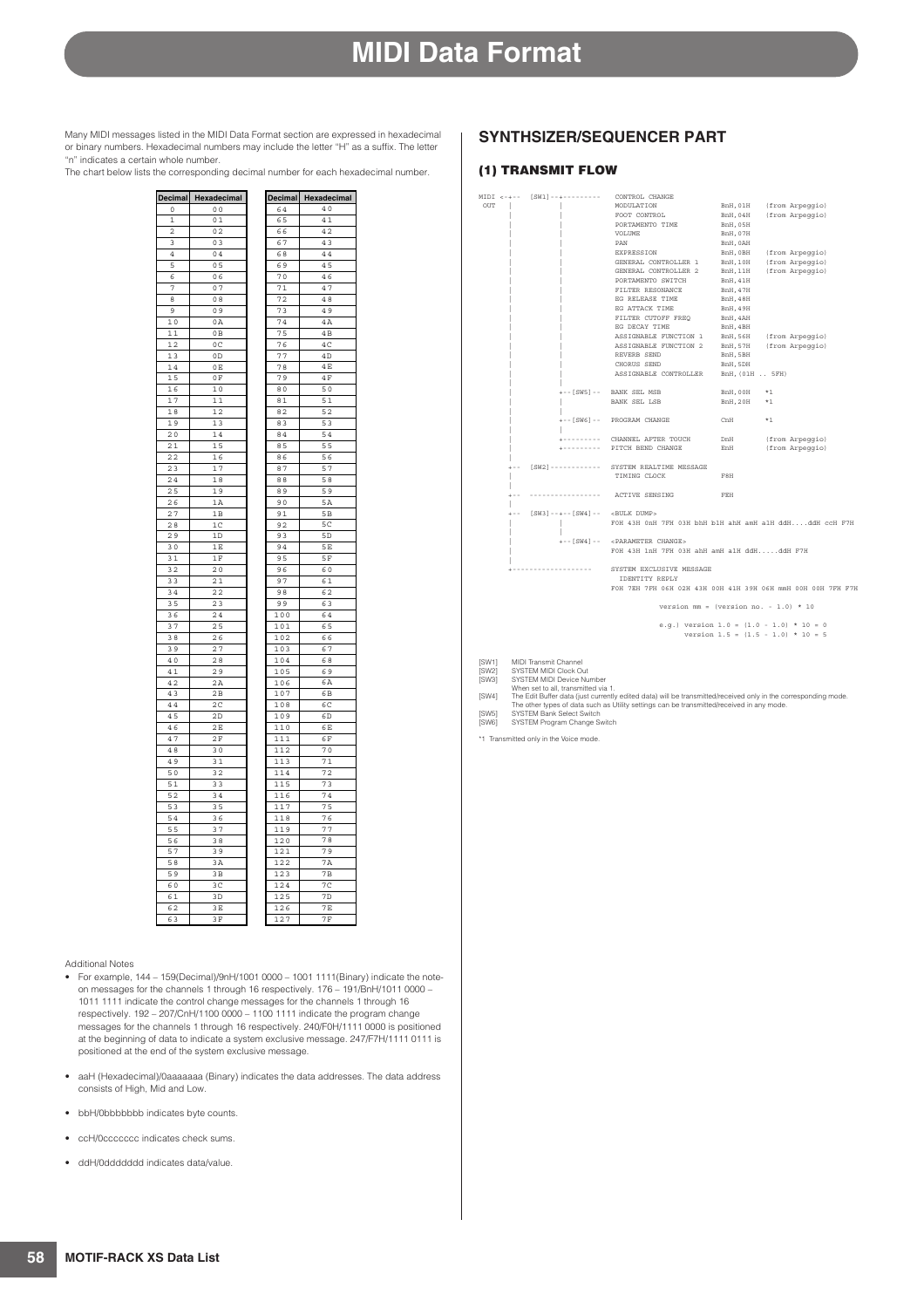### **(2) RECEIVE FLOW**

| $\texttt{MIDI} \texttt{ >}\texttt{++}\texttt{-}\texttt{[SW1]}\texttt{-}\texttt{++}\texttt{-}\texttt{-}\texttt{-}\texttt{-}\texttt{-}\texttt{-} \texttt{[} \texttt{OFF}$ |                                                                                  | 8nH                                                                                                                                                                                                                                                                                                                                                                                                                   |
|-------------------------------------------------------------------------------------------------------------------------------------------------------------------------|----------------------------------------------------------------------------------|-----------------------------------------------------------------------------------------------------------------------------------------------------------------------------------------------------------------------------------------------------------------------------------------------------------------------------------------------------------------------------------------------------------------------|
|                                                                                                                                                                         | $+\cdot\cdot\cdot\cdot\cdot\cdot\cdot\cdot -\qquad\text{NOTE}\quad\text{ON/OFF}$ | 9nH                                                                                                                                                                                                                                                                                                                                                                                                                   |
|                                                                                                                                                                         | $+\cdot\cdot\cdot--\cdot--\quad\text{CONTROL CHANGE}$                            |                                                                                                                                                                                                                                                                                                                                                                                                                       |
|                                                                                                                                                                         | MODULATION                                                                       | BnH, 01H                                                                                                                                                                                                                                                                                                                                                                                                              |
|                                                                                                                                                                         | PORTAMENTO TIME                                                                  | BnH, 05H                                                                                                                                                                                                                                                                                                                                                                                                              |
|                                                                                                                                                                         | DATA ENTRY MSB                                                                   | BnH, 06H                                                                                                                                                                                                                                                                                                                                                                                                              |
|                                                                                                                                                                         | DATA ENTRY LSB                                                                   | BnH, 26H                                                                                                                                                                                                                                                                                                                                                                                                              |
|                                                                                                                                                                         | CHANNEL VOLUME                                                                   | BnH, 07H                                                                                                                                                                                                                                                                                                                                                                                                              |
|                                                                                                                                                                         | PAN                                                                              | BnH, OAH                                                                                                                                                                                                                                                                                                                                                                                                              |
|                                                                                                                                                                         | EXPRESSION                                                                       | BnH, OBH                                                                                                                                                                                                                                                                                                                                                                                                              |
|                                                                                                                                                                         | SUSTAIN SWITCH                                                                   | BnH.40H                                                                                                                                                                                                                                                                                                                                                                                                               |
|                                                                                                                                                                         | PORTAMENTO SWITCH                                                                | <b>BnH</b> , 41H                                                                                                                                                                                                                                                                                                                                                                                                      |
|                                                                                                                                                                         | SOSTENUTO                                                                        | BnH, 42H                                                                                                                                                                                                                                                                                                                                                                                                              |
|                                                                                                                                                                         | HARMONIC CONTENT<br>EG RELEASE TIME                                              | BnH, 47H<br>BnH, 48H                                                                                                                                                                                                                                                                                                                                                                                                  |
|                                                                                                                                                                         | EG ATTACK TIME                                                                   | BnH, 49H                                                                                                                                                                                                                                                                                                                                                                                                              |
|                                                                                                                                                                         | <b>BRIGHTNESS</b>                                                                | BnH, 4AH                                                                                                                                                                                                                                                                                                                                                                                                              |
|                                                                                                                                                                         | EG DECAY TIME                                                                    | BnH, 4BH                                                                                                                                                                                                                                                                                                                                                                                                              |
|                                                                                                                                                                         | EFFECTS 1 DEPTH                                                                  | BnH, 5BH                                                                                                                                                                                                                                                                                                                                                                                                              |
|                                                                                                                                                                         | EFFECTS 3 DEPTH                                                                  | BnH, 5DH                                                                                                                                                                                                                                                                                                                                                                                                              |
|                                                                                                                                                                         | DATA ENTRY INC                                                                   | BnH, 60H                                                                                                                                                                                                                                                                                                                                                                                                              |
|                                                                                                                                                                         | DATA ENTRY DEC                                                                   | BnH, 61H                                                                                                                                                                                                                                                                                                                                                                                                              |
|                                                                                                                                                                         | ASSIGNABLE CONTROLLER BnH, (O1H  5FH)                                            |                                                                                                                                                                                                                                                                                                                                                                                                                       |
|                                                                                                                                                                         | <b>RPN</b>                                                                       | PITCH BEND SENS. BnH, $64H$ , $00H$ , $65H$ , $00H$ , $06H$ , $mmH$                                                                                                                                                                                                                                                                                                                                                   |
|                                                                                                                                                                         |                                                                                  | BnH, 64H, 01H, 65H, 00H, 06H, mmH, 26H, 11H                                                                                                                                                                                                                                                                                                                                                                           |
|                                                                                                                                                                         |                                                                                  |                                                                                                                                                                                                                                                                                                                                                                                                                       |
|                                                                                                                                                                         |                                                                                  | $\begin{tabular}{lllllllll} $\textsc{min}$ & \textsc{min}, & $\textsc{min}$ & $\textsc{min}$\\ \textsc{min}{\textsc{min}}, & $\textsc{min},\textsc{min}$ & $\textsc{min},\textsc{min}$\\ \textsc{CORRSE TUNING} & \textsc{BnH},\textsc{64H},\textsc{02H},\textsc{65H},\textsc{00H},\textsc{06H},\textsc{mmH}$\\ \textsc{RPN RESET} & \textsc{RnH} & $\textsc{min}$ & $\textsc{min}$ & $\textsc{min}$\\ \end{tabular}$ |
|                                                                                                                                                                         |                                                                                  |                                                                                                                                                                                                                                                                                                                                                                                                                       |
|                                                                                                                                                                         | +--[SW5]-- BANK SEL MSB<br>BANK SEL LSB                                          | BnH, 00H<br>BnH, 20H                                                                                                                                                                                                                                                                                                                                                                                                  |
|                                                                                                                                                                         |                                                                                  |                                                                                                                                                                                                                                                                                                                                                                                                                       |
|                                                                                                                                                                         | +--------- CHANNEL MODE MESSAGE                                                  |                                                                                                                                                                                                                                                                                                                                                                                                                       |
|                                                                                                                                                                         | ALL SOUND OFF                                                                    | BnH, 78H                                                                                                                                                                                                                                                                                                                                                                                                              |
|                                                                                                                                                                         | RESET ALL CONTROLLERS BnH, 79H                                                   |                                                                                                                                                                                                                                                                                                                                                                                                                       |
|                                                                                                                                                                         | ALL NOTE OFF                                                                     | BnH, 7BH                                                                                                                                                                                                                                                                                                                                                                                                              |
|                                                                                                                                                                         | OMNI MODE OFF                                                                    | BnH, 7CH<br>$*1$                                                                                                                                                                                                                                                                                                                                                                                                      |
|                                                                                                                                                                         | OMNI MODE ON<br>MONO MODE ON                                                     | BnH, 7DH *1<br>BnH. 7EH                                                                                                                                                                                                                                                                                                                                                                                               |
|                                                                                                                                                                         | POLY MODE ON                                                                     | BnH, 7FH                                                                                                                                                                                                                                                                                                                                                                                                              |
|                                                                                                                                                                         |                                                                                  |                                                                                                                                                                                                                                                                                                                                                                                                                       |
|                                                                                                                                                                         | +-- [SW6]-- PROGRAM CHANGE                                                       | CnH                                                                                                                                                                                                                                                                                                                                                                                                                   |
|                                                                                                                                                                         | +--------- CHANNEL AFTER TOUCH                                                   | DnH                                                                                                                                                                                                                                                                                                                                                                                                                   |
|                                                                                                                                                                         |                                                                                  |                                                                                                                                                                                                                                                                                                                                                                                                                       |
| .                                                                                                                                                                       | PITCH BEND CHANGE                                                                | EnH                                                                                                                                                                                                                                                                                                                                                                                                                   |
| $+ - -$ [SW2] -------------                                                                                                                                             | SYSTEM REALTIME MESSAGE                                                          |                                                                                                                                                                                                                                                                                                                                                                                                                       |
|                                                                                                                                                                         | TIMING CLOCK                                                                     | F8H                                                                                                                                                                                                                                                                                                                                                                                                                   |
| -------------------                                                                                                                                                     | ACTIVE SENSING                                                                   | FEH                                                                                                                                                                                                                                                                                                                                                                                                                   |
|                                                                                                                                                                         |                                                                                  |                                                                                                                                                                                                                                                                                                                                                                                                                       |
|                                                                                                                                                                         | +-- [SW3]-+--------- SYSTEM EXCLUSIVE MESSAGE                                    |                                                                                                                                                                                                                                                                                                                                                                                                                       |
|                                                                                                                                                                         | MIDI MASTER VOLUME                                                               | FOH 7FH 7FH 04H 01H 11H mmH F7H                                                                                                                                                                                                                                                                                                                                                                                       |
|                                                                                                                                                                         |                                                                                  |                                                                                                                                                                                                                                                                                                                                                                                                                       |
| $+ \text{- - [SW7]} \text{- --} \qquad \text{cBULK DUMP}>$                                                                                                              |                                                                                  | FOH 43H OnH 7VFH 03H bhH blH ahH amH alH ddHddH ccH F7H                                                                                                                                                                                                                                                                                                                                                               |
|                                                                                                                                                                         |                                                                                  |                                                                                                                                                                                                                                                                                                                                                                                                                       |
|                                                                                                                                                                         | +-- [SW4] --- <parameter change=""></parameter>                                  |                                                                                                                                                                                                                                                                                                                                                                                                                       |
|                                                                                                                                                                         | FOH 43H 1nH 7FH 03H ahH amH alH ddHddH F7H                                       |                                                                                                                                                                                                                                                                                                                                                                                                                       |
|                                                                                                                                                                         |                                                                                  |                                                                                                                                                                                                                                                                                                                                                                                                                       |
|                                                                                                                                                                         | +--[SW7]--- <bulk dump="" request=""></bulk>                                     |                                                                                                                                                                                                                                                                                                                                                                                                                       |
|                                                                                                                                                                         | FOH 43H 2nH 7FH 03H ahH amH alH ddHddH F7H                                       |                                                                                                                                                                                                                                                                                                                                                                                                                       |
|                                                                                                                                                                         | +-- [SW4] --- <parameter request=""></parameter>                                 |                                                                                                                                                                                                                                                                                                                                                                                                                       |
|                                                                                                                                                                         | FOH 43H 3nH 7FH 03H ahH amH alH F7H                                              |                                                                                                                                                                                                                                                                                                                                                                                                                       |
|                                                                                                                                                                         |                                                                                  |                                                                                                                                                                                                                                                                                                                                                                                                                       |
| +---------- GM MODE ON                                                                                                                                                  |                                                                                  |                                                                                                                                                                                                                                                                                                                                                                                                                       |
|                                                                                                                                                                         | FOH 7EH 7FH 09H 01H F7H                                                          |                                                                                                                                                                                                                                                                                                                                                                                                                       |
|                                                                                                                                                                         | SYSTEM EXCLUSIVE MESSAGE                                                         |                                                                                                                                                                                                                                                                                                                                                                                                                       |
|                                                                                                                                                                         | IDENTITY REQUEST                                                                 | FOH 7EH OnH O6H O1H F7H                                                                                                                                                                                                                                                                                                                                                                                               |
|                                                                                                                                                                         |                                                                                  |                                                                                                                                                                                                                                                                                                                                                                                                                       |
|                                                                                                                                                                         | ISW11 In the Voice mode: complies with Basic Receive Channel.                    |                                                                                                                                                                                                                                                                                                                                                                                                                       |

SW1] In the Voice mode: complies with Basic Receive Channel.<br>
In the Multi mode: complies with Part Receive Channel and Part Receive Switch.<br>
SW2] Complies with SYSTEM MIDI Sync setting. (This parameter can be received whe

\*1 Received only in the Voice mode.

### **(3) TRANSMIT/RECEIVE DATA**

### **(3-1) CHANNEL VOICE MESSAGES**

| (3-1-1) NOTE OFF                                                                                                                                                                                                                                                                 |                                                                                                                                                                                                                                                                                                                                                                                        |                                                                                                                                                                                                                                                                                                                                                                                                                                                                                               |                                                               |
|----------------------------------------------------------------------------------------------------------------------------------------------------------------------------------------------------------------------------------------------------------------------------------|----------------------------------------------------------------------------------------------------------------------------------------------------------------------------------------------------------------------------------------------------------------------------------------------------------------------------------------------------------------------------------------|-----------------------------------------------------------------------------------------------------------------------------------------------------------------------------------------------------------------------------------------------------------------------------------------------------------------------------------------------------------------------------------------------------------------------------------------------------------------------------------------------|---------------------------------------------------------------|
| STATUS<br>NOTE No.<br>VELOCITY<br>Receive only                                                                                                                                                                                                                                   | 1000nnnn(8nH)<br>0 kkkkkkk<br>Ovvvvvvv                                                                                                                                                                                                                                                                                                                                                 | $n = 0 - 15$ CHANNEL NUMBER<br>$k = 0$ (C-2) - 127 (G8)<br>v: ignored                                                                                                                                                                                                                                                                                                                                                                                                                         |                                                               |
| (3-1-2) NOTE ON/OFF                                                                                                                                                                                                                                                              |                                                                                                                                                                                                                                                                                                                                                                                        |                                                                                                                                                                                                                                                                                                                                                                                                                                                                                               |                                                               |
| <b>STATUS</b><br>NOTE NUMBER<br>VELOCITY NOTE ON                                                                                                                                                                                                                                 | $1001$ nnnn $(9nH)$<br>Okkkkkkk<br>0vvvvvvv(v≠0)<br>NOTE OFF $0$ vvvvvv $(v=0)$                                                                                                                                                                                                                                                                                                        | $n = 0 - 15$ CHANNEL NUMBER<br>$k = 0$ (C-2) - 127 (G8)                                                                                                                                                                                                                                                                                                                                                                                                                                       |                                                               |
| (3-1-3) CONTROL CHANGE                                                                                                                                                                                                                                                           |                                                                                                                                                                                                                                                                                                                                                                                        |                                                                                                                                                                                                                                                                                                                                                                                                                                                                                               |                                                               |
| <b>STATUS</b><br>CONTROL NUMBER<br>CONTROL VALUE                                                                                                                                                                                                                                 | 1011nnnn (BnH)<br>Occccccc<br>0vvvvvvv                                                                                                                                                                                                                                                                                                                                                 | $n = 0 - 15$ CHANNEL NUMBER                                                                                                                                                                                                                                                                                                                                                                                                                                                                   |                                                               |
| *TRANSMITTED CONTROL NUMBER                                                                                                                                                                                                                                                      |                                                                                                                                                                                                                                                                                                                                                                                        |                                                                                                                                                                                                                                                                                                                                                                                                                                                                                               |                                                               |
| $C = 0$<br>$C = 32$<br>$C = 5$<br>$C = 7$<br>$c = 10$<br>$c = 65$<br>$c = 71$<br>$c = 72$<br>$C = 73$<br>$C = 74$<br>$c = 75$<br>$c = 91$<br>$C = 93$<br>$c = 1.095$<br>* RECEIVED CONTROL NUMBER<br>$C = 0$<br>$C = 32$<br>$c = 1$<br>$C = 5$<br>$C = 6$<br>$C = 38$<br>$C = 7$ | BANK SEL MSB<br>BANK SEL LSB<br>PORTAMENTO TIME<br>CHANNEL VOLUME<br>PAN<br>PORTAMENTO SWITCH<br>FILTER RESONANCE<br>EG RELEASE TIME<br>EG ATTACK TIME<br>FILTER CUTOFF FREQ<br>EG DECAY TIME<br>REVERB SEND<br>CHORUS SEND<br>ASSIGNABLE CONTROLLER ; v = 0 - 127<br>BANK SEL MSB<br>BANK SEL LSB<br>MODULATION<br>PORTAMENTO TIME<br>DATA ENTRY MSB<br>DATA ENTRY LSB<br>MAIN VOLUME | ; $v = 0-127$<br>; $v = 0-127$<br>$: v = 0 - 127$<br>$: v = 0 - 127$<br>$: v = 0 - 127$<br>; $v = 0-63:OFF$ , $64-127:ON$<br>; $v = 0:-64 - 64:0 - 127:+63$<br>; $v = 0:-64 - 64:0 -$<br>$127: +63$<br>; $v = 0:-64 - 64:0 - 127:+63$<br>; $v = 0:-64 - 64:0 -$<br>$127: +63$<br>; $v = 0:-64$ - $64:0$ - $127:+63$<br>$; v = 0, 127$<br>; $v = 0$ , 127<br>$: v = 0 - 127$<br>; $v = 0 - 127$<br>$: v = 0 - 127$<br>; $v = 0 - 127$<br>; $v = 0 - 127$<br>$: v = 0 - 127$<br>$: v = 0 - 127$ | $*3$<br>$*3$<br>$*4$<br>$*2$<br>$*$ 3<br>$*2$<br>$*1$<br>$*1$ |
| $c = 10$<br>$c = 11$<br>$C = 64$                                                                                                                                                                                                                                                 | PAN<br>EXPRESSION<br>SUSTAIN SWITCH                                                                                                                                                                                                                                                                                                                                                    | $: v = 0 - 127$<br>; $v = 0 - 127$<br>; $v = 0 - 63 : OFF$ , $64 - 127 : ON$                                                                                                                                                                                                                                                                                                                                                                                                                  | $*2$                                                          |
| $c = 65$                                                                                                                                                                                                                                                                         | PORTAMENTO SWITCH                                                                                                                                                                                                                                                                                                                                                                      | ; $v = 0-63:OFF$ , $64-127:ON$                                                                                                                                                                                                                                                                                                                                                                                                                                                                | $*2$                                                          |
| $c = 66$<br>$c = 71$<br>$c = 72$<br>$c = 73$<br>$c = 74$<br>$c = 75$<br>$c = 91$<br>$c = 93$                                                                                                                                                                                     | SOSTENITO<br>HARMONIC CONTENT<br>EG RELEASE TIME<br>EG ATTACK TIME<br><b>BRIGHTNESS</b><br>EG DECAY TIME<br>EFFECTS 1 DEPTH<br>EFFECTS 3 DEPTH                                                                                                                                                                                                                                         | ; $v = 0 - 63 : OFF$ , $64 - 127 : ON$<br>; $v = 0:-64 - 64:0 - 127:+63$<br>; $v = 0:-64 - 64:0 - 127:+63$<br>; $v = 0:-64 - 64:0 - 127:+63$<br>; $v = 0:-64 - 64:0 - 127:+63$<br>; $v = 0:-64 - 64:0 - 127:+63$<br>; $v = 0 - 127$<br>; $v = 0 - 127$                                                                                                                                                                                                                                        | $*2$<br>$*2$                                                  |
| $C = 96$                                                                                                                                                                                                                                                                         | DATA ENTRY INC                                                                                                                                                                                                                                                                                                                                                                         | $: v = 127$                                                                                                                                                                                                                                                                                                                                                                                                                                                                                   | $*1$                                                          |
| $c = 97$<br>$c = 1.095$                                                                                                                                                                                                                                                          | DATA ENTRY DEC<br>ASSIGNABLE CONTROLLER                                                                                                                                                                                                                                                                                                                                                | $: v = 127$<br>$; v = 0 - 127$                                                                                                                                                                                                                                                                                                                                                                                                                                                                | $*1$<br>$*4$                                                  |
|                                                                                                                                                                                                                                                                                  |                                                                                                                                                                                                                                                                                                                                                                                        |                                                                                                                                                                                                                                                                                                                                                                                                                                                                                               |                                                               |

\*1 Used only when a value is set using RPN. \*2 Invalid with Drum Voices. \*3 Relation between BANK CHANGE and PROGRAM is as follows:

| CATEGORY              | MSR      | LSB.           | PROGRAM No.    |      |
|-----------------------|----------|----------------|----------------|------|
| GM Voice              | $\Omega$ | $\Omega$       | 0.127(1.128)   |      |
| GM Drum Voice         | 127      | $\Omega$       | 0(1)           |      |
| Normal Voice Preset 1 | 63       | $\Omega$       | 0.127(1.128)   |      |
| Preset 2              | 63.      | 1              | 0.127(1.128)   |      |
| Preset 3              | 63.      | $\overline{2}$ | 0.127(1.128)   |      |
| Preset 4              | 63       | 3              | 0.127(1.128)   |      |
| Preset 5              | 63       | $\overline{4}$ | 0.127(1.128)   |      |
| Preset 6              | 63       | 5              | 0.127(1.128)   |      |
| Preset 7              | 63       | 6              | 0.127(1.128)   |      |
| Preset 8              | 63       | 7              | 0.127(1.128)   |      |
| User 1                | 63       | 8              | 0.127(1.128)   |      |
| User 2                | 63       | $\mathbf{q}$   | 0.127(1.128)   |      |
| User 3                | 63       | 10             | 0.127(1.128)   |      |
| Drum Voice Preset     | 63.      | 32             | 0.063(1.064)   |      |
| Drum Voice User       | 63.      | 40             | 0. .31(1. .32) |      |
| Mixing Voice          | 63.      | 60             | 0.15(1.16)     | $*5$ |
| Multi                 | 63       | 68             | 0.127(1.128)   |      |

\*4 The default CONTROL NUMBERs of ASSIGNABLE CONTROLLER are as follows:

| <b>BREATH CONTROLLER</b> | 2              |
|--------------------------|----------------|
| FOOT CONTROLLER 2        | $\overline{4}$ |
| FOOT CONTROLLER 1        | 11             |
| Assign 1                 | 16             |
| Assign 2                 | 17             |
| RIBBON CONTROLLER        | 22             |
| ARPEGGIO 1-5 SELECT      | 85             |
| Assignable Function 1    | 86             |
| Assignable Function 2    | 87             |
| <b>FOOT SWITCH</b>       | 88             |
| ARPEGGIO HOLD            | 89             |
| ARPEGGIO SW              | 90             |
|                          |                |

ARPEGGIO SW 90 \*5 Can be selected only in the Multi mode. Up to 16 Mixing Voices are available in a Multi.\*

PORTAMENTO TMC sets the time it takes for the pitch to reach the next note played when<br>PORTAMENTO SWITCH is set to on.<br>2. shortest time; 127: longest time<br>PAN position relatively changes according to the preset value for e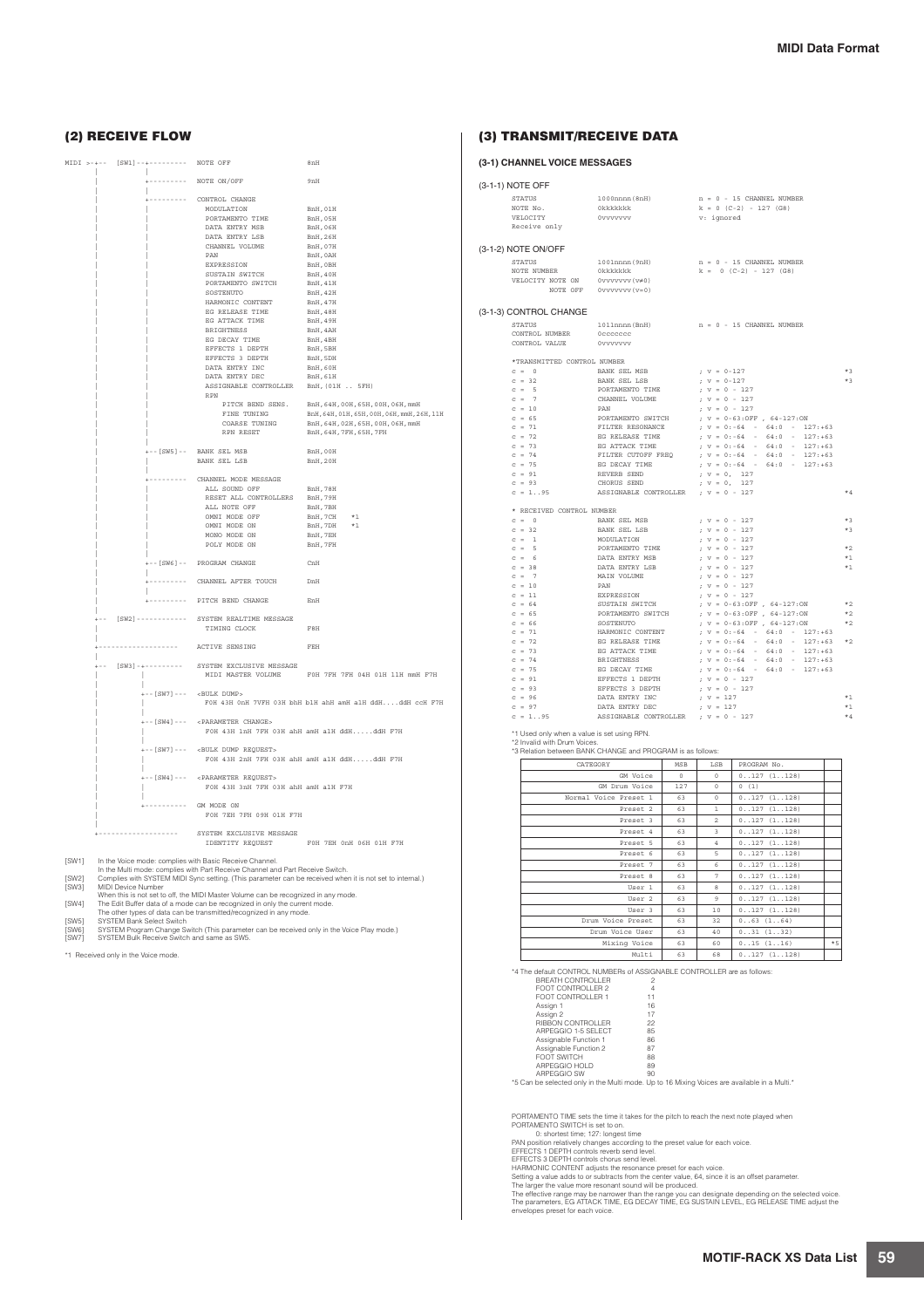Setting these values add to or subtract from the center value, 64, since these are offset parameters.<br>BRIGHTNESS adjusts the cutoff frequency preset for each voice.<br>Setting a value adds to or subtracts from the center valu (3-1-4) PROGRAM CHANGE STATUS 1100nnn (CnH) n = 0 - 15 CHANNEL NUMBER<br>PROGRAM NUMBER 0ppppppp pp = 0 - 127 PROGRAM NUMBER 0ppppppp (3-1-5) CHANNEL AFTER TOUCH STATUS 1101nnnn (DnH) n = 0 - 15 CHANNEL NUMBER VALUE 0vvvvvvv v = 0 - 127 AFTER TOUCH VALUE (3-1-6) PITCH BEND CHANGE STATUS 1110nnnn (EnH) n = 0 - 15 CHANNEL NUMBER LSB 0vvvvvvv PITCH BEND CHANGE LSB MSB 0vvvvvvv PITCH BEND CHANGE MSB Transmitted with a resolution of 7 bits. **(3-2) CHANNEL MODE MESSAGES** STATUS 1011nnnn (BnH)  $n = 0 - 15$  CHANNEL NUMBER  $C = CONTROL NUMBER$ <br> $V = DATA VALUE$ CONTROL NUMBER<br>CONTROL VALUE (3-2-1) ALL SOUND OFF (CONTROL NUMBER = 78H, DATA VALUE = 0) All the sounds currently played including the channel messages such as note-on and hold-on in a certain channel are muted when receiving this message. (3-2-2) RESET ALL CONTROLLERS (CONTROL NUMBER = 79H, DATA VALUE = 0) Reaets the values set for the following controllers.<br>
Reaets the values set for the following in the CHANNEL AFTER TOUCH 0 (minimum)<br>
MODULATION 0 (minimum)<br>
MODULATION 127 (maximum)<br>
RERRENT CONTROLLER 127 (maximum)<br>
RORT Doesn't reset the following data: PROGRAM CHANGE, BANK SELECT MSB/LSB, VOLUME, PAN. HARMONIC CONTENT, SUSTAIN LEVEL, RELEASE TIME, ATTACK TIME,<br>DECAY TIME, BRIGHTNESS, EFFECT SEND LEVEL 1, EFFECT SEND LEVEL 3,<br>DORTAMENTO SWITCH, PITCH BEND SENSITIVITY, FINE TUNING, COARSE TUNING (3-2-3) ALL NOTE OFF (CONTROL NUMBER = 7BH, DATA VALUE = 0) All the notes currently set to on in certain channel(s) are muted when receiving this message. However, if Sustain or Sostenuto is on, notes will continue sounding until these are turned off.  $(3-2-4)$  OMNI MODE OFF  $(CONTROL$  NUMBER = 7CH, DATA VALUE = 0) Performs the same function as when receiving ALL NOTES OFF. Sets VOICE RECEIVE CHANNEL to "OMNI OFF," channel 1.  $(3-2-5)$  OMNI MODE ON  $(CONTROL$  NUMBER = 7DH, DATA VALUE = 0) Performs the same function as when receiving ALL NOTES OFF. Sets VOICE RECEIVE CHANNEL to "OMNI ON."  $(3-2-6)$  MONO (CONTROL NUMBER = 7EH, DATA VALUE =  $0..16$ ) Performs the same function as when receiving ALL SOUNDS OFF.<br>If the 3rd byte (mono) is within 0 through 16, the channel will be Mode 4 (m = 1).<br>In the Voice mode, the mode can be Mode 2 (m = 1) according to VOICE RECEIVE C  $(3-2-7)$  POLY (CONTROL NUMBER = 7FH, DATA VALUE = 0) Performs the same function as when receiving ALL SOUNDS OFF. The channel will be Mode 3. In the Voice mode, the mode can be Mode 1 according to VOICE RECEIVE CHANNEL. **(3-3) REGISTERED PARAMETER NUMBER** STATUS 1011nnnn (BnH)  $n = 0 - 15$  CHANNEL NUMBER STATUS 1011nnnn (BnH)<br>
LSB 01100100 (64H)<br>
RPN LSB 0pppppppp RPN LSB 0ppppppp p = RPN LSB (Refer to the table as shown below.) 0ppppppp<br>01100101 (65H)<br>0qqqqqqq<br>00000110 (06H)  $q$  = RPN MSB (Refer to the table as shown below.) DATA ENTRY MSB 00000110 (06H) DATA VALUE 0mmmmmmm m = Data Value DATA ENTRY LSB 00100110 (26H) DATA VALUE 0lllllll l = Data Value First, designate the parameter using RPN MSB/LSB numbers. Then, set its value with data entry MSB/LSB. RPN D. ENTRY DATA RANGE<br>
LSB MSB MSB LSB PARAMETER NAME<br>
OOH OOH mmH --- PITCH BEND SENSITIVITY 00H - 18H (0 - 24 semitones)<br>
01H OOH mmH -1- MASTER FINE TUNE (mmH,11H MASTER FINE TUNE (100H,0813)-(7FH,7FH)<br>
02H OOH mmH --RPN numbers will be left not designated. The internal values are not affected. F0H 7EH 7FH 09H 01H F7H (3-5-4) BULK DUMP

#### **(3-4) SYSTEM REAL TIME MESSAGES**

### (3-4-1) ACTIVE SENSING

STATUS 11111110(FEH) Transmitted at every 200 msec.

Once this code is received, the instrument starts sensing.<br>When no status nor data is received for over approximately 350 ms, MIDI receiving buffer will be cleared, and<br>the sounds currently played is forcibly turned off.

### **(3-5) SYSTEM EXCLUSIVE MESSAGE**

### (3-5-1) UNIVERSAL NON REALTIME MESSAGE

### (3-5-1-1) GENERAL MIDI MODE ON

Received in the Multi mode when Compare or Store Compare is inactive.

### (3-5-1-2) IDENTITY REQUEST (Receive only)

F0H 7EH 0nH 06H 01H F7H ("n" = Device No. However, this instrument receives under "omni.")

#### (3-5-1-3) IDENTITY REPLY (Transmit only)

F0H 7EH 7FH 06H 02H 43H 00H 41H 39H 06H mmH 00H 00H 7FH F7H

version mm = (version no. - 1.0) \* 10

e.g.) version 1.0 = (1.0 - 1.0) \* 10 = 0 version 1.5 = (1.5 - 1.0) \* 10 = 5

#### (3-5-2) UNIVERSAL REALTIME MESSAGE

(3-5-2-1) MIDI MASTER VOLUME

F0H 7FH 7FH 04H 01H llH mmH F7H

Sets the MASTER VOLUME value. The value "mm" is used to set the master volume (the value "ll" should be ignored).

### (3-5-3) PARAMETER CHANGE

#### (3-5-3-1) NATIVE PARAMETER CHANGE, MODE CHANGE

| 11110000    | F0            | Exclusive status |
|-------------|---------------|------------------|
| 01000011    | 43            | YAMAHA TD        |
| $0001$ nnnn | 1n            | Device Number    |
| 01111111    | 7F            | Model ID         |
| 00000011    | 03            | Model ID         |
| Одаааааа    | aaaaaaa       | Address High     |
| Одаааааа    | aaaaaaa       | Address Mid      |
| Одаааааа    | <b>AAAAAA</b> | Address Low      |
| 09999999    | hhhhhhh       | Data             |
|             |               |                  |
| 11110111    |               | End of Exclusive |

For parameters with data size of 2 or more, the appropriate number of data bytes will be transmitted. See the following MIDI Data Table for Address.

| 11110000              | F <sub>0</sub> | Exclusive status |
|-----------------------|----------------|------------------|
| 01000011              | 43             | YAMAHA TD        |
| $0000$ nnnn           | 0m             | Device Number    |
| 01111111              | 7F             | Model TD         |
| 00000011              | 03             | Model ID         |
| 0 <sub>h</sub> hhhhhh | hhhhhhh        | Byte Count       |
| 0bbbbbbb              | bbbbbb         | Byte Count       |
| Одаааааа              | aaaaaaa        | Address High     |
| <b>Oaaaaaaa</b>       | aaaaaaa        | Address Mid      |
| <b>Oaaaaaaa</b>       | aaaaaaa        | Address Low      |
| O                     | O              | Data             |
|                       |                |                  |
| Occccccc              | ccccccc        | $Check-sum$      |
| 11110111              | F7             | End of Exclusive |

See the following MIDI Data Table for Address and Byte Count.<br>The Check sum is the value that results in a value of 0 for the lower 7 bits when the Byte Count, Start Address,<br>Data and Check sum itself are added.

#### $(3-5-5)$  DUMP REQUEST

| 11110000    | F <sub>0</sub> | Exclusive status |
|-------------|----------------|------------------|
| 01000011    | 43             | YAMAHA TD        |
| $0010$ nnnn | 2n             | Device Number    |
| 01111111    | 7F             | Model ID         |
| 00000011    | 03             | Model ID         |
| Одаааааа    | <b>AAAAAA</b>  | Address High     |
| Одаааааа    | <b>AAAAAA</b>  | Address Mid      |
| Одаааааа    | <b>AAAAAA</b>  | Address Low      |
| 11110111    | F7             | End of Exclusive |
|             |                |                  |

See the following MIDI Data Table for Address and Byte Count.

#### (3-5-6) PARAMETER REQUEST

| 11110000        | F0            | Exclusive status |
|-----------------|---------------|------------------|
| 01000011        | 43            | YAMAHA ID        |
| $0011$ nnnn     | 3n            | Device Number    |
| 01111111        | 7F            | Model TD         |
| 00000011        | 03            | Model TD         |
| Одаааааа        | <b>AAAAAA</b> | Address High     |
| <b>Oaaaaaaa</b> | <b>AAAAAA</b> | hiM aaanbhA      |
| Одаааааа        | aaaaaa        | Address Low      |
| 11110111        | F7            | End of Exclusive |

See the following MIDI Data Table for Address.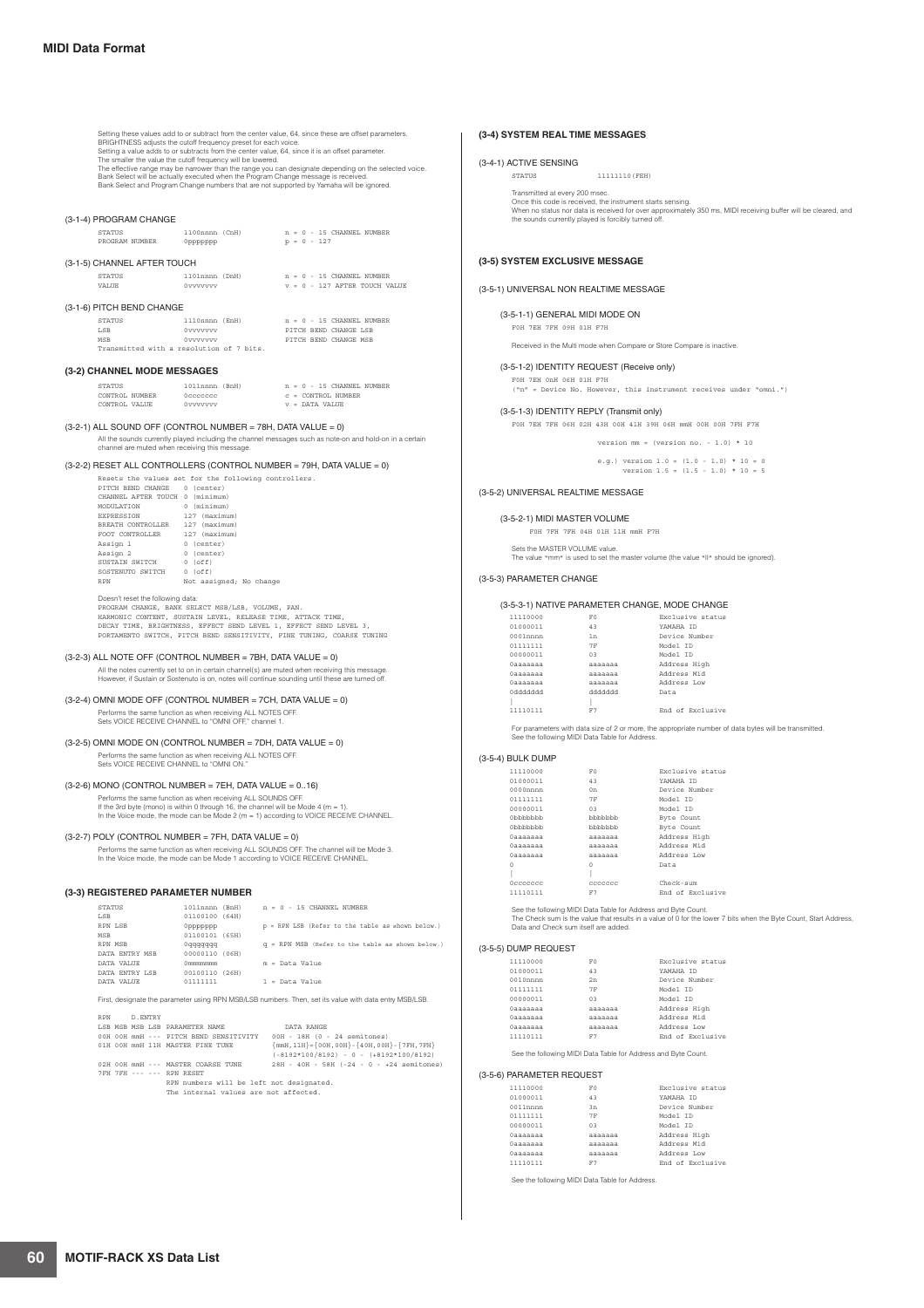### **(4) SYSTEM OVERVIEW (Knob, Switch and Tone Generator)**



An optional mLAN expansion board can be installed to this instrument, and either USB or mLAN can be used.

Tone Generator

Although note on/note off data received via MIDI and played with the Arpeggiator will be distinguished, other controllers<br>(channel messages) equally affect all notes.

ALL SOUND OFF clears all the sounds in the specific channel(s) played by both the keyboard and the data via MIDI. ALL NOTES OFF received via MIDI clears the sounds in the specific channel(s) played via MIDI.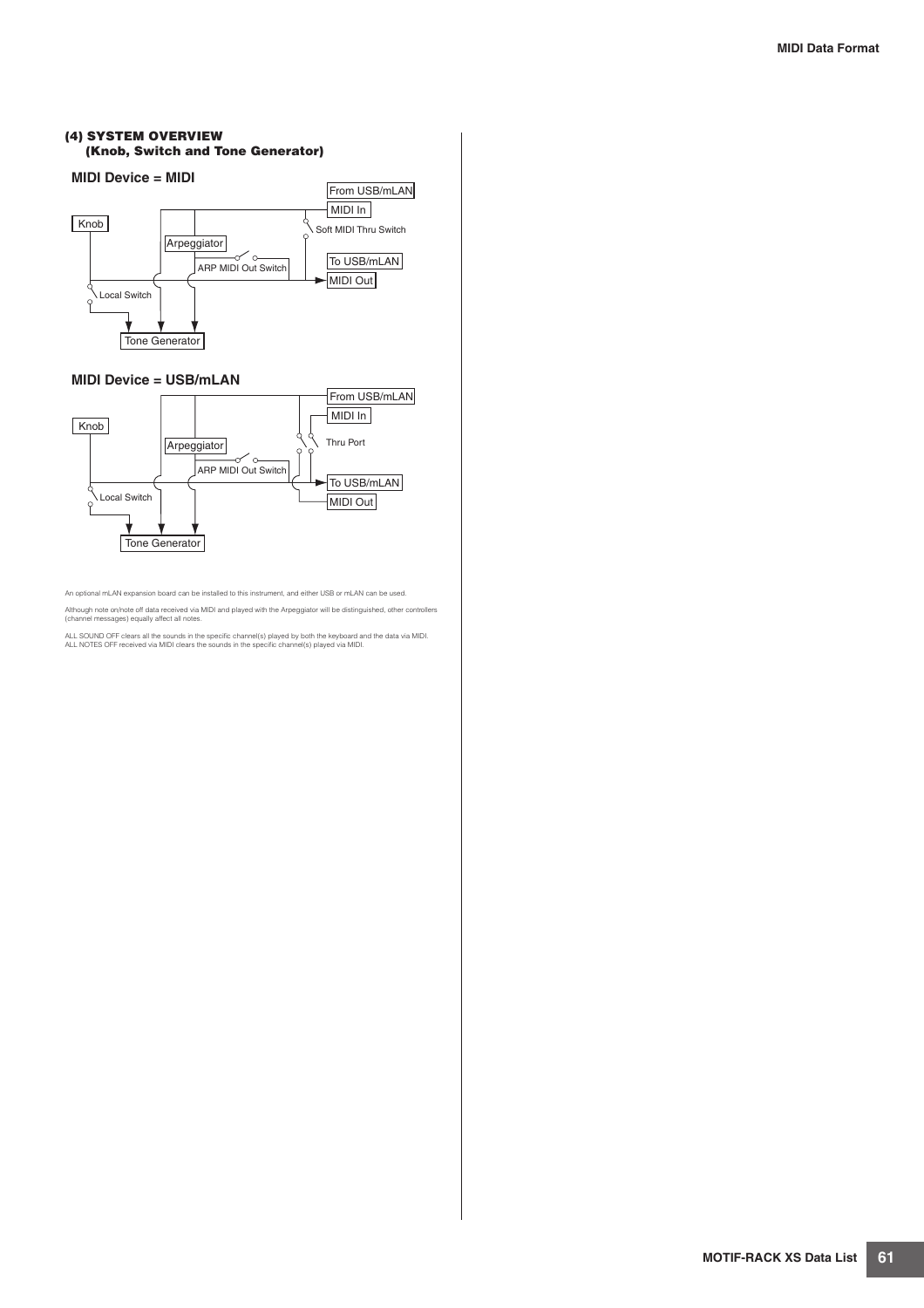# **MIDI Data Table**

### **Bank Select**

Available Bank Select/Program Change

| <b>MSB</b> | (HEX)  | <b>LSB</b>     |        | (HEX) Program No. | <b>Type</b>  | Memory          | <b>Description</b>                    |
|------------|--------|----------------|--------|-------------------|--------------|-----------------|---------------------------------------|
| $\Omega$   | $00\,$ | $\Omega$       | 00     | $0 - 127$         | Normal Voice | <b>GM Voice</b> |                                       |
| 127        | 7F     | $\Omega$       | 00     | $\Omega$          | Drum Voice   | <b>GM Drum</b>  |                                       |
| 63         | 3F     | $\Omega$       | 00     | $0 - 127$         | Normal Voice | Preset 1        |                                       |
|            |        | 1              | 01     | $0 - 127$         |              | Preset 2        |                                       |
|            |        | $\overline{c}$ | 02     | $0 - 127$         |              | Preset 3        |                                       |
|            |        | 3              | 03     | $0 - 127$         |              | Preset 4        |                                       |
|            |        | $\overline{4}$ | 04     | $0 - 127$         |              | Preset 5        |                                       |
|            |        | 5              | 0.5    | $0 - 127$         |              | Preset 6        |                                       |
|            |        | 6              | 06     | $0 - 127$         |              | Preset 7        |                                       |
|            |        | $\overline{7}$ | 07     | $0 - 127$         |              | Preset 8        |                                       |
|            |        | 8              | 08     | $0 - 127$         |              | User 1          |                                       |
|            |        | 9              | 09     | $0 - 127$         |              | User 2          |                                       |
|            |        | 10             | 0A     | $0 - 127$         |              | User 3          |                                       |
|            |        | 32             | $20 -$ | $0 - 63$          | Drum Voice   | Preset          |                                       |
|            |        | 40             | 28     | $0 - 31$          |              | User            |                                       |
|            |        | 60             | 3C     | $0 - 15$          | Mixing Voice | User            | Can be selected in the Multi<br>mode. |
|            |        | 68             | 44     | $0 - 127$         | Multi        | User            | Can be selected in the Multi<br>mode. |

When only the Program Change is received after entering any of the mode, the corresponding voice in the currently selected Type/Memory is called up. The Multi mode can be changed only via the Parameter Change.

### **Parameter Base Address**

| <b>Parameter Block</b>         |    |                    |         | <b>Description</b>             |
|--------------------------------|----|--------------------|---------|--------------------------------|
|                                |    | <b>Top Address</b> |         |                                |
|                                | н  | M                  | L       |                                |
| <b>SYSTEM</b>                  | 00 | 00                 | 00      | System                         |
|                                | 00 | 05                 | $_{00}$ | Sequencer Setup                |
|                                | 00 | 20                 | $00\,$  | Master EQ for Voice            |
|                                | 00 | 21                 | 00      | Master Effect for Voice        |
|                                | 00 | 3n                 | 00      | Micro Tuning User Table        |
|                                | 00 | 5n                 | 00      | Micro Tuning User Table Name   |
|                                | 00 | 6n                 | 00      | Quick Setup                    |
|                                | 00 | 41                 | 00      | Audio In Part (mLAN)           |
| MODE CHANGE                    | 0A | 00                 | 00      | Mode Change                    |
| PART SET CONTROL for MIX VOICE | 0D | 00                 | 00      | Part Set control for Mix Voice |
| <b>BULK CONTROL</b>            | 0E | 00                 | 00      | Header                         |
|                                | 0F | 00                 | 00      | Footer                         |
| NORMAL VOICE COMMON            | 40 | 00                 | 00      | Common 1                       |
|                                | 40 | 01                 | $00\,$  | Reverb                         |
|                                | 40 | 02                 | 00      | Chorus                         |
|                                | 40 | 03                 | 00      | Insertion A                    |
|                                | 40 | 04                 | 00      | Insertion B                    |
|                                | 40 | 06                 | 00      | Controller+LFO                 |
|                                | 40 | 07                 | 00      | Audition                       |
|                                | 40 | 30                 | 00      | Arpeggio                       |
| NORMAL VOICE ELEMENT GROUP 1   | 41 | ee                 | $_{00}$ | ee: Element No. $(0 - 7)$      |
| NORMAL VOICE ELEMENT GROUP 2   | 42 | ee                 | $_{00}$ | ee: Element No. $(0 - 7)$      |
| DRUM COMMON                    | 46 | 00                 | $_{00}$ | Common 1                       |
|                                | 46 | 01                 | 00      | Reverb                         |
|                                | 46 | 02                 | $00 \,$ | Chorus                         |
|                                | 46 | 03                 | $00 \,$ | Insertion A                    |
|                                | 46 | 04                 | 00      | Insertion B                    |
|                                | 46 | 07                 | 00      | Audition                       |
|                                | 46 | 08                 | $00\,$  | Controller                     |
|                                | 46 | 30                 | 00      | Arpeggio                       |
| DRUM ELEMENT GROUP 1           | 47 | ee                 | 00      | ee: Element No. (0 - 72)       |
| <b>MULTI</b>                   | 36 | 00                 | 00      | Multi Common                   |
|                                | 36 | 01                 | $00\,$  | Reverb                         |
|                                | 36 | 02                 | 00      | Chorus                         |
|                                | 36 | 10                 | 00      | Master EQ                      |
|                                | 36 | 11                 | 00      | Master Effect                  |
|                                | 36 | 30                 | $00\,$  | Arpeggio                       |
|                                | 37 | 00                 | 00      | Part 1                         |
|                                |    |                    |         | ÷                              |
|                                | 37 | 0F                 | 00      | Part 16                        |
|                                | 38 | 00                 | 00      | Part 1 additional              |
|                                |    |                    |         | ÷                              |
|                                | 38 | 0F                 | 00      | Part 16 additional             |
|                                | 39 | 41                 | 00      | Audio In Part (mLAN)           |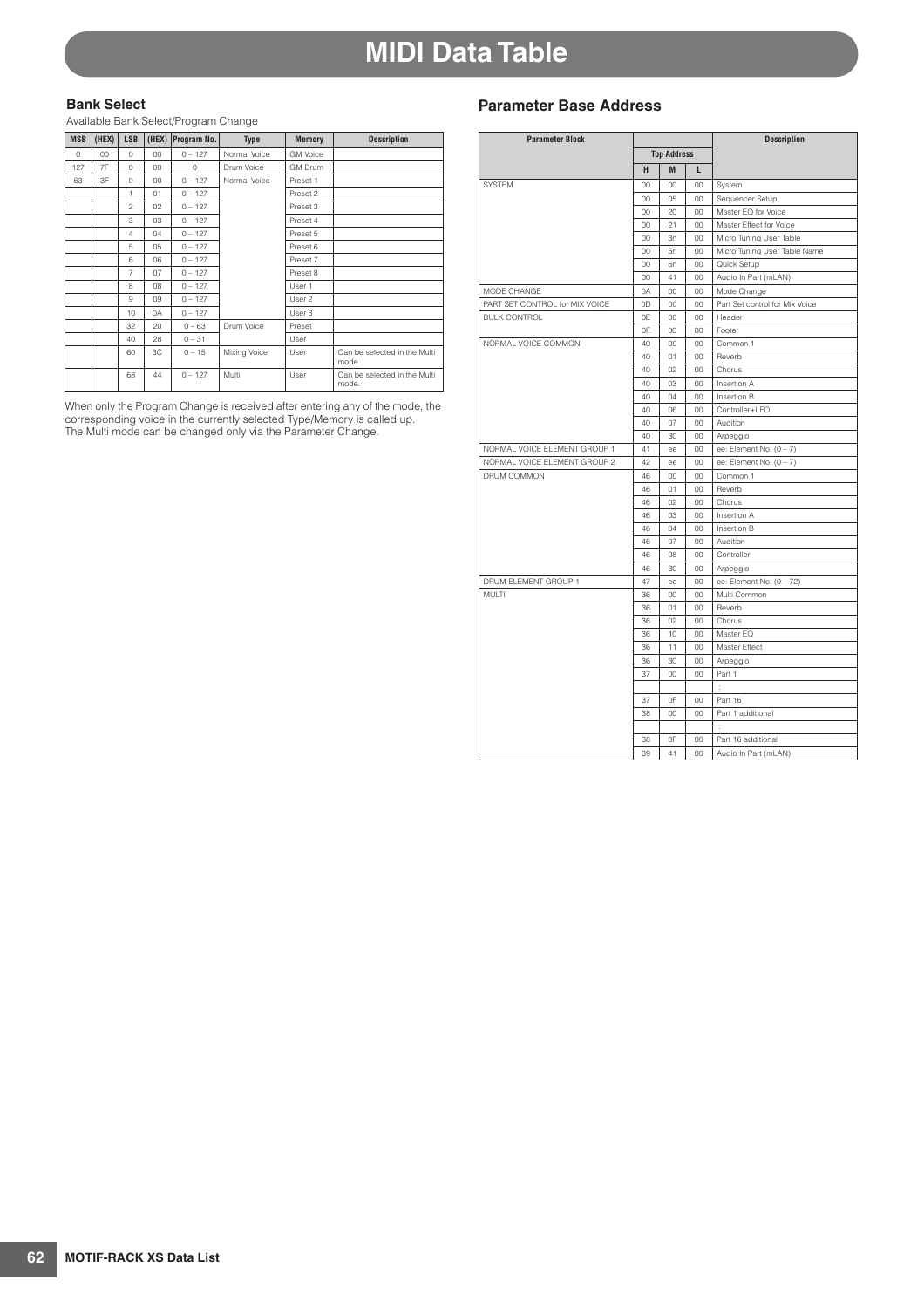### **Bulk Dump Block**

"Top Address" indicates the top address of each block designated by bulk dump operation.

"Byte Count" indicates the data size contained in each block designated by bulk dump operation.

The Block from the Bulk Header to the Bulk Footer of the Voice can be received regardless their order. They can be received even if all of them are not transmitted. They cannot be received if the irrelevant Block is included.

To execute 1 Voice bulk dump request, designate its corresponding Bulk Header address.

When the Multiple Bulk Control Footer is received, the data of Masters, Performances, and Voices will be saved to the Flash ROM.

For the information about "mm" and "nn" shown in the following list, refer to MIDI PARAMETER CHANGE TABLE (BULK CONTROL) below. **Parameter Block Description Byte Count Top Address** 

|                      |                                | <b>Dec</b> | <b>Hex</b> | H      | M  | L              |
|----------------------|--------------------------------|------------|------------|--------|----|----------------|
|                      |                                |            |            |        |    |                |
| <b>SYSTEM</b>        | System                         | 52         | 0034       | 00     | 00 | $00\,$         |
|                      | Sequencer Setup                | 22         | 0016       | 00     | 05 | 00             |
|                      | Master EQ (for Voice Mode)     | 20         | 0014       | 00     | 20 | $00\,$         |
|                      | Master Effect (for Voice Mode) | 36         | 0024       | $00\,$ | 21 | 00             |
| MICRO TUNING         | Table 1                        | 24         |            | 00     | 30 | 00             |
|                      |                                | 8 Blocks   |            | ÷      | ÷  | $\alpha$       |
|                      | Table 8                        | 24         | 0018       | $00\,$ | 37 | 00             |
| MICRO TUNING NAME    | Table 1                        | 20         | 0014       | 00     | 50 | $00\,$         |
|                      |                                | 8 Blocks   |            | t      | ÷  | $\alpha$<br>×. |
|                      | Table 8                        | 20         | 0014       | $00\,$ | 57 | 00             |
| QUICK SETUP          | Quick Setup 1                  | 12         | 000C       | $00\,$ | 60 | $00\,$         |
|                      | Quick Setup 2                  | 12         | 000C       | $00\,$ | ÷  | $00\,$         |
|                      | Quick Setup 3                  | 12         | 000C       | $00\,$ | 62 | $00\,$         |
| <b>AUDIO IN PART</b> | Audio Input (mLAN)             | 8          | 0008       | $00\,$ | 41 | $00\,$         |
|                      |                                |            |            |        |    |                |

| VOICE (NORMAL)       | <b>Bulk Header</b>                       | $\Omega$       | 00     | 0E | mm              | nn              |
|----------------------|------------------------------------------|----------------|--------|----|-----------------|-----------------|
| <b>COMMON</b>        | Common                                   | 82             | 0052   | 40 | 00 <sub>0</sub> | CO              |
|                      | Reverb                                   | 37             | 0025   | 40 | 01              | $00\,$          |
|                      | Chorus                                   | 38             | 0026   | 40 | 02              | 00              |
|                      | Insertion A                              | 35             | 0023   | 40 | 03              | 00              |
|                      | Insertion B                              | 35             | 0023   | 40 | 04              | 00              |
|                      | Controller + LEO                         | 69             | 0045   | 40 | 06              | CO              |
|                      | Audition                                 | $\overline{4}$ | 0004   | 40 | 70              | 00              |
|                      | ARP                                      | 79             | 004F   | 40 | 30              | 00              |
| ELEMENT <sub>1</sub> | Oscillator + Amplitude + Pitch           | 95             | 005F   | 41 | 00 <sub>0</sub> | $00\,$          |
|                      | Filter + EQ + LFO                        | 70             | 0046   | 42 | 00 <sub>0</sub> | 00              |
| ELEMENT 2            | Oscillator + Amplitude + Pitch           | 95             | 005F   | 41 | 01              | CO              |
|                      | $Filter + EQ + LFO$                      | 70             | 0046   | 42 | 01              | 00              |
| ELEMENT 3            | Oscillator + Amplitude + Pitch           | 95             | 005F   | 41 | 02              | 00              |
|                      | $Filter + EQ + LFO$                      | 70             | 0046   | 42 | 02              | $^{00}$         |
| ELEMENT 4            | Oscillator + Amplitude + Pitch           | 95             | 005F   | 41 | 03              | 00              |
|                      | $Filter + EQ + LFO$                      | 70             | 0046   | 42 | 03              | CO              |
| ELEMENT 5            | Oscillator + Amplitude + Pitch           | 95             | 005F   | 41 | 04              | 00              |
|                      | Filter + EQ + LFO                        | 70             | 0046   | 42 | 04              | 00              |
|                      | ELEMENT 6 Oscillator + Amplitude + Pitch | 95             | 005F   | 41 | 0 <sub>5</sub>  | CO              |
|                      | Filter + EQ + LFO                        | 70             | 0046   | 42 | 05              | 00              |
| ELEMENT 7            | Oscillator + Amplitude + Pitch           | 95             | 005F   | 41 | 06              | 00              |
|                      | Filter + EQ + LFO                        | 70             | 0046   | 42 | 06              | 00              |
| ELEMENT 8            | Oscillator + Amplitude + Pitch           | 95             | 005F   | 41 | 07              | 00              |
|                      | $Filter + EQ + LFO$                      | 70             | 0046   | 42 | 07              | 00 <sup>1</sup> |
|                      | <b>Bulk Footer</b>                       | $\circ$        | $00\,$ | 0F | mm              | nn              |
|                      |                                          |                |        |    |                 |                 |

| <b>VOICE (DRUM)</b> | <b>Bulk Header</b> | $\Omega$       | $00\,$ | 0E | mm      | nn |
|---------------------|--------------------|----------------|--------|----|---------|----|
| <b>COMMON</b>       | Common             | 74             | 004A   | 46 | $00\,$  | 00 |
|                     | Reverb             | 37             | 0025   | 46 | 01      | 00 |
|                     | Chorus             | 38             | 0026   | 46 | 02      | 00 |
|                     | Insertion A        | 35             | 0023   | 46 | 03      | 00 |
|                     | Insertion B        | 35             | 0023   | 46 | 04      | 00 |
|                     | Audition           | $\overline{4}$ | 0004   | 46 | 07      | 00 |
|                     | Controller         | 30             | 001E   | 46 | 08      | 00 |
|                     | ARP                | 79             | 004F   | 46 | 30      | 00 |
| KEY C 0             | Key                | 47             | 002F   | 47 | $00\,$  | 00 |
|                     |                    | 73 Blocks      |        | ÷  | ٠<br>×. |    |
| KEY C 6             | Key                | 47             | 002F   | 47 | 48      | 00 |
|                     | <b>Bulk Footer</b> | $\circ$        | $00\,$ | 0F | mm      | nn |

| <b>Parameter Block</b> | <b>Description</b>   |            | <b>Byte Count</b> | <b>Top Address</b> |    |        |
|------------------------|----------------------|------------|-------------------|--------------------|----|--------|
|                        |                      | <b>Dec</b> | Hex               | H                  | M  | L      |
|                        |                      |            |                   |                    |    |        |
| <b>MULTI</b>           | <b>Bulk Header</b>   | $\Omega$   | 00                | 0E                 | mm | nn     |
| <b>COMMON</b>          | Common               | 81         | 0051              | 36                 | 00 | 00     |
|                        | Reverb               | 37         | 0025              | 36                 | 01 | $00\,$ |
|                        | Chorus               | 38         | 0026              | 36                 | 02 | $00\,$ |
|                        | Master EQ            | 20         | 0014              | 36                 | 10 | $00\,$ |
|                        | Master Effect        | 36         | 0024              | 36                 | 11 | $00\,$ |
|                        | ARP                  | 13         | 000D              | 36                 | 30 | $00\,$ |
| PART                   | Part 1               | 61         | 003D              | 37                 | 00 | 00     |
|                        |                      |            | 16 Blocks         | ÷                  | ÷  | t      |
|                        | Part 16              | 61         | 003D              | 37                 | 0F | 00     |
|                        | ARP Part 1           | 66         | 0042              | 38                 | 00 | 00     |
|                        |                      |            | 16 Blocks         | ÷                  | ÷  | t      |
|                        | ARP Part 16          | 66         | 0042              | 38                 | 0F | $00\,$ |
| AUDIO IN PART          | Audio In Part (mLAN) | 8          | 0008              | 39                 | 41 | $00\,$ |
|                        | <b>Bulk Footer</b>   | $\Omega$   | 00                | 0F                 | mm | nn     |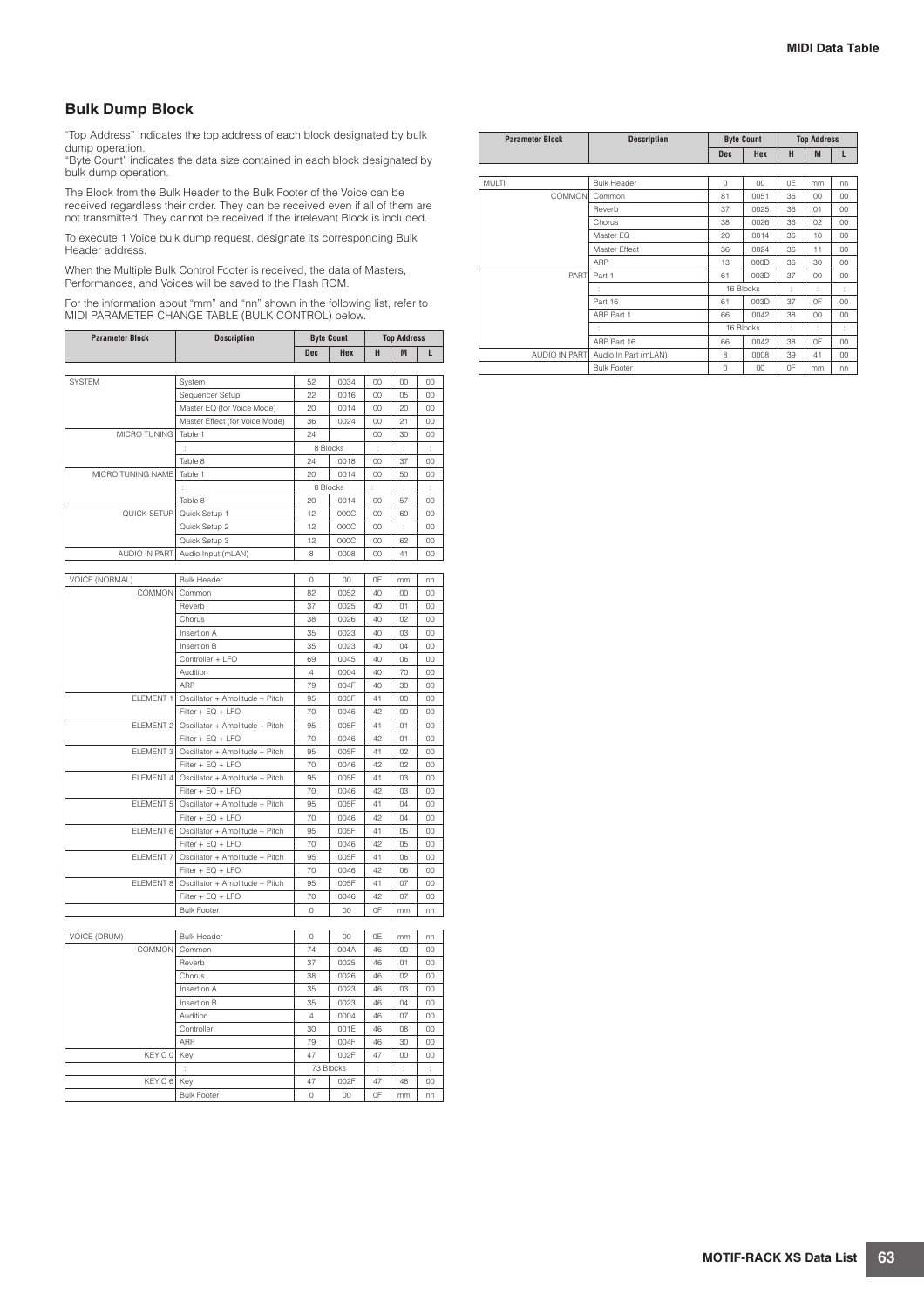### **MIDI PARAMETER CHANGE TABLE (Mode Change) MIDI PARAMETER CHANGE TABLE (SYSTEM)**

| <b>Address</b> |       | Size   Data Range<br>(HEX) | <b>Parameter Name</b> | <b>Description</b> | <b>Notes</b>                |  |
|----------------|-------|----------------------------|-----------------------|--------------------|-----------------------------|--|
| l OA           | 00101 |                            | $00 - 06$             | Mode Change        | 0: Voice, 5: Multi, 6: Demo |  |

### **MIDI PARAMETER CHANGE TABLE Part Set Control for Mix Voice**

|                | Size   Data Range  <br><b>Address</b><br>(HEX) |                 |  | <b>Parameter Name</b> | <b>Description</b>                     | <b>Notes</b> |  |
|----------------|------------------------------------------------|-----------------|--|-----------------------|----------------------------------------|--------------|--|
| $\overline{O}$ | 00                                             | 00 <sup>1</sup> |  | $00 - 0F$             | Part Set Control for Mix Part<br>Voice | $0 - 15$     |  |

### **MIDI PARAMETER CHANGE TABLE (Bulk Control)**

|    | <b>Address</b> |    | <b>Size</b>  | <b>Data Range</b><br>(HEX) | <b>Parameter Name</b> | <b>Description</b>                                               | <b>Notes</b> |
|----|----------------|----|--------------|----------------------------|-----------------------|------------------------------------------------------------------|--------------|
| 0E | $00\,$         | nn | 1            | ÷.                         | <b>Bulk Header</b>    | Normal Voice PRE 1 (nn = $0 - 127$ )                             |              |
|    | 01             | nn | 1            | ÷.                         |                       | Normal Voice PRE $2$ (nn = $0 - 127$ )                           |              |
|    | 02             | nn | 1            | ä,                         |                       | Normal Voice PRE $3$ (nn = $0 - 127$ )                           |              |
|    | 03             | nn | $\mathbf{1}$ | ÷.                         |                       | Normal Voice PRE $4$ (nn = $0 - 127$ )                           |              |
|    | 04             | nn | 1            | L,                         |                       | Normal Voice PRE $5$ (nn = $0 - 127$ )                           |              |
|    | 05             | nn | 1            | ÷,                         |                       | Normal Voice PRE $6$ (nn = $0 - 127$ )                           |              |
|    | 06             | nn | 1            | ٠                          |                       | Normal Voice PRE 7 (nn = $0 - 127$ )                             |              |
|    | 07             | nn | 1            | L,                         |                       | Normal Voice PRE $8$ (nn = $0 - 127$ )                           |              |
|    | 09             | nn | 1            | ä,                         |                       | Normal Voice GM ( $nn = 0 - 127$ )                               |              |
|    | 0A             | nn | $\mathbf{1}$ | ÷.                         |                       | Normal Voice USER 1 (nn = 0 - 127)                               |              |
|    | 0B             | nn | 1            | L,                         |                       | Normal Voice USER $2$ (nn = $0 - 127$ )                          |              |
|    | 0C             | nn | 1            | ÷,                         |                       | Normal Voice USER $3$ (nn = $0 - 127$ )                          |              |
|    | 0F             | nn | 1            | ä,                         |                       | Normal Voice Edit Buffer (nn = 0)                                |              |
|    | 20             | nn | 1            |                            |                       | Drum Voice PRE (nn = $0 - 63$ )                                  |              |
|    | 21             | nn | 1            | ä,                         |                       | Drum Voice GM (nn = 0)                                           |              |
|    | 28             | nn | 1            | L.                         |                       | Drum Voice USER (nn = $0 - 31$ )                                 |              |
|    | 29             | nn | 1            |                            |                       | reserved                                                         |              |
|    | 2F             | nn | 1            | $\bar{a}$                  |                       | Drum Voice Edit Buffer (nn = 0)                                  |              |
|    | 30             | nn | 1            | ٠                          |                       | Mix Part Voice Edit Buffer<br>$(nn = 0 - 15)$ nn: part           |              |
|    | 31             | nn | 1            | ÷.                         |                       | Mixing Voice (Current Multi)<br>$(nn = 0 - 15)$ nn: Voice Number |              |
|    | 5F             | nn | 1            | $\overline{\phantom{0}}$   |                       | Multi Edit Buffer (nn = 0)                                       |              |
| 0F | $00\,$         | nn | 1            | ٠                          | <b>Bulk Footer</b>    | Normal Voice PRE $1$ (nn = $0 - 127$ )                           |              |
|    | 01             | nn | 1            | L,                         |                       | Normal Voice PRE $2$ (nn = $0 - 127$ )                           |              |
|    | 02             | nn | 1            | ä,                         |                       | Normal Voice PRE $3$ (nn = $0 - 127$ )                           |              |
|    | 03             | nn | $\mathbf{1}$ | ÷.                         |                       | Normal Voice PRE $4$ (nn = $0 - 127$ )                           |              |
|    | 04             | nn | 1            | L,                         |                       | Normal Voice PRE $5$ (nn = $0 - 127$ )                           |              |
|    | 05             | nn | 1            | ÷,                         |                       | Normal Voice PRE $6$ (nn = $0 - 127$ )                           |              |
|    | 06             | nn | 1            | ä,                         |                       | Normal Voice PRE 7 (nn = $0 - 127$ )                             |              |
|    | 07             | nn | 1            |                            |                       | Normal Voice PRE $8$ (nn = $0 - 127$ )                           |              |
|    | 09             | nn | 1            | ä,                         |                       | Normal Voice GM ( $nn = 0 - 127$ )                               |              |
|    | 0A             | nn | 1            | ÷                          |                       | Normal Voice USER 1 (nn = 0 - 127)                               |              |
|    | 0B             | nn | $\mathbf{1}$ |                            |                       | Normal Voice USER $2$ (nn = $0 - 127$ )                          |              |
|    | OC.            | nn | 1            | $\bar{a}$                  |                       | Normal Voice USER $3$ (nn = $0 - 127$ )                          |              |
|    | 0F             | nn | 1            | ٠                          |                       | Normal Voice Edit Buffer (nn = 0)                                |              |
|    | 20             | nn | $\mathbf{1}$ | l,                         |                       | Drum Voice PRE (nn = $0 - 63$ )                                  |              |
|    | 21             | nn | 1            | ä,                         |                       | Drum Voice GM (nn = 0)                                           |              |
|    | 28             | nn | 1            | ٠                          |                       | Drum Voice USER (nn = $0 - 31$ )                                 |              |
|    | 29             | nn | $\mathbf{1}$ | ÷,                         |                       | reserved                                                         |              |
|    | 2F             | nn | 1            | ÷,                         |                       | Drum Voice Edit Buffer (nn = 0)                                  |              |
|    | 30             | nn | 1            | ä,                         |                       | Mix Part Voice Edit Buffer<br>$(nn = 0 - 15)$ nn: part           |              |
|    | 31             | nn | 1            | ÷                          |                       | Mixing Voice (Current Multi)<br>$(nn = 0 - 15)$ nn: Voice Number |              |
|    | 5F             | nn | 1            | ä,                         |                       | Multi Edit Buffer (nn = 0)                                       |              |

|    | <b>Address</b> |    | <b>Size</b> | <b>Data Range</b><br>(HEX) | <b>Parameter Name</b>              | <b>Description</b>                                                   | <b>Notes</b>                 |
|----|----------------|----|-------------|----------------------------|------------------------------------|----------------------------------------------------------------------|------------------------------|
| 00 | 00             | 00 | 1           | $00 - 7F$                  | Master Volume                      | $0 - 127$                                                            | <b>MIDI</b> Master<br>Volume |
|    |                | 01 | 1           | $28 - 58$                  | Master Note Shift                  | $-24 - +24$ [semitones]                                              |                              |
|    |                | 02 | 4           | $00 - 0F$                  | Master Tune                        | $-102.4 - +102.3$ [cent]                                             | MIDI Master<br>Tuning        |
|    |                |    |             | $00 - 0F$                  |                                    | 1st bit 3-0 $\rightarrow$ bit 15-12                                  |                              |
|    |                |    |             | $00 - 0F$                  |                                    | 2nd bit 3-0 $\rightarrow$ bit 11-8                                   |                              |
|    |                |    |             | $00 - 0F$                  |                                    | 3rd bit 3-0 $\rightarrow$ bit 7-4                                    |                              |
|    |                |    |             |                            |                                    | 4th bit 3-0 $\rightarrow$ bit 3-0                                    |                              |
|    |                | 06 | 1           | $00 - 01$                  | Controller Reset                   | hold, reset                                                          |                              |
|    |                | 07 | 1           |                            | reserved                           |                                                                      |                              |
|    | 08             |    | 1           |                            | reserved                           |                                                                      |                              |
|    |                | 09 | 1           | $00 - 01$                  | Local Switch                       | off, on                                                              |                              |
|    |                | 0A | 1           | $00 - 10, 7F$              | <b>Basic Receive Channel</b>       | $1 - 16$ , omni, off                                                 |                              |
|    |                | 0B | 1           | $00 - 0F$ , $7F$           | <b>Basic Transmit Channel</b>      | $1 - 16$ , off                                                       |                              |
|    |                | 0C | 1           | $00 - 01$                  | Layer 1 - 4 Parts Switch           | off, on                                                              |                              |
|    |                | 0D | 1           | $00 - 01$                  | Stereo L&R Output Gain             | 00: 0dB, 01: +6dB                                                    |                              |
|    |                | 0E | 1           | $00 - 01$                  | Assign Out L&R Output Gain         | 00: 0dB, 01: +6dB                                                    |                              |
|    |                | 0F | 1           | $00 - 7F$                  | mLAN Individual Output Gain        | bit 0: 0, +6dB 1&2,<br>bit 1: 0, +6dB 3&4, ,<br>bit 6: 0, +6dB 13&14 |                              |
|    |                | 10 | 1           |                            | reserved                           |                                                                      |                              |
|    |                | 11 | 1           |                            | reserved                           |                                                                      |                              |
|    |                | 12 | 1           |                            | reserved                           |                                                                      |                              |
|    |                | 13 | 1           |                            | reserved                           |                                                                      |                              |
|    |                | 14 | 1           | $00 - 01$                  | Receive/Transmit Bank Select       | off, on                                                              |                              |
|    |                | 15 | 1           | $00 - 01$                  | Receive/Transmit Program<br>Change | off, on                                                              |                              |
|    |                | 16 | 1           | $00 - 01$                  | Soft MIDI Thru Switch              | off, on                                                              |                              |
|    |                | 17 | 1           |                            | reserved                           |                                                                      |                              |
|    |                | 18 | 1           | $00 - 02$                  | MIDI IN/OUT                        | MIDI, USB, mLAN                                                      |                              |
|    |                | 19 | 1           |                            | reserved                           |                                                                      |                              |
|    |                | 1A | 1           | $00 - 01$                  | Audition Switch Function           | audition, arpeggio                                                   |                              |
|    |                | 1B | 1           | $00 - 01$                  | Knob Select Display Switch         | off, on                                                              |                              |
|    |                | 1C | 1           | $00 - 07$                  | Knob Display Time                  | off, 1, 1.5, 2, 3, 4, 5,<br>keep                                     |                              |
|    |                | 1D | 1           |                            | reserved                           |                                                                      |                              |
|    |                | 1E | 1           | $00 - 03$                  | Power on Mode                      | Multi, Voice (INT), Voice<br>(PRE1), GM                              |                              |
|    |                | 1F | 1           | $00 - 03$                  | <b>Bulk Interval</b>               | $0 - 30$ ms                                                          |                              |
|    |                | 20 | 1           | $00 - 01$                  | Bank/Part Wrap Around              | off, on                                                              |                              |
|    |                | 21 | 1           | $00 - 01$                  | ARP 1-5 Select Switch Mode         | 00: inc, 01: direct                                                  |                              |
|    |                | 22 | 1           | $00 - 5F$                  | ARP 1-5 Select Control<br>Number   | off, 1 - 95                                                          |                              |
|    |                | 23 | 1           |                            | reserved                           |                                                                      |                              |
|    |                | 24 | 1           |                            | reserved                           |                                                                      |                              |
|    |                | 25 | 1           | $00 - 5F$                  | ARP Switch Control Number          | $off, 1 - 95$                                                        |                              |
|    |                | 26 | 1           | $00 - 5F$                  | ARP Hold Control Number            | $off, 1 - 95$                                                        |                              |
|    |                | 27 | 1           | $00 - 02$                  | mLAN Monitor Setup                 | stand alone, with PC,<br>with PC (Direct Monitor)                    |                              |
|    |                | 28 | 1           | $00 - 01$                  | ARP MIDI Out Switch                | off, on                                                              | for Voice Mode               |
|    |                | 29 | 1           | $00 - 0F$                  | ARP MIDI Out Channel               | $1 - 16$                                                             | ÷                            |
|    |                | 2A | 1           | $00 - 5F$                  | RB Control Number                  | $off, 1 - 95$                                                        |                              |
|    |                | 2B | 1           | $00 - 5F$                  | FS Assign                          | $off, 1 - 95$                                                        |                              |
|    |                | 2C | 1           | $00 - 5F$                  | Assign1 Control Number             | $off, 1 - 95$                                                        |                              |
|    |                | 2D | 1           | $00 - 5F$                  | Assign2 Control Number             | $off, 1 - 95$                                                        |                              |
|    |                | 2E | 1           | $00 - 5F$                  | <b>BC Control Number</b>           | $off, 1 - 95$                                                        |                              |
|    |                | 2F | 1           | $00 - 5F$                  | FC1 Control Number                 | $off, 1 - 95$                                                        |                              |
|    |                | 30 | 1           | $00 - 5F$                  | FC2 Control Number                 | $off, 1 - 95$                                                        |                              |
|    |                | 31 | 1           | $00 - 5F$                  | Assignable Button 1 Assign         | $off, 1 - 95$                                                        |                              |
|    |                | 32 | 1           | $00 - 5F$                  | Assignable Button 2 Assign         | $off, 1 - 95$                                                        |                              |
|    |                | 33 | 1           |                            | reserved                           |                                                                      |                              |

 $TOTAL SIZE = 52$  34 (HEX)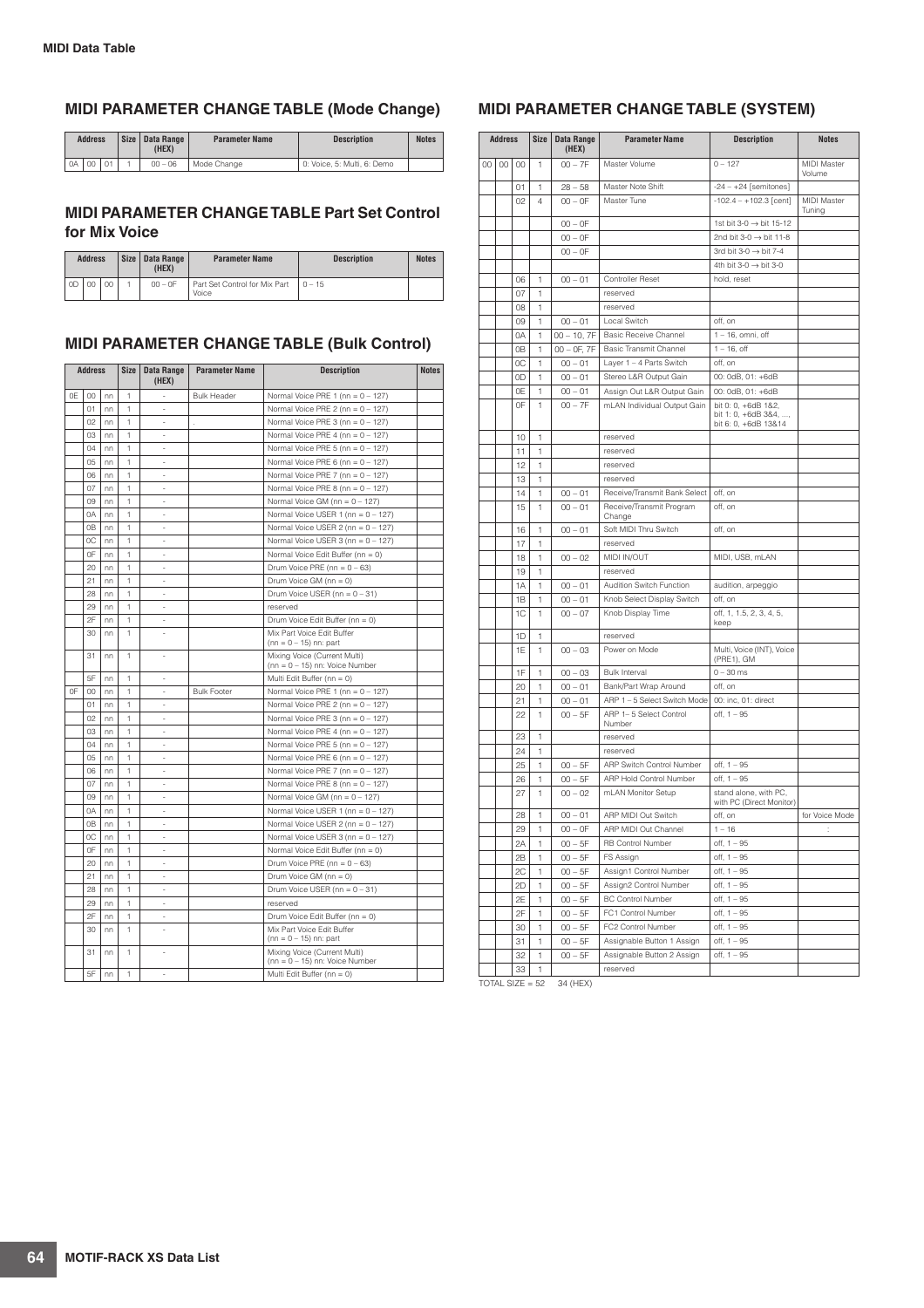|        | <b>Address</b> |    | <b>Size</b> | <b>Data Range</b><br>(HEX) | <b>Parameter Name</b>             | <b>Description</b>                                                                           | <b>Notes</b> |
|--------|----------------|----|-------------|----------------------------|-----------------------------------|----------------------------------------------------------------------------------------------|--------------|
| $00\,$ | pp             | 00 |             | $00 - 03$                  | Audio Input Mode                  | L mono. R mono. L+R<br>mono, stereo                                                          |              |
|        |                | 01 |             | $00 - 7F$                  | Audio Input Part Volume           | $0 - 127$                                                                                    |              |
|        |                | 02 |             | $01 - 7F$                  | Audio Input Part Pan              | $L63 - C - R63$                                                                              |              |
|        |                | 03 | 1           | $00 - 7F$                  | Audio Input Part Reverb Send      | $0 - 127$                                                                                    |              |
|        |                | 04 |             | $00 - 7F$                  | Audio Input Part Chorus Send      | $0 - 127$                                                                                    |              |
|        |                | 05 |             | $00 - 7F$                  | reserved                          |                                                                                              |              |
|        |                | 06 |             | $00 - 7F$                  | Audio Input Part Dry Level        | $0 - 127$                                                                                    |              |
|        |                | 07 | 1           | $00 - 4F$                  | Audio Input Part Output<br>Select | 0:1.8R<br>8: asnL&R<br>9-15: mLAN1&2.<br>ml AN13&14<br>64-79; asnL, asnR.<br>mLAN1, , mLAN14 |              |

 $TOTAL SIZE = 8$  08 (HEX)

pp = part number 41 Audio In Part (mLAN)

|            |    | <b>Address</b>   |        | <b>Size</b><br>(HEX) |                | Data Range         | <b>Parameter Name</b> | <b>Description</b> | <b>Notes</b> |
|------------|----|------------------|--------|----------------------|----------------|--------------------|-----------------------|--------------------|--------------|
| $00\,$     | 20 | 00               | 1      | $34 - 4C$            | EQ Gain 1      | $-12 - +12$ [dB]   | for Voice Mode        |                    |              |
|            |    | 01               | 1      | $04 - 28$            | EQ Frequency 1 | $32 - 2000$ [Hz]   |                       |                    |              |
|            |    | 02               | 1      | $01 - 78$            | EQ 01          | $0.1 - 12.0$       |                       |                    |              |
|            |    | 03               | 1      | $00 - 01$            | EQ Shape 1     | shelv, peak        |                       |                    |              |
|            |    | 04               | 1      | $34 - 4C$            | EQ Gain 2      | $-12 - +12$ [dB]   |                       |                    |              |
|            |    | 0.5 <sub>0</sub> | 1      | $OE - 36$            | EQ Frequency 2 | 100 - 10.0 [kHz]   |                       |                    |              |
|            |    | 06               | 1      | $01 - 78$            | EQ Q2          | $0.1 - 12.0$       | t                     |                    |              |
|            |    |                  | 1      |                      | reserved       |                    |                       |                    |              |
|            |    | 08               | 1      | $34 - 4C$            | EQ Gain 3      | $-12 - +12$ [dB]   |                       |                    |              |
|            |    | 09               | 1      | $OE - 36$            | EQ Frequency 3 | 100 - 10.0 [kHz]   |                       |                    |              |
|            |    | 0A               | 1      | $01 - 78$            | EQ Q3          | $0.1 - 12.0$       |                       |                    |              |
|            |    |                  | 1      |                      | reserved       |                    |                       |                    |              |
|            |    | 0C               | 1      | $34 - 4C$            | EQ Gain 4      | $-12 - +12$ [dB]   |                       |                    |              |
|            |    | 0D               | 1      | $OE - 36$            | EQ Frequency 4 | 100 - 10.0 [kHz]   |                       |                    |              |
|            |    | 0F               | 1      | $01 - 78$            | EQ Q4          | $0.1 - 12.0$       |                       |                    |              |
|            |    |                  | 1      |                      | reserved       |                    |                       |                    |              |
|            |    | 10               | 1      | $34 - 4C$            | EQ Gain 5      | $-12 - +12$ [dB]   |                       |                    |              |
|            |    | 11               | 1      | $1C - 3A$            | EQ Frequency 5 | $0.5 - 16.0$ [kHz] |                       |                    |              |
|            |    | 12               | 1      | $01 - 78$            | EQ Q5          | $0.1 - 12.0$       | t                     |                    |              |
|            |    | 13               | 1      | $00 - 01$            | EQ Shape 5     | shelv, peak        |                       |                    |              |
| TOTAL OIZE |    |                  | $\cap$ | A A H H T V V        |                |                    |                       |                    |              |

 $TOTAL SIZE = 20$  14 (HEX)

| 00 | 21 | $00\,$            | $\overline{c}$ | $00 - 7F$<br>$00 - 7F$ | Master Effect Type MSB<br>Master Effect Type LSB                  | Refer to "Effect<br>Parameter List." | for Voice Mode |
|----|----|-------------------|----------------|------------------------|-------------------------------------------------------------------|--------------------------------------|----------------|
|    |    | 02                | $\mathbf{1}$   | $00 - 7F$              | Template Number                                                   |                                      |                |
|    |    | 03                | $\mathfrak{p}$ | $00 - 7F$<br>$00 - 7F$ | Master Effect Parameter 1 MSB<br>Master Effect Parameter 1 LSB    | t                                    |                |
|    |    | 05                | $\overline{c}$ | $00 - 7F$<br>$00 - 7F$ | Master Effect Parameter 2 MSB<br>Master Effect Parameter 2 LSB    |                                      |                |
|    |    | 07                | $\mathfrak{p}$ | $00 - 7F$<br>$00 - 7F$ | Master Effect Parameter 3 MSB<br>Master Effect Parameter 3 LSB    |                                      |                |
|    |    | 09                | $\overline{c}$ | $00 - 7F$<br>$00 - 7F$ | Master Effect Parameter 4 MSB<br>Master Effect Parameter 4   SB   |                                      |                |
|    |    | 0 <sub>B</sub>    | $\mathfrak{p}$ | $00 - 7F$<br>$00 - 7F$ | Master Effect Parameter 5 MSB<br>Master Effect Parameter 5 LSB    |                                      |                |
|    |    | 0D                | $\overline{c}$ | $00 - 7F$<br>$00 - 7F$ | Master Effect Parameter 6 MSB<br>Master Effect Parameter 6   SB   |                                      |                |
|    |    | 0F                | $\mathfrak{D}$ | $00 - 7F$<br>$00 - 7F$ | Master Effect Parameter 7 MSB<br>Master Effect Parameter 7 LSB    | t                                    |                |
|    |    | 11                | $\mathfrak{p}$ | $00 - 7F$<br>$00 - 7F$ | Master Effect Parameter 8 MSB<br>Master Effect Parameter 8   SB   | t                                    |                |
|    |    | 13                | $\mathfrak{D}$ | $00 - 7F$<br>$00 - 7F$ | Master Effect Parameter 9 MSB<br>Master Effect Parameter 9   SB   | ÷                                    |                |
|    |    | 15                | $\mathfrak{p}$ | $00 - 7F$<br>$00 - 7F$ | Master Effect Parameter 10 MSB<br>Master Effect Parameter 10 LSB  | t                                    |                |
|    |    | 17                | $\mathfrak{p}$ | $00 - 7F$<br>$00 - 7F$ | Master Effect Parameter 11 MSB<br>Master Effect Parameter 11 LSB  | t                                    |                |
|    |    | 19                | $\mathfrak{p}$ | $00 - 7F$<br>$00 - 7F$ | Master Effect Parameter 12 MSB<br>Master Effect Parameter 12   SB | t                                    |                |
|    |    | 1 <sub>B</sub>    | $\mathfrak{p}$ | $00 - 7F$<br>$00 - 7F$ | Master Effect Parameter 13 MSB<br>Master Effect Parameter 13 LSB  | t                                    |                |
|    |    | 1D                | $\mathfrak{p}$ | $00 - 7F$<br>$00 - 7F$ | Master Effect Parameter 14 MSB<br>Master Effect Parameter 14 LSB  | t                                    |                |
|    |    | 1F                | $\mathfrak{p}$ | $00 - 7F$<br>$00 - 7F$ | Master Effect Parameter 15 MSB<br>Master Effect Parameter 15 LSB  | t                                    |                |
|    |    | 21                | $\mathfrak{p}$ | $00 - 7F$<br>$00 - 7F$ | Master Effect Parameter 16 MSB<br>Master Effect Parameter 16 LSB  | t                                    |                |
|    |    | 23                | 1              | $00 - 01$              | Master Effect ON/OFF                                              | 0: Off, 1:On                         |                |
|    |    | TOTAL SIZE = $36$ |                | 24 (HEX)               |                                                                   |                                      |                |

|                               | <b>Address</b> |    | <b>Size</b><br>Data Range<br>(HEX) |               | <b>Parameter Name</b>        | <b>Description</b>                                         | <b>Notes</b> |
|-------------------------------|----------------|----|------------------------------------|---------------|------------------------------|------------------------------------------------------------|--------------|
| $00\,$                        | 3n             | 00 | $\mathfrak{D}$                     |               | 001D - 0163   Micro Tuning C | $-99 - 0 - +99$ [cent]<br>1st: 00h - 01h<br>2nd: 00h - 7Fh |              |
|                               |                | 02 | $\overline{c}$                     | $001D - 0163$ | Micro Tuning C#              |                                                            |              |
|                               |                | 04 | $\overline{c}$                     | $001D - 0163$ | Micro Tuning D               |                                                            |              |
|                               |                | 06 | $\overline{c}$                     | $001D - 0163$ | Micro Tuning D#              |                                                            |              |
|                               |                | 08 | $\overline{c}$                     |               | 001D - 0163 Micro Tuning E   |                                                            |              |
|                               |                | 0A | $\overline{c}$                     |               | 001D - 0163 Micro Tuning F   |                                                            |              |
|                               |                | 0C | $\overline{c}$                     | $001D - 0163$ | Micro Tuning F#              |                                                            |              |
|                               |                | 0E | $\mathfrak{p}$                     | $001D - 0163$ | Micro Tuning G               |                                                            |              |
|                               |                | 10 | $\mathfrak{p}$                     | $001D - 0163$ | Micro Tuning G#              |                                                            |              |
|                               |                | 12 | $\overline{c}$                     | $001D - 0163$ | Micro Tuning A               |                                                            |              |
|                               |                | 14 | $\overline{c}$                     | $001D - 0163$ | Micro Tuning A#              |                                                            |              |
|                               |                | 16 | $\overline{c}$                     | $001D - 0163$ | Micro Tuning B               |                                                            |              |
| TOTAL SIZE = $24$<br>18 (HEX) |                |    |                                    |               |                              |                                                            |              |

n = user table number 00 – 07 Table 1 – 8

| <b>Address</b> |    |                | <b>Size</b> | <b>Data Range</b><br>(HEX) | <b>Prameter Name</b>       | <b>Description</b>   | <b>Notes</b>           |
|----------------|----|----------------|-------------|----------------------------|----------------------------|----------------------|------------------------|
| 00             | 5n | 00             | 1           | $00, 20 - 7E$              | Micro Tuning Table Name 1  | $0,32 - 126$ (ASCII) |                        |
|                |    | 01             | 1           | $00, 20 - 7E$              | Micro Tuning Table Name 2  | $0.32 - 126$ (ASCII) |                        |
|                |    | 02             | 1           | $00, 20 - 7E$              | Micro Tuning Table Name 3  | $0,32 - 126$ (ASCII) |                        |
|                |    | 03             | 1           | $00, 20 - 7E$              | Micro Tuning Table Name 4  | $0,32 - 126$ (ASCII) |                        |
|                |    | 04             | 1           | $00, 20 - 7E$              | Micro Tuning Table Name 5  | $0.32 - 126$ (ASCII) |                        |
|                |    | $0.5\,$        | 1           | $00, 20 - 7E$              | Micro Tuning Table Name 6  | $0,32 - 126$ (ASCII) |                        |
|                |    | 06             | 1           | $00, 20 - 7E$              | Micro Tuning Table Name 7  | $0,32 - 126$ (ASCII) |                        |
|                |    | 07             | 1           | $00.20 - 7E$               | Micro Tuning Table Name 8  | $0.32 - 126$ (ASCII) |                        |
|                |    | 08             | 1           | $00, 20 - 7E$              | Micro Tuning Table Name 9  | $0.32 - 126$ (ASCII) |                        |
|                |    | 09             | 1           | $00, 20 - 7E$              | Micro Tuning Table Name 10 | $0,32 - 126$ (ASCII) |                        |
|                |    | 0A             | 1           | $00.20 - 7E$               | Micro Tuning Table Name 11 | $0.32 - 126$ (ASCII) |                        |
|                |    | 0 <sub>B</sub> | 1           | $00, 20 - 7E$              | Micro Tuning Table Name 12 | $0.32 - 126$ (ASCII) |                        |
|                |    | OC.            | 1           | $00, 20 - 7E$              | Micro Tuning Table Name 13 | $0,32 - 126$ (ASCII) | Table number $(1 - 8)$ |
|                |    | 0D             | 1           | $00.20 - 7E$               | Micro Tuning Table Name 14 | $0,32 - 126$ (ASCII) |                        |
|                |    | 0F             | 1           | $00.20 - 7E$               | Micro Tuning Table Name 15 | $0.32 - 126$ (ASCII) |                        |
|                |    | 0F             | 1           | $00, 20 - 7E$              | Micro Tuning Table Name 16 | $0,32 - 126$ (ASCII) |                        |
|                |    | 10             | 1           | $00.20 - 7E$               | Micro Tuning Table Name 17 | $0,32 - 126$ (ASCII) |                        |
|                |    | 11             | 1           | $00, 20 - 7E$              | Micro Tuning Table Name 18 | $0.32 - 126$ (ASCII) |                        |
|                |    | 12             | 1           | $00, 20 - 7E$              | Micro Tuning Table Name 19 | $0,32 - 126$ (ASCII) |                        |
|                |    | 13             | 1           | $00, 20 - 7E$              | Micro Tuning Table Name 20 | $0,32 - 126$ (ASCII) |                        |

 $TOTAL SIZE = 20$  14 (HEX)

n = user table number

 $00 - 07$  Table  $1 - 8$ 

| 00                | 6n | 00               |   | $00.20 - 7E$  | Quick Setup Name 1  | $0, 32 - 126$ (ASCII)       |
|-------------------|----|------------------|---|---------------|---------------------|-----------------------------|
|                   |    | 01               | 1 | $00.20 - 7E$  | Quick Setup Name 2  | $0, 32 - 126$ (ASCII)       |
|                   |    | 02               | 1 | $00, 20 - 7E$ | Quick Setup Name 3  | $0, 32 - 126$ (ASCII)       |
|                   |    | 03               | 1 | $00.20 - 7E$  | Quick Setup Name 4  | $0, 32 - 126$ (ASCII)       |
|                   |    | 04               | 1 | $00.20 - 7E$  | Quick Setup Name 5  | $0, 32 - 126$ (ASCII)       |
|                   |    | 0.5 <sub>1</sub> | 1 | $00.20 - 7E$  | Quick Setup Name 6  | $0, 32 - 126$ (ASCII)       |
|                   |    | 06               | 1 | $00.20 - 7E$  | Quick Setup Name 7  | $0, 32 - 126$ (ASCII)       |
|                   |    | 07               | 1 | $00.20 - 7E$  | Quick Setup Name 8  | $0, 32 - 126$ (ASCII)       |
|                   |    | 80               |   | $00 - 01$     | Local Switch        | off. on                     |
|                   |    | 09               | 1 | $00 - 02$     | MIDI Sync           | internal, external,<br>auto |
|                   |    | 0A               | 1 | $00 - 01$     | MIDI Clock Out      | off, on                     |
|                   |    | 0B               |   | $00 - 01$     | ARP MIDI Out Switch | all off, all on             |
| TOTAL SIZE = $12$ |    |                  |   |               |                     |                             |

n = setup number

 $00 - 02$  Table  $1 - 3$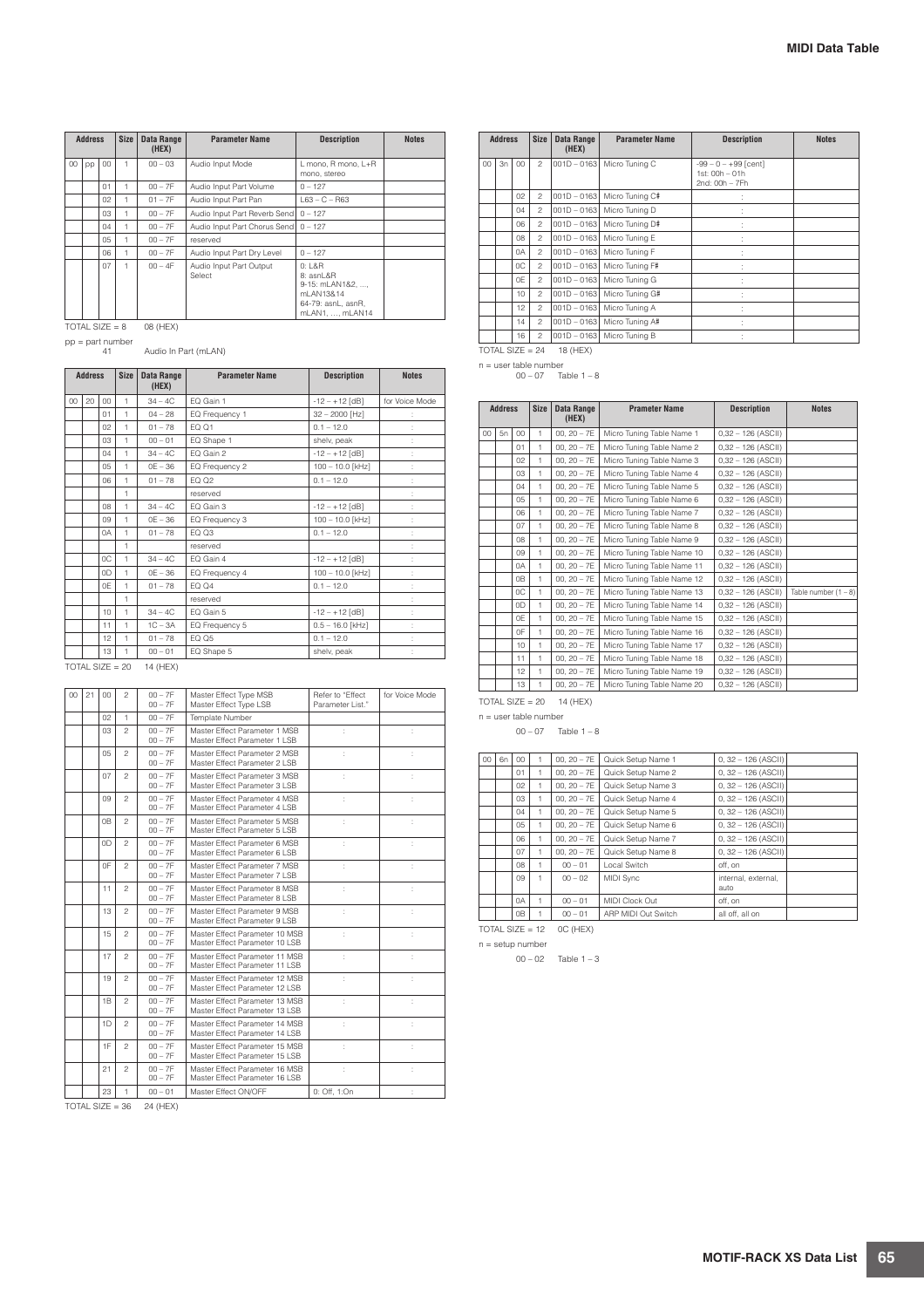### **MIDI PARAMETER CHANGE TABLE (NORMAL VOICE COMMON)**

|    | <b>Address</b> |          | Size           | <b>Data Range</b>   | <b>Parameter Name</b>                                    | <b>Description</b>                                                                                                                                                      | <b>Notes</b>                                                                |
|----|----------------|----------|----------------|---------------------|----------------------------------------------------------|-------------------------------------------------------------------------------------------------------------------------------------------------------------------------|-----------------------------------------------------------------------------|
|    |                |          |                | (HEX)               |                                                          |                                                                                                                                                                         |                                                                             |
| 40 | 00             | 00       | 1              | $00, 20 - 7E$       | Voice Name 1                                             | $0, 32 - 126$ (ASCII)                                                                                                                                                   |                                                                             |
|    |                | 01       | 1              | $00, 20 - 7E$       | Voice Name 2                                             | $0, 32 - 126$ (ASCII)                                                                                                                                                   |                                                                             |
|    |                | 02       | 1              | $00, 20 - 7E$       | Voice Name 3                                             | $0, 32 - 126$ (ASCII)                                                                                                                                                   |                                                                             |
|    |                | 03       | 1              | $00, 20 - 7E$       | Voice Name 4                                             | 0, 32 - 126 (ASCII)                                                                                                                                                     |                                                                             |
|    |                | 04       | 1              | 00, $20 - 7E$       | Voice Name 5                                             | 0, 32 - 126 (ASCII)                                                                                                                                                     |                                                                             |
|    |                | 05       | 1              | $00.20 - 7E$        | Voice Name 6                                             | $0, 32 - 126$ (ASCII)                                                                                                                                                   |                                                                             |
|    |                | 06       | 1              | $00, 20 - 7E$       | Voice Name 7                                             | $0, 32 - 126$ (ASCII)                                                                                                                                                   |                                                                             |
|    |                | 07       | 1              | $00, 20 - 7E$       | Voice Name 8                                             | $0, 32 - 126$ (ASCII)                                                                                                                                                   |                                                                             |
|    |                | 08       | 1              | $00, 20 - 7E$       | Voice Name 9                                             | $0, 32 - 126$ (ASCII)                                                                                                                                                   |                                                                             |
|    |                | 09       | 1              | $00, 20 - 7E$       | Voice Name 10                                            | 0, 32 - 126 (ASCII)                                                                                                                                                     |                                                                             |
|    |                | 0A       | 1              | $00, 20 - 7E$       | Voice Name 11                                            | 0, 32 - 126 (ASCII)                                                                                                                                                     |                                                                             |
|    |                | 0B       | 1              | $00, 20 - 7E$       | Voice Name 12                                            | $0, 32 - 126$ (ASCII)                                                                                                                                                   |                                                                             |
|    |                | ОC       | 1              | $00.20 - 7E$        | Voice Name 13                                            | $0, 32 - 126$ (ASCII)                                                                                                                                                   |                                                                             |
|    |                | 0D       | 1              | $00, 20 - 7E$       | Voice Name 14                                            | $0, 32 - 126$ (ASCII)                                                                                                                                                   |                                                                             |
|    |                | 0E       | 1              | $00, 20 - 7E$       | Voice Name 15                                            | $0, 32 - 126$ (ASCII)                                                                                                                                                   |                                                                             |
|    |                | 0F       | 1              | $00, 20 - 7E$       | Voice Name 16                                            | 0, 32 - 126 (ASCII)                                                                                                                                                     |                                                                             |
|    |                | 10       | 1              | 00, $20 - 7E$       | Voice Name 17                                            | 0, 32 - 126 (ASCII)                                                                                                                                                     |                                                                             |
|    |                | 11       | 1              | $00, 20 - 7E$       | Voice Name 18                                            | $0, 32 - 126$ (ASCII)                                                                                                                                                   |                                                                             |
|    |                | 12       | 1              | $00, 20 - 7E$       | Voice Name 19                                            | 0, 32 - 126 (ASCII)                                                                                                                                                     |                                                                             |
|    |                | 13       | 1              | $00, 20 - 7E$       | Voice Name 20                                            | 0, 32 - 126 (ASCII)                                                                                                                                                     |                                                                             |
|    |                | 14       | 1              |                     | reserved                                                 |                                                                                                                                                                         |                                                                             |
|    |                | 15       | 1              |                     | reserved                                                 |                                                                                                                                                                         |                                                                             |
|    |                | 16       | 1              |                     | reserved                                                 |                                                                                                                                                                         |                                                                             |
|    |                | 17       | 1              |                     | reserved                                                 |                                                                                                                                                                         |                                                                             |
|    |                | 18       | 1              | $00 - 10$           | Voice Category 1 (Main)                                  | $0 - 16 (Pn - -1)$                                                                                                                                                      | Pn, Kb, Or, Gt,                                                             |
|    |                |          |                |                     |                                                          |                                                                                                                                                                         | Bs, St, Br, SW,<br>Ld, Pd, Sc, Cp,<br>Dr, Se, Me, Et, -                     |
|    |                | 19       | 1              | $00 - 05$           | Voice Category 1 (Sub)                                   | $0 - 5$ (Sub1 - Sub5)                                                                                                                                                   | Depends on<br>Main Category.                                                |
|    |                | 1A       | 1              | $00 - 10$           | Voice Category 2 (Main)                                  | $0 - 16 (Pn - -1)$                                                                                                                                                      | Pn, Kb, Or, Gt,<br>Bs, St, Br, SW,<br>Ld, Pd, Sc, Cp,<br>Dr, Se, Me, Et, -- |
|    |                | 1B       | 1              | $00 - 05$           | Voice Category 2 (Sub)                                   | $0 - 5$ (Sub1 - Sub5)                                                                                                                                                   | Depends on<br>Main Category.                                                |
|    |                | 1C       | 1              |                     | reserved                                                 |                                                                                                                                                                         |                                                                             |
|    |                | 1D       | 1              |                     | reserved                                                 |                                                                                                                                                                         |                                                                             |
|    |                | 1E       | $\mathbf{1}$   | $00 - 03$           | Knob Function Select                                     | 0=Tone1, 1=Tone2,<br>2=EQ, 3=Assign                                                                                                                                     |                                                                             |
|    |                | 1F       | 1              | $01 - 7F$           | Pan                                                      | $L63 - C - R63$                                                                                                                                                         |                                                                             |
|    |                | 20       | 1              | $28 - 58$           | Note Shift                                               | $-24 - +24$ [semitones]                                                                                                                                                 |                                                                             |
|    |                | 21       | 1              | $00 - 7F$           | <b>AEG Attack Time</b>                                   | $-64 - +63$                                                                                                                                                             |                                                                             |
|    |                | 22       | 1              | $00 - 7F$           | <b>AEG Decay Time</b>                                    | $-64 - +63$                                                                                                                                                             |                                                                             |
|    |                | 23       | 1              | $00 - 7F$           | <b>AEG Sustain Level</b>                                 | $-64 - +63$                                                                                                                                                             |                                                                             |
|    |                | 24       | 1              | $00 - 7F$           | <b>AEG Release Time</b>                                  | $-64 - +63$                                                                                                                                                             |                                                                             |
|    |                | 25       | 1              | $00 - 7F$           | FEG Attack Time                                          | $-64 - +63$                                                                                                                                                             |                                                                             |
|    |                | 26       | 1              | $00 - 7F$           | FEG Decay Time                                           | $-64 - +63$                                                                                                                                                             |                                                                             |
|    |                | 27       | 1              |                     | reserved                                                 |                                                                                                                                                                         |                                                                             |
|    |                | 28       | 1              | $00 - 7F$           | FEG Release Time                                         | $-64 - +63$                                                                                                                                                             |                                                                             |
|    |                | 29       | 1              | $00 - 7F$           | FEG Depth                                                | $-64 - +63$                                                                                                                                                             |                                                                             |
|    |                | 2A       | 1              | $00 - 7F$           | Cutoff Frequency                                         | $-64 - +63$                                                                                                                                                             |                                                                             |
|    |                | 2B       | 1              | $00 - 7F$           | Resonance                                                | $-64 - +63$                                                                                                                                                             |                                                                             |
|    |                | 2C<br>2D | 1<br>2         | 00<br>$002E - 0136$ | reserved<br>EQ Low Frequency MSB<br>EQ Low Frequency LSB | $50.1 - 2.00k$                                                                                                                                                          |                                                                             |
|    |                | 2F       | 1              | $20 - 60$           | EQ Low Gain                                              | $-32 - +32$                                                                                                                                                             |                                                                             |
|    |                | 30       | 1              | $^{00}$             | reserved                                                 |                                                                                                                                                                         |                                                                             |
|    |                | 31       | $\overline{c}$ | $0053 - 0171$       | EQ Mid Frequency MSB<br>EQ Mid Frequency LSB             | 139.7 - 12.9k 10.1k                                                                                                                                                     |                                                                             |
|    |                | 33       | 1              | $20 - 60$           | EQ Mid Gain                                              | $-32 - +32$                                                                                                                                                             |                                                                             |
|    |                | 34       | 1              | $00 - 1F$           | EQ Mid Q                                                 | $0 - 31$                                                                                                                                                                |                                                                             |
|    |                | 35       | $\overline{c}$ | $0103 - 017F$       | EQ High Frequency MSB<br>EQ High Frequency LSB           | $503.8 - 10.1k$ 14k                                                                                                                                                     |                                                                             |
|    |                | 37       | 1              | $20 - 60$           | EQ High Gain                                             | $-32 - +32$                                                                                                                                                             |                                                                             |
|    |                | 38       | 1              | $^{00}$             | reserved                                                 |                                                                                                                                                                         |                                                                             |
|    |                | 39       | 1              | $00 - 7F$           | Assignable Knob 1 Value                                  | $-64 - +63$                                                                                                                                                             |                                                                             |
|    |                | ЗA       | 1              | $00 - 7F$           | Assignable Knob 2 Value                                  | $-64 - +63$                                                                                                                                                             |                                                                             |
|    |                | 3B       | 1              |                     | reserved                                                 |                                                                                                                                                                         |                                                                             |
|    |                | 3C       | 1              |                     | reserved                                                 |                                                                                                                                                                         |                                                                             |
|    |                | 3D       | 1              |                     | reserved                                                 |                                                                                                                                                                         |                                                                             |
|    |                | 3E       | 1              |                     | reserved                                                 |                                                                                                                                                                         |                                                                             |
|    |                | 3F       | 1              |                     | reserved                                                 |                                                                                                                                                                         |                                                                             |
|    |                | 40       | 1              | $00 - 7F$           | Volume                                                   | $0 - 127$                                                                                                                                                               |                                                                             |
|    |                | 41       | 1              | $00 - 01$           | Key Assign Mode                                          | single, multi                                                                                                                                                           |                                                                             |
|    |                | 42       | 1              | $00 - 01$           | Mono/Poly Mode                                           | mono, poly                                                                                                                                                              |                                                                             |
|    |                | 43       | 1              | $00 - 14$           | Micro Tuning Scale                                       | Equal, Pure Major, Pure<br>Minor, Werckmeist,<br>Kirnberger, Vallot&Yng, 1/<br>4 Shift, 1/4 Tone, 1/8 Tone,<br>Indian, Arabic 1, Arabic 2,<br>Arabic 3, User 1, User 2, |                                                                             |
|    |                |          |                |                     |                                                          | User 3, User 4, User 5,<br>User 6, User 7, User 8                                                                                                                       |                                                                             |
|    |                | 44       | 1              | $00 - 0B$           | Micro Tuning Root                                        | $C - B$                                                                                                                                                                 |                                                                             |
|    |                | 45       | 1              | $10 - 58$           | Pitch Bend Range Upper                                   | $-48 - +24$ [semitones]                                                                                                                                                 |                                                                             |

| <b>Address</b>    |    | <b>Size</b> | Data Range<br>(HEX) | <b>Parameter Name</b>  | <b>Description</b>         | <b>Notes</b> |
|-------------------|----|-------------|---------------------|------------------------|----------------------------|--------------|
|                   | 46 | 1           | $10 - 58$           | Pitch Bend Range Lower | $-48 - +24$ [semitones]    |              |
|                   | 47 | 1           | $00 - 01$           | Portamento Mode        | fingered, fulltime         |              |
|                   | 48 | 1           | $00 - 01$           | Portamento Switch      | off. on                    |              |
|                   | 49 | 1           | $00 - 7F$           | Portamento Time        | $0 - 127$                  |              |
|                   | 4A | 1           | $00 - 03$           | Portamento Time Mode   | rate1, time1, rate2, time2 |              |
|                   | 4B | 1           | $00 - 07$           | Legato Slope           | $0 - 7$                    |              |
|                   | 4C | 1           | $00 - 7F$           | Reverb Send            | $0 - 127$                  |              |
|                   | 4D | 1           | $00 - 7F$           | Chorus Send            | $0 - 127$                  |              |
|                   | 4E | 1           | $00 - 02$           | Insertion Connect Type | Para, A->B, B->A           |              |
|                   | 4F | 1           | 7F                  | reserved               | 127                        |              |
|                   | 50 | 1           | 7F                  | reserved               | 127                        |              |
|                   | 51 | 1           | $00\,$              | reserved               |                            |              |
| TOTAL SIZE = $82$ |    |             | 52 (HEX)            |                        |                            |              |

| <b>Address</b> |    |          | Size                | <b>Data</b><br><b>Range</b><br>(HEX) | <b>Parameter Name</b>                                                                                                     | <b>Description</b>                                                    | <b>Notes</b>                                                                     |
|----------------|----|----------|---------------------|--------------------------------------|---------------------------------------------------------------------------------------------------------------------------|-----------------------------------------------------------------------|----------------------------------------------------------------------------------|
| 40             | 30 | 00       | 1                   | $00 - 04$                            | <b>ARP SF Select</b>                                                                                                      | $SF1 - SF5$                                                           |                                                                                  |
|                |    | 01       | 2                   | $0005 -$                             | ARP Tempo MSB                                                                                                             | $5 - 300$                                                             |                                                                                  |
|                |    |          |                     | 022C                                 | ARP Tempo LSB                                                                                                             |                                                                       |                                                                                  |
|                |    | 03       | 1                   |                                      | reserved                                                                                                                  |                                                                       |                                                                                  |
|                |    | 04       | 1                   |                                      | reserved                                                                                                                  |                                                                       |                                                                                  |
|                |    | 05       | $\overline{c}$      |                                      | reserved                                                                                                                  |                                                                       |                                                                                  |
|                |    | 07       | $\overline{c}$      |                                      | reserved                                                                                                                  |                                                                       |                                                                                  |
|                |    | 09       | $\overline{c}$      |                                      | reserved                                                                                                                  |                                                                       |                                                                                  |
|                |    | 0B       | 2                   |                                      | reserved                                                                                                                  |                                                                       |                                                                                  |
|                |    | 0D       | 1                   | $00 - 01$                            | <b>ARP Switch</b>                                                                                                         | off, on                                                               |                                                                                  |
|                |    | 0E       | 1                   |                                      | reserved                                                                                                                  |                                                                       |                                                                                  |
|                |    | 0F       | 1                   |                                      | reserved                                                                                                                  |                                                                       |                                                                                  |
|                |    | 10       | 1                   |                                      | reserved                                                                                                                  |                                                                       |                                                                                  |
|                |    | 11       | 2                   |                                      | reserved<br>ARP Loop                                                                                                      |                                                                       |                                                                                  |
|                |    | 13<br>14 | 1<br>1              | $00 - 01$<br>$00 - 02$               | ARP Hold                                                                                                                  | off, on                                                               |                                                                                  |
|                |    | 15       | 1                   | $00 - 06$                            | <b>ARP Unit Multiply</b>                                                                                                  | sync-off, off, on<br>50%, 66%, 75%,                                   |                                                                                  |
|                |    |          |                     |                                      |                                                                                                                           | 100%, 133%,<br>150%, 200%                                             |                                                                                  |
|                |    | 16       | 1                   | $00 - 7F$                            | ARP Note Limit Low                                                                                                        | $C - 2 - G8$                                                          |                                                                                  |
|                |    | 17       | 1                   | $00 - 7F$                            | ARP Note Limit High                                                                                                       | $C-2 - G8$                                                            |                                                                                  |
|                |    | 18       | 1                   | $01 - 7F$                            | ARP Velocity Limit Low                                                                                                    | $1 - 127$                                                             |                                                                                  |
|                |    | 19       | 1                   | $01 - 7F$                            | ARP Velocity Limit High                                                                                                   | $1 - 127$                                                             |                                                                                  |
|                |    | 1A       | 1                   | $00 - 04$                            | ARP Key Mode                                                                                                              | sort, thru, direct,<br>sort+direct,<br>thru+direct                    |                                                                                  |
|                |    | 1B       | 1                   | $00 - 01$                            | ARP Vel Mode                                                                                                              | original, thru                                                        |                                                                                  |
|                |    | 1C       | 1                   | $00 - 01$                            | ARP Change Timing                                                                                                         | realtime,<br>measure                                                  |                                                                                  |
|                |    | 1D       | 1                   | $01 - 07$                            | ARP Quantize Value                                                                                                        | 32th, 16th Triplet,<br>16th, 8th Triplet,<br>8th, 4th Triplet,<br>4th |                                                                                  |
|                |    | 1E       | 1                   | $00 - 64$                            | <b>ARP Quantize Strength</b>                                                                                              | $0 - 100%$                                                            |                                                                                  |
|                |    | 1F       | 2                   | $0000 -$<br>0148                     | ARP Velocity Rate MSB<br>ARP Velocity Rate LSB                                                                            | $0 - 200%$                                                            |                                                                                  |
|                |    | 21       | $\mathfrak{p}$      | $0000 -$<br>0148                     | ARP Gate Time Rate MSB<br>ARP Gate Time Rate LSB                                                                          | $0 - 200%$                                                            |                                                                                  |
|                |    | 23       | 2                   |                                      | reserved                                                                                                                  |                                                                       |                                                                                  |
|                |    | 25       | $\overline{c}$      |                                      | reserved                                                                                                                  |                                                                       |                                                                                  |
|                |    | 27       | $\overline{c}$      | $0008 -$<br>0178                     | ARP Swing MSB<br>ARP Swing LSB                                                                                            | $-120 - 0 - +120$                                                     | The setting of<br>this parameter<br>will be applied<br>to the Quantize<br>Value. |
|                |    | 29       | 1                   | $00 - 7F$                            | ARP Accent Velocity Threshold                                                                                             | off, 1 - 127                                                          |                                                                                  |
|                |    | 2A       | 1                   | $00 - 01$                            | ARP Accent Start Quantize                                                                                                 | off, on                                                               |                                                                                  |
|                |    | 2B       | 1                   | $3D - 43$                            | ARP Octave Range                                                                                                          | $-3 - 0 - +3$                                                         |                                                                                  |
|                |    | 2C       | 1                   | $36 - 4A$                            | ARP Output Octave Shift                                                                                                   | $-10 - 0 - +10$                                                       |                                                                                  |
|                |    | 2D       | 1                   | $00 - 01$                            | ARP Trigger Mode                                                                                                          | gate, toggle                                                          |                                                                                  |
|                |    | 2E       | 1                   | $00 - 01$                            | ARP Random SFX                                                                                                            | off, on                                                               |                                                                                  |
|                |    | 2F       | 1                   | $00 - 01$                            | ARP Random SFX Key On Control                                                                                             | off, on                                                               |                                                                                  |
|                |    | 30<br>31 | 1<br>$\mathfrak{p}$ | $00 - 7F$<br>$001C -$                | ARP Random SFX Velocity Offset                                                                                            | $-64 - 0 - +63$<br>$-100 - 0 - +100$                                  |                                                                                  |
|                |    | 33       | 2                   | 0164<br>$001C -$                     | ARP Assign Velocity Rate Offset SF1 MSB<br>ARP Assign Velocity Rate Offset SF1 LSB<br>ARP Assign Gate Time Offset SF1 MSB | $-100 - 0 - +100$                                                     |                                                                                  |
|                |    | 35       | 2                   | 0164<br>$001C -$                     | ARP Assign Gate Time Offset SF1 LSB<br>ARP Assign Velocity Rate Offset SF2 MSB                                            | $-100 - 0 - +100$                                                     |                                                                                  |
|                |    | 37       | 2                   | 0164<br>$001C -$                     | ARP Assign Velocity Rate Offset SF2 LSB<br>ARP Assign Gate Time Offset SF2 MSB                                            | $-100 - 0 - +100$                                                     |                                                                                  |
|                |    | 39       | $\overline{c}$      | 0164<br>$001C -$                     | ARP Assign Gate Time Offset SF2 LSB<br>ARP Assign Velocity Rate Offset SF3 MSB                                            | $-100 - 0 - +100$                                                     |                                                                                  |
|                |    | 3B       | 2                   | 0164<br>$001C -$                     | ARP Assign Velocity Rate Offset SF3 LSB<br>ARP Assign Gate Time Offset SF3 MSB                                            | $-100 - 0 - +100$                                                     |                                                                                  |
|                |    | 3D       | $\mathfrak{p}$      | 0164<br>$001C -$                     | ARP Assign Gate Time Offset SF3 LSB<br>ARP Assign Velocity Rate Offset SF4 MSB                                            | $-100 - 0 - +100$                                                     |                                                                                  |
|                |    | 3F       | $\overline{c}$      | 0164<br>$001C -$                     | ARP Assign Velocity Rate Offset SF4 LSB<br>ARP Assign Gate Time Offset SF4 MSB                                            | $-100 - 0 - +100$                                                     |                                                                                  |
|                |    |          |                     | 0164                                 | ARP Assign Gate Time Offset SF4 LSB                                                                                       |                                                                       |                                                                                  |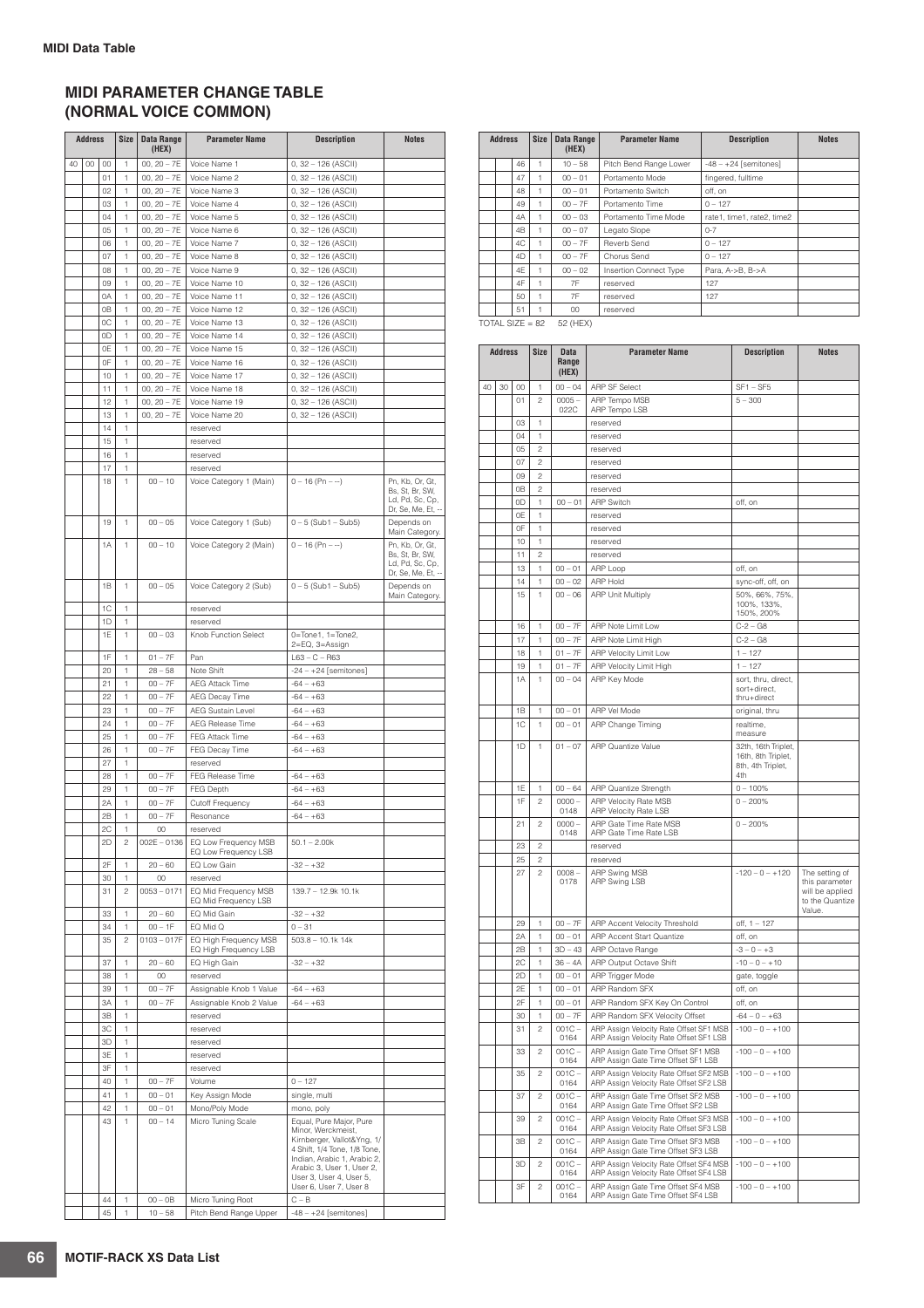| <b>Address</b> |                | <b>Size</b><br><b>Data</b><br>Range<br>(HEX) |                  | <b>Parameter Name</b>                                                              | <b>Description</b> | <b>Notes</b> |
|----------------|----------------|----------------------------------------------|------------------|------------------------------------------------------------------------------------|--------------------|--------------|
|                | 41             | $\mathfrak{p}$                               | $001C -$<br>0164 | ARP Assign Velocity Rate Offset SF5 MSB<br>ARP Assign Velocity Rate Offset SF5 LSB | $-100 - 0 - +100$  |              |
|                | 43             | $\mathfrak{p}$                               | $001C -$<br>0164 | ARP Assign Gate Time Offset SF5 MSB<br>ARP Assign Gate Time Offset SF5 LSB         | $-100 - 0 - +100$  |              |
|                | 45             | $\mathfrak{p}$                               | $0000 -$<br>3369 | ARP SF1 Assign Type MSB<br>ARP SF1 Assign Type LSB                                 | off, 0001 - 6633   |              |
|                | 47             | $\mathfrak{p}$                               | $0000 -$<br>3369 | ARP SF2 Assign Type MSB<br>ARP SF2 Assign Type LSB                                 | off. 0001 - 6633   |              |
|                | 49             | $\mathfrak{p}$                               | $0000 -$<br>3369 | ARP SF3 Assign Type MSB<br>ARP SF3 Assign Type LSB                                 | off. 0001 - 6633   |              |
|                | 4 <sub>B</sub> | $\mathfrak{p}$                               | $0000 -$<br>3369 | ARP SF4 Assign Type MSB<br>ARP SF4 Assign Type LSB                                 | off. 0001 - 6633   |              |
|                | 4D             | $\mathfrak{p}$                               | $0000 -$<br>3369 | ARP SF5 Assign Type MSB<br>ARP SF5 Assign Type LSB                                 | off. 0001 - 6633   |              |

 $TOTAL SIZE = 79$   $4F (HEX)$ 

|    | <b>Address</b> |                |                | Size Data Range<br>(HEX) | <b>Parameter Name</b>                             | <b>Description</b>                   | <b>Notes</b> |
|----|----------------|----------------|----------------|--------------------------|---------------------------------------------------|--------------------------------------|--------------|
| 40 | 01             | $00 \,$        | $\mathfrak{p}$ | $00 - 7F$<br>$00 - 7F$   | Reverb Type MSB<br>Reverb Type LSB                | Refer to "Effect<br>Parameter List." |              |
|    |                | 02             | 1              | $00 - 7F$                | Template Number                                   |                                      |              |
|    |                | 03             | $\mathfrak{p}$ | $00 - 7F$<br>$00 - 7F$   | Reverb Parameter 1 MSB<br>Reverb Parameter 1 LSB  |                                      |              |
|    |                | 05             | $\mathfrak{p}$ | $00 - 7F$<br>$00 - 7F$   | Reverb Parameter 2 MSB<br>Reverb Parameter 2 LSB  |                                      |              |
|    |                | 07             | $\mathfrak{p}$ | $00 - 7F$<br>$00 - 7F$   | Reverb Parameter 3 MSB<br>Reverb Parameter 3 LSB  |                                      |              |
|    |                | 09             | $\mathfrak{p}$ | $00 - 7F$                | Reverb Parameter 4 MSB<br>Reverb Parameter 4 LSB  |                                      |              |
|    |                | 0 <sub>B</sub> | $\mathfrak{p}$ | $00 - 7F$<br>$00 - 7F$   | Reverb Parameter 5 MSB<br>Reverb Parameter 5 LSB  |                                      |              |
|    |                | 0D             | $\mathfrak{p}$ | $00 - 7F$<br>$00 - 7F$   | Reverb Parameter 6 MSB<br>Reverb Parameter 6 LSB  |                                      |              |
|    |                | 0F             | $\mathfrak{p}$ | $00 - 7F$<br>00 7E       | Reverb Parameter 7 MSB<br>Royarb Paramotor 7   CR |                                      |              |

|  |                |                | $00 - 7F$              | .<br>Reverb Type LSB                               | Parameter List."                            |  |
|--|----------------|----------------|------------------------|----------------------------------------------------|---------------------------------------------|--|
|  | 02             | 1              | $00 - 7F$              | Template Number                                    |                                             |  |
|  | 03             | $\mathfrak{p}$ | $00 - 7F$<br>$00 - 7F$ | Reverb Parameter 1 MSB<br>Reverb Parameter 1 LSB   |                                             |  |
|  | 0.5            | 2              | $00 - 7F$<br>$00 - 7F$ | Reverb Parameter 2 MSB<br>Reverb Parameter 2 LSB   |                                             |  |
|  | 07             | $\mathfrak{p}$ | $00 - 7F$<br>$00 - 7F$ | Reverb Parameter 3 MSB<br>Reverb Parameter 3 LSB   | t                                           |  |
|  | 09             | 2              | $00 - 7F$              | Reverb Parameter 4 MSB<br>Reverb Parameter 4 LSB   | ÷                                           |  |
|  | 0B             | $\mathfrak{p}$ | $00 - 7F$<br>$00 - 7F$ | Reverb Parameter 5 MSB<br>Reverb Parameter 5   SB  |                                             |  |
|  | 0D             | 2              | $00 - 7F$<br>$00 - 7F$ | Reverb Parameter 6 MSB<br>Reverb Parameter 6 LSB   | ÷                                           |  |
|  | 0F             | 2              | $00 - 7F$<br>$00 - 7F$ | Reverb Parameter 7 MSB<br>Reverb Parameter 7 LSB   | ÷                                           |  |
|  | 11             | 2              | $00 - 7F$<br>$00 - 7F$ | Reverb Parameter 8 MSB<br>Reverb Parameter 8 LSB   | ÷                                           |  |
|  | 13             | $\mathfrak{p}$ | $00 - 7F$<br>$00 - 7F$ | Reverb Parameter 9 MSB<br>Reverb Parameter 9   SB  | ÷                                           |  |
|  | 15             | 2              | $00 - 7F$<br>$00 - 7F$ | Reverb Parameter 10 MSB<br>Reverb Parameter 10 LSB | ÷                                           |  |
|  | 17             | $\mathfrak{p}$ | $00 - 7F$<br>$00 - 7F$ | Reverb Parameter 11 MSB<br>Reverb Parameter 11 LSB |                                             |  |
|  | 19             | 2              | $00 - 7F$<br>$00 - 7F$ | Reverb Parameter 12 MSB<br>Reverb Parameter 12 LSB | ÷                                           |  |
|  | 1B             | $\overline{c}$ | $00 - 7F$<br>$00 - 7F$ | Reverb Parameter 13 MSB<br>Reverb Parameter 13 LSB | ÷                                           |  |
|  | 1 <sub>D</sub> | 2              | $00 - 7F$<br>$00 - 7F$ | Reverb Parameter 14 MSB<br>Reverb Parameter 14 LSB |                                             |  |
|  | 1F             | $\mathfrak{p}$ | $00 - 7F$<br>$00 - 7F$ | Reverb Parameter 15 MSB<br>Reverb Parameter 15 LSB | ÷                                           |  |
|  | 21             | $\overline{c}$ | $00 - 7F$<br>$00 - 7F$ | Reverb Parameter 16 MSB<br>Reverb Parameter 16 LSB | ÷.                                          |  |
|  | 23             | 1              | $00 - 7F$              | Reverb Return                                      | $-$ ∞dB - 0dB - $+6$ dB<br>$(0 - 96 - 127)$ |  |
|  | 24             | 1              | $01 - 7F$              | Reverb Pan                                         | $L63 - C - R63$                             |  |

 $\begin{array}{|c|c|c|c|c|c|}\n\hline\n\text{TOTAL SIZE} = 37 & 25 (\text{HEX}) \\
\hline\n\end{array}$ 

|    | <b>Address</b> |                | Size           | <b>Data Range</b><br>(HEX) | <b>Parameter Name</b>                               | <b>Description</b>                   | <b>Notes</b> |
|----|----------------|----------------|----------------|----------------------------|-----------------------------------------------------|--------------------------------------|--------------|
| 40 | 02             | $00 \,$        | $\mathfrak{p}$ | $00 - 7F$<br>$00 - 7F$     | Chorus Type MSB<br>Chorus Type LSB                  | Refer to "Fffect<br>Parameter List." |              |
|    |                | 02             | $\mathbf{1}$   | $00 - 7F$                  | Template Number                                     |                                      |              |
|    |                | 03             | $\mathfrak{p}$ | $00 - 7F$<br>$00 - 7F$     | Chorus Parameter 1 MSB<br>Chorus Parameter 1 LSB    |                                      |              |
|    |                | $0.5^{\circ}$  | $\mathfrak{D}$ | $00 - 7F$<br>$00 - 7F$     | Chorus Parameter 2 MSB<br>Chorus Parameter 21 SB    | ÷                                    |              |
|    |                | 07             | $\mathfrak{p}$ | $00 - 7F$<br>$00 - 7F$     | Chorus Parameter 3 MSB<br>Chorus Parameter 3   SB   | t.                                   |              |
|    |                | 09             | $\overline{c}$ | $00 - 7F$<br>$00 - 7F$     | Chorus Parameter 4 MSB<br>Chorus Parameter 4 LSB    | t,                                   |              |
|    |                | 0 <sub>B</sub> | $\mathfrak{p}$ | $00 - 7F$<br>$00 - 7F$     | Chorus Parameter 5 MSB<br>Chorus Parameter 5   SB   | t                                    |              |
|    |                | 0D             | $\mathfrak{p}$ | $00 - 7F$<br>$00 - 7F$     | Chorus Parameter 6 MSB<br>Chorus Parameter 6   SB   |                                      |              |
|    |                | 0F             | $\mathfrak{D}$ | $00 - 7F$<br>$00 - 7F$     | Chorus Parameter 7 MSB<br>Chorus Parameter 7 I SB   | ł.                                   |              |
|    |                | 11             | $\mathfrak{D}$ | $00 - 7F$<br>$00 - 7F$     | Chorus Parameter 8 MSB<br>Chorus Parameter 8   SB   | t,                                   |              |
|    |                | 13             | $\mathfrak{p}$ | $00 - 7F$<br>$00 - 7F$     | Chorus Parameter 9 MSB<br>Chorus Parameter 9 LSB    | ÷                                    |              |
|    |                | 15             | $\mathfrak{p}$ | $00 - 7F$<br>$00 - 7F$     | Chorus Parameter 10 MSB<br>Chorus Parameter 10 LSB  |                                      |              |
|    |                | 17             | $\mathfrak{p}$ | $00 - 7F$<br>$00 - 7F$     | Chorus Parameter 11 MSB<br>Chorus Parameter 11   SB |                                      |              |
|    |                | 19             | $\overline{c}$ | $00 - 7F$<br>$00 - 7F$     | Chorus Parameter 12 MSB<br>Chorus Parameter 12 LSB  | ÷                                    |              |
|    |                | 1B             | $\overline{c}$ | $00 - 7F$<br>$00 - 7F$     | Chorus Parameter 13 MSB<br>Chorus Parameter 13 LSB  | ł.                                   |              |
|    |                | 1D             | $\mathfrak{p}$ | $00 - 7F$<br>$00 - 7F$     | Chorus Parameter 14 MSB<br>Chorus Parameter 14 LSB  | t                                    |              |

| <b>Address</b> |  | <b>Size</b> | <b>Data Range</b><br>(HEX) | <b>Parameter Name</b>  | <b>Description</b>                                  | <b>Notes</b>                                 |  |
|----------------|--|-------------|----------------------------|------------------------|-----------------------------------------------------|----------------------------------------------|--|
|                |  | 1F          | 2                          | $00 - 7F$<br>$00 - 7F$ | Chorus Parameter 15 MSB<br>Chorus Parameter 15   SB |                                              |  |
|                |  | 21          | $\mathfrak{p}$             | $00 - 7F$<br>$00 - 7F$ | Chorus Parameter 16 MSB<br>Chorus Parameter 16   SB |                                              |  |
|                |  | 23          |                            | $00 - 7F$              | Chorus Return                                       | $-$ ∞dB $-$ 0dB $-$ +6dB<br>$(0 - 96 - 127)$ |  |
|                |  | 24          |                            | $01 - 7F$              | Chorus Pan                                          | $163 - C - R63$                              |  |
|                |  | 25          |                            | $00 - 7F$              | Send Chorus To Reverb                               | $-$ ∞dB $-$ 0dB (0 $-$ 127)                  |  |

TOTAL SIZE =  $38$  26 (HEX)

| 40 | 03 | 00             | $\overline{c}$ | $00 - 7F$<br>$00 - 7F$ | Insertion-A Type MSB<br>Insertion-A Type LSB                 | Refer to "Effect<br>Parameter List." |  |
|----|----|----------------|----------------|------------------------|--------------------------------------------------------------|--------------------------------------|--|
|    |    | 02             | $\mathbf{1}$   | $00 - 7F$              | Template Number                                              |                                      |  |
|    |    | 03             | $\mathfrak{p}$ | $00 - 7F$<br>$00 - 7F$ | Insertion-A Parameter 1 MSB<br>Insertion-A Parameter 1 LSB   | $\pm$                                |  |
|    |    | $0.5^{\circ}$  | $\mathfrak{p}$ | $00 - 7F$<br>$00 - 7F$ | Insertion-A Parameter 2 MSB<br>Insertion-A Parameter 2 LSB   | ÷.                                   |  |
|    |    | 07             | $\mathfrak{p}$ | $00 - 7F$<br>$00 - 7F$ | Insertion-A Parameter 3 MSB<br>Insertion-A Parameter 3 LSB   | ł.                                   |  |
|    |    | 09             | $\mathfrak{p}$ | $00 - 7F$<br>$00 - 7F$ | Insertion-A Parameter 4 MSB<br>Insertion-A Parameter 4 LSB   | ÷.                                   |  |
|    |    | 0B             | $\overline{c}$ | $00 - 7F$<br>$00 - 7F$ | Insertion-A Parameter 5 MSB<br>Insertion-A Parameter 5 LSB   | $\ddot{\phantom{a}}$                 |  |
|    |    | 0D             | $\mathfrak{p}$ | $00 - 7F$<br>$00 - 7F$ | Insertion-A Parameter 6 MSB<br>Insertion-A Parameter 6 LSB   | ÷.                                   |  |
|    |    | 0F             | $\mathfrak{p}$ | $00 - 7F$<br>$00 - 7F$ | Insertion-A Parameter 7 MSB<br>Insertion-A Parameter 7 LSB   |                                      |  |
|    |    | 11             | $\mathfrak{p}$ | $00 - 7F$<br>$00 - 7F$ | Insertion-A Parameter 8 MSB<br>Insertion-A Parameter 8 LSB   |                                      |  |
|    |    | 13             | $\mathfrak{p}$ | $00 - 7F$<br>$00 - 7F$ | Insertion-A Parameter 9 MSB<br>Insertion-A Parameter 9 LSB   |                                      |  |
|    |    | 15             | $\mathfrak{p}$ | $00 - 7F$<br>$00 - 7F$ | Insertion-A Parameter 10 MSB<br>Insertion-A Parameter 10 LSB | ÷                                    |  |
|    |    | 17             | $\mathfrak{p}$ | $00 - 7F$<br>$00 - 7F$ | Insertion-A Parameter 11 MSB<br>Insertion-A Parameter 11 LSB | ÷.                                   |  |
|    |    | 19             | $\mathfrak{p}$ | $00 - 7F$<br>$00 - 7F$ | Insertion-A Parameter 12 MSB<br>Insertion-A Parameter 12 LSB | ÷.                                   |  |
|    |    | 1B             | $\mathfrak{p}$ | $00 - 7F$<br>$00 - 7F$ | Insertion-A Parameter 13 MSB<br>Insertion-A Parameter 13 LSB | ÷                                    |  |
|    |    | 1 <sub>D</sub> | $\overline{c}$ | $00 - 7F$<br>$00 - 7F$ | Insertion-A Parameter 14 MSB<br>Insertion-A Parameter 14 LSB | ÷                                    |  |
|    |    | 1F             | $\overline{c}$ | $00 - 7F$<br>$00 - 7F$ | Insertion-A Parameter 15 MSB<br>Insertion-A Parameter 15 LSB | ÷.                                   |  |
|    |    | 21             | $\overline{c}$ | $00 - 7F$<br>$00 - 7F$ | Insertion-A Parameter 16 MSB<br>Insertion-A Parameter 16 LSB | t                                    |  |

 $TOTAL SIZE = 35$  23 (HEX)

| 40 | 04 | 00                                                                                                            | $\overline{c}$ | $00 - 7F$<br>$00 - 7F$ | Insertion-B Type MSB<br>Insertion-B Type LSB                  | Refer to "Effect<br>Parameter List." |  |
|----|----|---------------------------------------------------------------------------------------------------------------|----------------|------------------------|---------------------------------------------------------------|--------------------------------------|--|
|    |    | 02                                                                                                            | 1              | $00 - 7F$              | Template Number                                               |                                      |  |
|    |    | 03                                                                                                            | $\overline{c}$ | $00 - 7F$<br>$00 - 7F$ | Insertion-B Parameter 1 MSB<br>Insertion-B Parameter 1 LSB    | ÷.                                   |  |
|    |    | $0.5\,$                                                                                                       | $\mathfrak{p}$ | $00 - 7F$<br>$00 - 7F$ | Insertion-B Parameter 2 MSB<br>Insertion-B Parameter 2 LSB    | ÷                                    |  |
|    |    | 07                                                                                                            | $\overline{c}$ | $00 - 7F$<br>$00 - 7F$ | Insertion-B Parameter 3 MSB<br>Insertion-B Parameter 3 LSB    | ÷.                                   |  |
|    |    | $\overline{c}$<br>$00 - 7F$<br>09<br>Insertion-B Parameter 4 MSB<br>$00 - 7F$<br>Insertion-B Parameter 4 I SB |                |                        |                                                               |                                      |  |
|    |    | 0 <sub>B</sub>                                                                                                | $\mathfrak{p}$ | $00 - 7F$<br>$00 - 7F$ | Insertion-B Parameter 5 MSB<br>Insertion-B Parameter 5 LSB    |                                      |  |
|    |    | 0D                                                                                                            | $\overline{c}$ | $00 - 7F$<br>$00 - 7F$ | Insertion-B Parameter 6 MSB<br>Insertion-B Parameter 6 LSB    | ÷.                                   |  |
|    |    | 0F                                                                                                            | $\overline{c}$ | $00 - 7F$<br>$00 - 7F$ | Insertion-B Parameter 7 MSB<br>Insertion-B Parameter 7 LSB    | ÷                                    |  |
|    |    | 11                                                                                                            | $\mathfrak{p}$ | $00 - 7F$<br>$00 - 7F$ | Insertion-B Parameter 8 MSB<br>Insertion-B Parameter 8 LSB    | ÷                                    |  |
|    |    | 13                                                                                                            | $\overline{c}$ | $00 - 7F$<br>$00 - 7F$ | Insertion-B Parameter 9 MSB<br>Insertion-B Parameter 9 LSB    | ÷.                                   |  |
|    |    | 15                                                                                                            | $\overline{c}$ | $00 - 7F$<br>$00 - 7F$ | Insertion-B Parameter 10 MSB<br>Insertion-B Parameter 10 LSB  | ÷                                    |  |
|    |    | 17                                                                                                            | $\overline{c}$ | $00 - 7F$<br>$00 - 7F$ | Insertion-B Parameter 11 MSB<br>Insertion-B Parameter 11 I SB | ÷.                                   |  |
|    |    | 19                                                                                                            | $\overline{c}$ | $00 - 7F$<br>$00 - 7F$ | Insertion-B Parameter 12 MSB<br>Insertion-B Parameter 12 LSB  |                                      |  |
|    |    | 1B                                                                                                            | $\mathfrak{p}$ | $00 - 7F$<br>$00 - 7F$ | Insertion-B Parameter 13 MSB<br>Insertion-B Parameter 13 LSB  |                                      |  |
|    |    | 1D                                                                                                            | $\mathfrak{p}$ | $00 - 7F$<br>$00 - 7F$ | Insertion-B Parameter 14 MSB<br>Insertion-B Parameter 14 LSB  | ÷.                                   |  |
|    |    | 1F                                                                                                            | $\overline{c}$ | $00 - 7F$<br>$00 - 7F$ | Insertion-B Parameter 15 MSB<br>Insertion-B Parameter 15 LSB  | ÷                                    |  |
|    |    | 21                                                                                                            | $\mathfrak{p}$ | $00 - 7F$<br>$00 - 7F$ | Insertion-B Parameter 16 MSB<br>Insertion-B Parameter 16 LSB  | ÷.                                   |  |

 $TOTAL$  SIZE = 35 23 (HEX)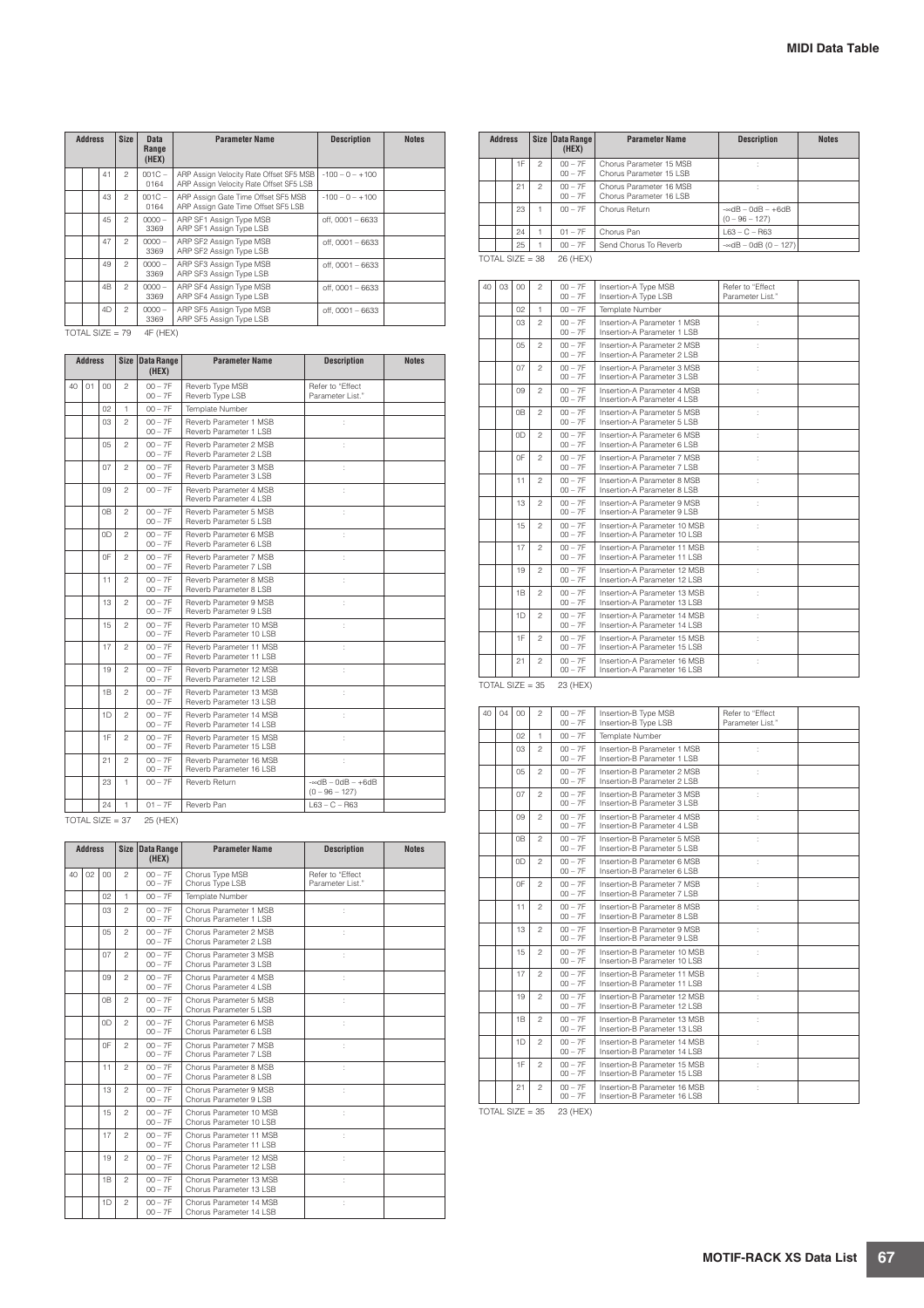|    | <b>Address</b>       |                           | <b>Size</b>       | <b>Data</b>                       | <b>Parameter Name</b>                                                         | <b>Description</b>                                                                                                                                                         | <b>Notes</b> |
|----|----------------------|---------------------------|-------------------|-----------------------------------|-------------------------------------------------------------------------------|----------------------------------------------------------------------------------------------------------------------------------------------------------------------------|--------------|
|    |                      |                           |                   | Range<br>(HEX)                    |                                                                               |                                                                                                                                                                            |              |
| 40 | 06                   | 00                        | 1                 | $00 - 0E$                         | Controller Set 1 Source                                                       | 0: PB, 1: MW, 3: AT, 4: FC,<br>5: FS, 6: RB, 7: BC, 8:<br>AS1, 9: AS2, 12: FC2, 13:<br>AF1, 14: AF 2                                                                       |              |
|    |                      | 01                        | $\overline{c}$    | 00<br>$00 - 20,$<br>$41 - 65$     | Controller Set 1 Destination MSB<br>Controller Set 1 Destination LSB          | $0 - 32, 65 - 101$                                                                                                                                                         |              |
|    |                      | 03                        | 1                 | $00 - 7F$                         | Controller Set 1 Depth                                                        | $-64 - +63$                                                                                                                                                                |              |
|    |                      | 04<br>05                  | 1<br>1            | $00 - 0E$                         | reserved<br>Controller Set 2 Source                                           | 0: PB, 1: MW, 3: AT, 4: FC,                                                                                                                                                |              |
|    |                      |                           |                   |                                   |                                                                               | 5: FS, 6: RB, 7: BC, 8:<br>AS1, 9: AS2, 12: FC2, 13:<br>AF1, 14: AF 2                                                                                                      |              |
|    |                      | 06                        | $\overline{c}$    | $00\,$<br>$00 - 20.$<br>$41 - 65$ | Controller Set 2 Destination MSB<br>Controller Set 2 Destination LSB          | $0 - 32, 65 - 101$                                                                                                                                                         |              |
|    |                      | 08<br>09                  | 1<br>1            | $00 - 7F$                         | Controller Set 2 Depth<br>reserved                                            | $-64 - +63$                                                                                                                                                                |              |
|    |                      | 0A                        | 1                 | $00 - 0E$                         | Controller Set 3 Source                                                       | 0: PB, 1: MW, 3: AT, 4: FC,<br>5: FS, 6: RB, 7: BC, 8:<br>AS1, 9: AS2, 12: FC2, 13:<br>AF1, 14: AF 2                                                                       |              |
|    |                      | 0B                        | $\mathfrak{p}$    | 00<br>$00 - 20$<br>$41 - 65$      | Controller Set 3 Destination MSB<br>Controller Set 3 Destination LSB          | $0 - 32, 65 - 101$                                                                                                                                                         |              |
|    |                      | 0D                        | 1                 | $00 - 7F$                         | Controller Set 3 Depth                                                        | $-64 - +63$                                                                                                                                                                |              |
|    |                      | 0E<br>1<br>0F<br>1        |                   | $00 - 0E$                         | reserved<br>Controller Set 4 Source                                           | 0: PB, 1: MW, 3: AT, 4: FC,                                                                                                                                                |              |
|    |                      | $\overline{c}$<br>10      |                   |                                   |                                                                               | 5: FS, 6: RB, 7: BC, 8:<br>AS1, 9: AS2, 12: FC2, 13:<br>AF1, 14: AF 2                                                                                                      |              |
|    |                      |                           |                   | 00<br>$00 - 20$<br>$41 - 65$      | Controller Set 4 Destination MSB<br>Controller Set 4 Destination LSB          | $0 - 32, 65 - 101$                                                                                                                                                         |              |
|    |                      | $00 - 7F$<br>12<br>1<br>1 |                   |                                   | Controller Set 4 Depth                                                        | $-64 - +63$                                                                                                                                                                |              |
|    |                      | 13<br>14                  | $\mathbf{1}$      | $00 - 0E$                         | reserved<br>Controller Set 5 Source                                           | 0: PB, 1: MW, 3: AT, 4: FC,                                                                                                                                                |              |
|    |                      |                           |                   |                                   |                                                                               | 5: FS, 6: RB, 7: BC, 8:<br>AS1, 9: AS2, 12: FC2, 13:<br>AF1, 14: AF 2                                                                                                      |              |
|    |                      | 15<br>$\overline{c}$      |                   | $00\,$<br>$00 - 20.$<br>$41 - 65$ | Controller Set 5 Destination MSB<br>Controller Set 5 Destination LSB          | $0 - 32, 65 - 101$                                                                                                                                                         |              |
|    |                      | 17                        | 1                 | $00 - 7F$                         | Controller Set 5 Depth                                                        | $-64 - +63$                                                                                                                                                                |              |
|    |                      | 18<br>19                  | 1<br>1            | $00 - 0E$                         | reserved<br>Controller Set 6 Source                                           | 0: PB, 1: MW, 3: AT, 4: FC,<br>5: FS, 6: RB, 7: BC, 8:<br>AS1, 9: AS2, 12: FC2, 13:<br>AF1, 14: AF 2                                                                       |              |
|    |                      | 1A                        | $\mathfrak{p}$    | 00<br>$00 - 20,$<br>$41 - 65$     | Controller Set 6 Destination MSB<br>Controller Set 6 Destination LSB          | $0 - 32, 65 - 101$                                                                                                                                                         |              |
|    |                      | 1C                        | 1                 | $00 - 7F$                         | Controller Set 6 Depth                                                        | $-64 - +63$                                                                                                                                                                |              |
|    |                      | 1D<br>1E                  | 1<br>1            | $00 - 05$                         | reserved<br>LFO Phase                                                         | 0, 90, 120, 180, 240, 270                                                                                                                                                  |              |
|    |                      | 1F                        | 1                 | $00 - 0C$                         | <b>LFO</b> Wave                                                               | tri, tri+, saw up, saw<br>down, squ1/4, squ1/3,<br>squ, squ2/3, squ3/4,                                                                                                    |              |
|    |                      | 20                        | 1.                | $00 - 3F$                         | LFO Speed                                                                     | trpzd, S/H1, S/H2, user<br>0 - 63 (available only<br>when the Tempo Sync is                                                                                                |              |
|    | $05 - 18$<br>21<br>1 |                           |                   | LFO Tempo Speed                   | set to off)<br>5 - 24 (available only<br>when the Tempo Sync is<br>set to on) | 16th, 8th/3.<br>16th., 8th,<br>4th/3, 8th.,<br>4th, 2th/3,<br>4th., 2nd,<br>Whole/3,<br>2nd., 4thX4,<br>4th X5, 4th X6.<br>4thX7, 4thX8,<br>4th X16,<br>4th X32,<br>4thX64 |              |
|    |                      | 22<br>23                  | 1<br>$\mathbf{1}$ | $00 - 01$<br>$00 - 7F$            | LFO Tempo Sync<br>LFO Delay Time                                              | off, on<br>$0 - 127$                                                                                                                                                       |              |
|    |                      | 24                        | 1                 | $00 - 7F$                         | LFO Fade In Time                                                              | $0 - 127$                                                                                                                                                                  |              |
|    |                      | 25                        | 1                 | $00 - 7F$                         | LFO Hold Time                                                                 | $0 - 126$ , hold                                                                                                                                                           |              |
|    |                      | 26                        | 1                 | $00 - 7F$                         | LFO Fade Out Time                                                             | $0 - 127$                                                                                                                                                                  |              |
|    |                      | 27<br>28                  | 1<br>1            | $00 - 02$<br>$00 - 01$            | LFO Key On Reset<br>LFO Play Mode                                             | off, each-on, 1st-on<br>Loop, One Shot                                                                                                                                     |              |
|    |                      | 29                        | 1                 | $00 - 45$                         | LFO Box 1 Destination                                                         | Refer to Fig 1-2.                                                                                                                                                          |              |
|    |                      | 2A                        | 1                 | $00 - 7F$                         | LFO Box 1 Depth                                                               | $0 - 127$                                                                                                                                                                  |              |
|    |                      | 2B                        | 1                 |                                   | reserved                                                                      |                                                                                                                                                                            |              |
|    |                      | 2C<br>2D                  | 1<br>1            | $00 - 45$<br>$00 - 7F$            | LFO Box 2 Destination<br>LFO Box 2 Depth                                      | Refer to Fig 1-2.<br>$0 - 127$                                                                                                                                             |              |
|    |                      | 2E                        | 1                 |                                   | reserved                                                                      |                                                                                                                                                                            |              |
|    |                      | 2F                        | 1                 | $00 - 45$                         | LFO Box 3 Destination                                                         | Refer to Fig 1-2.                                                                                                                                                          |              |
|    |                      | 30<br>1                   |                   | $00 - 7F$                         | LFO Box 3 Depth                                                               | $0 - 127$                                                                                                                                                                  |              |
|    |                      | 31<br>32                  | 1<br>1            | $00 - 06$                         | reserved<br>User Wave Total Step                                              | 2, 3, 4, 6, 8, 12, 16                                                                                                                                                      |              |
|    |                      | 33                        | 1                 | $00 - 03$                         | User Wave Slope                                                               | off, up, down, up&down                                                                                                                                                     |              |
|    |                      | 34                        | 1                 | $00 - 7F$                         | User Wave Step Value 1                                                        | $0 - 127$                                                                                                                                                                  |              |

| <b>Address</b> |                      | <b>Size</b><br><b>Data</b><br><b>Parameter Name</b><br>Range<br>(HEX) |                        |                         | <b>Description</b> | <b>Notes</b> |
|----------------|----------------------|-----------------------------------------------------------------------|------------------------|-------------------------|--------------------|--------------|
|                | $00 - 7F$<br>35<br>1 |                                                                       |                        | User Wave Step Value 2  | $0 - 127$          |              |
|                | 1<br>36<br>$00 - 7F$ |                                                                       |                        | User Wave Step Value 3  | $0 - 127$          |              |
|                | 37                   | 1                                                                     | $00 - 7F$              | User Wave Step Value 4  | $0 - 127$          |              |
|                | 1<br>38              |                                                                       | $00 - 7F$              | User Wave Step Value 5  | $0 - 127$          |              |
| 1<br>39        |                      | $00 - 7F$                                                             | User Wave Step Value 6 | $0 - 127$               |                    |              |
| 3A             |                      | 1                                                                     | $00 - 7F$              | User Wave Step Value 7  | $0 - 127$          |              |
|                | 3 <sub>B</sub>       | 1                                                                     | $00 - 7F$              | User Wave Step Value 8  | $0 - 127$          |              |
|                | ЗC                   | 1                                                                     | $00 - 7F$              | User Wave Step Value 9  | $0 - 127$          |              |
|                | 3D                   | 1                                                                     | $00 - 7F$              | User Wave Step Value 10 | $0 - 127$          |              |
|                | 3E                   | 1                                                                     | $00 - 7F$              | User Wave Step Value 11 | $0 - 127$          |              |
|                | 3F                   | 1                                                                     | $00 - 7F$              | User Wave Step Value 12 | $0 - 127$          |              |
|                | 40                   | 1                                                                     | $00 - 7F$              | User Wave Step Value 13 | $0 - 127$          |              |
|                | 41                   | 1                                                                     | $00 - 7F$              | User Wave Step Value 14 | $0 - 127$          |              |
|                | 42                   | 1                                                                     | $00 - 7F$              | User Wave Step Value 15 | $0 - 127$          |              |
|                | 43                   | 1                                                                     | $00 - 7F$              | User Wave Step Value 16 | $0 - 127$          |              |
|                | 44                   | 1                                                                     | $00 - 7F$              | LFO Random Speed Depth  | $0 - 127$          |              |

TOTAL SIZE =  $69$  45 (HEX)

| <b>Address</b> |  |                | <b>Size</b>             | Data<br>Range<br>(HEX)                                                       | <b>Prameter Name</b>       | <b>Description</b> | <b>Notes</b> |
|----------------|--|----------------|-------------------------|------------------------------------------------------------------------------|----------------------------|--------------------|--------------|
| 40<br>00<br>07 |  | $\mathfrak{p}$ |                         | 00 - 02   Audition Phrase Number MSB<br>00 - 7F   Audition Phrase Number LSB | $001 - 285$                |                    |              |
|                |  | 02             |                         | $28 - 58$                                                                    | <b>Audition Note Shift</b> | $-24 - 24$         |              |
| 03             |  | $00 - 7F$      | Audition Velocity Shift | $-64 - 63$                                                                   |                            |                    |              |

 $TOTAL SIZE = 4$  04 (HEX)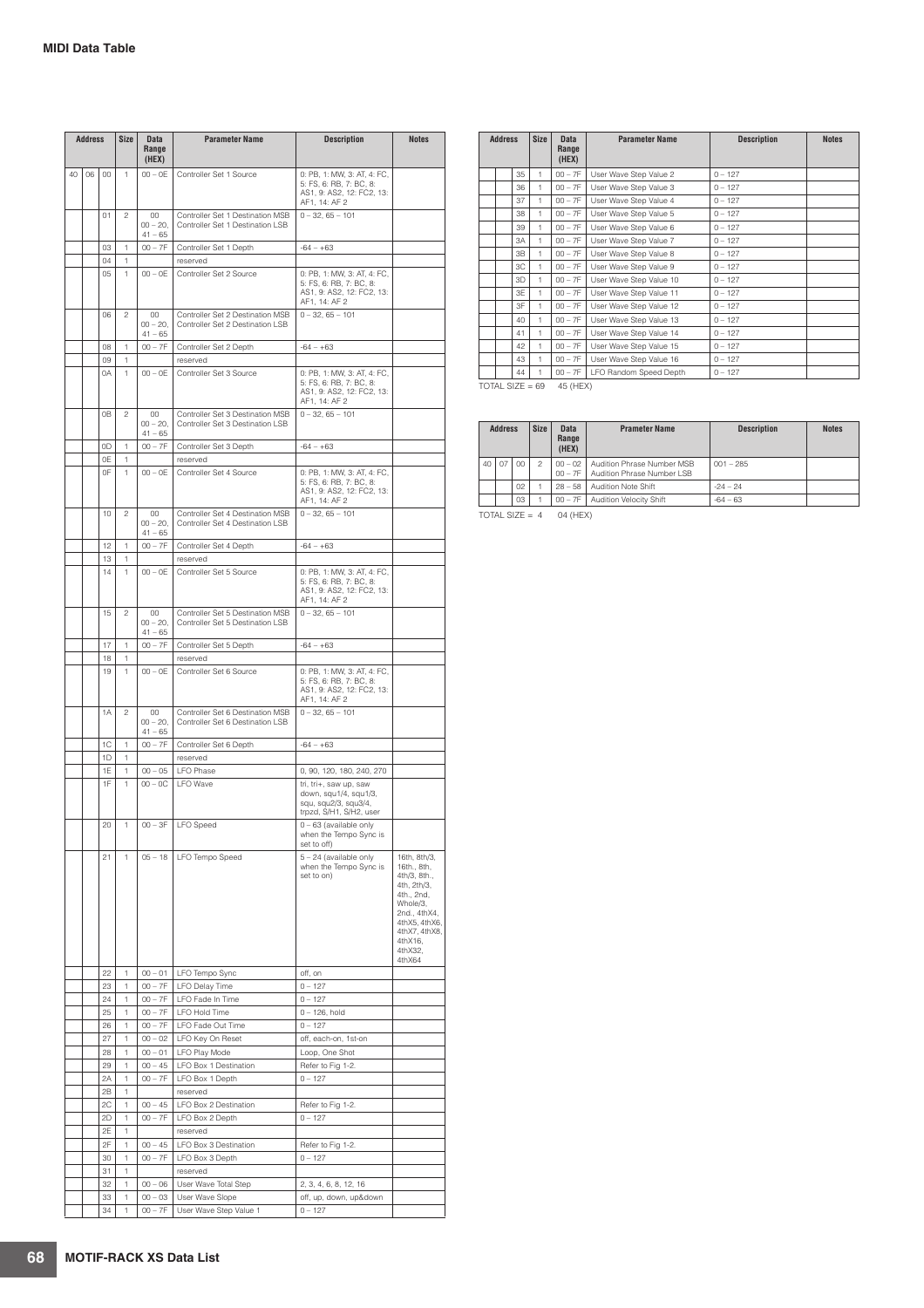### **MIDI PARAMETER CHANGE TABLE (NORMAL VOICE ELEMENT)**

|    | <b>Address</b> |                                        | <b>Size</b><br><b>Data</b><br>Range<br>(HEX) |                                     | <b>Parameter Name</b>                                      | <b>Description</b>                                                                                                         | <b>Notes</b>                                                      |
|----|----------------|----------------------------------------|----------------------------------------------|-------------------------------------|------------------------------------------------------------|----------------------------------------------------------------------------------------------------------------------------|-------------------------------------------------------------------|
| 41 | ee             | $^{00}$                                | 1                                            | $00 - 01$                           | Element Assign                                             | 0: off, 1: on                                                                                                              |                                                                   |
|    |                | 01                                     | 1                                            | 00                                  | <b>Wave Select</b>                                         | 0: Preset                                                                                                                  |                                                                   |
|    |                | 02                                     | 1                                            | $00 - 07$                           | Element Group Number                                       | $0 - 7$                                                                                                                    |                                                                   |
|    |                | 03                                     | $\mathfrak{D}$                               | $00 - 7F$                           | Wave Number MSB                                            | $1 - 2670$                                                                                                                 |                                                                   |
|    |                |                                        |                                              | $00 - 7F$                           | Wave Number LSB                                            | 1st bit $6 - 0 \rightarrow$ bit $13 - 7$                                                                                   |                                                                   |
|    |                | 05                                     | 1                                            | 01                                  | Rcv Note Off                                               | ON                                                                                                                         |                                                                   |
|    |                | 06                                     | 1                                            | 01                                  | Key Assign                                                 | MULTI                                                                                                                      |                                                                   |
|    |                | 07                                     | 1                                            | 00                                  | Alternate Group                                            | 0: OFF                                                                                                                     |                                                                   |
|    |                | 08                                     | 1                                            | $01 - 7F$                           | Pan                                                        | $L63 - C - R63$                                                                                                            |                                                                   |
|    |                | 09                                     | 1                                            | $00 - 7F$                           | Random Pan Depth                                           | $0 - 127$                                                                                                                  |                                                                   |
|    |                | 0A                                     | 1                                            | $00 - 7F$                           | Alternate Pan Depth                                        | $L64 - 0 - R63$                                                                                                            |                                                                   |
|    |                | 0B                                     | 1                                            | $00 - 7F$                           | Scaling Pan Depth                                          | $-64 - +63$                                                                                                                |                                                                   |
|    |                | ОC                                     | 1                                            | $00 - 07$                           | XA Control                                                 | normal, legato, key off                                                                                                    |                                                                   |
|    |                |                                        |                                              |                                     |                                                            | sound, wave cycle, wave<br>random, all AF off, AF 1 on,<br>AF 2 on                                                         |                                                                   |
|    |                | 0D                                     | 1                                            | $00 - 7F$                           | Note Limit Low                                             | $0 - 127$                                                                                                                  |                                                                   |
|    |                | 0E                                     | 1                                            | $00 - 7F$                           | Note Limit High                                            | $0 - 127$                                                                                                                  |                                                                   |
|    |                | 0F                                     | 1                                            | $01 - 7F$                           | Velocity Limit Low                                         | $1 - 127$                                                                                                                  |                                                                   |
|    |                | 10                                     | 1                                            | $01 - 7F$                           | Velocity Limit High                                        | $1 - 127$                                                                                                                  |                                                                   |
|    |                | 11                                     | 1                                            | $00 - 7F$                           | Velocity Cross Fade                                        | $0 - 127$                                                                                                                  |                                                                   |
|    |                | 12                                     | 1                                            | $00 - 7F$                           | Key On Delay                                               | 0 - 127 (available only<br>when the Tempo Sync is<br>set to off)                                                           |                                                                   |
|    |                | 13                                     | 1                                            | $00 - 01$                           | Key On Delay Tempo Sync                                    | 0: off, 1: on                                                                                                              |                                                                   |
|    |                | 14<br>1<br>7F                          |                                              |                                     | Element Reverb Send Level                                  | 127                                                                                                                        |                                                                   |
|    |                | 15<br>1<br>7F                          |                                              |                                     | Element Chorus Send Level                                  | 127                                                                                                                        |                                                                   |
|    |                | 16                                     | 1                                            | $^{00}$                             | reserved                                                   | reserved for Element Var                                                                                                   |                                                                   |
|    |                |                                        |                                              |                                     |                                                            | Send                                                                                                                       |                                                                   |
|    |                | 17                                     | 1                                            | $00 - 02$                           | Insertion Effect Switch                                    | thru, insA, insB                                                                                                           |                                                                   |
|    |                | 18                                     | 1                                            | 00                                  | Output Select                                              | 0: STEREO OUT                                                                                                              |                                                                   |
|    |                | 19                                     | $\overline{c}$                               | $00 - 00$<br>$00 - 3F$              | Control Box Sw                                             | bit 0-6: reserved<br>bit 0-5: Box 1 - Box 6<br>bit 6: reserved                                                             |                                                                   |
|    |                | 1B                                     | $\overline{c}$                               | $00 - 00$<br>$00 - 07$              | LFO Box Sw                                                 | bit 0-6: reserved<br>bit 0-2: Box 1 - Box 3<br>bit 3-6: reserved                                                           |                                                                   |
|    |                | 1D                                     | 1                                            | $05 - 15$                           | Key On Delay Tempo                                         | 5-21 (available only when<br>the Tempo Sync is set to                                                                      |                                                                   |
|    |                |                                        |                                              |                                     |                                                            | on) 16th, 8th/3, 16th., 8th,<br>4th/3, 8th., 4th, 2th/3, 4th.,<br>2nd, Whole/3, 2nd., 4thX4,<br>4thX5, 4thX6, 4thX7, 4thX8 |                                                                   |
|    |                | 1E                                     | 1                                            | $00 - 01$                           | Half Damper Switch                                         | 0: off, 1: on                                                                                                              |                                                                   |
|    |                | 1F                                     | 1                                            | 00                                  | reserved                                                   |                                                                                                                            |                                                                   |
|    |                | 20                                     | 1                                            | $00 - 7F$                           | Element Level                                              | $0 - 127$                                                                                                                  |                                                                   |
|    |                | 21                                     | 1                                            | $00 - 7F$                           | Level Velocity Sensitivity                                 | $-64 - +63$                                                                                                                |                                                                   |
|    |                | 22                                     | 1                                            | $00 - 7F$                           | Level Velocity Offset                                      | $0 - 127$                                                                                                                  |                                                                   |
|    |                | 23                                     | 1                                            | $00 - 04$                           | Level Sens Key Curve                                       | $00 - 04$                                                                                                                  |                                                                   |
|    |                | 24                                     | 1                                            | $00\,$                              | reserved                                                   |                                                                                                                            |                                                                   |
|    |                | 25                                     | 1                                            | $00 - 7F$                           | <b>AEG Attack Time</b>                                     | $0 - 127$                                                                                                                  |                                                                   |
|    |                | 26                                     | 1                                            | $00 - 7F$                           | AEG Decay 1 Time                                           | $0 - 127$                                                                                                                  |                                                                   |
|    |                | 27                                     | 1                                            | $00 - 7F$                           | AEG Decay 2 Time                                           | $0 - 127$                                                                                                                  |                                                                   |
|    |                | 28                                     | 1                                            | $00 - 7F$                           | Half Damper Time                                           | $0 - 127$                                                                                                                  |                                                                   |
|    |                | 29                                     | 1                                            | $00 - 7F$                           | <b>AEG Release Time</b>                                    | $0 - 127$                                                                                                                  |                                                                   |
|    |                | 2A                                     | 1                                            | $00 - 7F$                           | <b>AEG Init Level</b>                                      | $0 - 127$                                                                                                                  |                                                                   |
|    |                | 2B                                     | 1                                            | $00 - 7F$                           | <b>AEG Attack Level</b>                                    | $0 - 127$                                                                                                                  |                                                                   |
|    |                | 2С                                     | 1                                            | $00 - 7F$                           | AEG Decay 1 Level                                          | $0 - 127$                                                                                                                  |                                                                   |
|    |                | 2D                                     | 1                                            | $00 - 7F$                           | AEG Decay 2 Level                                          | $0 - 127$                                                                                                                  |                                                                   |
|    |                | 2E                                     | 1                                            | $00\,$                              | reserved                                                   |                                                                                                                            |                                                                   |
|    |                | 2F                                     | 1                                            | $00 - 04$                           | AEG Time Velocity Segment                                  | ATK, ATK+DCY, DCY,<br>ATK+RLS, ALL                                                                                         |                                                                   |
|    |                | 30                                     | 1                                            | $00 - 7F$                           | AEG Time Velocity Sensitivity                              | $-64 - +63$                                                                                                                |                                                                   |
|    |                | 31                                     | 1                                            | $00 - 7F$                           | AEG Time Key Follow Sensitivity                            | $-64 - +63$                                                                                                                |                                                                   |
|    |                | 32                                     | 1                                            | $00 - 7F$                           | AEG Time Key Follow Center Note                            | $C-2 - G8$                                                                                                                 |                                                                   |
|    |                | 33                                     | 1                                            | $00 - 7C$                           | Level Scaling Break Point 1                                | $C - 2 - E8$                                                                                                               | BP1 <bp2<<br>BP3<bp4< td=""></bp4<></bp2<<br>                     |
|    |                | 34<br>35                               | 1<br>1                                       | $01 - 7D$<br>$02 - 7E$              | Level Scaling Break Point 2<br>Level Scaling Break Point 3 | $C# - 2 - F8$<br>$D - 2 - F#8$                                                                                             | BP1 <bp2<<br>BP3<bp4<br>BP1 &lt; BP2 &lt;</bp4<br></bp2<<br>      |
|    |                | 36                                     | 1                                            | $03 - 7F$                           | Level Scaling Break Point 4                                | $D# - 2 - G8$                                                                                                              | BP3 <bp4<br>BP1<bp2<<br>BP3<bp4< td=""></bp4<></bp2<<br></bp4<br> |
|    |                | 37                                     | $\overline{c}$                               | $00 - 01$<br>$00 - 7F$              | Level Scaling Offset 1                                     | $-128 - +127$                                                                                                              |                                                                   |
|    |                | 39                                     | $\overline{c}$                               | $00 - 01$<br>$00 - 7F$              | Level Scaling Offset 2                                     | $-128 - +127$                                                                                                              |                                                                   |
|    |                | 3B<br>$\overline{c}$<br>$\mathfrak{p}$ |                                              | $00 - 01$<br>$00 - 7F$<br>$00 - 01$ | Level Scaling Offset 3<br>Level Scaling Offset 4           | $-128 - +127$<br>$-128 - +127$                                                                                             |                                                                   |
|    |                | 3D                                     |                                              | $00 - 7F$                           |                                                            |                                                                                                                            |                                                                   |
|    |                | 3F                                     | 1                                            | $00 - 7F$                           | Level Key Follow Sensitivity                               | $-200\% - +200\%$                                                                                                          |                                                                   |
|    |                | 40                                     | 1                                            | $^{00}$                             | reserved                                                   |                                                                                                                            |                                                                   |
|    |                | 41                                     | 1                                            | $10 - 70$                           | Coarse Tune                                                | $-48 - +48$                                                                                                                |                                                                   |
|    |                | 42                                     | 1                                            | $00 - 7F$                           | Fine Tune                                                  | $-64 - +63$                                                                                                                |                                                                   |
|    |                | 43                                     | 1                                            | $00 - 7F$                           | Pitch Velocity Sensitivity                                 | $-64 - +63$                                                                                                                |                                                                   |
|    |                | 44                                     | 1                                            | $00\,$                              | reserved                                                   |                                                                                                                            |                                                                   |

| <b>Address</b>                                 | <b>Size</b>    | <b>Data</b><br>Range<br>(HEX) | <b>Parameter Name</b>           | <b>Description</b>                        | <b>Notes</b> |
|------------------------------------------------|----------------|-------------------------------|---------------------------------|-------------------------------------------|--------------|
| 45                                             | 1              | $00 - 7F$                     | Random Pitch Depth              | $0 - 127$                                 |              |
| 46                                             | $\mathbf{1}$   | $00 - 7F$                     | Pitch Key Follow Sensitivity    | $-200\% - +200\%$                         |              |
| 47                                             | 1              | $00 - 7F$                     | Pitch Kev Follow Center Note    | $C - 2 - G8$                              |              |
| 48                                             | 1              | $00 - 7F$                     | Pitch Fine Scaling Sensitivity  | $-64 - +63$                               |              |
| 49                                             | 1              | $00 - 7F$                     | PFG Hold Time                   | $0 - 127$                                 |              |
| 4A                                             | 1              | $00 - 7F$                     | PFG Attack Time                 | $0 - 127$                                 |              |
| 4 <sub>B</sub>                                 | 1              | $00 - 7F$                     | PEG Decay 1 Time                | $0 - 127$                                 |              |
| 4C                                             | 1              | $00 - 7F$                     | PEG Decay 2 Time                | $0 - 127$                                 |              |
| $\mathbf{1}$<br>4D                             |                | $00 - 7F$                     | PFG Release Time                | $0 - 127$                                 |              |
| 4F                                             | $\mathfrak{p}$ | $00 - 01$<br>$00 - 7F$        | PEG Hold Level                  | $-128 - +127$<br>$(-4800 - +4800$ [cent]) |              |
| $00 - 01$<br>50<br>$\mathfrak{p}$<br>$00 - 7F$ |                |                               | PEG Attack Level                | $-128 - +127$<br>$(-4800 - +4800$ [cent]) |              |
| 52                                             | $\mathfrak{p}$ | $00 - 01$<br>$00 - 7F$        | PEG Decay 1 Level               | $-128 - +127$<br>$(-4800 - +4800$ [cent]) |              |
| 54                                             | $\overline{c}$ | $00 - 01$<br>$00 - 7F$        | PEG Decay 2 Level               | $-128 - +127$<br>$(-4800 - +4800$ [cent]) |              |
| 56                                             | $\mathfrak{p}$ | $00 - 01$<br>$00 - 7F$        | PEG Release Level               | $-128 - +127$<br>$(-4800 - +4800$ [cent]) |              |
| 58                                             | 1              | $00 - 7F$                     | PEG Depth                       | $-64 - +63$                               |              |
| 59                                             | $\mathbf{1}$   | $00 - 04$                     | PEG Time Velocity Segment       | ATK. ATK+DCY. DCY.<br>ATK+RLS, ALL        |              |
| 5A                                             | 1              | $00 - 7F$                     | PEG Time Velocity Sensitivity   | $-64 - +63$                               |              |
| 5B                                             | 1              | $00 - 7F$                     | PEG Level Velocity Sensitivity  | $-64 - +63$                               |              |
| 5C                                             | 1              | $00 - 04$                     | PEG Level Sens Velocity Curve   | $00 - 04$                                 |              |
| 5D                                             | 1              | $00 - 7F$                     | PEG Time Key Follow Sensitivity | $-64 - +63$                               |              |
| 5E                                             | 1              | $00 - 7F$                     | PEG Time Key Follow Center Note | $C-2 - G8$                                |              |
| $TOTAL$ SIZE = 95                              |                | 5F (HEX)                      |                                 |                                           |              |

|    | <b>Address</b> |                      | <b>Size</b>    | <b>Data</b><br>Range   | <b>Parameter Name</b>                     | <b>Description</b>                                                                                                                                                     | <b>Notes</b>                                  |
|----|----------------|----------------------|----------------|------------------------|-------------------------------------------|------------------------------------------------------------------------------------------------------------------------------------------------------------------------|-----------------------------------------------|
|    |                |                      |                | (HEX)                  |                                           |                                                                                                                                                                        |                                               |
| 42 | ee             | 00                   | 1              | $00 - 15$              | Filter Type                               | LPF24D, LPF24A, LPF18,<br>LPF18s, LPF12, LPF6,<br>HPF24D, HPF12, BPF12D,<br>BPFw, BPF6, BEF12, BEF6,<br>Dual LPF, Dual HPF, Dual<br>BPF, Dual BEF,<br>LPF12+BPF6, THRU |                                               |
|    |                | 01                   | $\mathfrak{p}$ | $00 - 01$<br>$00 - 7F$ | Filter Cutoff Frequency                   | $0 - 255$                                                                                                                                                              |                                               |
|    |                | 03                   | 1              | $00 - 7F$              | <b>Filter Cutoff Velocity Sensitivity</b> | $-64 - +63$                                                                                                                                                            |                                               |
|    |                | 04                   | $\mathbf{1}$   |                        | reserved                                  |                                                                                                                                                                        |                                               |
|    |                | 05                   | 1              | $00 - 7F$              | Filter Resonance/Width/Band               | $0 - 127$                                                                                                                                                              |                                               |
|    |                | 06                   | 1              | $00 - 7F$              | Filter Resonance Velocity<br>Sensitivity  | $-64 - +63$                                                                                                                                                            |                                               |
|    |                | 07                   | $\mathfrak{D}$ | $00 - 01$<br>$00 - 7F$ | <b>HPF Cutoff Frequency</b>               | $0 - 255$                                                                                                                                                              |                                               |
|    |                | 09                   | 1              | 40                     | reserved                                  |                                                                                                                                                                        |                                               |
|    |                | 0A                   | 2              | $00 - 01$              | Distance                                  | $-128 - +127$ (available only<br>when the Dual Type Filter is<br>selected)                                                                                             |                                               |
|    |                |                      |                | $00 - 7F$              |                                           |                                                                                                                                                                        |                                               |
|    |                | 0C                   | $\overline{c}$ | $00 - 01$<br>$00 - 7F$ | Filter Gain                               | $0 - 255$                                                                                                                                                              |                                               |
|    |                | 0E                   | 1              | $00 - 7F$              | FEG Hold Time                             | $0 - 127$                                                                                                                                                              |                                               |
|    |                | 0F                   | 1              | $00 - 7F$              | FEG Attack Time                           | $0 - 127$                                                                                                                                                              |                                               |
|    |                | 10                   | 1              | $00 - 7F$              | FEG Decay 1 Time                          | $0 - 127$                                                                                                                                                              |                                               |
|    |                | 11                   | 1              | $00 - 7F$              | FEG Decay 2 Time                          | $0 - 127$                                                                                                                                                              |                                               |
|    |                | 12                   | 1              | $00 - 7F$              | FEG Release Time                          | $0 - 127$                                                                                                                                                              |                                               |
|    |                | 13                   | $\overline{c}$ | $00 - 01$<br>$00 - 7F$ | FEG Hold Level                            | $-128 - +127$<br>$(-9600 - +9600$ [cent])                                                                                                                              |                                               |
|    |                | 15                   | $\overline{c}$ | $00 - 01$<br>$00 - 7F$ | FEG Attack Level                          | $-128 - +127$<br>$(-9600 - +9600$ [cent])                                                                                                                              |                                               |
|    |                | 17                   | $\mathfrak{D}$ | $00 - 01$<br>$00 - 7F$ | FEG Decay 1 Level                         | $-128 - +127$<br>$(-9600 - +9600$ [cent])                                                                                                                              |                                               |
|    |                | 19                   | $\mathfrak{D}$ | $00 - 01$<br>$00 - 7F$ | FEG Decay 2 Level                         | $-128 - +127$<br>$(-9600 - +9600$ [cent])                                                                                                                              |                                               |
|    |                | 1B                   | $\overline{c}$ | $00 - 01$<br>$00 - 7F$ | FEG Release Level                         | $-128 - +127$<br>$(-9600 - +9600$ [cent])                                                                                                                              |                                               |
|    |                | 1D                   | 1              | $00 - 7F$              | FEG Depth                                 | $-64 - +63$                                                                                                                                                            |                                               |
|    |                | 1E                   | 1              | $00 - 04$              | FEG Time Velocity Segment                 | ATK, ATK+DCY, DCY,<br>ATK+RLS, ALL                                                                                                                                     |                                               |
|    |                | 1F                   | 1              | $00 - 7F$              | FEG Time Velocity Sensitivity             | $-64 - +63$                                                                                                                                                            |                                               |
|    |                | 20                   | 1              | $00 - 7F$              | FEG Level Velocity Sensitivity            | $-64 - +63$                                                                                                                                                            |                                               |
|    |                | 21                   | 1              | $00 - 04$              | FEG Level Velocity Curve                  | $00 - 04$                                                                                                                                                              |                                               |
|    |                | 22                   | 1              | $00 - 7F$              | FEG Time Key Follow Sensitivity           | $-64 - +63$                                                                                                                                                            |                                               |
|    |                | 23                   | 1              | $00 - 7F$              | FEG Time Key Follow Center Note           | $C - 2 - G8$                                                                                                                                                           |                                               |
|    |                | 24                   | 1              | $00 - 7C$              | Filter Cutoff Scaling Break Point 1       | $C - 2 - E8$                                                                                                                                                           | BP1 <bp2<<br>BP3<bp4< td=""></bp4<></bp2<<br> |
|    |                | 25                   | 1              | $01 - 7D$              | Filter Cutoff Scaling Break Point 2       | $C# -2 - F8$                                                                                                                                                           | BP1 <bp2<<br>BP3<bp4< td=""></bp4<></bp2<<br> |
|    |                | 26                   | $02 - 7E$<br>1 |                        | Filter Cutoff Scaling Break Point 3       | $D - 2 - F#8$                                                                                                                                                          | BP1 <bp2<<br>BP3<bp4< td=""></bp4<></bp2<<br> |
|    |                | $03 - 7F$<br>27<br>1 |                |                        | Filter Cutoff Scaling Break Point 4       | $D# -2 - G8$                                                                                                                                                           | BP1 <bp2<<br>BP3<bp4< td=""></bp4<></bp2<<br> |
|    |                | 28                   | $\overline{c}$ | $00 - 01$<br>$00 - 7F$ | Filter Cutoff Scaling Offset 1            | $-128 - +127$                                                                                                                                                          |                                               |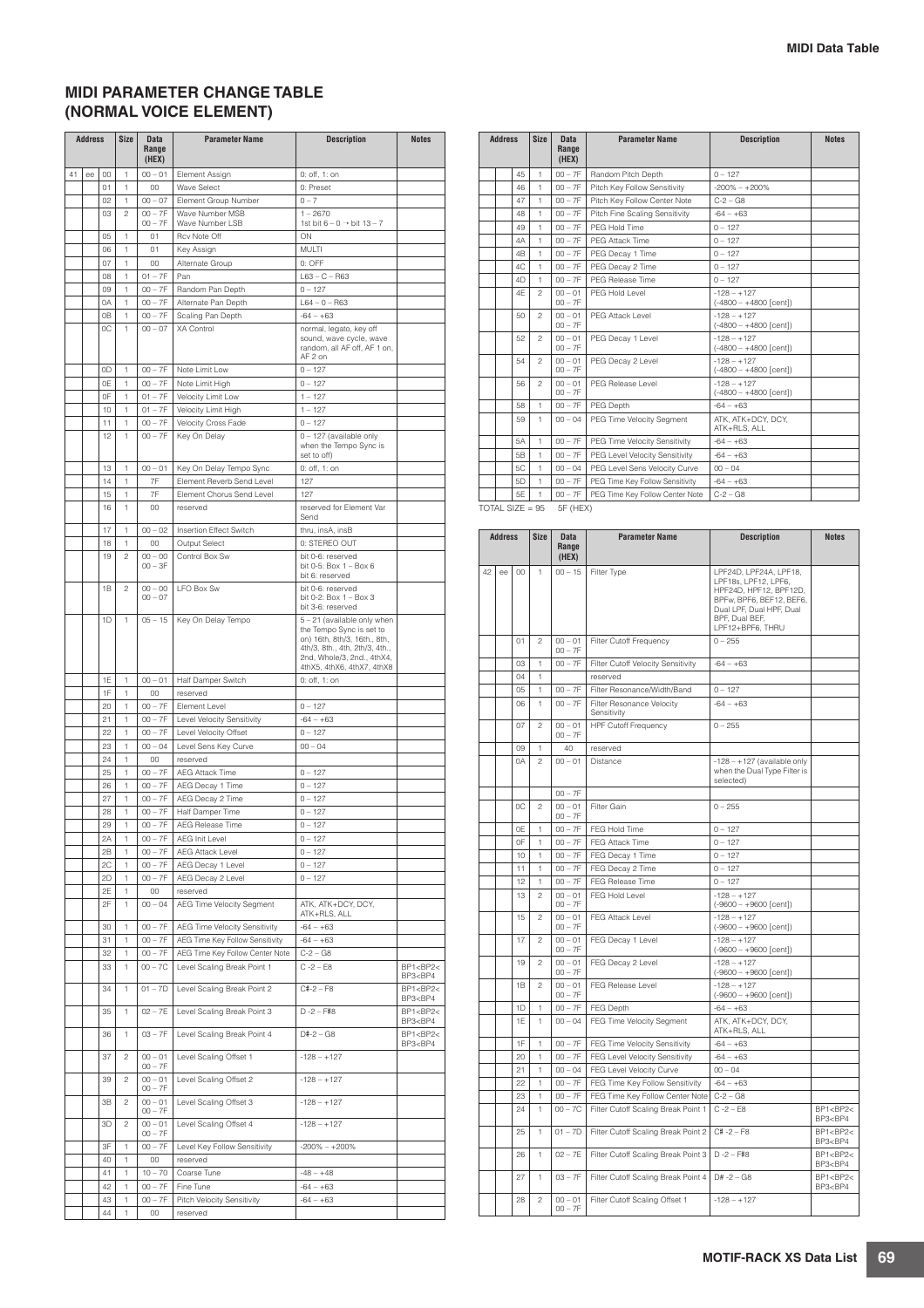| $00 - 01$<br>$-128 - +127$<br>2A<br>$\overline{c}$<br>Filter Cutoff Scaling Offset 2<br>$00 - 7F$        |  |
|----------------------------------------------------------------------------------------------------------|--|
|                                                                                                          |  |
| $00 - 01$<br>2C<br>$\overline{c}$<br>Filter Cutoff Scaling Offset 3<br>$-128 - +127$<br>$00 - 7F$        |  |
| 2F<br>$00 - 01$<br>Filter Cutoff Scaling Offset 4<br>2<br>$-128 - +127$<br>$00 - 7F$                     |  |
| $00 - 7F$<br>1<br>Filter Cutoff Key Follow Sensitivity<br>$-200\% - +200\%$<br>30                        |  |
| $00 - 7F$<br>$\mathbf{1}$<br>31<br>HPF Cutoff Key Follow Sensitivity<br>$-200\% - +200\%$                |  |
| 32<br>1<br>$00 - 05$<br>EQ Type<br>EQ L/H. P.EQ. Boost 6.<br>Boost 12, Boost 18, thru                    |  |
| $00 - 1F$<br>EQ Q<br>$0 - 31$<br>33<br>1                                                                 |  |
| $00 - 01$<br>EQ L/H: 46 - 182<br>34<br>$\mathfrak{p}$<br>EQ 1 Frequency<br>$00 - 7F$<br>$P.EQ: 83 - 251$ |  |
| $-32 - +32$<br>1<br>$20 - 60$<br>FO 1 Gain<br>36                                                         |  |
| $00 - 01$<br>37<br>EQ 2 Frequency<br>EQ L/H: 131 - 241<br>2<br>$00 - 7F$                                 |  |
| $20 - 60$<br>FO 2 Gain<br>$-32 - +32$<br>39<br>1                                                         |  |
| $00 - 02$<br>I FO Wave<br>3A<br>1<br>saw, tri, squ                                                       |  |
| $00 - 01$<br>1<br>LFO Key On Sync<br>off. on<br>3B                                                       |  |
| 3C<br>1<br>$00 - 7F$<br>LFO Key On Delay Time<br>$0 - 127$                                               |  |
| $00 - 3F$<br>3D<br>1<br><b>LFO</b> Speed<br>$0 - 63$                                                     |  |
| 3F<br>$00 - 7F$<br>LFO AMod Depth<br>$0 - 127$<br>1                                                      |  |
| 3F<br>$00 - 7F$<br>1<br>LFO PMod Depth<br>$0 - 127$                                                      |  |
| $\mathbf{1}$<br>$00 - 7F$<br>$0 - 127$<br>LFO FMod Depth<br>40                                           |  |
| $00 - 7F$<br>1<br>I FO Fade In Time<br>$0 - 127$<br>41                                                   |  |
| 1<br>$00 - 05$<br>42<br>Common I FO Phase Offset<br>$+0, +90, +120, +180,$<br>$+240, +270$               |  |
| $00 - 7F$<br>43<br>1<br>Common LFO Box 1 Depth Ratio<br>$0 - 127$                                        |  |
| $00 - 7F$<br>1<br>Common LFO Box 2 Depth Ratio<br>$0 - 127$<br>44                                        |  |
| 1<br>$00 - 7F$<br>Common LFO Box 3 Depth Ratio<br>$0 - 127$<br>45                                        |  |

 $TOTAL SIZE = 70$  46 (HEX)

### **MIDI PARAMETER CHANGE TABLE (DRUM VOICE COMMON)**

|    | <b>Address</b> | <b>Size</b><br><b>Data Range</b><br>(HEX) |              |               | <b>Parameter Name</b>   | <b>Description</b>                     | <b>Notes</b>                                                             |
|----|----------------|-------------------------------------------|--------------|---------------|-------------------------|----------------------------------------|--------------------------------------------------------------------------|
| 46 | $00\,$         | 00                                        | 1            | $00, 20 - 7E$ | Voice Name 1            | $0, 32 - 126$ (ASCII)                  |                                                                          |
|    |                | 01                                        | 1            | $00, 20 - 7E$ | Voice Name 2            | $0, 32 - 126$ (ASCII)                  |                                                                          |
|    |                | 02                                        | 1            | $00.20 - 7E$  | Voice Name 3            | $0, 32 - 126$ (ASCII)                  |                                                                          |
|    |                | 03                                        | 1            | $00, 20 - 7E$ | Voice Name 4            | $0, 32 - 126$ (ASCII)                  |                                                                          |
|    |                | 04                                        | $\mathbf{1}$ | $00, 20 - 7E$ | Voice Name 5            | $0, 32 - 126$ (ASCII)                  |                                                                          |
|    |                | 05                                        | 1            | $00.20 - 7E$  | Voice Name 6            | $0, 32 - 126$ (ASCII)                  |                                                                          |
|    |                | 06                                        | 1            | $00, 20 - 7E$ | Voice Name 7            | $0, 32 - 126$ (ASCII)                  |                                                                          |
|    |                | 07                                        | $\mathbf{1}$ | $00, 20 - 7E$ | Voice Name 8            | $0, 32 - 126$ (ASCII)                  |                                                                          |
|    |                | 08                                        | 1            | $00.20 - 7E$  | Voice Name 9            | $0, 32 - 126$ (ASCII)                  |                                                                          |
|    |                | 09                                        | 1            | $00, 20 - 7E$ | Voice Name 10           | $0, 32 - 126$ (ASCII)                  |                                                                          |
|    |                | 0A                                        | 1            | $00, 20 - 7E$ | Voice Name 11           | $0, 32 - 126$ (ASCII)                  |                                                                          |
|    |                | 0 <sub>B</sub>                            | $\mathbf{1}$ | $00, 20 - 7E$ | Voice Name 12           | $0, 32 - 126$ (ASCII)                  |                                                                          |
|    |                | 0C                                        | 1            | $00, 20 - 7E$ | Voice Name 13           | $0, 32 - 126$ (ASCII)                  |                                                                          |
|    |                | 0D                                        | 1            | $00, 20 - 7E$ | Voice Name 14           | $0, 32 - 126$ (ASCII)                  |                                                                          |
|    |                | 0E                                        | 1            | $00, 20 - 7E$ | Voice Name 15           | $0, 32 - 126$ (ASCII)                  |                                                                          |
|    |                | 0F                                        | 1            | $00, 20 - 7E$ | Voice Name 16           | $0, 32 - 126$ (ASCII)                  |                                                                          |
|    |                | 10                                        | 1            | $00, 20 - 7E$ | Voice Name 17           | $0, 32 - 126$ (ASCII)                  |                                                                          |
|    |                | 11                                        | 1            | $00, 20 - 7E$ | Voice Name 18           | $0, 32 - 126$ (ASCII)                  |                                                                          |
|    |                | 12                                        | 1            | $00, 20 - 7E$ | Voice Name 19           | 0, 32 - 126 (ASCII)                    |                                                                          |
|    |                | 13                                        | 1            | $00, 20 - 7E$ | Voice Name 20           | 0, 32 - 126 (ASCII)                    |                                                                          |
|    |                | 14                                        | 1            |               | reserved                |                                        |                                                                          |
|    |                | 15                                        | $\mathbf{1}$ |               | reserved                |                                        |                                                                          |
|    |                | 16                                        | 1            |               | reserved                |                                        |                                                                          |
|    |                | 17                                        | 1            |               | reserved                |                                        |                                                                          |
|    |                | 18                                        | 1            | $00 - 10$     | Voice Category 1 (Main) | $0 - 16 (Pn - -1)$                     | Pn, Kb, Or, Gt, Bs, St,<br>Br, SW, Ld, Pd, Sc,<br>Cp. Dr. Se. Me. Et. -- |
|    |                | 19                                        | $\mathbf{1}$ | $00 - 05$     | Voice Category 1 (Sub)  | $0 - 5$ (Sub1 $-$ Sub5)                | Depends on Main<br>Category.                                             |
|    |                | 1A                                        | 1            | $00 - 10$     | Voice Category 2 (Main) | $0 - 16 (Pn - -)$                      | Pn, Kb, Or, Gt, Bs, St,<br>Br, SW, Ld, Pd, Sc,<br>Cp, Dr, Se, Me, Et, -- |
|    |                | 1B                                        | 1            | $00 - 05$     | Voice Category 2 (Sub)  | $0 - 5$ (Sub1 $-$ Sub5)                | Depends on Main<br>Category.                                             |
|    |                | 1C                                        | 1            |               | reserved                |                                        |                                                                          |
|    |                | 1D                                        | 1            |               | reserved                |                                        |                                                                          |
|    |                | 1F                                        | 1            | $00 - 03$     | Knob Function Select    | $0 =$ Tone1, 1=Tone2<br>2=EQ, 3=Assign |                                                                          |
|    |                | 1F                                        | 1            | $01 - 7F$     | Pan                     | $L63 - C - R63$                        |                                                                          |
|    |                | 20                                        | 1            |               | reserved                |                                        |                                                                          |
|    |                | 21                                        | 1            | $00 - 7F$     | <b>AEG Attack Time</b>  | $-64 - +63$                            |                                                                          |
|    |                | 22                                        | 1            | $00 - 7F$     | AEG Decay Time          | $-64 - +63$                            |                                                                          |
|    |                | 23                                        | $\mathbf{1}$ |               | reserved                |                                        |                                                                          |
|    |                | 24                                        | $\mathbf{1}$ |               | reserved                |                                        |                                                                          |

|    | <b>Size</b>    |                | <b>Address</b><br><b>Data Range</b><br>(HEX) |                                                |                         | <b>Parameter Name</b> | <b>Description</b> | <b>Notes</b> |
|----|----------------|----------------|----------------------------------------------|------------------------------------------------|-------------------------|-----------------------|--------------------|--------------|
|    | 25             | 1              |                                              | reserved                                       |                         |                       |                    |              |
|    | 26             | 1              |                                              | reserved                                       |                         |                       |                    |              |
|    | 27             | 1              |                                              | reserved                                       |                         |                       |                    |              |
|    | 28             | 1              |                                              | reserved                                       |                         |                       |                    |              |
|    | 29             | 1              |                                              | reserved                                       |                         |                       |                    |              |
|    | 2A             | 1              | $00 - 7F$                                    | Cutoff Frequency                               | $-64 - +63$             |                       |                    |              |
|    | 2B             | 1              | $00 - 7F$                                    | Resonance                                      | $-64 - +63$             |                       |                    |              |
|    | 2C             | 1              | $00 -$                                       | reserved                                       |                         |                       |                    |              |
|    | 2D             | $\mathfrak{p}$ | $002F - 0136$                                | EQ Low Frequency MSB<br>EQ Low Frequency LSB   | $50.1 - 2.00k$          |                       |                    |              |
|    | 2F             | 1              | $20 - 60$                                    | EQ Low Gain                                    | $-32 - +32$             |                       |                    |              |
| 30 |                | 1              | 00                                           | reserved                                       |                         |                       |                    |              |
|    | 31             | $\mathfrak{p}$ | $0053 - 0171$                                | EQ Mid Frequency MSB<br>EQ Mid Frequency LSB   | 139.7 - 12.9k 10.1k     |                       |                    |              |
|    | 33             | 1              | $20 - 60$                                    | EQ Mid Gain                                    | $-32 - +32$             |                       |                    |              |
| 34 |                | 1              | $00 - 1F$                                    | EQ Mid Q                                       | $0 - 31$                |                       |                    |              |
| 35 |                | $\overline{c}$ | $0103 - 017F$                                | EQ High Frequency MSB<br>EQ High Frequency LSB | $503.8 - 10.1k$ 14k     |                       |                    |              |
|    | 37             | 1              | $20 - 60$                                    | EQ High Gain                                   | $-32 - +32$             |                       |                    |              |
|    | 38             | 1              | $00 -$                                       | reserved                                       |                         |                       |                    |              |
|    | 39             | 1              | $00 - 7F$                                    | Assignable Knob 1 Value                        | $-64 - +63$             |                       |                    |              |
|    | 3A             | 1              | $00 - 7F$                                    | Assignable Knob 2 Value                        | $-64 - +63$             |                       |                    |              |
|    | 3 <sub>B</sub> | 1              |                                              | reserved                                       |                         |                       |                    |              |
|    | 3C             | 1              |                                              | reserved                                       |                         |                       |                    |              |
|    | 3D             | 1              |                                              | reserved                                       |                         |                       |                    |              |
|    | 3F             | 1              |                                              | reserved                                       |                         |                       |                    |              |
|    | 3F             | 1              |                                              | reserved                                       |                         |                       |                    |              |
|    | 40             | 1              | $00 - 7F$                                    | Volume                                         | $0 - 127$               |                       |                    |              |
|    | 41             | 1              |                                              | reserved                                       |                         |                       |                    |              |
|    | 42             | 1              | $10 - 58$                                    | Pitch Bend Range Upper                         | $-48 - +24$ [semitones] |                       |                    |              |
|    | 43             | 1              | $10 - 58$                                    | Pitch Bend Range Lower                         | $-48 - +24$ [semitones] |                       |                    |              |
|    | 44             | 1              | $00 - 7F$                                    | Reverb Send                                    | $0 - 127$               |                       |                    |              |
|    | 45             | 1              | $00 - 7F$                                    | Chorus Send                                    | $0 - 127$               |                       |                    |              |
|    | 46             | 1              | $00 - 02$                                    | <b>Insertion Connect Type</b>                  | Para, A->B, B->A        |                       |                    |              |
|    | 47             | 1              | $00 - 7F$                                    | Ins-EF Reverb Send Level                       | $0 - 127$               |                       |                    |              |
|    | 48             | 1              | $00 - 7F$                                    | Ins-EF Chorus Send Level                       | $0 - 127$               |                       |                    |              |
|    | 49             | 1              | 00                                           | reserved                                       |                         |                       |                    |              |

|    | <b>Address</b> |     | <b>Size</b>    | <b>Data</b><br>Range<br>(HEX)                                                      | <b>Parameter Name</b>                          | <b>Description</b>                                                    | <b>Notes</b> |
|----|----------------|-----|----------------|------------------------------------------------------------------------------------|------------------------------------------------|-----------------------------------------------------------------------|--------------|
| 46 | 30             | 00  | 1              | $00 - 04$                                                                          | <b>ARP SF Select</b>                           | $SF1 - SF5$                                                           |              |
|    |                | 01  | $\mathfrak{p}$ | $0005 -$<br>022C                                                                   | ARP Tempo MSB<br>ARP Tempo LSB                 | $5 - 300$                                                             |              |
|    |                | 03  | 1              |                                                                                    | reserved                                       |                                                                       |              |
|    |                | 04  | $\mathbf{1}$   |                                                                                    | reserved                                       |                                                                       |              |
|    |                | 0.5 | $\overline{c}$ |                                                                                    | reserved                                       |                                                                       |              |
|    |                | 07  | $\overline{c}$ |                                                                                    | reserved                                       |                                                                       |              |
|    |                | 09  | $\overline{c}$ |                                                                                    | reserved                                       |                                                                       |              |
|    |                | 0B  | $\overline{c}$ |                                                                                    | reserved                                       |                                                                       |              |
|    |                | 0D  | 1              | $00 - 01$                                                                          | <b>ARP Switch</b>                              | off, on                                                               |              |
|    |                | 0E  | 1              |                                                                                    | reserved                                       |                                                                       |              |
|    |                | 0F  | 1              |                                                                                    | reserved                                       |                                                                       |              |
|    |                | 10  | 1              |                                                                                    | reserved                                       |                                                                       |              |
|    |                | 11  | $\overline{c}$ |                                                                                    | reserved                                       |                                                                       |              |
|    |                | 13  | $\mathbf{1}$   | $00 - 01$                                                                          | ARP Loop                                       | off, on                                                               |              |
|    |                | 14  | 1              | $00 - 02$                                                                          | ARP Hold                                       | sync-off, off, on                                                     |              |
|    |                | 15  | 1              | $00 - 06$                                                                          | <b>ARP Unit Multiply</b>                       | 50%. 66%. 75%.<br>100%, 133%,<br>150%, 200%                           |              |
|    |                | 16  | 1              | $00 - 7F$                                                                          | <b>ARP Note Limit Low</b>                      | $C - 2 - G8$                                                          |              |
|    |                | 17  | 1              | $00 - 7F$                                                                          | ARP Note Limit High                            | $C - 2 - G8$                                                          |              |
|    |                | 18  | 1              | $01 - 7F$                                                                          | ARP Velocity Limit Low                         | $1 - 127$                                                             |              |
|    |                | 19  | 1              | $01 - 7F$                                                                          | ARP Velocity Limit High                        | $1 - 127$                                                             |              |
|    |                | 1A  | 1              | $00 - 04$                                                                          | ARP Key Mode                                   | sort, thru, direct,<br>sort+direct.<br>thru+direct                    |              |
|    |                | 1B  | $\mathbf{1}$   | $00 - 01$                                                                          | ARP Vel Mode                                   | original, thru                                                        |              |
|    |                | 1C  | 1              | $00 - 01$                                                                          | ARP Change Timing                              | realtime.<br>measure                                                  |              |
|    |                | 1D  | 1              | $01 - 07$                                                                          | <b>ARP Quantize Value</b>                      | 32th, 16th<br>Triplet, 16th, 8th<br>Triplet, 8th, 4th<br>Triplet, 4th |              |
|    |                | 1E  | 1              | $00 - 64$                                                                          | <b>ARP Quantize Strength</b>                   | $0 - 100\%$                                                           |              |
|    |                | 1F  | $\mathfrak{p}$ | $0000 -$<br>0148                                                                   | ARP Velocity Rate MSB<br>ARP Velocity Rate LSB | $0 - 200%$                                                            |              |
|    |                | 21  | $\overline{c}$ | ARP Gate Time Rate MSB<br>$0000 -$<br>$0 - 200%$<br>0148<br>ARP Gate Time Rate LSB |                                                |                                                                       |              |
|    |                | 23  | $\overline{c}$ |                                                                                    | reserved                                       |                                                                       |              |
|    |                | 25  | $\mathfrak{p}$ |                                                                                    | reserved                                       |                                                                       |              |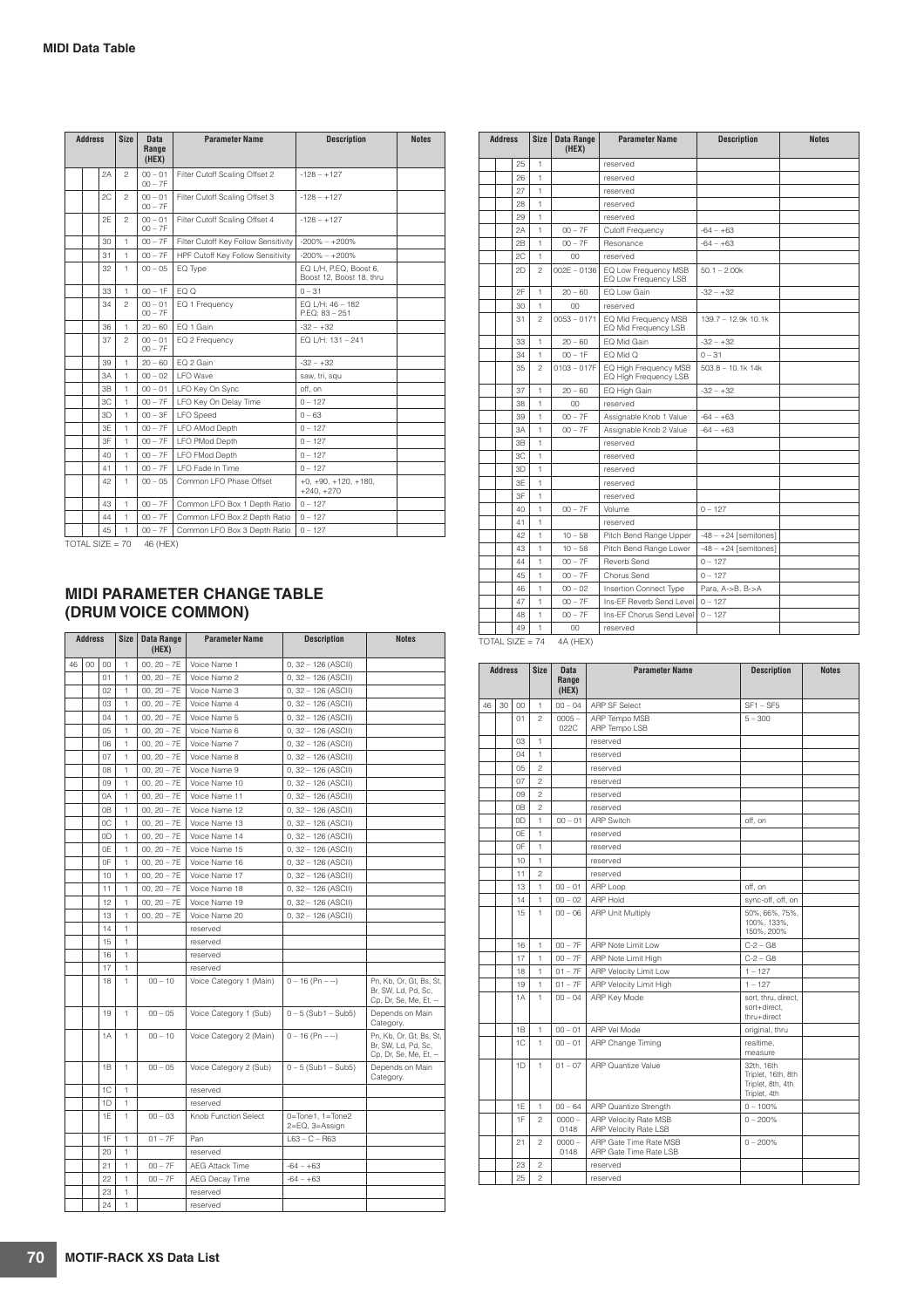|                   | <b>Address</b> |                      | <b>Size</b>                 | <b>Data</b><br>Range                                                                                   | <b>Parameter Name</b>                                                              | <b>Description</b> | <b>Notes</b>                                 |                | <b>Address</b>    |                | <b>Size</b>    | <b>Data Range</b><br>(HEX) | <b>Parameter Name</b>                               | <b>Description</b>                          | <b>Notes</b> |
|-------------------|----------------|----------------------|-----------------------------|--------------------------------------------------------------------------------------------------------|------------------------------------------------------------------------------------|--------------------|----------------------------------------------|----------------|-------------------|----------------|----------------|----------------------------|-----------------------------------------------------|---------------------------------------------|--------------|
|                   |                | 27                   | $\overline{c}$              | (HEX)<br>$0008 -$                                                                                      | <b>ARP Swing MSB</b>                                                               | $-120 - 0 - +120$  | The setting of                               | 46             | 02                | 00             | $\overline{c}$ | $00 - 7F$<br>$00 - 7F$     | Chorus Type MSB<br>Chorus Type LSB                  | Refer to "Effect<br>Parameter List."        |              |
|                   |                |                      |                             | 0178                                                                                                   | <b>ARP Swing LSB</b>                                                               |                    | this parameter                               |                |                   | 02             | $\mathbf{1}$   | $00 - 7F$                  | Template Number                                     |                                             |              |
|                   |                |                      |                             |                                                                                                        |                                                                                    |                    | will be applied<br>to the Quantize<br>Value. |                |                   | 03             | $\overline{c}$ | $00 - 7F$<br>$00 - 7F$     | Chorus Parameter 1 MSB<br>Chorus Parameter 1   SB   | ÷                                           |              |
|                   |                | 29                   | $\mathbf{1}$                | $00 - 7F$                                                                                              | ARP Accent Velocity Threshold                                                      | off. 1 - 127       |                                              |                |                   | 05             | $\sqrt{2}$     | $00 - 7F$<br>$00 - 7F$     | Chorus Parameter 2 MSB<br>Chorus Parameter 2 LSB    | ÷                                           |              |
|                   |                | 2A                   | $00 - 01$<br>$\overline{1}$ |                                                                                                        | ARP Accent Start Quantize                                                          | off. on            |                                              |                |                   | 07             | $\overline{c}$ | $00 - 7F$                  | Chorus Parameter 3 MSB                              | ÷                                           |              |
|                   |                | 2B<br>$\overline{1}$ |                             | $3D - 43$                                                                                              | ARP Octave Range                                                                   | $-3 - 0 - +3$      |                                              |                |                   |                |                | $00 - 7F$                  | Chorus Parameter 3   SB                             |                                             |              |
|                   |                | 2C                   | $\overline{1}$              | $36 - 4A$                                                                                              | ARP Output Octave Shift                                                            | $-10 - 0 - +10$    |                                              |                |                   | 09             | $\sqrt{2}$     | $00 - 7F$                  | Chorus Parameter 4 MSB                              | ÷                                           |              |
|                   |                | 2D                   | $\overline{1}$              | $00 - 01$                                                                                              | ARP Trigger Mode                                                                   | gate, toggle       |                                              |                |                   |                |                | $00 - 7F$                  | Chorus Parameter 4 LSB                              |                                             |              |
|                   |                | 2E                   | $\overline{1}$              | $00 - 01$                                                                                              | ARP Random SFX                                                                     | off. on            |                                              |                |                   | 0 <sub>B</sub> | $\overline{c}$ | $00 - 7F$<br>$00 - 7F$     | Chorus Parameter 5 MSB<br>Chorus Parameter 5 LSB    | ÷                                           |              |
|                   |                | 2F                   | $\overline{1}$              | $00 - 01$                                                                                              | ARP Random SFX Key On Control                                                      | off. on            |                                              |                |                   | 0D             | $\overline{c}$ | $00 - 7F$                  | Chorus Parameter 6 MSB                              |                                             |              |
|                   |                | 30                   | $\overline{1}$              | $00 - 7F$                                                                                              | ARP Random SFX Velocity Offset                                                     | $-64 - 0 - +63$    |                                              |                |                   |                |                | $00 - 7F$                  | Chorus Parameter 6 LSB                              |                                             |              |
|                   |                | 31                   | $\mathfrak{D}$              | $001C -$<br>ARP Assign Velocity Rate Offset SF1 MSB<br>ARP Assign Velocity Rate Offset SF1 LSB<br>0164 |                                                                                    | $-100 - 0 - +100$  |                                              |                |                   | 0F             | $\overline{c}$ | $00 - 7F$<br>$00 - 7F$     | Chorus Parameter 7 MSB<br>Chorus Parameter 7 LSB    |                                             |              |
|                   |                | 33                   | $\mathfrak{D}$              | $001C -$<br>0164                                                                                       | ARP Assign Gate Time Offset SF1 MSB<br>ARP Assign Gate Time Offset SF1 LSB         | $-100 - 0 - +100$  |                                              |                |                   | 11             | $\sqrt{2}$     | $00 - 7F$<br>$00 - 7F$     | Chorus Parameter 8 MSB<br>Chorus Parameter 8   SB   | $\cdot$                                     |              |
|                   |                | 35                   | $\overline{c}$              | $001C -$<br>0164                                                                                       | ARP Assign Velocity Rate Offset SF2 MSB<br>ARP Assign Velocity Rate Offset SF2 LSB | $-100 - 0 - +100$  |                                              |                |                   | 13             | $\overline{c}$ | $00 - 7F$<br>$00 - 7F$     | Chorus Parameter 9 MSB<br>Chorus Parameter 9 LSB    |                                             |              |
|                   |                | 37                   | $\overline{c}$              | $001C -$<br>0164                                                                                       | ARP Assign Gate Time Offset SF2 MSB<br>ARP Assign Gate Time Offset SF2 LSB         | $-100 - 0 - +100$  |                                              |                |                   | 15             | $\overline{c}$ | $00 - 7F$<br>$00 - 7F$     | Chorus Parameter 10 MSB<br>Chorus Parameter 10 LSB  | ÷                                           |              |
|                   |                | 39                   | $\overline{c}$              | $001C -$<br>0164                                                                                       | ARP Assign Velocity Rate Offset SF3 MSB<br>ARP Assign Velocity Rate Offset SF3 LSB | $-100 - 0 - +100$  |                                              |                |                   | 17             | $\overline{c}$ | $00 - 7F$<br>$00 - 7F$     | Chorus Parameter 11 MSB<br>Chorus Parameter 11 LSB  | ÷                                           |              |
|                   |                | 3B                   | $\overline{c}$              | $001C -$<br>0164                                                                                       | ARP Assign Gate Time Offset SF3 MSB<br>ARP Assign Gate Time Offset SF3 LSB         | $-100 - 0 - +100$  |                                              |                |                   | 19             | $\overline{c}$ | $00 - 7F$<br>$00 - 7F$     | Chorus Parameter 12 MSB<br>Chorus Parameter 12 LSB  |                                             |              |
|                   |                | 3D                   | $\overline{c}$              | $001C -$<br>0164                                                                                       | ARP Assign Velocity Rate Offset SF4 MSB<br>ARP Assign Velocity Rate Offset SF4 LSB | $-100 - 0 - +100$  |                                              |                |                   | 1B             | $\overline{c}$ | $00 - 7F$<br>$00 - 7F$     | Chorus Parameter 13 MSB<br>Chorus Parameter 13 LSB  |                                             |              |
|                   |                | 3F                   | $\overline{c}$              | $001C -$<br>0164                                                                                       | ARP Assign Gate Time Offset SF4 MSB<br>ARP Assign Gate Time Offset SF4 LSB         | $-100 - 0 - +100$  |                                              |                |                   | 1D             | $\sqrt{2}$     | $00 - 7F$<br>$00 - 7F$     | Chorus Parameter 14 MSB<br>Chorus Parameter 14 LSB  | ÷                                           |              |
|                   |                | 41                   | $\overline{c}$              | $001C -$<br>0164                                                                                       | ARP Assign Velocity Rate Offset SF5 MSB<br>ARP Assign Velocity Rate Offset SF5 LSB | $-100 - 0 - +100$  |                                              |                |                   | 1F             | $\overline{c}$ | $00 - 7F$<br>$00 - 7F$     | Chorus Parameter 15 MSB<br>Chorus Parameter 15   SB | ÷                                           |              |
|                   |                | 43                   | $\overline{c}$              | $001C -$<br>0164                                                                                       | ARP Assign Gate Time Offset SF5 MSB<br>ARP Assign Gate Time Offset SF5 LSB         | $-100 - 0 - +100$  |                                              |                |                   | 21             | $\overline{c}$ | $00 - 7F$<br>$00 - 7F$     | Chorus Parameter 16 MSB<br>Chorus Parameter 16 LSB  | ÷                                           |              |
|                   |                | 45                   | $\overline{c}$              | $0000 -$<br>3369                                                                                       | ARP SF1 Assign Type MSB<br>ARP SF1 Assign Type LSB                                 | off. 0001 - 6633   |                                              |                |                   | 23             | $\overline{1}$ | $00 - 7F$                  | Chorus Return                                       | $-$ ∞dB - 0dB - $+6$ dB<br>$(0 - 96 - 127)$ |              |
|                   |                | 47                   | $\overline{c}$              | $0000 -$<br>3369                                                                                       | ARP SF2 Assign Type MSB<br>ARP SF2 Assign Type LSB                                 | off. 0001 - 6633   |                                              |                |                   | 24             | $\mathbf{1}$   | $01 - 7F$                  | Chorus Pan                                          | $L63 - C - R63$                             |              |
|                   |                | 49                   | $\overline{c}$              | $0000 -$<br>3369                                                                                       | ARP SF3 Assign Type MSB<br>ARP SF3 Assign Type LSB                                 | off. 0001 - 6633   |                                              |                | $TOTAL SIZE = 38$ | 25             | $\mathbf{1}$   | $00 - 7F$<br>26 (HEX)      | Send Chorus To Reverb                               | $-$ ∞dB - 0dB (0 - 127)                     |              |
|                   |                | 4B                   | $\overline{c}$              | $0000 -$<br>3369                                                                                       | ARP SF4 Assign Type MSB<br>ARP SF4 Assign Type LSB                                 | off. 0001 - 6633   |                                              |                |                   |                |                |                            |                                                     |                                             |              |
|                   |                | 4D                   | $\overline{c}$              | $0000 -$<br>3369                                                                                       | ARP SF5 Assign Type MSB<br>ARP SF5 Assign Type LSB                                 | off. 0001 - 6633   |                                              | <b>Address</b> |                   |                | <b>Size</b>    | <b>Data Range</b><br>(HEX) | <b>Parameter Name</b>                               | <b>Description</b>                          | <b>Notes</b> |
| TOTAL SIZE = $79$ |                |                      |                             | 4F (HEX)                                                                                               |                                                                                    |                    |                                              | 46             | 03                | 00             | $\overline{c}$ | $00 - 7F$<br>$00 - 7F$     | Insertion-A Type MSB<br>Insertion-A Type LSB        | Refer to "Effect<br>Parameter List."        |              |

| IUIAL SIZE = 79 |  | 4F (H |  |
|-----------------|--|-------|--|
|                 |  |       |  |

|    | <b>Address</b> |                  | <b>Size</b>    | <b>Data Range</b><br>(HEX) | <b>Parameter Name</b>                               | <b>Description</b>                          | <b>Notes</b> |
|----|----------------|------------------|----------------|----------------------------|-----------------------------------------------------|---------------------------------------------|--------------|
| 46 | 01             | 00               | $\mathfrak{p}$ | $00 - 7F$<br>$00 - 7F$     | Reverb Type MSB<br>Reverb Type LSB                  | Refer to "Effect<br>Parameter List."        |              |
|    |                | 02               | 1              | $00 - 7F$                  | Template Number                                     |                                             |              |
|    |                | 03               | $\mathfrak{p}$ | $00 - 7F$<br>$00 - 7F$     | Reverb Parameter 1 MSB<br>Reverb Parameter 1 LSB    | ł.                                          |              |
|    |                | 0.5 <sub>0</sub> | $\mathfrak{p}$ | $00 - 7F$<br>$00 - 7F$     | Reverb Parameter 2 MSB<br>Reverb Parameter 2 LSB    | ÷                                           |              |
|    |                | 07               | 2              | $00 - 7F$<br>$00 - 7F$     | Reverb Parameter 3 MSB<br>Reverb Parameter 3 LSB    | t                                           |              |
|    |                | 09               | $\overline{c}$ | $00 - 7F$<br>$00 - 7F$     | Reverb Parameter 4 MSB<br>Reverb Parameter 4 LSB    | t                                           |              |
|    |                | 0 <sub>B</sub>   | $\mathfrak{p}$ | $00 - 7F$<br>$00 - 7F$     | Reverb Parameter 5 MSB<br>Reverb Parameter 5 LSB    | ÷                                           |              |
|    |                | 0D               | $\mathfrak{p}$ | $00 - 7F$<br>$00 - 7F$     | Reverb Parameter 6 MSB<br>Reverb Parameter 6 LSB    | ł.                                          |              |
|    |                | 0F               | $\mathfrak{p}$ | $00 - 7F$<br>$00 - 7F$     | Reverb Parameter 7 MSB<br>Reverb Parameter 7 I SB   | ÷                                           |              |
|    |                | 11               | $\overline{c}$ | $00 - 7F$<br>$00 - 7F$     | Reverb Parameter 8 MSB<br>Reverb Parameter 8   SB   | ÷                                           |              |
|    |                | 13               | $\overline{c}$ | $00 - 7F$<br>$00 - 7F$     | Reverb Parameter 9 MSB<br>Reverb Parameter 9 LSB    | ł.                                          |              |
|    |                | 15               | $\mathfrak{p}$ | $00 - 7F$<br>$00 - 7F$     | Reverb Parameter 10 MSB<br>Reverb Parameter 10 LSB  | t.                                          |              |
|    |                | 17               | $\mathfrak{p}$ | $00 - 7F$<br>$00 - 7F$     | Reverb Parameter 11 MSB<br>Reverb Parameter 11 LSB  | ł.                                          |              |
|    |                | 19               | $\mathfrak{p}$ | $00 - 7F$<br>$00 - 7F$     | Reverb Parameter 12 MSB<br>Reverb Parameter 12 LSB  | ÷                                           |              |
|    |                | 1 <sub>B</sub>   | $\mathfrak{p}$ | $00 - 7F$<br>$00 - 7F$     | Reverb Parameter 13 MSB<br>Reverb Parameter 13   SB | ł.                                          |              |
|    |                | 1 <sub>D</sub>   | $\mathfrak{p}$ | $00 - 7F$<br>$00 - 7F$     | Reverb Parameter 14 MSB<br>Reverb Parameter 14 LSB  | ÷                                           |              |
|    |                | 1F               | $\mathfrak{p}$ | $00 - 7F$<br>$00 - 7F$     | Reverb Parameter 15 MSB<br>Reverb Parameter 15 LSB  | ł.                                          |              |
|    |                | 21               | $\mathfrak{p}$ | $00 - 7F$<br>$00 - 7F$     | Reverb Parameter 16 MSB<br>Reverb Parameter 16 LSB  | ÷                                           |              |
|    |                | 23               | 1              | $00 - 7F$                  | Reverb Return                                       | $-$ ∞dB – 0dB – $+6$ dB<br>$(0 - 96 - 127)$ |              |
|    |                | 24               | 1              | $01 - 7F$                  | Reverb Pan                                          | $L63 - C - R63$                             |              |

|    |    |                 |                | (HEX)                  |                                                    |                                              |  |
|----|----|-----------------|----------------|------------------------|----------------------------------------------------|----------------------------------------------|--|
| 46 | 02 | 00 <sup>1</sup> | $\mathfrak{p}$ | $00 - 7F$<br>$00 - 7F$ | Chorus Type MSB<br>Chorus Type LSB                 | Refer to "Effect<br>Parameter List."         |  |
|    |    | 02              | 1              | $00 - 7F$              | Template Number                                    |                                              |  |
|    |    | CO.             | $\mathfrak{p}$ | $00 - 7F$<br>$00 - 7F$ | Chorus Parameter 1 MSB<br>Chorus Parameter 1 LSB   | t                                            |  |
|    |    | $0.5^{\circ}$   | $\mathfrak{p}$ | $00 - 7F$<br>$00 - 7F$ | Chorus Parameter 2 MSB<br>Chorus Parameter 2 LSB   | ÷.                                           |  |
|    |    | 07              | $\mathfrak{p}$ | $00 - 7F$<br>$00 - 7F$ | Chorus Parameter 3 MSB<br>Chorus Parameter 3 LSB   |                                              |  |
|    |    | 09              | $\mathfrak{D}$ | $00 - 7F$<br>$00 - 7F$ | Chorus Parameter 4 MSB<br>Chorus Parameter 4 LSB   |                                              |  |
|    |    | 0B              | $\overline{c}$ | $00 - 7F$<br>$00 - 7F$ | Chorus Parameter 5 MSB<br>Chorus Parameter 5 LSB   | t                                            |  |
|    |    | 0D              | $\mathfrak{p}$ | $00 - 7F$<br>$00 - 7F$ | Chorus Parameter 6 MSB<br>Chorus Parameter 6 LSB   | t                                            |  |
|    |    | 0F              | $\mathfrak{p}$ | $00 - 7F$<br>$00 - 7F$ | Chorus Parameter 7 MSB<br>Chorus Parameter 7 LSB   |                                              |  |
|    |    | 11              | $\mathfrak{p}$ | $00 - 7F$<br>$00 - 7F$ | Chorus Parameter 8 MSB<br>Chorus Parameter 8 LSB   | t                                            |  |
|    |    | 13              | $\mathfrak{p}$ | $00 - 7F$<br>$00 - 7F$ | Chorus Parameter 9 MSB<br>Chorus Parameter 9   SB  | t                                            |  |
|    |    | 15              | 2              | $00 - 7F$<br>$00 - 7F$ | Chorus Parameter 10 MSB<br>Chorus Parameter 10 LSB | t                                            |  |
|    |    | 17              | $\mathfrak{p}$ | $00 - 7F$<br>$00 - 7F$ | Chorus Parameter 11 MSB<br>Chorus Parameter 11 LSB | t                                            |  |
|    |    | 19              | $\mathfrak{p}$ | $00 - 7F$<br>$00 - 7F$ | Chorus Parameter 12 MSB<br>Chorus Parameter 12 LSB |                                              |  |
|    |    | 1 <sub>B</sub>  | $\mathfrak{p}$ | $00 - 7F$<br>$00 - 7F$ | Chorus Parameter 13 MSB<br>Chorus Parameter 13 LSB | ÷.                                           |  |
|    |    | 1D              | $\overline{c}$ | $00 - 7F$<br>$00 - 7F$ | Chorus Parameter 14 MSB<br>Chorus Parameter 14 LSB | t                                            |  |
|    |    | 1F              | $\mathfrak{p}$ | $00 - 7F$<br>$00 - 7F$ | Chorus Parameter 15 MSB<br>Chorus Parameter 15 LSB | t                                            |  |
|    |    | 21              | $\mathfrak{p}$ | $00 - 7F$<br>$00 - 7F$ | Chorus Parameter 16 MSB<br>Chorus Parameter 16 LSB | ÷                                            |  |
|    |    | 23              | 1              | $00 - 7F$              | Chorus Return                                      | $-$ ∞dB $-$ 0dB $-$ +6dB<br>$(0 - 96 - 127)$ |  |
|    |    | 24              | 1              | $01 - 7F$              | Chorus Pan                                         | $L63 - C - R63$                              |  |
|    |    | 25              | 1              | $00 - 7F$              | Send Chorus To Reverb                              | $-$ ∞dB $-$ 0dB (0 $-$ 127)                  |  |

| <b>Address</b> |    | <b>Size</b>    | <b>Data Range</b><br>(HEX) | <b>Parameter Name</b>  | <b>Description</b>                                           | <b>Notes</b>                         |  |
|----------------|----|----------------|----------------------------|------------------------|--------------------------------------------------------------|--------------------------------------|--|
| 46             | 03 | 00             | $\mathfrak{p}$             | $00 - 7F$<br>$00 - 7F$ | Insertion-A Type MSB<br>Insertion-A Type LSB                 | Refer to "Effect<br>Parameter List." |  |
|                |    | 02             | 1                          | $00 - 7F$              | Template Number                                              |                                      |  |
|                |    | 03             | 2                          | $00 - 7F$<br>$00 - 7F$ | Insertion-A Parameter 1 MSB<br>Insertion-A Parameter 1 LSB   | t                                    |  |
|                |    | $0.5\,$        | $\mathfrak{p}$             | $00 - 7F$<br>$00 - 7F$ | Insertion-A Parameter 2 MSB<br>Insertion-A Parameter 2 LSB   | t                                    |  |
|                |    | 07             | $\mathfrak{p}$             | $00 - 7F$<br>$00 - 7F$ | Insertion-A Parameter 3 MSB<br>Insertion-A Parameter 3 LSB   | t                                    |  |
|                |    | 09             | $\overline{c}$             | $00 - 7F$<br>$00 - 7F$ | Insertion-A Parameter 4 MSB<br>Insertion-A Parameter 4 LSB   | t                                    |  |
|                |    | 0 <sub>B</sub> | $\mathfrak{p}$             | $00 - 7F$<br>$00 - 7F$ | Insertion-A Parameter 5 MSB<br>Insertion-A Parameter 5 LSB   | t                                    |  |
|                |    | 0D             | $\mathfrak{p}$             | $00 - 7F$<br>$00 - 7F$ | Insertion-A Parameter 6 MSB<br>Insertion-A Parameter 6 LSB   | t                                    |  |
|                |    | 0F             | 2                          | $00 - 7F$<br>$00 - 7F$ | Insertion-A Parameter 7 MSB<br>Insertion-A Parameter 7 LSB   |                                      |  |
|                |    | 11             | $\overline{c}$             | $00 - 7F$<br>$00 - 7F$ | Insertion-A Parameter 8 MSB<br>Insertion-A Parameter 8 LSB   |                                      |  |
|                |    | 13             | 2                          | $00 - 7F$<br>$00 - 7F$ | Insertion-A Parameter 9 MSB<br>Insertion-A Parameter 9 LSB   |                                      |  |
|                |    | 15             | $\overline{c}$             | $00 - 7F$<br>$00 - 7F$ | Insertion-A Parameter 10 MSB<br>Insertion-A Parameter 10 LSB |                                      |  |
|                |    | 17             | 2                          | $00 - 7F$<br>$00 - 7F$ | Insertion-A Parameter 11 MSB<br>Insertion-A Parameter 11 LSB |                                      |  |
|                |    | 19             | $\overline{c}$             | $00 - 7F$<br>$00 - 7F$ | Insertion-A Parameter 12 MSB<br>Insertion-A Parameter 12 LSB |                                      |  |
|                |    | 1B             | $\mathfrak{p}$             | $00 - 7F$<br>$00 - 7F$ | Insertion-A Parameter 13 MSB<br>Insertion-A Parameter 13 LSB | t                                    |  |
|                |    | 1 <sub>D</sub> | $\mathfrak{p}$             | $00 - 7F$<br>$00 - 7F$ | Insertion-A Parameter 14 MSB<br>Insertion-A Parameter 14 LSB | t                                    |  |
|                |    | 1F             | $\overline{c}$             | $00 - 7F$<br>$00 - 7F$ | Insertion-A Parameter 15 MSB<br>Insertion-A Parameter 15 LSB |                                      |  |
|                |    | 21             | $\mathfrak{p}$             | $00 - 7F$<br>$00 - 7F$ | Insertion-A Parameter 16 MSB<br>Insertion-A Parameter 16 LSB | Ì                                    |  |

TOTAL SIZE = 35 23 (HEX)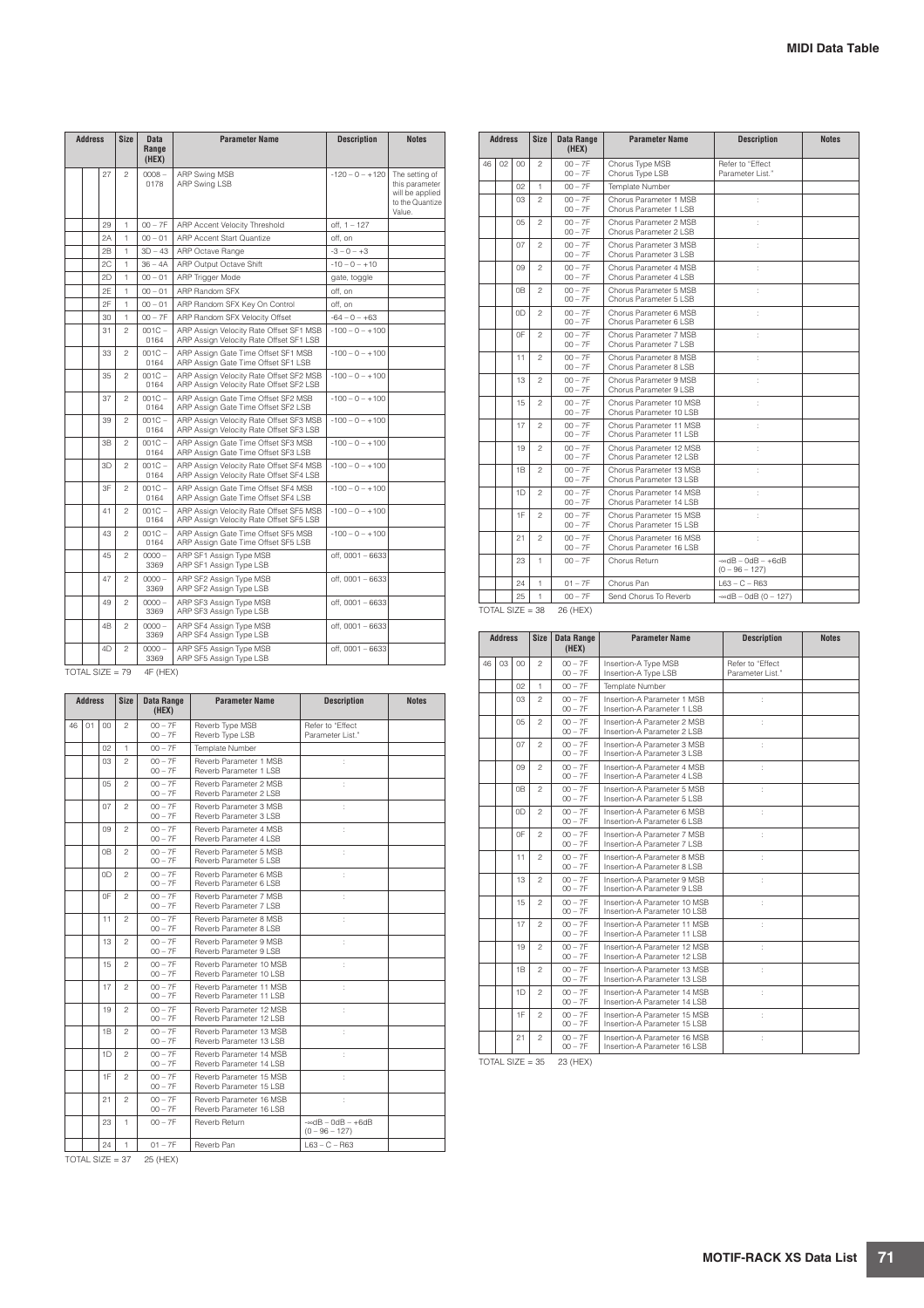|    | <b>Address</b> |                | <b>Size</b>    | <b>Data Range</b><br>(HEX) | <b>Parameter Name</b>                                         | <b>Description</b>                   | <b>Notes</b> |
|----|----------------|----------------|----------------|----------------------------|---------------------------------------------------------------|--------------------------------------|--------------|
| 46 | 04             | 00             | $\overline{c}$ | $00 - 7F$<br>$00 - 7F$     | Insertion-B Type MSB<br>Insertion-B Type LSB                  | Refer to "Effect<br>Parameter List." |              |
|    |                | $02^{1}$       | 1              | $00 - 7F$                  | Template Number                                               |                                      |              |
|    |                | 03             | $\overline{c}$ | $00 - 7F$<br>$00 - 7F$     | Insertion-B Parameter 1 MSB<br>Insertion-B Parameter 1 LSB    | ÷                                    |              |
|    |                | 05             | $\overline{c}$ | $00 - 7F$<br>$00 - 7F$     | Insertion-B Parameter 2 MSB<br>Insertion-B Parameter 2 LSB    | ł.                                   |              |
|    |                | 07             | $\overline{c}$ | $00 - 7F$<br>$00 - 7F$     | Insertion-B Parameter 3 MSB<br>Insertion-B Parameter 3   SB   | ł.                                   |              |
|    |                | 09             | $\overline{c}$ | $00 - 7F$<br>$00 - 7F$     | Insertion-B Parameter 4 MSB<br>Insertion-B Parameter 4 I SB   | ł.                                   |              |
|    |                | 0 <sub>B</sub> | $\mathfrak{p}$ | $00 - 7F$<br>$00 - 7F$     | Insertion-B Parameter 5 MSB<br>Insertion-B Parameter 5 LSB    | ÷.                                   |              |
|    |                | 0D             | $\mathfrak{p}$ | $00 - 7F$<br>$00 - 7F$     | Insertion-B Parameter 6 MSB<br>Insertion-B Parameter 6   SB   | ÷.                                   |              |
|    |                | 0F             | $\overline{c}$ | $00 - 7F$<br>$00 - 7F$     | Insertion-B Parameter 7 MSB<br>Insertion-B Parameter 7 I SB   | ÷.                                   |              |
|    |                | 11             | 2              | $00 - 7F$<br>$00 - 7F$     | Insertion-B Parameter 8 MSB<br>Insertion-B Parameter 8 LSB    | ÷.                                   |              |
|    |                | 13             | $\mathfrak{p}$ | $00 - 7F$<br>$00 - 7F$     | Insertion-B Parameter 9 MSB<br>Insertion-B Parameter 9 LSB    | ÷.                                   |              |
|    |                | 15             | $\mathfrak{p}$ | $00 - 7F$<br>$00 - 7F$     | Insertion-B Parameter 10 MSB<br>Insertion-B Parameter 10 LSB  | ÷.                                   |              |
|    |                | 17             | $\overline{c}$ | $00 - 7F$<br>$00 - 7F$     | Insertion-B Parameter 11 MSB<br>Insertion-B Parameter 11 LSB  | t                                    |              |
|    |                | 19             | $\overline{c}$ | $00 - 7F$<br>$00 - 7F$     | Insertion-B Parameter 12 MSB<br>Insertion-B Parameter 12 LSB  | t                                    |              |
|    |                | 1B             | $\overline{c}$ | $00 - 7F$<br>$00 - 7F$     | Insertion-B Parameter 13 MSB<br>Insertion-B Parameter 13 LSB  | t                                    |              |
|    |                | 1D             | $\overline{c}$ | $00 - 7F$<br>$00 - 7F$     | Insertion-B Parameter 14 MSB<br>Insertion-B Parameter 14   SB | ÷.                                   |              |
|    |                | 1F             | $\overline{c}$ | $00 - 7F$<br>$00 - 7F$     | Insertion-B Parameter 15 MSB<br>Insertion-B Parameter 15 LSB  | ÷.                                   |              |
|    |                | 21             | $\overline{c}$ | $00 - 7F$<br>$00 - 7F$     | Insertion-B Parameter 16 MSB<br>Insertion-B Parameter 16 LSB  | ł.                                   |              |

TOTAL SIZE =  $35$  23 (HEX)

| <b>Address</b> |    | <b>Size</b>   |        | Data Range<br>(HEX)                 | <b>Prameter Name</b>   | <b>Description</b>                                       | <b>Notes</b> |  |
|----------------|----|---------------|--------|-------------------------------------|------------------------|----------------------------------------------------------|--------------|--|
|                | 46 |               | $00 -$ | $\mathfrak{p}$                      | $00 - 02$<br>$01 - 7F$ | Audition Phrase Number MSB<br>Audition Phrase Number LSB | $001 - 285$  |  |
|                |    |               | 02     |                                     | $28 - 58$              | Audition Note Shift                                      | $-24 - 24$   |  |
|                |    |               | 03     |                                     | $00 - 7F$              | Audition Velocity Shift                                  | $-64 - 63$   |  |
|                |    | _ _ _ _ . _ _ |        | the state of the state of the state |                        |                                                          |              |  |

TOTAL SIZE =  $4$  04 (HEX)

|    | <b>Address</b> |                  | <b>Size</b>    | Data Range<br>(HEX)               | <b>Parameter Name</b>                                                | <b>Description</b>                                                                                  | <b>Notes</b> |
|----|----------------|------------------|----------------|-----------------------------------|----------------------------------------------------------------------|-----------------------------------------------------------------------------------------------------|--------------|
| 46 | 08             | $00\,$           | 1              | $00 - 0E$                         | Controller Set 1 Source                                              | 0: PB, 1: MW, 3: AT, 4: FC,<br>5: FS, 6: RB, 7: BC, 8:<br>AS1, 9: AS2, 12: FC2, 13:<br>AF1, 14: AF2 |              |
|    |                | 01               | $\overline{c}$ | $00\,$<br>$00 - 23.$<br>$41 - 43$ | Controller Set 1 Destination MSB<br>Controller Set 1 Destination LSB | $0 - 32.65 - 67$                                                                                    |              |
|    |                | 03               | 1              | $00 - 7F$                         | Controller Set 1 Depth                                               | $-64 - +63$                                                                                         |              |
|    |                | 04               | $\mathbf{1}$   |                                   | reserved                                                             |                                                                                                     |              |
|    |                | $0.5^{\circ}$    | 1              | $00 - 0F$                         | Controller Set 2 Source                                              | 0: PB, 1: MW, 3: AT, 4: FC,<br>5: FS, 6: RB, 7: BC, 8:<br>AS1, 9: AS2, 12: FC2, 13:<br>AF1, 14: AF2 |              |
|    |                | 06               | $\overline{c}$ | $00\,$<br>$00 - 23.$<br>$41 - 43$ | Controller Set 2 Destination MSB<br>Controller Set 2 Destination LSB | $0 - 32.65 - 67$                                                                                    |              |
|    |                | 80               | 1              | $00 - 7F$                         | Controller Set 2 Depth                                               | $-64 - +63$                                                                                         |              |
|    |                | 09               | $\mathbf{1}$   |                                   | reserved                                                             |                                                                                                     |              |
|    |                | 0A               | $\mathbf{1}$   | $00 - 0F$                         | Controller Set 3 Source                                              | 0: PB, 1: MW, 3: AT, 4: FC,<br>5: FS, 6: RB, 7: BC, 8:<br>AS1, 9: AS2, 12: FC2, 13:<br>AF1, 14: AF2 |              |
|    |                | 0B               | $\overline{c}$ | $00\,$<br>$00 - 23.$<br>$41 - 43$ | Controller Set 3 Destination MSB<br>Controller Set 3 Destination LSB | $0 - 32.65 - 67$                                                                                    |              |
|    |                | 0D               | 1              | $00 - 7F$                         | Controller Set 3 Depth                                               | $-64 - +63$                                                                                         |              |
|    |                | 0E               | $\mathbf{1}$   |                                   | reserved                                                             |                                                                                                     |              |
|    |                | OF               | 1              | $00 - 0F$                         | Controller Set 4 Source                                              | 0: PB, 1: MW, 3: AT, 4: FC,<br>5: FS, 6: RB, 7: BC, 8:<br>AS1, 9: AS2, 12: FC2, 13:<br>AF1, 14: AF2 |              |
|    |                | 10 <sup>10</sup> | $\mathfrak{p}$ | $00 -$<br>$00 - 23.$<br>$41 - 43$ | Controller Set 4 Destination MSB<br>Controller Set 4 Destination LSB | $0 - 32.65 - 67$                                                                                    |              |
|    |                | 12               | $\mathbf{1}$   | $00 - 7F$                         | Controller Set 4 Depth                                               | $-64 - +63$                                                                                         |              |
|    |                | 13               | 1              |                                   | reserved                                                             |                                                                                                     |              |
|    |                | 14               | 1              | $00 - 0E$                         | Controller Set 5 Source                                              | 0: PB, 1: MW, 3: AT, 4: FC,<br>5: FS, 6: RB, 7: BC, 8:<br>AS1, 9: AS2, 12: FC2, 13:<br>AF1. 14: AF2 |              |
|    |                | 15               | $\overline{c}$ | $00 -$<br>$00 - 23.$<br>$41 - 43$ | Controller Set 5 Destination MSB<br>Controller Set 5 Destination LSB | $0 - 32, 65 - 67$                                                                                   |              |
|    |                | 17               | 1              | $00 - 7F$                         | Controller Set 5 Depth                                               | $-64 - +63$                                                                                         |              |
|    |                | 18               | 1              |                                   | reserved                                                             |                                                                                                     |              |

| <b>Address</b> |  | <b>Size</b> | Data Range<br>(HEX) | <b>Parameter Name</b>                       | <b>Description</b>                                                   | <b>Notes</b>                                                                                        |  |
|----------------|--|-------------|---------------------|---------------------------------------------|----------------------------------------------------------------------|-----------------------------------------------------------------------------------------------------|--|
|                |  | 19          |                     | $00 - 0F$                                   | Controller Set 6 Source                                              | 0: PB, 1: MW, 3: AT, 4: FC,<br>5: FS. 6: RB. 7: BC. 8:<br>AS1, 9: AS2, 12: FC2, 13:<br>AF1. 14: AF2 |  |
|                |  | 1A          | $\mathfrak{p}$      | 00 <sup>1</sup><br>$00 - 23$ .<br>$41 - 43$ | Controller Set 6 Destination MSB<br>Controller Set 6 Destination LSB | $0 - 32.65 - 67$                                                                                    |  |
|                |  | 1C          |                     | $00 - 7F$                                   | Controller Set 6 Depth                                               | $-64 - +63$                                                                                         |  |
|                |  | 1D          |                     |                                             | reserved                                                             |                                                                                                     |  |

 $TOTAL SIZE = 30 1E (HEX)$ 

### **MIDI PARAMETER CHANGE TABLE (DRUM VOICE KEY)**

| <b>Address</b> |    | <b>Size</b> | <b>Data Range</b><br>(HEX) | <b>Parameter Name</b>  | <b>Description</b>                                   | <b>Notes</b>                                                                            |  |
|----------------|----|-------------|----------------------------|------------------------|------------------------------------------------------|-----------------------------------------------------------------------------------------|--|
| 47             | ee | 00          | 1                          | $00 - 01$              | Element Assign                                       | off, on                                                                                 |  |
|                |    | 01          | 1                          | 00                     | Wave Type                                            | 0: Preset Wave                                                                          |  |
|                |    | 02          | 1                          | 00                     | reserved                                             |                                                                                         |  |
|                |    | 03          | 1                          | $00 - 01$              | Receive Note Off                                     | off, on                                                                                 |  |
|                |    | 04          | 1                          | $00 - 01$              | Key Assign Mode                                      | single, multi                                                                           |  |
|                |    | 05          | 1                          | $00 - 7F$              | Alternate Group                                      | $0:$ off, $1 - 127$                                                                     |  |
|                |    | 06          | $\overline{c}$             | $00 - 7F$              | Wave Number MSB                                      | 1st bit 6-0 $\rightarrow$ bit 13-7                                                      |  |
|                |    |             |                            | $00 - 7F$              | Wave Number LSB                                      | 2nd bit 6-0 $\rightarrow$ bit 6-0                                                       |  |
|                |    | 08          | 1                          | $01 - 7F$              | Pan                                                  | $L63 - C - R63$                                                                         |  |
|                |    | 09          | 1                          | $00 - 7F$              | Random Pan Depth                                     | $0 - 127$                                                                               |  |
|                |    | 0A          | 1                          | $00 - 7F$              | Alternate Pan Depth                                  | $L64 - 0 - R63$                                                                         |  |
|                |    | 0B          | 1                          | $00 - 7F$              | Reverb Send Level                                    | $0 - 127$                                                                               |  |
|                |    | 0C          | 1                          | $00 - 7F$              | Chorus Send Level                                    | $0 - 127$                                                                               |  |
|                |    | 0D          | 1                          |                        | reserved                                             |                                                                                         |  |
|                |    | 0E          | 1                          | $00 - 02$              | Insertion Effect Switch                              | thru, insA, insB                                                                        |  |
|                |    | 0F          | 1                          | $00 - 4F$              | Output Select                                        | 0: L&R, 8: asnL&R, 9-15:<br>asn1&2, , asn13&14, 64-<br>79: asnL, asnR, asn1, ,<br>asn14 |  |
|                |    | 10          | 1                          | $00 - 7F$              | Element Level                                        | $0 - 127$                                                                               |  |
|                |    | 11          | 1                          | $00 - 7F$              | Level Velocity Sensitivity                           | $-64 - +63$                                                                             |  |
|                |    | 12          | 1                          | 00                     | reserved                                             |                                                                                         |  |
|                |    | 13          | 1                          | $00 - 7F$              | <b>AEG Attack Time</b>                               | $0 - 127$                                                                               |  |
|                |    | 14          | 1                          | $00 - 7F$              | AEG Decay 1 Time                                     | $0 - 127$                                                                               |  |
|                |    | 15          | 1                          | $00 - 7F$              | AEG Decay 2 Time                                     | $0 - 126$ , hold                                                                        |  |
|                |    | 16          | 1                          | 00                     | reserved                                             |                                                                                         |  |
|                |    | 17          | 1                          | 00                     | reserved                                             |                                                                                         |  |
|                |    | 18          | 1                          | 00                     | reserved                                             |                                                                                         |  |
|                |    | 19          | 1                          | $00 - 7F$              | AEG Decay 1 Level                                    | $0 - 127$                                                                               |  |
|                |    | 1A          | 1                          | 00                     | reserved                                             |                                                                                         |  |
|                |    | 1B          | 1                          | 00                     | reserved                                             |                                                                                         |  |
|                |    | 1C          | 1                          | $10 - 70$              | Coarse Tune                                          | $-48 - +48$                                                                             |  |
|                |    | 1D          | 1                          | $00 - 7F$              | Fine Tune                                            | $-64 - +63$                                                                             |  |
|                |    | 1E          | 1                          | $00 - 7F$              | Pitch Velocity Sensitivity                           | $-64 - +63$                                                                             |  |
|                |    | 1F          | 1                          | 00                     | reserved                                             |                                                                                         |  |
|                |    | 20          | $\overline{c}$             | $00 - 01$              | LPF Cutoff Frequency MSB                             | $0 - 255$                                                                               |  |
|                |    |             |                            | $00 - 7F$              | LPF Cutoff Frequency LSB                             |                                                                                         |  |
|                |    | 22          | 1                          | $00 - 7F$              | LPF Cutoff Velocity Sensitivity                      | $-64 - +63$                                                                             |  |
|                |    | 23          | 1                          | $00 - 7F$              | LPF Resonance                                        | $0 - 127$                                                                               |  |
|                |    | 24          | 1                          | 40                     | reserved                                             |                                                                                         |  |
|                |    | 25          | $\overline{c}$             | $00 - 01$<br>$00 - 7F$ | HPF Cutoff Frequency MSB<br>HPF Cutoff Frequency LSB | $0 - 255$                                                                               |  |
|                |    | 27          | 1                          | $00 - 05$              | EQ Type                                              | EQ L/H, P.EQ, Boost 6,<br>Boost 12, Boost 18, thru                                      |  |
|                |    | 28          | 1                          | $00 - 1F$              | EQ Q                                                 | $0 - 31$                                                                                |  |
|                |    | 29          | $\overline{c}$             | $00 - 01$<br>$00 - 7F$ | EQ 1 Frequency MSB<br>EQ 1 Frequency LSB             | EQ L/H: 46 - 182<br>$P.EQ: 83 - 251$                                                    |  |
|                |    | 2B          | 1                          | $20 - 60$              | EQ 1 GAIN                                            | $-32 - +32$                                                                             |  |
|                |    | 2C          | $\overline{c}$             | $00 - 01$<br>$00 - 7F$ | EQ 2 Frequency MSB<br>EQ 2 Frequency LSB             | EQ L/H: 131 - 241                                                                       |  |
|                |    | 2E          | 1                          | $20 - 60$              | EQ 2 GAIN                                            | $-32 - +32$                                                                             |  |

TOTAL SIZE =  $47$  2F (HEX)

ee = Element Number (00h – 48h: C0 – C6)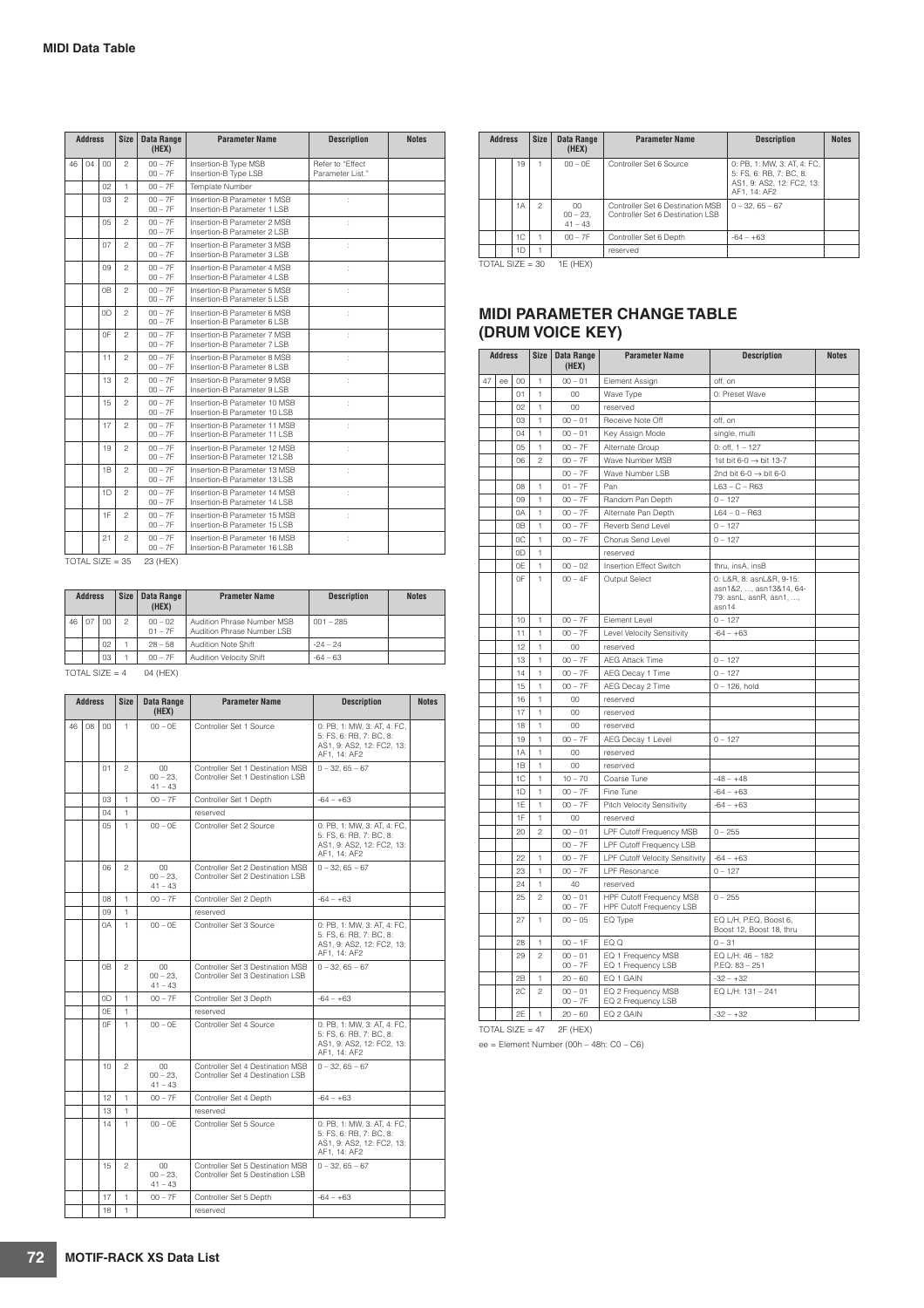### **MIDI PARAMETER CHANGE TABLE (MULTI COMMON for Pattern, Song)**

|    | <b>Address</b> |          | Size   | <b>Data Range</b><br>(HEX)     | <b>Parameter Name</b>            | <b>Description</b>                           | <b>Notes</b>                                                |
|----|----------------|----------|--------|--------------------------------|----------------------------------|----------------------------------------------|-------------------------------------------------------------|
| 36 | 00             | 00       | 1      | $00, 20 - 7E$                  | Multi Name 1                     | 0, 32 - 126 (ASCII)                          |                                                             |
|    |                | 01       | 1      | $00, 20 - 7E$                  | Multi Name 2                     | 0, 32 - 126 (ASCII)                          |                                                             |
|    |                | 02       | 1      | $00, 20 - 7E$                  | Multi Name 3                     | $0, 32 - 126$ (ASCII)                        |                                                             |
|    |                | 03       | 1      | $00, 20 - 7E$                  | Multi Name 4                     | 0, 32 - 126 (ASCII)                          |                                                             |
|    |                | 04       | 1      | $00, 20 - 7E$                  | Multi Name 5                     | $0, 32 - 126$ (ASCII)                        |                                                             |
|    |                | 05       | 1      | $00, 20 - 7E$                  | Multi Name 6                     | $0, 32 - 126$ (ASCII)                        |                                                             |
|    |                | 06       | 1      | $00, 20 - 7E$                  | Multi Name 7                     | 0, 32 - 126 (ASCII)                          |                                                             |
|    |                | 07       | 1      | $00, 20 - 7E$                  | Multi Name 8                     | 0, 32 - 126 (ASCII)                          |                                                             |
|    |                | 08       | 1      | $00, 20 - 7E$                  | Multi Name 9                     | 0, 32 - 126 (ASCII)                          |                                                             |
|    |                | 09<br>0A | 1<br>1 | $00, 20 - 7E$<br>$00, 20 - 7E$ | Multi Name 10<br>Multi Name 11   | 0, 32 - 126 (ASCII)<br>$0, 32 - 126$ (ASCII) |                                                             |
|    |                | 0B       | 1      | $00, 20 - 7E$                  | Multi Name 12                    | $0, 32 - 126$ (ASCII)                        |                                                             |
|    |                | 0C       | 1      | $00, 20 - 7E$                  | Multi Name 13                    | 0, 32 - 126 (ASCII)                          |                                                             |
|    |                | 0D       | 1      | $00, 20 - 7E$                  | Multi Name 14                    | 0, 32 - 126 (ASCII)                          |                                                             |
|    |                | 0E       | 1      | $00, 20 - 7E$                  | Multi Name 15                    | 0, 32 - 126 (ASCII)                          |                                                             |
|    |                | 0F       | 1      | $00, 20 - 7E$                  | Multi Name 16                    | 0, 32 - 126 (ASCII)                          |                                                             |
|    |                | 10       | 1      | $00, 20 - 7E$                  | Multi Name 17                    | $0, 32 - 126$ (ASCII)                        |                                                             |
|    |                | 11       | 1      | $00, 20 - 7E$                  | Multi Name 18                    | $0, 32 - 126$ (ASCII)                        |                                                             |
|    |                | 12       | 1      | $00, 20 - 7E$                  | Multi Name 19                    | 0, 32 - 126 (ASCII)                          |                                                             |
|    |                | 13       | 1      | $00, 20 - 7E$                  | Multi Name 20                    | 0, 32 - 126 (ASCII)                          |                                                             |
|    |                | 14       | 1      |                                | reserved                         |                                              |                                                             |
|    |                | 15       | 1      |                                | reserved                         |                                              |                                                             |
|    |                | 16       | 1      |                                | reserved                         |                                              |                                                             |
|    |                | 17       | 1      |                                | reserved                         |                                              |                                                             |
|    |                | 18       | 1      |                                | reserved                         |                                              |                                                             |
|    |                | 19       | 1      |                                | reserved                         |                                              |                                                             |
|    |                | 1A       | 1      |                                | reserved                         |                                              |                                                             |
|    |                | 1B       | 1      |                                | reserved                         |                                              |                                                             |
|    |                | 1C       | 1      |                                | reserved                         |                                              |                                                             |
| 36 | 00             | 1D<br>1E | 1<br>1 | $00 - 03$                      | reserved<br>Knob Function Select | 0=Tone1, 1=Tone2,                            |                                                             |
|    |                |          |        |                                |                                  | 2=EQ, 3=Assign                               |                                                             |
|    |                | 1F       | 1      |                                | reserved                         |                                              |                                                             |
|    |                | 20       | 1      |                                | reserved                         |                                              |                                                             |
|    |                | 21       | 1      |                                | reserved                         |                                              |                                                             |
|    |                | 22       | 1      |                                | reserved                         |                                              |                                                             |
|    |                | 23       | 1      |                                | reserved                         |                                              |                                                             |
|    |                | 24       | 1      |                                | reserved                         |                                              |                                                             |
|    |                | 25       | 1      |                                | reserved                         |                                              |                                                             |
|    |                | 26       | 1      |                                | reserved                         |                                              |                                                             |
|    |                | 27       | 1      |                                | reserved                         |                                              |                                                             |
|    |                | 28       | 1      |                                | reserved                         |                                              |                                                             |
|    |                | 29       | 1      |                                | reserved                         |                                              |                                                             |
|    |                | 2A<br>2B | 1<br>1 |                                | reserved<br>reserved             |                                              |                                                             |
|    |                | 2C       | 1      |                                | reserved                         |                                              |                                                             |
|    |                | 2D       | 2      |                                | reserved                         |                                              |                                                             |
|    |                | 2F       | 1      |                                | reserved                         |                                              |                                                             |
|    |                | 30       | 2      |                                | reserved                         |                                              |                                                             |
|    |                | 32       | 1      |                                | reserved                         |                                              |                                                             |
|    |                | 33       | 1      |                                | reserved                         |                                              |                                                             |
|    |                | 34       | 2      |                                | reserved                         |                                              |                                                             |
|    |                | 36       | 1      |                                | reserved                         |                                              |                                                             |
|    |                | 37       | 1      |                                | reserved                         |                                              |                                                             |
|    |                | 38       | 1      |                                | reserved                         |                                              |                                                             |
|    |                | 39       | 1      |                                | reserved                         |                                              |                                                             |
|    |                | 3A       | 1      |                                | reserved                         |                                              |                                                             |
|    |                | 3B       | 1      |                                | reserved                         |                                              |                                                             |
|    |                | ЗC       | 1      |                                | reserved                         |                                              |                                                             |
| 36 | 00             | 3D       | 1      | $00 - 7F$                      | Assignable Knob 1 Value          | $-64 - +63$                                  |                                                             |
|    |                | 3E       | 1      | $00 - 7F$                      | Assignable Knob 2 Value          | $-64 - +63$                                  |                                                             |
|    |                | 3F       | 1      |                                | reserved                         |                                              |                                                             |
|    |                | 40       | 1      |                                | reserved                         |                                              |                                                             |
|    |                | 41       | 1      |                                | reserved                         |                                              |                                                             |
|    |                | 42<br>43 | 1<br>1 |                                | reserved<br>reserved             |                                              |                                                             |
|    |                | 44       | 1      |                                | reserved                         |                                              |                                                             |
|    |                | 45       | 1      |                                | reserved                         |                                              |                                                             |
|    |                | 46       | 1      |                                | reserved                         |                                              |                                                             |
|    |                | 47       | 1      |                                | reserved                         |                                              |                                                             |
|    |                | 48       | 1      |                                | reserved                         |                                              |                                                             |
|    |                | 49       | 1      |                                | reserved                         |                                              |                                                             |
|    |                | 4A       | 1      |                                | reserved                         |                                              |                                                             |
|    |                | 4B       | 1      |                                | reserved                         |                                              |                                                             |
|    |                | 4C       | 1      |                                | reserved                         |                                              |                                                             |
|    |                | 4D       | 4      | $^{00}$                        | Insertion Part Sw                | reserved                                     | Up to eight<br>parts can be<br>turned on<br>simultaneously. |

| <b>Address</b> |  | <b>Size</b> | Data Range<br>(HEX) | <b>Parameter Name</b> | <b>Description</b>                                                                                                                                                                      | <b>Notes</b> |
|----------------|--|-------------|---------------------|-----------------------|-----------------------------------------------------------------------------------------------------------------------------------------------------------------------------------------|--------------|
|                |  |             | $00 - 7F$           |                       | bit 0: off, on Part 15<br>bit 1: off, on Part 16<br>bit 2: off, on reserved<br>bit 3: off, on reserved<br>bit 4: off, on reserved<br>bit 5: off, on reserved<br>bit 6: off, on reserved |              |
|                |  |             | $00 - 7F$           |                       | bit 0: off, on Part 8<br>bit 1: off, on Part 9<br>bit 2: off, on Part 10<br>bit 3: off, on Part 11<br>bit 4: off, on Part 12<br>bit 5: off, on Part 13<br>bit 6: off, on Part 14        |              |
|                |  |             | $00 - 7F$           |                       | bit 0: off, on Part 1<br>bit 1: off, on Part 2<br>bit 2: off, on Part 3<br>bit 3: off, on Part 4<br>bit 4: off, on Part 5<br>bit 5: off, on Part 6<br>bit 6: off, on Part 7             |              |

 $TOTAL SIZE = 81 51 (HEX)$ 

| <b>Address</b> |    | <b>Size</b> | Data Range<br>(HEX) | <b>Parameter Name</b> | <b>Description</b>                                                   | <b>Notes</b>                                                            |  |
|----------------|----|-------------|---------------------|-----------------------|----------------------------------------------------------------------|-------------------------------------------------------------------------|--|
| 36             | 30 | $00\,$      |                     | $00 - 04$             | <b>ARP SF Select</b>                                                 | $SF1 - SF5$                                                             |  |
|                |    | 01          | $\mathfrak{p}$      | $0005 - 022C$         | ARP Tempo MSB<br>ARP Tempo LSB                                       | $5 - 300$                                                               |  |
|                |    | 03          |                     | $00 - 01$             | <b>ARP Switch</b>                                                    | off. on                                                                 |  |
|                |    | 04          | 1                   | $00 - 07$             | ARP Synchro Quantize Value                                           | off, 32th, 16th Triplet,<br>16th, 8th Triplet, 8th,<br>4th Triplet, 4th |  |
|                |    | 05          | $\mathfrak{D}$      | $001C - 0164$         | ARP Quantize Strength Offset MSB<br>ARP Quantize Strength Offset LSB | $-100 - +100$                                                           |  |
|                |    | 07          | $\mathfrak{p}$      | $001C - 0164$         | ARP Gate Time Rate Offset MSB<br>ARP Gate Time Rate Offset LSB       | $-100 - +100$                                                           |  |
|                |    | 09          | $\mathfrak{p}$      | $001C - 0164$         | ARP Velocity Rate Offset MSB<br>ARP Velocity Rate Offset LSB         | $-100 - +100$                                                           |  |
|                |    | 0B          | $\mathfrak{p}$      | $0008 - 0178$         | ARP Swing Offset MSB<br>ARP Swing Offset LSB                         | $-120 - +120$                                                           |  |

 $TOTAL SIZE = 13$  OD (HEX)

|    | <b>Address</b> |                | <b>Size</b>    | <b>Data Range</b><br>(HEX) | <b>Parameter Name</b>                               | <b>Description</b>                          | <b>Notes</b> |
|----|----------------|----------------|----------------|----------------------------|-----------------------------------------------------|---------------------------------------------|--------------|
| 36 | 01             | 00             | $\mathfrak{p}$ | $00 - 7F$<br>$00 - 7F$     | Reverb Type MSB<br>Reverb Type LSB                  | Refer to "Effect<br>Parameter List."        |              |
|    |                | 02             | 1              | $00 - 7F$                  | Template Number                                     |                                             |              |
|    |                | CO.            | $\mathfrak{p}$ | $00 - 7F$<br>$00 - 7F$     | Reverb Parameter 1 MSB<br>Reverb Parameter 1   SB   | ÷                                           |              |
|    |                | $0.5\,$        | $\mathfrak{p}$ | $00 - 7F$<br>$00 - 7F$     | Reverb Parameter 2 MSB<br>Reverb Parameter 2 LSB    | t                                           |              |
|    |                | 07             | $\mathfrak{p}$ | $00 - 7F$<br>$00 - 7F$     | Reverb Parameter 3 MSB<br>Reverb Parameter 3 LSB    | t                                           |              |
|    |                | 09             | $\overline{c}$ | $00 - 7F$<br>$00 - 7F$     | Reverb Parameter 4 MSB<br>Reverb Parameter 4 LSB    | ł.                                          |              |
|    |                | 0 <sub>B</sub> | $\mathfrak{p}$ | $00 - 7F$<br>$00 - 7F$     | Reverb Parameter 5 MSB<br>Reverb Parameter 5 LSB    | t.                                          |              |
|    |                | 0D             | $\mathfrak{p}$ | $00 - 7F$<br>$00 - 7F$     | Reverb Parameter 6 MSB<br>Reverb Parameter 6 LSB    | ł.                                          |              |
|    |                | 0F             | $\mathfrak{p}$ | $00 - 7F$<br>$00 - 7F$     | Reverb Parameter 7 MSB<br>Reverb Parameter 7   SB   | t.                                          |              |
|    |                | 11             | $\overline{c}$ | $00 - 7F$<br>$00 - 7F$     | Reverb Parameter 8 MSB<br>Reverb Parameter 8 LSB    | t                                           |              |
|    |                | 13             | $\mathfrak{p}$ | $00 - 7F$<br>$00 - 7F$     | Reverb Parameter 9 MSB<br>Reverb Parameter 9 LSB    |                                             |              |
|    |                | 15             | $\mathfrak{p}$ | $00 - 7F$<br>$00 - 7F$     | Reverb Parameter 10 MSB<br>Reverb Parameter 10 I SB | t.                                          |              |
|    |                | 17             | $\mathfrak{p}$ | $00 - 7F$<br>$00 - 7F$     | Reverb Parameter 11 MSB<br>Reverb Parameter 11 LSB  | t.                                          |              |
|    |                | 19             | $\mathfrak{p}$ | $00 - 7F$<br>$00 - 7F$     | Reverb Parameter 12 MSB<br>Reverb Parameter 12   SB | ł.                                          |              |
|    |                | 1B             | $\mathfrak{p}$ | $00 - 7F$<br>$00 - 7F$     | Reverb Parameter 13 MSB<br>Reverb Parameter 13   SB | t.                                          |              |
|    |                | 1D             | $\mathfrak{p}$ | $00 - 7F$<br>$00 - 7F$     | Reverb Parameter 14 MSB<br>Reverb Parameter 14   SB | ł.                                          |              |
|    |                | 1G             | $\mathfrak{p}$ | $00 - 7F$<br>$00 - 7F$     | Reverb Parameter 15 MSB<br>Reverb Parameter 15   SB |                                             |              |
|    |                | 21             | $\overline{c}$ | $00 - 7F$<br>$00 - 7F$     | Reverb Parameter 16 MSB<br>Reverb Parameter 16 LSB  | ł.                                          |              |
|    |                | 23             | 1              | $00 - 7F$                  | Reverb Return                                       | $-$ ∞dB - 0dB - $+6$ dB<br>$(0 - 96 - 127)$ |              |
|    |                | 24             | 1              | $01 - 7F$                  | Reverb Pan                                          | $163 - C - R63$                             |              |

 $TOTAL SIZE = 37 25 (HEX)$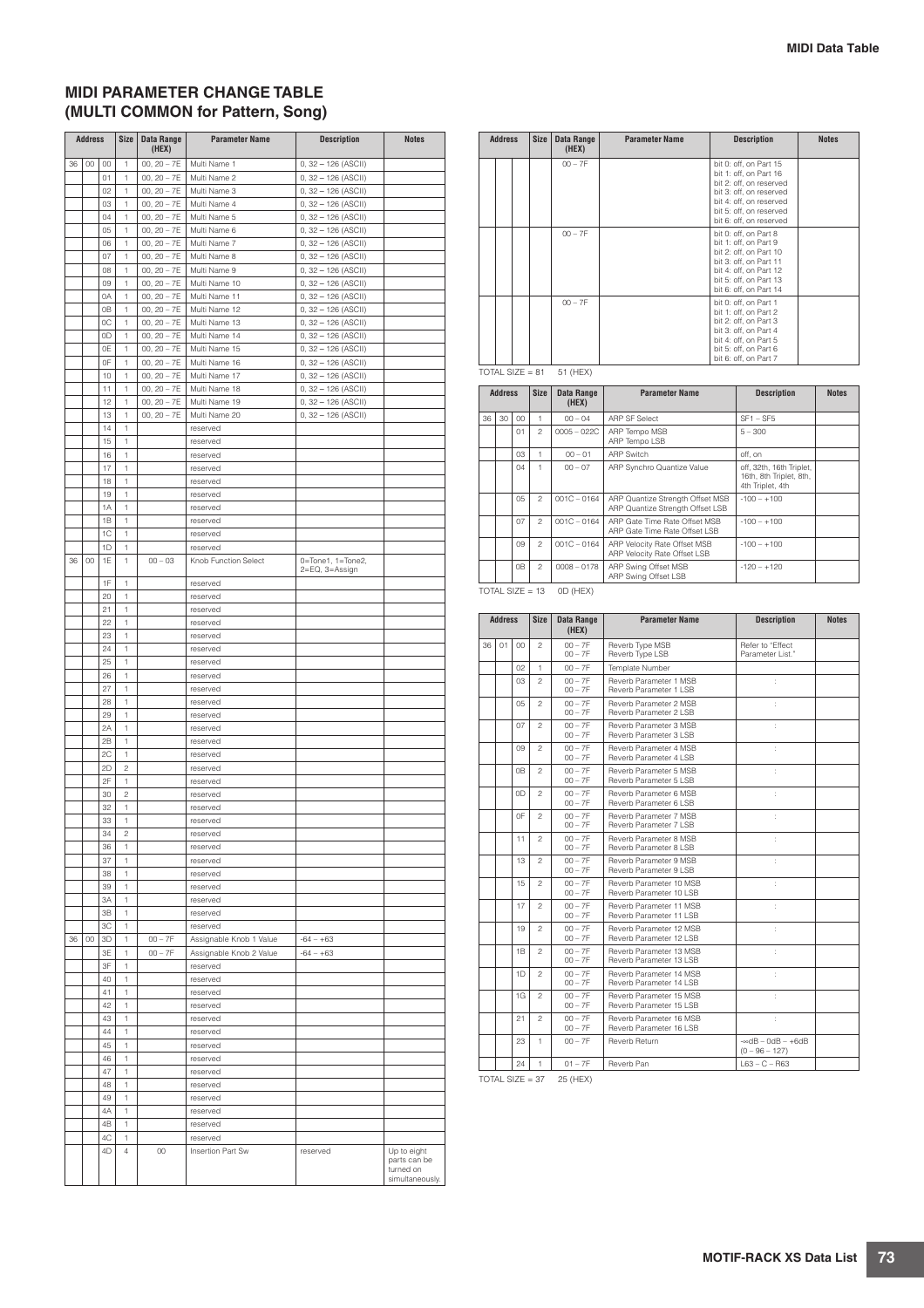| 36 | 02 <sub>2</sub> | 00             | 2              | $00 - 7F$<br>$00 - 7F$ | Chorus Type MSB<br>Chorus Type LSB                  | Refer to "Effect<br>Parameter List."        |
|----|-----------------|----------------|----------------|------------------------|-----------------------------------------------------|---------------------------------------------|
|    |                 | 02             | $\mathbf{1}$   | $00 - 7F$              | Template Number                                     |                                             |
|    |                 | 03             | $\mathfrak{p}$ | $00 - 7F$<br>$00 - 7F$ | Chorus Parameter 1 MSB<br>Chorus Parameter 1 LSB    | ÷                                           |
|    |                 | 05             | $\overline{c}$ | $00 - 7F$<br>$00 - 7F$ | Chorus Parameter 2 MSB<br>Chorus Parameter 2 LSB    | ł.                                          |
|    |                 | 07             | $\overline{c}$ | $00 - 7F$<br>$00 - 7F$ | Chorus Parameter 3 MSB<br>Chorus Parameter 3 LSB    |                                             |
|    |                 | 09             | $\overline{c}$ | $00 - 7F$<br>$00 - 7F$ | Chorus Parameter 4 MSB<br>Chorus Parameter 4 LSB    |                                             |
|    |                 | 0 <sub>B</sub> | $\mathfrak{p}$ | $00 - 7F$<br>$00 - 7F$ | Chorus Parameter 5 MSB<br>Chorus Parameter 5 LSB    | ÷                                           |
|    |                 | 0D             | $\overline{c}$ | $00 - 7F$<br>$00 - 7F$ | Chorus Parameter 6 MSB<br>Chorus Parameter 6 LSB    | ł.                                          |
|    |                 | 0F             | 2              | $00 - 7F$<br>$00 - 7F$ | Chorus Parameter 7 MSB<br>Chorus Parameter 7 LSB    | t                                           |
|    |                 | 11             | $\mathfrak{p}$ | $00 - 7F$<br>$00 - 7F$ | Chorus Parameter 8 MSB<br>Chorus Parameter 8 LSB    | Ì.                                          |
|    |                 | 13             | $\mathfrak{p}$ | $00 - 7F$<br>$00 - 7F$ | Chorus Parameter 9 MSB<br>Chorus Parameter 9 LSB    | t                                           |
|    |                 | 15             | $\overline{c}$ | $00 - 7F$<br>$00 - 7F$ | Chorus Parameter 10 MSB<br>Chorus Parameter 10 LSB  | t                                           |
|    |                 | 17             | $\mathfrak{p}$ | $00 - 7F$<br>$00 - 7F$ | Chorus Parameter 11 MSB<br>Chorus Parameter 11 I SB | t                                           |
|    |                 | 19             | $\mathfrak{p}$ | $00 - 7F$<br>$00 - 7F$ | Chorus Parameter 12 MSB<br>Chorus Parameter 12 LSB  |                                             |
|    |                 | 1 <sub>B</sub> | $\mathfrak{p}$ | $00 - 7F$<br>$00 - 7F$ | Chorus Parameter 13 MSB<br>Chorus Parameter 13 LSB  | ÷                                           |
|    |                 | 1D             | $\overline{c}$ | $00 - 7F$<br>$00 - 7F$ | Chorus Parameter 14 MSB<br>Chorus Parameter 14 LSB  | ł.                                          |
|    |                 | 1G             | $\mathfrak{p}$ | $00 - 7F$<br>$00 - 7F$ | Chorus Parameter 15 MSB<br>Chorus Parameter 15 LSB  | t                                           |
|    |                 | 21             | $\mathfrak{p}$ | $00 - 7F$<br>$00 - 7F$ | Chorus Parameter 16 MSB<br>Chorus Parameter 16 LSB  | ċ                                           |
|    |                 | 23             | $\mathbf{1}$   | $00 - 7F$              | Chorus Return                                       | $-$ ∞dB - 0dB - $+6$ dB<br>$(0 - 96 - 127)$ |
|    |                 | 24             | 1              | $01 - 7F$              | Chorus Pan                                          | $L63 - C - R63$                             |
|    |                 | 25             | $\mathbf{1}$   | $00 - 7F$              | Send Chorus To Reverb                               | $-$ ∞dB $-$ 0dB (0 $-$ 127)                 |

|    | <b>Address</b> |                | <b>Size</b><br><b>Data Range</b><br>(HEX) |                        | <b>Parameter Name</b>                                            | <b>Description</b>                   | <b>Notes</b> |
|----|----------------|----------------|-------------------------------------------|------------------------|------------------------------------------------------------------|--------------------------------------|--------------|
| 36 | 11             | 00             | $\overline{c}$                            | $00 - 7F$<br>$00 - 7F$ | Master Effect Type MSB<br>Master Effect Type LSB                 | Refer to "Effect<br>Parameter List." |              |
|    |                | 02             | 1                                         | $00 - 7F$              | Template Number                                                  |                                      |              |
|    |                | 03             | $\overline{c}$                            | $00 - 7F$<br>$00 - 7F$ | Master Effect Parameter 1 MSB<br>Master Effect Parameter 1 LSB   | ł.                                   |              |
|    |                | $0.5\,$        | $\overline{c}$                            | $00 - 7F$<br>$00 - 7F$ | Master Effect Parameter 2 MSB<br>Master Effect Parameter 2 I SB  |                                      |              |
|    |                | 07             | $\mathfrak{p}$                            | $00 - 7F$<br>$00 - 7F$ | Master Effect Parameter 3 MSB<br>Master Effect Parameter 3 LSB   |                                      |              |
|    |                | 09             | $\mathfrak{p}$                            | $00 - 7F$<br>$00 - 7F$ | Master Effect Parameter 4 MSB<br>Master Effect Parameter 4 LSB   |                                      |              |
|    |                | 0 <sub>B</sub> | $\mathfrak{p}$                            | $00 - 7F$<br>$00 - 7F$ | Master Effect Parameter 5 MSB<br>Master Effect Parameter 5 LSB   |                                      |              |
|    |                | 0D             | $\mathfrak{p}$                            | $00 - 7F$<br>$00 - 7F$ | Master Effect Parameter 6 MSB<br>Master Effect Parameter 6 LSB   | t                                    |              |
|    |                | 0F             | $\mathfrak{p}$                            | $00 - 7F$<br>$00 - 7F$ | Master Effect Parameter 7 MSB<br>Master Effect Parameter 7 LSB   | t                                    |              |
|    |                | 11             | $\mathfrak{p}$                            | $00 - 7F$<br>$00 - 7F$ | Master Effect Parameter 8 MSB<br>Master Effect Parameter 8   SB  | ÷                                    |              |
|    |                | 13             | $\mathfrak{p}$                            | $00 - 7F$<br>$00 - 7F$ | Master Effect Parameter 9 MSB<br>Master Effect Parameter 9   SB  | t,                                   |              |
|    |                | 15             | $\overline{c}$                            | $00 - 7F$<br>$00 - 7F$ | Master Effect Parameter 10 MSB<br>Master Effect Parameter 10 LSB | t                                    |              |
|    |                | 17             | $\mathfrak{p}$                            | $00 - 7F$<br>$00 - 7F$ | Master Effect Parameter 11 MSB<br>Master Effect Parameter 11 LSB | t                                    |              |
|    |                | 19             | $\overline{c}$                            | $00 - 7F$<br>$00 - 7F$ | Master Effect Parameter 12 MSB<br>Master Effect Parameter 12 LSB | ÷                                    |              |
|    |                | 1B             | $\mathfrak{p}$                            | $00 - 7F$<br>$00 - 7F$ | Master Effect Parameter 13 MSB<br>Master Effect Parameter 13 LSB | t                                    |              |
|    |                | 1D             | $\mathfrak{p}$                            | $00 - 7F$<br>$00 - 7F$ | Master Effect Parameter 14 MSB<br>Master Effect Parameter 14 LSB | t                                    |              |
|    |                | 1G             | $\overline{c}$                            | $00 - 7F$<br>$00 - 7F$ | Master Effect Parameter 15 MSB<br>Master Effect Parameter 15 LSB | t                                    |              |
|    |                | 21             | $\mathfrak{p}$                            | $00 - 7F$<br>$00 - 7F$ | Master Effect Parameter 16 MSB<br>Master Effect Parameter 16 LSB | ł.                                   |              |
|    |                | 23             | 1                                         | $00 - 01$              | Master Effect ON/OFF                                             | 0: OFF, 1: ON                        |              |

 $TOTAL SIZE = 38$  26 (HEX)

| 36 | 10 | $00\,$           | 1            | $34 - 4C$ | EQ Gain 1      | $-12 - +12$ [dB]   |
|----|----|------------------|--------------|-----------|----------------|--------------------|
|    |    | 01               | $\mathbf{1}$ | $04 - 28$ | EQ Frequency 1 | $32 - 2000$ [Hz]   |
|    |    | 02               | 1            | $01 - 78$ | EQ Q1          | $0.1 - 12.0$       |
|    |    | 03               | $\mathbf{1}$ | $00 - 01$ | EQ Shape 1     | shelv, peak        |
|    |    | 04               | $\mathbf{1}$ | $34 - 4C$ | EQ Gain 2      | $-12 - +12$ [dB]   |
|    |    | 0.5 <sub>0</sub> | $\mathbf{1}$ | $OE - 36$ | EQ Frequency 2 | 100 - 10.0 [kHz]   |
|    |    | 06               | 1            | $01 - 78$ | EQ 02          | $0.1 - 12.0$       |
|    |    | 07               | $\mathbf{1}$ |           | reserved       |                    |
|    |    | 80               | $\mathbf{1}$ | $34 - 4C$ | EQ Gain 3      | $-12 - +12$ [dB]   |
|    |    | 0.9 <sub>o</sub> | 1            | $OE - 36$ | EQ Frequency 3 | 100 - 10.0 [kHz]   |
|    |    | 0A               | 1            | $01 - 78$ | EQ Q3          | $0.1 - 12.0$       |
|    |    | 0 <sub>B</sub>   | $\mathbf{1}$ |           | reserved       |                    |
|    |    | 0C               | 1            | $34 - 4C$ | EQ Gain 4      | $-12 - +12$ [dB]   |
|    |    | 0D               | 1            | $OE - 36$ | EQ Frequency 4 | 100 - 10.0 [kHz]   |
|    |    | 0E               | $\mathbf{1}$ | $01 - 78$ | EQ 04          | $0.1 - 12.0$       |
|    |    | 0F               | $\mathbf{1}$ |           | reserved       |                    |
|    |    | 10               | 1            | $34 - 4C$ | EQ Gain 5      | $-12 - +12$ [dB]   |
|    |    | 11               | 1            | $1C - 3A$ | EQ Frequency 5 | $0.5 - 16.0$ [kHz] |
|    |    | 12               | 1            | $01 - 78$ | EQ 05          | $0.1 - 12.0$       |
|    |    | 13               | 1            | $00 - 01$ | EQ Shape 5     | shelv, peak        |

 $TOTAL SIZE = 20$  14 (HEX)

# **MIDI PARAMETER CHANGE TABLE**

# **(MULTI PART)**

 $TOTAL$  SIZE = 36 24 (HEX)

|    | <b>Address</b> |                | <b>Size</b>    | <b>Data Range</b><br>(HEX) | <b>Parameter Name</b>                                                                                           | <b>Description</b>                                                                                                                                        | <b>Notes</b>                                                                         |
|----|----------------|----------------|----------------|----------------------------|-----------------------------------------------------------------------------------------------------------------|-----------------------------------------------------------------------------------------------------------------------------------------------------------|--------------------------------------------------------------------------------------|
| 37 | pp             | 00             | 1              |                            | reserved                                                                                                        |                                                                                                                                                           |                                                                                      |
|    |                | 01             | 1              | $00 - 7F$                  | <b>Bank Select MSB</b>                                                                                          | $0 - 127$                                                                                                                                                 |                                                                                      |
|    |                | 02             | 1              | $00 - 7F$                  | <b>Bank Select LSB</b>                                                                                          | $0 - 127$                                                                                                                                                 |                                                                                      |
|    |                | 03             | 1              | $00 - 7F$                  | Program Number                                                                                                  | $1 - 128$                                                                                                                                                 |                                                                                      |
|    |                | 04             | 1              | $00 - 0F$ , $7F$           | Receive Channel                                                                                                 | $1 - 16$ , off (7F)                                                                                                                                       |                                                                                      |
|    |                | 0.5            | 1              | $00 - 01$                  | Mono/Poly                                                                                                       | mono, poly                                                                                                                                                |                                                                                      |
|    |                | 06             | 1              | $01 - 7F$                  | Velocity Limit Low                                                                                              | $1 - 127$                                                                                                                                                 |                                                                                      |
|    |                | 07             | 1              | $01 - 7F$                  | Velocity Limit High                                                                                             | $1 - 127$                                                                                                                                                 |                                                                                      |
|    |                | 08             | 1              | $00 - 7F$                  | Note Limit Low                                                                                                  | $C - 2 - G8$                                                                                                                                              |                                                                                      |
|    |                | 09             | $\mathbf{1}$   | $00 - 7F$                  | Note Limit High                                                                                                 | $C - 2 - G8$                                                                                                                                              |                                                                                      |
|    |                | 0A             | 1              | $10 - 58$                  | Pitch Bend Range Upper                                                                                          | $-48 - +24$                                                                                                                                               |                                                                                      |
|    |                | 0 <sub>B</sub> | 1              | $10 - 58$                  | Pitch Bend Range Lower                                                                                          | $-48 - +24$                                                                                                                                               |                                                                                      |
|    |                | OC.            | 1              | $00 - 7F$                  | Velocity Sense Depth                                                                                            | $0 - 127$                                                                                                                                                 |                                                                                      |
|    |                | <b>OD</b>      | $\mathbf{1}$   | $00 - 7F$                  | Velocity Sense Offset                                                                                           | $0 - 127$                                                                                                                                                 |                                                                                      |
|    |                | 0F             | 1              | $00 - 7F$                  | Volume                                                                                                          | $0 - 127$                                                                                                                                                 |                                                                                      |
|    |                | 0F             | 1              | $01 - 7F$                  | Pan                                                                                                             | $L63 - C - R63$                                                                                                                                           |                                                                                      |
|    |                | 10             | 1              |                            | reserved                                                                                                        |                                                                                                                                                           |                                                                                      |
|    |                | 11             | $\mathfrak{p}$ | $00 - 0F$<br>$00 - 0F$     | Detune MSB<br>Detune LSB                                                                                        | $-12.8 - +12.7$ [Hz]<br>1st bit 3-0 $\rightarrow$ bit 7-4<br>2nd bit 3-0 $\rightarrow$ bit 3-0                                                            |                                                                                      |
|    |                | 13             | 1              | $00 - 7F$                  | Reverb Send                                                                                                     | $0 - 127$                                                                                                                                                 |                                                                                      |
|    |                | 14             | 1              | $00 - 7F$                  | Chorus Send                                                                                                     | $0 - 127$                                                                                                                                                 |                                                                                      |
|    |                | 15             | 1              | $00 - 7F$                  | reserved                                                                                                        |                                                                                                                                                           |                                                                                      |
|    |                | 16             | 1              | $00 - 7F$                  | Dry Level                                                                                                       | $0 - 127$                                                                                                                                                 |                                                                                      |
|    |                | 17             | $\mathbf{1}$   | $28 - 58$                  | Note Shift                                                                                                      | $-24 - +24$ [semitones]                                                                                                                                   |                                                                                      |
|    |                | 18             | 1              |                            | reserved                                                                                                        |                                                                                                                                                           |                                                                                      |
|    |                | 19             | 1              | $00 - 01$                  | Param. with Voice                                                                                               | off, on                                                                                                                                                   |                                                                                      |
|    |                | 1A             | 1              | $00 - 01$                  | Voice with ARP                                                                                                  | off, on                                                                                                                                                   |                                                                                      |
|    |                | 1B             | 1              | $00 - 01$                  | Portamento Switch                                                                                               | off, on                                                                                                                                                   |                                                                                      |
|    |                | 1C             | $\mathbf{1}$   | $00 - 7F$                  | Portamento Time                                                                                                 | $0 - 127$                                                                                                                                                 |                                                                                      |
|    |                | 1D             | 1              | $00 - 01$                  | Portamento Mode                                                                                                 | fingered, fulltime                                                                                                                                        |                                                                                      |
|    |                | 1F             | 1              |                            | reserved                                                                                                        |                                                                                                                                                           |                                                                                      |
|    |                | 1F             | 1              | $00 - 7F$                  | Output Select                                                                                                   | 0: L&R, 8: asnL&R, 9-15:<br>mLAN1&2, , mLAN13&14,<br>64-79: asnL, asnR, mLAN1,<br>, mLAN14, 127: drum (or<br>L&R                                          | The setting of<br>"drum" is avail-<br>able only when<br>a Drum Voice is<br>selected. |
| 37 | pp             | 20             | $\mathbf{1}$   | $00 - 7F$                  | reserved<br>Receive Control Change<br>Receive Bank Select<br>Receive Program Change<br>Receive AT<br>Receive PB | bit 0: reserved<br>bit 2: off, on Control Change<br>bit 3: off, on Bank Select<br>bit 4: off, on Program Change<br>bit 5: off, on AT<br>bit 6: off, on PB |                                                                                      |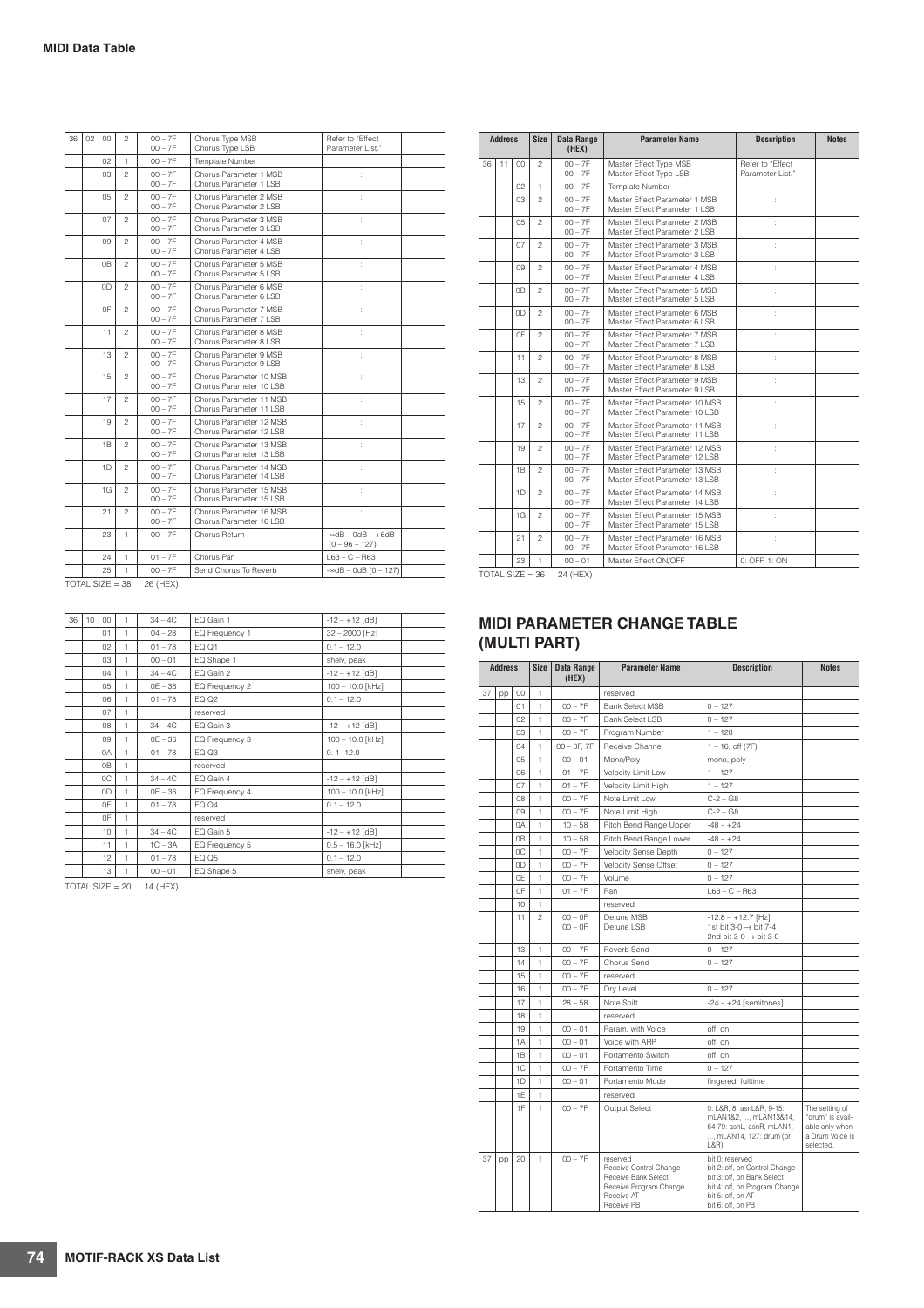|    | <b>Address</b>    |                | Size           | <b>Data Range</b><br>(HEX) | <b>Parameter Name</b>                                                                                                                                          | <b>Description</b>                                                                                                                                                                     | <b>Notes</b> |
|----|-------------------|----------------|----------------|----------------------------|----------------------------------------------------------------------------------------------------------------------------------------------------------------|----------------------------------------------------------------------------------------------------------------------------------------------------------------------------------------|--------------|
|    |                   | 21             | 1              | $00 - 7F$                  | Receive Volume/Expression<br>Receive Pan<br>Receive Sustain/Sostenuto<br>Receive MW<br>reserved<br>Receive FC1<br>Receive FC2                                  | bit 0: off, on Volume/<br>Expression<br>bit 1: off, on Pan<br>bit 2: off. on Sustain/<br>Sostenuto<br>bit 3: off. on MW<br>bit 4: reserved<br>bit 5: off. on FC1<br>bit 6: off. on FC2 |              |
|    |                   | 22             | $\mathbf{1}$   | $00 - 7F$                  | Receive FS<br>Receive BC<br>Receive RB<br>Receive Assignable Knob 1<br>Receive Assignable Knob 2<br>Receive Assignable Button 1<br>Receive Assignable Button 2 | bit 0: off, on FS<br>bit 1: off, on BC<br>bit 2: off. on RB<br>bit 3: off. on AS1<br>bit 4: off. on AS2<br>bit 5: off, on AF1<br>bit 6: off. on AF2                                    |              |
| 37 | pp                | 23             | 1              | $00 - 01$                  | Voice Element Pan                                                                                                                                              | off, on                                                                                                                                                                                |              |
|    |                   | 24             | 1              | $00 - 7F$                  | <b>AEG Attack Time</b>                                                                                                                                         | $-64 - +63$                                                                                                                                                                            |              |
|    |                   | 25             | 1              | $00 - 7F$                  | AEG Decay Time                                                                                                                                                 | $-64 - +63$                                                                                                                                                                            |              |
|    |                   | 26             | 1              | $00 - 7F$                  | <b>AEG Sustain Level</b>                                                                                                                                       | $-64 - +63$                                                                                                                                                                            |              |
|    |                   | 27             | 1              | $00 - 7F$                  | AFG Release Time                                                                                                                                               | $-64 - +63$                                                                                                                                                                            |              |
|    |                   | 28             | 1              | $00 - 7F$                  | FEG Attack Time                                                                                                                                                | $-64 - +63$                                                                                                                                                                            |              |
|    |                   | 29             | 1              | $00 - 7F$                  | FEG Decay Time                                                                                                                                                 | $-64 - +63$                                                                                                                                                                            |              |
|    |                   | 2A             | 1              | $00 - 7F$                  | FEG Sustain Level                                                                                                                                              | $-64 - +63$                                                                                                                                                                            |              |
|    |                   | 2 <sub>R</sub> | 1              | $00 - 7F$                  | FFG Release Time                                                                                                                                               | $-64 - +63$                                                                                                                                                                            |              |
|    |                   | 2C             | 1              | $00 - 7F$                  | FEG Depth                                                                                                                                                      | $-64 - +63$                                                                                                                                                                            |              |
|    |                   | 2D             | 1              | $00 - 7F$                  | reserved                                                                                                                                                       |                                                                                                                                                                                        |              |
|    |                   | 2E             | 1              | $00 - 7F$                  | <b>Filter Cutoff Frequency</b>                                                                                                                                 | $-64 - +63$                                                                                                                                                                            |              |
|    |                   | 2F             | 1              | $00 - 7F$                  | Filter Resonance/Width                                                                                                                                         | $-64 - +63$                                                                                                                                                                            |              |
| 37 | pp                | 30             | 1              | 00                         | reserved                                                                                                                                                       |                                                                                                                                                                                        |              |
|    |                   | 31             | $\mathfrak{p}$ | $002E - 0136$              | Low Frequency MSB<br>Low Frequency LSB                                                                                                                         | $50.1 - 2.00k$                                                                                                                                                                         |              |
|    |                   | 33             | 1              | $20 - 60$                  | Low Gain                                                                                                                                                       | $-32 - +32$                                                                                                                                                                            |              |
|    |                   | 34             | 1              | 00                         | reserved                                                                                                                                                       |                                                                                                                                                                                        |              |
|    |                   | 35             | $\mathfrak{p}$ | $0053 - 0171$              | Mid Frequency MSB<br>Mid Frequency LSB                                                                                                                         | $139.7 - 10.1k$                                                                                                                                                                        |              |
|    |                   | 37             | 1              | $20 - 60$                  | Mid Gain                                                                                                                                                       | $-32 - +32$                                                                                                                                                                            |              |
|    |                   | 38             | $\mathbf{1}$   | $00 - 1F$                  | Mid O                                                                                                                                                          | $0 - 31$                                                                                                                                                                               |              |
|    |                   | 39             | $\mathfrak{p}$ | $0103 - 017F$              | High Frequency MSB<br>High Frequency LSB                                                                                                                       | $503.8 - 14k$                                                                                                                                                                          |              |
|    |                   | 3 <sub>B</sub> | 1              | $20 - 60$                  | High Gain                                                                                                                                                      | $-32 - +32$                                                                                                                                                                            |              |
|    |                   | 3C             | $\mathbf{1}$   | 00                         | reserved                                                                                                                                                       |                                                                                                                                                                                        |              |
|    | TOTAL SIZE = $61$ |                |                | 3D (HEX)                   |                                                                                                                                                                |                                                                                                                                                                                        |              |

#### pp = part number 00 – 0F Part 1 – 16 (Normal, Drum) **Address Size Data Range**

|    | <b>Address</b> |    | <b>Size</b>    | Data Range<br>(HEX) | <b>Parameter Name</b>                                                              | <b>Description</b>                                                 | Notes |
|----|----------------|----|----------------|---------------------|------------------------------------------------------------------------------------|--------------------------------------------------------------------|-------|
| 38 | pp             | 00 | 1              | $00 - 01$           | <b>ARP Switch</b>                                                                  | off. on                                                            |       |
|    |                | 01 | $\mathbf{1}$   | $00 - 01$           | ARP MIDI Out Switch                                                                | off. on                                                            |       |
|    |                | 02 | 1              | $00 - 10$           | ARP MIDI Out Channel                                                               | $1 - 16$ , rcv-ch                                                  |       |
|    |                | 03 | $\mathbf{1}$   |                     | reserved                                                                           |                                                                    |       |
|    |                | 04 | $\overline{c}$ |                     | reserved                                                                           |                                                                    |       |
|    |                | 06 | 1              | $00 - 01$           | ARP Loop                                                                           | off. on                                                            |       |
|    |                | 07 | 1              | $00 - 02$           | <b>ARP Hold</b>                                                                    | sync-off, off, on                                                  |       |
|    |                | 80 | 1              | $00 - 06$           | <b>ARP Unit Multiply</b>                                                           | 50%, 66%, 75%, 100%,<br>133%, 150%, 200%                           |       |
|    |                | 09 | 1              | $00 - 7F$           | ARP Note I imit I ow                                                               | $C - 2 - G8$                                                       |       |
|    |                | 0A | 1              | $00 - 7F$           | ARP Note Limit High                                                                | $C-2 - G8$                                                         |       |
|    |                | 0B | $\mathbf{1}$   | $01 - 7F$           | ARP Velocity Limit Low                                                             | $1 - 127$                                                          |       |
|    |                | 0C | 1              | $01 - 7F$           | <b>ARP Velocity Limit High</b>                                                     | $1 - 127$                                                          |       |
|    |                | 0D | $\mathbf{1}$   | $00 - 04$           | ARP Key Mode                                                                       | sort, thru, direct, sort<br>+direct, thru+direct                   |       |
|    |                | 0E | 1              | $00 - 01$           | ARP Vel Mode                                                                       | original, thru                                                     |       |
|    |                | 0F | $\mathbf{1}$   | $00 - 01$           | ARP Change Timing                                                                  | realtime, measure                                                  |       |
|    |                | 10 | 1              | $01 - 07$           | <b>ARP Quantize Value</b>                                                          | 32th, 16th Triplet,<br>16th, 8th Triplet, 8th,<br>4th Triplet, 4th |       |
|    |                | 11 | $\mathbf{1}$   | $00 - 64$           | <b>ARP Quantize Strength</b>                                                       | $0 - 100%$                                                         |       |
|    |                | 12 | $\mathfrak{p}$ | $0000 - 0148$       | ARP Velocity Rate MSB<br>ARP Velocity Rate LSB                                     | $0 - 200%$                                                         |       |
|    |                | 14 | $\overline{c}$ | $0000 - 0148$       | ARP Gate Time Rate MSB<br>ARP Gate Time Rate LSB                                   | $0 - 200%$                                                         |       |
|    |                | 16 | $\overline{c}$ |                     | reserved                                                                           |                                                                    |       |
|    |                | 18 | $\mathfrak{p}$ |                     | reserved                                                                           |                                                                    |       |
|    |                | 1A | $\overline{c}$ | $0008 - 0178$       | <b>ARP Swing MSB</b><br>ARP Swing LSB                                              | $-120 - 0 - +120$                                                  |       |
|    |                | 1C | $\mathbf{1}$   | $00 - 7F$           | ARP Accent Velocity Threshold                                                      | off. 1 - 127                                                       |       |
|    |                | 1D | 1              | $00 - 01$           | <b>ARP Accent Start Quantize</b>                                                   | off. on                                                            |       |
|    |                | 1F | 1              | $3D - 43$           | ARP Octave Range                                                                   | $-3 - 0 - +3$                                                      |       |
|    |                | 1F | 1              | $36 - 4A$           | ARP Output Octave Shift                                                            | $-10 - 0 - +10$                                                    |       |
|    |                | 20 | $\mathbf{1}$   | $00 - 01$           | ARP Trigger Mode                                                                   | gate, toggle                                                       |       |
|    |                | 21 | 1              | $00 - 01$           | ARP Random SFX                                                                     | off, on                                                            |       |
|    |                | 22 | $\mathbf{1}$   | $00 - 01$           | ARP Random SFX Key On Control                                                      | off. on                                                            |       |
|    |                | 23 | 1              | $00 - 7F$           | ARP Random SFX Velocity Offset                                                     | $-64 - 0 - +63$                                                    |       |
|    |                | 24 | $\overline{c}$ | $001C - 0164$       | ARP Assign Velocity Rate Offset SF1 MSB<br>ARP Assign Velocity Rate Offset SF1 LSB | $-100 - 0 - +100$                                                  |       |
|    |                | 26 | $\overline{c}$ | $001C - 0164$       | ARP Assign Gate Time Offset SF1 MSB<br>ARP Assign Gate Time Offset SF1 LSB         | $-100 - 0 - +100$                                                  |       |

| <b>Address</b>    | <b>Size</b>    | <b>Parameter Name</b><br><b>Data Range</b><br>(HEX) |                                                                                    | <b>Description</b> | <b>Notes</b> |
|-------------------|----------------|-----------------------------------------------------|------------------------------------------------------------------------------------|--------------------|--------------|
| 28                | $\mathfrak{p}$ | $001C - 0164$                                       | ARP Assign Velocity Rate Offset SF2 MSB<br>ARP Assign Velocity Rate Offset SF2 LSB | $-100 - 0 - +100$  |              |
| 2A                | $\mathfrak{p}$ | $001C - 0164$                                       | ARP Assign Gate Time Offset SF2 MSB<br>ARP Assign Gate Time Offset SF2 LSB         | $-100 - 0 - +100$  |              |
| 2C                | $\mathfrak{p}$ | $001C - 0164$                                       | ARP Assign Velocity Rate Offset SF3 MSB<br>ARP Assign Velocity Rate Offset SF3 LSB | $-100 - 0 - +100$  |              |
| 2F                | $\mathfrak{p}$ | $001C - 0164$                                       | ARP Assign Gate Time Offset SF3 MSB<br>ARP Assign Gate Time Offset SF3 LSB         | $-100 - 0 - +100$  |              |
| 30                | $\mathfrak{p}$ | $001C - 0164$                                       | ARP Assign Velocity Rate Offset SF4 MSB<br>ARP Assign Velocity Rate Offset SF4 LSB | $-100 - 0 - +100$  |              |
| 32                | $\mathfrak{p}$ | $001C - 0164$                                       | ARP Assign Gate Time Offset SF4 MSB<br>ARP Assign Gate Time Offset SF4 LSB         | $-100 - 0 - +100$  |              |
| 34                | $\mathfrak{p}$ | $001C - 0164$                                       | ARP Assign Velocity Rate Offset SF5 MSB<br>ARP Assign Velocity Rate Offset SF5 LSB | $-100 - 0 - +100$  |              |
| 36                | $\mathfrak{p}$ | $001C - 0164$                                       | ARP Assign Gate Time Offset SF5 MSB<br>ARP Assign Gate Time Offset SF5 LSB         | $-100 - 0 - +100$  |              |
| 38                | $\mathfrak{p}$ | $0000 - 3369$                                       | ARP SF1 Assign Type MSB<br>ARP SF1 Assign Type LSB                                 | off. 0001 - 6633   |              |
| 3A                | $\mathfrak{p}$ | $0000 - 3369$                                       | ARP SF2 Assign Type MSB<br>ARP SF2 Assign Type LSB                                 | off. 0001 - 6633   |              |
| 3C                | $\mathfrak{p}$ | $0000 - 3369$                                       | ARP SF3 Assign Type MSB<br>ARP SF3 Assign Type LSB                                 | off. 0001 - 6633   |              |
| 3F                | $\mathfrak{p}$ | $0000 - 3369$                                       | ARP SF4 Assign Type MSB<br>ARP SF4 Assign Type LSB                                 | off. 0001 - 6633   |              |
| 40                | $\mathfrak{p}$ | $0000 - 3369$                                       | ARP SF5 Assign Type MSB<br>ARP SF5 Assign Type LSB                                 | off. 0001 - 6633   |              |
| TOTAL SIZE = $66$ |                | 42 (HEX)                                            |                                                                                    |                    |              |

pp = part number 00 – 0F Part 1 – 16 (Normal, Drum)

|                  | <b>Address</b> |               | <b>Size</b> | Data Range<br>(HEX) | <b>Parameter Name</b>          | <b>Description</b>                                                                     | <b>Notes</b> |
|------------------|----------------|---------------|-------------|---------------------|--------------------------------|----------------------------------------------------------------------------------------|--------------|
| 39               | pp             | 00            | 1           | $00 - 03$           | Audio Input Mode               | L mono. R mono. L+R mono.<br>stereo                                                    |              |
|                  |                | 01            | 1           | $00 - 7F$           | Audio Input Part Volume        | $0 - 127$                                                                              |              |
|                  |                | 02            | 1           | $01 - 7F$           | Audio Input Part Pan           | $L63 - C - R63$                                                                        |              |
|                  |                | 03            | 1           | $00 - 7F$           | Audio Input Part Reverb Send   | $0 - 127$                                                                              |              |
|                  |                | 04            | 1           | $00 - 7F$           | Audio Input Part Chorus Send   | $0 - 127$                                                                              |              |
|                  |                | $0.5^{\circ}$ | 1           | $00 - 7F$           | reserved                       |                                                                                        |              |
|                  |                | 06            | 1           | $00 - 7F$           | Audio Input Part Dry Level     | $0 - 127$                                                                              |              |
|                  |                | 07            | 1           | $00 - 4F$           | Audio Input Part Output Select | 0: L&R. 8: asnL&R. 9-15:<br>mLAN1&2  mLAN13&14. 64-<br>79: asnL. asnR. mLAN1<br>mLAN14 |              |
| TOTAL SIZE = $8$ |                |               |             | 08 (HEX)            |                                |                                                                                        |              |

pp = part number 41 Audio In Part (mLAN)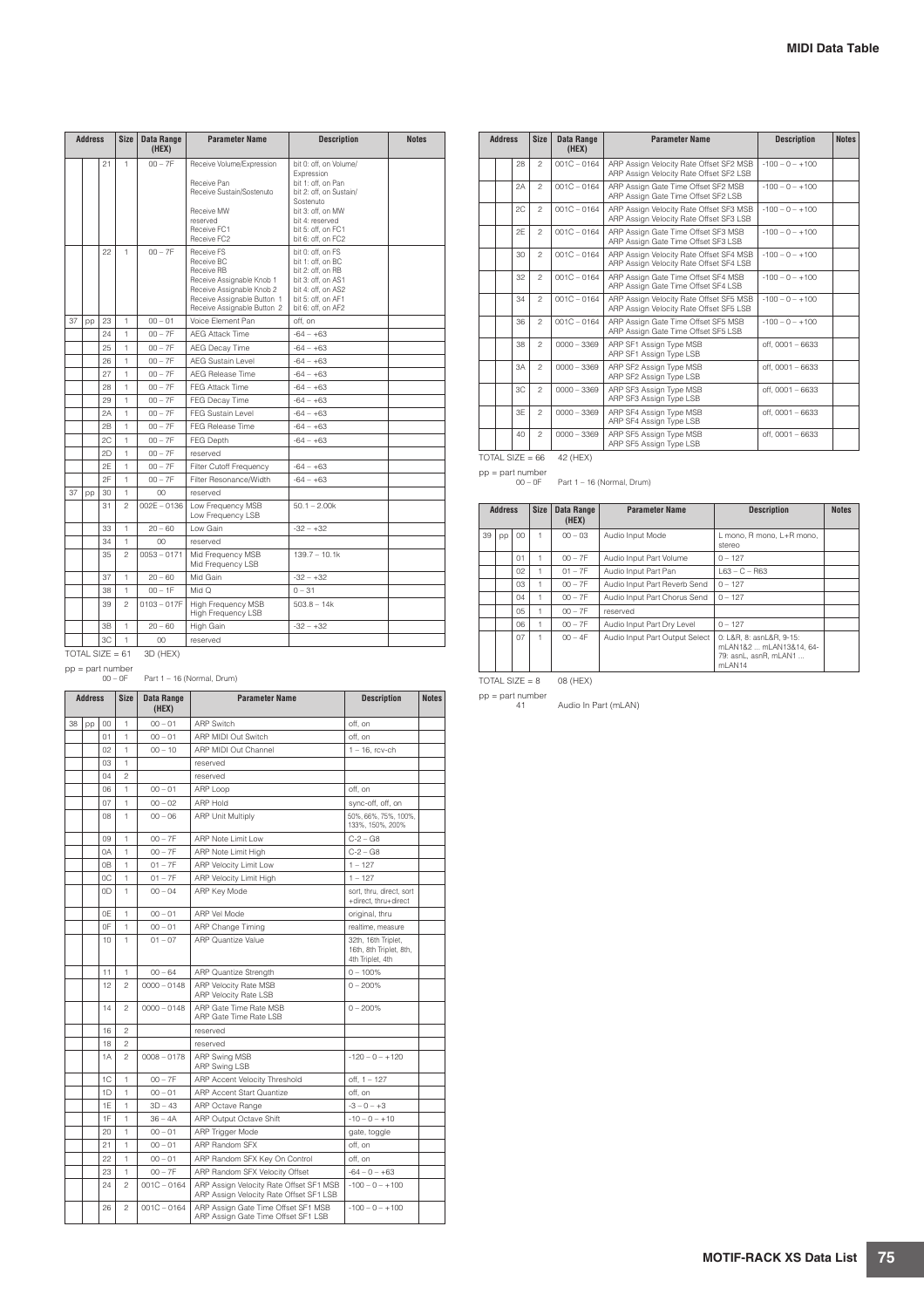YAMAHA [ Tone Generator ]  $Date : 15-NOV-2007$ Model MOTIF-RACK XS MIDI Implementation Chart Version : 1.0

| Function                                                                                                                                                                                                                          |                                                                                                                   | Transmitted                                                                                                                        |              | Recognized                                                                                                                                         |                                                                                              | Remarks                                                                                                                                                       |  |
|-----------------------------------------------------------------------------------------------------------------------------------------------------------------------------------------------------------------------------------|-------------------------------------------------------------------------------------------------------------------|------------------------------------------------------------------------------------------------------------------------------------|--------------|----------------------------------------------------------------------------------------------------------------------------------------------------|----------------------------------------------------------------------------------------------|---------------------------------------------------------------------------------------------------------------------------------------------------------------|--|
| Basic<br>Channel                                                                                                                                                                                                                  | Default<br>Changed                                                                                                | $1 - 16$<br>$1 - 16$                                                                                                               |              | $1 - 16$<br>$1 - 16$                                                                                                                               |                                                                                              | Memorized                                                                                                                                                     |  |
| Mode                                                                                                                                                                                                                              | Default<br>Messages<br>Altered                                                                                    | 3<br>$\times$<br>**************                                                                                                    |              | $1 - 4(m=1)$<br>$1 - 4(m=1)$<br>$\times$                                                                                                           | $*2$<br>$*2$                                                                                 | Memorized                                                                                                                                                     |  |
| Note<br>Number : True voice                                                                                                                                                                                                       |                                                                                                                   | $0 - 127$<br>**************                                                                                                        | $*3$         | $0 - 127$<br>$0 - 127$                                                                                                                             |                                                                                              |                                                                                                                                                               |  |
| Velocity                                                                                                                                                                                                                          | Note ON<br>Note OFF                                                                                               | $O$ 9nH, v=1-127*3<br>$X$ 9nH, $v=0$                                                                                               | $*3$         | $O \, v=1-127$<br>$\times$                                                                                                                         |                                                                                              |                                                                                                                                                               |  |
| After<br>Touch                                                                                                                                                                                                                    | Key's<br>Ch's                                                                                                     | $\times$<br>$\circ$                                                                                                                | $*3$         | $\times$<br>$\circ$                                                                                                                                | $*1$                                                                                         |                                                                                                                                                               |  |
| Pitch Bend                                                                                                                                                                                                                        |                                                                                                                   | $\circ$                                                                                                                            | $*3$         | $\circ$                                                                                                                                            | $*1$                                                                                         |                                                                                                                                                               |  |
| Control<br>Change                                                                                                                                                                                                                 | 0, 32<br>1,11<br>5, 7, 10<br>6,38<br>64<br>65<br>66<br>$71 - 75$<br>91,93<br>$96 - 97$<br>$100 - 101$<br>$1 - 95$ | O<br>$\circ$<br>$\bigcirc$<br>$\times$<br>$\times$<br>$\circ$<br>$\times$<br>$\circ$<br>$\circ$<br>$\times$<br>$\times$<br>$\circ$ | $*1$<br>$*3$ | $\circ$<br>$\bigcirc$<br>$\bigcirc$<br>$\bigcirc$<br>$\circ$<br>$\bigcirc$<br>$\circ$<br>$\circ$<br>$\circ$<br>$\bigcirc$<br>$\bigcirc$<br>$\circ$ | $*1$<br>$*1$<br>$*1$<br>$*1$<br>$*1$<br>$*1$<br>$*1$<br>$*1$<br>$*1$<br>$*1$<br>$*1$<br>$*1$ | Bank Select<br>Data Entry<br>Sustain Sw<br>Portamento Sw<br>Sostenuto<br>Sound Controller<br>Effect Depth<br>RPN Inc, Dec<br>RPN LSB, MSB<br>Assignable Cntrl |  |
| Prog<br>Change : True #                                                                                                                                                                                                           |                                                                                                                   | $O$ 0 - 127<br>**************                                                                                                      | $*1$         | $O$ 0 - 127<br>$0 - 127$                                                                                                                           | *1<br>$*1$                                                                                   |                                                                                                                                                               |  |
| System Exclusive                                                                                                                                                                                                                  |                                                                                                                   | $\circ$                                                                                                                            |              | $\circ$                                                                                                                                            |                                                                                              |                                                                                                                                                               |  |
| : Song Pos.<br>: Song Sel.<br>Common<br>: Tune                                                                                                                                                                                    |                                                                                                                   | $\times$<br>$\times$<br>$\times$                                                                                                   |              | $\times$<br>$\times$<br>$\times$                                                                                                                   |                                                                                              |                                                                                                                                                               |  |
| System : Clock<br>Real Time : Commands                                                                                                                                                                                            |                                                                                                                   | $\circ$<br>$\times$                                                                                                                | $*4$         | $\circ$<br>$\times$                                                                                                                                | $*5$                                                                                         |                                                                                                                                                               |  |
| : All Sound Off<br>: Reset All Cntrls<br>Aux<br>: Local ON/OFF<br>Mes- : All Notes OFF<br>sages: Active Sense<br>: Reset                                                                                                          |                                                                                                                   | ×<br>$\mathsf{X}$<br>$\frac{\times}{\times}$<br>O<br>$\times$                                                                      |              | $\overline{O(120,126,127)}$<br>O(121)<br>X<br>$O(123 - 125)$<br>$\circ$<br>$\times$                                                                |                                                                                              |                                                                                                                                                               |  |
| *1 receive/transmit if switch is on.<br>Notes:<br>*2 m is always treated as "1" regardless of its value.<br>*3 transmit if arpeggio MIDI out switch is on.<br>*4 if MIDI Clock Out is on.<br>*5 if MIDI Sync is external or auto. |                                                                                                                   |                                                                                                                                    |              |                                                                                                                                                    |                                                                                              |                                                                                                                                                               |  |

Mode 1 : OMNI ON , POLY Mode 2 : OMNI ON ,MONO Mode 3 : OMNI OFF, POLY Mode 4 : OMNI OFF, MONO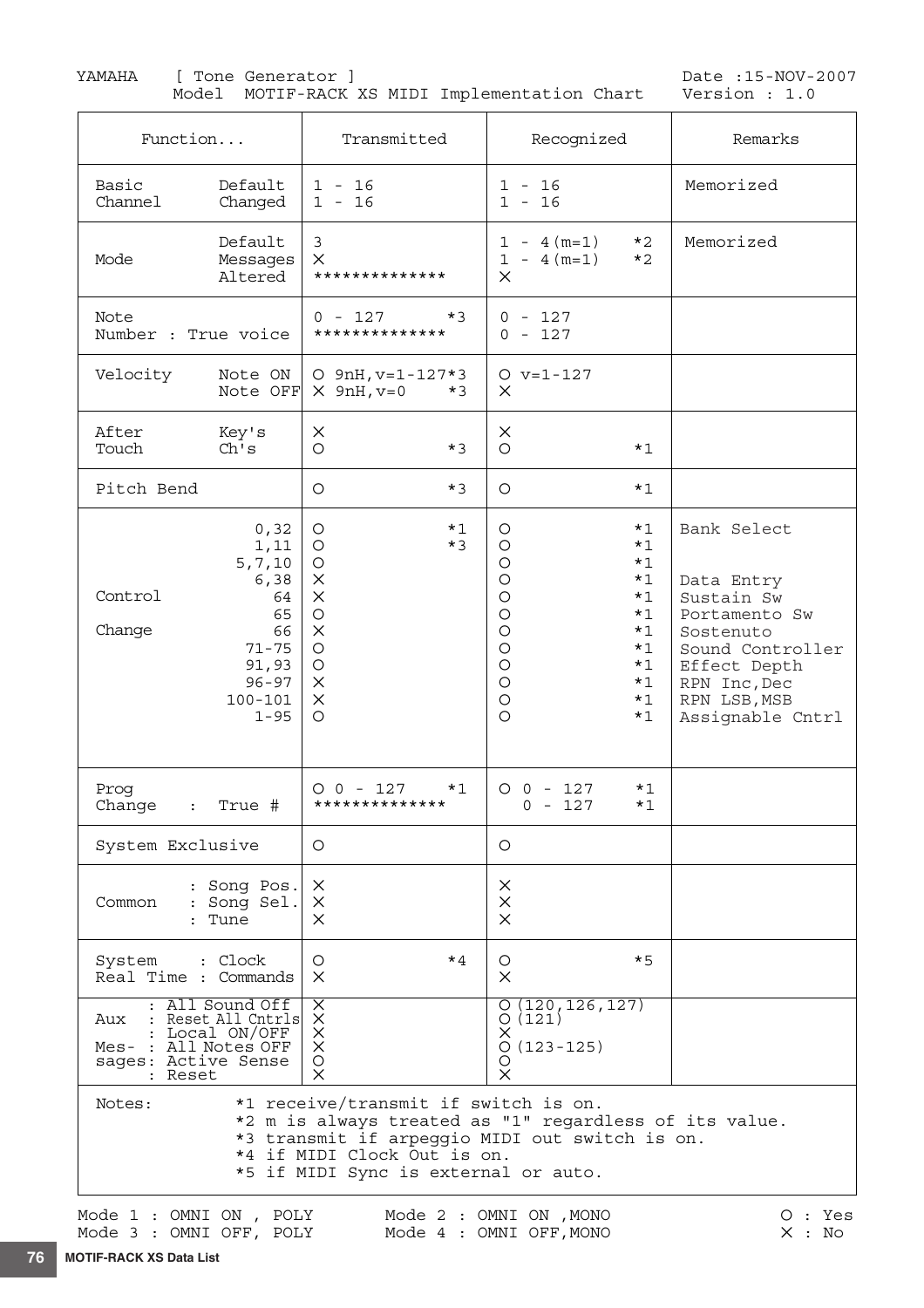# **GNU GENERAL PUBLIC LICENSE**

#### Version 2, June 1991

Copyright © 1989, 1991 Free Software Foundation, Inc., 51 Franklin Street, Fifth Floor, Boston, MA 02110-1301 USA Everyone is permitted to copy and distribute verbatim copies of this license document, but changing it is not allowed.

# **Preamble**

The licenses for most software are designed to take away your freedom to share and change it. By contrast, the GNU General Public License is intended to guarantee your freedom to share and change free software—to make sure the software is free for all its users. This General Public License applies to most of the Free Software Foundation's software and to any other program whose authors commit to using it. (Some other Free Software Foundation software is covered by the GNU Lesser General Public License instead.) You can apply it to your programs, too.

When we speak of free software, we are referring to freedom, not price. Our General Public Licenses are designed to make sure that you have the freedom to distribute copies of free software (and charge for this service if you wish), that you receive source code or can get it if you want it, that you can change the software or use pieces of it in new free programs; and that you know you can do these things.

To protect your rights, we need to make restrictions that forbid anyone to deny you these rights or to ask you to surrender the rights. These restrictions translate to certain responsibilities for you if you distribute copies of the software, or if you modify it.

For example, if you distribute copies of such a program, whether gratis or for a fee, you must give the recipients all the rights that you have. You must make sure that they, too, receive or can get the source code. And you must show them these terms so they know their rights.

We protect your rights with two steps: (1) copyright the software, and (2) offer you this license which gives you legal permission to copy, distribute and/or modify the software.

Also, for each author's protection and ours, we want to make certain that everyone understands that there is no warranty for this free software. If the software is modified by someone else and passed on, we want its recipients to know that what they have is not the original, so that any problems introduced by others will not reflect on the original authors' reputations.

Finally, any free program is threatened constantly by software patents. We wish to avoid the danger that redistributors of a free program will individually obtain patent licenses, in effect making the program proprietary. To prevent this, we have made it clear that any patent must be licensed for everyone's free use or not licensed at all.

The precise terms and conditions for copying, distribution and modification follow.

# **GNU GENERAL PUBLIC LICENSE TERMS AND CONDITIONS FOR COPYING, DISTRIBUTION AND MODIFICATION**

**0.** This License applies to any program or other work which contains a notice placed by the copyright holder saying it may be distributed under the terms of this General Public License. The "Program", below, refers to any such program or work, and a "work based on the Program" means either the Program or any derivative work under copyright law: that is to say, a work containing the Program or a portion of it, either verbatim or with modifications and/or translated into another language. (Hereinafter, translation is included without limitation in the term "modification".) Each licensee is addressed as "you".

Activities other than copying, distribution and modification are not covered by this License; they are outside its scope. The act of running the Program is not restricted, and the output from the Program is covered only if its contents constitute a work based on the Program (independent of having been made by running the Program). Whether that is true

depends on what the Program does. **1.** You may copy and distribute verbatim copies of the Program's source code as you receive it, in any medium, provided that you conspicuously and appropriately publish on each copy an appropriate copyright notice and disclaimer of warranty; keep intact all the notices that refer to this License and to the absence of any warranty; and give any other recipients of the Program a copy of this License along with the Program.

You may charge a fee for the physical act of transferring a copy, and you may at your option offer warranty protection in exchange for a fee.

**2.** You may modify your copy or copies of the Program or any portion of it, thus forming a work based on the Program, and copy and distribute such modifications or work under the terms of Section 1 above, provided that you also meet all of these conditions:

- **a)** You must cause the modified files to carry prominent notices stating that you changed the files and the date of any change.
- **b)** You must cause any work that you distribute or publish, that in whole or in part contains or is derived from the Program or any part thereof, to be licensed as a whole at no charge to all third parties under the terms of this License.
- **c)** If the modified program normally reads commands interactively when run, you must cause it, when started running for such interactive use in the most ordinary way, to print or display an announcement including an appropriate copyright notice and a notice that there is no warranty (or else, saying that you provide a warranty) and that users may redistribute the program under these conditions, and telling the user how to view a copy of this License. (Exception: if the Program itself is interactive but does not normally print such an announcement, your work based on the Program is not required to print an announcement.)

These requirements apply to the modified work as a whole. If identifiable sections of that work are not derived from the Program, and can be reasonably considered independent and separate works in themselves, then this License, and its terms, do not apply to those sections when you distribute them as separate works. But when you distribute the same sections as part of a whole which is a work based on the Program, the distribution of the whole must be on the terms of this License, whose permissions for other licensees extend to the entire whole, and thus to each and every part regardless of who wrote it.

Thus, it is not the intent of this section to claim rights or contest your rights to work written entirely by you; rather, the intent is to exercise the right to control the distribution of derivative or collective works based on the Program.

In addition, mere aggregation of another work not based on the Program with the Program (or with a work based on the Program) on a volume of a storage or distribution medium does not bring the other work under the scope of this License.

- **3.** You may copy and distribute the Program (or a work based on it, under Section 2) in object code or executable form under the terms of Sections 1 and 2 above provided that you also do one of the following:
	- **a)** Accompany it with the complete corresponding machine-readable source code, which must be distributed under the terms of Sections 1 and 2 above on a medium customarily used for software interchange; or,
	- **b)** Accompany it with a written offer, valid for at least three years, to give any third party, for a charge no more than your cost of physically performing source distribution, a complete machine-readable copy of the corresponding source code, to be distributed under the terms of Sections 1 and 2 above on a medium customarily used for software interchange; or,
	- **c)** Accompany it with the information you received as to the offer to distribute corresponding source code. (This alternative is allowed only for noncommercial distribution and only if you received the program in object code or executable form with such an offer, in accord with Subsection b above.)

The source code for a work means the preferred form of the work for making modifications to it. For an executable work, complete source code means all the source code for all modules it contains, plus any associated interface definition files, plus the scripts used to control compilation and installation of the executable. However, as a special exception, the source code distributed need not include anything that is normally distributed (in either source or binary form) with the major components (compiler, kernel, and so on) of the operating system on which the executable runs, unless that component itself accompanies the executable.

If distribution of executable or object code is made by offering access to copy from a designated place, then offering equivalent access to copy the source code from the same place counts as distribution of the source code, even though third parties are not compelled to copy the source along with the object code.

- **4.** You may not copy, modify, sublicense, or distribute the Program except as expressly provided under this License. Any attempt otherwise to copy, modify, sublicense or distribute the Program is void, and will automatically terminate your rights under this License. However, parties who have received copies, or rights, from you under this License will not have their licenses terminated so long as such parties remain in full compliance.
- **5.** You are not required to accept this License, since you have not signed it. However, nothing else grants you permission to modify or distribute the Program or its derivative works. These actions are prohibited by law if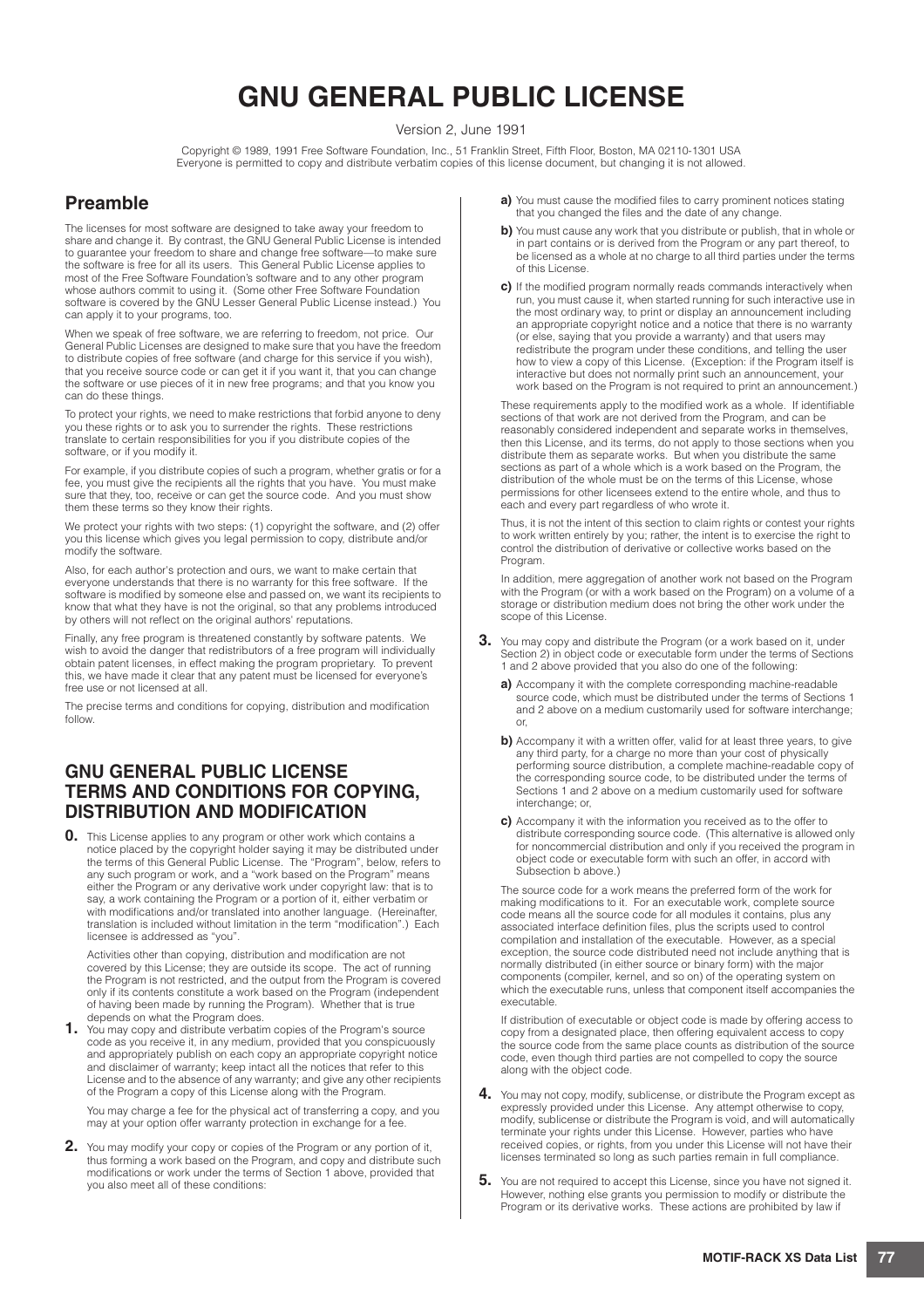you do not accept this License. Therefore, by modifying or distributing the Program (or any work based on the Program), you indicate your acceptance of this License to do so, and all its terms and conditions for copying, distributing or modifying the Program or works based on it.

- **6.** Each time you redistribute the Program (or any work based on the Program), the recipient automatically receives a license from the original licensor to copy, distribute or modify the Program subject to these terms and conditions. You may not impose any further restrictions on the recipients' exercise of the rights granted herein. You are not responsible for enforcing compliance by third parties to this License.
- **7.** If, as a consequence of a court judgment or allegation of patent infringement or for any other reason (not limited to patent issues), conditions are imposed on you (whether by court order, agreement or otherwise) that contradict the conditions of this License, they do not excuse you from the conditions of this License. If you cannot distribute so as to satisfy simultaneously your obligations under this License and any other pertinent obligations, then as a consequence you may not distribute the Program at all. For example, if a patent license would not permit royalty-free redistribution of the Program by all those who receive copies directly or indirectly through you, then the only way you could satisfy both it and this License would be to refrain entirely from distribution of the Program.

If any portion of this section is held invalid or unenforceable under any particular circumstance, the balance of the section is intended to apply and the section as a whole is intended to apply in other circumstances.

It is not the purpose of this section to induce you to infringe any patents or other property right claims or to contest validity of any such claims; this section has the sole purpose of protecting the integrity of the free software distribution system, which is implemented by public license practices. Many people have made generous contributions to the wide range of software distributed through that system in reliance on consistent application of that system; it is up to the author/donor to decide if he or she is willing to distribute software through any other system and a licensee cannot impose that choice.

This section is intended to make thoroughly clear what is believed to be a consequence of the rest of this License.

- **8.** If the distribution and/or use of the Program is restricted in certain countries either by patents or by copyrighted interfaces, the original copyright holder who places the Program under this License may add an explicit geographical distribution limitation excluding those countries, so that distribution is permitted only in or among countries not thus excluded. In such case, this License incorporates the limitation as if written in the body of this License.
- **9.** The Free Software Foundation may publish revised and/or new versions of the General Public License from time to time. Such new versions will be similar in spirit to the present version, but may differ in detail to address new problems or concerns.

Each version is given a distinguishing version number. If the Program specifies a version number of this License which applies to it and "any later version", you have the option of following the terms and conditions either of that version or of any later version published by the Free Software Foundation. If the Program does not specify a version number of this License, you may choose any version ever published by the Free Software Foundation.

**10.** If you wish to incorporate parts of the Program into other free programs whose distribution conditions are different, write to the author to ask for permission. For software which is copyrighted by the Free Software Foundation, write to the Free Software Foundation; we sometimes make exceptions for this. Our decision will be guided by the two goals of preserving the free status of all derivatives of our free software and of promoting the sharing and reuse of software generally.

#### **NO WARRANTY**

- **11.** BECAUSE THE PROGRAM IS LICENSED FREE OF CHARGE, THERE IS NO WARRANTY FOR THE PROGRAM, TO THE EXTENT PERMITTED BY APPLICABLE LAW. EXCEPT WHEN OTHERWISE STATED IN WRITING THE COPYRIGHT HOLDERS AND/OR OTHER PARTIES PROVIDE THE PROGRAM "AS IS" WITHOUT WARRANTY OF ANY KIND, EITHER EXPRESSED OR IMPLIED, INCLUDING, BUT NOT LIMITED TO, THE IMPLIED WARRANTIES OF MERCHANTABILITY AND FITNESS FOR A PARTICULAR PURPOSE. THE ENTIRE RISK AS TO THE QUALITY AND PERFORMANCE OF THE PROGRAM IS WITH YOU. SHOULD THE PROGRAM PROVE DEFECTIVE, YOU ASSUME THE COST OF ALL NECESSARY SERVICING, REPAIR OR CORRECTION.
- **12.** IN NO EVENT UNLESS REQUIRED BY APPLICABLE LAW OR AGREED TO IN WRITING WILL ANY COPYRIGHT HOLDER, OR ANY OTHER PARTY WHO MAY MODIFY AND/OR REDISTRIBUTE THE PROGRAM AS PERMITTED ABOVE, BE LIABLE TO YOU FOR DAMAGES, INCLUDING ANY GENERAL, SPECIAL, INCIDENTAL OR CONSEQUENTIAL DAMAGES ARISING OUT OF THE USE OR INABILITY TO USE THE PROGRAM (INCLUDING BUT NOT LIMITED TO LOSS OF DATA OR DATA BEING RENDERED INACCURATE OR LOSSES SUSTAINED BY YOU OR THIRD PARTIES OR A FAILURE OF THE PROGRAM TO OPERATE WITH ANY OTHER PROGRAMS), EVEN IF SUCH HOLDER OR OTHER PARTY HAS BEEN ADVISED OF THE POSSIBILITY OF SUCH DAMAGES.

### **END OF TERMS AND CONDITIONS**

# **How to Apply These Terms to Your New Programs**

If you develop a new program, and you want it to be of the greatest possible use to the public, the best way to achieve this is to make it free software which everyone can redistribute and change under these terms.

To do so, attach the following notices to the program. It is safest to attach them to the start of each source file to most effectively convey the exclusion of warranty; and each file should have at least the "copyright" line and a pointer to where the full notice is found.

<one line to give the program's name and a brief idea of what it does.> Copyright © <year> <name of author>

This program is free software; you can redistribute it and/or modify it under the terms of the GNU General Public License as published by the Free Software Foundation; either version 2 of the License, or (at your option) any later version.

This program is distributed in the hope that it will be useful, but WITHOUT ANY WARRANTY; without even the implied warranty of MERCHANTABILITY or FITNESS FOR A PARTICULAR PURPOSE. See the GNU General Public License for more details.

You should have received a copy of the GNU General Public License along with this program; if not, write to the Free Software Foundation, Inc., 51 Franklin Street, Fifth Floor, Boston, MA 02110-1301 USA.

Also add information on how to contact you by electronic and paper mail.

If the program is interactive, make it output a short notice like this when it starts in an interactive mode:

Gnomovision version 69, Copyright © year name of author Gnomovision comes with ABSOLUTELY NO WARRANTY; for details type 'show w'. This is free software, and you are welcome to redistribute it under certain conditions; type 'show c' for details.

The hypothetical commands 'show w' and 'show c' should show the appropriate parts of the General Public License. Of course, the commands you use may be called something other than 'show w' and 'show c'; they could even be mouse-clicks or menu items—whatever suits your program.

You should also get your employer (if you work as a programmer) or your school, if any, to sign a "copyright disclaimer" for the program, if necessary. Here is a sample; alter the names:

Yoyodyne, Inc., hereby disclaims all copyright interest in the program 'Gnomovision' (which makes passes at compilers) written by James **Hacker** 

<signature of Ty Coon>, 1 April 1989 Ty Coon, President of Vice

This General Public License does not permit incorporating your program into proprietary programs. If your program is a subroutine library, you may consider it more useful to permit linking proprietary applications with the library. If this is what you want to do, use the GNU Lesser General Public License instead of this License.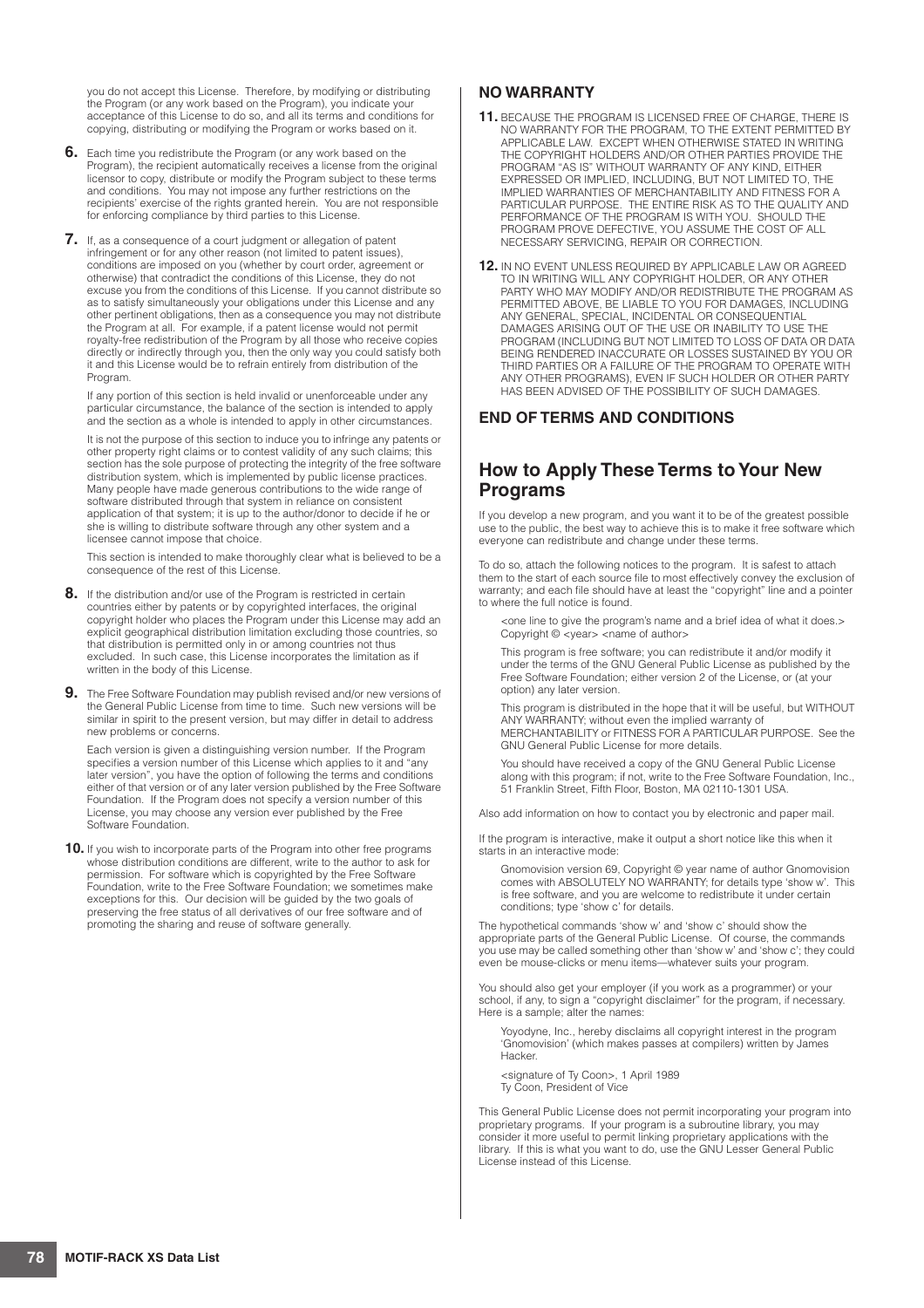# **GNU LESSER GENERAL PUBLIC LICENSE**

Version 2.1, February 1999

Copyright © 1991, 1999 Free Software Foundation, Inc., 51 Franklin Street, Fifth Floor, Boston, MA 02110-1301 USA Everyone is permitted to copy and distribute verbatim copies of this license document, but changing it is not allowed.

[This is the first released version of the Lesser GPL.

It also counts as the successor of the GNU Library Public License, version 2, hence the version number 2.1.]

# **Preamble**

The licenses for most software are designed to take away your freedom to share and change it. By contrast, the GNU General Public Licenses are intended to guarantee your freedom to share and change free software—to make sure the software is free for all its users.

This license, the Lesser General Public License, applies to some specially designated software packages—typically libraries—of the Free Software Foundation and other authors who decide to use it. You can use it too, but we suggest you first think carefully about whether this license or the ordinary General Public License is the better strategy to use in any particular case, based on the explanations below.

When we speak of free software, we are referring to freedom of use, not price. Our General Public Licenses are designed to make sure that you have the freedom to distribute copies of free software (and charge for this service if you wish); that you receive source code or can get it if you want it; that you can change the software and use pieces of it in new free programs; and that you are informed that you can do these things.

To protect your rights, we need to make restrictions that forbid distributors to deny you these rights or to ask you to surrender these rights. These restrictions translate to certain responsibilities for you if you distribute copies of the library or if you modify it.

For example, if you distribute copies of the library, whether gratis or for a fee, you must give the recipients all the rights that we gave you. You must make sure that they, too, receive or can get the source code. If you link other code with the library, you must provide complete object files to the recipients, so that they can relink them with the library after making changes to the library and recompiling it. And you must show them these terms so they know their rights

We protect your rights with a two-step method: (1) we copyright the library, and (2) we offer you this license, which gives you legal permission to copy, distribute and/or modify the library.

To protect each distributor, we want to make it very clear that there is no warranty for the free library. Also, if the library is modified by someone else and passed on, the recipients should know that what they have is not the original version, so that the original author's reputation will not be affected by problems that might be introduced by others.

Finally, software patents pose a constant threat to the existence of any free program. We wish to make sure that a company cannot effectively restrict the users of a free program by obtaining a restrictive license from a patent holder. Therefore, we insist that any patent license obtained for a version of the library must be consistent with the full freedom of use specified in this license.

Most GNU software, including some libraries, is covered by the ordinary GNU General Public License. This license, the GNU Lesser General Public License, applies to certain designated libraries, and is quite different from the ordinary General Public License. We use this license for certain libraries in order to permit linking those libraries into non-free programs.

When a program is linked with a library, whether statically or using a shared library, the combination of the two is legally speaking a combined work, a derivative of the original library. The ordinary General Public License therefore permits such linking only if the entire combination fits its criteria of freedom. The Lesser General Public License permits more lax criteria for linking other code with the library.

We call this license the "Lesser" General Public License because it does Less to protect the user's freedom than the ordinary General Public License. It also provides other free software developers Less of an advantage over competing non-free programs. These disadvantages are the reason we use the ordinary General Public License for many libraries. However, the Lesser license provides advantages in certain special circumstances.

For example, on rare occasions, there may be a special need to encourage the widest possible use of a certain library, so that it becomes a de-facto standard. To achieve this, non-free programs must be allowed to use the library. A more frequent case is that a free library does the same job as widely used non-free libraries. In this case, there is little to gain by limiting the free library to free software only, so we use the Lesser General Public License.

In other cases, permission to use a particular library in non-free programs enables a greater number of people to use a large body of free software. For example, permission to use the GNU C Library in non-free programs enables many more people to use the whole GNU operating system, as well as its variant, the GNU/Linux operating system.

Although the Lesser General Public License is Less protective of the users' freedom, it does ensure that the user of a program that is linked with the

Library has the freedom and the wherewithal to run that program using a modified version of the Library.

The precise terms and conditions for copying, distribution and modification follow. Pay close attention to the difference between a "work based on the library" and a "work that uses the library". The former contains code derived from the library, whereas the latter must be combined with the library in order to run.

# **GNU LESSER GENERAL PUBLIC LICENSE TERMS AND CONDITIONS FOR COPYING, DISTRIBUTION AND MODIFICATION**

**0.** This License Agreement applies to any software library or other program which contains a notice placed by the copyright holder or other authorized party saying it may be distributed under the terms of this Lesser General Public License (also called "this License"). Each licensee is addressed as "you".

A "library" means a collection of software functions and/or data prepared so as to be conveniently linked with application programs (which use some of those functions and data) to form executables.

The "Library", below, refers to any such software library or work which has been distributed under these terms. A "work based on the Library" means either the Library or any derivative work under copyright law: that is to say, a work containing the Library or a portion of it, either verbatim or with modifications and/or translated straightforwardly into another language. (Hereinafter, translation is included without limitation in the term "modification".)

"Source code" for a work means the preferred form of the work for making modifications to it. For a library, complete source code means all the source code for all modules it contains, plus any associated interface definition files, plus the scripts used to control compilation and installation of the library.

Activities other than copying, distribution and modification are not covered by this License; they are outside its scope. The act of running a program using the Library is not restricted, and output from such a program is covered only if its contents constitute a work based on the Library (independent of the use of the Library in a tool for writing it). Whether that is true depends on what the Library does and what the program that uses the Library does.

**1.** You may copy and distribute verbatim copies of the Library's complete source code as you receive it, in any medium, provided that you conspicuously and appropriately publish on each copy an appropriate copyright notice and disclaimer of warranty; keep intact all the notices that refer to this License and to the absence of any warranty; and distribute a copy of this License along with the Library.

You may charge a fee for the physical act of transferring a copy, and you may at your option offer warranty protection in exchange for a fee.

- **2.** You may modify your copy or copies of the Library or any portion of it, thus forming a work based on the Library, and copy and distribute such modifications or work under the terms of Section 1 above, provided that you also meet all of these conditions:
	- **a)** The modified work must itself be a software library.
	- **b)** You must cause the files modified to carry prominent notices stating that you changed the files and the date of any change.
	- **c)** You must cause the whole of the work to be licensed at no charge to all third parties under the terms of this License.
	- **d)** If a facility in the modified Library refers to a function or a table of data to be supplied by an application program that uses the facility, other than as an argument passed when the facility is invoked, then you must make a good faith effort to ensure that, in the event an application does not supply such function or table, the facility still operates, and performs whatever part of its purpose remains meaningful.

(For example, a function in a library to compute square roots has a purpose that is entirely well-defined independent of the application. Therefore, Subsection 2d requires that any application-supplied function or table used by this function must be optional: if the application does not supply it, the square root function must still compute square roots.)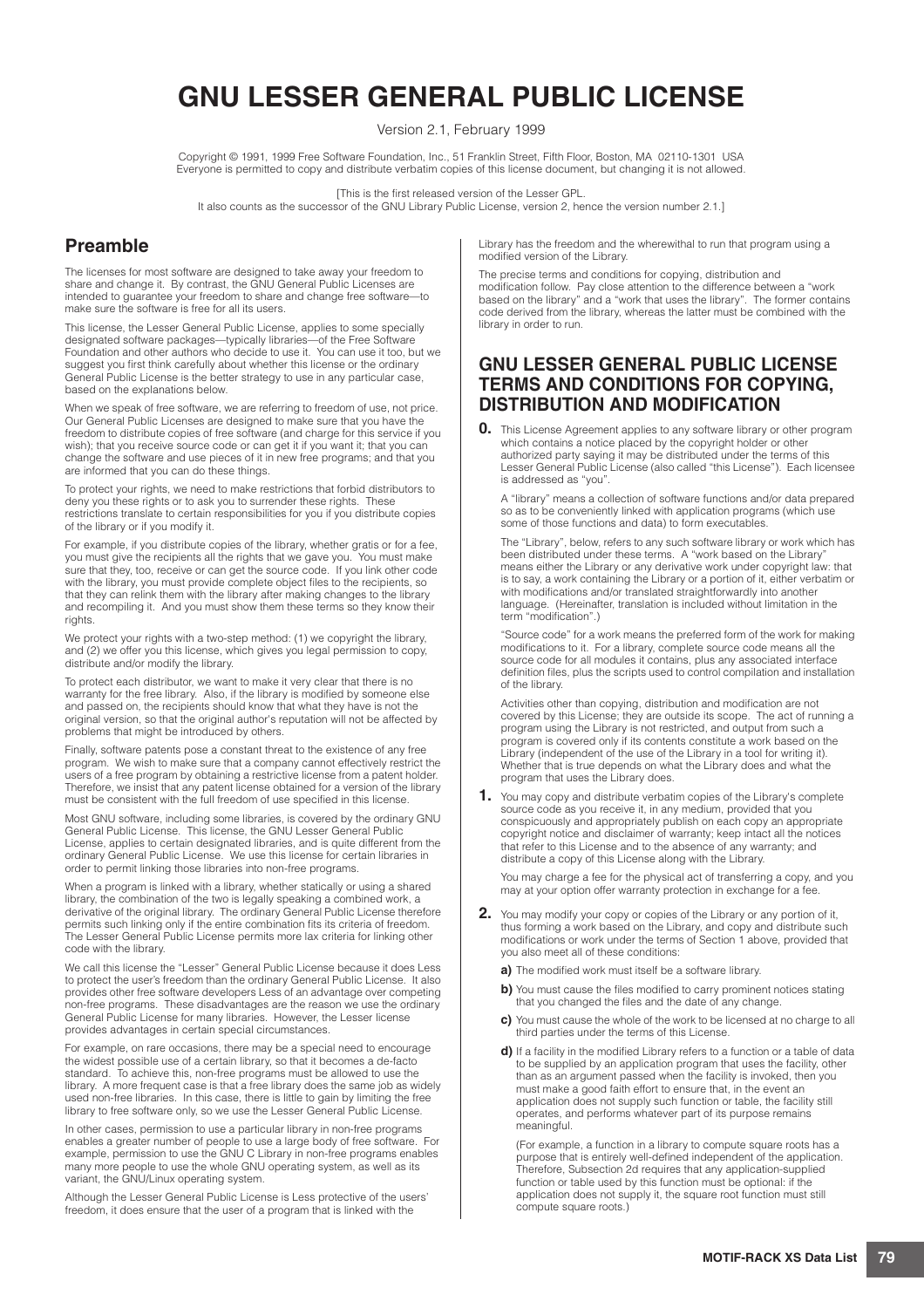These requirements apply to the modified work as a whole. If identifiable sections of that work are not derived from the Library, and can be reasonably considered independent and separate works in themselves, then this License, and its terms, do not apply to those sections when you distribute them as separate works. But when you distribute the same sections as part of a whole which is a work based on the Library, the distribution of the whole must be on the terms of this License, whose permissions for other licensees extend to the entire whole, and thus to each and every part regardless of who wrote it.

Thus, it is not the intent of this section to claim rights or contest your rights to work written entirely by you; rather, the intent is to exercise the right to control the distribution of derivative or collective works based on the Library.

In addition, mere aggregation of another work not based on the Library with the Library (or with a work based on the Library) on a volume of a storage or distribution medium does not bring the other work under the scope of this License.

**3.** You may opt to apply the terms of the ordinary GNU General Public License instead of this License to a given copy of the Library. To do this, you must alter all the notices that refer to this License, so that they refer to the ordinary GNU General Public License, version 2, instead of to this License. (If a newer version than version 2 of the ordinary GNU General Public License has appeared, then you can specify that version instead if you wish.) Do not make any other change in these notices.

Once this change is made in a given copy, it is irreversible for that copy, so the ordinary GNU General Public License applies to all subsequent copies and derivative works made from that copy.

This option is useful when you wish to copy part of the code of the Library into a program that is not a library.

**4.** You may copy and distribute the Library (or a portion or derivative of it, under Section 2) in object code or executable form under the terms of Sections 1 and 2 above provided that you accompany it with the complete corresponding machine-readable source code, which must be distributed under the terms of Sections 1 and 2 above on a medium customarily used for software interchange.

If distribution of object code is made by offering access to copy from a designated place, then offering equivalent access to copy the source code from the same place satisfies the requirement to distribute the source code, even though third parties are not compelled to copy the source along with the object code.

**5.** A program that contains no derivative of any portion of the Library, but is designed to work with the Library by being compiled or linked with it, is called a "work that uses the Library". Such a work, in isolation, is not a derivative work of the Library, and therefore falls outside the scope of this License.

However, linking a "work that uses the Library" with the Library creates an executable that is a derivative of the Library (because it contains portions of the Library), rather than a "work that uses the library". The executable is therefore covered by this License. Section 6 states terms for distribution of such executables.

When a "work that uses the Library" uses material from a header file that is part of the Library, the object code for the work may be a derivative work of the Library even though the source code is not. Whether this is true is especially significant if the work can be linked without the Library, or if the work is itself a library. The threshold for this to be true is not precisely defined by law.

If such an object file uses only numerical parameters, data structure layouts and accessors, and small macros and small inline functions (ten lines or less in length), then the use of the object file is unrestricted, regardless of whether it is legally a derivative work. (Executables containing this object code plus portions of the Library will still fall under Section 6.)

Otherwise, if the work is a derivative of the Library, you may distribute the object code for the work under the terms of Section 6. Any executables containing that work also fall under Section 6, whether or not they are linked directly with the Library itself.

**6.** As an exception to the Sections above, you may also combine or link a "work that uses the Library" with the Library to produce a work containing portions of the Library, and distribute that work under terms of your choice, provided that the terms permit modification of the work for the customer's own use and reverse engineering for debugging such modifications.

You must give prominent notice with each copy of the work that the Library is used in it and that the Library and its use are covered by this License. You must supply a copy of this License. If the work during execution displays copyright notices, you must include the copyright notice for the Library among them, as well as a reference directing the user to the copy of this License. Also, you must do one of these things:

**a)** Accompany the work with the complete corresponding machine-readable source code for the Library including whatever changes were used in the work (which must be distributed under Sections 1 and 2 above); and, if the work is an executable linked with the Library, with the complete machine-readable "work that uses the Library", as object code and/or source code, so that the user can modify the Library and then relink to produce a modified executable containing the modified Library. (It is understood that the user who changes the contents of definitions files in the Library will not necessarily be able to recompile the application to use the modified definitions.)

- **b)** Use a suitable shared library mechanism for linking with the Library. A suitable mechanism is one that (1) uses at run time a copy of the library already present on the user's computer system, rather than copying library functions into the executable, and (2) will operate properly with a modified version of the library, if the user installs one, as long as the modified version is interface-compatible with the version that the work was made with.
- **c)** Accompany the work with a written offer, valid for at least three years, to give the same user the materials specified in Subsection 6a, above, for a charge no more than the cost of performing this distribution.
- **d)** If distribution of the work is made by offering access to copy from a designated place, offer equivalent access to copy the above specified materials from the same place.
- **e)** Verify that the user has already received a copy of these materials or that you have already sent this user a copy.

For an executable, the required form of the "work that uses the Library" must include any data and utility programs needed for reproducing the executable from it. However, as a special exception, the materials to be distributed need not include anything that is normally distributed (in either source or binary form) with the major components (compiler, kernel, and so on) of the operating system on which the executable runs, unless that component itself accompanies the executable.

It may happen that this requirement contradicts the license restrictions of other proprietary libraries that do not normally accompany the operating system. Such a contradiction means you cannot use both them and the Library together in an executable that you distribute.

- **7.** You may place library facilities that are a work based on the Library sideby-side in a single library together with other library facilities not covered by this License, and distribute such a combined library, provided that the separate distribution of the work based on the Library and of the other library facilities is otherwise permitted, and provided that you do these two things:
	- **a)** Accompany the combined library with a copy of the same work based on the Library, uncombined with any other library facilities. This must be distributed under the terms of the Sections above.
	- **b)** Give prominent notice with the combined library of the fact that part of it is a work based on the Library, and explaining where to find the accompanying uncombined form of the same work.
- **8.** You may not copy, modify, sublicense, link with, or distribute the Library except as expressly provided under this License. Any attempt otherwise to copy, modify, sublicense, link with, or distribute the Library is void, and will automatically terminate your rights under this License. However, parties who have received copies, or rights, from you under this License will not have their licenses terminated so long as such parties remain in full compliance.
- **9.** You are not required to accept this License, since you have not signed it. However, nothing else grants you permission to modify or distribute the Library or its derivative works. These actions are prohibited by law if you do not accept this License. Therefore, by modifying or distributing the Library (or any work based on the Library), you indicate your acceptance of this License to do so, and all its terms and conditions for copying, distributing or modifying the Library or works based on it.
- **10.** Each time you redistribute the Library (or any work based on the Library), the recipient automatically receives a license from the original licensor to copy, distribute, link with or modify the Library subject to these terms and conditions. You may not impose any further restrictions on the recipients' exercise of the rights granted herein. You are not responsible for enforcing compliance by third parties with this License.
- **11.** If, as a consequence of a court judgment or allegation of patent infringement or for any other reason (not limited to patent issues), conditions are imposed on you (whether by court order, agreement or otherwise) that contradict the conditions of this License, they do not excuse you from the conditions of this License. If you cannot distribute so as to satisfy simultaneously your obligations under this License and any other pertinent obligations, then as a consequence you may not distribute the Library at all. For example, if a patent license would not permit royalty-free redistribution of the Library by all those who receive copies directly or indirectly through you, then the only way you could satisfy both it and this License would be to refrain entirely from distribution of the Library.

If any portion of this section is held invalid or unenforceable under any particular circumstance, the balance of the section is intended to apply, and the section as a whole is intended to apply in other circumstances.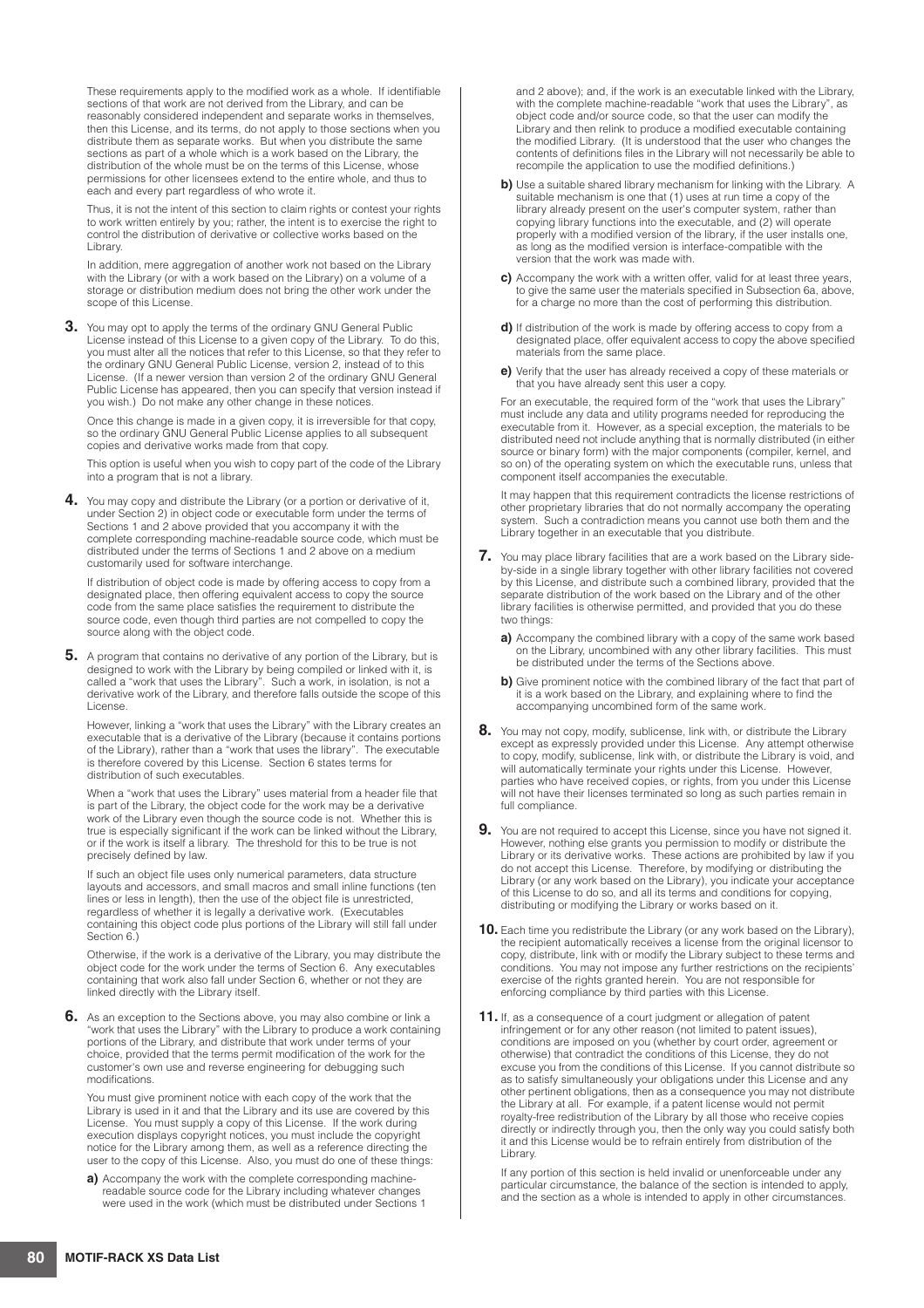It is not the purpose of this section to induce you to infringe any patents or other property right claims or to contest validity of any such claims; this section has the sole purpose of protecting the integrity of the free software distribution system which is implemented by public license practices. Many people have made generous contributions to the wide range of software distributed through that system in reliance on consistent application of that system; it is up to the author/donor to decide if he or she is willing to distribute software through any other system and a licensee cannot impose that choice.

This section is intended to make thoroughly clear what is believed to be a consequence of the rest of this License.

- **12.** If the distribution and/or use of the Library is restricted in certain countries either by patents or by copyrighted interfaces, the original copyright holder who places the Library under this License may add an explicit geographical distribution limitation excluding those countries, so that distribution is permitted only in or among countries not thus excluded. In such case, this License incorporates the limitation as if written in the body of this License.
- **13.** The Free Software Foundation may publish revised and/or new versions of the Lesser General Public License from time to time. Such new versions will be similar in spirit to the present version, but may differ in detail to address new problems or concerns.

Each version is given a distinguishing version number. If the Library specifies a version number of this License which applies to it and "any later version", you have the option of following the terms and conditions either of that version or of any later version published by the Free Software Foundation. If the Library does not specify a license version number, you may choose any version ever published by the Free Software Foundation.

**14.** If you wish to incorporate parts of the Library into other free programs whose distribution conditions are incompatible with these, write to the author to ask for permission. For software which is copyrighted by the Free Software Foundation, write to the Free Software Foundation; we sometimes make exceptions for this. Our decision will be guided by the two goals of preserving the free status of all derivatives of our free software and of promoting the sharing and reuse of software generally.

### **NO WARRANTY**

- **15.** BECAUSE THE LIBRARY IS LICENSED FREE OF CHARGE, THERE IS NO WARRANTY FOR THE LIBRARY, TO THE EXTENT PERMITTED BY APPLICABLE LAW. EXCEPT WHEN OTHERWISE STATED IN WRITING THE COPYRIGHT HOLDERS AND/OR OTHER PARTIES PROVIDE THE LIBRARY "AS IS" WITHOUT WARRANTY OF ANY KIND, EITHER EXPRESSED OR IMPLIED, INCLUDING, BUT NOT LIMITED TO, THE IMPLIED WARRANTIES OF MERCHANTABILITY AND FITNESS FOR A PARTICULAR PURPOSE. THE ENTIRE RISK AS TO THE QUALITY AND PERFORMANCE OF TH LIBRARY IS WITH YOU. SHOULD THE LIBRARY PROVE DEFECTIVE, YOU ASSUME THE COST OF ALL NECESSARY SERVICING, REPAIR OR CORRECTION.
- **16.** IN NO EVENT UNLESS REQUIRED BY APPLICABLE LAW OR AGREED TO IN WRITING WILL ANY COPYRIGHT HOLDER, OR ANY OTHER PARTY WHO MAY MODIFY AND/OR REDISTRIBUTE THE LIBRARY AS PERMITTED ABOVE, BE LIABLE TO YOU FOR DAMAGES, INCLUDING ANY GENERAL, SPECIAL, INCIDENTAL OR CONSEQUENTIAL DAMAGES ARISING OUT OF THE USE OR INABILITY TO USE THE LIBRARY (INCLUDING BUT NOT LIMITED TO LOSS OF DATA OR DATA BEING RENDERED INACCURATE OR LOSSES SUSTAINED BY YOU OR THIRD PARTIES OR A FAILURE OF THE LIBRARY TO OPERATE WITH ANY OTHER SOFTWARE), EVEN IF SUCH HOLDER OR OTHER PARTY HAS BEEN ADVISED OF THE POSSIBILITY OF SUCH DAMAGES.

### **END OF TERMS AND CONDITIONS**

# **How to Apply These Terms to Your New Libraries**

If you develop a new library, and you want it to be of the greatest possible use to the public, we recommend making it free software that everyone can redistribute and change. You can do so by permitting redistribution under these terms (or, alternatively, under the terms of the ordinary General Public License).

To apply these terms, attach the following notices to the library. It is safest to attach them to the start of each source file to most effectively convey the exclusion of warranty; and each file should have at least the "copyright" line and a pointer to where the full notice is found.

<one line to give the library's name and a brief idea of what it does.> Copyright © <year> <name of author>

This library is free software; you can redistribute it and/or modify it under the terms of the GNU Lesser General Public License as published by the Free Software Foundation; either version 2.1 of the License, or (at your option) any later version.

This library is distributed in the hope that it will be useful, but WITHOUT ANY WARRANTY; without even the implied warranty of MERCHANTABILITY or FITNESS FOR A PARTICULAR PURPOSE. See the GNU Lesser General Public License for more details.

You should have received a copy of the GNU Lesser General Public License along with this library; if not, write to the Free Software Foundation, Inc., 51 Franklin Street, Fifth Floor, Boston, MA 02110-1301 **LISA** 

Also add information on how to contact you by electronic and paper mail.

You should also get your employer (if you work as a programmer) or your school, if any, to sign a "copyright disclaimer" for the library, if necessary. Here is a sample: alter the names:

Yoyodyne, Inc., hereby disclaims all copyright interest in the library 'Frob' (a library for tweaking knobs) written by James Random Hacker.

<signature of Ty Coon>, 1 April 1990 Ty Coon, President of Vice

That's all there is to it!

# **freetype**

#### **The FreeType Project LICENSE** 2002-Apr-11

Copyright 1996-2002 by David Turner, Robert Wilhelm, and Werner Lemberg

#### **Introduction**

The FreeType Project is distributed in several archive packages; some of them may contain, in addition to the FreeType font engine, various tools and contributions which rely on, or relate to, the FreeType Project.

This license applies to all files found in such packages, and which do not fall under their own explicit license. The license affects thus the FreeType font engine, the test programs, documentation and makefiles, at the very least.

This license was inspired by the BSD, Artistic, and IJG (Independent JPEG Group) licenses, which all encourage inclusion and use of free software in commercial and freeware products alike. As a consequence, its main points are that:

- We don't promise that this software works. However, we will be interested in any kind of bug reports. ('as is' distribution)
- You can use this software for whatever you want, in parts or full form, without having to pay us. ('royalty-free' usage)
- You may not pretend that you wrote this software. If you use it, or only parts of it, in a program, you must acknowledge somewhere in your documentation that you have used the FreeType code. ('credits')

We specifically permit and encourage the inclusion of this software, with or without modifications, in commercial products. We disclaim all warranties covering The FreeType Project and assume no liability related to The FreeType Project.

Finally, many people asked us for a preferred form for a credit/disclaimer to use in compliance with this license. We thus encourage you to use the following text:

Portions of this software are copyright © 1996-2002 The FreeType Project (www.freetype.org). All rights reserved.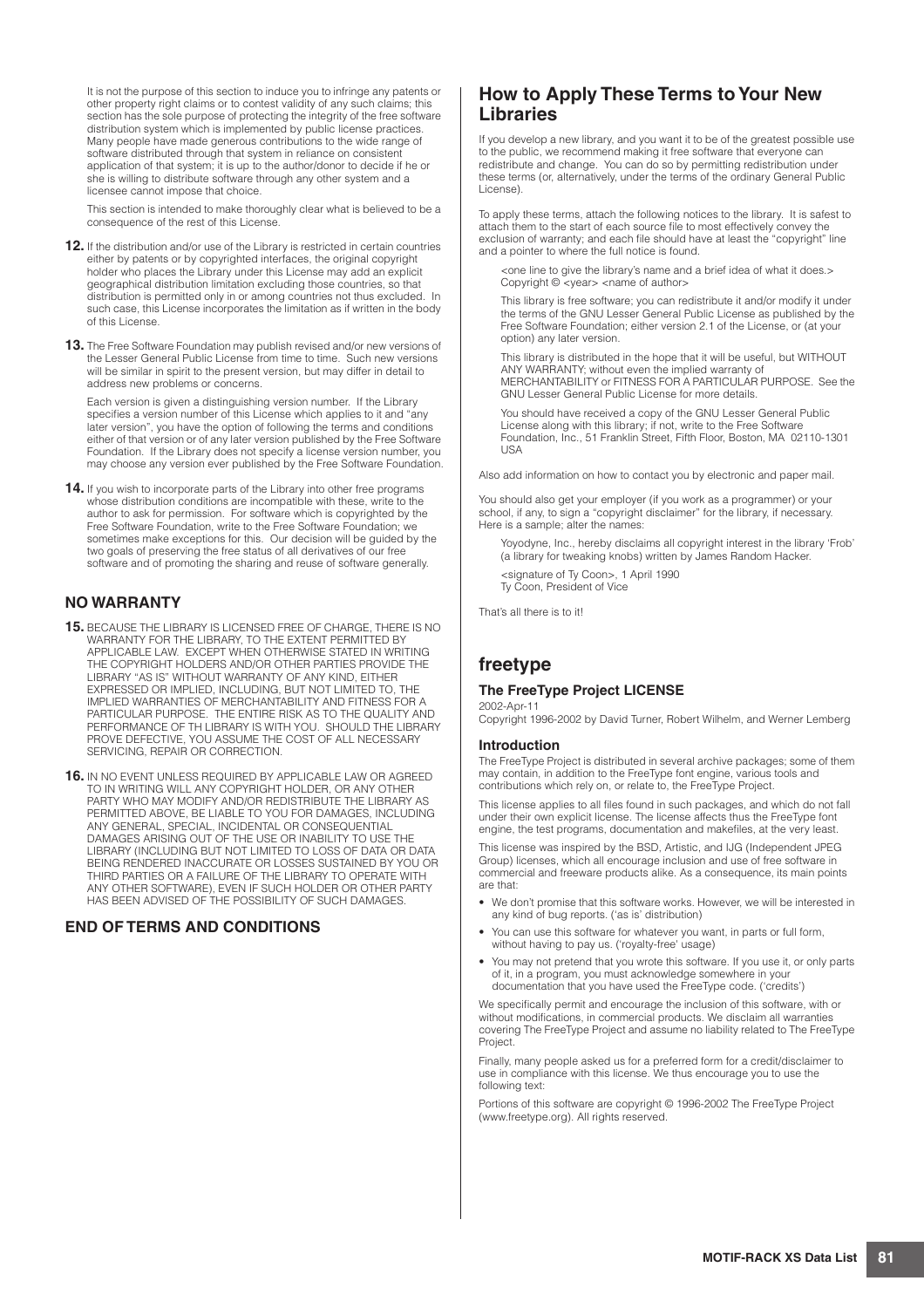#### **Legal Terms**

#### 0. Definitions

Throughout this license, the terms 'package', 'FreeType Project', and 'FreeType archive' refer to the set of files originally distributed by the authors (David Turner, Robert Wilhelm, and Werner Lemberg) as the 'FreeType Project', be they named as alpha, beta or final release.

'You' refers to the licensee, or person using the project, where 'using' is a generic term including compiling the project's source code as well as linking it to form a 'program' or 'executable'. This program is referred to as 'a program using the FreeType engine'.

This license applies to all files distributed in the original FreeType Project, including all source code, binaries and documentation, unless otherwise stated in the file in its original, unmodified form as distributed in the original archive. If you are unsure whether or not a particular file is covered by this license, you must contact us to verify this.

The FreeType Project is copyright © 1996-2000 by David Turner, Robert Wilhelm, and Werner Lemberg. All rights reserved except as specified below.

#### 1. No Warranty

THE FREETYPE PROJECT IS PROVIDED 'AS IS' WITHOUT WARRANTY OF ANY KIND, EITHER EXPRESS OR IMPLIED, INCLUDING, BUT NOT LIMITED TO, WARRANTIES OF MERCHANTABILITY AND FITNESS FOR A PARTICULAR PURPOSE. IN NO EVENT WILL ANY OF THE AUTHORS OR COPYRIGHT HOLDERS BE LIABLE FOR ANY DAMAGES CAUSED BY THE USE OR THE INABILITY TO USE, OF THE FREETYPE PROJECT.

#### 2. Redistribution

This license grants a worldwide, royalty-free, perpetual and irrevocable right and license to use, execute, perform, compile, display, copy, create derivative works of, distribute and sublicense the FreeType Project (in both source and object code forms) and derivative works thereof for any purpose; and to authorize others to exercise some or all of the rights granted herein, subject to the following conditions:

- Redistribution of source code must retain this license file ('FTL.TXT') unaltered; any additions, deletions or changes to the original files must be clearly indicated in accompanying documentation. The copyright notices of the unaltered, original files must be preserved in all copies of source files.
- Redistribution in binary form must provide a disclaimer that states that the software is based in part of the work of the FreeType Team, in the distribution documentation. We also encourage you to put an URL to the FreeType web page in your documentation, though this isn't mandatory.

These conditions apply to any software derived from or based on the FreeType Project, not just the unmodified files. If you use our work, you must acknowledge us. However, no fee need be paid to us.

#### 3. Advertising

Neither the FreeType authors and contributors nor you shall use the name of the other for commercial, advertising, or promotional purposes without specific prior written permission.

We suggest, but do not require, that you use one or more of the following phrases to refer to this software in your documentation or advertising materials: 'FreeType Project', 'FreeType Engine', 'FreeType library', or 'FreeType Distribution'.

As you have not signed this license, you are not required to accept it. However, as the FreeType Project is copyrighted material, only this license, or another one contracted with the authors, grants you the right to use, distribute, and modify it.

Therefore, by using, distributing, or modifying the FreeType Project, you indicate that you understand and accept all the terms of this license.

#### 4. Contacts

There are two mailing lists related to FreeType:

#### • freetype@freetype.org

Discusses general use and applications of FreeType, as well as future and wanted additions to the library and distribution. If you are looking for support, start in this list if you haven't found anything to

help you in the documentation. • devel@freetype.org

Discusses bugs, as well as engine internals, design issues, specific licenses, porting, etc.

• http://www.freetype.org

Holds the current FreeType web page, which will allow you to download our latest development version and read online documentation.

You can also contact us individually at: David Turner <david.turner@freetype.org>

Robert Wilhelm <robert.wilhelm@freetype.org>

Werner Lemberg <werner.lemberg@freetype.org>

# **glibc**

This file contains the copying permission notices for various files in the GNU C Library distribution that have copyright owners other than the Free Software Foundation. These notices all require that a copy of the notice be included in the accompanying documentation and be distributed with binary distributions of the code, so be sure to include this file along with any binary distributions derived from the GNU C Library.

All code incorporated from 4.4 BSD is distributed under the following license: Copyright © 1991 Regents of the University of California.

All rights reserved.

Redistribution and use in source and binary forms, with or without modification, are permitted provided that the following conditions are met:

- 1. Redistributions of source code must retain the above copyright notice, this list of conditions and the following disclaimer.
- 2. Redistributions in binary form must reproduce the above copyright notice, this list of conditions and the following disclaimer in the documentation and/ or other materials provided with the distribution.
- [This condition was removed.]
- 4. Neither the name of the University nor the names of its contributors may be used to endorse or promote products derived from this software without specific prior written permission.

THIS SOFTWARE IS PROVIDED BY THE REGENTS AND CONTRIBUTORS "AS IS" AND ANY EXPRESS OR IMPLIED WARRANTIES, INCLUDING, BUT NOT LIMITED TO, THE IMPLIED WARRANTIES OF MERCHANTABILITY AND FITNESS FOR A PARTICULAR PURPOSE ARE DISCLAIMED. IN NO EVENT SHALL THE REGENTS OR CONTRIBUTORS BE LIABLE FOR ANY DIRECT, INDIRECT, INCIDENTAL, SPECIAL, EXEMPLARY, OR CONSEQUENTIAL DAMAGES (INCLUDING, BUT NOT LIMITED TO, PROCUREMENT OF SUBSTITUTE GOODS OR SERVICES; LOSS OF USE, DATA, OR PROFITS; OR BUSINESS INTERRUPTION) HOWEVER CAUSED AND ON ANY THEORY OF LIABILITY, WHETHER IN CONTRACT, STRICT LIABILITY, OR TORT (INCLUDING NEGLIGENCE OR OTHERWISE) ARISING IN ANY WAY OUT OF THE USE OF THIS SOFTWARE, EVEN IF ADVISED OF THE POSSIBILITY OF SUCH DAMAGE.

The DNS resolver code, taken from BIND 4.9.5, is copyrighted both by UC Berkeley and by Digital Equipment Corporation. The DEC portions are under the following license:

Portions Copyright © 1993 by Digital Equipment Corporation.

Permission to use, copy, modify, and distribute this software for any purpose with or without fee is hereby granted, provided that the above copyright notice and this permission notice appear in all copies, and that the name of Digital Equipment Corporation not be used in advertising or publicity pertaining to distribution of the document or software without specific, written prior permission.

THE SOFTWARE IS PROVIDED "AS IS" AND DIGITAL EQUIPMENT CORP. DISCLAIMS ALL WARRANTIES WITH REGARD TO THIS SOFTWARE INCLUDING ALL IMPLIED WARRANTIES OF MERCHANTABILITY AND FITNESS. IN NO EVENT SHALL DIGITAL EQUIPMENT CORPORATION BE LIABLE FOR ANY SPECIAL, DIRECT, INDIRECT, OR CONSEQUENTIAL DAMAGES OR ANY DAMAGES WHATSOEVER RESULTING FROM LOSS OF USE, DATA OR PROFITS, WHETHER IN AN ACTION OF CONTRACT, NEGLIGENCE OR OTHER TORTIOUS ACTION, ARISING OUT OF OR IN CONNECTION WITH THE USE OR PERFORMANCE OF THIS SOFTWARE.

The Sun RPC support (from rpcsrc-4.0) is covered by the following license:

Copyright © 1984, Sun Microsystems, Inc.

Sun RPC is a product of Sun Microsystems, Inc. and is provided for unrestricted use provided that this legend is included on all tape media and as a part of the software program in whole or part. Users may copy or modify Sun RPC without charge, but are not authorized to license or distribute it to anyone else except as part of a product or program developed by the user.

SUN RPC IS PROVIDED AS IS WITH NO WARRANTIES OF ANY KIND INCLUDING THE WARRANTIES OF DESIGN, MERCHANTIBILITY AND FITNESS FOR A PARTICULAR PURPOSE, OR ARISING FROM A COURSE OF DEALING, USAGE OR TRADE PRACTICE

Sun RPC is provided with no support and without any obligation on the part of Sun Microsystems, Inc. to assist in its use, correction, modification or enhancement.

SUN MICROSYSTEMS, INC. SHALL HAVE NO LIABILITY WITH RESPECT TO THE INFRINGEMENT OF COPYRIGHTS, TRADE SECRETS OR ANY PATENTS BY SUN RPC OR ANY PART THEREOF.

In no event will Sun Microsystems, Inc. be liable for any lost revenue or profits or other special, indirect and consequential damages, even if Sun has been advised of the possibility of such damages.

The following CMU license covers some of the support code for Mach, derived from Mach 3.0<sup>o</sup>

Mach Operating System Copyright © 1991, 1990, 1989 Carnegie Mellon University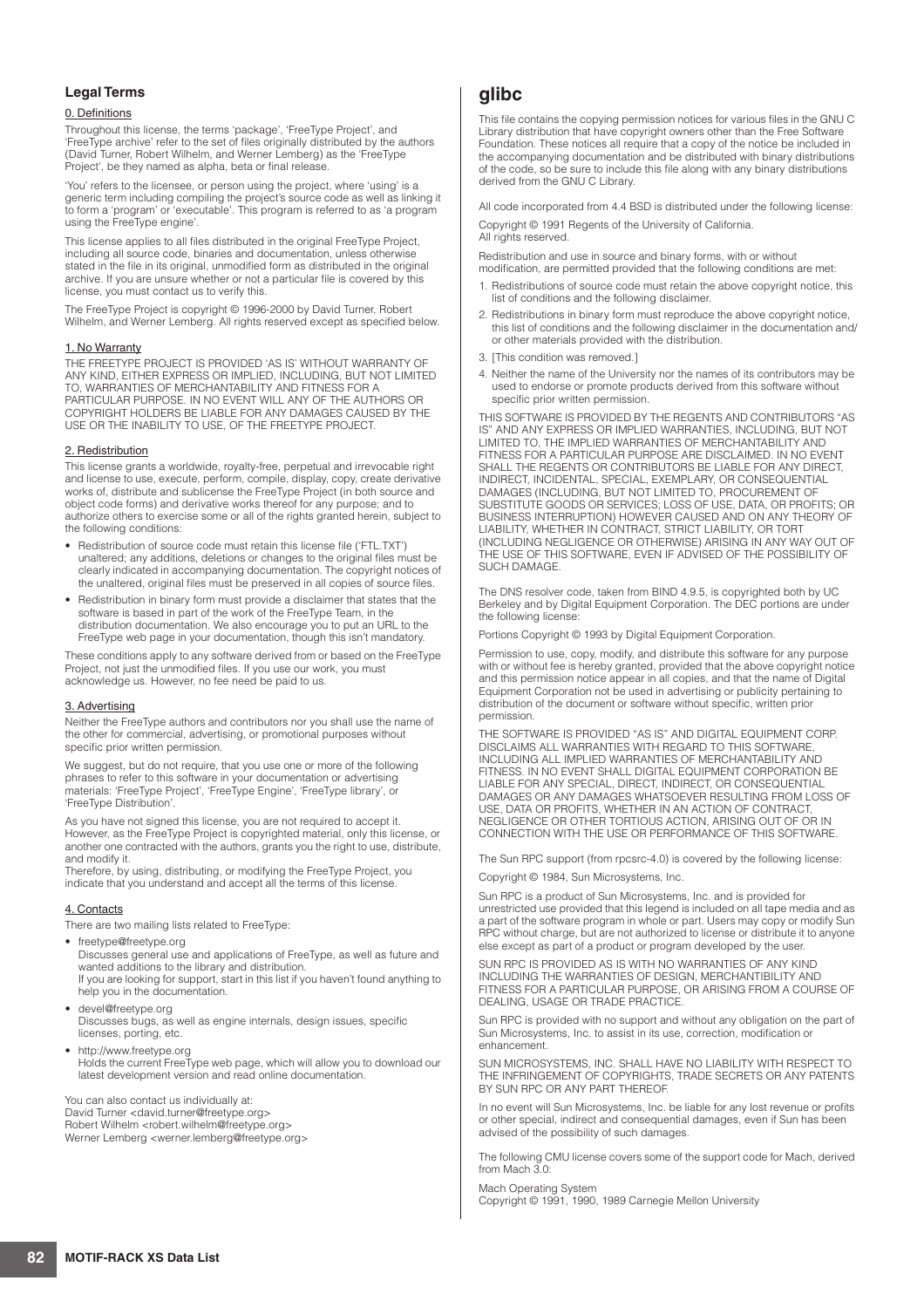#### All Rights Reserved.

Permission to use, copy, modify and distribute this software and its documentation is hereby granted, provided that both the copyright notice and this permission notice appear in all copies of the software, derivative works or modified versions, and any portions thereof, and that both notices appear in supporting documentation.

CARNEGIE MELLON ALLOWS FREE USE OF THIS SOFTWARE IN ITS "AS IS" CONDITION. CARNEGIE MELLON DISCLAIMS ANY LIABILITY OF ANY KIND FOR ANY DAMAGES WHATSOEVER RESULTING FROM THE USE OF THIS **SOFTWARE** 

Carnegie Mellon requests users of this software to return to

Software Distribution Coordinator School of Computer Science Carnegie Mellon University Pittsburgh, PA 15213-3890

or Software.Distribution@CS.CMU.EDU any improvements or extensions that they make and grant Carnegie Mellon the rights to redistribute these changes.

The file if\_ppp.h is under the following CMU license:

Redistribution and use in source and binary forms, with or without modification, are permitted provided that the following conditions are met:

- 1. Redistributions of source code must retain the above copyright notice, this list of conditions and the following disclaimer.
- 2. Redistributions in binary form must reproduce the above copyright notice, this list of conditions and the following disclaimer in the documentation and/ or other materials provided with the distribution.
- 3. Neither the name of the University nor the names of its contributors may be used to endorse or promote products derived from this software without specific prior written permission.

THIS SOFTWARE IS PROVIDED BY CARNEGIE MELLON UNIVERSITY AND CONTRIBUTORS "AS IS" AND ANY EXPRESS OR IMPLIED WARRANTIES, INCLUDING, BUT NOT LIMITED TO, THE IMPLIED WARRANTIES OF MERCHANTABILITY AND FITNESS FOR A PARTICULAR PURPOSE ARE DISCLAIMED.

IN NO EVENT SHALL THE UNIVERSITY OR CONTRIBUTORS BE LIABLE FOR ANY DIRECT, INDIRECT, INCIDENTAL, SPECIAL, EXEMPLARY, OR CONSEQUENTIAL DAMAGES (INCLUDING, BUT NOT LIMITED TO, PROCUREMENT OF SUBSTITUTE GOODS OR SERVICES; LOSS OF USE DATA, OR PROFITS; OR BUSINESS INTERRUPTION) HOWEVER CAUSED AND ON ANY THEORY OF LIABILITY, WHETHER IN CONTRACT, STRICT LIABILITY, OR TORT (INCLUDING NEGLIGENCE OR OTHERWISE) ARISING IN ANY WAY OUT OF THE USE OF THIS SOFTWARE, EVEN IF ADVISED OF THE POSSIBILITY OF SUCH DAMAGE.

The following license covers the files from Intel's "Highly Optimized Mathematical Functions for Itanium" collection:

Intel License Agreement

Copyright © 2000, Intel Corporation All rights reserved.

Redistribution and use in source and binary forms, with or without modification, are permitted provided that the following conditions are met:

- Redistributions of source code must retain the above copyright notice, this list of conditions and the following disclaimer
- \* Redistributions in binary form must reproduce the above copyright notice, this list of conditions and the following disclaimer in the documentation and/ or other materials provided with the distribution.
- \* The name of Intel Corporation may not be used to endorse or promote products derived from this software without specific prior written permission.

THIS SOFTWARE IS PROVIDED BY THE COPYRIGHT HOLDERS AND CONTRIBUTORS "AS IS" AND ANY EXPRESS OR IMPLIED WARRANTIES, INCLUDING, BUT NOT LIMITED TO, THE IMPLIED WARRANTIES OF MERCHANTABILITY AND FITNESS FOR A PARTICULAR PURPOSE ARE DISCLAIMED. IN NO EVENT SHALL INTEL OR CONTRIBUTORS BE LIABLE FOR ANY DIRECT, INDIRECT, INCIDENTAL, SPECIAL, EXEMPLARY, OR CONSEQUENTIAL DAMAGES (INCLUDING, BUT NOT LIMITED TO, PROCUREMENT OF SUBSTITUTE GOODS OR SERVICES; LOSS OF USE, DATA, OR PROFITS; OR BUSINESS INTERRUPTION) HOWEVER CAUSED AND ON ANY THEORY OF LIABILITY, WHETHER IN CONTRACT, STRICT LIABILITY, OR TORT (INCLUDING NEGLIGENCE OR OTHERWISE) ARISING IN ANY WAY OUT OF THE USE OF THIS SOFTWARE, EVEN IF ADVISED OF THE POSSIBILITY OF SUCH DAMAGE.

The files inet/getnameinfo.c and sysdeps/posix/getaddrinfo.c are copyright © by Craig Metz and are distributed under the following license:

The Inner Net License, Version 2.00

The author(s) grant permission for redistribution and use in source and binary forms, with or without modification, of the software and documentation provided that the following conditions are met:

0. If you receive a version of the software that is specifically labelled as not being for redistribution (check the version message and/or README), you are not permitted to redistribute that version of the software in any way or form.

- 1. All terms of the all other applicable copyrights and licenses must be followed.
- 2. Redistributions of source code must retain the authors' copyright notice(s), this list of conditions, and the following disclaimer.
- 3. Redistributions in binary form must reproduce the authors' copyright notice(s), this list of conditions, and the following disclaimer in the documentation and/or other materials provided with the distribution.
- 4. [The copyright holder has authorized the removal of this clause.]
- 5. Neither the name(s) of the author(s) nor the names of its contributors may be used to endorse or promote products derived from this software without specific prior written permission.

THIS SOFTWARE IS PROVIDED BY ITS AUTHORS AND CONTRIBUTORS "AS IS" AND ANY EXPRESS OR IMPLIED WARRANTIES, INCLUDING, BUT NOT LIMITED TO, THE IMPLIED WARRANTIES OF MERCHANTABILITY AND FITNESS FOR A PARTICULAR PURPOSE ARE DISCLAIMED. IN NO EVENT SHALL THE AUTHORS OR CONTRIBUTORS BE LIABLE FOR ANY DIRECT, INDIRECT, INCIDENTAL, SPECIAL, EXEMPLARY, OR CONSEQUENTIAL DAMAGES (INCLUDING, BUT NOT LIMITED TO, PROCUREMENT OF SUBSTITUTE GOODS OR SERVICES; LOSS OF USE, DATA, OR PROFITS; OR BUSINESS INTERRUPTION) HOWEVER CAUSED AND ON ANY THEORY OF LIABILITY, WHETHER IN CONTRACT, STRICT LIABILITY, OR TORT (INCLUDING NEGLIGENCE OR OTHERWISE) ARISING IN ANY WAY OUT OF THE USE OF THIS SOFTWARE, EVEN IF ADVISED OF THE POSSIBILITY OF SUCH DAMAGE.

If these license terms cause you a real problem, contact the author.

# **libjpeg**

The authors make NO WARRANTY or representation, either express or implied, with respect to this software, its quality, accuracy, merchantability, or fitness for a particular purpose. This software is provided "AS IS", and you, its user, assume the entire risk as to its quality and accuracy.

This software is copyright © 1991-1998, Thomas G. Lane. All Rights Reserved except as specified below.

Permission is hereby granted to use, copy, modify, and distribute this software (or portions thereof) for any purpose, without fee, subject to these conditions:

- (1) If any part of the source code for this software is distributed, then this README file must be included, with this copyright and no-warranty notice unaltered; and any additions, deletions, or changes to the original files must be clearly indicated in accompanying documentation.
- (2) If only executable code is distributed, then the accompanying documentation must state that "this software is based in part on the work of the Independent JPEG Group".
- (3) Permission for use of this software is granted only if the user accepts full responsibility for any undesirable consequences; the authors accept NO LIABILITY for damages of any kind.

These conditions apply to any software derived from or based on the IJG code, not just to the unmodified library. If you use our work, you ought to acknowledge us.

Permission is NOT granted for the use of any IJG author's name or company name in advertising or publicity relating to this software or products derived from it. This software may be referred to only as "the Independent JPEG Group's software".

We specifically permit and encourage the use of this software as the basis of commercial products, provided that all warranty or liability claims are assumed by the product vendor.

ansi2knr.c is included in this distribution by permission of L. Peter Deutsch, sole proprietor of its copyright holder, Aladdin Enterprises of Menlo Park, CA. ansi2knr.c is NOT covered by the above copyright and conditions, but instead by the usual distribution terms of the Free Software Foundation; principally, that you must include source code if you redistribute it. (See the file ansi2knr.c for full details.) However, since ansi2knr.c is not needed as part of any program generated from the IJG code, this does not limit you more than the foregoing paragraphs do.

The Unix configuration script "configure" was produced with GNU Autoconf. It is copyright by the Free Software Foundation but is freely distributable. The same holds for its supporting scripts (config.guess, config.sub, ltconfig, ltmain.sh). Another support script, install-sh, is copyright by M.I.T. but is also freely distributable.

It appears that the arithmetic coding option of the JPEG spec is covered by patents owned by IBM, AT&T, and Mitsubishi. Hence arithmetic coding cannot legally be used without obtaining one or more licenses. For this reason, support for arithmetic coding has been removed from the free JPEG software. (Since arithmetic coding provides only a marginal gain over the unpatented Huffman mode, it is unlikely that very many implementations will support it.) So far as we are aware, there are no patent restrictions on the remaining code.

The IJG distribution formerly included code to read and write GIF files.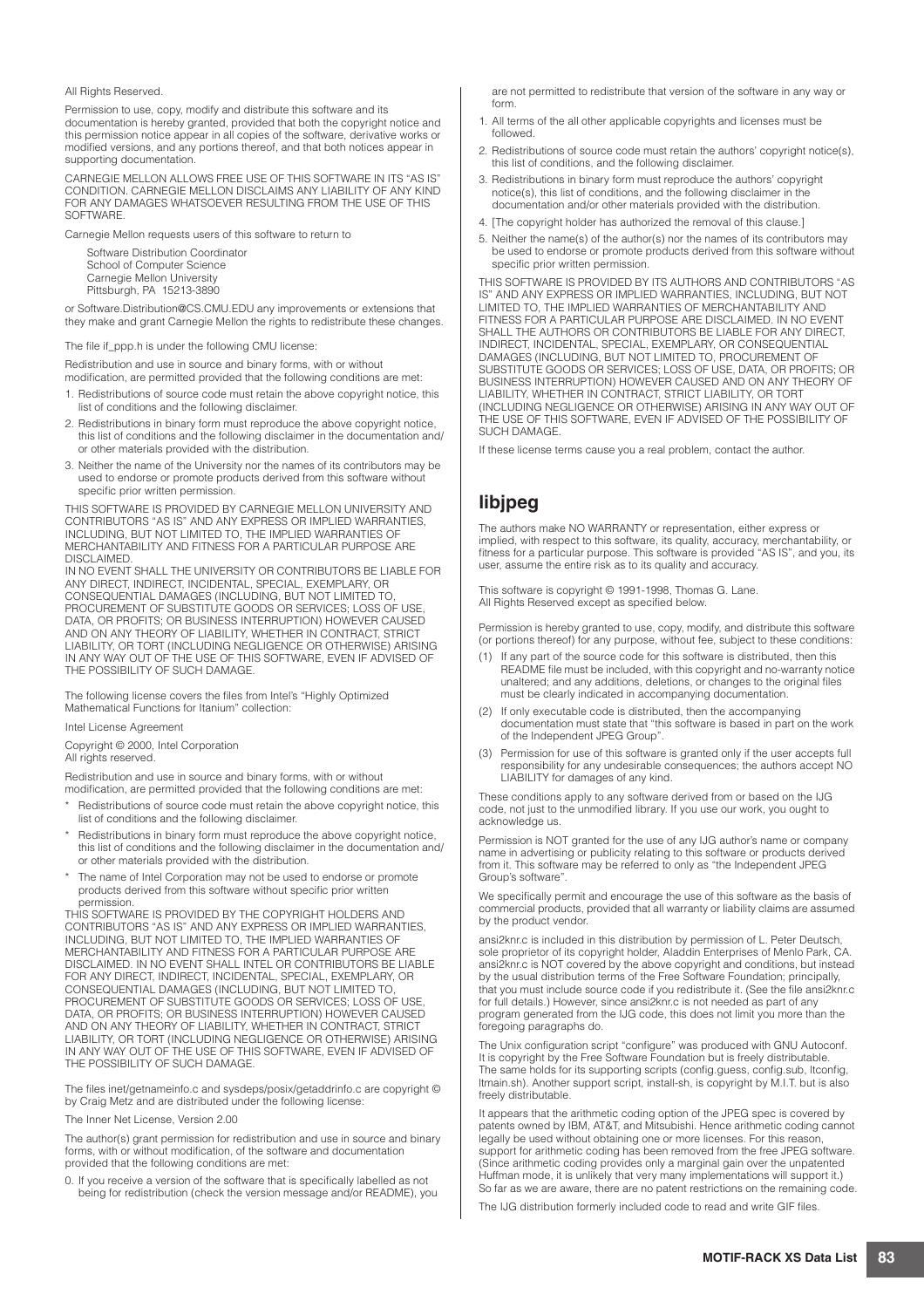To avoid entanglement with the Unisys LZW patent, GIF reading support has been removed altogether, and the GIF writer has been simplified to produce "uncompressed GIFs". This technique does not use the LZW algorithm; the resulting GIF files are larger than usual, but are readable by all standard GIF decoders.

We are required to state that

"The Graphics Interchange Format © is the Copyright property of CompuServe Incorporated. GIF(sm) is a Service Mark property of CompuServe Incorporated."

# **libmng**

#### **COPYRIGHT NOTICE:**

Copyright © 2000 Gerard Juyn (gerard@libmng.com) [You may insert additional notices after this sentence if you modify this source]

For the purposes of this copyright and license, "Contributing Authors" is

defined as the following set of individuals:

Gerard Juyn

The MNG Library is supplied "AS IS". The Contributing Authors disclaim all warranties, expressed or implied, including, without limitation, the warranties of merchantability and of fitness for any purpose. The Contributing Authors assume no liability for direct, indirect, incidental, special, exemplary, or consequential damages, which may result from the use of the MNG Library, even if advised of the possibility of such damage.

Permission is hereby granted to use, copy, modify, and distribute this source code, or portions hereof, for any purpose, without fee, subject to the following restrictions:

- 1. The origin of this source code must not be misrepresented; you must not claim that you wrote the original software.
- 2. Altered versions must be plainly marked as such and must not be misrepresented as being the original source.
- 3. This Copyright notice may not be removed or altered from any source or altered source distribution.

The Contributing Authors specifically permit, without fee, and encourage the use of this source code as a component to supporting the MNG and JNG file format in commercial products. If you use this source code in a product, acknowledgment would be highly appreciated.

Parts of this software have been adapted from the libpng package. Although this library supports all features from the PNG specification (as MNG descends from it) it does not require the libpng package. It does require the zlib library and optionally the IJG jpeg library, and/or the "little-cms" library by Marti Maria (depending on the inclusion of support for JNG and Full-Color-Management respectively.

This library's function is primarily to read and display MNG animations. It is not meant as a full-featured image-editing component! It does however offer creation and editing functionality at the chunk level.

(future modifications may include some more support for creation and or editing)

# **libpng**

This copy of the libpng notices is provided for your convenience. In case of any discrepancy between this copy and the notices in the file png.h that is included in the libpng distribution, the latter shall prevail.

COPYRIGHT NOTICE, DISCLAIMER, and LICENSE:

If you modify libpng you may insert additional notices immediately following this sentence.

libpng version 1.2.6, August 15, 2004, is

Copyright © 2004 Glenn Randers-Pehrson, and is distributed according to the same disclaimer and license as libpng-1.2.5 with the following individual added to the list of Contributing Authors Cosmin Truta

libpng versions 1.0.7, July 1, 2000, through 1.2.5 - October 3, 2002, are Copyright © 2000-2002 Glenn Randers-Pehrson, and are distributed according to the same disclaimer and license as libpng-1.0.6 with the following individuals added to the list of Contributing Authors

Simon-Pierre Cadieux Eric S. Raymond Gilles Vollant

and with the following additions to the disclaimer:

There is no warranty against interference with your enjoyment of the library or against infringement. There is no warranty that our efforts or the library will fulfill any of your particular purposes or needs. This library is provided with all faults, and the entire risk of satisfactory quality, performance, accuracy, and effort is with the user.

libpng versions 0.97, January 1998, through 1.0.6, March 20, 2000, are

Copyright © 1998, 1999 Glenn Randers-Pehrson, and are distributed according to the same disclaimer and license as libpng-0.96, with the following individuals added to the list of Contributing Authors: Tom Lane

Glenn Randers-Pehrson Willem van Schaik

libpng versions 0.89, June 1996, through 0.96, May 1997, are

Copyright © 1996, 1997 Andreas Dilger

Distributed according to the same disclaimer and license as libpng-0.88, with the following individuals added to the list of Contributing Authors:

John Bowler Kevin Bracey Sam Bushell Magnus Holmgren Greg Roelofs Tom Tanner

libpng versions 0.5, May 1995, through 0.88, January 1996, are Copyright © 1995, 1996 Guy Eric Schalnat, Group 42, Inc.

For the purposes of this copyright and license, "Contributing Authors" is defined as the following set of individuals:

Andreas Dilger Dave Martindale Guy Eric Schalnat Paul Schmidt Tim Wegner

The PNG Reference Library is supplied "AS IS". The Contributing Authors and Group 42, Inc. disclaim all warranties, expressed or implied, including, without limitation, the warranties of merchantability and of fitness for any purpose. The Contributing Authors and Group 42, Inc. assume no liability for direct, indirect, incidental, special, exemplary, or consequential damages, which may result from the use of the PNG Reference Library, even if advised of the possibility of such damage.

Permission is hereby granted to use, copy, modify, and distribute this source code, or portions hereof, for any purpose, without fee, subject to the following restrictions:

- 1. The origin of this source code must not be misrepresented.
- 2. Altered versions must be plainly marked as such and must not be misrepresented as being the original source.
- 3. This Copyright notice may not be removed or altered from any source or altered source distribution.

The Contributing Authors and Group 42, Inc. specifically permit, without fee, and encourage the use of this source code as a component to supporting the PNG file format in commercial products. If you use this source code in a product, acknowledgment is not required but would be appreciated.

A "png\_get\_copyright" function is available, for convenient use in "about" boxes and the like:

printf("%s",png\_get\_copyright(NULL));

Also, the PNG logo (in PNG format, of course) is supplied in the files "pngbar.png" and "pngbar.jpg" (88x31) and "pngnow.png" (98x31).

libpng is OSI Certified Open Source Software. OSI Certified Open Source is a certification mark of the Open Source Initiative.

Glenn Randers-Pehrson glennrp@users.sourceforge.net August 15, 2004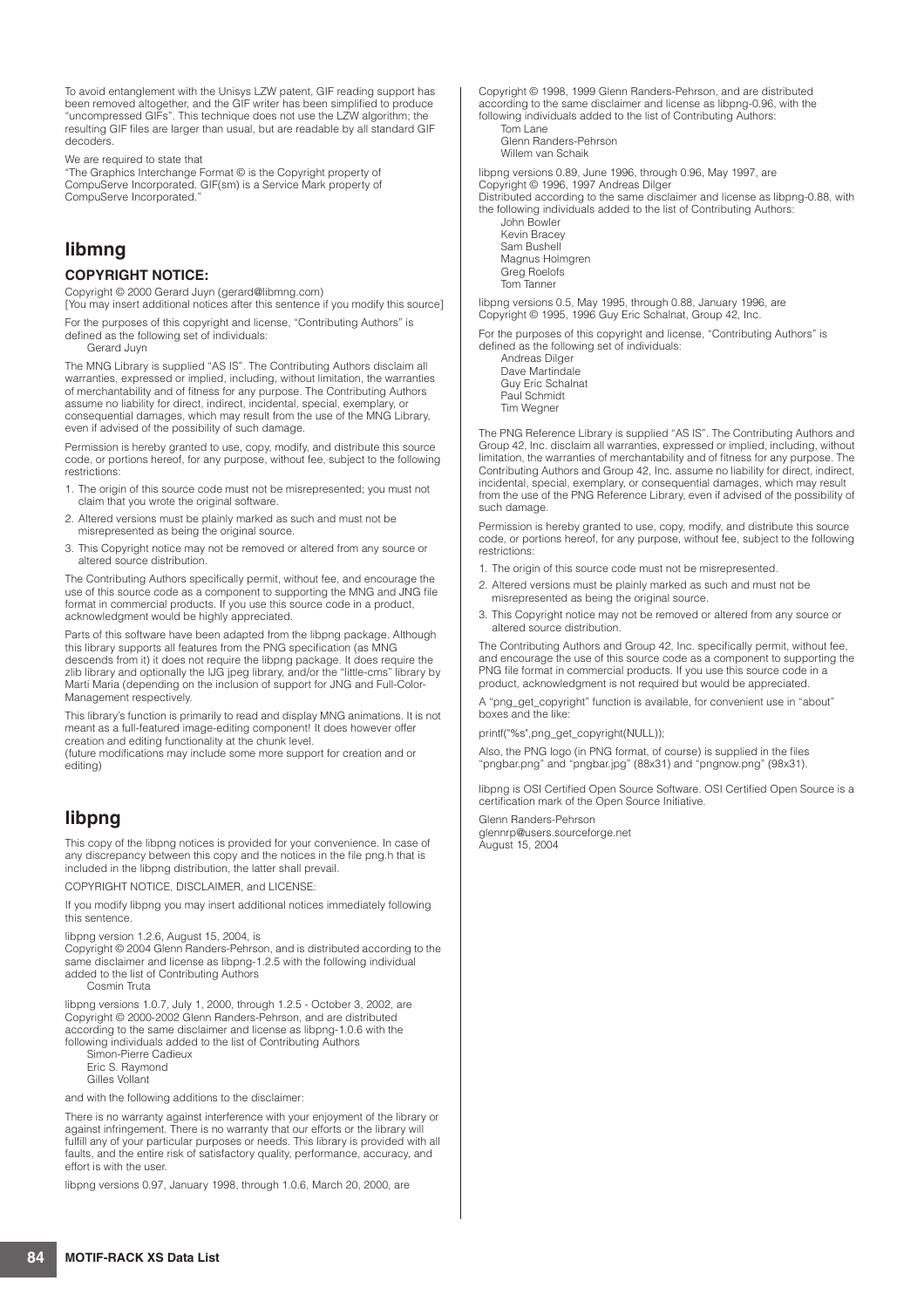#### **pam**

Unless otherwise \*explicitly\* stated the following text describes the licensed conditions under which the contents of this Linux-PAM release may be distributed:

Redistribution and use in source and binary forms of Linux-PAM, with or without modification, are permitted provided that the following conditions are met:

- 1. Redistributions of source code must retain any existing copyright notice, and this entire permission notice in its entirety, including the disclaimer of warranties.
- 2. Redistributions in binary form must reproduce all prior and current copyright notices, this list of conditions, and the following disclaimer in the documentation and/or other materials provided with the distribution.
- 3. The name of any author may not be used to endorse or promote products derived from this software without their specific prior written permission.

ALTERNATIVELY, this product may be distributed under the terms of the GNU General Public License, in which case the provisions of the GNU GPL are required INSTEAD OF the above restrictions. (This clause is necessary due to a potential conflict between the GNU GPL and the restrictions contained in a BSD-style copyright.)

THIS SOFTWARE IS PROVIDED "AS IS" AND ANY EXPRESS OR IMPLIED WARRANTIES, INCLUDING, BUT NOT LIMITED TO, THE IMPLIED WARRANTIES OF MERCHANTABILITY AND FITNESS FOR A PARTICULAR PURPOSE ARE DISCLAIMED.IN NO EVENT SHALL THE AUTHOR(S) BE LIABLE FOR ANY DIRECT, INDIRECT, INCIDENTAL, SPECIAL, EXEMPLARY, OR CONSEQUENTIAL DAMAGES (INCLUDING, BUT NOT LIMITED TO, PROCUREMENT OF SUBSTITUTE GOODS OR SERVICES; LOSS OF USE DATA, OR PROFITS; OR BUSINESS INTERRUPTION) HOWEVER CAUSED AND ON ANY THEORY OF LIABILITY, WHETHER IN CONTRACT, STRICT LIABILITY, OR TORT (INCLUDING NEGLIGENCE OR OTHERWISE) ARISING IN ANY WAY OUT OF THE USE OF THIS SOFTWARE, EVEN IF ADVISED OF THE POSSIBILITY OF SUCH DAMAGE.

# **shadow**

This software is copyright 1988 - 1994, Julianne Frances Haugh. All rights reserved.

Redistribution and use in source and binary forms, with or without modification, are permitted provided that the following conditions are met:

- 1. Redistributions of source code must retain the above copyright notice, this list of conditions and the following disclaimer.
- 2. Redistributions in binary form must reproduce the above copyright notice, this list of conditions and the following disclaimer in the documentation and/ or other materials provided with the distribution.
- 3. Neither the name of Julianne F. Haugh nor the names of its contributors may be used to endorse or promote products derived from this software without specific prior written permission.

THIS SOFTWARE IS PROVIDED BY JULIE HAUGH AND CONTRIBUTORS "AS IS" AND ANY EXPRESS OR IMPLIED WARRANTIES, INCLUDING, BUT NOT LIMITED TO, THE IMPLIED WARRANTIES OF MERCHANTABILITY AND FITNESS FOR A PARTICULAR PURPOSE ARE DISCLAIMED. IN NO EVENT SHALL JULIE HAUGH OR CONTRIBUTORS BE LIABLE FOR ANY DIRECT, INDIRECT, INCIDENTAL, SPECIAL, EXEMPLARY, OR CONSEQUENTIAL DAMAGES (INCLUDING, BUT NOT LIMITED TO, PROCUREMENT OF SUBSTITUTE GOODS OR SERVICES; LOSS OF USE, DATA, OR PROFITS; OR BUSINESS INTERRUPTION) HOWEVER CAUSED AND ON ANY THEORY OF LIABILITY, WHETHER IN CONTRACT, STRICT LIABILITY, OR TORT (INCLUDING NEGLIGENCE OR OTHERWISE) ARISING IN ANY WAY OUT OF THE USE OF THIS SOFTWARE, EVEN IF ADVISED OF THE POSSIBILITY OF SUCH DAMAGE

This source code is currently archived on ftp.uu.net in the comp.sources.misc portion of the USENET archives. You may also contact the author, Julianne F. Haugh, at jfh@tab.com if you have any questions regarding this package.

THIS SOFTWARE IS BEING DISTRIBUTED AS-IS. THE AUTHORS DISCLAIM ALL LIABILITY FOR ANY CONSEQUENCES OF USE. THE USER IS SOLELY RESPONSIBLE FOR THE MAINTENANCE OF THIS SOFTWARE PACKAGE. THE AUTHORS ARE UNDER NO OBLIGATION TO PROVIDE MODIFICATIONS OR IMPROVEMENTS. THE USER IS ENCOURAGED TO TAKE ANY AND ALL STEPS NEEDED TO PROTECT AGAINST ACCIDENTAL LOSS OF INFORMATION OR MACHINE RESOURCES.

Source files: login\_access.c, login\_desrpc.c, login\_krb.c are derived from the logdaemon-5.0 package, which is under the following license

Copyright 1995 by Wietse Venema. All rights reserved. Individual files may be covered by other copyrights (as noted in the file itself.)

This material was originally written and compiled by Wietse Venema at Eindhoven University of Technology, The Netherlands, in 1990, 1991, 1992, 1993, 1994 and 1995.

Redistribution and use in source and binary forms are permitted provided that this entire copyright notice is duplicated in all such copies.

This software is provided "as is" and without any expressed or implied warranties, including, without limitation, the implied warranties of merchantibility and fitness for any particular purpose.

# **zlib**

this software.

Copyright notice: © 1995-2003 Jean-loup Gailly and Mark Adler

This software is provided 'as-is', without any express or implied warranty. In no event will the authors be held liable for any damages arising from the use of

Permission is granted to anyone to use this software for any purpose, including commercial applications, and to alter it and redistribute it freely, subject to the following restrictions:

- 1. The origin of this software must not be misrepresented; you must not claim that you wrote the original software. If you use this software in a product, an acknowledgment in the product documentation would be appreciated but is not required.
- 2. Altered source versions must be plainly marked as such, and must not be misrepresented as being the original software.
- 3. This notice may not be removed or altered from any source distribution.

| Jean-loup Gailly | Mark Adler                |
|------------------|---------------------------|
| jloup@gzip.org   | madler@alumni.caltech.edu |

If you use the zlib library in a product, we would appreciate \*not\* receiving lengthy legal documents to sign. The sources are provided for free but without warranty of any kind. The library has been entirely written by Jean-loup Gailly and Mark Adler; it does not include third-party code.

If you redistribute modified sources, we would appreciate that you include in the file ChangeLog history information documenting your changes. Please read the FAQ for more information on the distribution of modified source versions.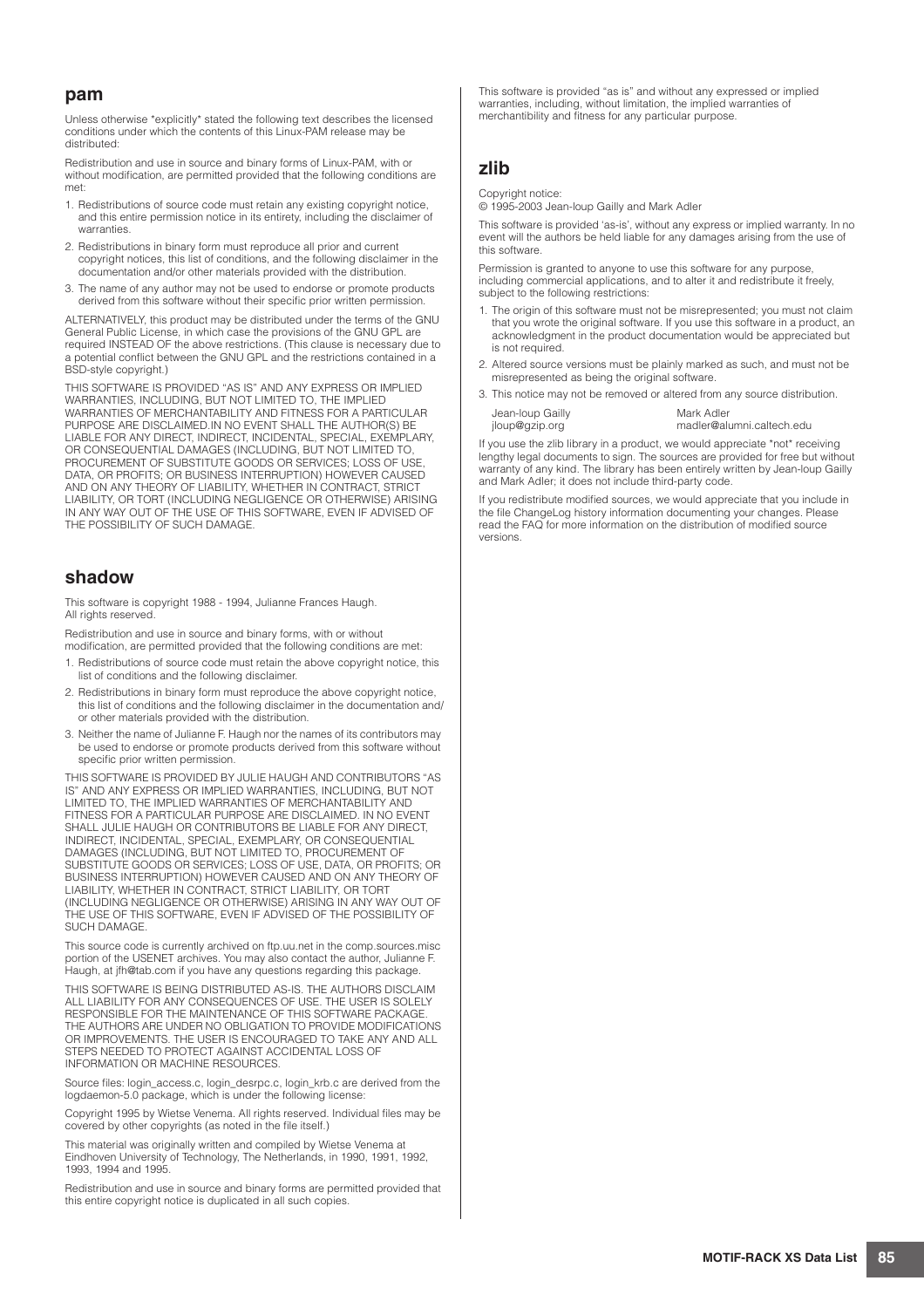# **Memo**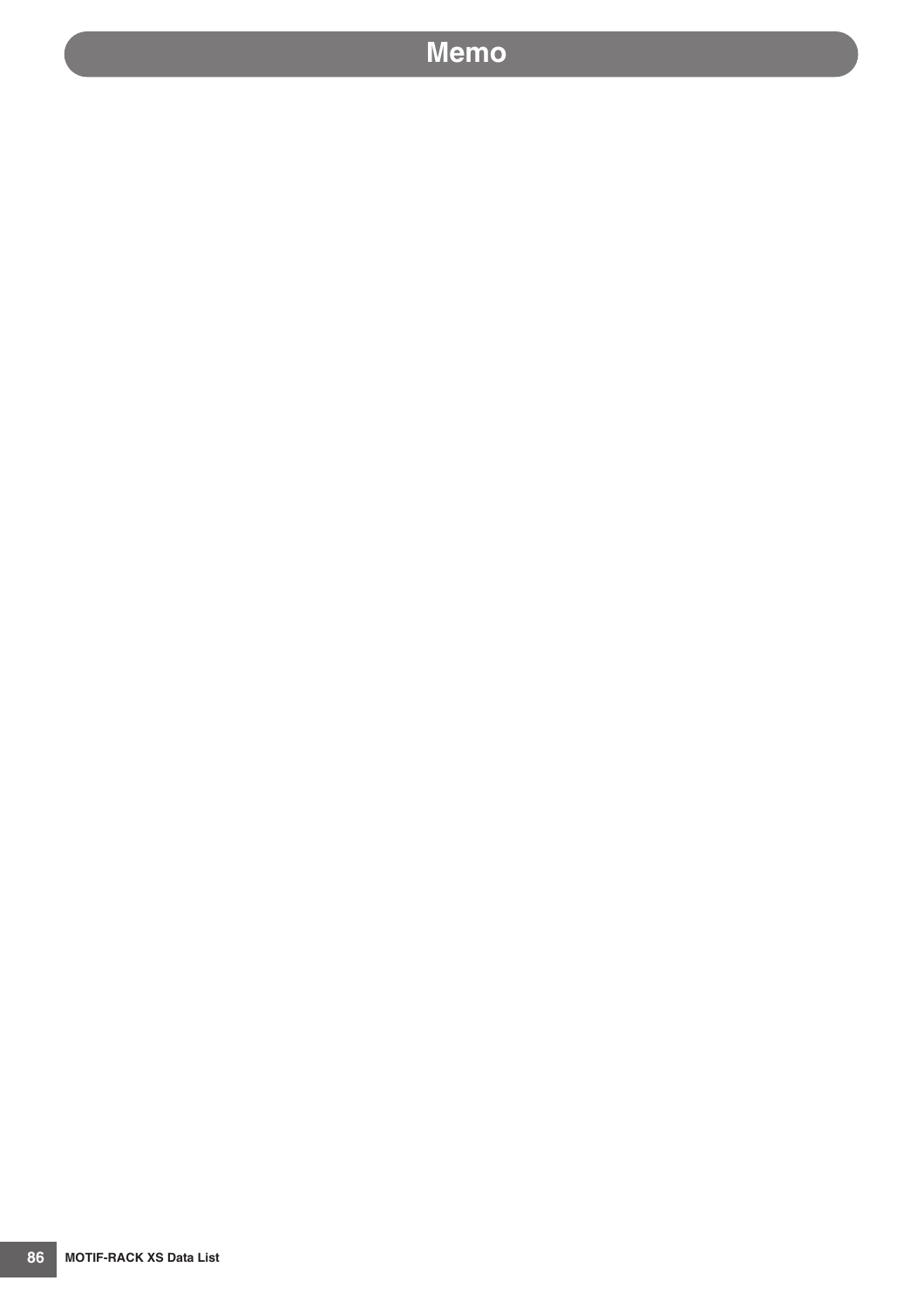# **Memo**